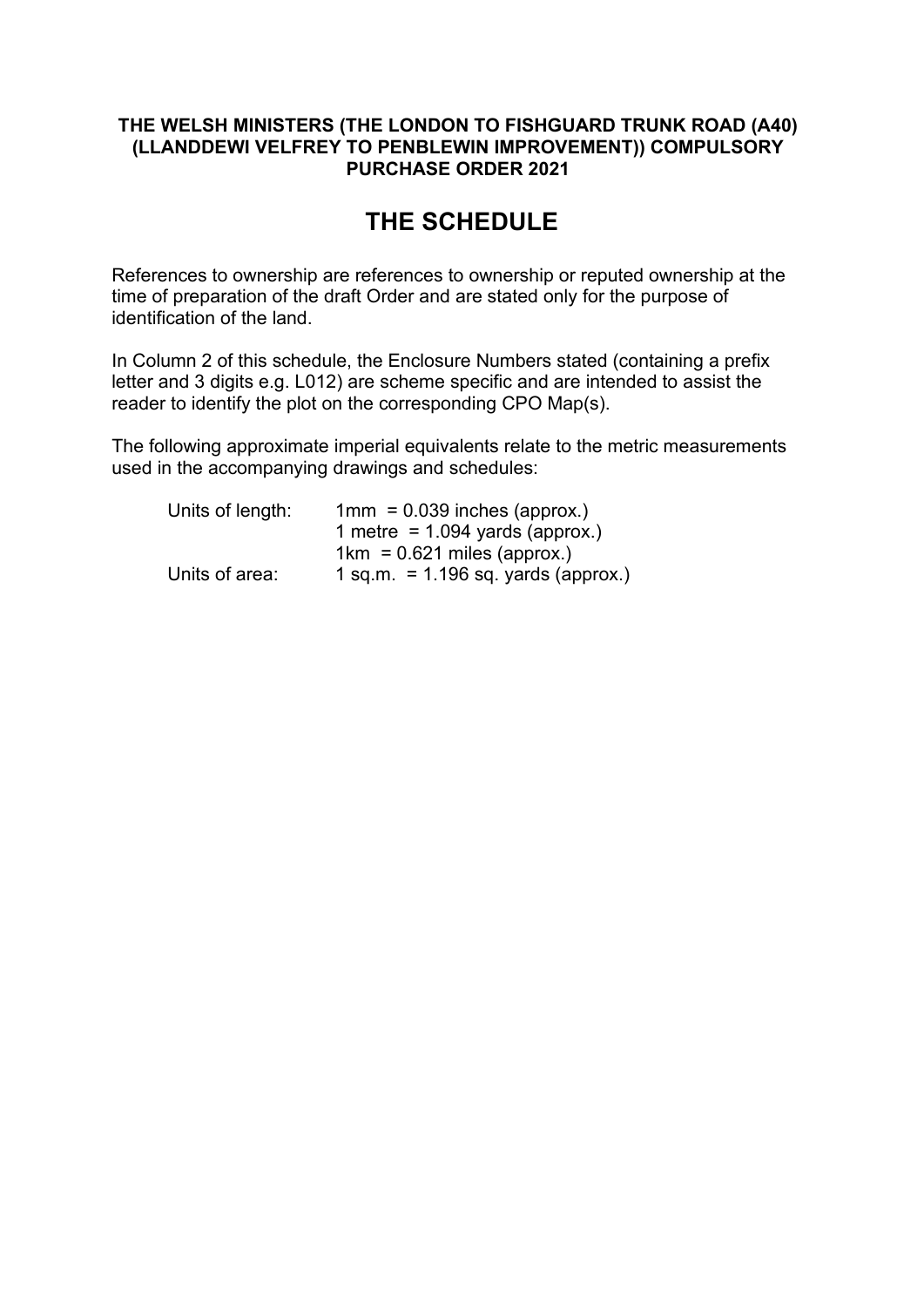| <b>SCHEDULE 1</b><br>LAND TO BE PURCHASED (EXCEPT EXCHANGE LAND) AND NEW RIGHTS                                                                                                                                                                                                                                                                                                                                                                                                                                                                                                                                                                                                                                                                                                                                                                                                                                                                    |                                                                                                                                                                                                       |                                                                                                                                                                                                                                                                                                                                      |               |                                                                                            |                                                                                                                                                                                                                                                                                                                              |
|----------------------------------------------------------------------------------------------------------------------------------------------------------------------------------------------------------------------------------------------------------------------------------------------------------------------------------------------------------------------------------------------------------------------------------------------------------------------------------------------------------------------------------------------------------------------------------------------------------------------------------------------------------------------------------------------------------------------------------------------------------------------------------------------------------------------------------------------------------------------------------------------------------------------------------------------------|-------------------------------------------------------------------------------------------------------------------------------------------------------------------------------------------------------|--------------------------------------------------------------------------------------------------------------------------------------------------------------------------------------------------------------------------------------------------------------------------------------------------------------------------------------|---------------|--------------------------------------------------------------------------------------------|------------------------------------------------------------------------------------------------------------------------------------------------------------------------------------------------------------------------------------------------------------------------------------------------------------------------------|
| <b>Table 1</b>                                                                                                                                                                                                                                                                                                                                                                                                                                                                                                                                                                                                                                                                                                                                                                                                                                                                                                                                     |                                                                                                                                                                                                       |                                                                                                                                                                                                                                                                                                                                      |               |                                                                                            |                                                                                                                                                                                                                                                                                                                              |
| <b>Number</b><br>on Map                                                                                                                                                                                                                                                                                                                                                                                                                                                                                                                                                                                                                                                                                                                                                                                                                                                                                                                            | <b>Extent, description and</b><br>situation of the land                                                                                                                                               |                                                                                                                                                                                                                                                                                                                                      | Land Act 1981 | Qualifying persons under paragraph 3 of Schedule 1 to the Acquisition of                   |                                                                                                                                                                                                                                                                                                                              |
| (1)                                                                                                                                                                                                                                                                                                                                                                                                                                                                                                                                                                                                                                                                                                                                                                                                                                                                                                                                                | (2)                                                                                                                                                                                                   |                                                                                                                                                                                                                                                                                                                                      |               | (3)                                                                                        |                                                                                                                                                                                                                                                                                                                              |
|                                                                                                                                                                                                                                                                                                                                                                                                                                                                                                                                                                                                                                                                                                                                                                                                                                                                                                                                                    |                                                                                                                                                                                                       | owners                                                                                                                                                                                                                                                                                                                               | lessees       | Owners or reputed Lessees or reputed Tenants or reputed<br>tenants<br>(other than lessees) | <b>Occupiers</b>                                                                                                                                                                                                                                                                                                             |
|                                                                                                                                                                                                                                                                                                                                                                                                                                                                                                                                                                                                                                                                                                                                                                                                                                                                                                                                                    |                                                                                                                                                                                                       |                                                                                                                                                                                                                                                                                                                                      |               |                                                                                            |                                                                                                                                                                                                                                                                                                                              |
| IN THE COMMUNITY OF NARBERTH RURAL IN THE COUNTY OF PEMBROKESHIRE<br>The Welsh<br>The Welsh<br>$1/1$ 5489 square metres of part<br>of A40 trunk road, A478<br><b>Ministers</b><br>Ministers<br>Principal Road and verge<br>C/o Head Of Land<br>C/o Head Of Land<br>located west of Rest Area<br>Acquisition<br>Acquisition<br>and south west of<br>Transport,<br>Transport,<br>Welsh Government,<br>Welsh<br>Caermaenau-Fawr.<br>Enclosure Nos. J012,<br>Crown Buildings,<br>Government,<br>Cathays Park,<br>K012, L012<br>Crown Buildings,<br>Cardiff,<br>Cathays Park,<br><b>CF10 3NQ</b><br>Cardiff,<br><b>CF10 3NQ</b><br>The Welsh<br>Ministers<br>The Welsh<br>C/o The Director Of<br>Ministers<br>Legal Services,<br>$C/O$ The Director<br>Welsh Government,<br>Of Legal Services,<br>Welsh<br>Crown Buildings,<br>Cathays Park,<br>Government,<br>Cardiff,<br>Crown Buildings,<br><b>CF10 3NQ</b><br>Cathays Park,<br>Cardiff,<br>CF10 3NQ |                                                                                                                                                                                                       |                                                                                                                                                                                                                                                                                                                                      |               |                                                                                            |                                                                                                                                                                                                                                                                                                                              |
|                                                                                                                                                                                                                                                                                                                                                                                                                                                                                                                                                                                                                                                                                                                                                                                                                                                                                                                                                    | IN THE COMMUNITY OF LAMPETER VELFREY IN THE COUNTY OF PEMBROKESHIRE                                                                                                                                   |                                                                                                                                                                                                                                                                                                                                      |               |                                                                                            |                                                                                                                                                                                                                                                                                                                              |
|                                                                                                                                                                                                                                                                                                                                                                                                                                                                                                                                                                                                                                                                                                                                                                                                                                                                                                                                                    | $1/1a$ 5512 square metres of part<br>of A40 trunk road, A487<br>Principal Road, and verge<br>located west of Rest Area<br>and south west of<br>Caermaenau-Fawr.<br>Enclosure Nos. J012,<br>K012, L012 | The Welsh<br><b>Ministers</b><br>C/o Head Of Land<br>Acquisition<br>Transport,<br>Welsh Government,<br>Crown Buildings,<br>Cathays Park,<br>Cardiff,<br><b>CF10 3NQ</b><br>The Welsh<br>Ministers<br>C/o The Director Of<br>Legal Services,<br>Welsh Government,<br>Crown Buildings,<br>Cathays Park,<br>Cardiff,<br><b>CF10 3NQ</b> |               |                                                                                            | The Welsh<br>Ministers<br>C/o Head Of Land<br>Acquisition<br>Transport,<br>Welsh<br>Government,<br>Crown Buildings,<br>Cathays Park,<br>Cardiff,<br>CF10 3NQ<br>The Welsh<br>Ministers<br>C/o The Director<br>Of Legal Services,<br>Welsh<br>Government,<br>Crown Buildings,<br>Cathays Park,<br>Cardiff,<br><b>CF10 3NQ</b> |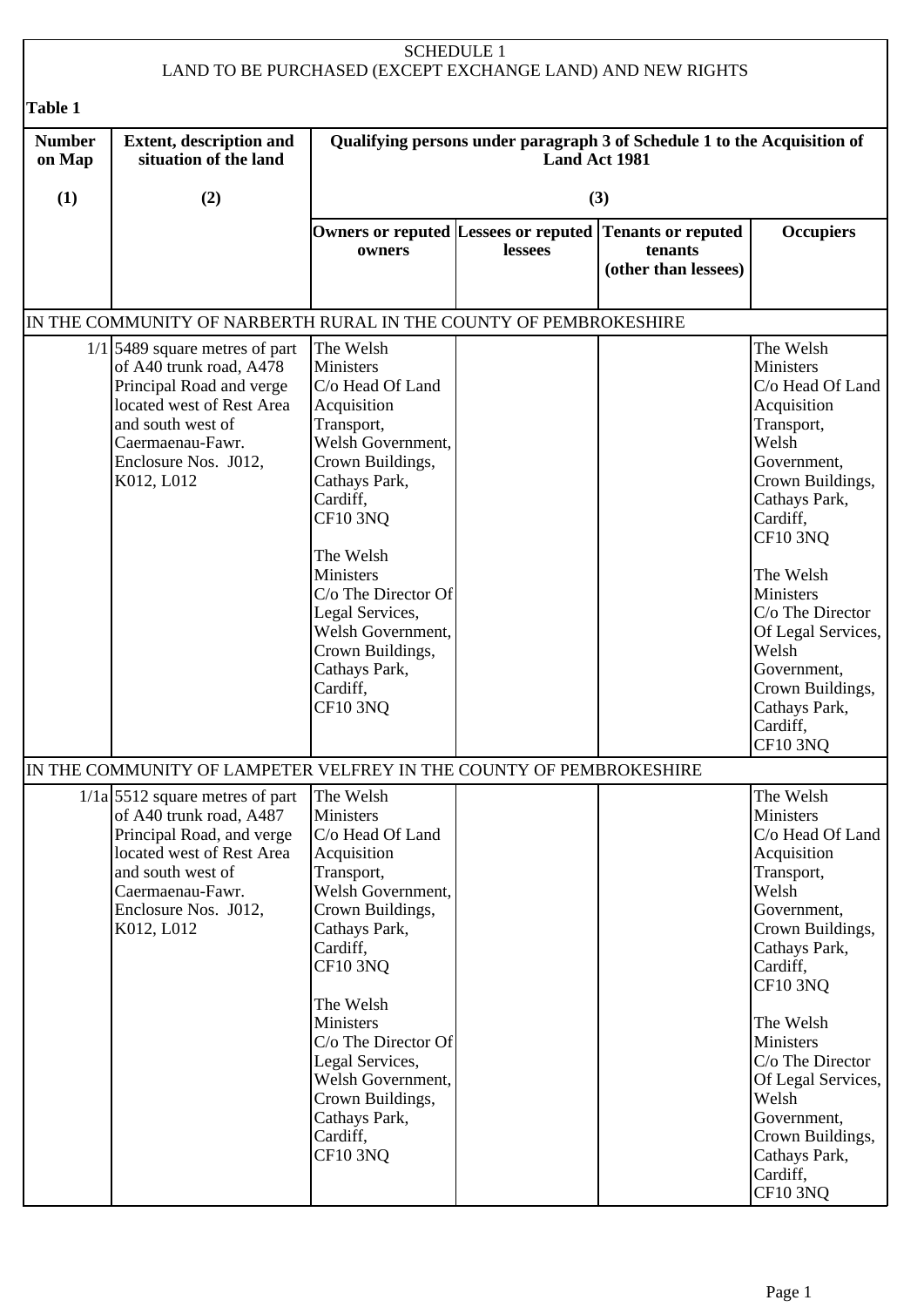| <b>SCHEDULE 1</b><br>LAND TO BE PURCHASED (EXCEPT EXCHANGE LAND) AND NEW RIGHTS |                                                                                                                                                                                                                                                                                                                                          |                                                                                                                                                                                                                                                                                                                                      |               |                                                                          |                                                                                                                                                                                                                                                                                                                              |  |
|---------------------------------------------------------------------------------|------------------------------------------------------------------------------------------------------------------------------------------------------------------------------------------------------------------------------------------------------------------------------------------------------------------------------------------|--------------------------------------------------------------------------------------------------------------------------------------------------------------------------------------------------------------------------------------------------------------------------------------------------------------------------------------|---------------|--------------------------------------------------------------------------|------------------------------------------------------------------------------------------------------------------------------------------------------------------------------------------------------------------------------------------------------------------------------------------------------------------------------|--|
| Table 1                                                                         |                                                                                                                                                                                                                                                                                                                                          |                                                                                                                                                                                                                                                                                                                                      |               |                                                                          |                                                                                                                                                                                                                                                                                                                              |  |
| <b>Number</b><br>on Map                                                         | <b>Extent, description and</b><br>situation of the land                                                                                                                                                                                                                                                                                  |                                                                                                                                                                                                                                                                                                                                      | Land Act 1981 | Qualifying persons under paragraph 3 of Schedule 1 to the Acquisition of |                                                                                                                                                                                                                                                                                                                              |  |
| (1)                                                                             | (2)                                                                                                                                                                                                                                                                                                                                      |                                                                                                                                                                                                                                                                                                                                      |               | (3)                                                                      |                                                                                                                                                                                                                                                                                                                              |  |
|                                                                                 |                                                                                                                                                                                                                                                                                                                                          | Owners or reputed Lessees or reputed<br>owners                                                                                                                                                                                                                                                                                       | lessees       | <b>Tenants or reputed</b><br>tenants<br>(other than lessees)             | <b>Occupiers</b>                                                                                                                                                                                                                                                                                                             |  |
|                                                                                 | IN THE COMMUNITY OF LAMPETER VELFREY IN THE COUNTY OF PEMBROKESHIRE                                                                                                                                                                                                                                                                      |                                                                                                                                                                                                                                                                                                                                      |               |                                                                          |                                                                                                                                                                                                                                                                                                                              |  |
|                                                                                 | $1/1b$ 15 square metres of part of<br>verge and embankment<br>located south east of<br>Caermaenau-Fawr and<br>north west of Rest Area.<br>Enclosure Nos. K013                                                                                                                                                                            | The Welsh<br>Ministers<br>C/o Head Of Land<br>Acquisition<br>Transport,<br>Welsh Government,<br>Crown Buildings,<br>Cathays Park,<br>Cardiff,<br><b>CF10 3NQ</b><br>The Welsh<br><b>Ministers</b><br>C/o The Director Of<br>Legal Services,<br>Welsh Government,<br>Crown Buildings,<br>Cathays Park,<br>Cardiff,<br><b>CF10 3NQ</b> |               |                                                                          | The Welsh<br>Ministers<br>C/o Head Of Land<br>Acquisition<br>Transport,<br>Welsh<br>Government,<br>Crown Buildings,<br>Cathays Park,<br>Cardiff,<br><b>CF10 3NQ</b><br>The Welsh<br>Ministers<br>C/o The Director<br>Of Legal Services,<br>Welsh<br>Government,<br>Crown Buildings,<br>Cathays Park,<br>Cardiff,<br>CF10 3NQ |  |
|                                                                                 | $1/1c$ 90 square metres of part of<br>A40 Trunk Road, verge and Ministers<br>grassland located south east $ C/O $ Head Of Land<br>of Caermaenau-Fawr and<br>north west of Rest Area for Transport,<br>all purposes connected with Welsh Government,<br>the construction and<br>maintenance of a drainage<br>pipe.<br>Enclosure Nos. K013 | The Welsh<br>Acquisition<br>Crown Buildings,<br>Cathays Park,<br>Cardiff,<br><b>CF10 3NQ</b><br>The Welsh<br>Ministers<br>C/o The Director Of<br>Legal Services,<br>Welsh Government,<br>Crown Buildings,<br>Cathays Park,<br>Cardiff,<br><b>CF10 3NQ</b>                                                                            |               |                                                                          | The Welsh<br>Ministers<br>C/o Head Of Land<br>Acquisition<br>Transport,<br>Welsh<br>Government,<br>Crown Buildings,<br>Cathays Park,<br>Cardiff,<br>CF10 3NQ<br>The Welsh<br>Ministers<br>C/o The Director<br>Of Legal Services,<br>Welsh<br>Government,<br>Crown Buildings,<br>Cathays Park,<br>Cardiff,<br><b>CF10 3NQ</b> |  |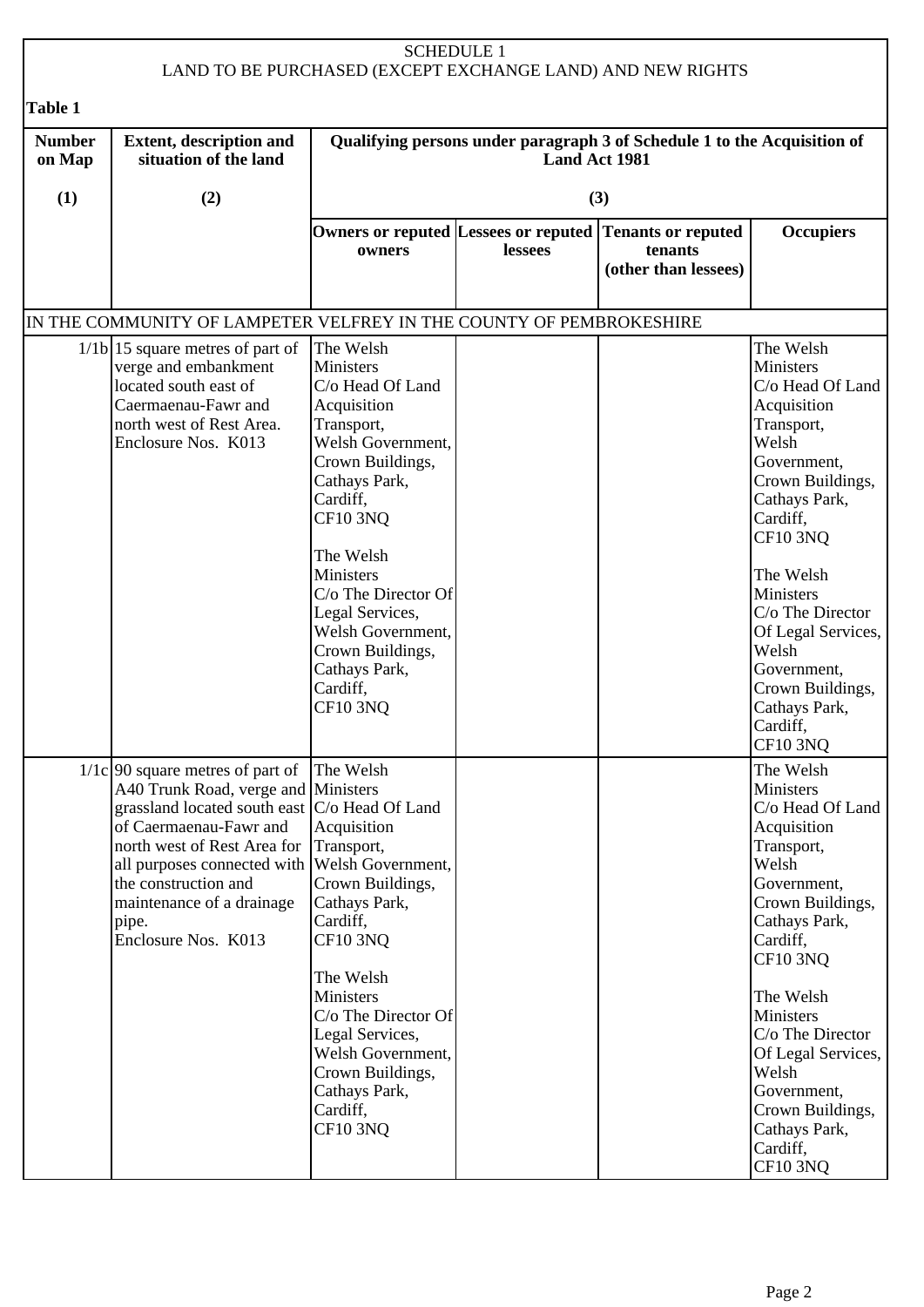|                                           |                                                                                                                                                                                                                                                                                                                                                       | <b>SCHEDULE 1</b>                                                                                                                                                                                                                                                                                         |                      | LAND TO BE PURCHASED (EXCEPT EXCHANGE LAND) AND NEW RIGHTS               |                                                                                                                                                                                                                                                                                                                                     |
|-------------------------------------------|-------------------------------------------------------------------------------------------------------------------------------------------------------------------------------------------------------------------------------------------------------------------------------------------------------------------------------------------------------|-----------------------------------------------------------------------------------------------------------------------------------------------------------------------------------------------------------------------------------------------------------------------------------------------------------|----------------------|--------------------------------------------------------------------------|-------------------------------------------------------------------------------------------------------------------------------------------------------------------------------------------------------------------------------------------------------------------------------------------------------------------------------------|
|                                           |                                                                                                                                                                                                                                                                                                                                                       |                                                                                                                                                                                                                                                                                                           |                      |                                                                          |                                                                                                                                                                                                                                                                                                                                     |
| <b>Table 1</b><br><b>Number</b><br>on Map | <b>Extent, description and</b><br>situation of the land                                                                                                                                                                                                                                                                                               |                                                                                                                                                                                                                                                                                                           | <b>Land Act 1981</b> | Qualifying persons under paragraph 3 of Schedule 1 to the Acquisition of |                                                                                                                                                                                                                                                                                                                                     |
| (1)                                       | (2)                                                                                                                                                                                                                                                                                                                                                   |                                                                                                                                                                                                                                                                                                           |                      | (3)                                                                      |                                                                                                                                                                                                                                                                                                                                     |
|                                           |                                                                                                                                                                                                                                                                                                                                                       | Owners or reputed Lessees or reputed<br>owners                                                                                                                                                                                                                                                            | lessees              | <b>Tenants or reputed</b><br>tenants<br>(other than lessees)             | <b>Occupiers</b>                                                                                                                                                                                                                                                                                                                    |
|                                           | IN THE COMMUNITY OF LAMPETER VELFREY IN THE COUNTY OF PEMBROKESHIRE                                                                                                                                                                                                                                                                                   |                                                                                                                                                                                                                                                                                                           |                      |                                                                          |                                                                                                                                                                                                                                                                                                                                     |
|                                           | $1/1d$ 31 square metres of part of<br>verge, grassland, woodland<br>and ditch located south east  C/o Head Of Land<br>of Caermaenau-Fawr and<br>north west of Rest Area.<br>Enclosure Nos. K013                                                                                                                                                       | The Welsh<br>Ministers<br>Acquisition<br>Transport,<br>Welsh Government,<br>Crown Buildings,<br>Cathays Park,<br>Cardiff,<br><b>CF10 3NQ</b><br>The Welsh<br>Ministers<br>C/o The Director Of<br>Legal Services,<br>Welsh Government,<br>Crown Buildings,<br>Cathays Park,<br>Cardiff,<br><b>CF10 3NQ</b> |                      |                                                                          | The Welsh<br>Ministers<br>C/o Head Of Land<br>Acquisition<br>Transport,<br>Welsh<br>Government,<br>Crown Buildings,<br>Cathays Park,<br>Cardiff,<br><b>CF10 3NQ</b><br>The Welsh<br>Ministers<br>C/o The Director<br>Of Legal Services,<br>Welsh<br>Government,<br>Crown Buildings,<br>Cathays Park,<br>Cardiff,<br>CF10 3NQ        |
|                                           | $1/1e$ 452 square metres of part of The Welsh<br>ditch, embankment,<br>woodland and grassland<br>located south east of<br>Caermaenau-Fawr and west Transport,<br>of Rest Area for all<br>purposes connected with<br>the cleansing, widening,<br>deepening and maintenance<br>of an existing drainage<br>ditch.<br>Enclosure Nos. J013, K013 The Welsh | <b>Ministers</b><br>C/o Head Of Land<br>Acquisition<br>Welsh Government,<br>Crown Buildings,<br>Cathays Park,<br>Cardiff,<br><b>CF10 3NQ</b><br>Ministers<br>C/o The Director Of<br>Legal Services,<br>Welsh Government,<br>Crown Buildings,<br>Cathays Park,<br>Cardiff,<br><b>CF10 3NQ</b>              |                      |                                                                          | The Welsh<br>Ministers<br>C/o Head Of Land<br>Acquisition<br>Transport,<br>Welsh<br>Government,<br>Crown Buildings,<br>Cathays Park,<br>Cardiff,<br><b>CF10 3NQ</b><br>The Welsh<br>Ministers<br>C/o The Director<br>Of Legal Services,<br>Welsh<br>Government,<br>Crown Buildings,<br>Cathays Park,<br>Cardiff,<br><b>CF10 3NQ</b> |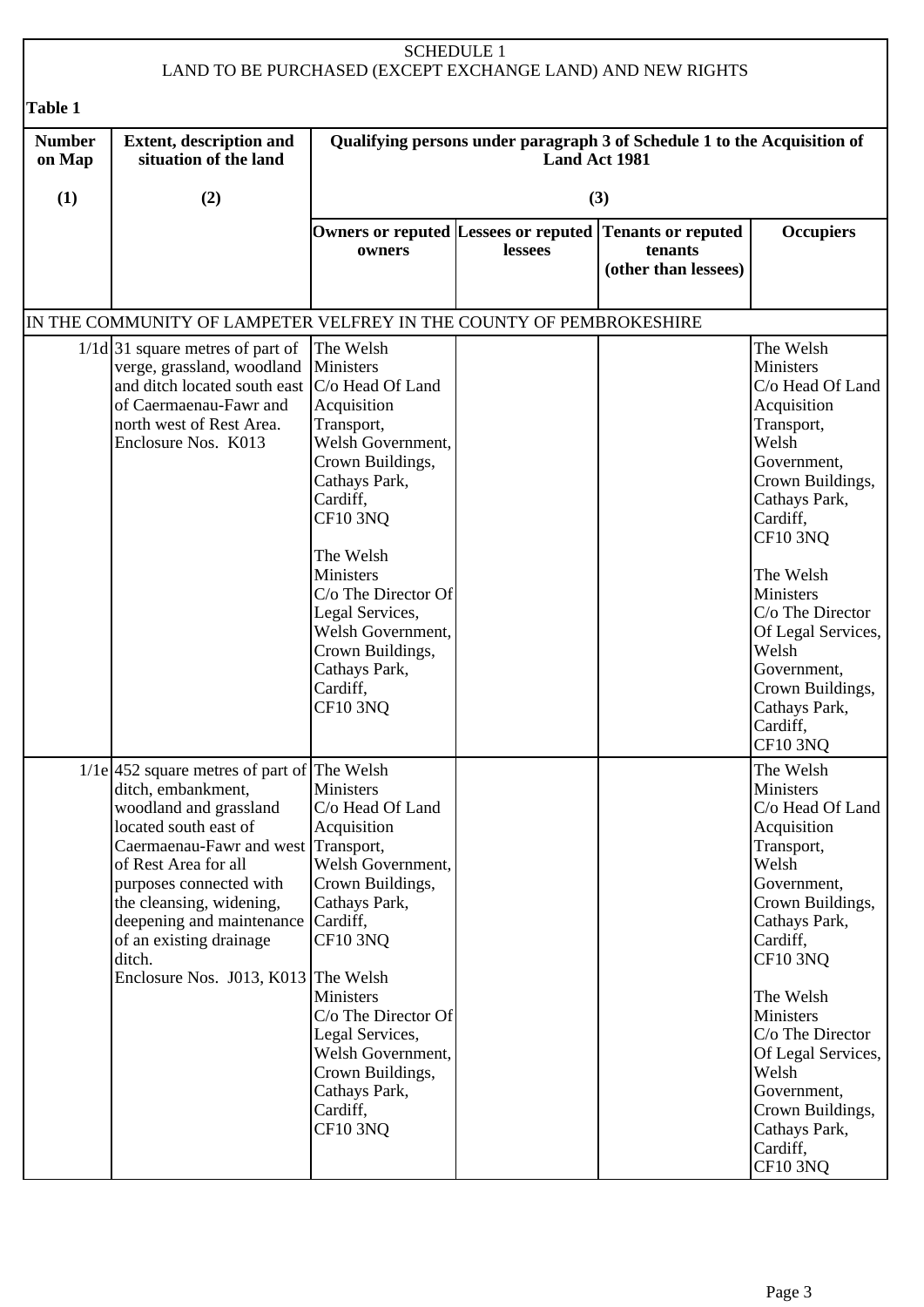| <b>SCHEDULE 1</b><br>LAND TO BE PURCHASED (EXCEPT EXCHANGE LAND) AND NEW RIGHTS |                                                                                                                                                                               |                                                                                                                                                                                                                                                                                                                                             |               |                                                                          |                                                                                                                                                                                                                                                                                                                                     |  |
|---------------------------------------------------------------------------------|-------------------------------------------------------------------------------------------------------------------------------------------------------------------------------|---------------------------------------------------------------------------------------------------------------------------------------------------------------------------------------------------------------------------------------------------------------------------------------------------------------------------------------------|---------------|--------------------------------------------------------------------------|-------------------------------------------------------------------------------------------------------------------------------------------------------------------------------------------------------------------------------------------------------------------------------------------------------------------------------------|--|
|                                                                                 |                                                                                                                                                                               |                                                                                                                                                                                                                                                                                                                                             |               |                                                                          |                                                                                                                                                                                                                                                                                                                                     |  |
| Table 1<br><b>Number</b><br>on Map                                              | <b>Extent, description and</b><br>situation of the land                                                                                                                       |                                                                                                                                                                                                                                                                                                                                             | Land Act 1981 | Qualifying persons under paragraph 3 of Schedule 1 to the Acquisition of |                                                                                                                                                                                                                                                                                                                                     |  |
| (1)                                                                             | (2)                                                                                                                                                                           |                                                                                                                                                                                                                                                                                                                                             |               | (3)                                                                      |                                                                                                                                                                                                                                                                                                                                     |  |
|                                                                                 |                                                                                                                                                                               | Owners or reputed Lessees or reputed<br>owners                                                                                                                                                                                                                                                                                              | lessees       | <b>Tenants or reputed</b><br>tenants<br>(other than lessees)             | <b>Occupiers</b>                                                                                                                                                                                                                                                                                                                    |  |
|                                                                                 | IN THE COMMUNITY OF LAMPETER VELFREY IN THE COUNTY OF PEMBROKESHIRE                                                                                                           |                                                                                                                                                                                                                                                                                                                                             |               |                                                                          |                                                                                                                                                                                                                                                                                                                                     |  |
|                                                                                 | $1/1f$ 1201 square metres of part<br>of verge and grassland<br>located west of Henllan<br>Lodge and south west of<br><b>Brominau</b><br>Enclosure Nos. K017                   | The Welsh<br><b>Ministers</b><br>C/o Head Of Land<br>Acquisition<br>Transport,<br>Welsh Government,<br>Crown Buildings,<br>Cathays Park,<br>Cardiff,<br><b>CF10 3NQ</b><br>The Welsh<br><b>Ministers</b><br>C/o The Director Of<br>Legal Services,<br>Welsh Government,<br>Crown Buildings,<br>Cathays Park,<br>Cardiff,<br><b>CF10 3NO</b> |               |                                                                          | The Welsh<br>Ministers<br>C/o Head Of Land<br>Acquisition<br>Transport,<br>Welsh<br>Government,<br>Crown Buildings,<br>Cathays Park,<br>Cardiff,<br><b>CF10 3NQ</b><br>The Welsh<br>Ministers<br>C/o The Director<br>Of Legal Services,<br>Welsh<br>Government,<br>Crown Buildings,<br>Cathays Park,<br>Cardiff,<br>CF10 3NQ        |  |
|                                                                                 | $1/1g$ 866 square metres of part of The Welsh<br>half width of A40 Trunk<br>Road and verge located<br>south of Brominau and<br>north of Henllan Lodge.<br>Enclosure Nos. K017 | <b>Ministers</b><br>C/o Head Of Land<br>Acquisition<br>Transport,<br>Welsh Government,<br>Crown Buildings,<br>Cathays Park,<br>Cardiff,<br><b>CF10 3NQ</b><br>The Welsh<br><b>Ministers</b><br>C/o The Director Of<br>Legal Services,<br>Welsh Government,<br>Crown Buildings,<br>Cathays Park,<br>Cardiff,<br><b>CF10 3NQ</b>              |               |                                                                          | The Welsh<br>Ministers<br>C/o Head Of Land<br>Acquisition<br>Transport,<br>Welsh<br>Government,<br>Crown Buildings,<br>Cathays Park,<br>Cardiff,<br><b>CF10 3NQ</b><br>The Welsh<br>Ministers<br>C/o The Director<br>Of Legal Services,<br>Welsh<br>Government,<br>Crown Buildings,<br>Cathays Park,<br>Cardiff,<br><b>CF10 3NQ</b> |  |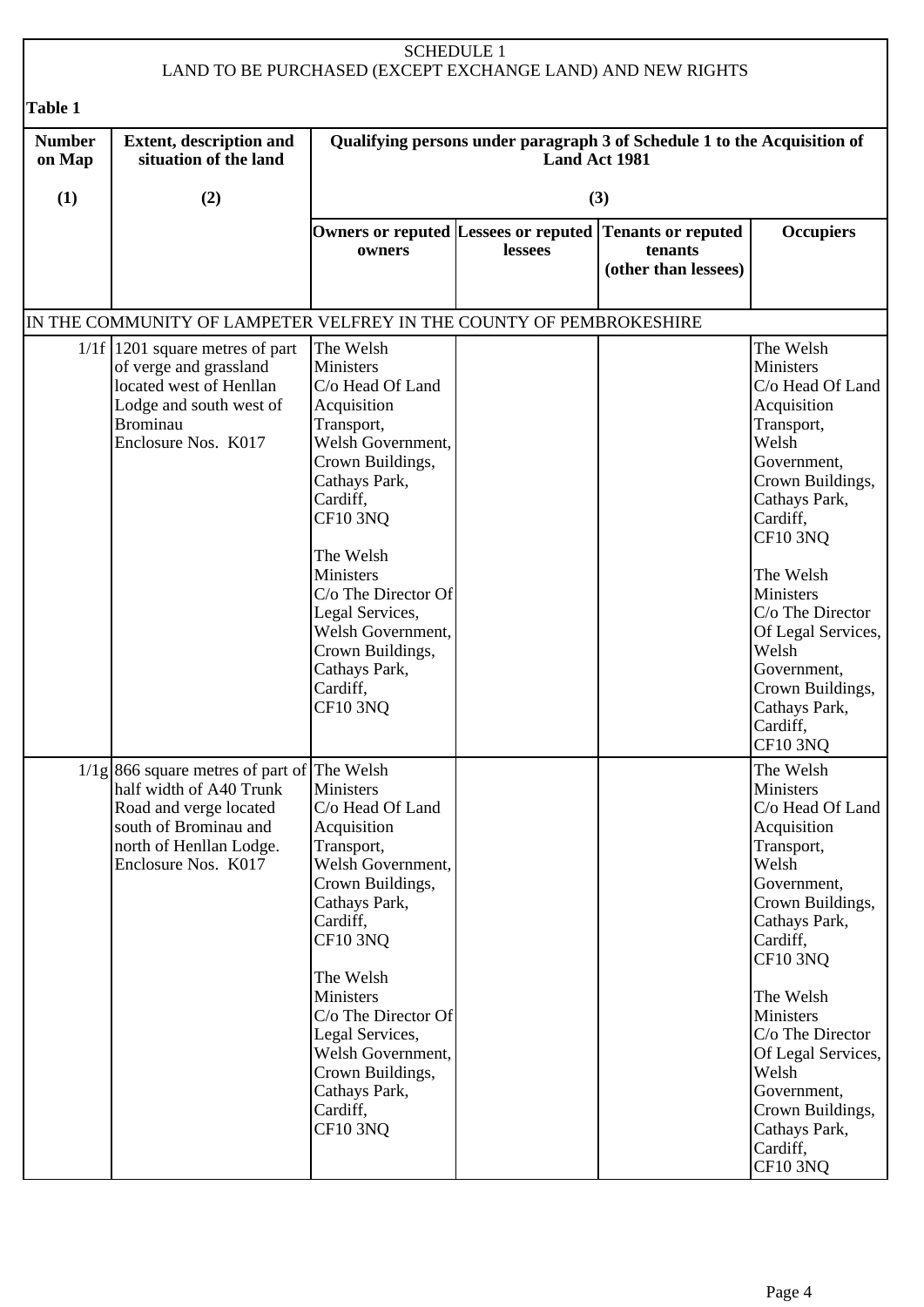| <b>SCHEDULE 1</b><br>LAND TO BE PURCHASED (EXCEPT EXCHANGE LAND) AND NEW RIGHTS |                                                                                                                                                                                                                                                                     |                                                                                                                                                                                                                                                                                                                         |               |                                                                          |                                                                                                                                                                                                                                                                                                                                |
|---------------------------------------------------------------------------------|---------------------------------------------------------------------------------------------------------------------------------------------------------------------------------------------------------------------------------------------------------------------|-------------------------------------------------------------------------------------------------------------------------------------------------------------------------------------------------------------------------------------------------------------------------------------------------------------------------|---------------|--------------------------------------------------------------------------|--------------------------------------------------------------------------------------------------------------------------------------------------------------------------------------------------------------------------------------------------------------------------------------------------------------------------------|
| Table 1                                                                         |                                                                                                                                                                                                                                                                     |                                                                                                                                                                                                                                                                                                                         |               |                                                                          |                                                                                                                                                                                                                                                                                                                                |
| <b>Number</b><br>on Map                                                         | <b>Extent, description and</b><br>situation of the land                                                                                                                                                                                                             |                                                                                                                                                                                                                                                                                                                         | Land Act 1981 | Qualifying persons under paragraph 3 of Schedule 1 to the Acquisition of |                                                                                                                                                                                                                                                                                                                                |
| (1)                                                                             | (2)                                                                                                                                                                                                                                                                 |                                                                                                                                                                                                                                                                                                                         |               | (3)                                                                      |                                                                                                                                                                                                                                                                                                                                |
|                                                                                 |                                                                                                                                                                                                                                                                     | Owners or reputed Lessees or reputed<br>owners                                                                                                                                                                                                                                                                          | lessees       | <b>Tenants or reputed</b><br>tenants<br>(other than lessees)             | <b>Occupiers</b>                                                                                                                                                                                                                                                                                                               |
|                                                                                 | IN THE COMMUNITY OF LAMPETER VELFREY IN THE COUNTY OF PEMBROKESHIRE                                                                                                                                                                                                 |                                                                                                                                                                                                                                                                                                                         |               |                                                                          |                                                                                                                                                                                                                                                                                                                                |
|                                                                                 | $1/1h$   1209 square metres of part<br>of half width of A40 Trunk Ministers<br>Road and verge located<br>south of Brominau and<br>north of Henllan Lodge.<br>Enclosure Nos. K017                                                                                    | The Welsh<br>C/o Head Of Land<br>Acquisition<br>Transport,<br>Welsh Government,<br>Crown Buildings,<br>Cathays Park,<br>Cardiff,<br><b>CF10 3NQ</b><br>The Welsh<br><b>Ministers</b><br>C/o The Director Of<br>Legal Services,<br>Welsh Government,<br>Crown Buildings,<br>Cathays Park,<br>Cardiff,<br><b>CF10 3NQ</b> |               |                                                                          | The Welsh<br>Ministers<br>C/o Head Of Land<br>Acquisition<br>Transport,<br>Welsh<br>Government,<br>Crown Buildings,<br>Cathays Park,<br>Cardiff,<br><b>CF10 3NQ</b><br>The Welsh<br>Ministers<br>C/o The Director<br>Of Legal Services,<br>Welsh<br>Government,<br>Crown Buildings,<br>Cathays Park,<br>Cardiff,<br>$CF10$ 3NQ |
|                                                                                 | $1/1i$ Plot not used                                                                                                                                                                                                                                                |                                                                                                                                                                                                                                                                                                                         |               |                                                                          |                                                                                                                                                                                                                                                                                                                                |
|                                                                                 | $1/1j$ 750 square metres of part of The Welsh<br>the property known as<br>Trefangor Cottage, garden,<br>outbuildings, woodland and Acquisition<br>hard standing area located<br>west of Henllan Lodge and<br>north east of Trefangor<br>Farm<br>Enclosure Nos. K016 | Ministers<br>C/o Head Of Land<br>Transport,<br>Welsh Government,<br>Crown Buildings,<br>Cathays Park,<br>Cardiff,<br><b>CF10 3NQ</b><br>The Welsh<br>Ministers<br>C/o The Director Of<br>Legal Services,<br>Welsh Government,<br>Crown Buildings,<br>Cathays Park,<br>Cardiff,<br><b>CF10 3NQ</b>                       |               |                                                                          | The Welsh<br>Ministers<br>C/o Head Of Land<br>Acquisition<br>Transport,<br>Welsh<br>Government,<br>Crown Buildings,<br>Cathays Park,<br>Cardiff,<br><b>CF10 3NQ</b><br>The Welsh<br>Ministers<br>C/o The Director<br>Of Legal Services,<br>Welsh<br>Government,<br>Crown Buildings,<br>Cathays Park,<br>Cardiff,<br>CF10 3NQ   |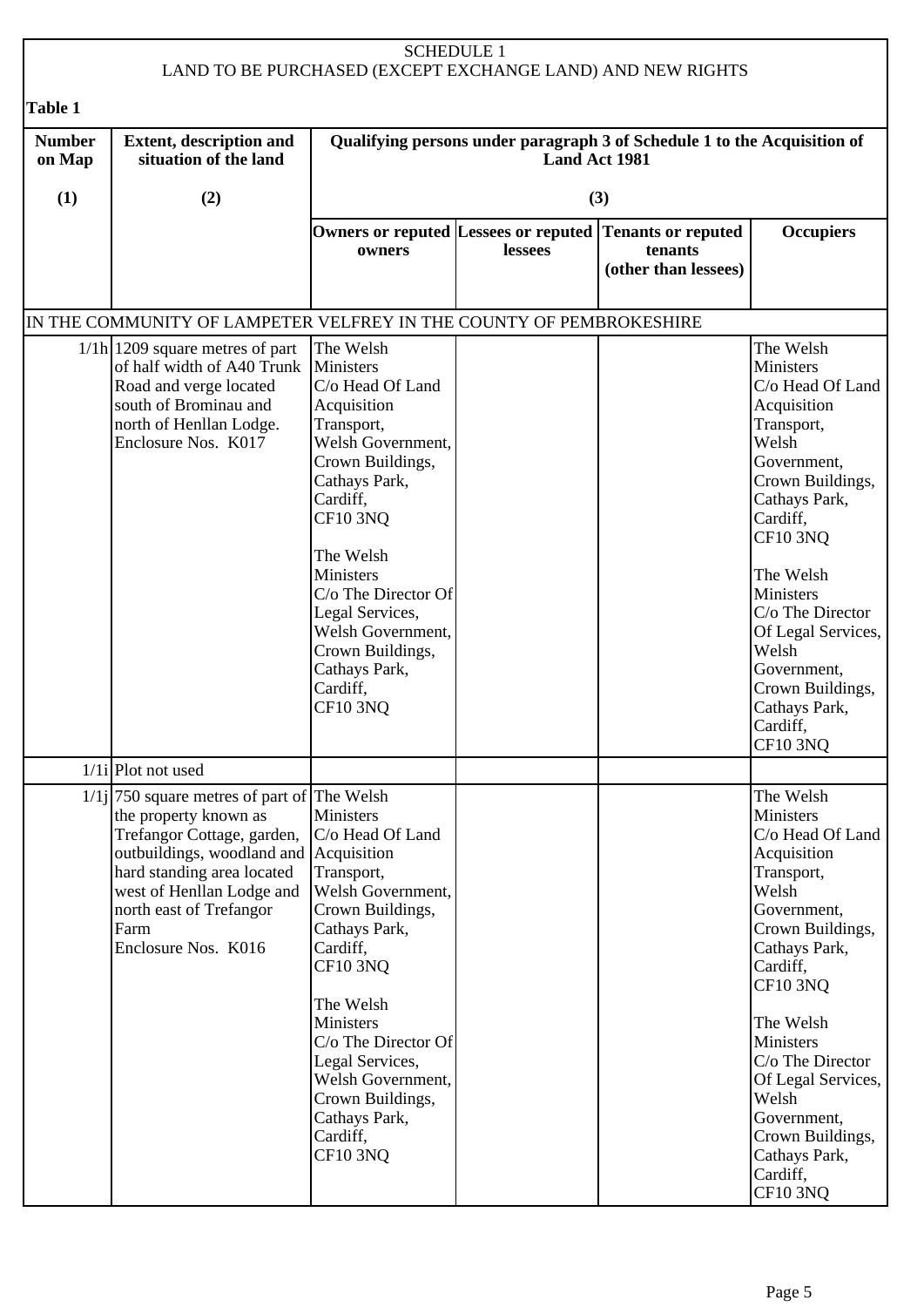| <b>SCHEDULE 1</b><br>LAND TO BE PURCHASED (EXCEPT EXCHANGE LAND) AND NEW RIGHTS                                                                                                                                                                                                                                                                                                                                                                                                                                                                                                                                                                                                                                                                                                                                                                                                                               |                                                                                                                                                                                                                                                                                                                 |                                                                                                                             |               |                                                                                            |                                                                                           |  |
|---------------------------------------------------------------------------------------------------------------------------------------------------------------------------------------------------------------------------------------------------------------------------------------------------------------------------------------------------------------------------------------------------------------------------------------------------------------------------------------------------------------------------------------------------------------------------------------------------------------------------------------------------------------------------------------------------------------------------------------------------------------------------------------------------------------------------------------------------------------------------------------------------------------|-----------------------------------------------------------------------------------------------------------------------------------------------------------------------------------------------------------------------------------------------------------------------------------------------------------------|-----------------------------------------------------------------------------------------------------------------------------|---------------|--------------------------------------------------------------------------------------------|-------------------------------------------------------------------------------------------|--|
| <b>Table 1</b>                                                                                                                                                                                                                                                                                                                                                                                                                                                                                                                                                                                                                                                                                                                                                                                                                                                                                                |                                                                                                                                                                                                                                                                                                                 |                                                                                                                             |               |                                                                                            |                                                                                           |  |
| <b>Number</b><br>on Map                                                                                                                                                                                                                                                                                                                                                                                                                                                                                                                                                                                                                                                                                                                                                                                                                                                                                       | <b>Extent, description and</b><br>situation of the land                                                                                                                                                                                                                                                         |                                                                                                                             | Land Act 1981 | Qualifying persons under paragraph 3 of Schedule 1 to the Acquisition of                   |                                                                                           |  |
| (1)                                                                                                                                                                                                                                                                                                                                                                                                                                                                                                                                                                                                                                                                                                                                                                                                                                                                                                           | (2)                                                                                                                                                                                                                                                                                                             |                                                                                                                             |               | (3)                                                                                        |                                                                                           |  |
|                                                                                                                                                                                                                                                                                                                                                                                                                                                                                                                                                                                                                                                                                                                                                                                                                                                                                                               |                                                                                                                                                                                                                                                                                                                 | owners                                                                                                                      | lessees       | Owners or reputed Lessees or reputed Tenants or reputed<br>tenants<br>(other than lessees) | <b>Occupiers</b>                                                                          |  |
|                                                                                                                                                                                                                                                                                                                                                                                                                                                                                                                                                                                                                                                                                                                                                                                                                                                                                                               |                                                                                                                                                                                                                                                                                                                 |                                                                                                                             |               |                                                                                            |                                                                                           |  |
| IN THE COMMUNITY OF LAMPETER VELFREY IN THE COUNTY OF PEMBROKESHIRE<br>The Welsh<br>The Welsh<br>$1/1k$ 92 square metres of hard<br>standing area and half width Ministers<br>Ministers<br>of A40 trunk road located<br>C/o Head Of Land<br>C/o Head Of Land<br>Acquisition<br>west of Henllan Lodge and<br>Acquisition<br>Transport,<br>Transport,<br>north east of Trefangor<br>Welsh Government,<br>Welsh<br>Farm.<br>Enclosure Nos. K016<br>Crown Buildings,<br>Government,<br>Cathays Park,<br>Crown Buildings,<br>Cardiff,<br>Cathays Park,<br><b>CF10 3NQ</b><br>Cardiff,<br><b>CF10 3NQ</b><br>The Welsh<br>Ministers<br>The Welsh<br>C/o The Director Of<br>Ministers<br>Legal Services,<br>C/o The Director<br>Welsh Government,<br>Of Legal Services,<br>Crown Buildings,<br>Welsh<br>Cathays Park,<br>Government,<br>Cardiff,<br>Crown Buildings,<br><b>CF10 3NQ</b><br>Cathays Park,<br>Cardiff, |                                                                                                                                                                                                                                                                                                                 |                                                                                                                             |               |                                                                                            |                                                                                           |  |
|                                                                                                                                                                                                                                                                                                                                                                                                                                                                                                                                                                                                                                                                                                                                                                                                                                                                                                               | IN THE COMMUNITY OF NARBERTH RURAL IN THE COUNTY OF PEMBROKESHIRE<br>$1/2$ 3825 square metres of part<br>of pastureland & grassland<br>located west of Rest Area<br>and south west of<br>Caermaenau-Fawr.<br>Enclosure Nos. K012                                                                                | <b>Alexander George</b><br>Poyer Lewis<br>Pen Gaer,<br>Llanddewi Velfrey,<br>Narberth,<br>Pembrokeshire,<br><b>SA67 8UR</b> |               | <b>Charles Hartt</b><br>Penblewin Farm,<br>Narberth,<br>Pembrokeshire,<br><b>SA67 7NX</b>  | <b>Charles Hartt</b><br>Penblewin Farm,<br>Narberth,<br>Pembrokeshire,<br><b>SA67 7NX</b> |  |
|                                                                                                                                                                                                                                                                                                                                                                                                                                                                                                                                                                                                                                                                                                                                                                                                                                                                                                               | $1/2a$ The right to enter and re-<br>enter upon 535 square<br>metres of part of<br>pastureland and grassland<br>located west of Rest Area<br>and south west of<br>Caermaenau-Fawr for all<br>purposes connected with<br>the construction and<br>maintenance of<br>environmental fencing.<br>Enclosure Nos. K012 | <b>Alexander George</b><br>Poyer Lewis<br>Pen Gaer,<br>Llanddewi Velfrey,<br>Narberth,<br>Pembrokeshire,<br><b>SA67 8UR</b> |               | <b>Charles Hartt</b><br>Penblewin Farm,<br>Narberth,<br>Pembrokeshire,<br><b>SA67 7NX</b>  | <b>Charles Hartt</b><br>Penblewin Farm,<br>Narberth,<br>Pembrokeshire,<br><b>SA67 7NX</b> |  |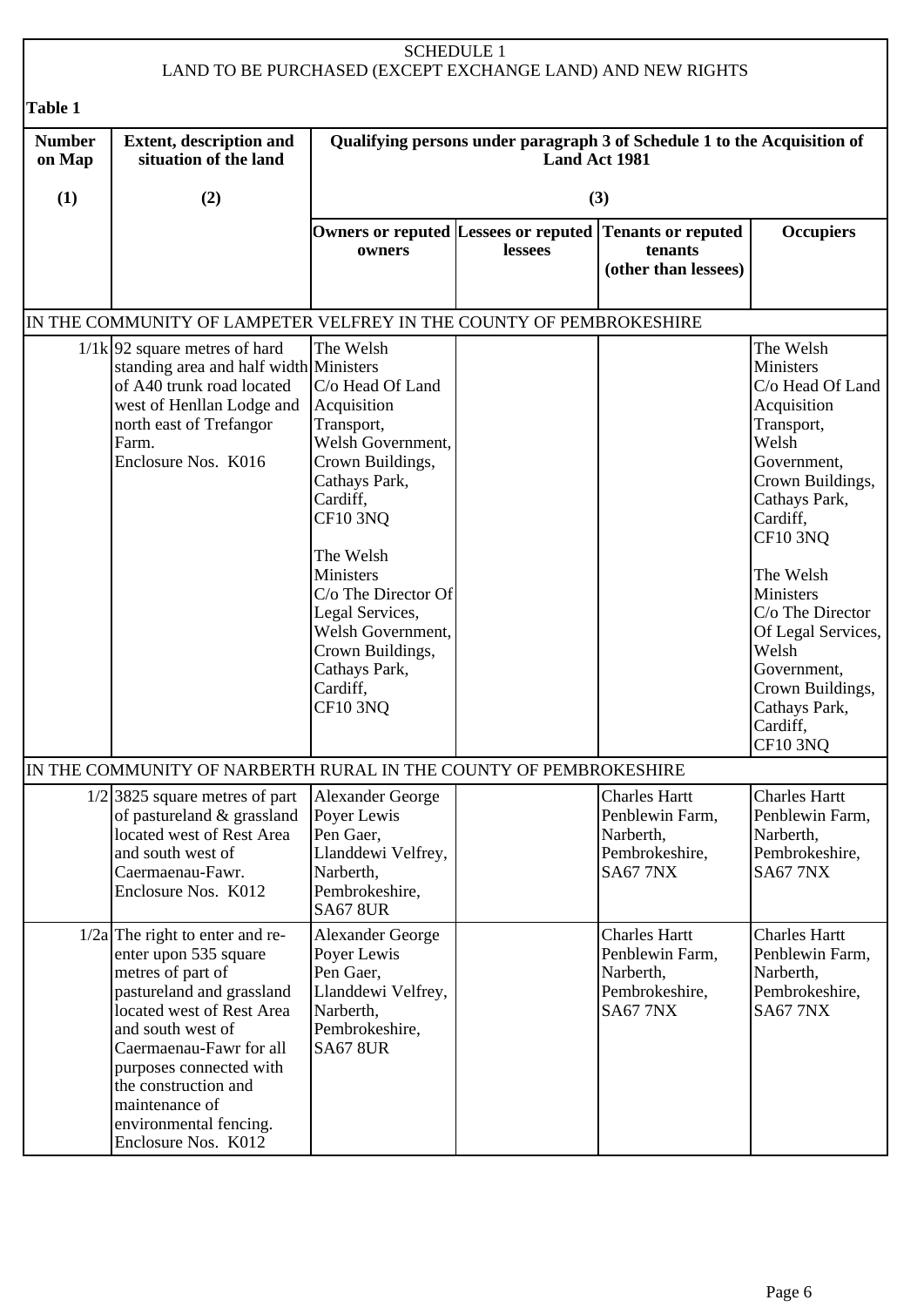| <b>SCHEDULE 1</b><br>LAND TO BE PURCHASED (EXCEPT EXCHANGE LAND) AND NEW RIGHTS |                                                                                                                                                                                                                                                                                                                       |                                                                                                                             |                      |                                                                                            |                                                                                           |
|---------------------------------------------------------------------------------|-----------------------------------------------------------------------------------------------------------------------------------------------------------------------------------------------------------------------------------------------------------------------------------------------------------------------|-----------------------------------------------------------------------------------------------------------------------------|----------------------|--------------------------------------------------------------------------------------------|-------------------------------------------------------------------------------------------|
| Table 1                                                                         |                                                                                                                                                                                                                                                                                                                       |                                                                                                                             |                      |                                                                                            |                                                                                           |
| <b>Number</b><br>on Map                                                         | <b>Extent, description and</b><br>situation of the land                                                                                                                                                                                                                                                               |                                                                                                                             | <b>Land Act 1981</b> | Qualifying persons under paragraph 3 of Schedule 1 to the Acquisition of                   |                                                                                           |
| (1)                                                                             | (2)                                                                                                                                                                                                                                                                                                                   |                                                                                                                             |                      | (3)                                                                                        |                                                                                           |
|                                                                                 |                                                                                                                                                                                                                                                                                                                       | owners                                                                                                                      | lessees              | Owners or reputed Lessees or reputed Tenants or reputed<br>tenants<br>(other than lessees) | <b>Occupiers</b>                                                                          |
|                                                                                 | IN THE COMMUNITY OF NARBERTH RURAL IN THE COUNTY OF PEMBROKESHIRE                                                                                                                                                                                                                                                     |                                                                                                                             |                      |                                                                                            |                                                                                           |
|                                                                                 | $1/2b$ The right to enter and re-<br>enter upon 534 square<br>metres of part of<br>pastureland and grassland<br>located west of Rest Area<br>and south west of<br>Caermaenau-Fawr for all<br>purposes connected with<br>the construction and<br>maintenance of<br>environmental fencing.<br>Enclosure Nos. J012, K012 | <b>Alexander George</b><br>Poyer Lewis<br>Pen Gaer,<br>Llanddewi Velfrey,<br>Narberth,<br>Pembrokeshire,<br><b>SA67 8UR</b> |                      | <b>Charles Hartt</b><br>Penblewin Farm,<br>Narberth,<br>Pembrokeshire,<br><b>SA67 7NX</b>  | <b>Charles Hartt</b><br>Penblewin Farm,<br>Narberth,<br>Pembrokeshire,<br><b>SA67 7NX</b> |
|                                                                                 | $1/2c$ 484 square metres of part of Alexander George<br>pastureland and grassland<br>located west of Rest Area<br>and south west of<br>Caermaenau-Fawr.<br>Enclosure Nos. J012, K012   Pembrokeshire,                                                                                                                 | Poyer Lewis<br>Pen Gaer,<br>Llanddewi Velfrey,<br>Narberth,<br><b>SA67 8UR</b>                                              |                      | <b>Charles Hartt</b><br>Penblewin Farm,<br>Narberth,<br>Pembrokeshire,<br><b>SA67 7NX</b>  | <b>Charles Hartt</b><br>Penblewin Farm,<br>Narberth,<br>Pembrokeshire,<br><b>SA67 7NX</b> |
|                                                                                 | IN THE COMMUNITY OF LAMPETER VELFREY IN THE COUNTY OF PEMBROKESHIRE                                                                                                                                                                                                                                                   |                                                                                                                             |                      |                                                                                            |                                                                                           |
|                                                                                 | $1/2d$ 3061 square metres of part<br>of woodland and farmland<br>(grassland) located north<br>west of Rest Area and south Llanddewi Velfrey,<br>west of Caermaenau-Fawr.<br>Enclosure Nos. K012                                                                                                                       | Alexander George<br>Poyer Lewis<br>Pen Gaer,<br>Narberth,<br>Pembrokeshire,<br><b>SA67 8UR</b>                              |                      |                                                                                            | <b>Charles Hartt</b><br>Penblewin Farm,<br>Narberth,<br>Pembrokeshire,<br><b>SA67 7NX</b> |
|                                                                                 | $1/2e$ The right to enter and re-<br>enter upon 173 square<br>metres of part of<br>embankment and grassland<br>located west of Rest Area<br>and south west of<br>Caermaenau-Fawr for all<br>purposes connected with<br>the construction and<br>maintenance of<br>environmental fencing.<br>Enclosure Nos. J012, K012  | Alexander George<br>Poyer Lewis<br>Pen Gaer,<br>Llanddewi Velfrey,<br>Narberth,<br>Pembrokeshire,<br><b>SA67 8UR</b>        |                      | <b>Charles Hartt</b><br>Penblewin Farm,<br>Narberth,<br>Pembrokeshire,<br><b>SA67 7NX</b>  | <b>Charles Hartt</b><br>Penblewin Farm,<br>Narberth,<br>Pembrokeshire,<br><b>SA67 7NX</b> |
|                                                                                 | $1/2f$ 44 square metres of part of<br>farmland (grassland)<br>located north west of Rest<br>Area and south west of<br>Caermaenau-Fawr.<br>Enclosure Nos. K012                                                                                                                                                         | <b>Alexander George</b><br>Poyer Lewis<br>Pen Gaer,<br>Llanddewi Velfrey,<br>Narberth,<br>Pembrokeshire,<br><b>SA67 8UR</b> |                      |                                                                                            | <b>Charles Hartt</b><br>Penblewin Farm,<br>Narberth,<br>Pembrokeshire,<br><b>SA67 7NX</b> |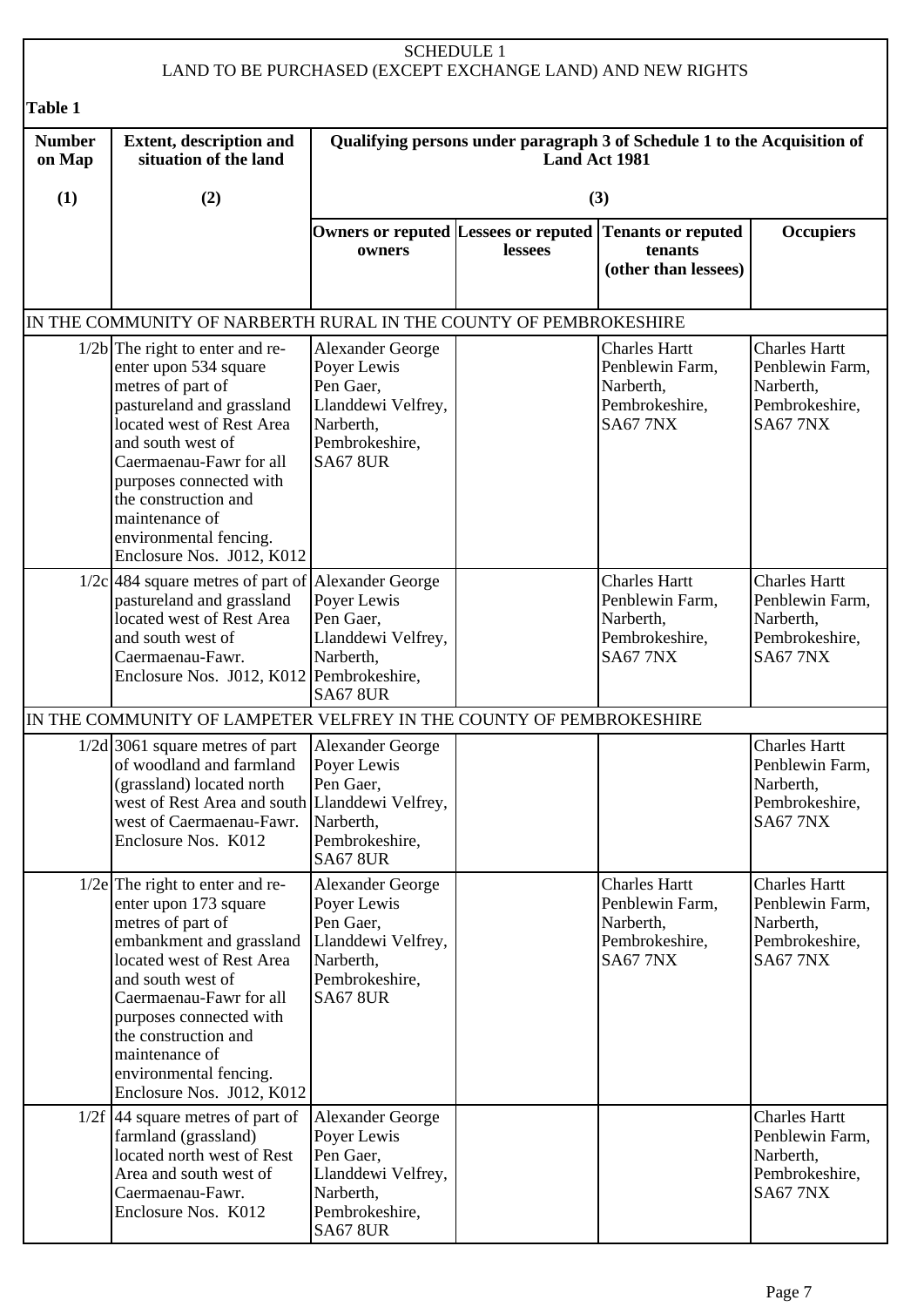|                         |                                                                                                                                                                                                                                                                                                                     |                                                                                                                             | <b>SCHEDULE 1</b>    | LAND TO BE PURCHASED (EXCEPT EXCHANGE LAND) AND NEW RIGHTS                                            |                                                                                           |
|-------------------------|---------------------------------------------------------------------------------------------------------------------------------------------------------------------------------------------------------------------------------------------------------------------------------------------------------------------|-----------------------------------------------------------------------------------------------------------------------------|----------------------|-------------------------------------------------------------------------------------------------------|-------------------------------------------------------------------------------------------|
| Table 1                 |                                                                                                                                                                                                                                                                                                                     |                                                                                                                             |                      |                                                                                                       |                                                                                           |
| <b>Number</b><br>on Map | <b>Extent, description and</b><br>situation of the land                                                                                                                                                                                                                                                             |                                                                                                                             | <b>Land Act 1981</b> | Qualifying persons under paragraph 3 of Schedule 1 to the Acquisition of                              |                                                                                           |
| (1)                     | (2)                                                                                                                                                                                                                                                                                                                 |                                                                                                                             |                      | (3)                                                                                                   |                                                                                           |
|                         |                                                                                                                                                                                                                                                                                                                     | owners                                                                                                                      | lessees              | Owners or reputed Lessees or reputed Tenants or reputed<br>tenants<br>(other than lessees)            | <b>Occupiers</b>                                                                          |
|                         | IN THE COMMUNITY OF LAMPETER VELFREY IN THE COUNTY OF PEMBROKESHIRE                                                                                                                                                                                                                                                 |                                                                                                                             |                      |                                                                                                       |                                                                                           |
|                         | $1/2g$ 3278 square metres of part<br>of farmland (grassland)<br>located north west of Rest<br>Area and south of<br>Caermaenau-Fawr<br>Enclosure Nos. K012,<br>K013                                                                                                                                                  | <b>Alexander George</b><br>Poyer Lewis<br>Pen Gaer,<br>Llanddewi Velfrey,<br>Narberth,<br>Pembrokeshire,<br><b>SA67 8UR</b> |                      |                                                                                                       | <b>Charles Hartt</b><br>Penblewin Farm,<br>Narberth,<br>Pembrokeshire,<br><b>SA67 7NX</b> |
|                         | $1/2h$ 6724 square metres of part<br>of farmland (grassland),<br>field access and woodland<br>located north west of Rest<br>Area and south of<br>Caermaenau-Fawr<br>Enclosure Nos. K012,<br>K013                                                                                                                    | Alexander George<br>Poyer Lewis<br>Pen Gaer,<br>Llanddewi Velfrey,<br>Narberth,<br>Pembrokeshire,<br><b>SA67 8UR</b>        |                      |                                                                                                       | <b>Charles Hartt</b><br>Penblewin Farm,<br>Narberth,<br>Pembrokeshire,<br><b>SA67 7NX</b> |
|                         | $1/2i$ Plot not used                                                                                                                                                                                                                                                                                                |                                                                                                                             |                      |                                                                                                       |                                                                                           |
|                         | $1/2j$ 2489 square metres of part<br>of farmland (grassland) and Poyer Lewis<br>existing field access located Pen Gaer,<br>north west of Rest Area and Llanddewi Velfrey,<br>south of Caermaenau-Fawr<br>Enclosure Nos. K012,<br>K013                                                                               | <b>Alexander George</b><br>Narberth,<br>Pembrokeshire,<br><b>SA67 8UR</b>                                                   |                      |                                                                                                       | <b>Charles Hartt</b><br>Penblewin Farm,<br>Narberth,<br>Pembrokeshire,<br><b>SA67 7NX</b> |
|                         | $1/2k$   195 square metres of part of Alexander George<br>farmland (grassland)<br>located north west of Rest<br>Area and south of<br>Caermaenau-Fawr.<br>Enclosure Nos. K013                                                                                                                                        | Poyer Lewis<br>Pen Gaer,<br>Llanddewi Velfrey,<br>Narberth,<br>Pembrokeshire,<br><b>SA67 8UR</b>                            |                      | Carol Elizabeth<br>Poyer Peett<br>Caermaenau-fawr,<br>Clynderwen,<br>Pembrokeshire,<br><b>SA667HB</b> | <b>Charles Hartt</b><br>Penblewin Farm,<br>Narberth,<br>Pembrokeshire,<br><b>SA67 7NX</b> |
|                         | $1/2L$  Plot not used                                                                                                                                                                                                                                                                                               |                                                                                                                             |                      |                                                                                                       |                                                                                           |
|                         | $1/2m$ The right to enter and re-<br>enter upon 333 square<br>metres of part of ditch<br>located north of Rest Area<br>and south east of<br>Caermaenau-Fawr for all<br>purposes connected with<br>the cleansing, widening,<br>deepening and maintenance<br>of an existing drainage<br>ditch.<br>Enclosure Nos. K013 | Alexander George<br>Poyer Lewis<br>Pen Gaer,<br>Llanddewi Velfrey,<br>Narberth,<br>Pembrokeshire,<br><b>SA67 8UR</b>        |                      | Carol Elizabeth<br>Poyer Peett<br>Caermaenau-fawr,<br>Clynderwen,<br>Pembrokeshire,<br><b>SA667HB</b> | <b>Charles Hartt</b><br>Penblewin Farm,<br>Narberth,<br>Pembrokeshire,<br><b>SA67 7NX</b> |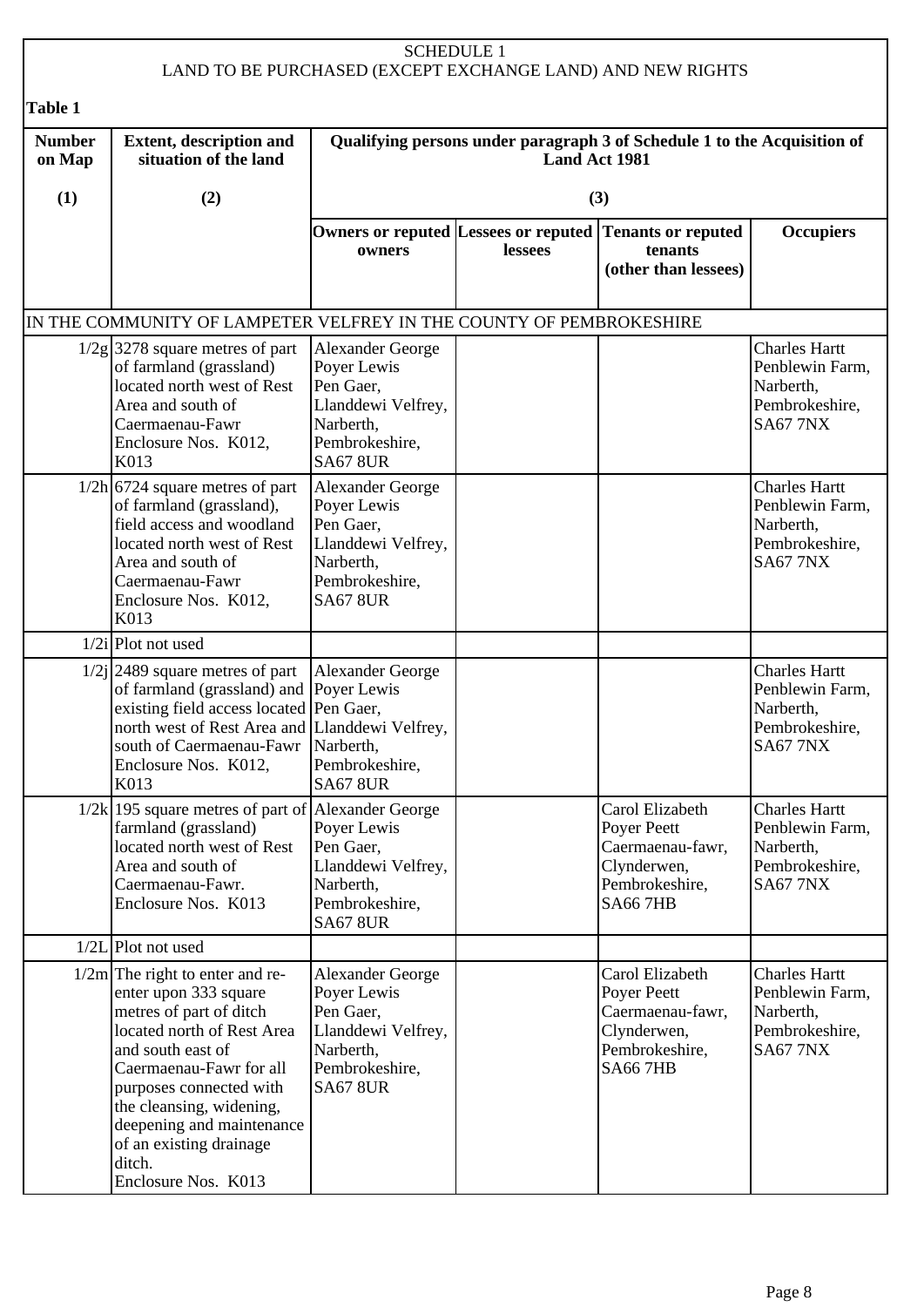|                         |                                                                                                                                                                                                                                                                                                                                                                      | <b>SCHEDULE 1</b>                                                                                                           |               | LAND TO BE PURCHASED (EXCEPT EXCHANGE LAND) AND NEW RIGHTS                                            |                                                                                           |
|-------------------------|----------------------------------------------------------------------------------------------------------------------------------------------------------------------------------------------------------------------------------------------------------------------------------------------------------------------------------------------------------------------|-----------------------------------------------------------------------------------------------------------------------------|---------------|-------------------------------------------------------------------------------------------------------|-------------------------------------------------------------------------------------------|
| Table 1                 |                                                                                                                                                                                                                                                                                                                                                                      |                                                                                                                             |               |                                                                                                       |                                                                                           |
| <b>Number</b><br>on Map | <b>Extent, description and</b><br>situation of the land                                                                                                                                                                                                                                                                                                              |                                                                                                                             | Land Act 1981 | Qualifying persons under paragraph 3 of Schedule 1 to the Acquisition of                              |                                                                                           |
| (1)                     | (2)                                                                                                                                                                                                                                                                                                                                                                  |                                                                                                                             |               | (3)                                                                                                   |                                                                                           |
|                         |                                                                                                                                                                                                                                                                                                                                                                      | owners                                                                                                                      | lessees       | Owners or reputed Lessees or reputed Tenants or reputed<br>tenants<br>(other than lessees)            | <b>Occupiers</b>                                                                          |
|                         | IN THE COMMUNITY OF LAMPETER VELFREY IN THE COUNTY OF PEMBROKESHIRE                                                                                                                                                                                                                                                                                                  |                                                                                                                             |               |                                                                                                       |                                                                                           |
|                         | $1/2n$ The right to enter and re-<br>enter upon 299 square<br>metres of part of ditch<br>located west of Rest Area<br>and south east of<br>Caermaenau-Fawr for all<br>purposes connected with<br>the cleansing, widening,<br>deepening and maintenance<br>of an existing drainage<br>ditch.<br>Enclosure Nos. J013, K013                                             | <b>Alexander George</b><br>Poyer Lewis<br>Pen Gaer,<br>Llanddewi Velfrey,<br>Narberth,<br>Pembrokeshire,<br><b>SA67 8UR</b> |               | <b>Charles Hartt</b><br>Penblewin Farm,<br>Narberth,<br>Pembrokeshire,<br><b>SA67 7NX</b>             | <b>Charles Hartt</b><br>Penblewin Farm,<br>Narberth,<br>Pembrokeshire,<br><b>SA67 7NX</b> |
|                         | $1/2$ o Plot not used                                                                                                                                                                                                                                                                                                                                                |                                                                                                                             |               |                                                                                                       |                                                                                           |
|                         | $1/2p$ 9 square metres of part of<br>verge, grassland, woodland Poyer Lewis<br>and ditch located north west Pen Gaer,<br>of Rest Area and south east   Llanddewi Velfrey,<br>of Caermaenau-Fawr.<br>Enclosure Nos. K013                                                                                                                                              | <b>Alexander George</b><br>Narberth,<br>Pembrokeshire,<br><b>SA67 8UR</b>                                                   |               | <b>Charles Hartt</b><br>Penblewin Farm,<br>Narberth,<br>Pembrokeshire,<br><b>SA67 7NX</b>             | <b>Charles Hartt</b><br>Penblewin Farm,<br>Narberth,<br>Pembrokeshire,<br><b>SA67 7NX</b> |
|                         | $1/2q$ The right to enter and re-<br>enter upon 4 square metres<br>of part of woodland and<br>ditch located north west of<br>Rest Area and south east of<br>Caermaenau-Fawr for all<br>purposes connected with<br>the construction and<br>maintenance of a drainage<br>pipe.<br>Enclosure Nos. K013                                                                  | Alexander George<br>Poyer Lewis<br>Pen Gaer,<br>Llanddewi Velfrey,<br>Narberth,<br>Pembrokeshire,<br><b>SA67 8UR</b>        |               | <b>Charles Hartt</b><br>Penblewin Farm,<br>Narberth,<br>Pembrokeshire,<br><b>SA67 7NX</b>             | <b>Charles Hartt</b><br>Penblewin Farm,<br>Narberth,<br>Pembrokeshire,<br><b>SA67 7NX</b> |
|                         | $1/2r$ The right to enter and re-<br>enter upon 23 square metres Poyer Lewis<br>of part of farmland<br>(grassland) and half width<br>of road located north west<br>of Rest Area and south east Pembrokeshire,<br>of Caermaenau-Fawr for all SA67 8UR<br>purposes connected with<br>the construction and<br>maintenance of a drainage<br>pipe.<br>Enclosure Nos. K013 | <b>Alexander George</b><br>Pen Gaer,<br>Llanddewi Velfrey,<br>Narberth,                                                     |               | Carol Elizabeth<br>Poyer Peett<br>Caermaenau-fawr,<br>Clynderwen,<br>Pembrokeshire,<br><b>SA667HB</b> | <b>Charles Hartt</b><br>Penblewin Farm,<br>Narberth,<br>Pembrokeshire,<br><b>SA67 7NX</b> |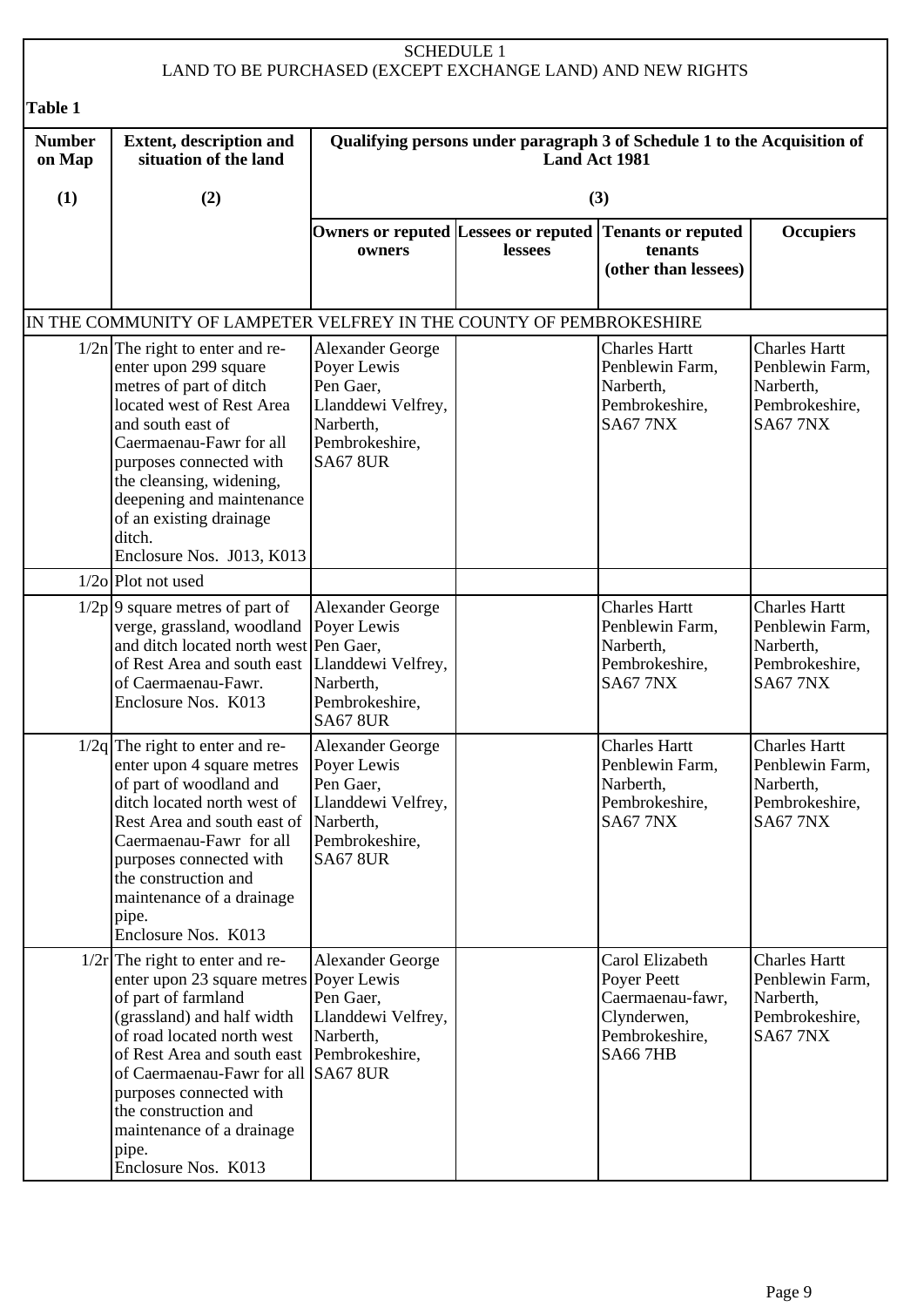## SCHEDULE 1 LAND TO BE PURCHASED (EXCEPT EXCHANGE LAND) AND NEW RIGHTS

| Table 1                 |                                                                                                                                                                                                                                 |                                                                                                                             |               |                                                                                                       |                                                                                           |
|-------------------------|---------------------------------------------------------------------------------------------------------------------------------------------------------------------------------------------------------------------------------|-----------------------------------------------------------------------------------------------------------------------------|---------------|-------------------------------------------------------------------------------------------------------|-------------------------------------------------------------------------------------------|
| <b>Number</b><br>on Map | <b>Extent, description and</b><br>situation of the land                                                                                                                                                                         |                                                                                                                             | Land Act 1981 | Qualifying persons under paragraph 3 of Schedule 1 to the Acquisition of                              |                                                                                           |
| (1)                     | (2)                                                                                                                                                                                                                             |                                                                                                                             |               | (3)                                                                                                   |                                                                                           |
|                         |                                                                                                                                                                                                                                 | owners                                                                                                                      | lessees       | Owners or reputed Lessees or reputed Tenants or reputed<br>tenants<br>(other than lessees)            | <b>Occupiers</b>                                                                          |
|                         | IN THE COMMUNITY OF LAMPETER VELFREY IN THE COUNTY OF PEMBROKESHIRE                                                                                                                                                             |                                                                                                                             |               |                                                                                                       |                                                                                           |
|                         | $1/2s$ 25 square metres of part of<br>farmland (grassland) and<br>half width of road located<br>north west of the Rest Area<br>and south east of<br>Caermaenau-Fawr.<br>Enclosure Nos. K013                                     | <b>Alexander George</b><br>Poyer Lewis<br>Pen Gaer,<br>Llanddewi Velfrey,<br>Narberth,<br>Pembrokeshire,<br><b>SA67 8UR</b> |               | Carol Elizabeth<br>Poyer Peett<br>Caermaenau-fawr,<br>Clynderwen,<br>Pembrokeshire,<br><b>SA667HB</b> | <b>Charles Hartt</b><br>Penblewin Farm,<br>Narberth,<br>Pembrokeshire,<br><b>SA67 7NX</b> |
|                         | $1/2t$ 4508 square metres of part<br>of farmland (grassland)<br>located north of the Rest<br>Area and south east of<br>Caermaenau-Fawr.<br>Enclosure Nos. K013,<br>K014                                                         | <b>Alexander George</b><br>Poyer Lewis<br>Pen Gaer,<br>Llanddewi Velfrey,<br>Narberth,<br>Pembrokeshire,<br><b>SA67 8UR</b> |               | Carol Elizabeth<br>Poyer Peett<br>Caermaenau-fawr,<br>Clynderwen,<br>Pembrokeshire,<br><b>SA667HB</b> | <b>Charles Hartt</b><br>Penblewin Farm,<br>Narberth,<br>Pembrokeshire,<br><b>SA67 7NX</b> |
|                         | $1/2u$ 44 square metres of part of<br>farmland (grassland)<br>located north east of Rest<br>Area and south east of<br>Caermaenau-Fawr<br>Enclosure Nos. K014                                                                    | <b>Alexander George</b><br>Poyer Lewis<br>Pen Gaer,<br>Llanddewi Velfrey,<br>Narberth,<br>Pembrokeshire,<br><b>SA67 8UR</b> |               | Carol Elizabeth<br>Poyer Peett<br>Caermaenau-fawr,<br>Clynderwen,<br>Pembrokeshire,<br><b>SA667HB</b> | <b>Charles Hartt</b><br>Penblewin Farm,<br>Narberth,<br>Pembrokeshire,<br><b>SA67 7NX</b> |
|                         | $1/2v$ 18260 square metres of part<br>of farmland (grassland),<br>access track and public<br>footpath located north of<br>the Rest Area and south<br>east of Caermaenau-Fawr<br>Enclosure Nos. K013,<br>K014, K015              | <b>Alexander George</b><br>Poyer Lewis<br>Pen Gaer,<br>Llanddewi Velfrey,<br>Narberth,<br>Pembrokeshire,<br><b>SA67 8UR</b> |               | Carol Elizabeth<br>Poyer Peett<br>Caermaenau-fawr,<br>Clynderwen,<br>Pembrokeshire,<br><b>SA667HB</b> | <b>Charles Hartt</b><br>Penblewin Farm,<br>Narberth,<br>Pembrokeshire,<br><b>SA67 7NX</b> |
|                         | $1/2w$ 5723 square metres of part<br>of farmland (grassland),<br>access track and public<br>footpath located north east<br>of the Rest Area and south<br>east of Caermaenau-Fawr<br>Enclosure Nos. K013,<br>K014, K015          | <b>Alexander George</b><br>Poyer Lewis<br>Pen Gaer,<br>Llanddewi Velfrey,<br>Narberth,<br>Pembrokeshire,<br><b>SA67 8UR</b> |               | Carol Elizabeth<br>Poyer Peett<br>Caermaenau-fawr,<br>Clynderwen,<br>Pembrokeshire,<br><b>SA667HB</b> | <b>Charles Hartt</b><br>Penblewin Farm,<br>Narberth,<br>Pembrokeshire,<br><b>SA67 7NX</b> |
|                         | $1/2x$ 9506 square metres of part<br>of farmland (grassland),<br>field accesses, public<br>footpath and hedge located<br>north east of Rest Area and<br>south east of Caermaenau-<br>Fawr<br>Enclosure Nos. K013,<br>K014, K015 | <b>Alexander George</b><br>Poyer Lewis<br>Pen Gaer,<br>Llanddewi Velfrey,<br>Narberth,<br>Pembrokeshire,<br><b>SA67 8UR</b> |               | Carol Elizabeth<br>Poyer Peett<br>Caermaenau-fawr,<br>Clynderwen,<br>Pembrokeshire,<br><b>SA667HB</b> | <b>Charles Hartt</b><br>Penblewin Farm,<br>Narberth,<br>Pembrokeshire,<br><b>SA67 7NX</b> |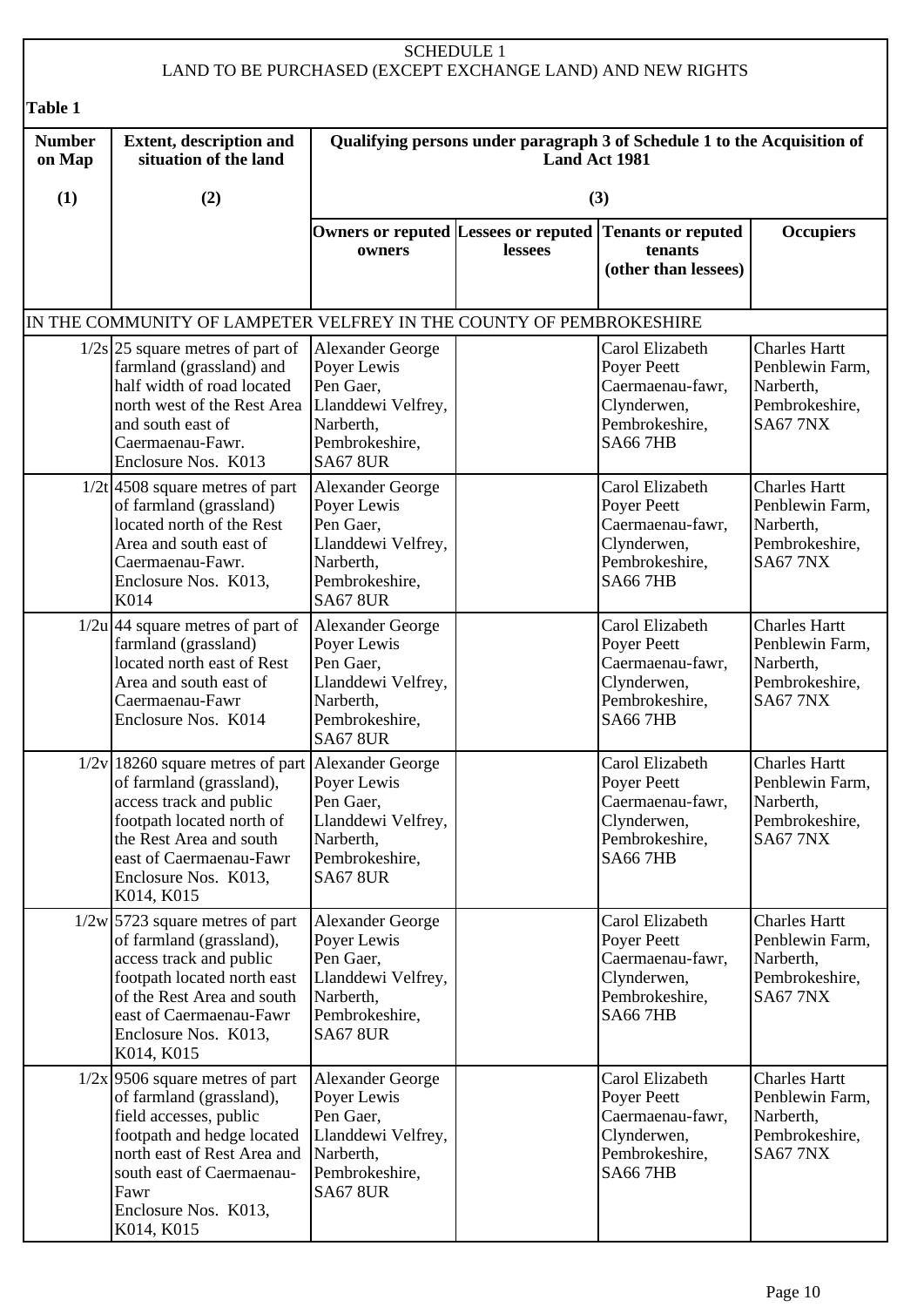## SCHEDULE 1 LAND TO BE PURCHASED (EXCEPT EXCHANGE LAND) AND NEW RIGHTS

| Table 1                 |                                                                                                                                                                                    |                                                                                                                             |                                                                                           |                                                                                                       |                                                                                                      |  |  |
|-------------------------|------------------------------------------------------------------------------------------------------------------------------------------------------------------------------------|-----------------------------------------------------------------------------------------------------------------------------|-------------------------------------------------------------------------------------------|-------------------------------------------------------------------------------------------------------|------------------------------------------------------------------------------------------------------|--|--|
| <b>Number</b><br>on Map | <b>Extent, description and</b><br>situation of the land                                                                                                                            |                                                                                                                             | Qualifying persons under paragraph 3 of Schedule 1 to the Acquisition of<br>Land Act 1981 |                                                                                                       |                                                                                                      |  |  |
| (1)                     | (2)                                                                                                                                                                                |                                                                                                                             |                                                                                           | (3)                                                                                                   |                                                                                                      |  |  |
|                         |                                                                                                                                                                                    | owners                                                                                                                      | lessees                                                                                   | Owners or reputed Lessees or reputed Tenants or reputed<br>tenants<br>(other than lessees)            | <b>Occupiers</b>                                                                                     |  |  |
|                         | IN THE COMMUNITY OF LAMPETER VELFREY IN THE COUNTY OF PEMBROKESHIRE                                                                                                                |                                                                                                                             |                                                                                           |                                                                                                       |                                                                                                      |  |  |
|                         | $1/2y$ 39 square metres of part of<br>access track and public<br>footpath located south east<br>of Caermaenau-Fawr and<br>north of Caermaenau-Fach<br>Enclosure Nos. K015          | <b>Alexander George</b><br>Poyer Lewis<br>Pen Gaer,<br>Llanddewi Velfrey,<br>Narberth,<br>Pembrokeshire,<br><b>SA67 8UR</b> |                                                                                           | Carol Elizabeth<br>Poyer Peett<br>Caermaenau-fawr,<br>Clynderwen,<br>Pembrokeshire,<br><b>SA667HB</b> | <b>Charles Hartt</b><br>Penblewin Farm,<br>Narberth,<br>Pembrokeshire,<br><b>SA67 7NX</b>            |  |  |
|                         | $1/2z$ 43 square metres of part of<br>farmland (grassland)<br>located south east of<br>Caermaenau-Fawr and<br>north of Caermaenau-Fach<br>Enclosure Nos. K015                      | <b>Alexander George</b><br>Poyer Lewis<br>Pen Gaer,<br>Llanddewi Velfrey,<br>Narberth,<br>Pembrokeshire,<br><b>SA67 8UR</b> |                                                                                           | Carol Elizabeth<br>Poyer Peett<br>Caermaenau-fawr,<br>Clynderwen,<br>Pembrokeshire,<br><b>SA667HB</b> | <b>Charles Hartt</b><br>Penblewin Farm,<br>Narberth,<br>Pembrokeshire,<br><b>SA67 7NX</b>            |  |  |
|                         | $1/2aa$ 57 square metres of part of<br>farmland (grassland)<br>located north east of Rest<br>Area and south east of<br>Caermaenau-Fawr.<br>Enclosure Nos. K014                     | Alexander George<br>Poyer Lewis<br>Pen Gaer,<br>Llanddewi Velfrey,<br>Narberth,<br>Pembrokeshire,<br><b>SA67 8UR</b>        |                                                                                           | Carol Elizabeth<br>Poyer Peett<br>Caermaenau-fawr,<br>Clynderwen,<br>Pembrokeshire,<br><b>SA667HB</b> | <b>Charles Hartt</b><br>Penblewin Farm,<br>Narberth,<br>Pembrokeshire,<br><b>SA67 7NX</b>            |  |  |
|                         | $1/2ab$ 49 square metres of part of<br>farmland (grassland)<br>located north west of Rest<br>Area and south east of<br>Caermaenau-Fawr.<br>Enclosure Nos. K013                     | Alexander George<br>Poyer Lewis<br>Pen Gaer,<br>Llanddewi Velfrey,<br>Narberth,<br>Pembrokeshire,<br><b>SA67 8UR</b>        |                                                                                           | Carol Elizabeth<br>Poyer Peett<br>Caermaenau-fawr,<br>Clynderwen,<br>Pembrokeshire,<br><b>SA667HB</b> | <b>Charles Hartt</b><br>Penblewin Farm,<br>Narberth,<br>Pembrokeshire,<br><b>SA67 7NX</b>            |  |  |
|                         | $1/3$ 1355 square metres of part<br>of farmland (grassland)<br>located north of Trefangor<br>Farm and south west of<br>Trefangor Burial Ground.<br>Enclosure Nos. K015,<br>K016    | James Wilfred<br>Poyer Lewis<br>Pen Gaer,<br>Llanddewi Velfrey,<br>Narberth,<br>Pembrokeshire,<br><b>SA67 8UR</b>           |                                                                                           |                                                                                                       | <b>Brian Ratcliffe</b><br>Colby Farm,<br>Llawhaden,<br>Narbeth,<br>Pembrokeshire,<br><b>SA67 8DZ</b> |  |  |
|                         | $1/3a$   1103 square metres of part<br>of farmland (grassland)<br>located north of Trefangor<br>Farm and south west of<br>Trefangor Burial Ground.<br>Enclosure Nos. K015,<br>K016 | James Wilfred<br>Poyer Lewis<br>Pen Gaer,<br>Llanddewi Velfrey,<br>Narberth,<br>Pembrokeshire,<br><b>SA67 8UR</b>           |                                                                                           |                                                                                                       | <b>Brian Ratcliffe</b><br>Colby Farm,<br>Llawhaden,<br>Narbeth,<br>Pembrokeshire,<br>SA67 8DZ        |  |  |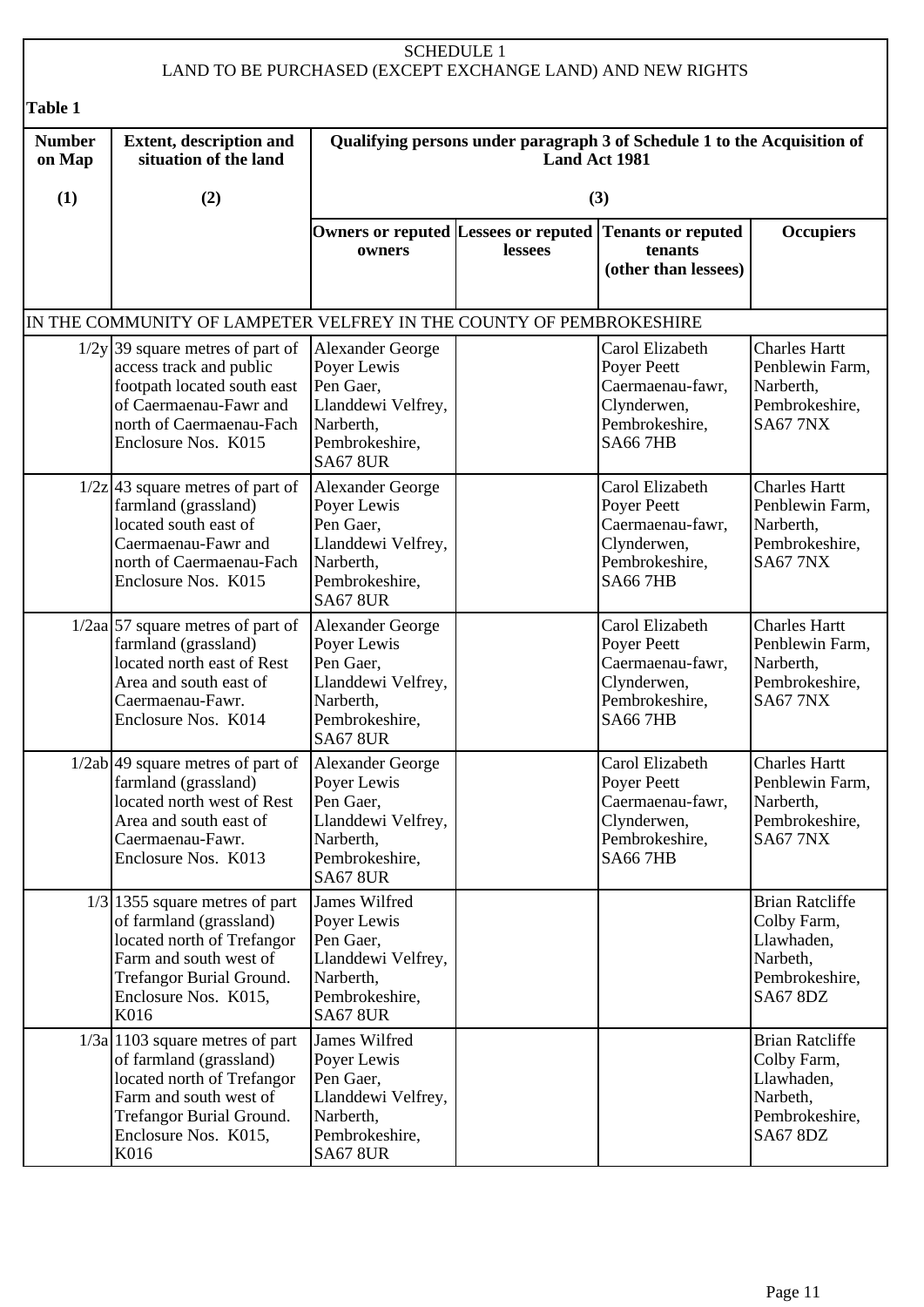#### SCHEDULE 1 LAND TO BE PURCHASED (EXCEPT EXCHANGE LAND) AND NEW RIGHTS **Table 1 Number on Map (1) Extent, description and situation of the land (2) Qualifying persons under paragraph 3 of Schedule 1 to the Acquisition of Land Act 1981 (3) Owners or reputed Lessees or reputed Tenants or reputed owners lessees tenants (other than lessees) Occupiers** IN THE COMMUNITY OF LAMPETER VELFREY IN THE COUNTY OF PEMBROKESHIRE  $1/3b$  3569 square metres of part of farmland (grassland) located north of Trefangor Farm and south west of Trefangor Burial Ground. Enclosure Nos. K015, K016 James Wilfred Poyer Lewis Pen Gaer, Llanddewi Velfrey, **Narberth** Pembrokeshire, SA67 8UR Brian Ratcliffe Colby Farm, Llawhaden, Narbeth, Pembrokeshire, SA67 8DZ  $1/3c$  38 square metres of part of farmland (grassland) located north east of Trefangor Farm and south west of Trefangor Burial Ground. Enclosure Nos. K016 James Wilfred Poyer Lewis Pen Gaer, Llanddewi Velfrey, Narberth, Pembrokeshire, SA67 8UR Brian Ratcliffe Colby Farm, Llawhaden, Narbeth, Pembrokeshire, SA67 8DZ 1/3d 590 square metres of part of James Wilfred farmland (grassland) and existing farm access located north east of Trefangor Farm and south west of Trefangor Burial Ground. Enclosure Nos. K016 Poyer Lewis Pen Gaer, Llanddewi Velfrey, Narberth, Pembrokeshire, SA67 8UR Brian Ratcliffe Colby Farm, Llawhaden, Narbeth, Pembrokeshire, SA67 8DZ  $1/3e$  6949 square metres of part of farmland (grassland) and Poyer Lewis field accesses located north Pen Gaer, east of Trefangor Farm and south of Trefangor Burial Ground. Enclosure Nos. K016, K017 James Wilfred Llanddewi Velfrey, Narberth, Pembrokeshire, SA67 8UR Brian Ratcliffe Colby Farm, Llawhaden, Narbeth, Pembrokeshire, SA67 8DZ 1/3f 3173 square metres of part of farmland (grassland) located north east of Trefangor Farm and south of Trefangor Burial Ground. Enclosure Nos. K016, K017 James Wilfred Poyer Lewis Pen Gaer, Llanddewi Velfrey, Narberth, Pembrokeshire, SA67 8UR Brian Ratcliffe Colby Farm, Llawhaden, Narbeth, Pembrokeshire, SA67 8DZ  $1/3g$  43 square metres of part of farmland (grassland) located north east of Trefangor Farm and south of Trefangor Burial Ground. Enclosure Nos. K016 James Wilfred Poyer Lewis Pen Gaer Llanddewi Velfrey, Narberth, Pembrokeshire, SA67 8UR Brian Ratcliffe Colby Farm, Llawhaden, Narbeth, Pembrokeshire, SA67 8DZ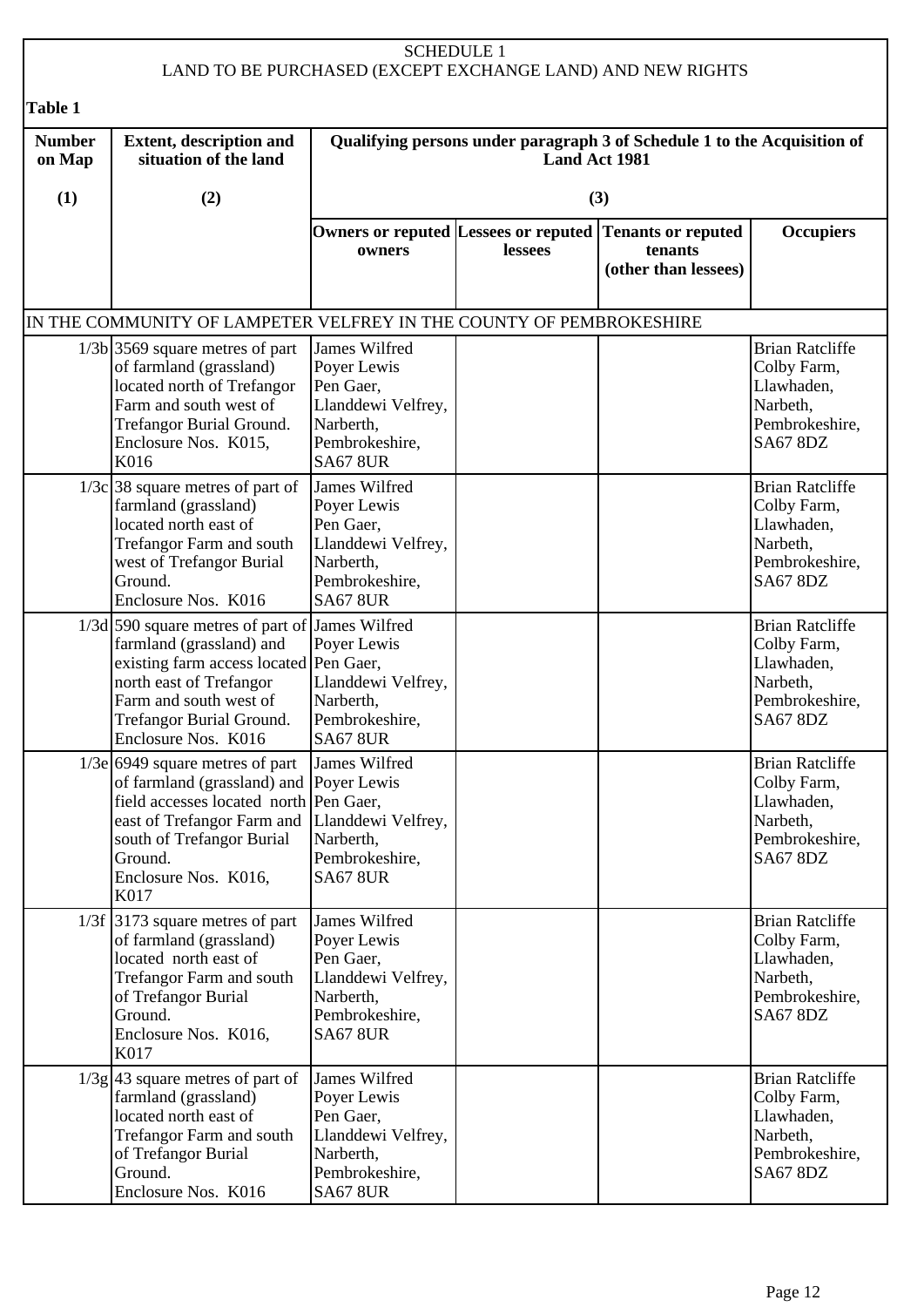|                         | <b>SCHEDULE 1</b><br>LAND TO BE PURCHASED (EXCEPT EXCHANGE LAND) AND NEW RIGHTS                                                                                                                            |                                                                                                                   |               |                                                                                            |                                                                                                                      |  |  |
|-------------------------|------------------------------------------------------------------------------------------------------------------------------------------------------------------------------------------------------------|-------------------------------------------------------------------------------------------------------------------|---------------|--------------------------------------------------------------------------------------------|----------------------------------------------------------------------------------------------------------------------|--|--|
| Table 1                 |                                                                                                                                                                                                            |                                                                                                                   |               |                                                                                            |                                                                                                                      |  |  |
| <b>Number</b><br>on Map | <b>Extent, description and</b><br>situation of the land                                                                                                                                                    |                                                                                                                   | Land Act 1981 | Qualifying persons under paragraph 3 of Schedule 1 to the Acquisition of                   |                                                                                                                      |  |  |
| (1)                     | (2)                                                                                                                                                                                                        |                                                                                                                   |               | (3)                                                                                        |                                                                                                                      |  |  |
|                         |                                                                                                                                                                                                            | owners                                                                                                            | lessees       | Owners or reputed Lessees or reputed Tenants or reputed<br>tenants<br>(other than lessees) | <b>Occupiers</b>                                                                                                     |  |  |
|                         | IN THE COMMUNITY OF LAMPETER VELFREY IN THE COUNTY OF PEMBROKESHIRE                                                                                                                                        |                                                                                                                   |               |                                                                                            |                                                                                                                      |  |  |
|                         | $1/3h$ 378 square metres of part of<br>half width of A40 trunk<br>road located north east of<br>Trefangor Farm and south<br>of Trefangor Burial<br>Ground.<br>Enclosure Nos. K016,<br>K017                 | James Wilfred<br>Poyer Lewis<br>Pen Gaer,<br>Llanddewi Velfrey,<br>Narberth,<br>Pembrokeshire,<br><b>SA67 8UR</b> |               |                                                                                            | <b>Brian Ratcliffe</b><br>Colby Farm,<br>Llawhaden,<br>Narbeth,<br>Pembrokeshire,<br><b>SA67 8DZ</b>                 |  |  |
|                         | $1/3i$ Plot not used                                                                                                                                                                                       |                                                                                                                   |               |                                                                                            |                                                                                                                      |  |  |
|                         | 1/3j 283 square metres of part of James Wilfred<br>woodland located south of<br>Brominau and south east of Pen Gaer,<br><b>Trefangor Burial Ground</b><br>Enclosure Nos. K017                              | Poyer Lewis<br>Llanddewi Velfrey,<br>Narberth,<br>Pembrokeshire,<br><b>SA67 8UR</b>                               |               |                                                                                            | James Wilfred<br>Poyer Lewis<br>Pen Gaer,<br>Llanddewi<br>Velfrey,<br>Narberth,<br>Pembrokeshire,<br><b>SA67 8UR</b> |  |  |
|                         | $1/3k$ 446 square metres of part of James Wilfred<br>woodland located south of<br>Brominau and south east of Pen Gaer,<br>Trefangor Burial Ground.<br>Enclosure Nos. K017,<br>L017                         | Poyer Lewis<br>Llanddewi Velfrey,<br>Narberth,<br>Pembrokeshire,<br><b>SA67 8UR</b>                               |               |                                                                                            | James Wilfred<br>Poyer Lewis<br>Pen Gaer,<br>Llanddewi<br>Velfrey,<br>Narberth,<br>Pembrokeshire,<br><b>SA67 8UR</b> |  |  |
|                         | $1/3L$ Plot not used                                                                                                                                                                                       |                                                                                                                   |               |                                                                                            |                                                                                                                      |  |  |
|                         | $1/3m$   127 square metres of half<br>width of unclassified public Poyer Lewis<br>highway located south of<br>Brominau and south east of<br>Trefangor Burial Ground.<br>Enclosure Nos. K017,<br>L017       | James Wilfred<br>Pen Gaer,<br>Llanddewi Velfrey,<br>Narberth,<br>Pembrokeshire,<br><b>SA67 8UR</b>                |               |                                                                                            | James Wilfred<br>Poyer Lewis<br>Pen Gaer,<br>Llanddewi<br>Velfrey,<br>Narberth,<br>Pembrokeshire,<br><b>SA67 8UR</b> |  |  |
|                         | $1/3n/21$ square metres of half<br>width of unclassified road<br>and verge located south of<br>Brominau and south east of<br><b>Trefangor Burial Ground.</b><br>Enclosure Nos. K017<br>$1/4$ Plot not used | James Wilfred<br>Poyer Lewis<br>Pen Gaer,<br>Llanddewi Velfrey,<br>Narberth,<br>Pembrokeshire,<br><b>SA67 8UR</b> |               |                                                                                            | James Wilfred<br>Poyer Lewis<br>Pen Gaer,<br>Llanddewi<br>Velfrey,<br>Narberth,<br>Pembrokeshire,<br><b>SA67 8UR</b> |  |  |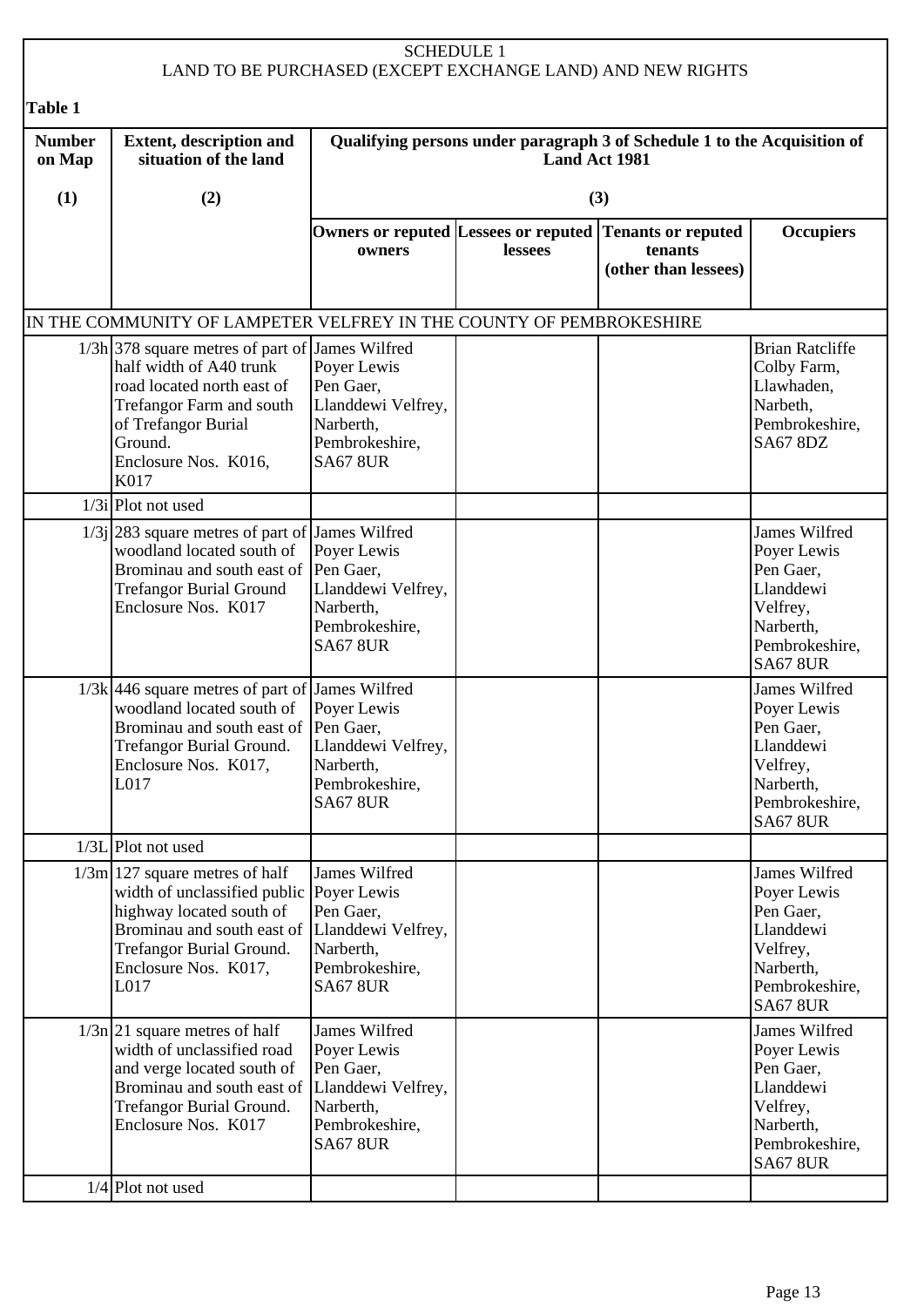|                         |                                                                                                                                                                                                                 |                                                                                                         | <b>SCHEDULE 1</b>    | LAND TO BE PURCHASED (EXCEPT EXCHANGE LAND) AND NEW RIGHTS               |                                                                                                                              |
|-------------------------|-----------------------------------------------------------------------------------------------------------------------------------------------------------------------------------------------------------------|---------------------------------------------------------------------------------------------------------|----------------------|--------------------------------------------------------------------------|------------------------------------------------------------------------------------------------------------------------------|
|                         |                                                                                                                                                                                                                 |                                                                                                         |                      |                                                                          |                                                                                                                              |
| <b>Table 1</b>          |                                                                                                                                                                                                                 |                                                                                                         |                      |                                                                          |                                                                                                                              |
| <b>Number</b><br>on Map | <b>Extent, description and</b><br>situation of the land                                                                                                                                                         |                                                                                                         | <b>Land Act 1981</b> | Qualifying persons under paragraph 3 of Schedule 1 to the Acquisition of |                                                                                                                              |
| (1)                     | (2)                                                                                                                                                                                                             |                                                                                                         |                      | (3)                                                                      |                                                                                                                              |
|                         |                                                                                                                                                                                                                 | Owners or reputed Lessees or reputed<br>owners                                                          | lessees              | Tenants or reputed<br>tenants<br>(other than lessees)                    | <b>Occupiers</b>                                                                                                             |
|                         | IN THE COMMUNITY OF LAMPETER VELFREY IN THE COUNTY OF PEMBROKESHIRE                                                                                                                                             |                                                                                                         |                      |                                                                          |                                                                                                                              |
|                         | $1/5$ 491 square metres of part of Margaret Rhian<br>farmland (grassland)<br>located north west of<br>Henllan Lodge and south<br>west of Brominau.<br>Enclosure Nos. K017                                       | Thomas<br>Pencaerminau<br>Farm,<br>Llanddewi Velfrey,<br>Narberth,<br>Pembrokeshire,<br><b>SA67 7NY</b> |                      |                                                                          | Margaret Rhian<br>Thomas<br>Pencaerminau<br>Farm,<br>Llanddewi<br>Velfrey,<br>Narberth,<br>Pembrokeshire,<br><b>SA67 7NY</b> |
|                         | $1/5a$ 647 square metres of part of Margaret Rhian<br>farmland (grassland)<br>located north west of<br>Henllan Lodge and south<br>west of Brominau.<br>Enclosure Nos. K017                                      | Thomas<br>Pencaerminau<br>Farm,<br>Llanddewi Velfrey,<br>Narberth,<br>Pembrokeshire,<br><b>SA67 7NY</b> |                      |                                                                          | Margaret Rhian<br>Thomas<br>Pencaerminau<br>Farm,<br>Llanddewi<br>Velfrey,<br>Narberth,<br>Pembrokeshire,<br><b>SA67 7NY</b> |
|                         | 1/6 468 square metres of part of Carol Elizabeth<br>farmland (grassland)<br>located north west of Rest<br>Area and south of<br>Caermaenau-Fawr<br>Enclosure Nos. K012                                           | <b>Poyer Peett</b><br>Caermaenau-fawr,<br>Clynderwen,<br>Pembrokeshire,<br><b>SA667HB</b>               |                      |                                                                          | <b>Charles Hartt</b><br>Penblewin Farm,<br>Narberth,<br>Pembrokeshire,<br><b>SA67 7NX</b>                                    |
|                         | $1/6a$ 138 square metres of part of $\vert$ Carol Elizabeth<br>woodland and farmland<br>(grassland) located north<br>west of Rest Area and south Clynderwen,<br>west of Caermaenau-Fawr.<br>Enclosure Nos. K012 | Poyer Peett<br>Caermaenau-fawr,<br>Pembrokeshire,<br><b>SA667HB</b>                                     |                      |                                                                          | <b>Charles Hartt</b><br>Penblewin Farm,<br>Narberth,<br>Pembrokeshire,<br><b>SA67 7NX</b>                                    |
|                         | $1/6b$ 50 square metres of part of<br>farmland (grassland)<br>located north west of Rest<br>Area and south west of<br>Caermaenau-Fawr.<br>Enclosure Nos. K012                                                   | Carol Elizabeth<br>Poyer Peett<br>Caermaenau-fawr,<br>Clynderwen,<br>Pembrokeshire,<br><b>SA667HB</b>   |                      |                                                                          | <b>Charles Hartt</b><br>Penblewin Farm,<br>Narberth,<br>Pembrokeshire,<br><b>SA67 7NX</b>                                    |
|                         | $1/6c$ Plot not used                                                                                                                                                                                            |                                                                                                         |                      |                                                                          |                                                                                                                              |
|                         | $1/6d$ Plot not used                                                                                                                                                                                            |                                                                                                         |                      |                                                                          |                                                                                                                              |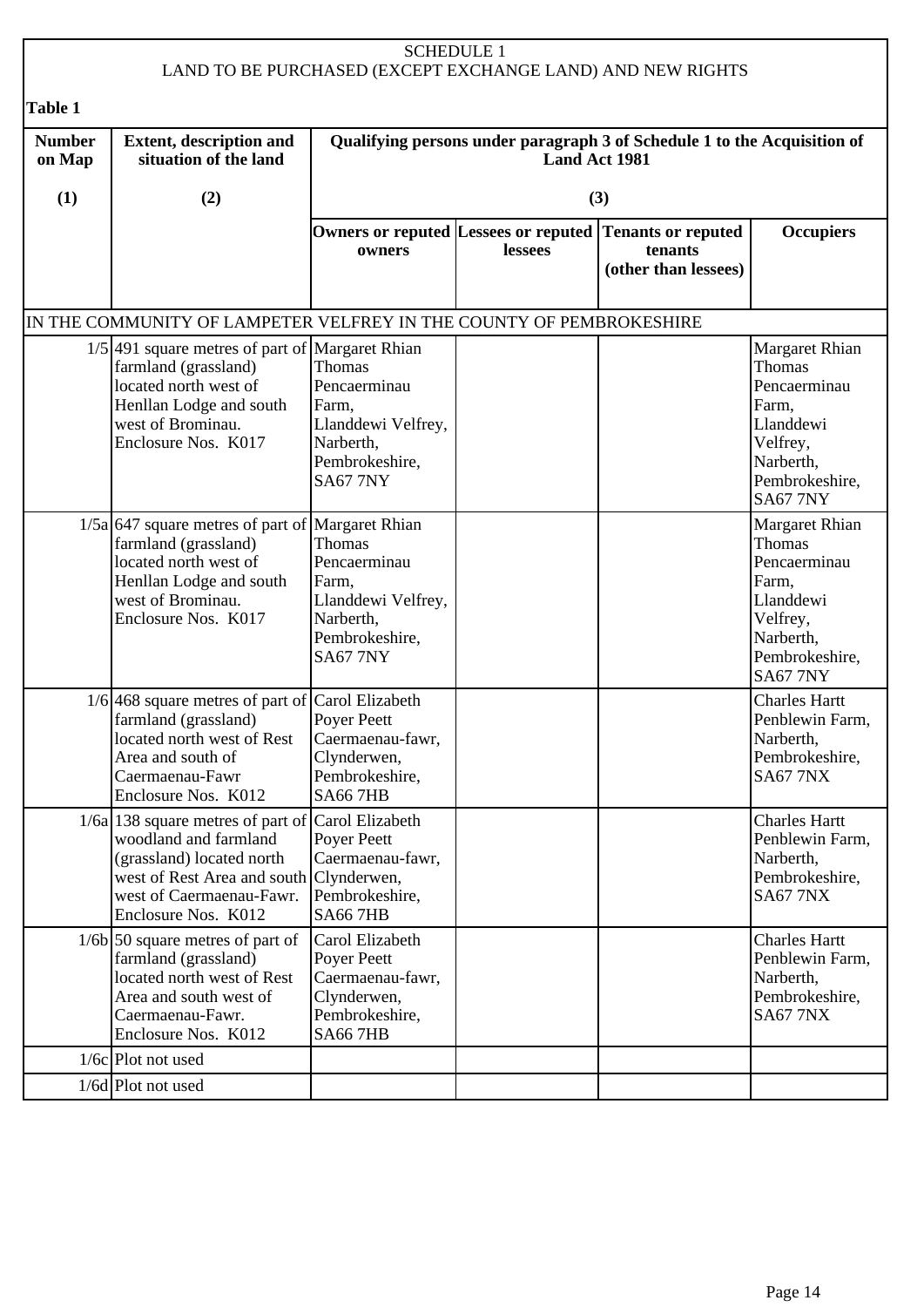|                                           |                                                                                                                                                                                                          | <b>SCHEDULE 1</b>                                                                                                                                                                                                                                                                                                             |               | LAND TO BE PURCHASED (EXCEPT EXCHANGE LAND) AND NEW RIGHTS               |                                                                                                                                                                                                                                                                                                                                |
|-------------------------------------------|----------------------------------------------------------------------------------------------------------------------------------------------------------------------------------------------------------|-------------------------------------------------------------------------------------------------------------------------------------------------------------------------------------------------------------------------------------------------------------------------------------------------------------------------------|---------------|--------------------------------------------------------------------------|--------------------------------------------------------------------------------------------------------------------------------------------------------------------------------------------------------------------------------------------------------------------------------------------------------------------------------|
|                                           |                                                                                                                                                                                                          |                                                                                                                                                                                                                                                                                                                               |               |                                                                          |                                                                                                                                                                                                                                                                                                                                |
| <b>Table 1</b><br><b>Number</b><br>on Map | <b>Extent, description and</b><br>situation of the land                                                                                                                                                  |                                                                                                                                                                                                                                                                                                                               | Land Act 1981 | Qualifying persons under paragraph 3 of Schedule 1 to the Acquisition of |                                                                                                                                                                                                                                                                                                                                |
| (1)                                       | (2)                                                                                                                                                                                                      |                                                                                                                                                                                                                                                                                                                               |               | (3)                                                                      |                                                                                                                                                                                                                                                                                                                                |
|                                           |                                                                                                                                                                                                          |                                                                                                                                                                                                                                                                                                                               | lessees       | Owners or reputed Lessees or reputed Tenants or reputed<br>tenants       | <b>Occupiers</b>                                                                                                                                                                                                                                                                                                               |
|                                           |                                                                                                                                                                                                          | owners                                                                                                                                                                                                                                                                                                                        |               | (other than lessees)                                                     |                                                                                                                                                                                                                                                                                                                                |
|                                           | IN THE COMMUNITY OF LAMPETER VELFREY IN THE COUNTY OF PEMBROKESHIRE                                                                                                                                      |                                                                                                                                                                                                                                                                                                                               |               |                                                                          |                                                                                                                                                                                                                                                                                                                                |
|                                           | $2/1$  1169 square metres of part<br>of A40 Trunk Road, verge<br>and woodland located east<br>of Henllan Lodge and west Acquisition<br>of Ffynnon Chapel<br>Enclosure Nos. K017,<br>K018                 | The Welsh<br>Ministers<br>C/o Head Of Land<br>Transport,<br>Welsh Government,<br>Crown Buildings,<br>Cathays Park,<br>Cardiff,<br><b>CF10 3NQ</b><br>The Welsh<br>Ministers<br>C/o The Director Of<br>Legal Services,<br>Welsh Government,<br>Crown Buildings,<br>Cathays Park,<br>Cardiff,<br><b>CF10 3NO</b>                |               |                                                                          | The Welsh<br>Ministers<br>C/o Head Of Land<br>Acquisition<br>Transport,<br>Welsh<br>Government,<br>Crown Buildings,<br>Cathays Park,<br>Cardiff,<br><b>CF10 3NQ</b><br>The Welsh<br>Ministers<br>C/o The Director<br>Of Legal Services,<br>Welsh<br>Government,<br>Crown Buildings,<br>Cathays Park,<br>Cardiff,<br>$CF10$ 3NQ |
|                                           | $2/1a$ 2372 square metres of part<br>of A40 Trunk Road, layby,<br>verge, weighbridge,<br>woodland and grassland<br>located east of Henllan<br>Lodge and west of Ffynnon<br>Chapel<br>Enclosure Nos. K018 | The Welsh<br>Ministers<br>C/o Head Of Land<br>Acquisition<br>Transport,<br>Welsh Government,<br>Crown Buildings,<br>Cathays Park,<br>Cardiff,<br><b>CF10 3NQ</b><br>The Welsh<br>Ministers<br>C/o The Director Of<br>Legal Services,<br>Welsh Government,<br>Crown Buildings,<br>Cathays Park,<br>Cardiff,<br><b>CF10 3NQ</b> |               |                                                                          | The Welsh<br>Ministers<br>C/o Head Of Land<br>Acquisition<br>Transport,<br>Welsh<br>Government,<br>Crown Buildings,<br>Cathays Park,<br>Cardiff,<br><b>CF10 3NQ</b><br>The Welsh<br>Ministers<br>C/o The Director<br>Of Legal Services,<br>Welsh<br>Government,<br>Crown Buildings,<br>Cathays Park,<br>Cardiff,<br>CF10 3NQ   |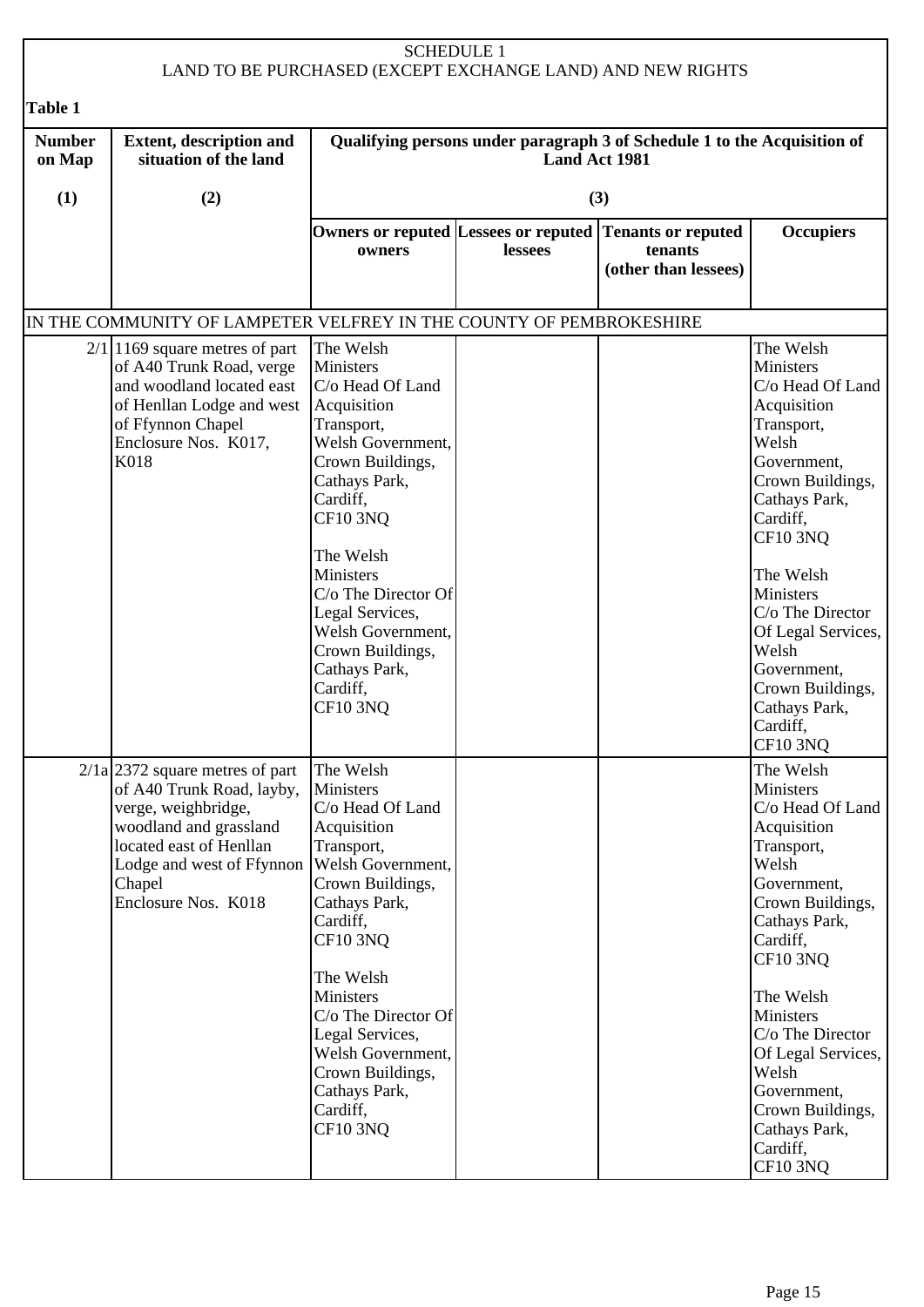| <b>SCHEDULE 1</b><br>LAND TO BE PURCHASED (EXCEPT EXCHANGE LAND) AND NEW RIGHTS |                                                                                                                                                                                                                              |                                                                                                                                                                                                                                                                                                                         |               |                                                                                            |                                                                                                                                                                                                                                                                                                                                     |  |
|---------------------------------------------------------------------------------|------------------------------------------------------------------------------------------------------------------------------------------------------------------------------------------------------------------------------|-------------------------------------------------------------------------------------------------------------------------------------------------------------------------------------------------------------------------------------------------------------------------------------------------------------------------|---------------|--------------------------------------------------------------------------------------------|-------------------------------------------------------------------------------------------------------------------------------------------------------------------------------------------------------------------------------------------------------------------------------------------------------------------------------------|--|
| Table 1                                                                         |                                                                                                                                                                                                                              |                                                                                                                                                                                                                                                                                                                         |               |                                                                                            |                                                                                                                                                                                                                                                                                                                                     |  |
| <b>Number</b><br>on Map                                                         | <b>Extent, description and</b><br>situation of the land                                                                                                                                                                      |                                                                                                                                                                                                                                                                                                                         | Land Act 1981 | Qualifying persons under paragraph 3 of Schedule 1 to the Acquisition of                   |                                                                                                                                                                                                                                                                                                                                     |  |
| (1)                                                                             | (2)                                                                                                                                                                                                                          |                                                                                                                                                                                                                                                                                                                         |               | (3)                                                                                        |                                                                                                                                                                                                                                                                                                                                     |  |
|                                                                                 |                                                                                                                                                                                                                              | owners                                                                                                                                                                                                                                                                                                                  | lessees       | Owners or reputed Lessees or reputed Tenants or reputed<br>tenants<br>(other than lessees) | <b>Occupiers</b>                                                                                                                                                                                                                                                                                                                    |  |
|                                                                                 | IN THE COMMUNITY OF LAMPETER VELFREY IN THE COUNTY OF PEMBROKESHIRE                                                                                                                                                          |                                                                                                                                                                                                                                                                                                                         |               |                                                                                            |                                                                                                                                                                                                                                                                                                                                     |  |
|                                                                                 | $2/1b$  9104 square metres of part<br>of A40 trunk road, verge,<br>embankment and woodland   C/o Head Of Land<br>located east of Henllan<br>Lodge and south west of<br>Ffynnon Chapel.<br>Enclosure Nos. K017,<br>K018, K019 | The Welsh<br><b>Ministers</b><br>Acquisition<br>Transport,<br>Welsh Government,<br>Crown Buildings,<br>Cathays Park,<br>Cardiff,<br><b>CF10 3NQ</b><br>The Welsh<br><b>Ministers</b><br>C/o The Director Of<br>Legal Services,<br>Welsh Government,<br>Crown Buildings,<br>Cathays Park,<br>Cardiff,<br><b>CF10 3NQ</b> |               |                                                                                            | The Welsh<br><b>Ministers</b><br>C/o Head Of Land<br>Acquisition<br>Transport,<br>Welsh<br>Government,<br>Crown Buildings,<br>Cathays Park,<br>Cardiff,<br><b>CF10 3NQ</b><br>The Welsh<br>Ministers<br>C/o The Director<br>Of Legal Services,<br>Welsh<br>Government,<br>Crown Buildings,<br>Cathays Park,<br>Cardiff,<br>CF10 3NQ |  |
|                                                                                 | $2/1c$ 67 square metres of part of<br>road and verge located east Ministers<br>of Henllan Lodge and south C/o Head Of Land<br>west of Ffynnon Chapel<br>Enclosure Nos. K018                                                  | The Welsh<br>Acquisition<br>Transport,<br>Welsh Government,<br>Crown Buildings,<br>Cathays Park,<br>Cardiff,<br><b>CF10 3NQ</b><br>The Welsh<br>Ministers<br>$C/O$ The Director Of<br>Legal Services,<br>Welsh Government,<br>Crown Buildings,<br>Cathays Park,<br>Cardiff,<br><b>CF10 3NQ</b>                          |               |                                                                                            | The Welsh<br>Ministers<br>C/o Head Of Land<br>Acquisition<br>Transport,<br>Welsh<br>Government,<br>Crown Buildings,<br>Cathays Park,<br>Cardiff,<br><b>CF10 3NQ</b><br>The Welsh<br>Ministers<br>C/o The Director<br>Of Legal Services,<br>Welsh<br>Government,<br>Crown Buildings,<br>Cathays Park,<br>Cardiff,<br><b>CF10 3NQ</b> |  |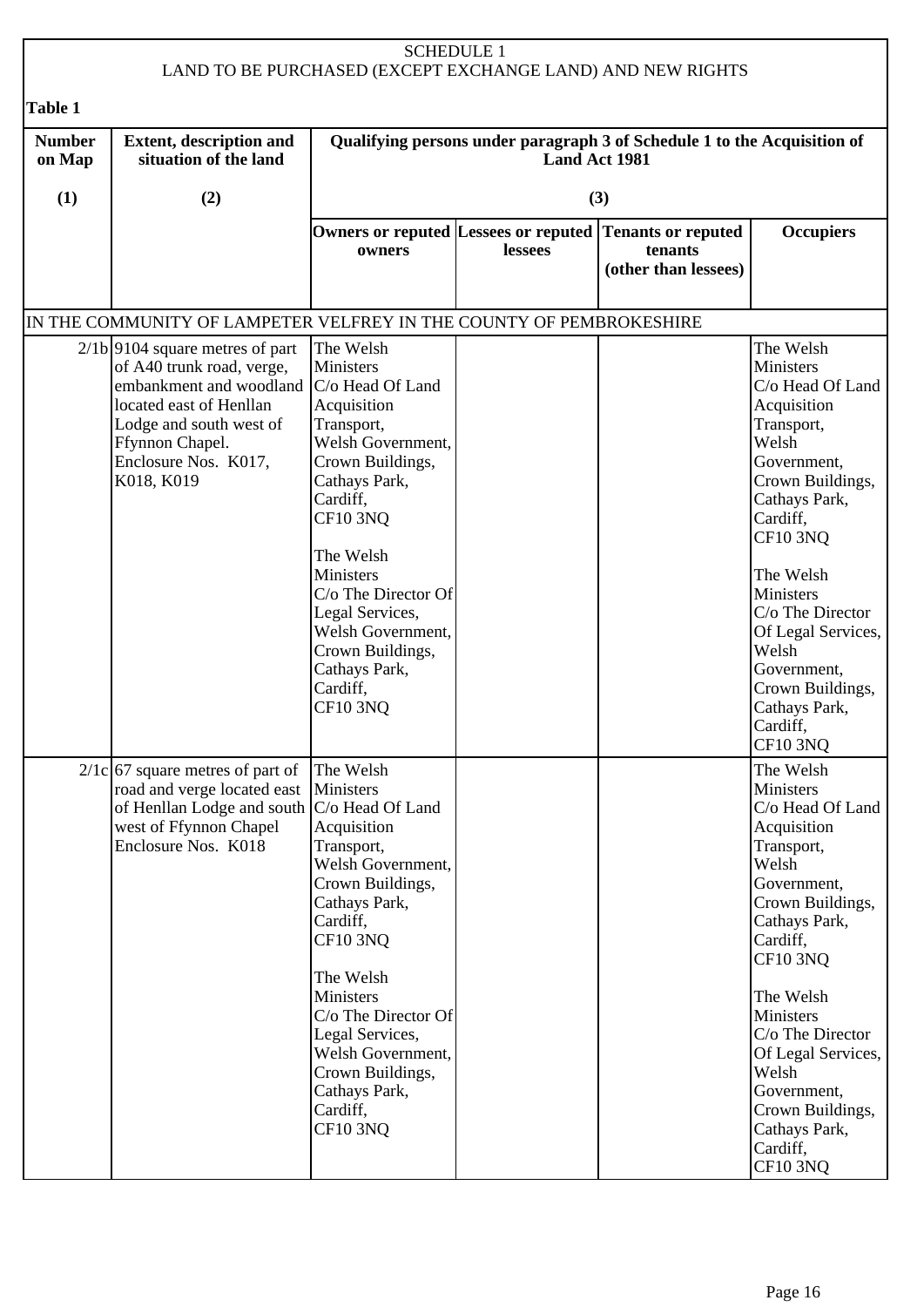|                         |                                                                                                                                                                             |                                                                                                                                                                                                                                                                                                                                      | <b>SCHEDULE 1</b> | LAND TO BE PURCHASED (EXCEPT EXCHANGE LAND) AND NEW RIGHTS                                 |                                                                                                                                                                                                                                                                                                                                     |
|-------------------------|-----------------------------------------------------------------------------------------------------------------------------------------------------------------------------|--------------------------------------------------------------------------------------------------------------------------------------------------------------------------------------------------------------------------------------------------------------------------------------------------------------------------------------|-------------------|--------------------------------------------------------------------------------------------|-------------------------------------------------------------------------------------------------------------------------------------------------------------------------------------------------------------------------------------------------------------------------------------------------------------------------------------|
| <b>Table 1</b>          |                                                                                                                                                                             |                                                                                                                                                                                                                                                                                                                                      |                   |                                                                                            |                                                                                                                                                                                                                                                                                                                                     |
| <b>Number</b><br>on Map | <b>Extent, description and</b><br>situation of the land                                                                                                                     |                                                                                                                                                                                                                                                                                                                                      | Land Act 1981     | Qualifying persons under paragraph 3 of Schedule 1 to the Acquisition of                   |                                                                                                                                                                                                                                                                                                                                     |
| (1)                     | (2)                                                                                                                                                                         |                                                                                                                                                                                                                                                                                                                                      |                   | (3)                                                                                        |                                                                                                                                                                                                                                                                                                                                     |
|                         |                                                                                                                                                                             | owners                                                                                                                                                                                                                                                                                                                               | lessees           | Owners or reputed Lessees or reputed Tenants or reputed<br>tenants<br>(other than lessees) | <b>Occupiers</b>                                                                                                                                                                                                                                                                                                                    |
|                         | IN THE COMMUNITY OF LAMPETER VELFREY IN THE COUNTY OF PEMBROKESHIRE                                                                                                         |                                                                                                                                                                                                                                                                                                                                      |                   |                                                                                            |                                                                                                                                                                                                                                                                                                                                     |
|                         | $2/1d$  101 square metres of part of The Welsh<br>half width of road located<br>east of Henllan Lodge and<br>south west of Ffynnon<br>Chapel.<br>Enclosure Nos. K018        | Ministers<br>C/o Head Of Land<br>Acquisition<br>Transport,<br>Welsh Government,<br>Crown Buildings,<br>Cathays Park,<br>Cardiff,<br><b>CF10 3NQ</b><br>The Welsh<br>Ministers<br>C/o The Director Of<br>Legal Services,<br>Welsh Government,<br>Crown Buildings,<br>Cathays Park,<br>Cardiff,<br><b>CF10 3NQ</b>                     |                   |                                                                                            | The Welsh<br>Ministers<br>C/o Head Of Land<br>Acquisition<br>Transport,<br>Welsh<br>Government,<br>Crown Buildings,<br>Cathays Park,<br>Cardiff,<br><b>CF10 3NQ</b><br>The Welsh<br>Ministers<br>C/o The Director<br>Of Legal Services,<br>Welsh<br>Government,<br>Crown Buildings,<br>Cathays Park,<br>Cardiff,<br>CF10 3NQ        |
|                         | $2/1e$ 30 square metres of part of<br>half width of road and<br>verge located east of<br>Henllan Lodge and south<br>west of Ffynnon Chapel.<br>Enclosure Nos. K018,<br>K019 | The Welsh<br><b>Ministers</b><br>C/o Head Of Land<br>Acquisition<br>Transport,<br>Welsh Government,<br>Crown Buildings,<br>Cathays Park,<br>Cardiff,<br><b>CF10 3NQ</b><br>The Welsh<br>Ministers<br>C/o The Director Of<br>Legal Services,<br>Welsh Government,<br>Crown Buildings,<br>Cathays Park,<br>Cardiff,<br><b>CF10 3NQ</b> |                   |                                                                                            | The Welsh<br>Ministers<br>C/o Head Of Land<br>Acquisition<br>Transport,<br>Welsh<br>Government,<br>Crown Buildings,<br>Cathays Park,<br>Cardiff,<br><b>CF10 3NQ</b><br>The Welsh<br>Ministers<br>C/o The Director<br>Of Legal Services,<br>Welsh<br>Government,<br>Crown Buildings,<br>Cathays Park,<br>Cardiff,<br><b>CF10 3NQ</b> |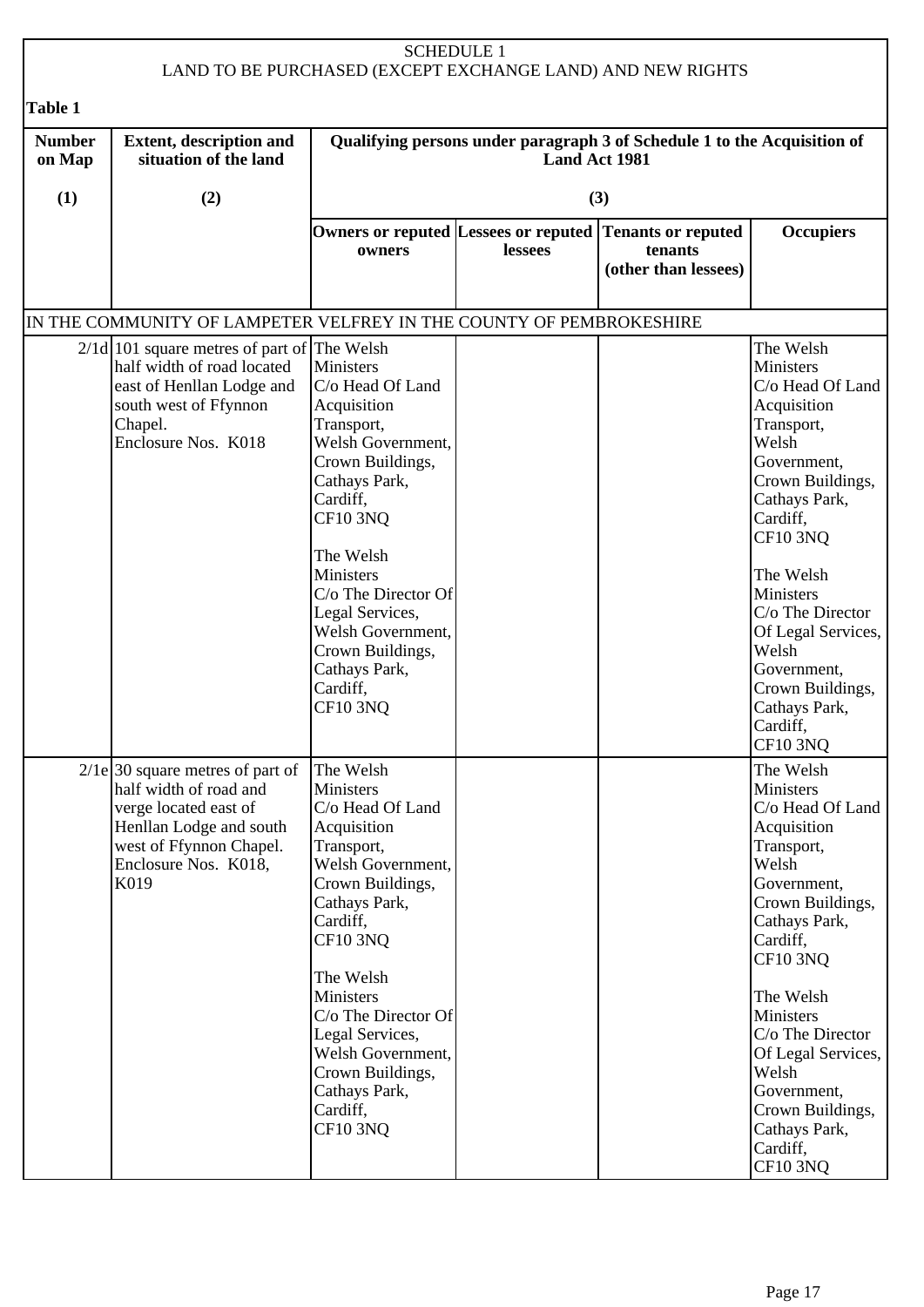|                         |                                                                                                                                                                                                                                    |                                                                                                                                                                                                                                                                                                                           | <b>SCHEDULE 1</b>    | LAND TO BE PURCHASED (EXCEPT EXCHANGE LAND) AND NEW RIGHTS               |                                                                                                                                                                                                                                                                                                                              |
|-------------------------|------------------------------------------------------------------------------------------------------------------------------------------------------------------------------------------------------------------------------------|---------------------------------------------------------------------------------------------------------------------------------------------------------------------------------------------------------------------------------------------------------------------------------------------------------------------------|----------------------|--------------------------------------------------------------------------|------------------------------------------------------------------------------------------------------------------------------------------------------------------------------------------------------------------------------------------------------------------------------------------------------------------------------|
| <b>Table 1</b>          |                                                                                                                                                                                                                                    |                                                                                                                                                                                                                                                                                                                           |                      |                                                                          |                                                                                                                                                                                                                                                                                                                              |
| <b>Number</b><br>on Map | <b>Extent, description and</b><br>situation of the land                                                                                                                                                                            |                                                                                                                                                                                                                                                                                                                           | <b>Land Act 1981</b> | Qualifying persons under paragraph 3 of Schedule 1 to the Acquisition of |                                                                                                                                                                                                                                                                                                                              |
| (1)                     | (2)                                                                                                                                                                                                                                |                                                                                                                                                                                                                                                                                                                           |                      | (3)                                                                      |                                                                                                                                                                                                                                                                                                                              |
|                         |                                                                                                                                                                                                                                    | Owners or reputed Lessees or reputed<br>owners                                                                                                                                                                                                                                                                            | lessees              | <b>Tenants or reputed</b><br>tenants<br>(other than lessees)             | <b>Occupiers</b>                                                                                                                                                                                                                                                                                                             |
|                         | IN THE COMMUNITY OF LAMPETER VELFREY IN THE COUNTY OF PEMBROKESHIRE                                                                                                                                                                |                                                                                                                                                                                                                                                                                                                           |                      |                                                                          |                                                                                                                                                                                                                                                                                                                              |
|                         | $2/1f$ 315 square metres of part of The Welsh<br>half width of track and<br>verge located south east of<br>Ffynnon Chapel and south<br>west of Parc-y-Delyn.<br>Enclosure Nos. K019,<br>L019                                       | <b>Ministers</b><br>C/o Head Of Land<br>Acquisition<br>Transport,<br>Welsh Government,<br>Crown Buildings,<br>Cathays Park,<br>Cardiff,<br><b>CF10 3NQ</b><br>The Welsh<br>Ministers<br>$C/O$ The Director Of<br>Legal Services,<br>Welsh Government,<br>Crown Buildings,<br>Cathays Park,<br>Cardiff,<br><b>CF10 3NQ</b> |                      |                                                                          | The Welsh<br>Ministers<br>C/o Head Of Land<br>Acquisition<br>Transport,<br>Welsh<br>Government,<br>Crown Buildings,<br>Cathays Park,<br>Cardiff,<br><b>CF10 3NQ</b><br>The Welsh<br>Ministers<br>C/o The Director<br>Of Legal Services,<br>Welsh<br>Government,<br>Crown Buildings,<br>Cathays Park,<br>Cardiff,<br>CF10 3NQ |
|                         | $2/\frac{1}{2}$ 233 square metres of part of The Welsh<br>highway embankment,<br>woodland and verge located C/o Head Of Land<br>south east of Ffynnon<br>Chapel and south west of<br>Parc-y-Delyn.<br>Enclosure Nos. K019,<br>L019 | <b>Ministers</b><br>Acquisition<br>Transport,<br>Welsh Government,<br>Crown Buildings,<br>Cathays Park,<br>Cardiff,<br><b>CF10 3NQ</b><br>The Welsh<br>Ministers<br>C/o The Director Of<br>Legal Services,<br>Welsh Government,<br>Crown Buildings,<br>Cathays Park,<br>Cardiff,<br><b>CF10 3NQ</b>                       |                      |                                                                          | The Welsh<br>Ministers<br>C/o Head Of Land<br>Acquisition<br>Transport,<br>Welsh<br>Government,<br>Crown Buildings,<br>Cathays Park,<br>Cardiff,<br><b>CF10 3NQ</b><br>The Welsh<br>Ministers<br>C/o The Director<br>Of Legal Services,<br>Welsh<br>Government,<br>Crown Buildings,<br>Cathays Park,<br>Cardiff,<br>CF10 3NQ |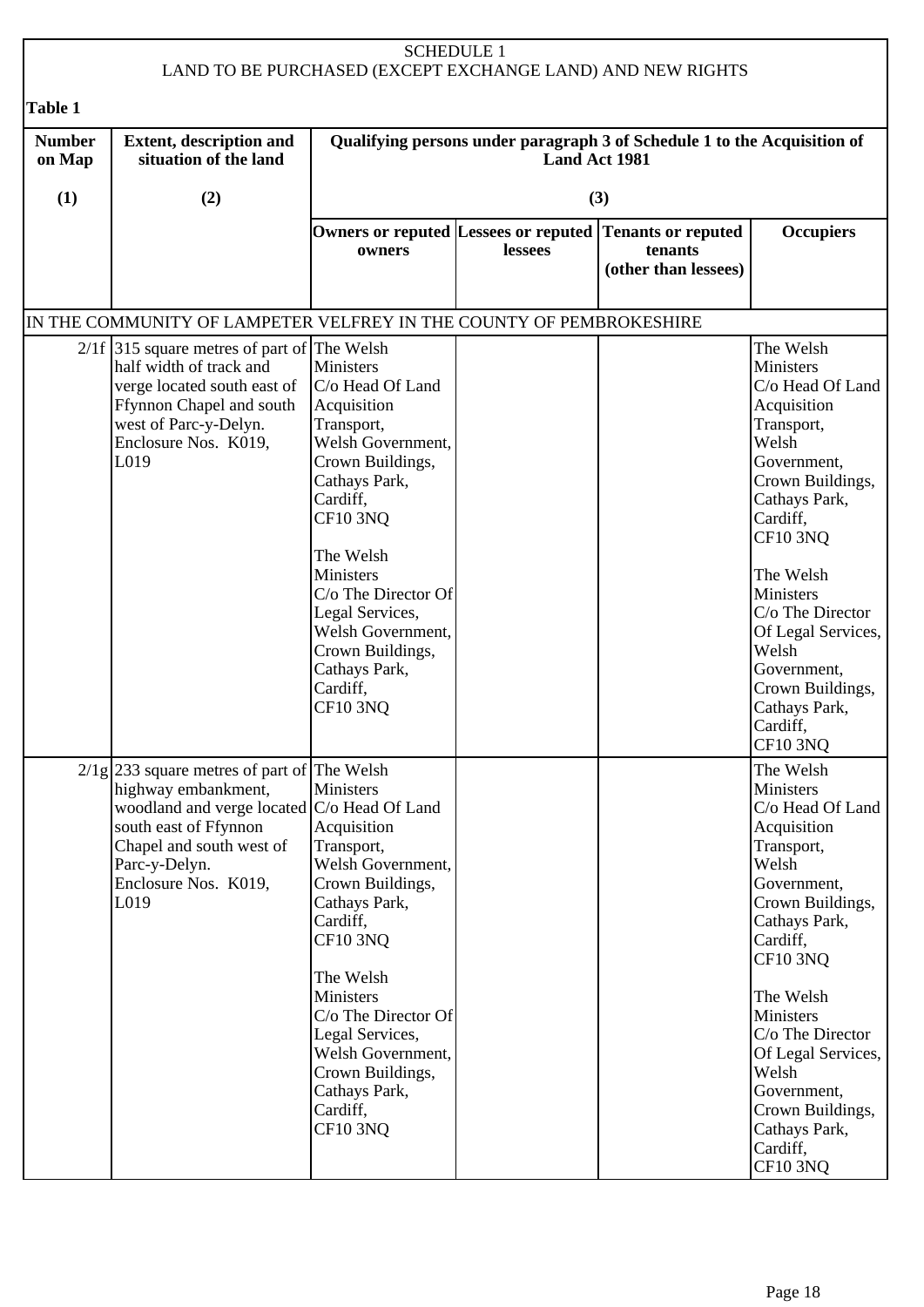|                         |                                                                                                                                                                                                                | <b>SCHEDULE 1</b>                                                                                                                                                                                                                                                                                                                    |               | LAND TO BE PURCHASED (EXCEPT EXCHANGE LAND) AND NEW RIGHTS               |                                                                                                                                                                                                                                                                                                                                |
|-------------------------|----------------------------------------------------------------------------------------------------------------------------------------------------------------------------------------------------------------|--------------------------------------------------------------------------------------------------------------------------------------------------------------------------------------------------------------------------------------------------------------------------------------------------------------------------------------|---------------|--------------------------------------------------------------------------|--------------------------------------------------------------------------------------------------------------------------------------------------------------------------------------------------------------------------------------------------------------------------------------------------------------------------------|
| Table 1                 |                                                                                                                                                                                                                |                                                                                                                                                                                                                                                                                                                                      |               |                                                                          |                                                                                                                                                                                                                                                                                                                                |
| <b>Number</b><br>on Map | <b>Extent, description and</b><br>situation of the land                                                                                                                                                        |                                                                                                                                                                                                                                                                                                                                      | Land Act 1981 | Qualifying persons under paragraph 3 of Schedule 1 to the Acquisition of |                                                                                                                                                                                                                                                                                                                                |
| (1)                     | (2)                                                                                                                                                                                                            |                                                                                                                                                                                                                                                                                                                                      |               | (3)                                                                      |                                                                                                                                                                                                                                                                                                                                |
|                         |                                                                                                                                                                                                                | Owners or reputed Lessees or reputed<br>owners                                                                                                                                                                                                                                                                                       | lessees       | <b>Tenants or reputed</b><br>tenants<br>(other than lessees)             | <b>Occupiers</b>                                                                                                                                                                                                                                                                                                               |
|                         | IN THE COMMUNITY OF LAMPETER VELFREY IN THE COUNTY OF PEMBROKESHIRE                                                                                                                                            |                                                                                                                                                                                                                                                                                                                                      |               |                                                                          |                                                                                                                                                                                                                                                                                                                                |
|                         | $2/\ln 17$ square metres of part of<br>half width of track and<br>verge located south east of<br>Ffynnon Chapel and south<br>west of Parc-y-Delyn.<br>Enclosure Nos. L019                                      | The Welsh<br>Ministers<br>C/o Head Of Land<br>Acquisition<br>Transport,<br>Welsh Government,<br>Crown Buildings,<br>Cathays Park,<br>Cardiff,<br><b>CF10 3NQ</b><br>The Welsh<br><b>Ministers</b><br>C/o The Director Of<br>Legal Services,<br>Welsh Government,<br>Crown Buildings,<br>Cathays Park,<br>Cardiff,<br><b>CF10 3NQ</b> |               |                                                                          | The Welsh<br>Ministers<br>C/o Head Of Land<br>Acquisition<br>Transport,<br>Welsh<br>Government,<br>Crown Buildings,<br>Cathays Park,<br>Cardiff,<br><b>CF10 3NQ</b><br>The Welsh<br>Ministers<br>C/o The Director<br>Of Legal Services,<br>Welsh<br>Government,<br>Crown Buildings,<br>Cathays Park,<br>Cardiff,<br>$CF10$ 3NQ |
|                         | $2/1i$ Plot not used                                                                                                                                                                                           |                                                                                                                                                                                                                                                                                                                                      |               |                                                                          |                                                                                                                                                                                                                                                                                                                                |
|                         | $2/1j$ 30 square metres of part of<br>highway embankment,<br>verge and woodland located C/o Head Of Land<br>south east of Ffynnon<br>Chapel and south west of<br>Parc-y-Delyn.<br>Enclosure Nos. K019,<br>L019 | The Welsh<br>Ministers<br>Acquisition<br>Transport,<br>Welsh Government,<br>Crown Buildings,<br>Cathays Park,<br>Cardiff,<br><b>CF10 3NQ</b><br>The Welsh<br>Ministers<br>C/o The Director Of<br>Legal Services,<br>Welsh Government,<br>Crown Buildings,<br>Cathays Park,<br>Cardiff,<br><b>CF10 3NQ</b>                            |               |                                                                          | The Welsh<br>Ministers<br>C/o Head Of Land<br>Acquisition<br>Transport,<br>Welsh<br>Government,<br>Crown Buildings,<br>Cathays Park,<br>Cardiff,<br><b>CF10 3NQ</b><br>The Welsh<br>Ministers<br>C/o The Director<br>Of Legal Services,<br>Welsh<br>Government,<br>Crown Buildings,<br>Cathays Park,<br>Cardiff,<br>CF10 3NQ   |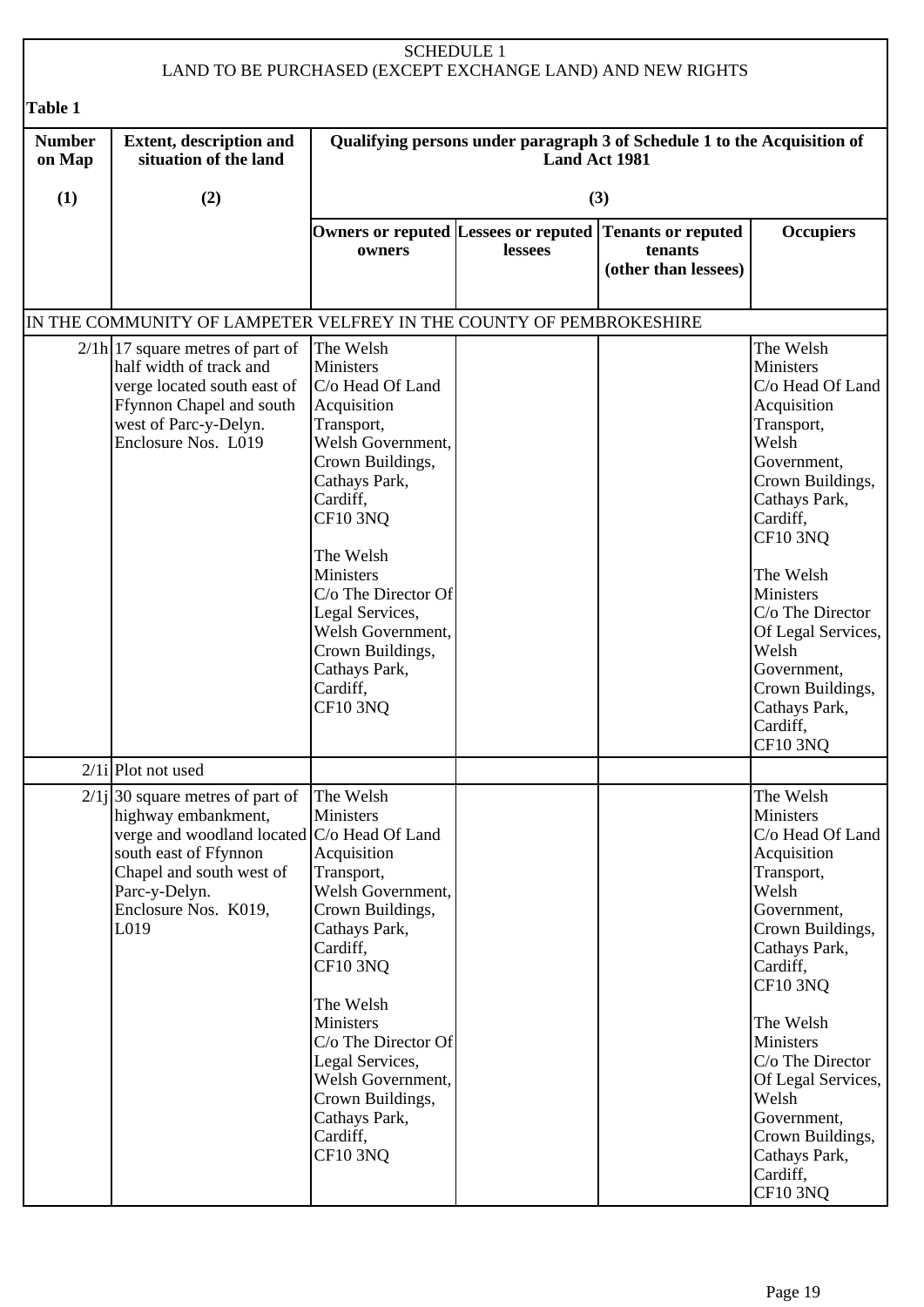|                         |                                                                                                                                                                                                         | <b>SCHEDULE 1</b>                                                                                                                                                                                                                                                                                                                    |               | LAND TO BE PURCHASED (EXCEPT EXCHANGE LAND) AND NEW RIGHTS               |                                                                                                                                                                                                                                                                                                                              |
|-------------------------|---------------------------------------------------------------------------------------------------------------------------------------------------------------------------------------------------------|--------------------------------------------------------------------------------------------------------------------------------------------------------------------------------------------------------------------------------------------------------------------------------------------------------------------------------------|---------------|--------------------------------------------------------------------------|------------------------------------------------------------------------------------------------------------------------------------------------------------------------------------------------------------------------------------------------------------------------------------------------------------------------------|
| Table 1                 |                                                                                                                                                                                                         |                                                                                                                                                                                                                                                                                                                                      |               |                                                                          |                                                                                                                                                                                                                                                                                                                              |
| <b>Number</b><br>on Map | <b>Extent, description and</b><br>situation of the land                                                                                                                                                 |                                                                                                                                                                                                                                                                                                                                      | Land Act 1981 | Qualifying persons under paragraph 3 of Schedule 1 to the Acquisition of |                                                                                                                                                                                                                                                                                                                              |
| (1)                     | (2)                                                                                                                                                                                                     |                                                                                                                                                                                                                                                                                                                                      |               | (3)                                                                      |                                                                                                                                                                                                                                                                                                                              |
|                         |                                                                                                                                                                                                         | Owners or reputed Lessees or reputed<br>owners                                                                                                                                                                                                                                                                                       | lessees       | <b>Tenants or reputed</b><br>tenants<br>(other than lessees)             | <b>Occupiers</b>                                                                                                                                                                                                                                                                                                             |
|                         | IN THE COMMUNITY OF LAMPETER VELFREY IN THE COUNTY OF PEMBROKESHIRE                                                                                                                                     |                                                                                                                                                                                                                                                                                                                                      |               |                                                                          |                                                                                                                                                                                                                                                                                                                              |
|                         | $2/1k$ 91 square metres of part of<br>A40 trunk road, verge and<br>highway embankment<br>located south east of<br>Ffynnon Chapel and south<br>west of Parc-y-Delyn.<br>Enclosure Nos. K019              | The Welsh<br><b>Ministers</b><br>C/o Head Of Land<br>Acquisition<br>Transport,<br>Welsh Government,<br>Crown Buildings,<br>Cathays Park,<br>Cardiff,<br><b>CF10 3NQ</b><br>The Welsh<br>Ministers<br>C/o The Director Of<br>Legal Services,<br>Welsh Government,<br>Crown Buildings,<br>Cathays Park,<br>Cardiff,<br><b>CF10 3NQ</b> |               |                                                                          | The Welsh<br>Ministers<br>C/o Head Of Land<br>Acquisition<br>Transport,<br>Welsh<br>Government,<br>Crown Buildings,<br>Cathays Park,<br>Cardiff,<br><b>CF10 3NQ</b><br>The Welsh<br>Ministers<br>C/o The Director<br>Of Legal Services,<br>Welsh<br>Government,<br>Crown Buildings,<br>Cathays Park,<br>Cardiff,<br>CF10 3NQ |
|                         | $2/1L$ Plot not used                                                                                                                                                                                    |                                                                                                                                                                                                                                                                                                                                      |               |                                                                          |                                                                                                                                                                                                                                                                                                                              |
|                         | $2/\text{1m}$ 3093 square metres of part<br>of verge, woodland and<br>embankment located east of C/o Head Of Land<br>Ffynnon Chapel and south<br>of Parc-y-Delyn.<br>Enclosure Nos. K019,<br>L019, L020 | The Welsh<br>Ministers<br>Acquisition<br>Transport,<br>Welsh Government,<br>Crown Buildings,<br>Cathays Park,<br>Cardiff,<br><b>CF10 3NQ</b><br>The Welsh<br>Ministers<br>C/o The Director Of<br>Legal Services,<br>Welsh Government,<br>Crown Buildings,<br>Cathays Park,<br>Cardiff,<br><b>CF10 3NQ</b>                            |               |                                                                          | The Welsh<br>Ministers<br>C/o Head Of Land<br>Acquisition<br>Transport,<br>Welsh<br>Government,<br>Crown Buildings,<br>Cathays Park,<br>Cardiff,<br><b>CF10 3NQ</b><br>The Welsh<br>Ministers<br>C/o The Director<br>Of Legal Services,<br>Welsh<br>Government,<br>Crown Buildings,<br>Cathays Park,<br>Cardiff,<br>CF10 3NQ |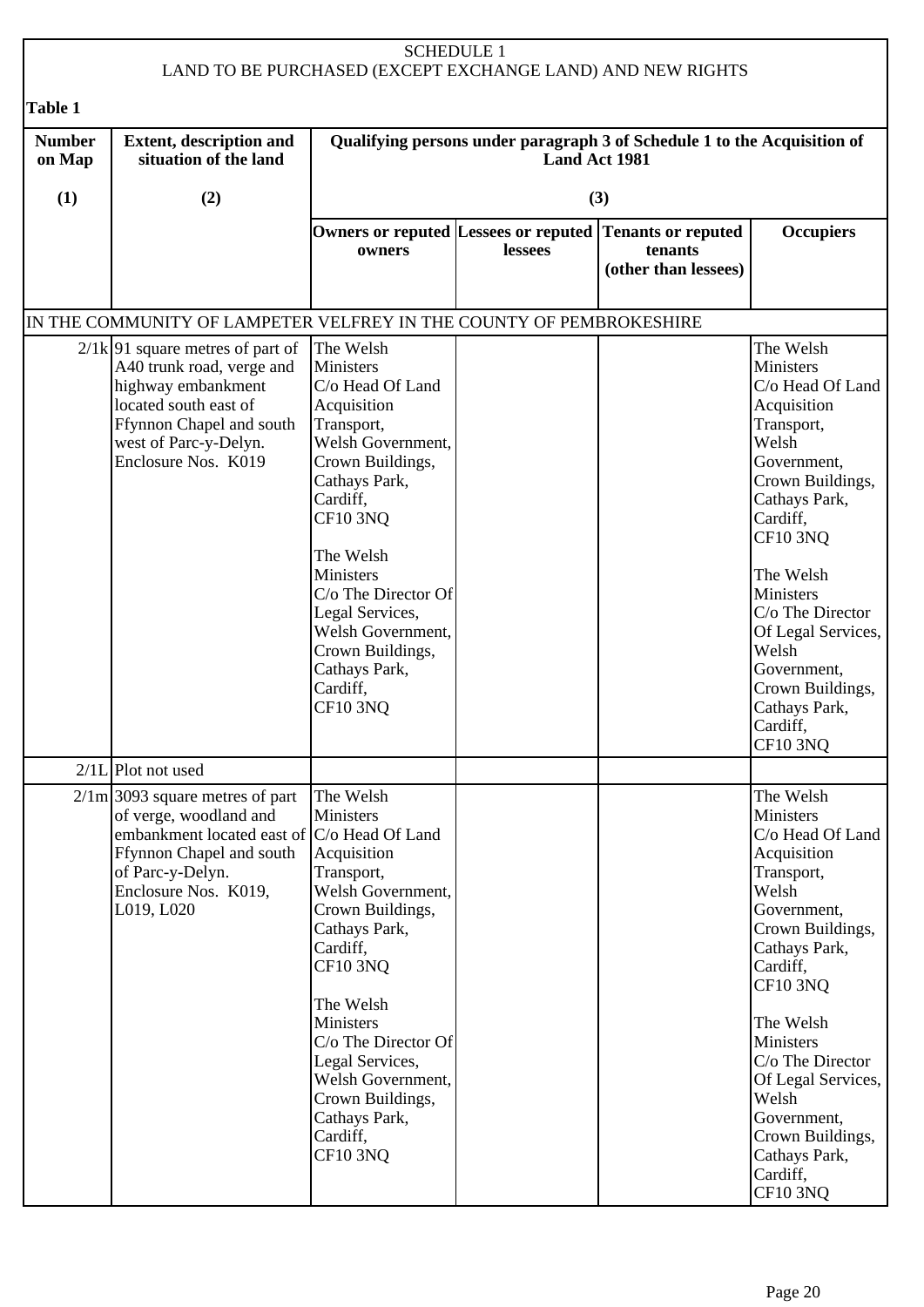|                         |                                                                                                                                                                                              | <b>SCHEDULE 1</b>                                                                                                                                                                                                                                                                                                  |                      | LAND TO BE PURCHASED (EXCEPT EXCHANGE LAND) AND NEW RIGHTS               |                                                                                                                                                                                                                                                                                                                                |
|-------------------------|----------------------------------------------------------------------------------------------------------------------------------------------------------------------------------------------|--------------------------------------------------------------------------------------------------------------------------------------------------------------------------------------------------------------------------------------------------------------------------------------------------------------------|----------------------|--------------------------------------------------------------------------|--------------------------------------------------------------------------------------------------------------------------------------------------------------------------------------------------------------------------------------------------------------------------------------------------------------------------------|
| Table 1                 |                                                                                                                                                                                              |                                                                                                                                                                                                                                                                                                                    |                      |                                                                          |                                                                                                                                                                                                                                                                                                                                |
| <b>Number</b><br>on Map | <b>Extent, description and</b><br>situation of the land                                                                                                                                      |                                                                                                                                                                                                                                                                                                                    | <b>Land Act 1981</b> | Qualifying persons under paragraph 3 of Schedule 1 to the Acquisition of |                                                                                                                                                                                                                                                                                                                                |
| (1)                     | (2)                                                                                                                                                                                          |                                                                                                                                                                                                                                                                                                                    |                      | (3)                                                                      |                                                                                                                                                                                                                                                                                                                                |
|                         |                                                                                                                                                                                              | Owners or reputed Lessees or reputed<br>owners                                                                                                                                                                                                                                                                     | lessees              | <b>Tenants or reputed</b><br>tenants<br>(other than lessees)             | <b>Occupiers</b>                                                                                                                                                                                                                                                                                                               |
|                         | IN THE COMMUNITY OF LAMPETER VELFREY IN THE COUNTY OF PEMBROKESHIRE                                                                                                                          |                                                                                                                                                                                                                                                                                                                    |                      |                                                                          |                                                                                                                                                                                                                                                                                                                                |
|                         | $2/\ln$   1090 square metres of part<br>of half width of access track Ministers<br>and verge located east of<br>Ffynnon Chapel and south<br>of Parc-y-Delyn.<br>Enclosure Nos. L019,<br>L020 | The Welsh<br>C/o Head Of Land<br>Acquisition<br>Transport,<br>Welsh Government,<br>Crown Buildings,<br>Cathays Park,<br>Cardiff,<br><b>CF10 3NQ</b><br>The Welsh<br>Ministers<br>$C/O$ The Director Of<br>Legal Services,<br>Welsh Government,<br>Crown Buildings,<br>Cathays Park,<br>Cardiff,<br><b>CF10 3NO</b> |                      |                                                                          | The Welsh<br>Ministers<br>C/o Head Of Land<br>Acquisition<br>Transport,<br>Welsh<br>Government,<br>Crown Buildings,<br>Cathays Park,<br>Cardiff,<br><b>CF10 3NQ</b><br>The Welsh<br>Ministers<br>C/o The Director<br>Of Legal Services,<br>Welsh<br>Government,<br>Crown Buildings,<br>Cathays Park,<br>Cardiff,<br>$CF10$ 3NQ |
|                         | $2/10$ Plot not used                                                                                                                                                                         |                                                                                                                                                                                                                                                                                                                    |                      |                                                                          |                                                                                                                                                                                                                                                                                                                                |
|                         | $2/1p$ 37 square metres of part of<br>woodland and embankment   Ministers<br>located east of Ffynnon<br>Chapel and south of Parc-y- Acquisition<br>Delyn.<br>Enclosure Nos. K019             | The Welsh<br>C/o Head Of Land<br>Transport,<br>Welsh Government,<br>Crown Buildings,<br>Cathays Park,<br>Cardiff,<br><b>CF10 3NQ</b><br>The Welsh<br>Ministers<br>C/o The Director Of<br>Legal Services,<br>Welsh Government,<br>Crown Buildings,<br>Cathays Park,<br>Cardiff,<br>CF10 3NQ                         |                      |                                                                          | The Welsh<br>Ministers<br>C/o Head Of Land<br>Acquisition<br>Transport,<br>Welsh<br>Government,<br>Crown Buildings,<br>Cathays Park,<br>Cardiff,<br>CF10 3NQ<br>The Welsh<br>Ministers<br>C/o The Director<br>Of Legal Services,<br>Welsh<br>Government,<br>Crown Buildings,<br>Cathays Park,<br>Cardiff,<br><b>CF10 3NQ</b>   |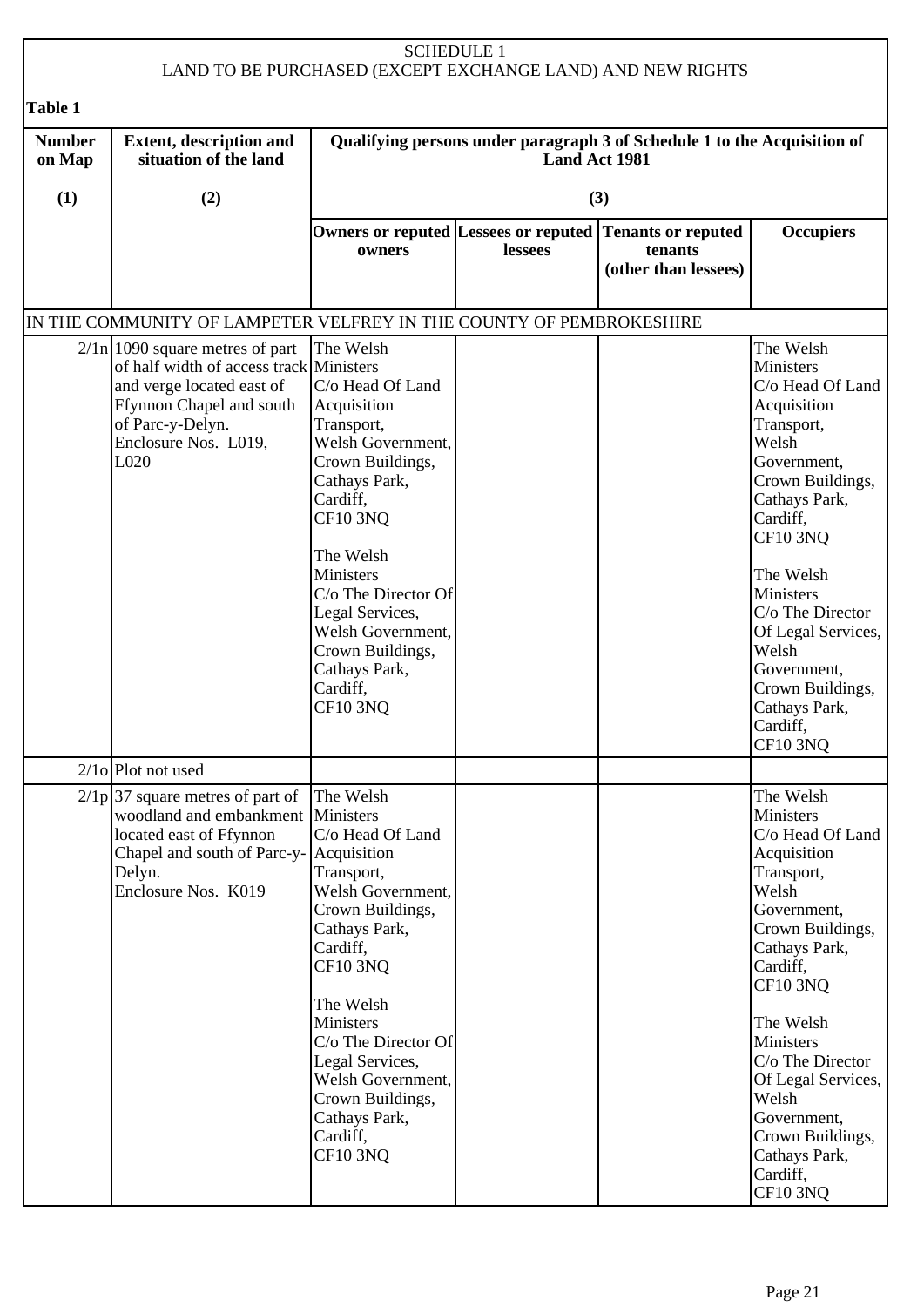|                         |                                                                                                                                                                                                                                                               | <b>SCHEDULE 1</b>                                                                                                                                                                                                                                                                                                         |                      | LAND TO BE PURCHASED (EXCEPT EXCHANGE LAND) AND NEW RIGHTS               |                                                                                                                                                                                                                                                                                                                                     |
|-------------------------|---------------------------------------------------------------------------------------------------------------------------------------------------------------------------------------------------------------------------------------------------------------|---------------------------------------------------------------------------------------------------------------------------------------------------------------------------------------------------------------------------------------------------------------------------------------------------------------------------|----------------------|--------------------------------------------------------------------------|-------------------------------------------------------------------------------------------------------------------------------------------------------------------------------------------------------------------------------------------------------------------------------------------------------------------------------------|
| <b>Table 1</b>          |                                                                                                                                                                                                                                                               |                                                                                                                                                                                                                                                                                                                           |                      |                                                                          |                                                                                                                                                                                                                                                                                                                                     |
| <b>Number</b><br>on Map | <b>Extent, description and</b><br>situation of the land                                                                                                                                                                                                       |                                                                                                                                                                                                                                                                                                                           | <b>Land Act 1981</b> | Qualifying persons under paragraph 3 of Schedule 1 to the Acquisition of |                                                                                                                                                                                                                                                                                                                                     |
| (1)                     | (2)                                                                                                                                                                                                                                                           |                                                                                                                                                                                                                                                                                                                           |                      | (3)                                                                      |                                                                                                                                                                                                                                                                                                                                     |
|                         |                                                                                                                                                                                                                                                               | Owners or reputed Lessees or reputed<br>owners                                                                                                                                                                                                                                                                            | lessees              | <b>Tenants or reputed</b><br>tenants<br>(other than lessees)             | <b>Occupiers</b>                                                                                                                                                                                                                                                                                                                    |
|                         | IN THE COMMUNITY OF LAMPETER VELFREY IN THE COUNTY OF PEMBROKESHIRE                                                                                                                                                                                           |                                                                                                                                                                                                                                                                                                                           |                      |                                                                          |                                                                                                                                                                                                                                                                                                                                     |
|                         | $2/1q$  9111 square metres of part<br>of A40 Trunk Road, verge,<br>embankment, woodland and C/o Head Of Land<br>half width of unclasified<br>road, located east of<br>Ffynnon Chapel and south<br>of Parc-y-Delyn.<br>Enclosure Nos. K019,<br>L019, L020      | The Welsh<br><b>Ministers</b><br>Acquisition<br>Transport,<br>Welsh Government,<br>Crown Buildings,<br>Cathays Park,<br>Cardiff,<br><b>CF10 3NQ</b><br>The Welsh<br><b>Ministers</b><br>$C/O$ The Director Of<br>Legal Services,<br>Welsh Government,<br>Crown Buildings,<br>Cathays Park,<br>Cardiff,<br><b>CF10 3NO</b> |                      |                                                                          | The Welsh<br>Ministers<br>C/o Head Of Land<br>Acquisition<br>Transport,<br>Welsh<br>Government,<br>Crown Buildings,<br>Cathays Park,<br>Cardiff,<br><b>CF10 3NQ</b><br>The Welsh<br>Ministers<br>C/o The Director<br>Of Legal Services,<br>Welsh<br>Government,<br>Crown Buildings,<br>Cathays Park,<br>Cardiff,<br>CF10 3NQ        |
|                         | $2/1r$   126 square metres of part of The Welsh<br>A40 Trunk Road, verge,<br>embankment, woodland and C/o Head Of Land<br>half width of unclassified<br>road, located east of<br>Ffynnon Chapel and south<br>of Parc-y-Delyn.<br>Enclosure Nos. K019,<br>L019 | <b>Ministers</b><br>Acquisition<br>Transport,<br>Welsh Government,<br>Crown Buildings,<br>Cathays Park,<br>Cardiff,<br><b>CF10 3NQ</b><br>The Welsh<br>Ministers<br>C/o The Director Of<br>Legal Services,<br>Welsh Government,<br>Crown Buildings,<br>Cathays Park,<br>Cardiff,<br><b>CF10 3NQ</b>                       |                      |                                                                          | The Welsh<br><b>Ministers</b><br>C/o Head Of Land<br>Acquisition<br>Transport,<br>Welsh<br>Government,<br>Crown Buildings,<br>Cathays Park,<br>Cardiff,<br><b>CF10 3NQ</b><br>The Welsh<br>Ministers<br>C/o The Director<br>Of Legal Services,<br>Welsh<br>Government,<br>Crown Buildings,<br>Cathays Park,<br>Cardiff,<br>CF10 3NQ |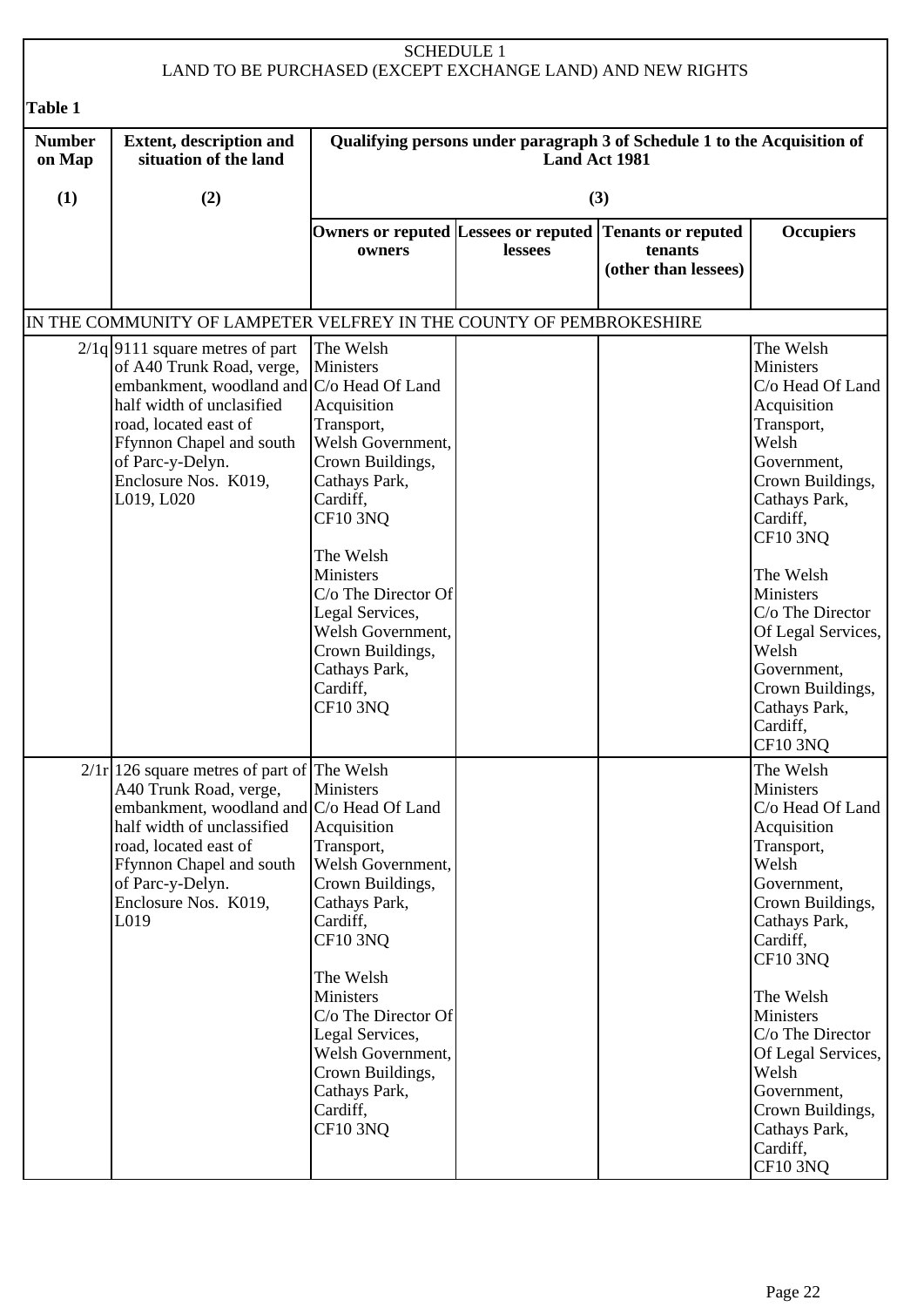| <b>SCHEDULE 1</b><br>LAND TO BE PURCHASED (EXCEPT EXCHANGE LAND) AND NEW RIGHTS |                                                                                                                                                                                                                                     |                                                                                                                                                                                                                                                                                                                         |               |                                                                          |                                                                                                                                                                                                                                                                                                                                     |  |
|---------------------------------------------------------------------------------|-------------------------------------------------------------------------------------------------------------------------------------------------------------------------------------------------------------------------------------|-------------------------------------------------------------------------------------------------------------------------------------------------------------------------------------------------------------------------------------------------------------------------------------------------------------------------|---------------|--------------------------------------------------------------------------|-------------------------------------------------------------------------------------------------------------------------------------------------------------------------------------------------------------------------------------------------------------------------------------------------------------------------------------|--|
|                                                                                 |                                                                                                                                                                                                                                     |                                                                                                                                                                                                                                                                                                                         |               |                                                                          |                                                                                                                                                                                                                                                                                                                                     |  |
| Table 1<br><b>Number</b><br>on Map                                              | <b>Extent, description and</b><br>situation of the land                                                                                                                                                                             |                                                                                                                                                                                                                                                                                                                         | Land Act 1981 | Qualifying persons under paragraph 3 of Schedule 1 to the Acquisition of |                                                                                                                                                                                                                                                                                                                                     |  |
| (1)                                                                             | (2)                                                                                                                                                                                                                                 |                                                                                                                                                                                                                                                                                                                         |               | (3)                                                                      |                                                                                                                                                                                                                                                                                                                                     |  |
|                                                                                 |                                                                                                                                                                                                                                     | Owners or reputed Lessees or reputed<br>owners                                                                                                                                                                                                                                                                          | lessees       | <b>Tenants or reputed</b><br>tenants<br>(other than lessees)             | <b>Occupiers</b>                                                                                                                                                                                                                                                                                                                    |  |
|                                                                                 | IN THE COMMUNITY OF LAMPETER VELFREY IN THE COUNTY OF PEMBROKESHIRE                                                                                                                                                                 |                                                                                                                                                                                                                                                                                                                         |               |                                                                          |                                                                                                                                                                                                                                                                                                                                     |  |
|                                                                                 | $2/1s$ 320 square metres of part of The Welsh<br>verge, embankment and<br>woodland located east of<br>Ffynnon Chapel and south<br>of Parc-y-Delyn<br>Enclosure Nos. K019,<br>L019                                                   | Ministers<br>C/o Head Of Land<br>Acquisition<br>Transport,<br>Welsh Government,<br>Crown Buildings,<br>Cathays Park,<br>Cardiff,<br><b>CF10 3NQ</b><br>The Welsh<br><b>Ministers</b><br>C/o The Director Of<br>Legal Services,<br>Welsh Government,<br>Crown Buildings,<br>Cathays Park,<br>Cardiff,<br><b>CF10 3NO</b> |               |                                                                          | The Welsh<br>Ministers<br>C/o Head Of Land<br>Acquisition<br>Transport,<br>Welsh<br>Government,<br>Crown Buildings,<br>Cathays Park,<br>Cardiff,<br><b>CF10 3NQ</b><br>The Welsh<br>Ministers<br>C/o The Director<br>Of Legal Services,<br>Welsh<br>Government,<br>Crown Buildings,<br>Cathays Park,<br>Cardiff,<br>CF10 3NQ        |  |
|                                                                                 | $2/1t$ 799 square metres of part of The Welsh<br>A40 Trunk Road, verge,<br>woodland and embankment   C/o Head Of Land<br>located east of Ffynnon<br>Chapel and south-east of<br>Parc-y-Delyn.<br>Enclosure Nos. K019,<br>L019, L020 | Ministers<br>Acquisition<br>Transport,<br>Welsh Government,<br>Crown Buildings,<br>Cathays Park,<br>Cardiff,<br>CF10 3NQ<br>The Welsh<br><b>Ministers</b><br>C/o The Director Of<br>Legal Services,<br>Welsh Government,<br>Crown Buildings,<br>Cathays Park,<br>Cardiff,<br><b>CF10 3NQ</b>                            |               |                                                                          | The Welsh<br>Ministers<br>C/o Head Of Land<br>Acquisition<br>Transport,<br>Welsh<br>Government,<br>Crown Buildings,<br>Cathays Park,<br>Cardiff,<br><b>CF10 3NQ</b><br>The Welsh<br>Ministers<br>C/o The Director<br>Of Legal Services,<br>Welsh<br>Government,<br>Crown Buildings,<br>Cathays Park,<br>Cardiff,<br><b>CF10 3NQ</b> |  |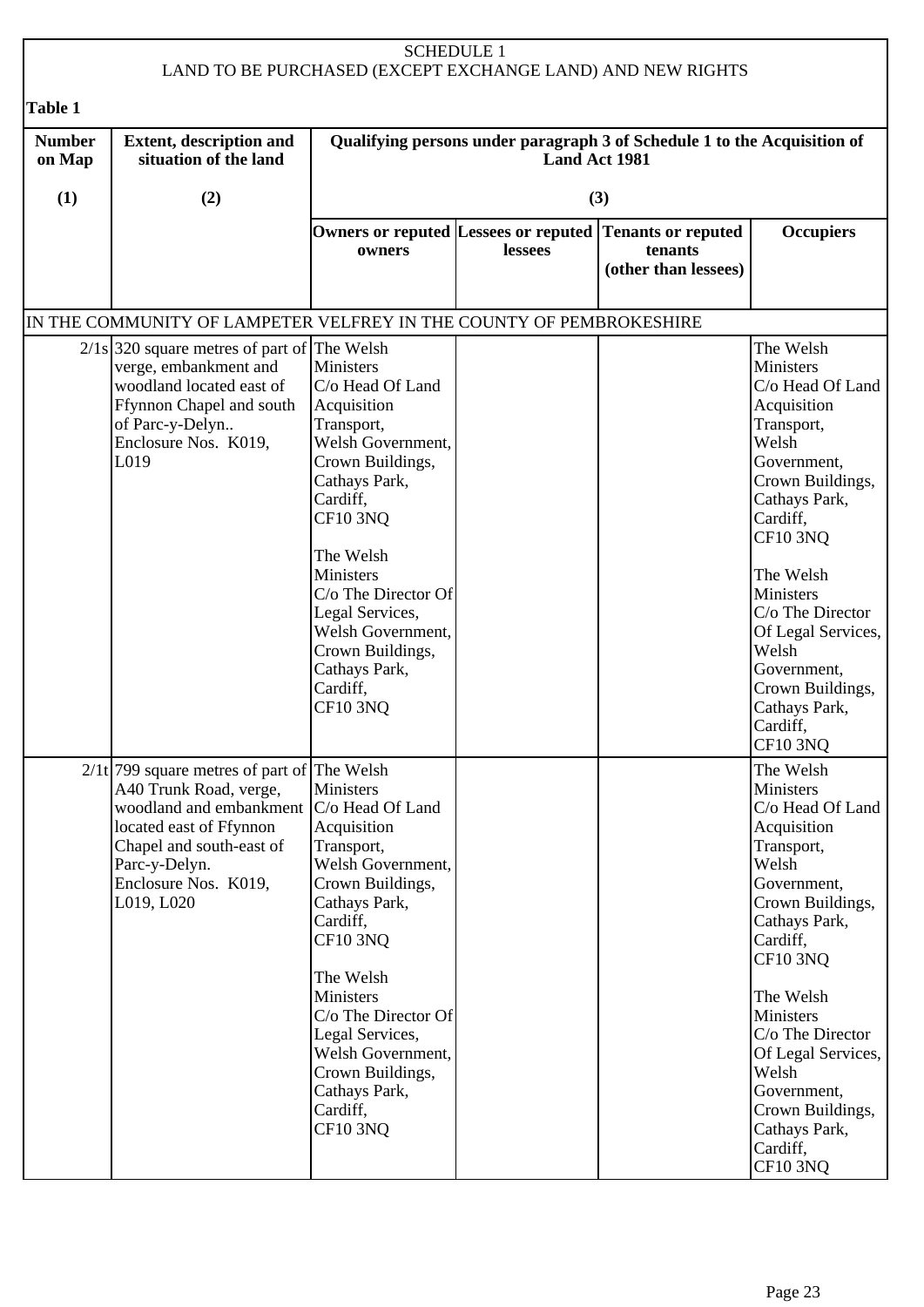|                         |                                                                                                                                                                                                                                             |                                                                                                                                                                                                                                                                                                                        | <b>SCHEDULE 1</b> | LAND TO BE PURCHASED (EXCEPT EXCHANGE LAND) AND NEW RIGHTS               |                                                                                                                                                                                                                                                                                                                                     |
|-------------------------|---------------------------------------------------------------------------------------------------------------------------------------------------------------------------------------------------------------------------------------------|------------------------------------------------------------------------------------------------------------------------------------------------------------------------------------------------------------------------------------------------------------------------------------------------------------------------|-------------------|--------------------------------------------------------------------------|-------------------------------------------------------------------------------------------------------------------------------------------------------------------------------------------------------------------------------------------------------------------------------------------------------------------------------------|
| <b>Table 1</b>          |                                                                                                                                                                                                                                             |                                                                                                                                                                                                                                                                                                                        |                   |                                                                          |                                                                                                                                                                                                                                                                                                                                     |
| <b>Number</b><br>on Map | <b>Extent, description and</b><br>situation of the land                                                                                                                                                                                     |                                                                                                                                                                                                                                                                                                                        | Land Act 1981     | Qualifying persons under paragraph 3 of Schedule 1 to the Acquisition of |                                                                                                                                                                                                                                                                                                                                     |
| (1)                     | (2)                                                                                                                                                                                                                                         |                                                                                                                                                                                                                                                                                                                        |                   | (3)                                                                      |                                                                                                                                                                                                                                                                                                                                     |
|                         |                                                                                                                                                                                                                                             | Owners or reputed Lessees or reputed<br>owners                                                                                                                                                                                                                                                                         | lessees           | <b>Tenants or reputed</b><br>tenants<br>(other than lessees)             | <b>Occupiers</b>                                                                                                                                                                                                                                                                                                                    |
|                         | IN THE COMMUNITY OF LAMPETER VELFREY IN THE COUNTY OF PEMBROKESHIRE                                                                                                                                                                         |                                                                                                                                                                                                                                                                                                                        |                   |                                                                          |                                                                                                                                                                                                                                                                                                                                     |
|                         | $2/1u$   143 square metres of part of The Welsh<br>A40 Trunk Road, verge,<br>woodland and embankment   C/o Head Of Land<br>located east of Ffynnon<br>Chapel and south east of<br>Parc-y-Delyn.<br>Enclosure Nos. L019,<br>L <sub>020</sub> | <b>Ministers</b><br>Acquisition<br>Transport,<br>Welsh Government,<br>Crown Buildings,<br>Cathays Park,<br>Cardiff,<br><b>CF10 3NQ</b><br>The Welsh<br>Ministers<br>C/o The Director Of<br>Legal Services,<br>Welsh Government,<br>Crown Buildings,<br>Cathays Park,<br>Cardiff,<br><b>CF10 3NQ</b>                    |                   |                                                                          | The Welsh<br>Ministers<br>C/o Head Of Land<br>Acquisition<br>Transport,<br>Welsh<br>Government,<br>Crown Buildings,<br>Cathays Park,<br>Cardiff,<br><b>CF10 3NQ</b><br>The Welsh<br>Ministers<br>C/o The Director<br>Of Legal Services,<br>Welsh<br>Government,<br>Crown Buildings,<br>Cathays Park,<br>Cardiff,<br>CF10 3NQ        |
|                         | $2/1$ v 2194 square metres of part<br>of A40 Trunk Road, verge,<br>woodland and embankment<br>located east of Ffynnon<br>Chapel and south east of<br>Parc-y-Delyn.<br>Enclosure Nos. L020                                                   | The Welsh<br>Ministers<br>C/o Head Of Land<br>Acquisition<br>Transport,<br>Welsh Government,<br>Crown Buildings,<br>Cathays Park,<br>Cardiff,<br>CF10 3NQ<br>The Welsh<br>Ministers<br>C/o The Director Of<br>Legal Services,<br>Welsh Government,<br>Crown Buildings,<br>Cathays Park,<br>Cardiff,<br><b>CF10 3NQ</b> |                   |                                                                          | The Welsh<br>Ministers<br>C/o Head Of Land<br>Acquisition<br>Transport,<br>Welsh<br>Government,<br>Crown Buildings,<br>Cathays Park,<br>Cardiff,<br><b>CF10 3NQ</b><br>The Welsh<br>Ministers<br>C/o The Director<br>Of Legal Services,<br>Welsh<br>Government,<br>Crown Buildings,<br>Cathays Park,<br>Cardiff,<br><b>CF10 3NQ</b> |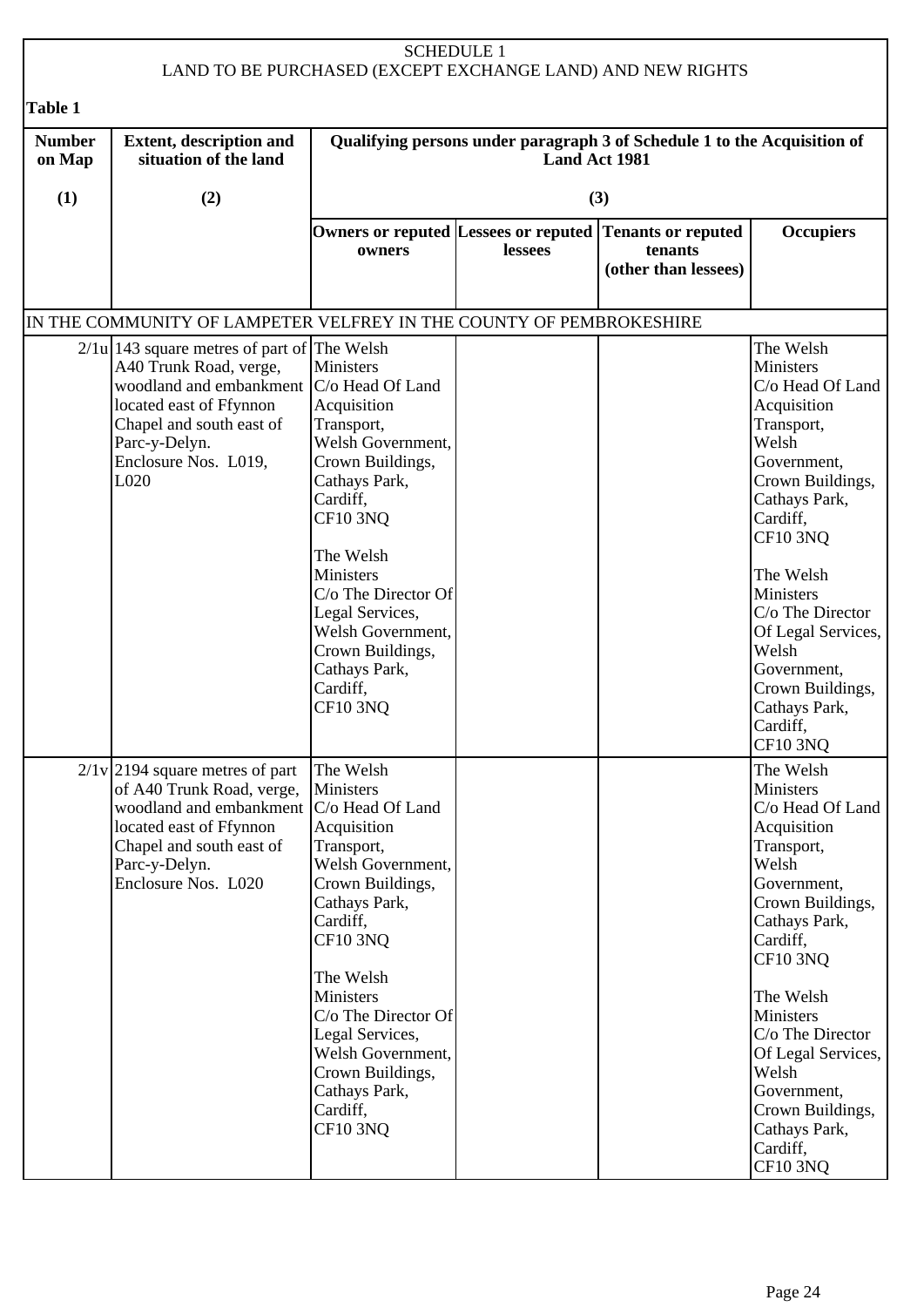|                         | <b>SCHEDULE 1</b><br>LAND TO BE PURCHASED (EXCEPT EXCHANGE LAND) AND NEW RIGHTS                                                                                                                    |                                                                                                                                                                                                                                                                                                                                  |                      |                                                                          |                                                                                                                                                                                                                                                                                                                                     |  |  |
|-------------------------|----------------------------------------------------------------------------------------------------------------------------------------------------------------------------------------------------|----------------------------------------------------------------------------------------------------------------------------------------------------------------------------------------------------------------------------------------------------------------------------------------------------------------------------------|----------------------|--------------------------------------------------------------------------|-------------------------------------------------------------------------------------------------------------------------------------------------------------------------------------------------------------------------------------------------------------------------------------------------------------------------------------|--|--|
| Table 1                 |                                                                                                                                                                                                    |                                                                                                                                                                                                                                                                                                                                  |                      |                                                                          |                                                                                                                                                                                                                                                                                                                                     |  |  |
| <b>Number</b><br>on Map | <b>Extent, description and</b><br>situation of the land                                                                                                                                            |                                                                                                                                                                                                                                                                                                                                  | <b>Land Act 1981</b> | Qualifying persons under paragraph 3 of Schedule 1 to the Acquisition of |                                                                                                                                                                                                                                                                                                                                     |  |  |
| (1)                     | (2)                                                                                                                                                                                                |                                                                                                                                                                                                                                                                                                                                  |                      | (3)                                                                      |                                                                                                                                                                                                                                                                                                                                     |  |  |
|                         |                                                                                                                                                                                                    | Owners or reputed Lessees or reputed<br>owners                                                                                                                                                                                                                                                                                   | lessees              | <b>Tenants or reputed</b><br>tenants<br>(other than lessees)             | <b>Occupiers</b>                                                                                                                                                                                                                                                                                                                    |  |  |
|                         | IN THE COMMUNITY OF LAMPETER VELFREY IN THE COUNTY OF PEMBROKESHIRE                                                                                                                                |                                                                                                                                                                                                                                                                                                                                  |                      |                                                                          |                                                                                                                                                                                                                                                                                                                                     |  |  |
|                         | $2/1 w$ 237 square metres of part of The Welsh<br>A40 Trunk Road and verge<br>located south west of Pen-<br>Troydin-Fach farm and<br>north west of Sewage<br>Works<br>Enclosure Nos. L020,<br>L021 | <b>Ministers</b><br>C/o Head Of Land<br>Acquisition<br>Transport,<br>Welsh Government,<br>Crown Buildings,<br>Cathays Park,<br>Cardiff,<br><b>CF10 3NQ</b><br>The Welsh<br><b>Ministers</b><br>$C/O$ The Director Of<br>Legal Services,<br>Welsh Government,<br>Crown Buildings,<br>Cathays Park,<br>Cardiff,<br><b>CF10 3NO</b> |                      |                                                                          | The Welsh<br>Ministers<br>C/o Head Of Land<br>Acquisition<br>Transport,<br>Welsh<br>Government,<br>Crown Buildings,<br>Cathays Park,<br>Cardiff,<br><b>CF10 3NQ</b><br>The Welsh<br>Ministers<br>C/o The Director<br>Of Legal Services,<br>Welsh<br>Government,<br>Crown Buildings,<br>Cathays Park,<br>Cardiff,<br>CF10 3NQ        |  |  |
|                         | $2/1x$ 66 square metres of part of<br>A40 Trunk Road and verge<br>located south west of Pen-<br>Troydin-Fach farm and<br>north west of Sewage<br>Works<br>Enclosure Nos. L020,<br>L021             | The Welsh<br>Ministers<br>C/o Head Of Land<br>Acquisition<br>Transport,<br>Welsh Government,<br>Crown Buildings,<br>Cathays Park,<br>Cardiff,<br><b>CF10 3NQ</b><br>The Welsh<br>Ministers<br>C/o The Director Of<br>Legal Services,<br>Welsh Government,<br>Crown Buildings,<br>Cathays Park,<br>Cardiff,<br><b>CF10 3NQ</b>    |                      |                                                                          | The Welsh<br>Ministers<br>C/o Head Of Land<br>Acquisition<br>Transport,<br>Welsh<br>Government,<br>Crown Buildings,<br>Cathays Park,<br>Cardiff,<br><b>CF10 3NQ</b><br>The Welsh<br>Ministers<br>C/o The Director<br>Of Legal Services,<br>Welsh<br>Government,<br>Crown Buildings,<br>Cathays Park,<br>Cardiff,<br><b>CF10 3NQ</b> |  |  |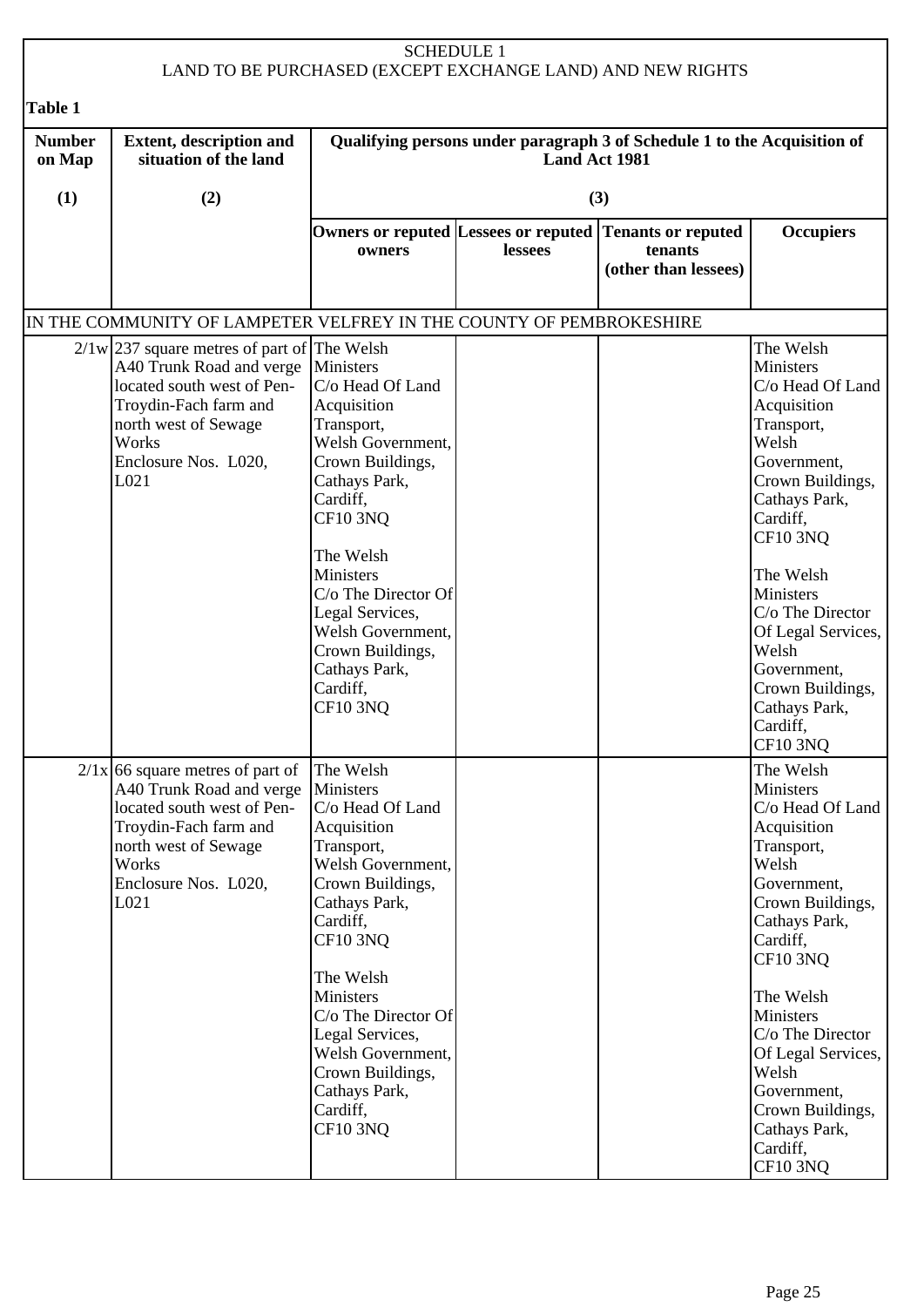|                         | <b>SCHEDULE 1</b><br>LAND TO BE PURCHASED (EXCEPT EXCHANGE LAND) AND NEW RIGHTS                                                                                                                            |                                                                                                                                                                                                                                                                                                                           |         |                                                              |                                                                                                                                                                                                                                                                                                                                     |  |  |
|-------------------------|------------------------------------------------------------------------------------------------------------------------------------------------------------------------------------------------------------|---------------------------------------------------------------------------------------------------------------------------------------------------------------------------------------------------------------------------------------------------------------------------------------------------------------------------|---------|--------------------------------------------------------------|-------------------------------------------------------------------------------------------------------------------------------------------------------------------------------------------------------------------------------------------------------------------------------------------------------------------------------------|--|--|
| Table 1                 |                                                                                                                                                                                                            |                                                                                                                                                                                                                                                                                                                           |         |                                                              |                                                                                                                                                                                                                                                                                                                                     |  |  |
| <b>Number</b><br>on Map | <b>Extent, description and</b><br>Qualifying persons under paragraph 3 of Schedule 1 to the Acquisition of<br>situation of the land<br><b>Land Act 1981</b>                                                |                                                                                                                                                                                                                                                                                                                           |         |                                                              |                                                                                                                                                                                                                                                                                                                                     |  |  |
| (1)                     | (2)                                                                                                                                                                                                        |                                                                                                                                                                                                                                                                                                                           |         | (3)                                                          |                                                                                                                                                                                                                                                                                                                                     |  |  |
|                         |                                                                                                                                                                                                            | Owners or reputed Lessees or reputed<br>owners                                                                                                                                                                                                                                                                            | lessees | <b>Tenants or reputed</b><br>tenants<br>(other than lessees) | <b>Occupiers</b>                                                                                                                                                                                                                                                                                                                    |  |  |
|                         | IN THE COMMUNITY OF LAMPETER VELFREY IN THE COUNTY OF PEMBROKESHIRE                                                                                                                                        |                                                                                                                                                                                                                                                                                                                           |         |                                                              |                                                                                                                                                                                                                                                                                                                                     |  |  |
|                         | $2/1y$   174 square metres of part of The Welsh<br>A40 Trunk Road and verge<br>located south west of Pen-<br>Troydin-Fach farm and<br>north west of Sewage<br>Works.<br>Enclosure Nos. L020,<br>L021       | Ministers<br>C/o Head Of Land<br>Acquisition<br>Transport,<br>Welsh Government,<br>Crown Buildings,<br>Cathays Park,<br>Cardiff,<br><b>CF10 3NQ</b><br>The Welsh<br><b>Ministers</b><br>$C/O$ The Director Of<br>Legal Services,<br>Welsh Government,<br>Crown Buildings,<br>Cathays Park,<br>Cardiff,<br><b>CF10 3NO</b> |         |                                                              | The Welsh<br>Ministers<br>C/o Head Of Land<br>Acquisition<br>Transport,<br>Welsh<br>Government,<br>Crown Buildings,<br>Cathays Park,<br>Cardiff,<br><b>CF10 3NQ</b><br>The Welsh<br>Ministers<br>C/o The Director<br>Of Legal Services,<br>Welsh<br>Government,<br>Crown Buildings,<br>Cathays Park,<br>Cardiff,<br>CF10 3NQ        |  |  |
|                         | $2/1z$ 2278 square metres of part<br>of A40 Trunk Road and<br>verge located south west of  C/o Head Of Land<br>Pen-Troydin-Fach farm and<br>north west of Sewage<br>Works.<br>Enclosure Nos. L020,<br>L021 | The Welsh<br><b>Ministers</b><br>Acquisition<br>Transport,<br>Welsh Government,<br>Crown Buildings,<br>Cathays Park,<br>Cardiff,<br><b>CF10 3NQ</b><br>The Welsh<br>Ministers<br>C/o The Director Of<br>Legal Services,<br>Welsh Government,<br>Crown Buildings,<br>Cathays Park,<br>Cardiff,<br><b>CF10 3NQ</b>          |         |                                                              | The Welsh<br>Ministers<br>C/o Head Of Land<br>Acquisition<br>Transport,<br>Welsh<br>Government,<br>Crown Buildings,<br>Cathays Park,<br>Cardiff,<br><b>CF10 3NQ</b><br>The Welsh<br>Ministers<br>C/o The Director<br>Of Legal Services,<br>Welsh<br>Government,<br>Crown Buildings,<br>Cathays Park,<br>Cardiff,<br><b>CF10 3NQ</b> |  |  |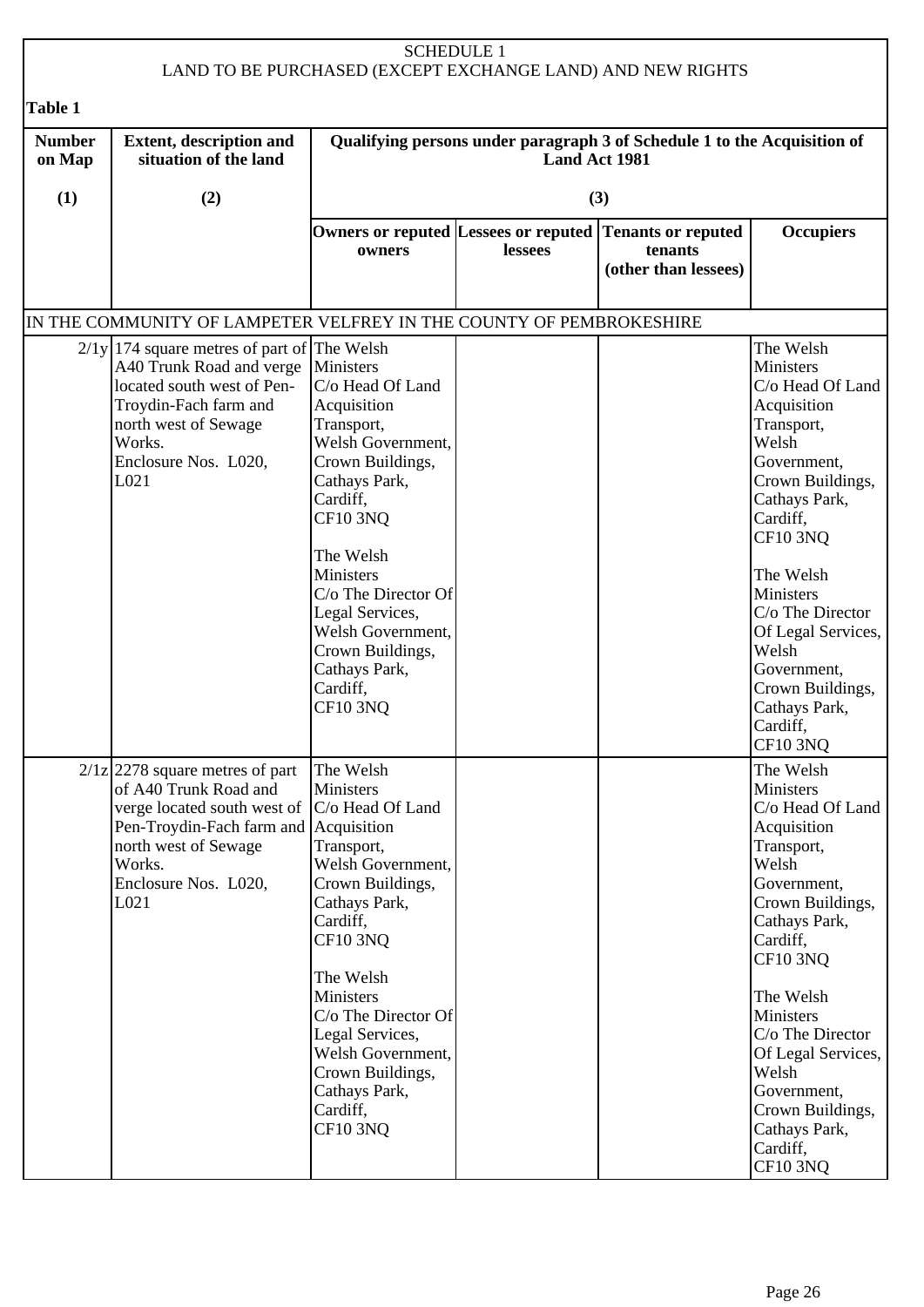|                         |                                                                                                                                                                                                             | <b>SCHEDULE 1</b>                                                                                                                                                                                                                                                                                                             |         | LAND TO BE PURCHASED (EXCEPT EXCHANGE LAND) AND NEW RIGHTS   |                                                                                                                                                                                                                                                                                                                                     |  |
|-------------------------|-------------------------------------------------------------------------------------------------------------------------------------------------------------------------------------------------------------|-------------------------------------------------------------------------------------------------------------------------------------------------------------------------------------------------------------------------------------------------------------------------------------------------------------------------------|---------|--------------------------------------------------------------|-------------------------------------------------------------------------------------------------------------------------------------------------------------------------------------------------------------------------------------------------------------------------------------------------------------------------------------|--|
| <b>Table 1</b>          |                                                                                                                                                                                                             |                                                                                                                                                                                                                                                                                                                               |         |                                                              |                                                                                                                                                                                                                                                                                                                                     |  |
| <b>Number</b><br>on Map | <b>Extent, description and</b><br>Qualifying persons under paragraph 3 of Schedule 1 to the Acquisition of<br>situation of the land<br>Land Act 1981                                                        |                                                                                                                                                                                                                                                                                                                               |         |                                                              |                                                                                                                                                                                                                                                                                                                                     |  |
| (1)                     | (2)                                                                                                                                                                                                         |                                                                                                                                                                                                                                                                                                                               |         | (3)                                                          |                                                                                                                                                                                                                                                                                                                                     |  |
|                         |                                                                                                                                                                                                             | Owners or reputed Lessees or reputed<br>owners                                                                                                                                                                                                                                                                                | lessees | <b>Tenants or reputed</b><br>tenants<br>(other than lessees) | <b>Occupiers</b>                                                                                                                                                                                                                                                                                                                    |  |
|                         | IN THE COMMUNITY OF LAMPETER VELFREY IN THE COUNTY OF PEMBROKESHIRE                                                                                                                                         |                                                                                                                                                                                                                                                                                                                               |         |                                                              |                                                                                                                                                                                                                                                                                                                                     |  |
|                         | $2/\tan 44$ square metres of part of<br>A40 Trunk Road, verge,<br>woodland and embankment   C/o Head Of Land<br>located east of Ffynnon<br>Chapel and south east of<br>Parc-y-Delyn.<br>Enclosure Nos. L020 | The Welsh<br>Ministers<br>Acquisition<br>Transport,<br>Welsh Government,<br>Crown Buildings,<br>Cathays Park,<br>Cardiff,<br><b>CF10 3NQ</b><br>The Welsh<br>Ministers<br>C/o The Director Of<br>Legal Services,<br>Welsh Government,<br>Crown Buildings,<br>Cathays Park,<br>Cardiff,<br><b>CF10 3NQ</b>                     |         |                                                              | The Welsh<br>Ministers<br>C/o Head Of Land<br>Acquisition<br>Transport,<br>Welsh<br>Government,<br>Crown Buildings,<br>Cathays Park,<br>Cardiff,<br><b>CF10 3NQ</b><br>The Welsh<br>Ministers<br>C/o The Director<br>Of Legal Services,<br>Welsh<br>Government,<br>Crown Buildings,<br>Cathays Park,<br>Cardiff,<br>CF10 3NQ        |  |
|                         | $2/\frac{1}{1}$ ab 57 square metres of part of<br>A40 Trunk Road, verge,<br>woodland and embankment<br>located east of Ffynnon<br>Chapel and south east of<br>Parc-y-Delyn.<br>Enclosure Nos. L020          | The Welsh<br><b>Ministers</b><br>C/o Head Of Land<br>Acquisition<br>Transport,<br>Welsh Government,<br>Crown Buildings,<br>Cathays Park,<br>Cardiff,<br>CF10 3NQ<br>The Welsh<br>Ministers<br>C/o The Director Of<br>Legal Services,<br>Welsh Government,<br>Crown Buildings,<br>Cathays Park,<br>Cardiff,<br><b>CF10 3NQ</b> |         |                                                              | The Welsh<br>Ministers<br>C/o Head Of Land<br>Acquisition<br>Transport,<br>Welsh<br>Government,<br>Crown Buildings,<br>Cathays Park,<br>Cardiff,<br><b>CF10 3NQ</b><br>The Welsh<br>Ministers<br>C/o The Director<br>Of Legal Services,<br>Welsh<br>Government,<br>Crown Buildings,<br>Cathays Park,<br>Cardiff,<br><b>CF10 3NQ</b> |  |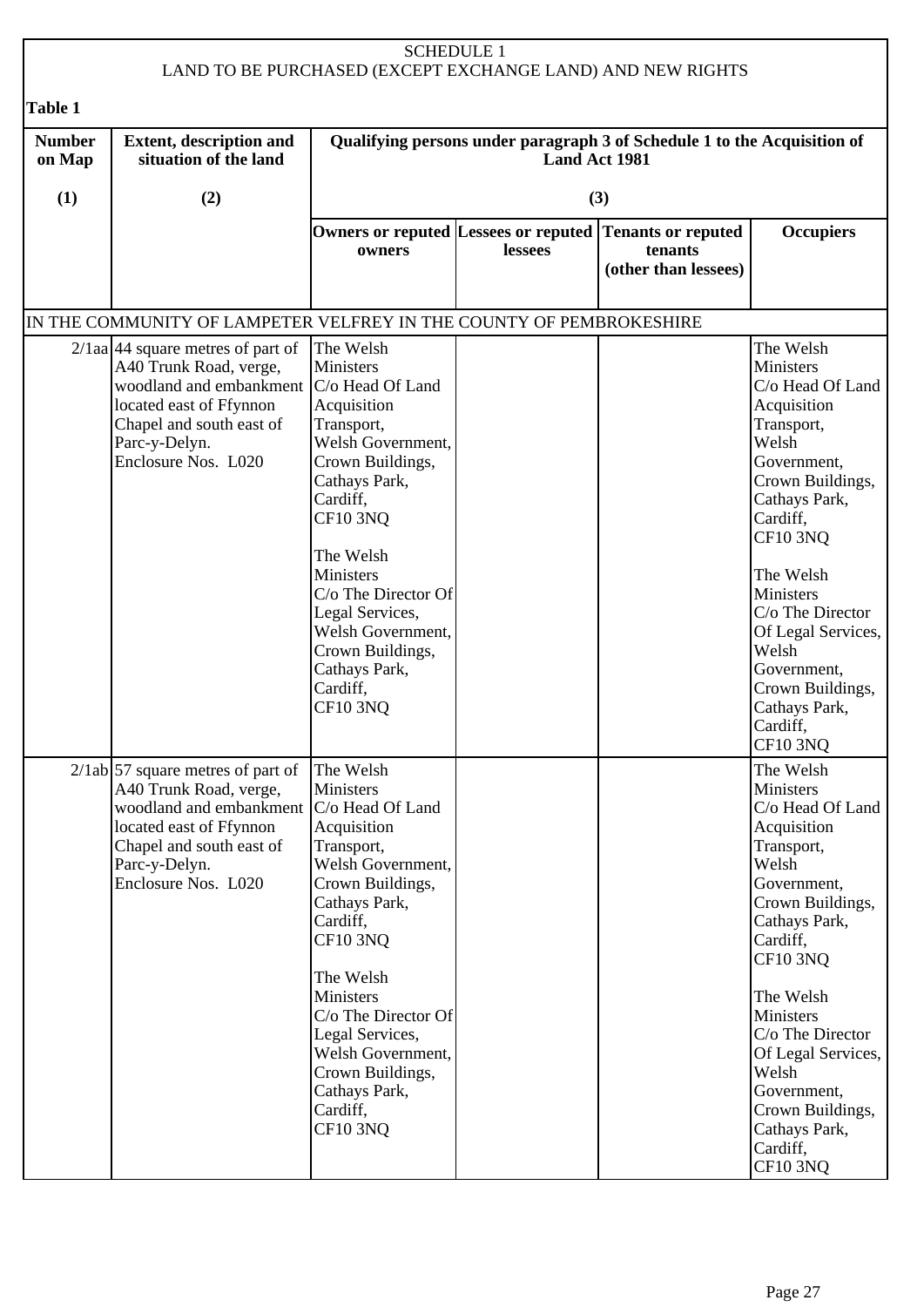|                         |                                                                                                                                                                                                                      |                                                                                                                                                                                                                                                                                                           | <b>SCHEDULE 1</b> | LAND TO BE PURCHASED (EXCEPT EXCHANGE LAND) AND NEW RIGHTS                                 |                                                                                                                                                                                                                                                                                                                                     |  |
|-------------------------|----------------------------------------------------------------------------------------------------------------------------------------------------------------------------------------------------------------------|-----------------------------------------------------------------------------------------------------------------------------------------------------------------------------------------------------------------------------------------------------------------------------------------------------------|-------------------|--------------------------------------------------------------------------------------------|-------------------------------------------------------------------------------------------------------------------------------------------------------------------------------------------------------------------------------------------------------------------------------------------------------------------------------------|--|
| Table 1                 |                                                                                                                                                                                                                      |                                                                                                                                                                                                                                                                                                           |                   |                                                                                            |                                                                                                                                                                                                                                                                                                                                     |  |
| <b>Number</b><br>on Map | Qualifying persons under paragraph 3 of Schedule 1 to the Acquisition of<br><b>Extent, description and</b><br>situation of the land<br>Land Act 1981                                                                 |                                                                                                                                                                                                                                                                                                           |                   |                                                                                            |                                                                                                                                                                                                                                                                                                                                     |  |
| (1)                     | (2)                                                                                                                                                                                                                  |                                                                                                                                                                                                                                                                                                           |                   | (3)                                                                                        |                                                                                                                                                                                                                                                                                                                                     |  |
|                         |                                                                                                                                                                                                                      | owners                                                                                                                                                                                                                                                                                                    | lessees           | Owners or reputed Lessees or reputed Tenants or reputed<br>tenants<br>(other than lessees) | <b>Occupiers</b>                                                                                                                                                                                                                                                                                                                    |  |
|                         | IN THE COMMUNITY OF LAMPETER VELFREY IN THE COUNTY OF PEMBROKESHIRE                                                                                                                                                  |                                                                                                                                                                                                                                                                                                           |                   |                                                                                            |                                                                                                                                                                                                                                                                                                                                     |  |
|                         | $2/1ac$ 1750 square metres of part<br>of A40 Trunk Road, verge,<br>woodland and embankment   C/o Head Of Land<br>located north east of<br>Ffynnon Wood and west of Transport,<br>Maes-y-Rhos.<br>Enclosure Nos. L020 | The Welsh<br><b>Ministers</b><br>Acquisition<br>Welsh Government,<br>Crown Buildings,<br>Cathays Park,<br>Cardiff,<br><b>CF10 3NQ</b><br>The Welsh<br>Ministers<br>C/o The Director Of<br>Legal Services,<br>Welsh Government,<br>Crown Buildings,<br>Cathays Park,<br>Cardiff,<br><b>CF10 3NQ</b>        |                   |                                                                                            | The Welsh<br>Ministers<br>C/o Head Of Land<br>Acquisition<br>Transport,<br>Welsh<br>Government,<br>Crown Buildings,<br>Cathays Park,<br>Cardiff,<br><b>CF10 3NQ</b><br>The Welsh<br>Ministers<br>C/o The Director<br>Of Legal Services,<br>Welsh<br>Government,<br>Crown Buildings,<br>Cathays Park,<br>Cardiff,<br>CF10 3NQ        |  |
|                         | $2/1$ ad 506 square metres of part of The Welsh<br>A40 Trunk Road, verge,<br>woodland and embankment<br>located east of Ffynnon<br>Chapel and south east of<br>Parc-y-Delyn.<br>Enclosure Nos. L020                  | Ministers<br>C/o Head Of Land<br>Acquisition<br>Transport,<br>Welsh Government,<br>Crown Buildings,<br>Cathays Park,<br>Cardiff,<br>CF10 3NQ<br>The Welsh<br>Ministers<br>C/o The Director Of<br>Legal Services,<br>Welsh Government,<br>Crown Buildings,<br>Cathays Park,<br>Cardiff,<br><b>CF10 3NQ</b> |                   |                                                                                            | The Welsh<br>Ministers<br>C/o Head Of Land<br>Acquisition<br>Transport,<br>Welsh<br>Government,<br>Crown Buildings,<br>Cathays Park,<br>Cardiff,<br><b>CF10 3NQ</b><br>The Welsh<br>Ministers<br>C/o The Director<br>Of Legal Services,<br>Welsh<br>Government,<br>Crown Buildings,<br>Cathays Park,<br>Cardiff,<br><b>CF10 3NQ</b> |  |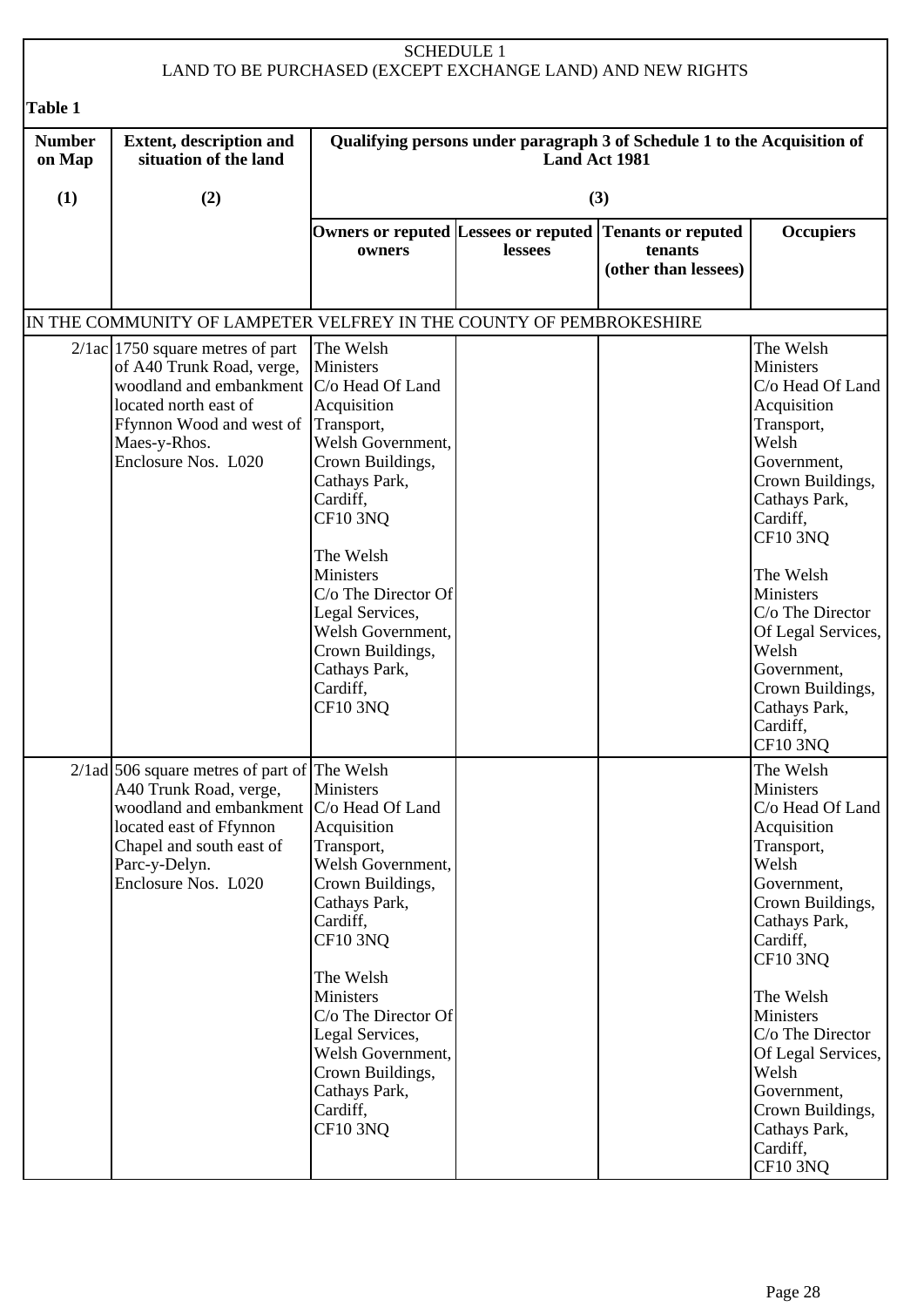| <b>SCHEDULE 1</b><br>LAND TO BE PURCHASED (EXCEPT EXCHANGE LAND) AND NEW RIGHTS |                                                                                                                                                                                                                                         |                                                                                                                           |               |                                                                          |                                                                                                                                     |  |
|---------------------------------------------------------------------------------|-----------------------------------------------------------------------------------------------------------------------------------------------------------------------------------------------------------------------------------------|---------------------------------------------------------------------------------------------------------------------------|---------------|--------------------------------------------------------------------------|-------------------------------------------------------------------------------------------------------------------------------------|--|
| <b>Table 1</b>                                                                  |                                                                                                                                                                                                                                         |                                                                                                                           |               |                                                                          |                                                                                                                                     |  |
| <b>Number</b><br>on Map                                                         | <b>Extent, description and</b><br>situation of the land                                                                                                                                                                                 |                                                                                                                           | Land Act 1981 | Qualifying persons under paragraph 3 of Schedule 1 to the Acquisition of |                                                                                                                                     |  |
| (1)                                                                             | (2)                                                                                                                                                                                                                                     |                                                                                                                           |               | (3)                                                                      |                                                                                                                                     |  |
|                                                                                 |                                                                                                                                                                                                                                         | Owners or reputed Lessees or reputed<br>owners                                                                            | lessees       | <b>Tenants or reputed</b><br>tenants<br>(other than lessees)             | <b>Occupiers</b>                                                                                                                    |  |
|                                                                                 | IN THE COMMUNITY OF LAMPETER VELFREY IN THE COUNTY OF PEMBROKESHIRE                                                                                                                                                                     |                                                                                                                           |               |                                                                          |                                                                                                                                     |  |
|                                                                                 | $2/2$   134 square metres of half<br>width of unclassified road<br>located south east of<br>Brominau and west of<br><b>Ffynnon Chapel</b><br>Enclosure Nos. K017,<br>L017                                                               | Margaret Rhian<br>Thomas<br>Pencaerminau<br>Farm,<br>Llanddewi Velfrey,<br>Narberth,<br>Pembrokeshire,<br><b>SA67 7NY</b> |               |                                                                          | Margaret Rhian<br>Thomas<br>Pencaerminau<br>Farm,<br>Llanddewi<br>Velfrey,<br>Narberth,<br>Pembrokeshire,<br><b>SA67 7NY</b>        |  |
|                                                                                 | $2/2a$ 136 square metres of part of Margaret Rhian<br>access track, farmland<br>(grassland) and hedge<br>located south east of<br>Brominau and west of<br><b>Ffynnon Chapel</b><br>Enclosure Nos. L017                                  | <b>Thomas</b><br>Pencaerminau<br>Farm,<br>Llanddewi Velfrey,<br>Narberth,<br>Pembrokeshire,<br><b>SA67 7NY</b>            |               |                                                                          | Margaret Rhian<br><b>Thomas</b><br>Pencaerminau<br>Farm,<br>Llanddewi<br>Velfrey,<br>Narberth,<br>Pembrokeshire,<br><b>SA67 7NY</b> |  |
|                                                                                 | $2/2b$ 56 square metres of part of<br>farmland (grassland) and<br>hedge located south east of Pencaerminau<br>Brominau and west of<br><b>Ffynnon Chapel</b><br>Enclosure Nos. L017                                                      | <b>Margaret Rhian</b><br>Thomas<br>Farm,<br>Llanddewi Velfrey,<br>Narberth,<br>Pembrokeshire,<br><b>SA67 7NY</b>          |               |                                                                          | Margaret Rhian<br>Thomas<br>Pencaerminau<br>Farm,<br>Llanddewi<br>Velfrey,<br>Narberth,<br>Pembrokeshire,<br><b>SA67 7NY</b>        |  |
|                                                                                 | $2/2c$ 318 square metres of part of Margaret Rhian<br>track, farmland (grassland)<br>and hedge located south<br>east of Brominau and west<br>of Ffynnon Chapel<br>Enclosure Nos. K017                                                   | <b>Thomas</b><br>Pencaerminau<br>Farm,<br>Llanddewi Velfrey,<br>Narberth,<br>Pembrokeshire,<br><b>SA67 7NY</b>            |               |                                                                          | Margaret Rhian<br><b>Thomas</b><br>Pencaerminau<br>Farm,<br>Llanddewi<br>Velfrey,<br>Narberth,<br>Pembrokeshire,<br><b>SA67 7NY</b> |  |
|                                                                                 | $2/2d$ 488 square metres of part of Margaret Rhian<br>track, farmland (grassland),<br>hedge, verge and half width Pencaerminau<br>of road located south east of Farm,<br>Brominau and west of<br>Ffynnon Chapel.<br>Enclosure Nos. K017 | Thomas<br>Llanddewi Velfrey,<br>Narberth,<br>Pembrokeshire,<br><b>SA67 7NY</b>                                            |               |                                                                          | Margaret Rhian<br>Thomas<br>Pencaerminau<br>Farm,<br>Llanddewi<br>Velfrey,<br>Narberth,<br>Pembrokeshire,<br><b>SA67 7NY</b>        |  |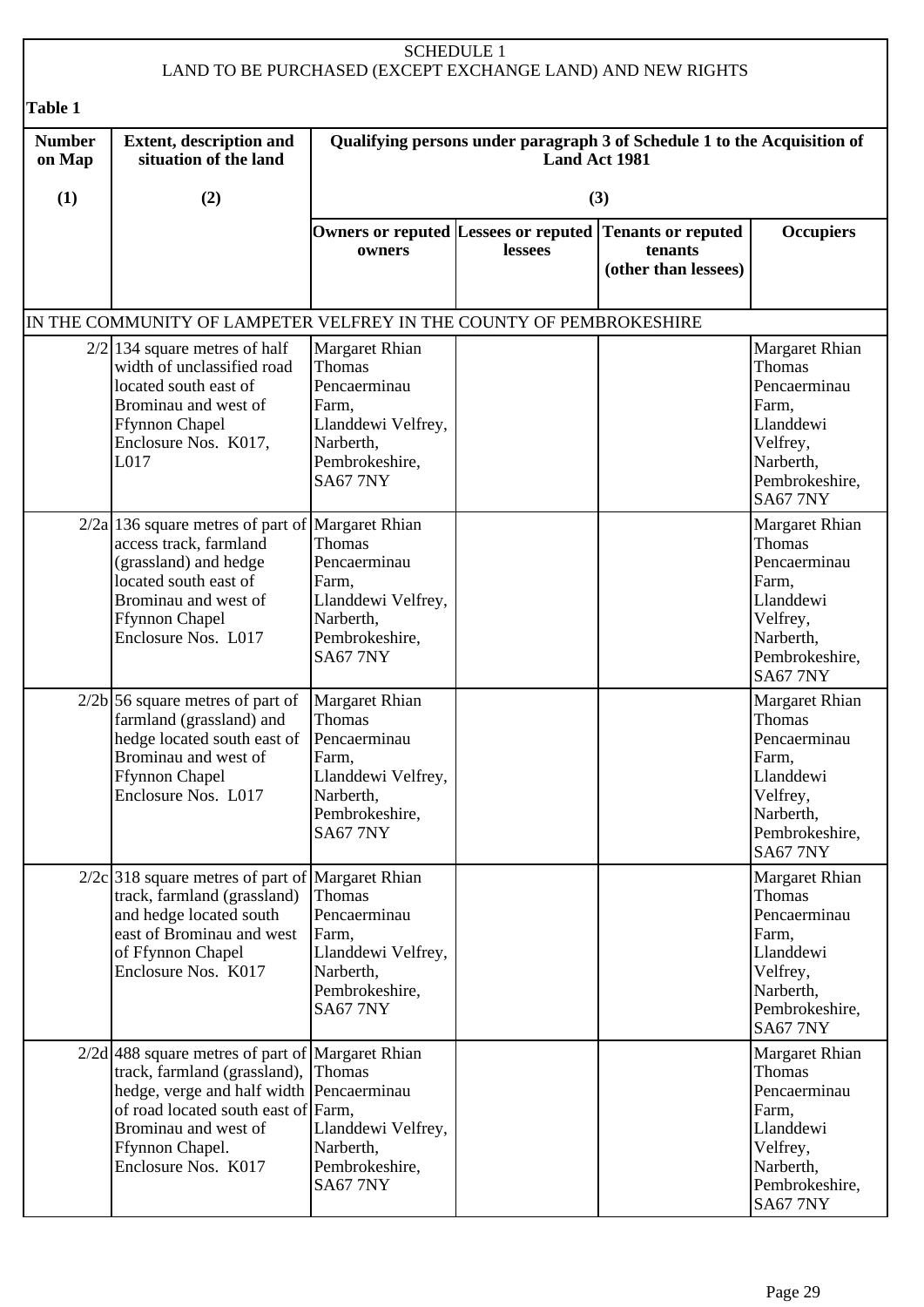|                         |                                                                                                                                                                                                                   |                                                                                                                                  | <b>SCHEDULE 1</b> | LAND TO BE PURCHASED (EXCEPT EXCHANGE LAND) AND NEW RIGHTS               |                                                                                                                                     |
|-------------------------|-------------------------------------------------------------------------------------------------------------------------------------------------------------------------------------------------------------------|----------------------------------------------------------------------------------------------------------------------------------|-------------------|--------------------------------------------------------------------------|-------------------------------------------------------------------------------------------------------------------------------------|
| Table 1                 |                                                                                                                                                                                                                   |                                                                                                                                  |                   |                                                                          |                                                                                                                                     |
| <b>Number</b><br>on Map | <b>Extent, description and</b><br>situation of the land                                                                                                                                                           |                                                                                                                                  | Land Act 1981     | Qualifying persons under paragraph 3 of Schedule 1 to the Acquisition of |                                                                                                                                     |
| (1)                     | (2)                                                                                                                                                                                                               |                                                                                                                                  |                   | (3)                                                                      |                                                                                                                                     |
|                         |                                                                                                                                                                                                                   | Owners or reputed Lessees or reputed<br>owners                                                                                   | lessees           | <b>Tenants or reputed</b><br>tenants<br>(other than lessees)             | <b>Occupiers</b>                                                                                                                    |
|                         | IN THE COMMUNITY OF LAMPETER VELFREY IN THE COUNTY OF PEMBROKESHIRE                                                                                                                                               |                                                                                                                                  |                   |                                                                          |                                                                                                                                     |
|                         | $2/2e$ 2480 square metres of part<br>of farmland (grassland)<br>located south east of<br>Brominau and west of<br><b>Ffynnon Chapel</b><br>Enclosure Nos. K017,<br>K018, L017                                      | Margaret Rhian<br><b>Thomas</b><br>Pencaerminau<br>Farm,<br>Llanddewi Velfrey,<br>Narberth,<br>Pembrokeshire,<br><b>SA67 7NY</b> |                   |                                                                          | Margaret Rhian<br>Thomas<br>Pencaerminau<br>Farm,<br>Llanddewi<br>Velfrey,<br>Narberth,<br>Pembrokeshire,<br><b>SA67 7NY</b>        |
|                         | $2/2f$ 801 square metres of part of Margaret Rhian<br>farmland (grassland) and<br>hedge located south east of Pencaerminau<br>Brominau and west of<br>Ffynnon Chapel.<br>Enclosure Nos. K017,<br>K018, L017, L018 | <b>Thomas</b><br>Farm,<br>Llanddewi Velfrey,<br>Narberth,<br>Pembrokeshire,<br><b>SA67 7NY</b>                                   |                   |                                                                          | Margaret Rhian<br><b>Thomas</b><br>Pencaerminau<br>Farm,<br>Llanddewi<br>Velfrey,<br>Narberth,<br>Pembrokeshire,<br><b>SA67 7NY</b> |
|                         | $2/2g$ 673 square metres of part of Margaret Rhian<br>farmland (grassland) and<br>hedge located east of<br>Brominau and west of<br><b>Ffynnon Chapel</b><br>Enclosure Nos. K018,<br>L018                          | <b>Thomas</b><br>Pencaerminau<br>Farm,<br>Llanddewi Velfrey,<br>Narberth,<br>Pembrokeshire,<br><b>SA67 7NY</b>                   |                   |                                                                          | Margaret Rhian<br>Thomas<br>Pencaerminau<br>Farm,<br>Llanddewi<br>Velfrey,<br>Narberth,<br>Pembrokeshire,<br><b>SA67 7NY</b>        |
|                         | $2/3$  132 square metres of half<br>width of unclassified road<br>located south of Brominau<br>and east of Henllan Lodge.<br>Enclosure Nos. K017                                                                  | James Wilfred<br>Poyer Lewis<br>Pen Gaer,<br>Llanddewi Velfrey,<br>Narberth,<br>Pembrokeshire,<br><b>SA67 8UR</b>                |                   |                                                                          | James Wilfred<br>Poyer Lewis<br>Pen Gaer,<br>Llanddewi<br>Velfrey,<br>Narberth,<br>Pembrokeshire,<br><b>SA67 8UR</b>                |
|                         | $2/3a$ 14 square metres of part of<br>woodland located south of<br>Brominau and east of<br>Henllan Lodge<br>Enclosure Nos. K017                                                                                   | James Wilfred<br>Poyer Lewis<br>Pen Gaer,<br>Llanddewi Velfrey,<br>Narberth,<br>Pembrokeshire,<br><b>SA67 8UR</b>                |                   |                                                                          | James Wilfred<br>Poyer Lewis<br>Pen Gaer,<br>Llanddewi<br>Velfrey,<br>Narberth,<br>Pembrokeshire,<br><b>SA67 8UR</b>                |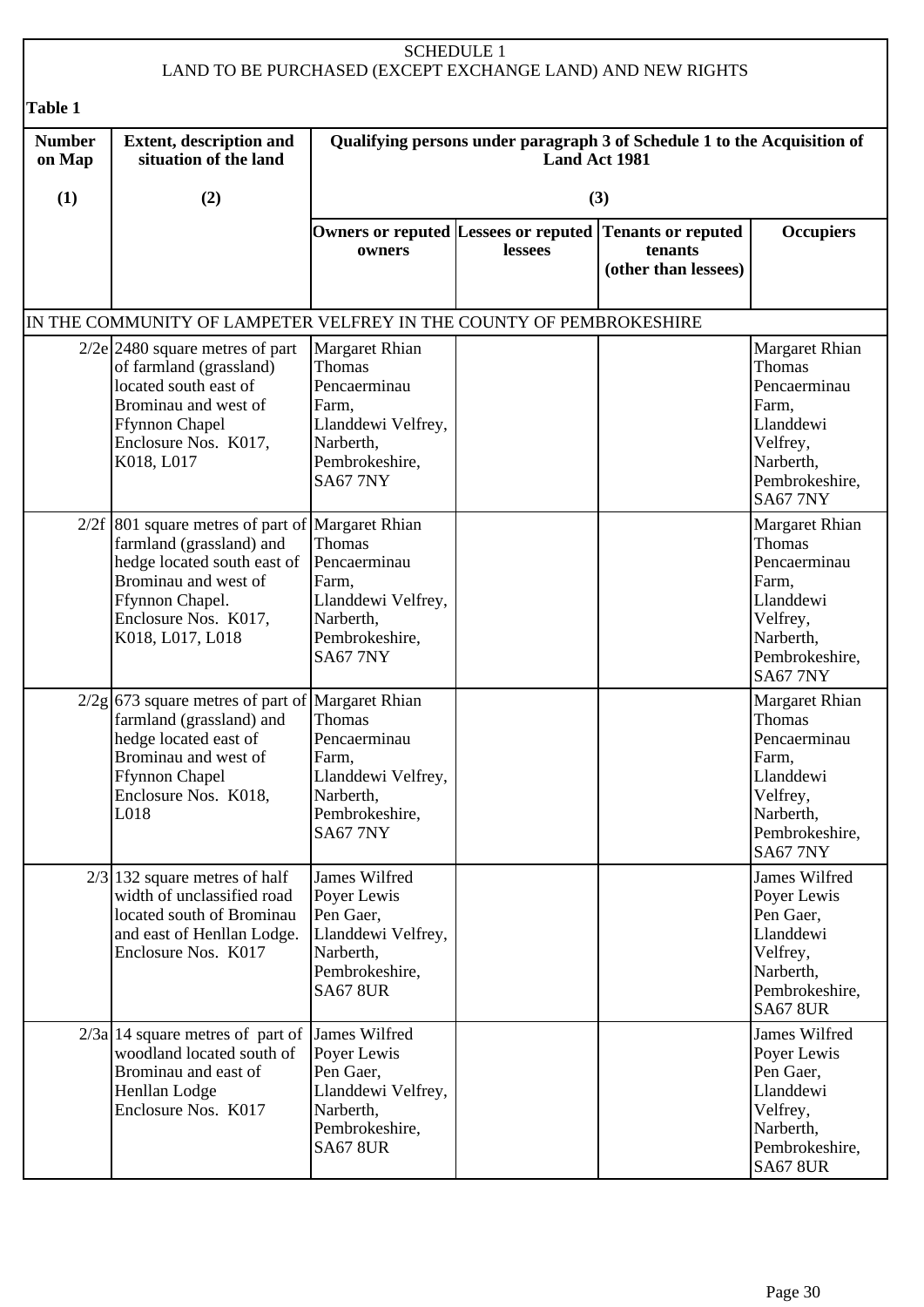|                         |                                                                                                                                                                           |                                                                                                                   | <b>SCHEDULE 1</b> | LAND TO BE PURCHASED (EXCEPT EXCHANGE LAND) AND NEW RIGHTS                                                                                                                                           |                                                                                                                                                                                                         |
|-------------------------|---------------------------------------------------------------------------------------------------------------------------------------------------------------------------|-------------------------------------------------------------------------------------------------------------------|-------------------|------------------------------------------------------------------------------------------------------------------------------------------------------------------------------------------------------|---------------------------------------------------------------------------------------------------------------------------------------------------------------------------------------------------------|
| Table 1                 |                                                                                                                                                                           |                                                                                                                   |                   |                                                                                                                                                                                                      |                                                                                                                                                                                                         |
| <b>Number</b><br>on Map | <b>Extent, description and</b><br>situation of the land                                                                                                                   |                                                                                                                   | Land Act 1981     | Qualifying persons under paragraph 3 of Schedule 1 to the Acquisition of                                                                                                                             |                                                                                                                                                                                                         |
| (1)                     | (2)                                                                                                                                                                       |                                                                                                                   |                   | (3)                                                                                                                                                                                                  |                                                                                                                                                                                                         |
|                         |                                                                                                                                                                           | Owners or reputed Lessees or reputed<br>owners                                                                    | lessees           | <b>Tenants or reputed</b><br>tenants<br>(other than lessees)                                                                                                                                         | <b>Occupiers</b>                                                                                                                                                                                        |
|                         | IN THE COMMUNITY OF LAMPETER VELFREY IN THE COUNTY OF PEMBROKESHIRE                                                                                                       |                                                                                                                   |                   |                                                                                                                                                                                                      |                                                                                                                                                                                                         |
|                         | $2/3b$ 942 square metres of part of James Wilfred<br>woodland located south east Poyer Lewis<br>of Brominau and east of<br>Henllan Lodge.<br>Enclosure Nos. K017          | Pen Gaer,<br>Llanddewi Velfrey,<br>Narberth,<br>Pembrokeshire,<br><b>SA67 8UR</b>                                 |                   |                                                                                                                                                                                                      | James Wilfred<br>Poyer Lewis<br>Pen Gaer,<br>Llanddewi<br>Velfrey,<br>Narberth,<br>Pembrokeshire,<br><b>SA67 8UR</b>                                                                                    |
|                         | $2/3c$ 48 square metres of part of<br>woodland located and south Poyer Lewis<br>east of Brominau and south<br>east of Henllan Lodge.<br>Enclosure Nos. K017               | James Wilfred<br>Pen Gaer,<br>Llanddewi Velfrey,<br>Narberth,<br>Pembrokeshire,<br><b>SA67 8UR</b>                |                   |                                                                                                                                                                                                      | James Wilfred<br>Poyer Lewis<br>Pen Gaer,<br>Llanddewi<br>Velfrey,<br>Narberth,<br>Pembrokeshire,<br><b>SA67 8UR</b>                                                                                    |
|                         | $2/3d$ 3031 square metres of part<br>of woodland located south<br>east of Brominau and east<br>of Henllan Lodge.<br>Enclosure Nos. K017,<br>K018                          | James Wilfred<br>Poyer Lewis<br>Pen Gaer,<br>Llanddewi Velfrey,<br>Narberth,<br>Pembrokeshire,<br><b>SA67 8UR</b> |                   | C Porter<br>Caerwen,<br>Llanddewi Velfrey,<br>Narberth,<br>Pembrokeshire,<br><b>SA67 8UR</b><br><b>Brian Ratcliffe</b><br>Colby Farm,<br>Llawhaden,<br>Narbeth,<br>Pembrokeshire,<br><b>SA67 8DZ</b> | C Porter<br>Caerwen,<br>Llanddewi<br>Velfrey,<br>Narberth,<br>Pembrokeshire,<br><b>SA67 8UR</b><br><b>Brian Ratcliffe</b><br>Colby Farm,<br>Llawhaden,<br>Narbeth,<br>Pembrokeshire,<br><b>SA67 8DZ</b> |
|                         | $2/3e$ 780 square metres of part of James Wilfred<br>woodland located south east Poyer Lewis<br>of Brominau and east of<br>Henllan Lodge.<br>Enclosure Nos. K017,<br>K018 | Pen Gaer,<br>Llanddewi Velfrey,<br>Narberth,<br>Pembrokeshire,<br><b>SA67 8UR</b>                                 |                   | C Porter<br>Caerwen,<br>Llanddewi Velfrey,<br>Narberth,<br>Pembrokeshire,<br><b>SA67 8UR</b><br><b>Brian Ratcliffe</b><br>Colby Farm,<br>Llawhaden,<br>Narbeth,<br>Pembrokeshire,<br><b>SA67 8DZ</b> | C Porter<br>Caerwen,<br>Llanddewi<br>Velfrey,<br>Narberth,<br>Pembrokeshire,<br><b>SA67 8UR</b><br><b>Brian Ratcliffe</b><br>Colby Farm,<br>Llawhaden,<br>Narbeth,<br>Pembrokeshire,<br><b>SA67 8DZ</b> |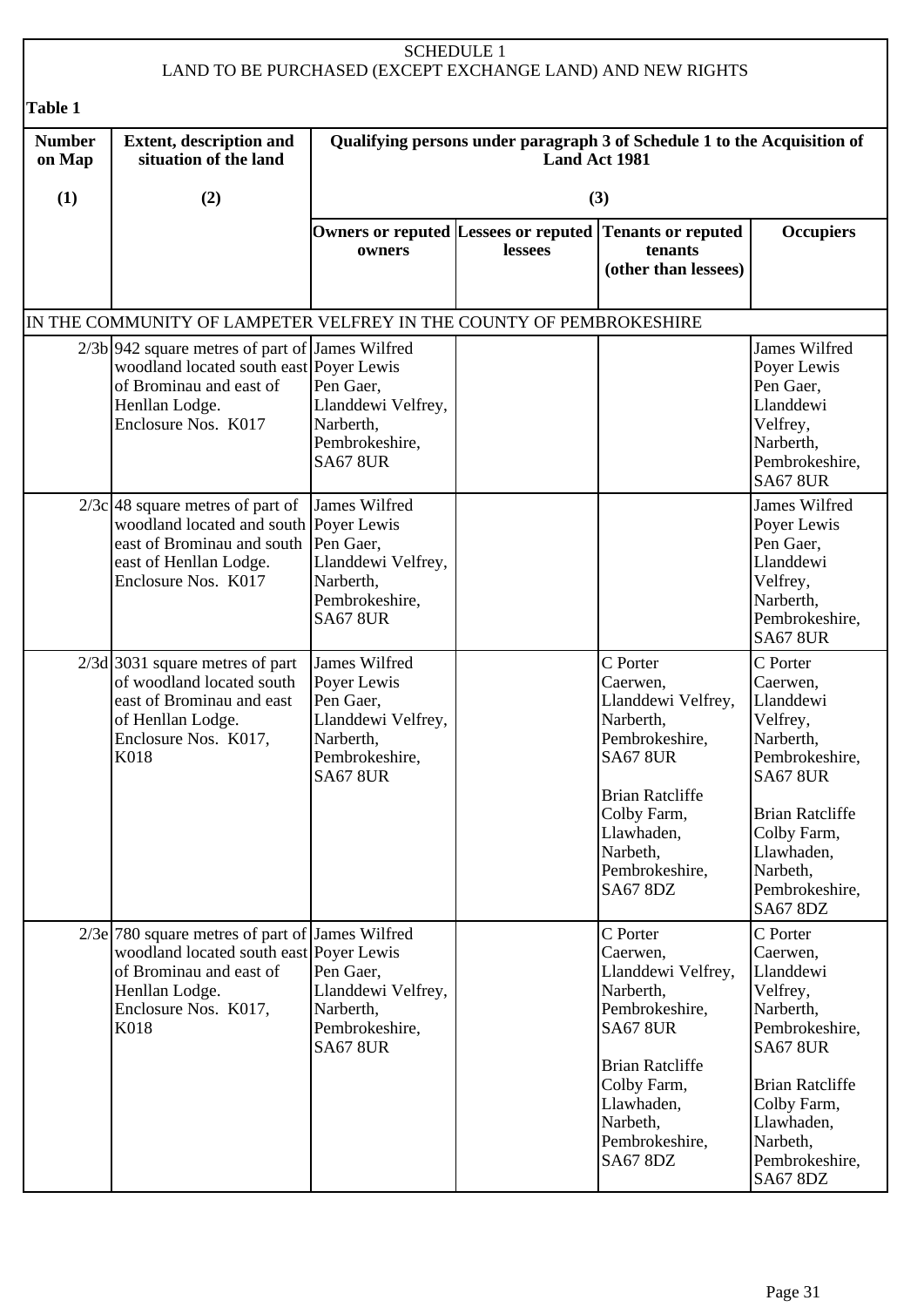|                         |                                                                                                                                                                 | <b>SCHEDULE 1</b>                                                                                  |               | LAND TO BE PURCHASED (EXCEPT EXCHANGE LAND) AND NEW RIGHTS                                                                                                                                           |                                                                                                                                                                                                         |
|-------------------------|-----------------------------------------------------------------------------------------------------------------------------------------------------------------|----------------------------------------------------------------------------------------------------|---------------|------------------------------------------------------------------------------------------------------------------------------------------------------------------------------------------------------|---------------------------------------------------------------------------------------------------------------------------------------------------------------------------------------------------------|
| Table 1                 |                                                                                                                                                                 |                                                                                                    |               |                                                                                                                                                                                                      |                                                                                                                                                                                                         |
| <b>Number</b><br>on Map | <b>Extent, description and</b><br>situation of the land                                                                                                         |                                                                                                    | Land Act 1981 | Qualifying persons under paragraph 3 of Schedule 1 to the Acquisition of                                                                                                                             |                                                                                                                                                                                                         |
| (1)                     | (2)                                                                                                                                                             |                                                                                                    |               | (3)                                                                                                                                                                                                  |                                                                                                                                                                                                         |
|                         |                                                                                                                                                                 | owners                                                                                             | lessees       | Owners or reputed Lessees or reputed Tenants or reputed<br>tenants<br>(other than lessees)                                                                                                           | <b>Occupiers</b>                                                                                                                                                                                        |
|                         | IN THE COMMUNITY OF LAMPETER VELFREY IN THE COUNTY OF PEMBROKESHIRE                                                                                             |                                                                                                    |               |                                                                                                                                                                                                      |                                                                                                                                                                                                         |
|                         | $2/3f$ 3053 square metres part of<br>woodland located south east Poyer Lewis<br>of Brominau and east of<br>Henllan Lodge.<br>Enclosure Nos. K017,<br>K018       | James Wilfred<br>Pen Gaer,<br>Llanddewi Velfrey,<br>Narberth,<br>Pembrokeshire,<br><b>SA67 8UR</b> |               |                                                                                                                                                                                                      | James Wilfred<br>Poyer Lewis<br>Pen Gaer,<br>Llanddewi<br>Velfrey,<br>Narberth,<br>Pembrokeshire,<br><b>SA67 8UR</b>                                                                                    |
|                         | $2/3g$ 710 square metres of part of James Wilfred<br>woodland located south east Poyer Lewis<br>of Brominau and east of<br>Henllan Lodge<br>Enclosure Nos. K018 | Pen Gaer,<br>Llanddewi Velfrey,<br>Narberth,<br>Pembrokeshire,<br><b>SA67 8UR</b>                  |               |                                                                                                                                                                                                      | James Wilfred<br>Poyer Lewis<br>Pen Gaer,<br>Llanddewi<br>Velfrey,<br>Narberth,<br>Pembrokeshire,<br><b>SA67 8UR</b>                                                                                    |
|                         | $2/3h$   148 square metres part of<br>woodland located south east Poyer Lewis<br>of Brominau and east of<br>Henllan Lodge<br>Enclosure Nos. K018                | James Wilfred<br>Pen Gaer,<br>Llanddewi Velfrey,<br>Narberth,<br>Pembrokeshire,<br><b>SA67 8UR</b> |               | C Porter<br>Caerwen,<br>Llanddewi Velfrey,<br>Narberth,<br>Pembrokeshire,<br><b>SA67 8UR</b><br><b>Brian Ratcliffe</b><br>Colby Farm,<br>Llawhaden,<br>Narbeth,<br>Pembrokeshire,<br><b>SA67 8DZ</b> | C Porter<br>Caerwen,<br>Llanddewi<br>Velfrey,<br>Narberth,<br>Pembrokeshire,<br><b>SA67 8UR</b><br><b>Brian Ratcliffe</b><br>Colby Farm,<br>Llawhaden,<br>Narbeth,<br>Pembrokeshire,<br><b>SA67 8DZ</b> |
|                         | $2/3i$ Plot not used                                                                                                                                            |                                                                                                    |               |                                                                                                                                                                                                      |                                                                                                                                                                                                         |
|                         | $2/3$ j 379 square metres of part of James Wilfred<br>woodland located east of<br>Brominau and east of<br>Henllan Lodge.<br>Enclosure Nos. K018,<br>K019        | Poyer Lewis<br>Pen Gaer,<br>Llanddewi Velfrey,<br>Narberth,<br>Pembrokeshire,<br><b>SA67 8UR</b>   |               | C Porter<br>Caerwen,<br>Llanddewi Velfrey,<br>Narberth,<br>Pembrokeshire,<br><b>SA67 8UR</b><br><b>Brian Ratcliffe</b><br>Colby Farm,<br>Llawhaden,<br>Narbeth,<br>Pembrokeshire,<br><b>SA67 8DZ</b> | C Porter<br>Caerwen,<br>Llanddewi<br>Velfrey,<br>Narberth,<br>Pembrokeshire,<br><b>SA67 8UR</b><br><b>Brian Ratcliffe</b><br>Colby Farm,<br>Llawhaden,<br>Narbeth,<br>Pembrokeshire,<br><b>SA67 8DZ</b> |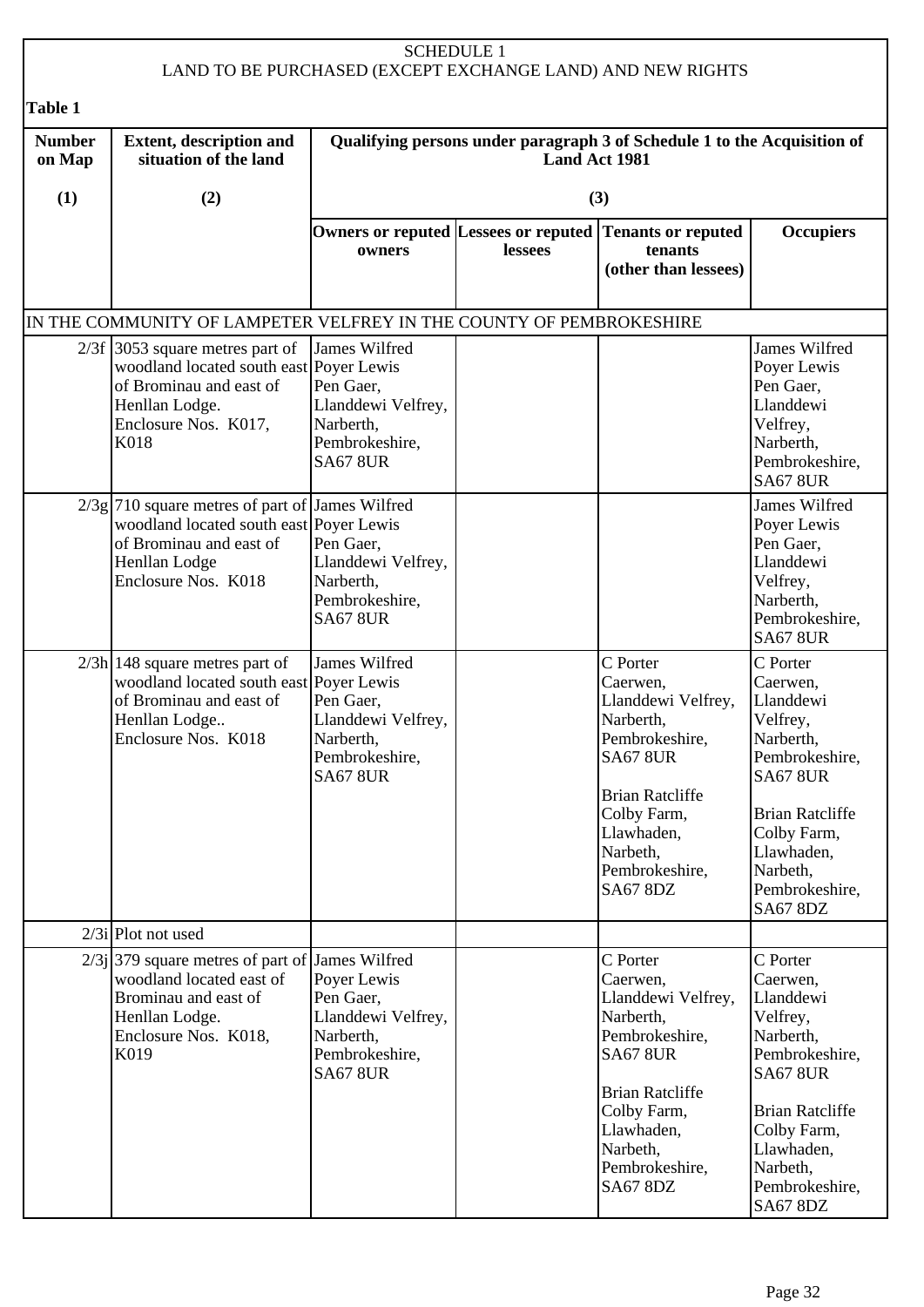|                         |                                                                                                                                                                                                                                                                                                                                                                                                                                         | <b>SCHEDULE 1</b>                                                                                                 |               | LAND TO BE PURCHASED (EXCEPT EXCHANGE LAND) AND NEW RIGHTS                                                                                                                                           |                                                                                                                                                                                                         |
|-------------------------|-----------------------------------------------------------------------------------------------------------------------------------------------------------------------------------------------------------------------------------------------------------------------------------------------------------------------------------------------------------------------------------------------------------------------------------------|-------------------------------------------------------------------------------------------------------------------|---------------|------------------------------------------------------------------------------------------------------------------------------------------------------------------------------------------------------|---------------------------------------------------------------------------------------------------------------------------------------------------------------------------------------------------------|
| Table 1                 |                                                                                                                                                                                                                                                                                                                                                                                                                                         |                                                                                                                   |               |                                                                                                                                                                                                      |                                                                                                                                                                                                         |
| <b>Number</b><br>on Map | <b>Extent, description and</b><br>situation of the land                                                                                                                                                                                                                                                                                                                                                                                 |                                                                                                                   | Land Act 1981 | Qualifying persons under paragraph 3 of Schedule 1 to the Acquisition of                                                                                                                             |                                                                                                                                                                                                         |
| (1)                     | (2)                                                                                                                                                                                                                                                                                                                                                                                                                                     |                                                                                                                   |               | (3)                                                                                                                                                                                                  |                                                                                                                                                                                                         |
|                         |                                                                                                                                                                                                                                                                                                                                                                                                                                         | owners                                                                                                            | lessees       | Owners or reputed Lessees or reputed Tenants or reputed<br>tenants<br>(other than lessees)                                                                                                           | <b>Occupiers</b>                                                                                                                                                                                        |
|                         | IN THE COMMUNITY OF LAMPETER VELFREY IN THE COUNTY OF PEMBROKESHIRE                                                                                                                                                                                                                                                                                                                                                                     |                                                                                                                   |               |                                                                                                                                                                                                      |                                                                                                                                                                                                         |
|                         | $2/3k$ 1589 square metres of part<br>of woodland, verge and<br>public footpath located<br>south of Ffynnon Chapel<br>and east of Henllan Lodge.<br>Enclosure Nos. K018,<br>K019                                                                                                                                                                                                                                                         | James Wilfred<br>Poyer Lewis<br>Pen Gaer,<br>Llanddewi Velfrey,<br>Narberth,<br>Pembrokeshire,<br><b>SA67 8UR</b> |               | C Porter<br>Caerwen,<br>Llanddewi Velfrey,<br>Narberth,<br>Pembrokeshire,<br><b>SA67 8UR</b><br><b>Brian Ratcliffe</b><br>Colby Farm,<br>Llawhaden,<br>Narbeth,<br>Pembrokeshire,<br><b>SA67 8DZ</b> | C Porter<br>Caerwen,<br>Llanddewi<br>Velfrey,<br>Narberth,<br>Pembrokeshire,<br><b>SA67 8UR</b><br><b>Brian Ratcliffe</b><br>Colby Farm,<br>Llawhaden,<br>Narbeth,<br>Pembrokeshire,<br><b>SA67 8DZ</b> |
|                         | $2/3L$ Plot not used                                                                                                                                                                                                                                                                                                                                                                                                                    |                                                                                                                   |               |                                                                                                                                                                                                      |                                                                                                                                                                                                         |
|                         | $2/3m$ The right to enter and re-<br>enter upon 429 square<br>metres of part of woodland, Pen Gaer,<br>verge and public footpath<br>located south east of<br>Ffynnon Chapel and east of Pembrokeshire,<br>Henllan Lodge to enter and SA67 8UR<br>re-enter for all purposes<br>connected with cleansing,<br>widening, deepening and<br>maintenance of an existing<br>drainage ditch and<br>environmental fencing.<br>Enclosure Nos. K019 | James Wilfred<br>Poyer Lewis<br>Llanddewi Velfrey,<br>Narberth,                                                   |               | C Porter<br>Caerwen,<br>Llanddewi Velfrey,<br>Narberth,<br>Pembrokeshire,<br><b>SA67 8UR</b><br><b>Brian Ratcliffe</b><br>Colby Farm,<br>Llawhaden,<br>Narbeth,<br>Pembrokeshire,<br><b>SA67 8DZ</b> | C Porter<br>Caerwen,<br>Llanddewi<br>Velfrey,<br>Narberth,<br>Pembrokeshire,<br><b>SA67 8UR</b><br><b>Brian Ratcliffe</b><br>Colby Farm,<br>Llawhaden,<br>Narbeth,<br>Pembrokeshire,<br><b>SA67 8DZ</b> |
|                         | $2/3n$  110 square metres of part of James Wilfred<br>woodland, verge and public Poyer Lewis<br>footpath located south east<br>of Ffynnon Chapel and<br>south of the A40 Trunk<br>Road<br>Enclosure Nos. K019                                                                                                                                                                                                                           | Pen Gaer,<br>Llanddewi Velfrey,<br>Narberth,<br>Pembrokeshire,<br><b>SA67 8UR</b>                                 |               | C Porter<br>Caerwen,<br>Llanddewi Velfrey,<br>Narberth,<br>Pembrokeshire,<br><b>SA67 8UR</b><br><b>Brian Ratcliffe</b><br>Colby Farm,<br>Llawhaden,<br>Narbeth,<br>Pembrokeshire,<br><b>SA67 8DZ</b> | C Porter<br>Caerwen,<br>Llanddewi<br>Velfrey,<br>Narberth,<br>Pembrokeshire,<br><b>SA67 8UR</b><br><b>Brian Ratcliffe</b><br>Colby Farm,<br>Llawhaden,<br>Narbeth,<br>Pembrokeshire,<br><b>SA67 8DZ</b> |
|                         | $2/3$ o Plot not used                                                                                                                                                                                                                                                                                                                                                                                                                   |                                                                                                                   |               |                                                                                                                                                                                                      |                                                                                                                                                                                                         |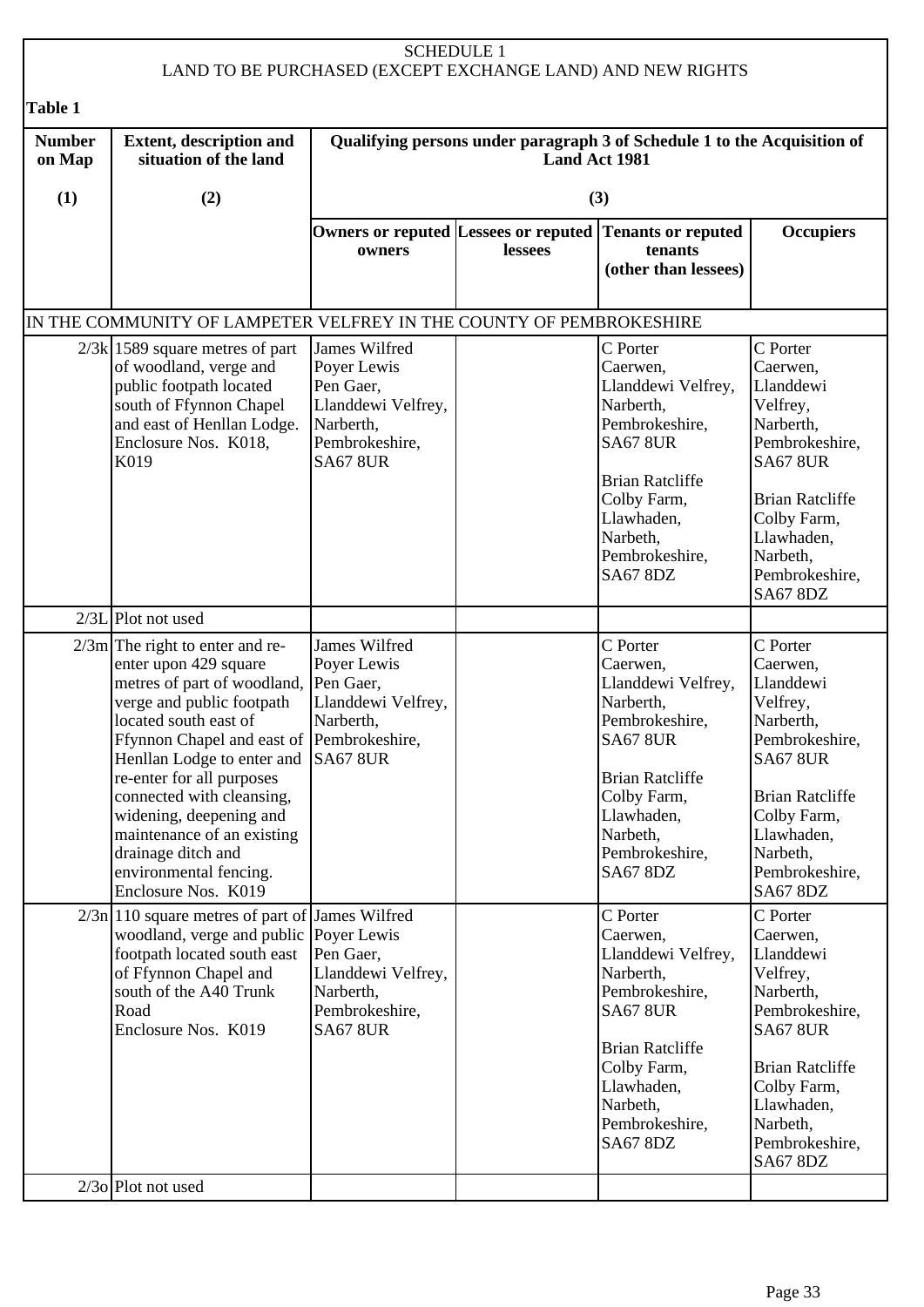| <b>SCHEDULE 1</b><br>LAND TO BE PURCHASED (EXCEPT EXCHANGE LAND) AND NEW RIGHTS |                                                                                                                                                                                                                                                                                                                                                                                                                                            |                                                                                                    |               |                                                                                                                                                                                                      |                                                                                                                                                                                                         |  |
|---------------------------------------------------------------------------------|--------------------------------------------------------------------------------------------------------------------------------------------------------------------------------------------------------------------------------------------------------------------------------------------------------------------------------------------------------------------------------------------------------------------------------------------|----------------------------------------------------------------------------------------------------|---------------|------------------------------------------------------------------------------------------------------------------------------------------------------------------------------------------------------|---------------------------------------------------------------------------------------------------------------------------------------------------------------------------------------------------------|--|
| <b>Table 1</b>                                                                  |                                                                                                                                                                                                                                                                                                                                                                                                                                            |                                                                                                    |               |                                                                                                                                                                                                      |                                                                                                                                                                                                         |  |
| <b>Number</b><br>on Map                                                         | <b>Extent, description and</b><br>situation of the land                                                                                                                                                                                                                                                                                                                                                                                    |                                                                                                    | Land Act 1981 | Qualifying persons under paragraph 3 of Schedule 1 to the Acquisition of                                                                                                                             |                                                                                                                                                                                                         |  |
| (1)                                                                             | (2)                                                                                                                                                                                                                                                                                                                                                                                                                                        |                                                                                                    |               | (3)                                                                                                                                                                                                  |                                                                                                                                                                                                         |  |
|                                                                                 |                                                                                                                                                                                                                                                                                                                                                                                                                                            | owners                                                                                             | lessees       | Owners or reputed Lessees or reputed Tenants or reputed<br>tenants<br>(other than lessees)                                                                                                           | <b>Occupiers</b>                                                                                                                                                                                        |  |
|                                                                                 | IN THE COMMUNITY OF LAMPETER VELFREY IN THE COUNTY OF PEMBROKESHIRE                                                                                                                                                                                                                                                                                                                                                                        |                                                                                                    |               |                                                                                                                                                                                                      |                                                                                                                                                                                                         |  |
|                                                                                 | $2/3p$ The right to enter and re-<br>enter upon 14 square metres Poyer Lewis<br>of part of woodland and<br>public footpath located<br>south east of Ffynnon<br>Chapel and east of Henllan<br>Lodge for all purposes<br>connected with the<br>cleansing, widening,<br>deepening and maintenance<br>of an existing drainage<br>ditch, and the construction<br>and maintenance of<br>environmental fencing.<br>Enclosure Nos. K019            | James Wilfred<br>Pen Gaer,<br>Llanddewi Velfrey,<br>Narberth,<br>Pembrokeshire,<br><b>SA67 8UR</b> |               | C Porter<br>Caerwen,<br>Llanddewi Velfrey,<br>Narberth,<br>Pembrokeshire,<br><b>SA67 8UR</b><br><b>Brian Ratcliffe</b><br>Colby Farm,<br>Llawhaden,<br>Narbeth,<br>Pembrokeshire,<br><b>SA67 8DZ</b> | C Porter<br>Caerwen,<br>Llanddewi<br>Velfrey,<br>Narberth,<br>Pembrokeshire,<br><b>SA67 8UR</b><br><b>Brian Ratcliffe</b><br>Colby Farm,<br>Llawhaden,<br>Narbeth,<br>Pembrokeshire,<br><b>SA67 8DZ</b> |  |
|                                                                                 | $2/3q$ 103 square metres of part of James Wilfred<br>woodland, verge and public Poyer Lewis<br>footpath located south east<br>of Ffynnon Chapel and east Llanddewi Velfrey,<br>of Henllan Lodge.<br>Enclosure Nos. K019                                                                                                                                                                                                                    | Pen Gaer,<br>Narberth,<br>Pembrokeshire,<br><b>SA67 8UR</b>                                        |               | C Porter<br>Caerwen,<br>Llanddewi Velfrey,<br>Narberth,<br>Pembrokeshire,<br><b>SA67 8UR</b><br><b>Brian Ratcliffe</b><br>Colby Farm,<br>Llawhaden,<br>Narbeth,<br>Pembrokeshire,<br><b>SA67 8DZ</b> | C Porter<br>Caerwen,<br>Llanddewi<br>Velfrey,<br>Narberth,<br>Pembrokeshire,<br><b>SA67 8UR</b><br><b>Brian Ratcliffe</b><br>Colby Farm,<br>Llawhaden,<br>Narbeth,<br>Pembrokeshire,<br><b>SA67 8DZ</b> |  |
|                                                                                 | $2/3r$ The right to enter and re-<br>enter upon 64 square metres Poyer Lewis<br>of part of farmland located<br>south east of Ffynnon<br>Chapel and east of Henllan<br>Lodge for all purposes<br>connected with the<br>construction and<br>maintenance of<br>environmental fencing and<br>for all purposes connected<br>with the cleansing,<br>deepening, widening and<br>maintenance of an existing<br>watercourse.<br>Enclosure Nos. K019 | James Wilfred<br>Pen Gaer,<br>Llanddewi Velfrey,<br>Narberth,<br>Pembrokeshire,<br><b>SA67 8UR</b> |               |                                                                                                                                                                                                      | James Wilfred<br>Poyer Lewis<br>Pen Gaer,<br>Llanddewi<br>Velfrey,<br>Narberth,<br>Pembrokeshire,<br><b>SA67 8UR</b>                                                                                    |  |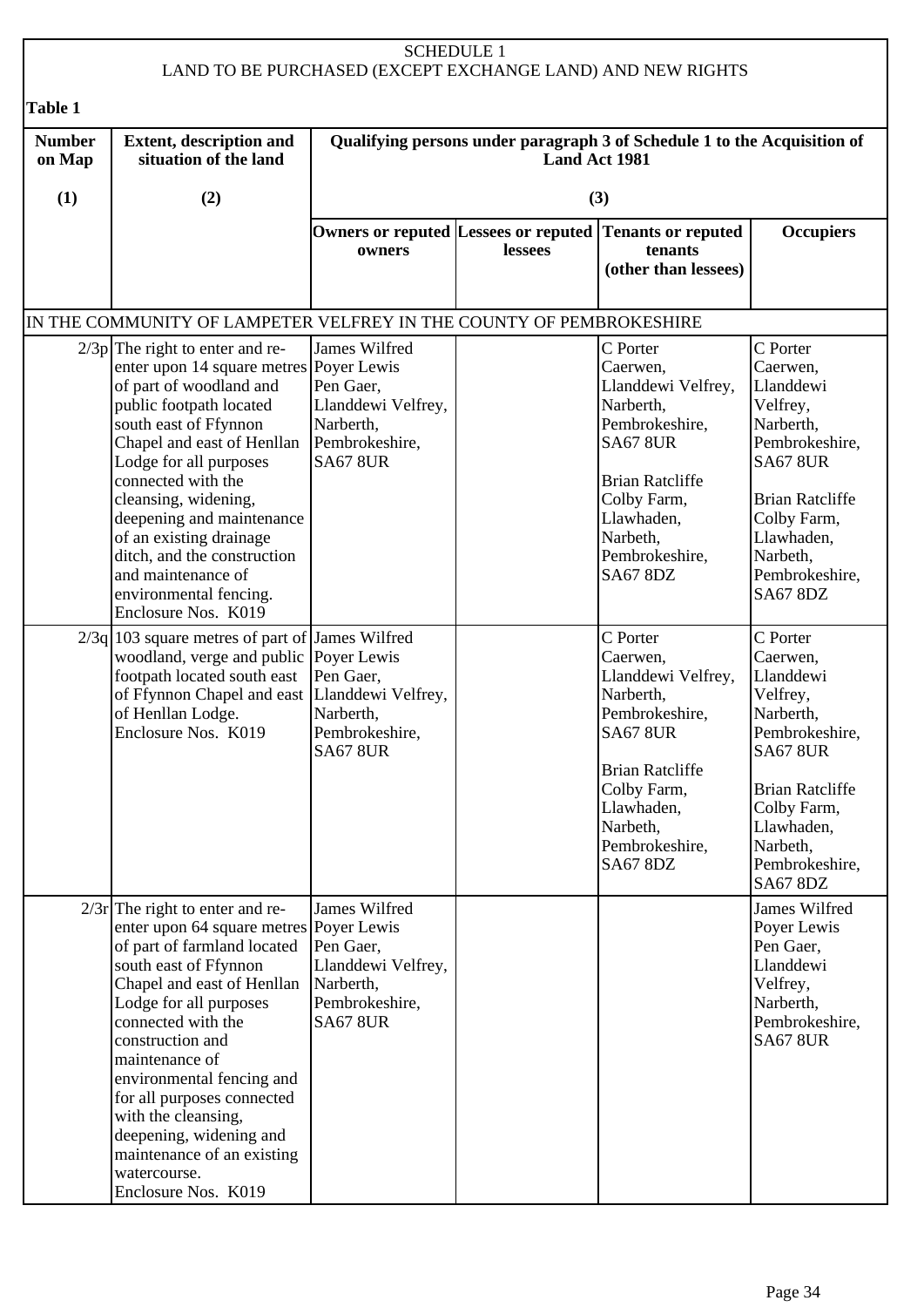|                         | <b>SCHEDULE 1</b><br>LAND TO BE PURCHASED (EXCEPT EXCHANGE LAND) AND NEW RIGHTS                                                                                                                                                                                                                           |                                                                                                    |         |                                                                                                                                                                                                      |                                                                                                                                                                                                         |  |  |  |
|-------------------------|-----------------------------------------------------------------------------------------------------------------------------------------------------------------------------------------------------------------------------------------------------------------------------------------------------------|----------------------------------------------------------------------------------------------------|---------|------------------------------------------------------------------------------------------------------------------------------------------------------------------------------------------------------|---------------------------------------------------------------------------------------------------------------------------------------------------------------------------------------------------------|--|--|--|
| Table 1                 |                                                                                                                                                                                                                                                                                                           |                                                                                                    |         |                                                                                                                                                                                                      |                                                                                                                                                                                                         |  |  |  |
| <b>Number</b><br>on Map | <b>Extent, description and</b><br>situation of the land                                                                                                                                                                                                                                                   | Qualifying persons under paragraph 3 of Schedule 1 to the Acquisition of<br>Land Act 1981          |         |                                                                                                                                                                                                      |                                                                                                                                                                                                         |  |  |  |
| (1)                     | (2)                                                                                                                                                                                                                                                                                                       |                                                                                                    |         | (3)                                                                                                                                                                                                  |                                                                                                                                                                                                         |  |  |  |
|                         |                                                                                                                                                                                                                                                                                                           | Owners or reputed Lessees or reputed<br>owners                                                     | lessees | <b>Tenants or reputed</b><br>tenants<br>(other than lessees)                                                                                                                                         | <b>Occupiers</b>                                                                                                                                                                                        |  |  |  |
|                         | IN THE COMMUNITY OF LAMPETER VELFREY IN THE COUNTY OF PEMBROKESHIRE                                                                                                                                                                                                                                       |                                                                                                    |         |                                                                                                                                                                                                      |                                                                                                                                                                                                         |  |  |  |
|                         | $2/3s$ 71 square metres of part of<br>woodland and verge located Poyer Lewis<br>south east of Ffynnon<br>Chapel and east of Henllan<br>Lodge.<br>Enclosure Nos. K019                                                                                                                                      | James Wilfred<br>Pen Gaer,<br>Llanddewi Velfrey,<br>Narberth,<br>Pembrokeshire,<br><b>SA67 8UR</b> |         | C Porter<br>Caerwen,<br>Llanddewi Velfrey,<br>Narberth,<br>Pembrokeshire,<br><b>SA67 8UR</b><br><b>Brian Ratcliffe</b><br>Colby Farm,<br>Llawhaden,<br>Narbeth,<br>Pembrokeshire,<br><b>SA67 8DZ</b> | C Porter<br>Caerwen,<br>Llanddewi<br>Velfrey,<br>Narberth,<br>Pembrokeshire,<br><b>SA67 8UR</b><br><b>Brian Ratcliffe</b><br>Colby Farm,<br>Llawhaden,<br>Narbeth,<br>Pembrokeshire,<br><b>SA67 8DZ</b> |  |  |  |
|                         | $2/3t$ 96 square metres of part of<br>woodland and verge located Poyer Lewis<br>south east of Ffynnon<br>Chapel and east of Henllan<br>Lodge.<br>Enclosure Nos. K019                                                                                                                                      | James Wilfred<br>Pen Gaer,<br>Llanddewi Velfrey,<br>Narberth,<br>Pembrokeshire,<br><b>SA67 8UR</b> |         |                                                                                                                                                                                                      | James Wilfred<br>Poyer Lewis<br>Pen Gaer,<br>Llanddewi<br>Velfrey,<br>Narberth,<br>Pembrokeshire,<br><b>SA67 8UR</b>                                                                                    |  |  |  |
|                         | $2/3u$ The right to enter and re-<br>enter upon 70 square metres Poyer Lewis<br>of part of farmland located<br>south east of Ffynnon<br>Chapel and east of Henllan<br>Lodge for all purposes<br>connected with the<br>construction and<br>maintenance of<br>environmental fencing.<br>Enclosure Nos. K019 | James Wilfred<br>Pen Gaer,<br>Llanddewi Velfrey,<br>Narberth,<br>Pembrokeshire,<br><b>SA67 8UR</b> |         |                                                                                                                                                                                                      | James Wilfred<br>Poyer Lewis<br>Pen Gaer,<br>Llanddewi<br>Velfrey,<br>Narberth,<br>Pembrokeshire,<br><b>SA67 8UR</b>                                                                                    |  |  |  |
|                         | $2/3v$ 57 square metres of part of<br>woodland and verge located Poyer Lewis<br>south east of Ffynnon<br>Chapel and east of Henllan<br>Lodge.<br>Enclosure Nos. K019                                                                                                                                      | James Wilfred<br>Pen Gaer,<br>Llanddewi Velfrey,<br>Narberth,<br>Pembrokeshire,<br><b>SA67 8UR</b> |         |                                                                                                                                                                                                      | James Wilfred<br>Poyer Lewis<br>Pen Gaer,<br>Llanddewi<br>Velfrey,<br>Narberth,<br>Pembrokeshire,<br><b>SA67 8UR</b>                                                                                    |  |  |  |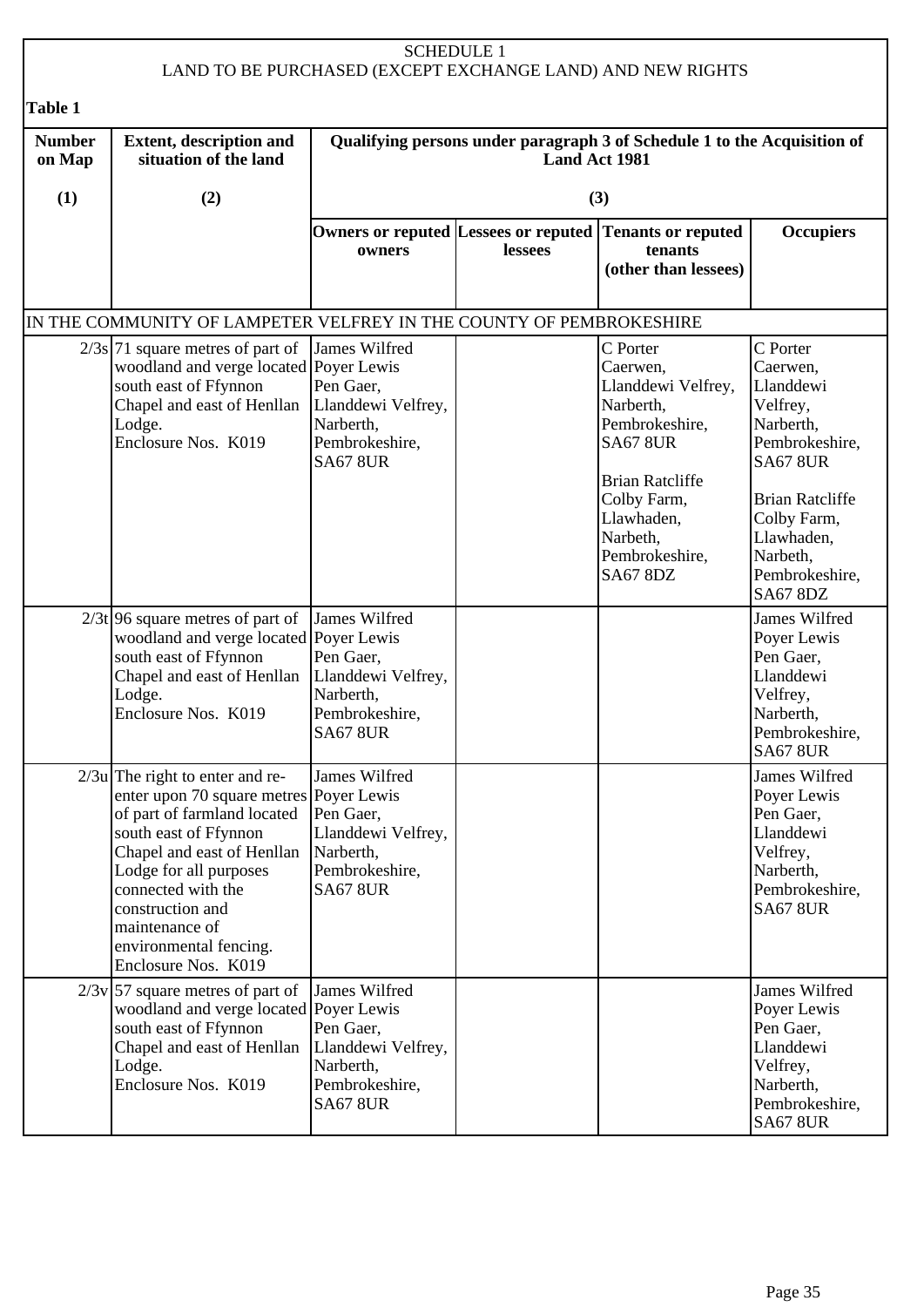| <b>SCHEDULE 1</b><br>LAND TO BE PURCHASED (EXCEPT EXCHANGE LAND) AND NEW RIGHTS |                                                                                                                                                                                                                                                                                                                                                                                                           |                                                                                                                   |               |                                                                          |                                                                                                                      |
|---------------------------------------------------------------------------------|-----------------------------------------------------------------------------------------------------------------------------------------------------------------------------------------------------------------------------------------------------------------------------------------------------------------------------------------------------------------------------------------------------------|-------------------------------------------------------------------------------------------------------------------|---------------|--------------------------------------------------------------------------|----------------------------------------------------------------------------------------------------------------------|
| <b>Table 1</b>                                                                  |                                                                                                                                                                                                                                                                                                                                                                                                           |                                                                                                                   |               |                                                                          |                                                                                                                      |
| <b>Number</b><br>on Map                                                         | <b>Extent, description and</b><br>situation of the land                                                                                                                                                                                                                                                                                                                                                   |                                                                                                                   | Land Act 1981 | Qualifying persons under paragraph 3 of Schedule 1 to the Acquisition of |                                                                                                                      |
| (1)                                                                             | (2)                                                                                                                                                                                                                                                                                                                                                                                                       |                                                                                                                   |               | (3)                                                                      |                                                                                                                      |
|                                                                                 |                                                                                                                                                                                                                                                                                                                                                                                                           | Owners or reputed Lessees or reputed<br>owners                                                                    | lessees       | <b>Tenants or reputed</b><br>tenants<br>(other than lessees)             | <b>Occupiers</b>                                                                                                     |
|                                                                                 | IN THE COMMUNITY OF LAMPETER VELFREY IN THE COUNTY OF PEMBROKESHIRE                                                                                                                                                                                                                                                                                                                                       |                                                                                                                   |               |                                                                          |                                                                                                                      |
|                                                                                 | $2/3w$ 261 square metres part of<br>farmland south east of<br>Ffynnon Chapel and east of Pen Gaer,<br>Henllan Lodge.<br>Enclosure Nos. K019                                                                                                                                                                                                                                                               | James Wilfred<br>Poyer Lewis<br>Llanddewi Velfrey,<br>Narberth,<br>Pembrokeshire,<br><b>SA67 8UR</b>              |               |                                                                          | James Wilfred<br>Poyer Lewis<br>Pen Gaer,<br>Llanddewi<br>Velfrey,<br>Narberth,<br>Pembrokeshire,<br><b>SA67 8UR</b> |
|                                                                                 | $2/3x$ 235 square metres part of<br>farmland east of Ffynnon<br>Chapel and east of Henllan<br>Lodge.<br>Enclosure Nos. K019                                                                                                                                                                                                                                                                               | James Wilfred<br>Poyer Lewis<br>Pen Gaer,<br>Llanddewi Velfrey,<br>Narberth,<br>Pembrokeshire,<br><b>SA67 8UR</b> |               |                                                                          | James Wilfred<br>Poyer Lewis<br>Pen Gaer,<br>Llanddewi<br>Velfrey,<br>Narberth,<br>Pembrokeshire,<br><b>SA67 8UR</b> |
|                                                                                 | $2/3y$ 711 square metres part of<br>farmland east of Ffynnon<br>Chapel and east of Henllan<br>Lodge.<br>Enclosure Nos. K019                                                                                                                                                                                                                                                                               | James Wilfred<br>Poyer Lewis<br>Pen Gaer,<br>Llanddewi Velfrey,<br>Narberth,<br>Pembrokeshire,<br><b>SA67 8UR</b> |               |                                                                          | James Wilfred<br>Poyer Lewis<br>Pen Gaer,<br>Llanddewi<br>Velfrey,<br>Narberth,<br>Pembrokeshire,<br><b>SA67 8UR</b> |
|                                                                                 | $2/3z$ The right to enter and re-<br>enter upon 315 square<br>metres of part of farmland<br>and watercourse east of<br>Ffynnon Chapel and east of Narberth,<br>Henllan Lodge for all<br>purposes connected with<br>cleansing, widening,<br>deepening and maintenance<br>of an existing drainage<br>ditch and construction and<br>maintenance of<br>environmental fencing.<br>Enclosure Nos. K019,<br>K020 | James Wilfred<br>Poyer Lewis<br>Pen Gaer,<br>Llanddewi Velfrey,<br>Pembrokeshire,<br><b>SA67 8UR</b>              |               |                                                                          | James Wilfred<br>Poyer Lewis<br>Pen Gaer,<br>Llanddewi<br>Velfrey,<br>Narberth,<br>Pembrokeshire,<br><b>SA67 8UR</b> |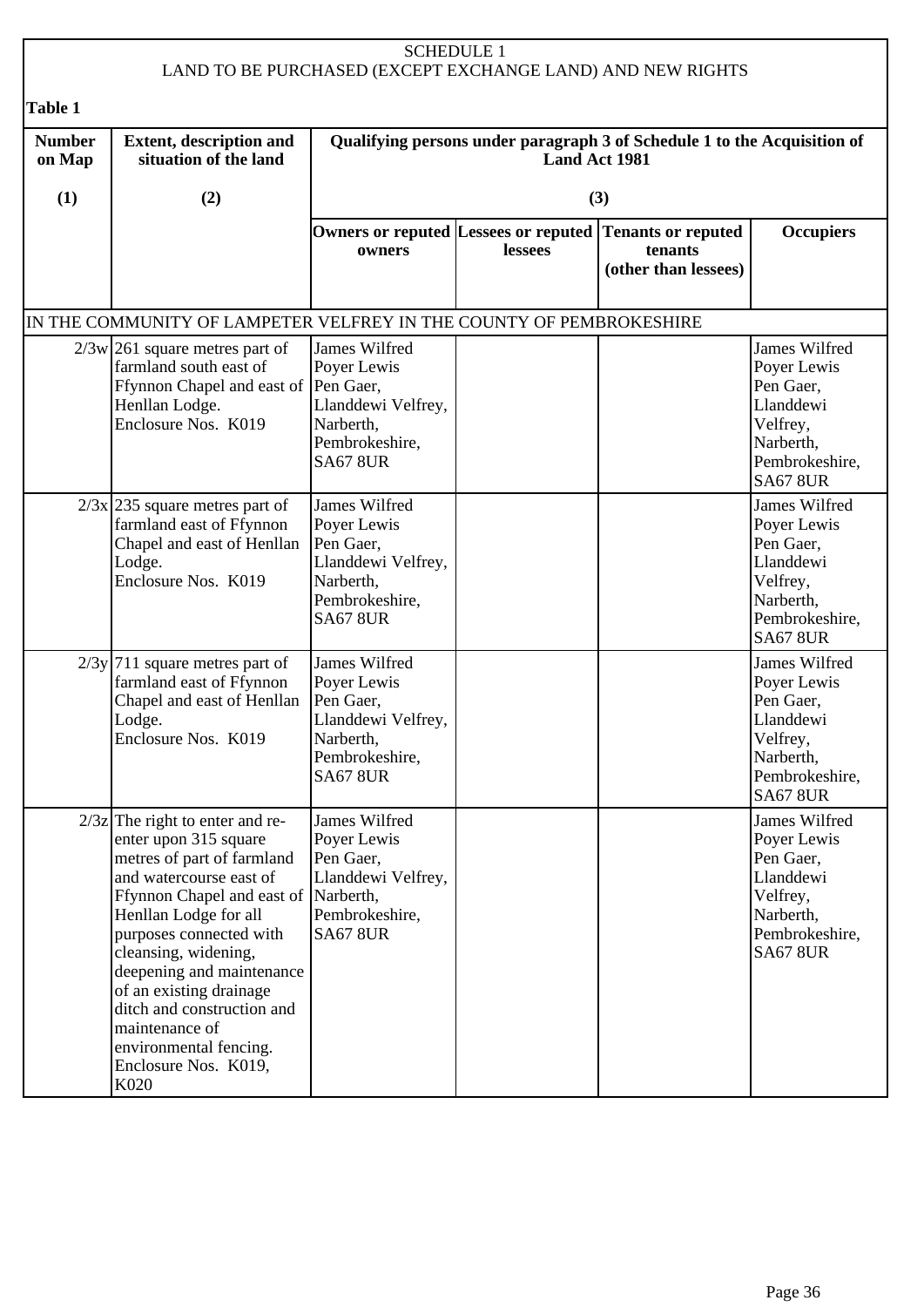|                         | <b>SCHEDULE 1</b><br>LAND TO BE PURCHASED (EXCEPT EXCHANGE LAND) AND NEW RIGHTS                                                                                                                                                                                                                                                                                                                                              |                                                                                                                   |               |                                                                                                                                                                                                      |                                                                                                                                                                                                         |  |
|-------------------------|------------------------------------------------------------------------------------------------------------------------------------------------------------------------------------------------------------------------------------------------------------------------------------------------------------------------------------------------------------------------------------------------------------------------------|-------------------------------------------------------------------------------------------------------------------|---------------|------------------------------------------------------------------------------------------------------------------------------------------------------------------------------------------------------|---------------------------------------------------------------------------------------------------------------------------------------------------------------------------------------------------------|--|
| Table 1                 |                                                                                                                                                                                                                                                                                                                                                                                                                              |                                                                                                                   |               |                                                                                                                                                                                                      |                                                                                                                                                                                                         |  |
| <b>Number</b><br>on Map | <b>Extent, description and</b><br>situation of the land                                                                                                                                                                                                                                                                                                                                                                      |                                                                                                                   | Land Act 1981 | Qualifying persons under paragraph 3 of Schedule 1 to the Acquisition of                                                                                                                             |                                                                                                                                                                                                         |  |
| (1)                     | (2)                                                                                                                                                                                                                                                                                                                                                                                                                          |                                                                                                                   |               | (3)                                                                                                                                                                                                  |                                                                                                                                                                                                         |  |
|                         |                                                                                                                                                                                                                                                                                                                                                                                                                              | owners                                                                                                            | lessees       | Owners or reputed Lessees or reputed Tenants or reputed<br>tenants<br>(other than lessees)                                                                                                           | <b>Occupiers</b>                                                                                                                                                                                        |  |
|                         | IN THE COMMUNITY OF LAMPETER VELFREY IN THE COUNTY OF PEMBROKESHIRE                                                                                                                                                                                                                                                                                                                                                          |                                                                                                                   |               |                                                                                                                                                                                                      |                                                                                                                                                                                                         |  |
|                         | $2/3$ aa The right to enter and re-<br>enter upon 953 square<br>metres of part of farmland<br>and existing watercourse<br>west of Sewage Works and<br>east of Henllan Lodge for<br>all purposes connected with SA67 8UR<br>cleansing, widening,<br>deepening and maintenance<br>of an existing drainage<br>ditch and for the<br>construction and<br>maintenance of<br>environmental fencing.<br>Enclosure Nos. K019,<br>K020 | James Wilfred<br>Poyer Lewis<br>Pen Gaer,<br>Llanddewi Velfrey,<br>Narberth,<br>Pembrokeshire,                    |               | C Porter<br>Caerwen,<br>Llanddewi Velfrey,<br>Narberth,<br>Pembrokeshire,<br><b>SA67 8UR</b><br><b>Brian Ratcliffe</b><br>Colby Farm,<br>Llawhaden,<br>Narbeth,<br>Pembrokeshire,<br><b>SA67 8DZ</b> | C Porter<br>Caerwen,<br>Llanddewi<br>Velfrey,<br>Narberth,<br>Pembrokeshire,<br><b>SA67 8UR</b><br><b>Brian Ratcliffe</b><br>Colby Farm,<br>Llawhaden,<br>Narbeth,<br>Pembrokeshire,<br><b>SA67 8DZ</b> |  |
|                         | $2/3ab$ 701 square metres part of<br>farmland west of Sewage<br>Works and east of Henllan<br>Lodge.<br>Enclosure Nos. K019,<br>K020, L019, L020                                                                                                                                                                                                                                                                              | James Wilfred<br>Poyer Lewis<br>Pen Gaer,<br>Llanddewi Velfrey,<br>Narberth,<br>Pembrokeshire,<br><b>SA67 8UR</b> |               | C Porter<br>Caerwen,<br>Llanddewi Velfrey,<br>Narberth,<br>Pembrokeshire,<br><b>SA67 8UR</b><br><b>Brian Ratcliffe</b><br>Colby Farm,<br>Llawhaden,<br>Narbeth,<br>Pembrokeshire,<br><b>SA67 8DZ</b> | C Porter<br>Caerwen,<br>Llanddewi<br>Velfrey,<br>Narberth,<br>Pembrokeshire,<br><b>SA67 8UR</b><br><b>Brian Ratcliffe</b><br>Colby Farm,<br>Llawhaden,<br>Narbeth,<br>Pembrokeshire,<br><b>SA67 8DZ</b> |  |
|                         | $2/3ac$ Plot not used                                                                                                                                                                                                                                                                                                                                                                                                        |                                                                                                                   |               |                                                                                                                                                                                                      |                                                                                                                                                                                                         |  |
|                         | $2/3$ ad 188 square metres of half<br>width of unclassified road<br>located south of Brominau<br>and east of Henllan Lodge.<br>Enclosure Nos. K017                                                                                                                                                                                                                                                                           | James Wilfred<br>Poyer Lewis<br>Pen Gaer,<br>Llanddewi Velfrey,<br>Narberth,<br>Pembrokeshire,<br><b>SA67 8UR</b> |               |                                                                                                                                                                                                      | <b>Charles Hartt</b><br>Penblewin Farm,<br>Narberth,<br>Pembrokeshire,<br><b>SA67 7NX</b>                                                                                                               |  |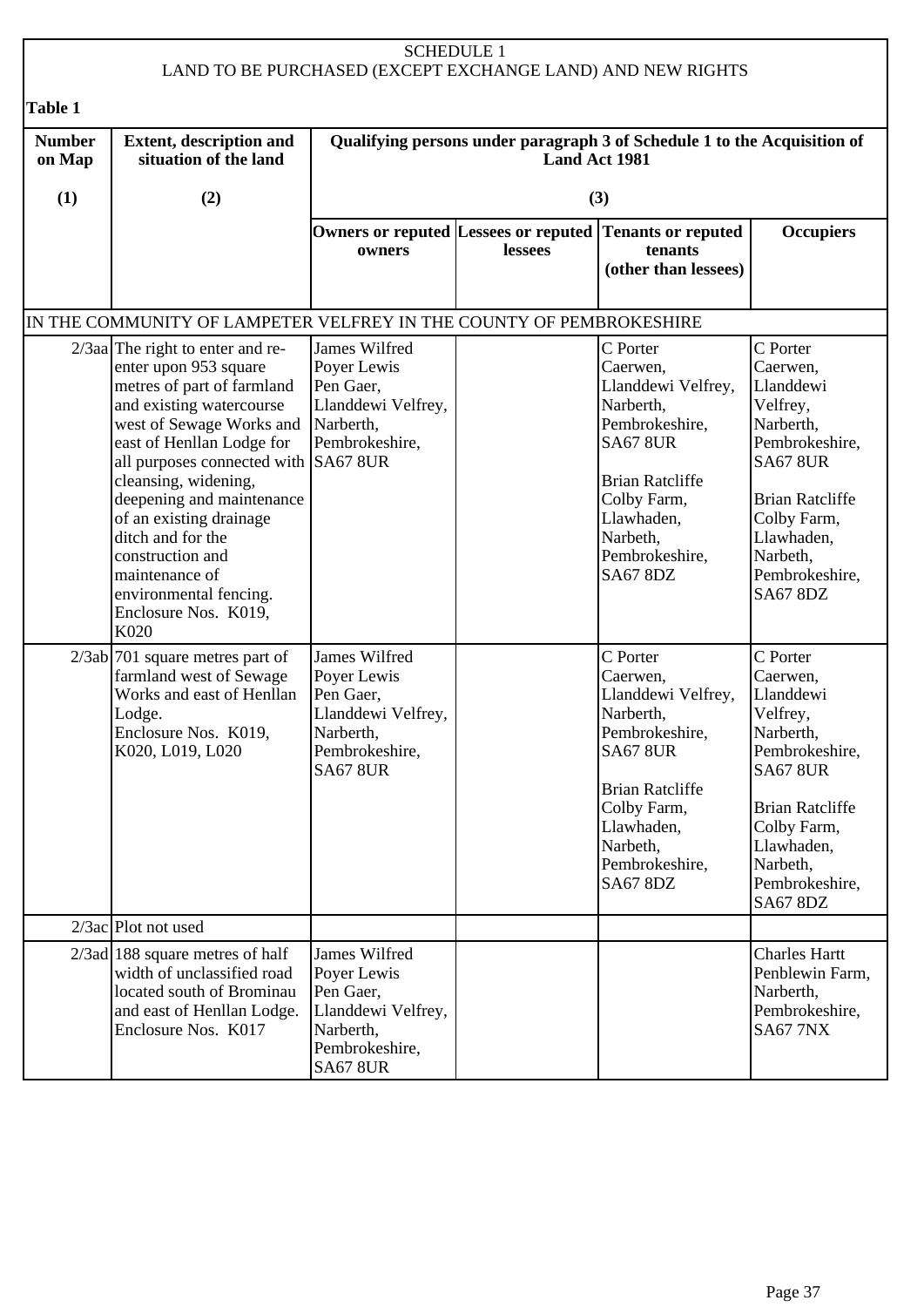|                         |                                                                                                                                                                                                                                   |                                                                                                                   | <b>SCHEDULE 1</b> | LAND TO BE PURCHASED (EXCEPT EXCHANGE LAND) AND NEW RIGHTS                                                                                                                                           |                                                                                                                                                                                                         |
|-------------------------|-----------------------------------------------------------------------------------------------------------------------------------------------------------------------------------------------------------------------------------|-------------------------------------------------------------------------------------------------------------------|-------------------|------------------------------------------------------------------------------------------------------------------------------------------------------------------------------------------------------|---------------------------------------------------------------------------------------------------------------------------------------------------------------------------------------------------------|
| Table 1                 |                                                                                                                                                                                                                                   |                                                                                                                   |                   |                                                                                                                                                                                                      |                                                                                                                                                                                                         |
| <b>Number</b><br>on Map | <b>Extent, description and</b><br>situation of the land                                                                                                                                                                           |                                                                                                                   | Land Act 1981     | Qualifying persons under paragraph 3 of Schedule 1 to the Acquisition of                                                                                                                             |                                                                                                                                                                                                         |
| (1)                     | (2)                                                                                                                                                                                                                               |                                                                                                                   |                   | (3)                                                                                                                                                                                                  |                                                                                                                                                                                                         |
|                         |                                                                                                                                                                                                                                   | Owners or reputed Lessees or reputed<br>owners                                                                    | lessees           | <b>Tenants or reputed</b><br>tenants<br>(other than lessees)                                                                                                                                         | <b>Occupiers</b>                                                                                                                                                                                        |
|                         | IN THE COMMUNITY OF LAMPETER VELFREY IN THE COUNTY OF PEMBROKESHIRE                                                                                                                                                               |                                                                                                                   |                   |                                                                                                                                                                                                      |                                                                                                                                                                                                         |
|                         | 2/3ae 689 square metres of part of James Wilfred<br>A40 Trunk road, verge,<br>sloped verge and hedge<br>located south west of Bethel Llanddewi Velfrey,<br>Chapel and north east of<br>Glenfield.<br>Enclosure Nos. K018,<br>K019 | Poyer Lewis<br>Pen Gaer,<br>Narberth,<br>Pembrokeshire,<br><b>SA67 8UR</b>                                        |                   | C Porter<br>Caerwen.<br>Llanddewi Velfrey,<br>Narberth,<br>Pembrokeshire,<br><b>SA67 8UR</b><br><b>Brian Ratcliffe</b><br>Colby Farm,<br>Llawhaden,<br>Narbeth,<br>Pembrokeshire,<br><b>SA67 8DZ</b> | C Porter<br>Caerwen,<br>Llanddewi<br>Velfrey,<br>Narberth,<br>Pembrokeshire,<br><b>SA67 8UR</b><br><b>Brian Ratcliffe</b><br>Colby Farm,<br>Llawhaden,<br>Narbeth,<br>Pembrokeshire,<br><b>SA67 8DZ</b> |
|                         | $2/3$ af 22 square metres of part of<br>woodland and verge located Poyer Lewis<br>south east of Ffynnon<br>Chapel and east of Henllan<br>Lodge.<br>Enclosure Nos. K019                                                            | James Wilfred<br>Pen Gaer,<br>Llanddewi Velfrey,<br>Narberth,<br>Pembrokeshire,<br><b>SA67 8UR</b>                |                   | C Porter<br>Caerwen,<br>Llanddewi Velfrey,<br>Narberth,<br>Pembrokeshire,<br><b>SA67 8UR</b><br><b>Brian Ratcliffe</b><br>Colby Farm,<br>Llawhaden,<br>Narbeth,<br>Pembrokeshire,<br><b>SA67 8DZ</b> | C Porter<br>Caerwen,<br>Llanddewi<br>Velfrey,<br>Narberth,<br>Pembrokeshire,<br><b>SA67 8UR</b><br><b>Brian Ratcliffe</b><br>Colby Farm,<br>Llawhaden,<br>Narbeth,<br>Pembrokeshire,<br><b>SA67 8DZ</b> |
|                         | $2/3$ ag 97 square metres part of<br>farmland west of Sewage<br>Works and east of Henllan<br>Lodge.<br>Enclosure Nos. K020,<br>L020                                                                                               | James Wilfred<br>Poyer Lewis<br>Pen Gaer,<br>Llanddewi Velfrey,<br>Narberth,<br>Pembrokeshire,<br><b>SA67 8UR</b> |                   | C Porter<br>Caerwen,<br>Llanddewi Velfrey,<br>Narberth,<br>Pembrokeshire,<br><b>SA67 8UR</b><br><b>Brian Ratcliffe</b><br>Colby Farm,<br>Llawhaden,<br>Narbeth,<br>Pembrokeshire,<br><b>SA67 8DZ</b> | C Porter<br>Caerwen,<br>Llanddewi<br>Velfrey,<br>Narberth,<br>Pembrokeshire,<br><b>SA67 8UR</b><br><b>Brian Ratcliffe</b><br>Colby Farm,<br>Llawhaden,<br>Narbeth,<br>Pembrokeshire,<br><b>SA67 8DZ</b> |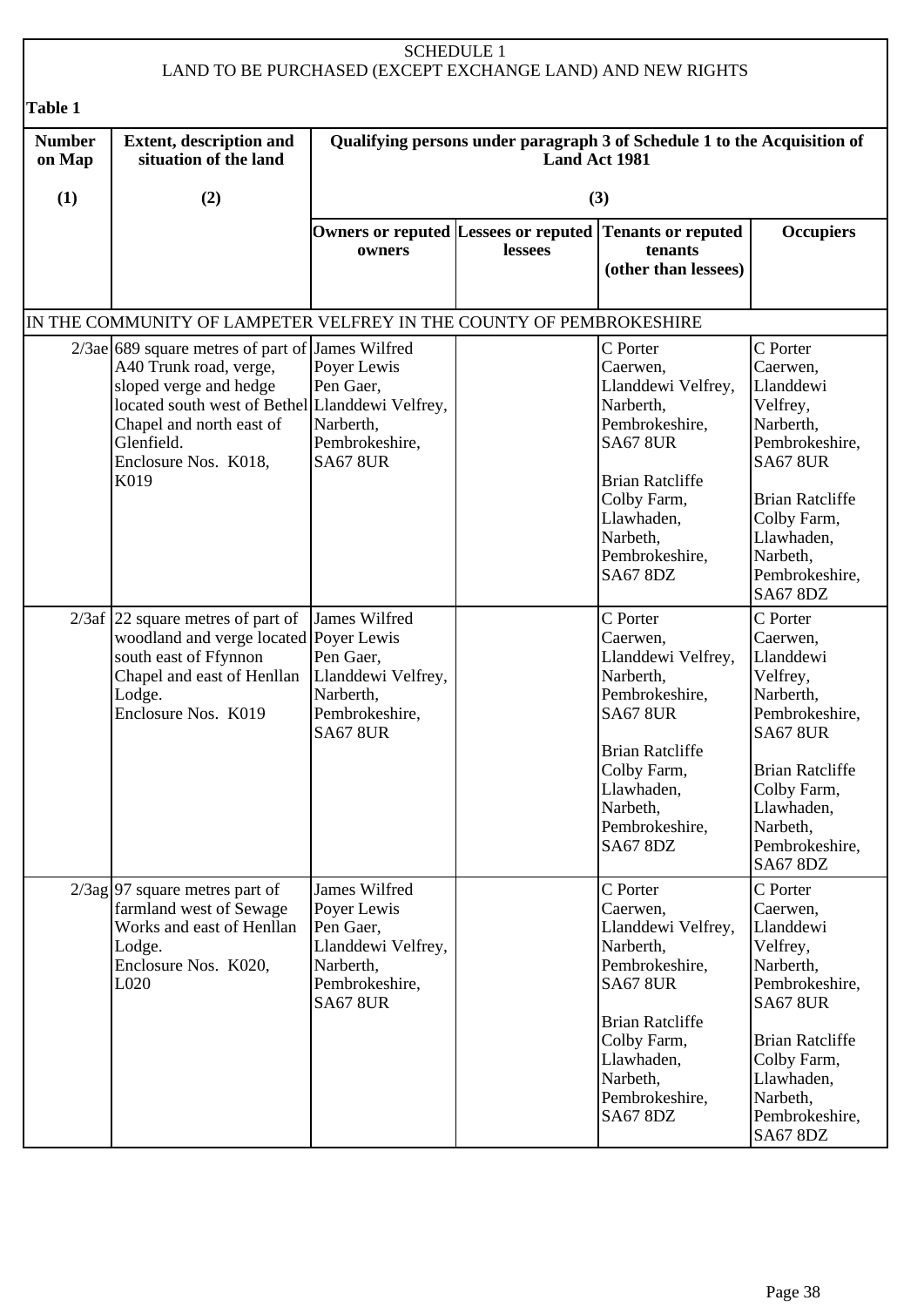|                         |                                                                                                                                                                                                                                    |                                                                                                                                                | <b>SCHEDULE 1</b> | LAND TO BE PURCHASED (EXCEPT EXCHANGE LAND) AND NEW RIGHTS                                                                                                                                           |                                                                                                                                                                                                         |
|-------------------------|------------------------------------------------------------------------------------------------------------------------------------------------------------------------------------------------------------------------------------|------------------------------------------------------------------------------------------------------------------------------------------------|-------------------|------------------------------------------------------------------------------------------------------------------------------------------------------------------------------------------------------|---------------------------------------------------------------------------------------------------------------------------------------------------------------------------------------------------------|
| Table 1                 |                                                                                                                                                                                                                                    |                                                                                                                                                |                   |                                                                                                                                                                                                      |                                                                                                                                                                                                         |
| <b>Number</b><br>on Map | <b>Extent, description and</b><br>situation of the land                                                                                                                                                                            |                                                                                                                                                | Land Act 1981     | Qualifying persons under paragraph 3 of Schedule 1 to the Acquisition of                                                                                                                             |                                                                                                                                                                                                         |
| (1)                     | (2)                                                                                                                                                                                                                                |                                                                                                                                                |                   | (3)                                                                                                                                                                                                  |                                                                                                                                                                                                         |
|                         |                                                                                                                                                                                                                                    | Owners or reputed Lessees or reputed<br>owners                                                                                                 | lessees           | <b>Tenants or reputed</b><br>tenants<br>(other than lessees)                                                                                                                                         | <b>Occupiers</b>                                                                                                                                                                                        |
|                         | IN THE COMMUNITY OF LAMPETER VELFREY IN THE COUNTY OF PEMBROKESHIRE                                                                                                                                                                |                                                                                                                                                |                   |                                                                                                                                                                                                      |                                                                                                                                                                                                         |
|                         | $2/3ah$ 4768 square metres part of<br>farmland north west of<br>Sewage Works and east of<br>Henllan Lodge.<br>Enclosure Nos. K020,<br>L020                                                                                         | James Wilfred<br>Poyer Lewis<br>Pen Gaer,<br>Llanddewi Velfrey,<br>Narberth,<br>Pembrokeshire,<br><b>SA67 8UR</b>                              |                   | C Porter<br>Caerwen,<br>Llanddewi Velfrey,<br>Narberth,<br>Pembrokeshire,<br><b>SA67 8UR</b><br><b>Brian Ratcliffe</b><br>Colby Farm,<br>Llawhaden,<br>Narbeth,<br>Pembrokeshire,<br><b>SA67 8DZ</b> | C Porter<br>Caerwen,<br>Llanddewi<br>Velfrey,<br>Narberth,<br>Pembrokeshire,<br><b>SA67 8UR</b><br><b>Brian Ratcliffe</b><br>Colby Farm,<br>Llawhaden,<br>Narbeth,<br>Pembrokeshire,<br><b>SA67 8DZ</b> |
|                         | $2/4$ 34 square metres of part of<br>A40 Trunk Road, layby,<br>verge, grassland, woodland<br>and half width of track<br>located south west of<br>Ffynnon Chapel and east of<br>Henllan Lodge.<br>Enclosure Nos. K018               | Jennifer Ann<br>Morrell and<br>Robert Christopher<br>Morrell<br>22 Maes Hafren,<br>Eglwyswrw,<br>Crymych,<br>Pembrokeshire,<br><b>SA41 3SH</b> |                   |                                                                                                                                                                                                      | Jennifer Ann<br>Morrell and<br>Robert<br>Christopher<br>Morrell<br>22 Maes Hafren,<br>Eglwyswrw,<br>Crymych,<br>Pembrokeshire,<br><b>SA41 3SH</b>                                                       |
|                         | $2/4a$ 41 square metres of part of<br>A40 Trunk Road, layby,<br>verge, grassland, woodland<br>and half width of highway<br>located south west of<br>Ffynnon Chapel and east of Eglwyswrw,<br>Henllan Lodge.<br>Enclosure Nos. K018 | Jennifer Ann<br>Morrell and<br>Robert Christopher<br>Morrell<br>22 Maes Hafren,<br>Crymych,<br>Pembrokeshire,<br><b>SA41 3SH</b>               |                   |                                                                                                                                                                                                      | Jennifer Ann<br>Morrell and<br>Robert<br>Christopher<br>Morrell<br>22 Maes Hafren,<br>Eglwyswrw,<br>Crymych,<br>Pembrokeshire,<br><b>SA41 3SH</b>                                                       |
|                         | $2/4b$ 47 square metres of part of<br>A40 Trunk Road, verge and Morrell and<br>woodland located south<br>west of Ffynnon Chapel and Morrell<br>east of Henllan Lodge.<br>Enclosure Nos. K018                                       | Jennifer Ann<br>Robert Christopher<br>22 Maes Hafren,<br>Eglwyswrw,<br>Crymych,<br>Pembrokeshire,<br><b>SA41 3SH</b>                           |                   |                                                                                                                                                                                                      | Jennifer Ann<br>Morrell and<br>Robert<br>Christopher<br>Morrell<br>22 Maes Hafren,<br>Eglwyswrw,<br>Crymych,<br>Pembrokeshire,<br><b>SA41 3SH</b>                                                       |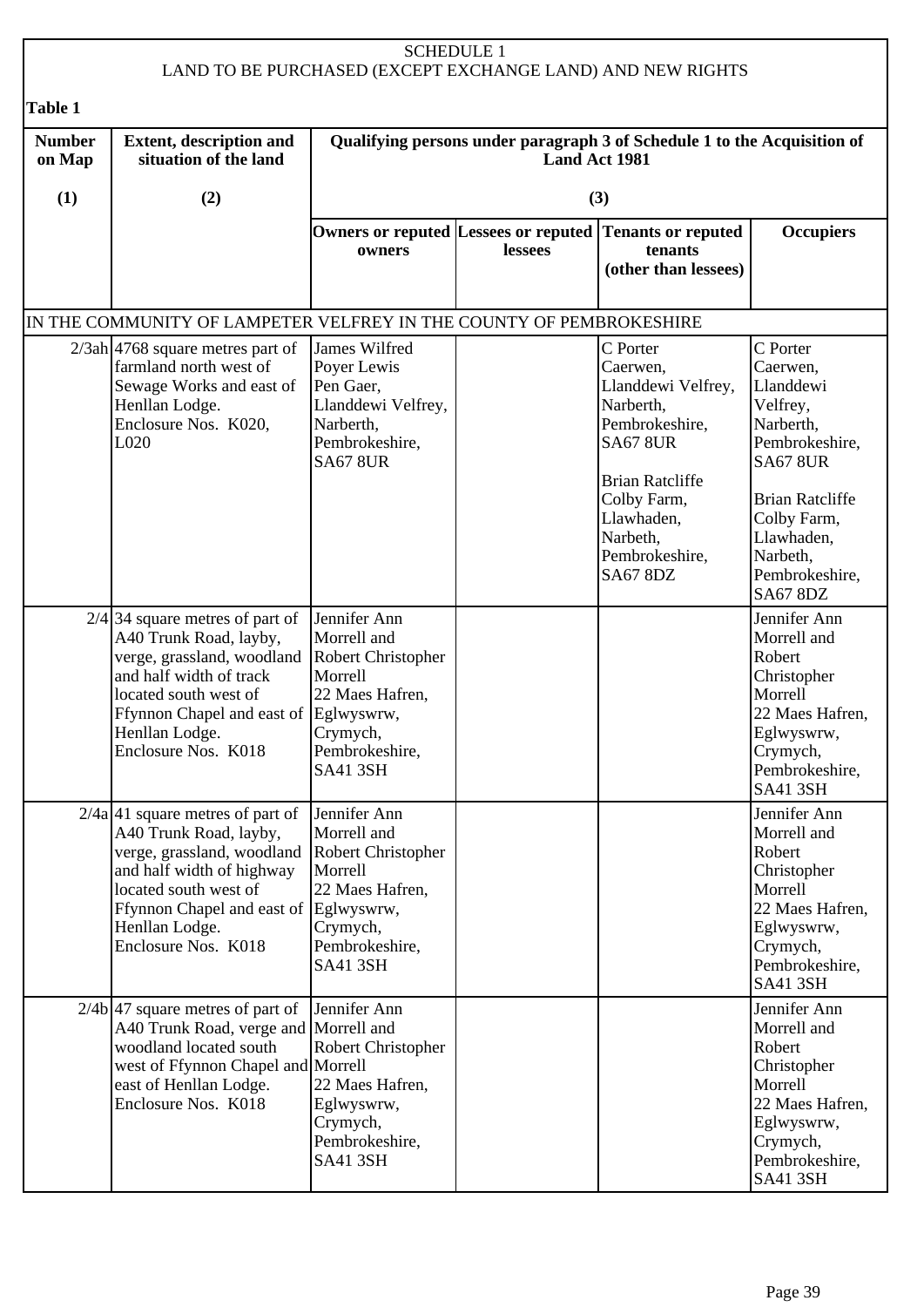| <b>SCHEDULE 1</b><br>LAND TO BE PURCHASED (EXCEPT EXCHANGE LAND) AND NEW RIGHTS |                                                                                                                                                                                                                                                  |                                                                                                                                  |                                                                                           |                                                              |                                                                                                                                                   |  |  |
|---------------------------------------------------------------------------------|--------------------------------------------------------------------------------------------------------------------------------------------------------------------------------------------------------------------------------------------------|----------------------------------------------------------------------------------------------------------------------------------|-------------------------------------------------------------------------------------------|--------------------------------------------------------------|---------------------------------------------------------------------------------------------------------------------------------------------------|--|--|
| <b>Table 1</b>                                                                  |                                                                                                                                                                                                                                                  |                                                                                                                                  |                                                                                           |                                                              |                                                                                                                                                   |  |  |
| <b>Number</b><br>on Map                                                         | <b>Extent, description and</b><br>situation of the land                                                                                                                                                                                          |                                                                                                                                  | Qualifying persons under paragraph 3 of Schedule 1 to the Acquisition of<br>Land Act 1981 |                                                              |                                                                                                                                                   |  |  |
| (1)                                                                             | (2)                                                                                                                                                                                                                                              |                                                                                                                                  |                                                                                           | (3)                                                          |                                                                                                                                                   |  |  |
|                                                                                 |                                                                                                                                                                                                                                                  | Owners or reputed Lessees or reputed<br>owners                                                                                   | lessees                                                                                   | <b>Tenants or reputed</b><br>tenants<br>(other than lessees) | <b>Occupiers</b>                                                                                                                                  |  |  |
|                                                                                 | IN THE COMMUNITY OF LAMPETER VELFREY IN THE COUNTY OF PEMBROKESHIRE                                                                                                                                                                              |                                                                                                                                  |                                                                                           |                                                              |                                                                                                                                                   |  |  |
|                                                                                 | $2/4c$   148 square metres of part of Jennifer Ann<br>A40 Trunk Road, layby,<br>verge, grassland, woodland<br>and half width of track<br>located south west of<br>Ffynnon Chapel and east of Eglwyswrw,<br>Henllan Lodge.<br>Enclosure Nos. K018 | Morrell and<br>Robert Christopher<br>Morrell<br>22 Maes Hafren,<br>Crymych,<br>Pembrokeshire,<br><b>SA41 3SH</b>                 |                                                                                           |                                                              | Jennifer Ann<br>Morrell and<br>Robert<br>Christopher<br>Morrell<br>22 Maes Hafren,<br>Eglwyswrw,<br>Crymych,<br>Pembrokeshire,<br><b>SA41 3SH</b> |  |  |
|                                                                                 | $2/4d$ 50 square metres of part of<br>A40 Trunk Road, verge and Morrell and<br>woodland located south<br>west of Ffynnon Chapel and Morrell<br>east of Henllan Lodge<br>Enclosure Nos. K018                                                      | Jennifer Ann<br>Robert Christopher<br>22 Maes Hafren,<br>Eglwyswrw,<br>Crymych,<br>Pembrokeshire,<br><b>SA41 3SH</b>             |                                                                                           |                                                              | Jennifer Ann<br>Morrell and<br>Robert<br>Christopher<br>Morrell<br>22 Maes Hafren,<br>Eglwyswrw,<br>Crymych,<br>Pembrokeshire,<br><b>SA41 3SH</b> |  |  |
|                                                                                 | $2/4e$ 44 square metres of part of Jennifer Ann<br>A40 Trunk Road, verge and Morrell and<br>woodland located south<br>west of Ffynnon Chapel and Morrell<br>east of Henllan Lodge<br>Enclosure Nos. K018                                         | Robert Christopher<br>22 Maes Hafren,<br>Eglwyswrw,<br>Crymych,<br>Pembrokeshire,<br><b>SA41 3SH</b>                             |                                                                                           |                                                              | Jennifer Ann<br>Morrell and<br>Robert<br>Christopher<br>Morrell<br>22 Maes Hafren,<br>Eglwyswrw,<br>Crymych,<br>Pembrokeshire,<br><b>SA41 3SH</b> |  |  |
|                                                                                 | $2/4f$ 14 square metres of part of<br>A40 Trunk Road, layby,<br>verge, grassland, woodland<br>and half width of highway<br>located south west of<br>Ffynnon Chapel and east of Eglwyswrw,<br>Henllan Lodge.<br>Enclosure Nos. K018               | Jennifer Ann<br>Morrell and<br>Robert Christopher<br>Morrell<br>22 Maes Hafren,<br>Crymych,<br>Pembrokeshire,<br><b>SA41 3SH</b> |                                                                                           |                                                              | Jennifer Ann<br>Morrell and<br>Robert<br>Christopher<br>Morrell<br>22 Maes Hafren,<br>Eglwyswrw,<br>Crymych,<br>Pembrokeshire,<br><b>SA41 3SH</b> |  |  |
|                                                                                 | $2/5$ 51 square metres of part of<br>existing access track,<br>woodland and verge located Bodil Kirsten<br>south west of Ffynnon<br>Chapel and east of Henllan<br>Lodge.<br>Enclosure Nos. K018                                                  | <b>Andrew Peter</b><br>Humphries and<br>Humphries<br>9 Collingwood<br>Drive,<br>Downham Market,<br><b>PE38 9SB</b>               |                                                                                           |                                                              | <b>Andrew Peter</b><br>Humphries and<br><b>Bodil Kirsten</b><br>Humphries<br>9 Collingwood<br>Drive,<br>Downham Market,<br><b>PE38 9SB</b>        |  |  |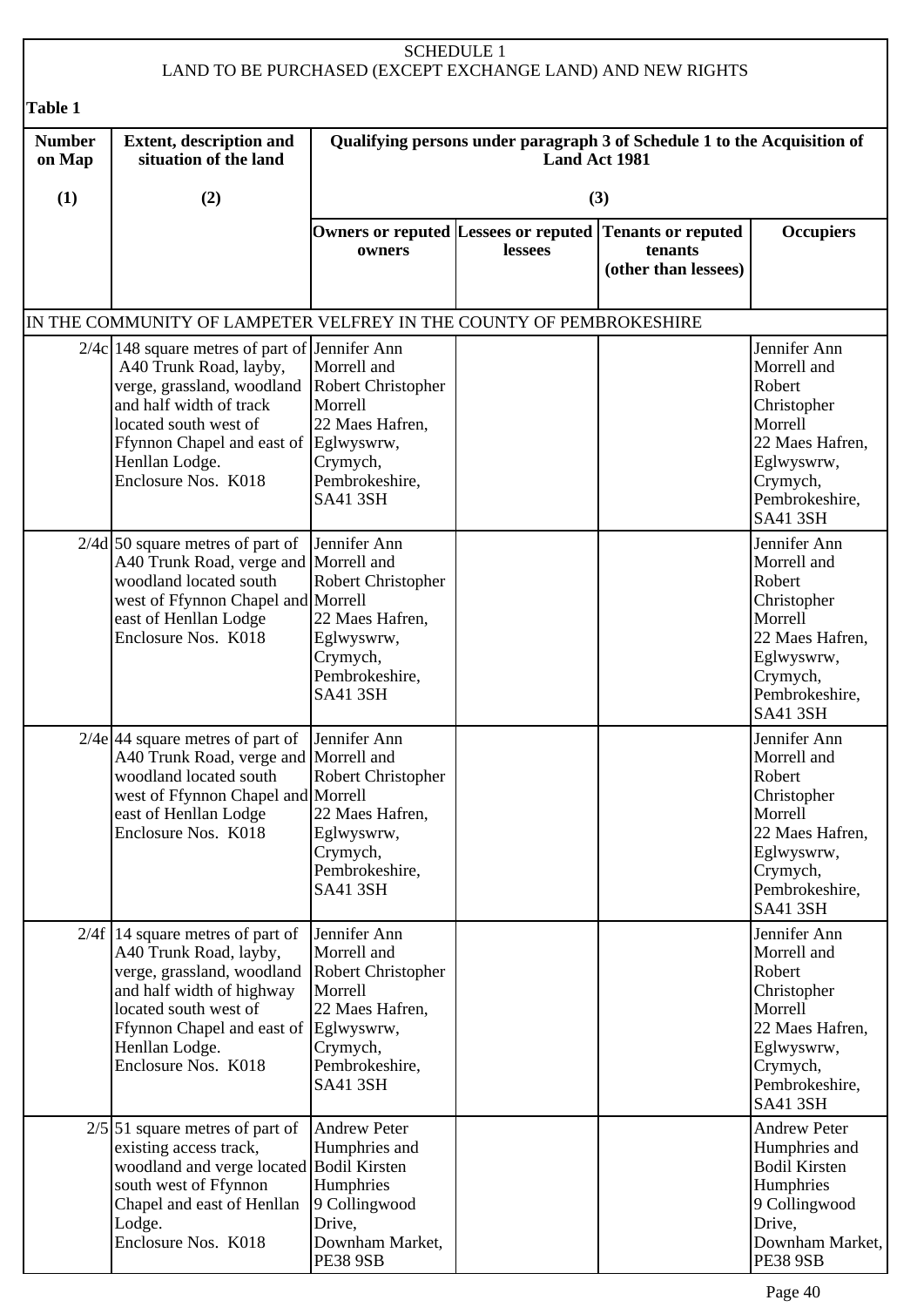## SCHEDULE 1 LAND TO BE PURCHASED (EXCEPT EXCHANGE LAND) AND NEW RIGHTS **Table 1**

| <b>Number</b><br>on Map | <b>Extent, description and</b><br>situation of the land                                                                                                                                                                                      |                                                                                                                                                                | Qualifying persons under paragraph 3 of Schedule 1 to the Acquisition of<br>Land Act 1981 |                                                                                            |                                                                                                                                                                   |  |
|-------------------------|----------------------------------------------------------------------------------------------------------------------------------------------------------------------------------------------------------------------------------------------|----------------------------------------------------------------------------------------------------------------------------------------------------------------|-------------------------------------------------------------------------------------------|--------------------------------------------------------------------------------------------|-------------------------------------------------------------------------------------------------------------------------------------------------------------------|--|
| (1)                     | (2)                                                                                                                                                                                                                                          |                                                                                                                                                                |                                                                                           | (3)                                                                                        |                                                                                                                                                                   |  |
|                         |                                                                                                                                                                                                                                              | owners                                                                                                                                                         | lessees                                                                                   | Owners or reputed Lessees or reputed Tenants or reputed<br>tenants<br>(other than lessees) | <b>Occupiers</b>                                                                                                                                                  |  |
|                         | IN THE COMMUNITY OF LAMPETER VELFREY IN THE COUNTY OF PEMBROKESHIRE                                                                                                                                                                          |                                                                                                                                                                |                                                                                           |                                                                                            |                                                                                                                                                                   |  |
|                         | $2/5a$ 73 square metres of part of<br>A40 Trunk Road, woodland Humphries and<br>and verge and half width of Bodil Kirsten<br>road located south west of<br>Ffynnon Chapel and east of 9 Collingwood<br>Henllan Lodge.<br>Enclosure Nos. K018 | <b>Andrew Peter</b><br>Humphries<br>Drive,<br>Downham Market,<br><b>PE38 9SB</b>                                                                               |                                                                                           |                                                                                            | <b>Andrew Peter</b><br>Humphries and<br><b>Bodil Kirsten</b><br>Humphries<br>9 Collingwood<br>Drive,<br>Downham Market,<br><b>PE38 9SB</b>                        |  |
|                         | $2/5b$ 16 square metres of part of<br>woodland and verge and<br>half width of road located<br>south west of Ffynnon<br>Chapel and east of Henllan<br>Lodge.<br>Enclosure Nos. K018                                                           | <b>Andrew Peter</b><br>Humphries and<br><b>Bodil Kirsten</b><br>Humphries<br>9 Collingwood<br>Drive,<br>Downham Market,<br><b>PE38 9SB</b>                     |                                                                                           |                                                                                            | <b>Andrew Peter</b><br>Humphries and<br><b>Bodil Kirsten</b><br>Humphries<br>9 Collingwood<br>Drive,<br>Downham Market,<br><b>PE38 9SB</b>                        |  |
|                         | $2/5c$ 263 square metres of part of Andrew Peter<br>half width of track,<br>woodland & verge located<br>east of Ffynnon Chapel and<br>east of Henllan Lodge.<br>Enclosure Nos. K019,<br>L019                                                 | Humphries and<br><b>Bodil Kirsten</b><br>Humphries<br>9 Collingwood<br>Drive,<br>Downham Market,<br><b>PE38 9SB</b>                                            |                                                                                           |                                                                                            | <b>Andrew Peter</b><br>Humphries and<br><b>Bodil Kirsten</b><br>Humphries<br>9 Collingwood<br>Drive.<br>Downham Market,<br><b>PE38 9SB</b>                        |  |
|                         | $2/5d$ 220 square metres of part of Andrew Peter<br>half width of track,<br>woodland & verge located<br>east of Ffynnon Chapel and Humphries<br>east of Henllan Lodge.<br>Enclosure Nos. L019                                                | Humphries and<br><b>Bodil Kirsten</b><br>9 Collingwood<br>Drive,<br>Downham Market,<br><b>PE38 9SB</b>                                                         |                                                                                           |                                                                                            | <b>Andrew Peter</b><br>Humphries and<br><b>Bodil Kirsten</b><br>Humphries<br>9 Collingwood<br>Drive,<br>Downham Market,<br><b>PE38 9SB</b>                        |  |
|                         | $2/6$ 30 square metres of part of<br>half width of A40 Trunk<br>Road and verge located<br>south of Ffynnon Chapel<br>and east of Henllan Lodge.<br>Enclosure Nos. K018,<br>K019                                                              | Karen Emma<br>Brown and<br><b>Michael Thomas</b><br><b>Alexander Brown</b><br>Penrhiw Cottage,<br>Llanddewi Velfrey,<br>Narberth,<br>Pembrokeshire,<br>SA677PA |                                                                                           |                                                                                            | Karen Emma<br>Brown and<br><b>Michael Thomas</b><br><b>Alexander Brown</b><br>Penrhiw Cottage,<br>Llanddewi<br>Velfrey,<br>Narberth,<br>Pembrokeshire,<br>SA677PA |  |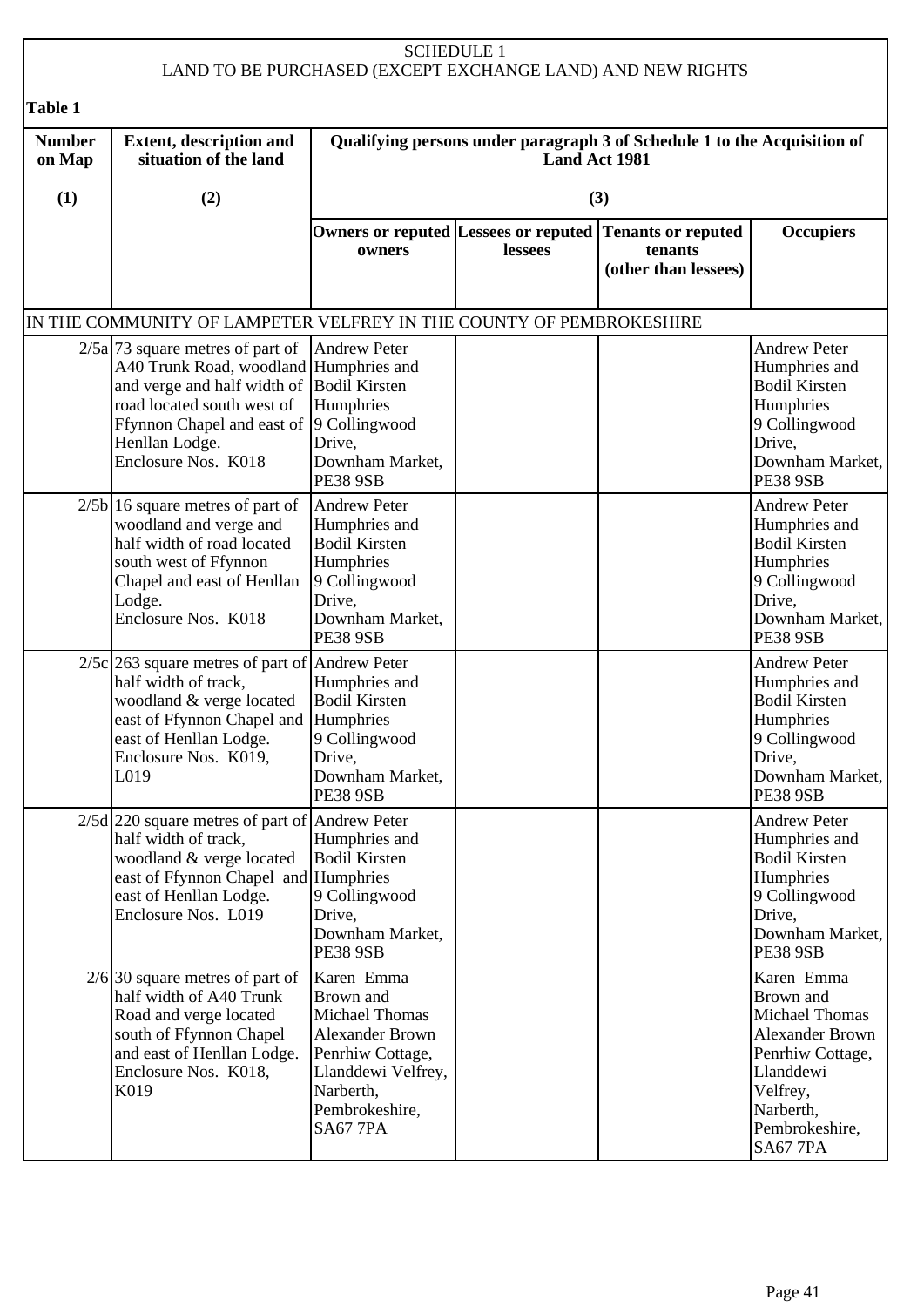## SCHEDULE 1 LAND TO BE PURCHASED (EXCEPT EXCHANGE LAND) AND NEW RIGHTS **Table 1 Number on Map (1) Extent, description and situation of the land (2) Qualifying persons under paragraph 3 of Schedule 1 to the Acquisition of Land Act 1981 (3) Owners or reputed Lessees or reputed Tenants or reputed owners lessees tenants (other than lessees) Occupiers** IN THE COMMUNITY OF LAMPETER VELFREY IN THE COUNTY OF PEMBROKESHIRE  $2/6a$  79 square metres of part of A40 Trunk Road and verge located south of Ffynnon Chapel and east of Henllan Lodge. Enclosure Nos. K018, K019 Karen Emma Brown and Michael Thomas Alexander Brown Penrhiw Cottage, Llanddewi Velfrey, Narberth, Pembrokeshire, SA67 7PA Karen Emma Brown and Michael Thomas Alexander Brown Penrhiw Cottage, Llanddewi Velfrey, Narberth, Pembrokeshire, SA67 7PA  $2/7$  26 square metres of part of track, verge and half width of track located south of Ffynnon Chapel and east of Henllan Lodge. Enclosure Nos. K019 Alexander George Poyer Lewis Pen Gaer, Llanddewi Velfrey, Narberth, Pembrokeshire, SA67 8UR Geraint Davies, Trustees Ffynnon **Chapel** Bryndewi, Llanddewi Velfrey, Narberth, SA67 7PA Geraint Davies, Trustees Ffynnon **Chapel** Bryndewi, Llanddewi Velfrey, Narberth, SA67 7PA 2/7a 166 square metres of part of Alexander George A40 Trunk Road and footpath located south of Ffynnon Chapel and east of Henllan Lodge. Enclosure Nos. K019, L019 Poyer Lewis Pen Gaer. Llanddewi Velfrey, **Narberth** Pembrokeshire, SA67 8UR Geraint Davies, Trustees Ffynnon Chapel Bryndewi, Llanddewi Velfrey, Narberth, SA67 7PA Geraint Davies, Trustees Ffynnon Chapel Bryndewi, Llanddewi Velfrey, Narberth, SA67 7PA  $2/7b$  47 square metres of part of half width of track and verge located south east of Ffynnon Chapel and east of Llanddewi Velfrey, Henllan Lodge. Enclosure Nos. K019, L<sub>019</sub> Alexander George Poyer Lewis Pen Gaer, Narberth, Pembrokeshire, SA67 8UR Geraint Davies, Trustees Ffynnon Chapel Bryndewi, Llanddewi Velfrey, Narberth, SA67 7PA Geraint Davies, Trustees Ffynnon **Chapel** Bryndewi, Llanddewi Velfrey, Narberth, SA67 7PA  $2/7c$  633 square metres of part of half width of unclassified road located east of Ffynnon Chapel and east of Henllan Lodge. Enclosure Nos. L019 Alexander George Poyer Lewis Pen Gaer, Llanddewi Velfrey, Narberth, Pembrokeshire, SA67 8UR Alexander George Poyer Lewis Pen Gaer, Llanddewi Velfrey, Narberth, Pembrokeshire, SA67 8UR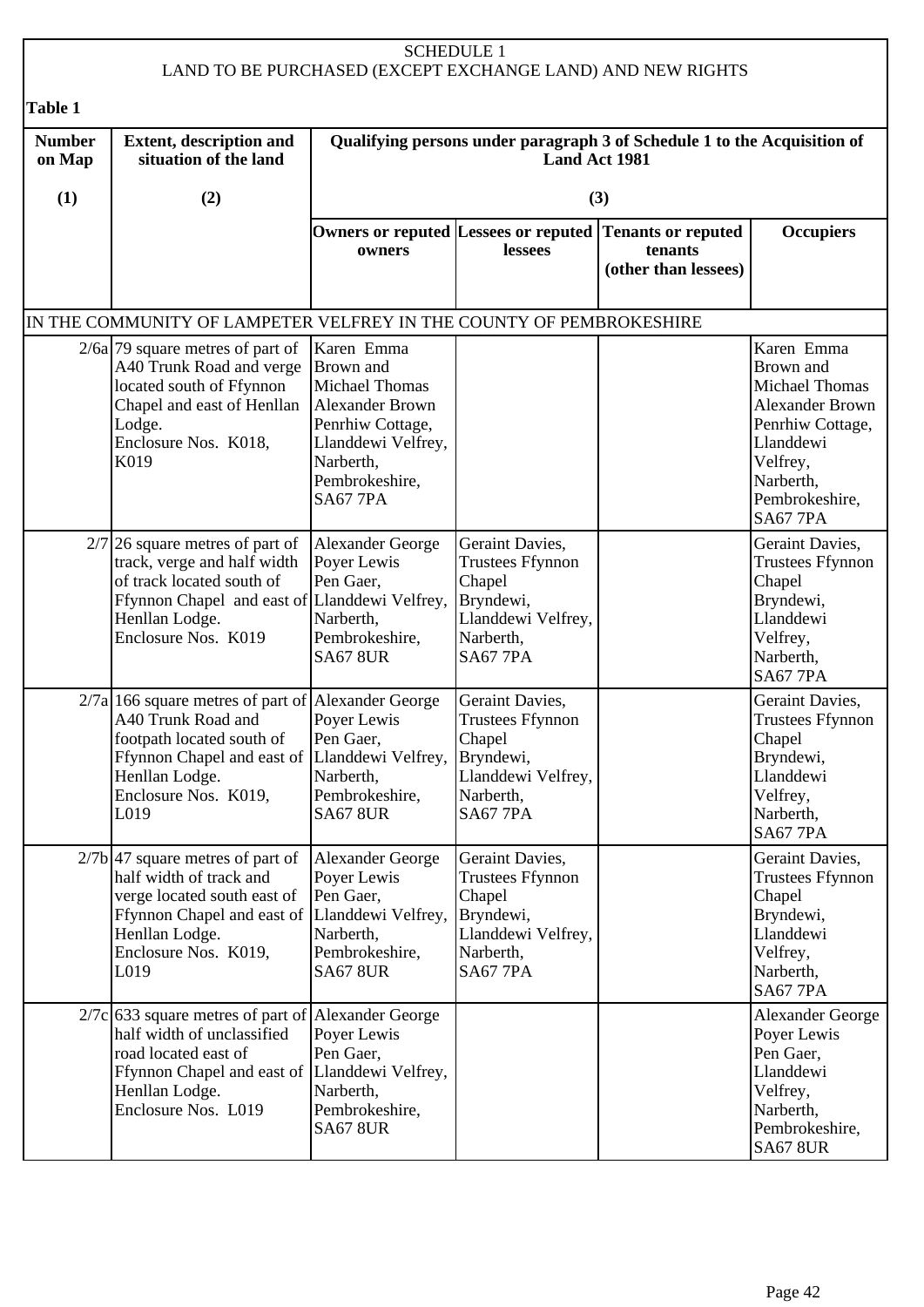|                         |                                                                                                                                                                                                                                | <b>SCHEDULE 1</b>                                                                                                           |                      | LAND TO BE PURCHASED (EXCEPT EXCHANGE LAND) AND NEW RIGHTS                                 |                                                                                                                                |
|-------------------------|--------------------------------------------------------------------------------------------------------------------------------------------------------------------------------------------------------------------------------|-----------------------------------------------------------------------------------------------------------------------------|----------------------|--------------------------------------------------------------------------------------------|--------------------------------------------------------------------------------------------------------------------------------|
| <b>Table 1</b>          |                                                                                                                                                                                                                                |                                                                                                                             |                      |                                                                                            |                                                                                                                                |
| <b>Number</b><br>on Map | <b>Extent, description and</b><br>situation of the land                                                                                                                                                                        |                                                                                                                             | <b>Land Act 1981</b> | Qualifying persons under paragraph 3 of Schedule 1 to the Acquisition of                   |                                                                                                                                |
| (1)                     | (2)                                                                                                                                                                                                                            |                                                                                                                             |                      | (3)                                                                                        |                                                                                                                                |
|                         |                                                                                                                                                                                                                                | owners                                                                                                                      | lessees              | Owners or reputed Lessees or reputed Tenants or reputed<br>tenants<br>(other than lessees) | <b>Occupiers</b>                                                                                                               |
|                         | IN THE COMMUNITY OF LAMPETER VELFREY IN THE COUNTY OF PEMBROKESHIRE                                                                                                                                                            |                                                                                                                             |                      |                                                                                            |                                                                                                                                |
|                         | $2/7d$ 30 square metres of part of<br>half width of access track<br>located east of Ffynnon<br>Chapel and east of Henllan<br>Lodge.<br>Enclosure Nos. L019                                                                     | Alexander George<br>Poyer Lewis<br>Pen Gaer,<br>Llanddewi Velfrey,<br>Narberth,<br>Pembrokeshire,<br><b>SA67 8UR</b>        |                      |                                                                                            | <b>Alexander George</b><br>Poyer Lewis<br>Pen Gaer,<br>Llanddewi<br>Velfrey,<br>Narberth,<br>Pembrokeshire,<br><b>SA67 8UR</b> |
|                         | $2/7e$ 33 square metres of part of<br>farmland (grassland)<br>located east of Ffynnon<br>Chapel and east of Henllan<br>Lodge.<br>Enclosure Nos. L019                                                                           | <b>Alexander George</b><br>Poyer Lewis<br>Pen Gaer,<br>Llanddewi Velfrey,<br>Narberth,<br>Pembrokeshire,<br><b>SA67 8UR</b> |                      |                                                                                            | <b>Alexander George</b><br>Poyer Lewis<br>Pen Gaer,<br>Llanddewi<br>Velfrey,<br>Narberth,<br>Pembrokeshire,<br><b>SA67 8UR</b> |
|                         | $2/8$ 434 square metres of half<br>width of unclassified road<br>located south east of Parc-<br>y-Delyn and east of<br>Ffynnon Chapel.<br>Enclosure Nos. L020                                                                  | John Wilfred<br>Hughes<br>Parc-y-Delyn,<br>Llanddewi Velfrey,<br>Pembrokeshire,<br><b>SA67 7PA</b>                          |                      |                                                                                            | John Wilfred<br>Hughes<br>Parc-y-Delyn,<br>Llanddewi<br>Velfrey,<br>Pembrokeshire,<br><b>SA67 7PA</b>                          |
|                         | $2/8a$  292 square metres of half<br>width of unclassified road<br>located south east of Parc-<br>y-Delyn and east of<br>Ffynnon Chapel.<br>Enclosure Nos. L019,<br>L020                                                       | John Wilfred<br>Hughes<br>Parc-y-Delyn,<br>Llanddewi Velfrey,<br>Pembrokeshire,<br><b>SA67 7PA</b>                          |                      |                                                                                            | John Wilfred<br>Hughes<br>Parc-y-Delyn,<br>Llanddewi<br>Velfrey,<br>Pembrokeshire,<br><b>SA67 7PA</b>                          |
|                         | $2/8b$ 374 square metres of part of John Wilfred<br>farmland (grassland) and<br>woodland located south east Parc-y-Delyn,<br>of Parc-y-Delyn and east of Llanddewi Velfrey,<br>Ffynnon Chapel.<br>Enclosure Nos. L019,<br>L020 | Hughes<br>Pembrokeshire,<br>SA677PA                                                                                         |                      |                                                                                            | John Wilfred<br>Hughes<br>Parc-y-Delyn,<br>Llanddewi<br>Velfrey,<br>Pembrokeshire,<br><b>SA67 7PA</b>                          |
|                         | $2/8c$ 1506 square metres of part<br>of farmland (grassland) and Hughes<br>woodland located south east Parc-y-Delyn,<br>of Parc-y-Delyn and east of Llanddewi Velfrey,<br><b>Ffynnon Chapel</b><br>Enclosure Nos. L020         | John Wilfred<br>Pembrokeshire,<br><b>SA67 7PA</b>                                                                           |                      |                                                                                            | John Wilfred<br>Hughes<br>Parc-y-Delyn,<br>Llanddewi<br>Velfrey,<br>Pembrokeshire,<br>SA677PA                                  |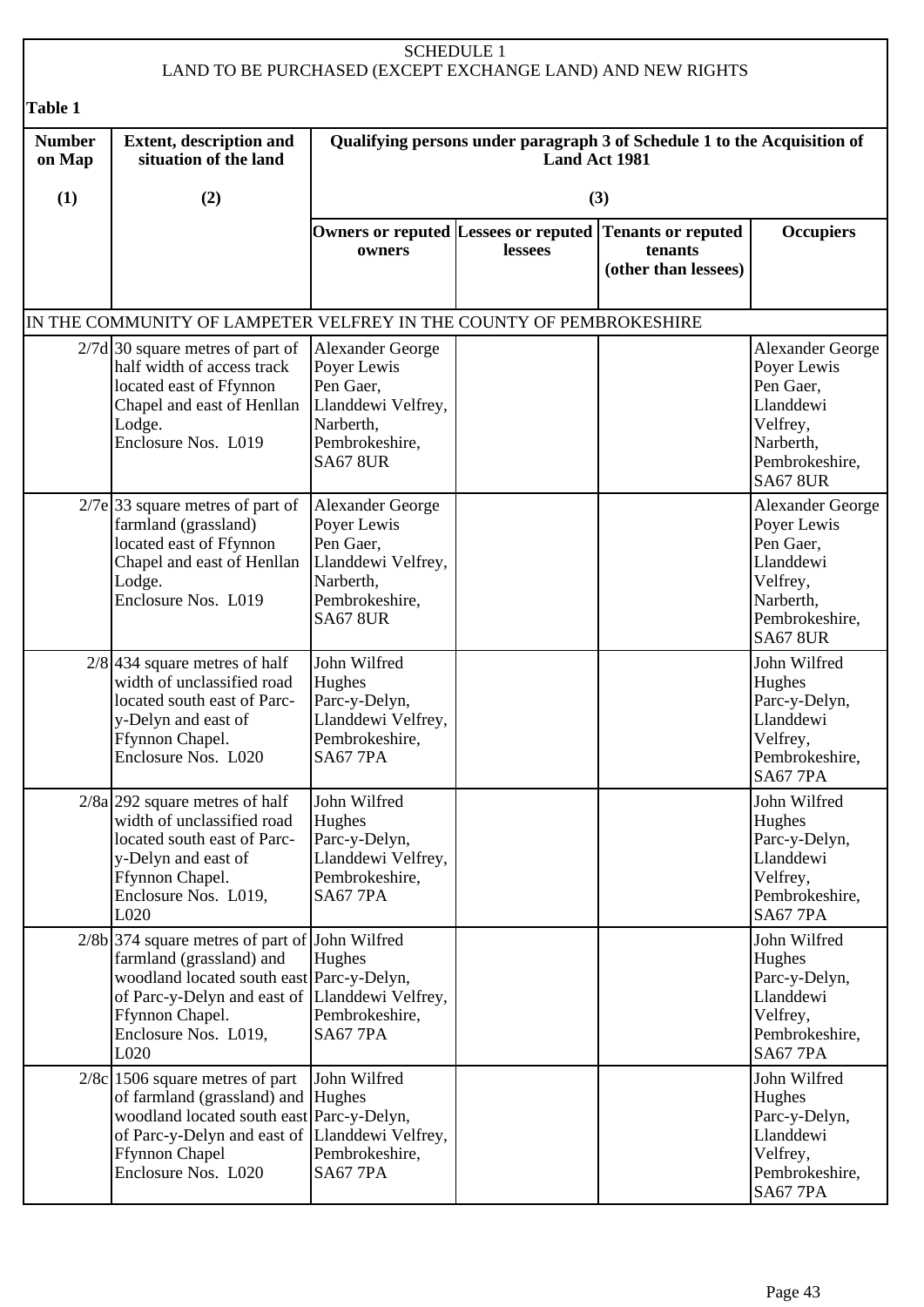|                         |                                                                                                                                                                                                          | <b>SCHEDULE 1</b>                                                                                  |               | LAND TO BE PURCHASED (EXCEPT EXCHANGE LAND) AND NEW RIGHTS                                 |                                                                                                       |
|-------------------------|----------------------------------------------------------------------------------------------------------------------------------------------------------------------------------------------------------|----------------------------------------------------------------------------------------------------|---------------|--------------------------------------------------------------------------------------------|-------------------------------------------------------------------------------------------------------|
| <b>Table 1</b>          |                                                                                                                                                                                                          |                                                                                                    |               |                                                                                            |                                                                                                       |
| <b>Number</b><br>on Map | <b>Extent, description and</b><br>situation of the land                                                                                                                                                  |                                                                                                    | Land Act 1981 | Qualifying persons under paragraph 3 of Schedule 1 to the Acquisition of                   |                                                                                                       |
| (1)                     | (2)                                                                                                                                                                                                      |                                                                                                    |               | (3)                                                                                        |                                                                                                       |
|                         |                                                                                                                                                                                                          | owners                                                                                             | lessees       | Owners or reputed Lessees or reputed Tenants or reputed<br>tenants<br>(other than lessees) | <b>Occupiers</b>                                                                                      |
|                         | IN THE COMMUNITY OF LAMPETER VELFREY IN THE COUNTY OF PEMBROKESHIRE                                                                                                                                      |                                                                                                    |               |                                                                                            |                                                                                                       |
|                         | $2/8d$ 474 square metres of part of<br>farmland (grassland) and<br>woodland located south east Parc-y-Delyn,<br>of Parc-y-Delyn and east of Llanddewi Velfrey,<br>Ffynnon Chapel.<br>Enclosure Nos. L020 | John Wilfred<br>Hughes<br>Pembrokeshire,<br><b>SA67 7PA</b>                                        |               |                                                                                            | John Wilfred<br>Hughes<br>Parc-y-Delyn,<br>Llanddewi<br>Velfrey,<br>Pembrokeshire,<br><b>SA67 7PA</b> |
|                         | 2/8e 108 square metres of part of John Wilfred<br>access track located south<br>east of Parc-y-Delyn and<br>north east of Ffynnon<br>Chapel.<br>Enclosure Nos. L020                                      | Hughes<br>Parc-y-Delyn,<br>Llanddewi Velfrey,<br>Pembrokeshire,<br><b>SA67 7PA</b>                 |               |                                                                                            | John Wilfred<br>Hughes<br>Parc-y-Delyn,<br>Llanddewi<br>Velfrey,<br>Pembrokeshire,<br><b>SA67 7PA</b> |
|                         | $2/8f$ 412 square metres of part of<br>farmland (grassland)<br>located south east of Parc-<br>y-Delyn and south west of<br>Pen-Troydin-Fach farm.<br>Enclosure Nos. L020                                 | John Wilfred<br>Hughes<br>Parc-y-Delyn,<br>Llanddewi Velfrey,<br>Pembrokeshire,<br><b>SA67 7PA</b> |               |                                                                                            | John Wilfred<br>Hughes<br>Parc-y-Delyn,<br>Llanddewi<br>Velfrey,<br>Pembrokeshire,<br>SA677PA         |
|                         | $2/8g$ 50 square metres of half<br>width of unclassified road<br>located south east of Parc-<br>y-Delyn and south west of<br>Pen-Troydin-Fach farm.<br>Enclosure Nos. L020                               | John Wilfred<br>Hughes<br>Parc-y-Delyn,<br>Llanddewi Velfrey,<br>Pembrokeshire,<br><b>SA67 7PA</b> |               |                                                                                            | John Wilfred<br>Hughes<br>Parc-y-Delyn,<br>Llanddewi<br>Velfrey,<br>Pembrokeshire,<br><b>SA67 7PA</b> |
|                         | $2/8h$  2800 square metres of part<br>of farmland (grassland)<br>located south east of Parc-<br>y-Delyn and south west of<br>Pen-Troydin-Fach farm.<br>Enclosure Nos. L020,<br>L021                      | John Wilfred<br>Hughes<br>Parc-y-Delyn,<br>Llanddewi Velfrey,<br>Pembrokeshire,<br><b>SA67 7PA</b> |               |                                                                                            | John Wilfred<br>Hughes<br>Parc-y-Delyn,<br>Llanddewi<br>Velfrey,<br>Pembrokeshire,<br><b>SA67 7PA</b> |
|                         | $2/8i$ Plot not used                                                                                                                                                                                     |                                                                                                    |               |                                                                                            |                                                                                                       |
|                         | $2/8$ j 834 square metres of part of John Wilfred<br>farmland (grassland)<br>located south east of Parc-<br>y-Delyn and south west of<br>Pen-Troydin-Fach farm.<br>Enclosure Nos. L020                   | Hughes<br>Parc-y-Delyn,<br>Llanddewi Velfrey,<br>Pembrokeshire,<br>SA677PA                         |               |                                                                                            | John Wilfred<br>Hughes<br>Parc-y-Delyn,<br>Llanddewi<br>Velfrey,<br>Pembrokeshire,<br>SA677PA         |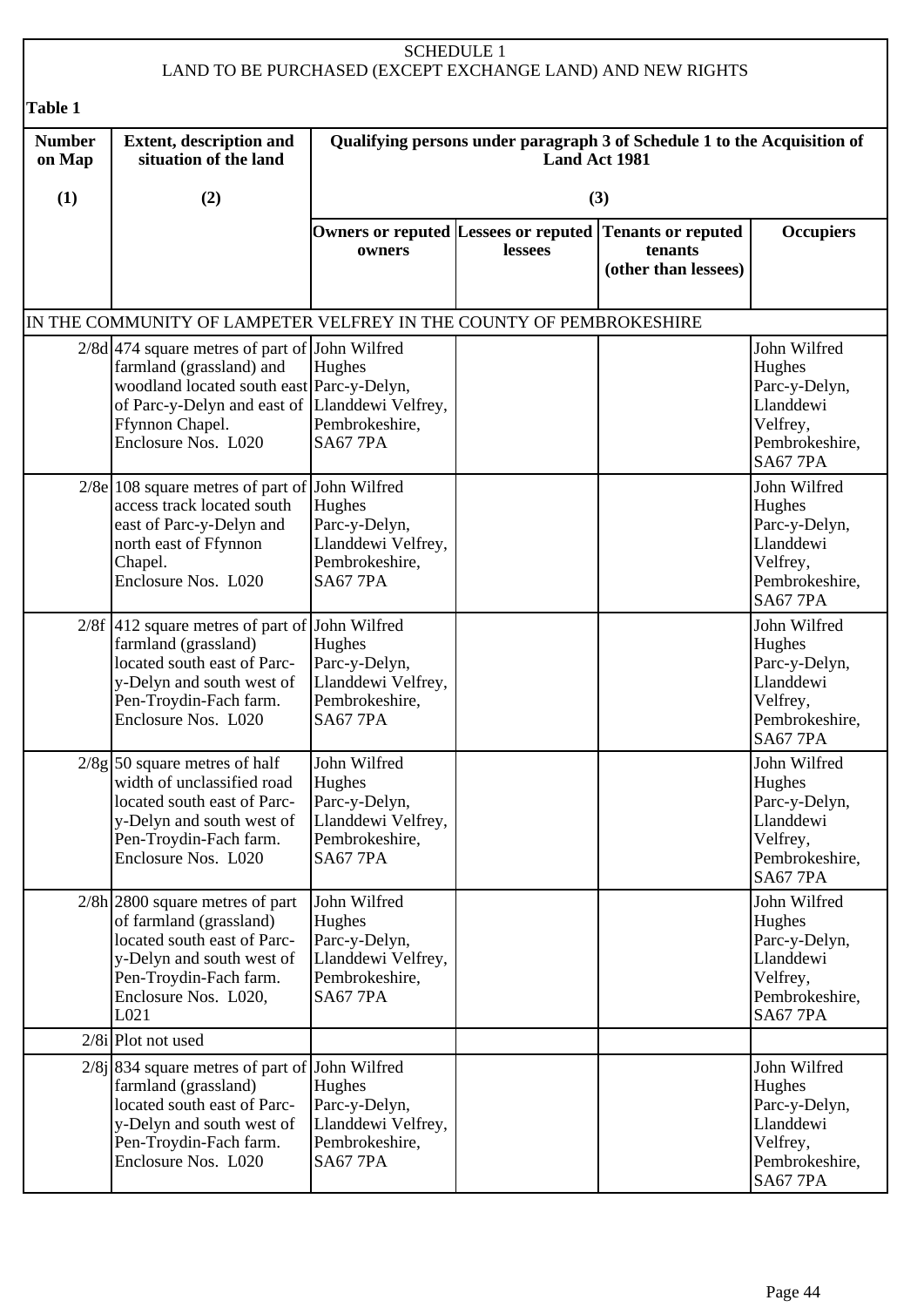|                         |                                                                                                                                                                                                                                                                                                                                     | <b>SCHEDULE 1</b>                                                                                  |                      | LAND TO BE PURCHASED (EXCEPT EXCHANGE LAND) AND NEW RIGHTS                                 |                                                                                                       |
|-------------------------|-------------------------------------------------------------------------------------------------------------------------------------------------------------------------------------------------------------------------------------------------------------------------------------------------------------------------------------|----------------------------------------------------------------------------------------------------|----------------------|--------------------------------------------------------------------------------------------|-------------------------------------------------------------------------------------------------------|
| Table 1                 |                                                                                                                                                                                                                                                                                                                                     |                                                                                                    |                      |                                                                                            |                                                                                                       |
| <b>Number</b><br>on Map | <b>Extent, description and</b><br>situation of the land                                                                                                                                                                                                                                                                             |                                                                                                    | <b>Land Act 1981</b> | Qualifying persons under paragraph 3 of Schedule 1 to the Acquisition of                   |                                                                                                       |
| (1)                     | (2)                                                                                                                                                                                                                                                                                                                                 |                                                                                                    |                      | (3)                                                                                        |                                                                                                       |
|                         |                                                                                                                                                                                                                                                                                                                                     | owners                                                                                             | lessees              | Owners or reputed Lessees or reputed Tenants or reputed<br>tenants<br>(other than lessees) | <b>Occupiers</b>                                                                                      |
|                         | IN THE COMMUNITY OF LAMPETER VELFREY IN THE COUNTY OF PEMBROKESHIRE                                                                                                                                                                                                                                                                 |                                                                                                    |                      |                                                                                            |                                                                                                       |
|                         | $2/8k$ 46 square metres of part of<br>farmland (grassland)<br>located south east of Parc-<br>y-Delyn and south west of<br>Pen-Troydin-Fach farm.<br>Enclosure Nos. L020                                                                                                                                                             | John Wilfred<br>Hughes<br>Parc-y-Delyn,<br>Llanddewi Velfrey,<br>Pembrokeshire,<br><b>SA67 7PA</b> |                      |                                                                                            | John Wilfred<br>Hughes<br>Parc-y-Delyn,<br>Llanddewi<br>Velfrey,<br>Pembrokeshire,<br><b>SA67 7PA</b> |
|                         | $2/8L$  Plot not used                                                                                                                                                                                                                                                                                                               |                                                                                                    |                      |                                                                                            |                                                                                                       |
|                         | $2/8m$   8226 square metres of part<br>of farmland (grassland)<br>located south east of Parc-<br>y-Delyn and south west of<br>Pen-Troydin-Fach farm.<br>Enclosure Nos. L020,<br>L021                                                                                                                                                | John Wilfred<br>Hughes<br>Parc-y-Delyn,<br>Llanddewi Velfrey,<br>Pembrokeshire,<br><b>SA67 7PA</b> |                      |                                                                                            | John Wilfred<br>Hughes<br>Parc-y-Delyn,<br>Llanddewi<br>Velfrey,<br>Pembrokeshire,<br><b>SA67 7PA</b> |
|                         | $2/8n$ 856 square metres of part of John Wilfred<br>farmland (grassland)<br>located south east of Parc-<br>y-Delyn and south west of<br>Pen-Troydin-Fach farm.<br>Enclosure Nos. L020,<br>L021                                                                                                                                      | Hughes<br>Parc-y-Delyn,<br>Llanddewi Velfrey,<br>Pembrokeshire,<br>SA677PA                         |                      |                                                                                            | John Wilfred<br>Hughes<br>Parc-y-Delyn,<br>Llanddewi<br>Velfrey,<br>Pembrokeshire,<br><b>SA67 7PA</b> |
|                         | $2/8$ o Plot not used                                                                                                                                                                                                                                                                                                               |                                                                                                    |                      |                                                                                            |                                                                                                       |
|                         | $2/8p$ The right to enter and re-<br>enter upon 390 square<br>metres of part of farmland<br>(grassland) located south<br>east of Parc-y-Delyn and<br>south west of Pen-Troydin-<br>Fach farm for all purposes<br>connected with the<br>construction and<br>maintenance of<br>environmental fencing.<br>Enclosure Nos. L020,<br>L021 | John Wilfred<br>Hughes<br>Parc-y-Delyn,<br>Llanddewi Velfrey,<br>Pembrokeshire,<br><b>SA67 7PA</b> |                      |                                                                                            | John Wilfred<br>Hughes<br>Parc-y-Delyn,<br>Llanddewi<br>Velfrey,<br>Pembrokeshire,<br><b>SA67 7PA</b> |
|                         | $2/8q$   28 square metres of part of<br>farmland (grassland) and<br>hedge located south east of<br>Parc-y-Delyn and south<br>west of Pen-Troydin-Fach<br>farm.<br>Enclosure Nos. L021                                                                                                                                               | John Wilfred<br>Hughes<br>Parc-y-Delyn,<br>Llanddewi Velfrey,<br>Pembrokeshire,<br>SA677PA         |                      |                                                                                            | John Wilfred<br>Hughes<br>Parc-y-Delyn,<br>Llanddewi<br>Velfrey,<br>Pembrokeshire,<br>SA677PA         |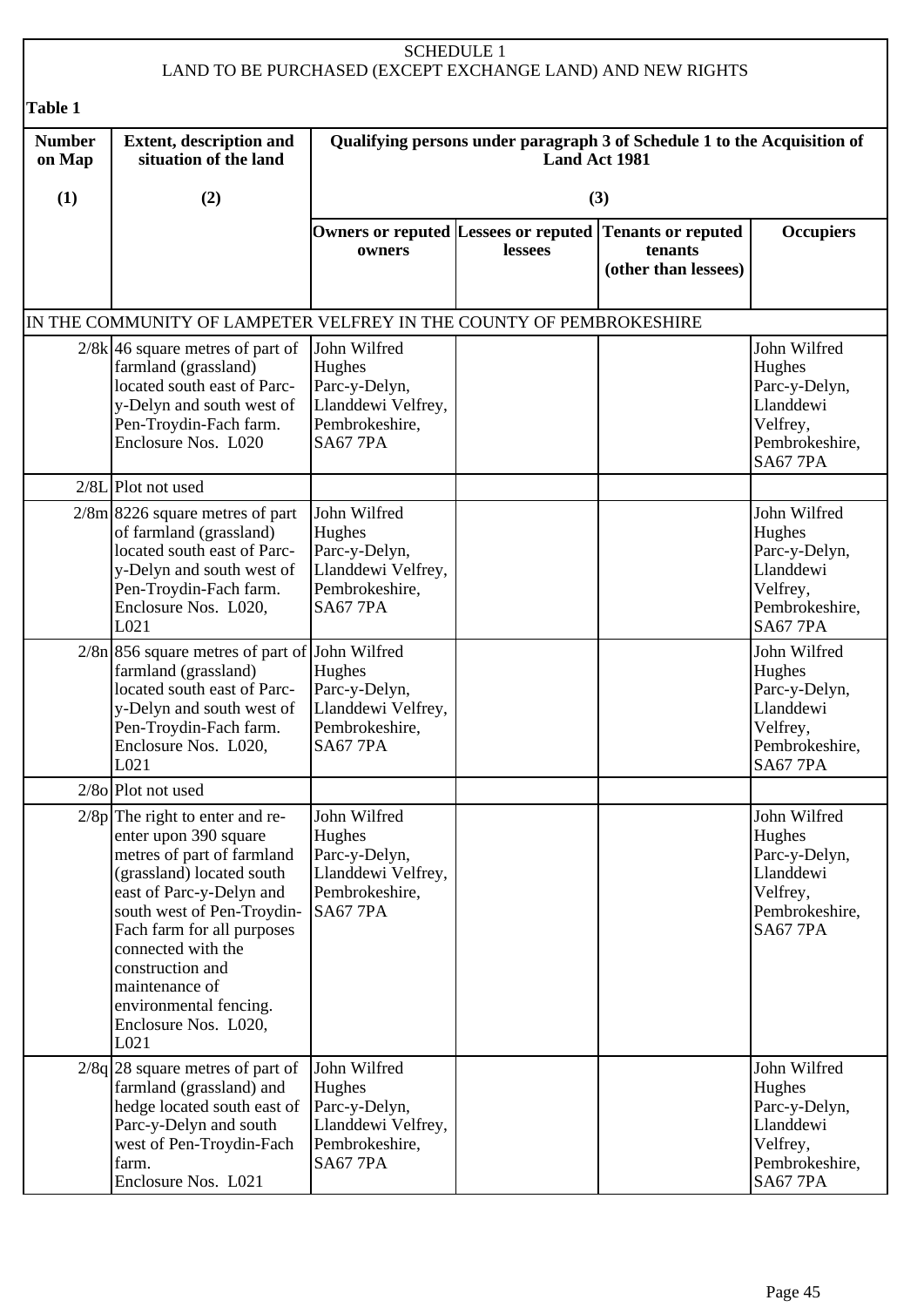|                         |                                                                                                                                                                                                                                                    |                                                                                                                | <b>SCHEDULE 1</b>                                                                                | LAND TO BE PURCHASED (EXCEPT EXCHANGE LAND) AND NEW RIGHTS                                 |                                                                                                                              |  |  |
|-------------------------|----------------------------------------------------------------------------------------------------------------------------------------------------------------------------------------------------------------------------------------------------|----------------------------------------------------------------------------------------------------------------|--------------------------------------------------------------------------------------------------|--------------------------------------------------------------------------------------------|------------------------------------------------------------------------------------------------------------------------------|--|--|
| Table 1                 |                                                                                                                                                                                                                                                    |                                                                                                                |                                                                                                  |                                                                                            |                                                                                                                              |  |  |
| <b>Number</b><br>on Map | <b>Extent, description and</b><br>situation of the land                                                                                                                                                                                            |                                                                                                                | Qualifying persons under paragraph 3 of Schedule 1 to the Acquisition of<br><b>Land Act 1981</b> |                                                                                            |                                                                                                                              |  |  |
| (1)                     | (2)                                                                                                                                                                                                                                                |                                                                                                                |                                                                                                  | (3)                                                                                        |                                                                                                                              |  |  |
|                         |                                                                                                                                                                                                                                                    | owners                                                                                                         | lessees                                                                                          | Owners or reputed Lessees or reputed Tenants or reputed<br>tenants<br>(other than lessees) | <b>Occupiers</b>                                                                                                             |  |  |
|                         | IN THE COMMUNITY OF LAMPETER VELFREY IN THE COUNTY OF PEMBROKESHIRE                                                                                                                                                                                |                                                                                                                |                                                                                                  |                                                                                            |                                                                                                                              |  |  |
|                         | $2/8r$ [590 square metres of part of John Wilfred<br>farmland (grassland) and<br>hedge located south east of<br>Parc-y-Delyn and south<br>west of Pen-Troydin-Fach<br>farm.<br>Enclosure Nos. L020                                                 | Hughes<br>Parc-y-Delyn,<br>Llanddewi Velfrey,<br>Pembrokeshire,<br><b>SA67 7PA</b>                             |                                                                                                  |                                                                                            | John Wilfred<br>Hughes<br>Parc-y-Delyn,<br>Llanddewi<br>Velfrey,<br>Pembrokeshire,<br><b>SA67 7PA</b>                        |  |  |
|                         | $2/8s$ 187 square metres of part of John Wilfred<br>farmland (grassland) and<br>woodland located south east Parc-y-Delyn,<br>of Parc-y-Delyn and east of Llanddewi Velfrey,<br>Ffynnon Chapel.<br>Enclosure Nos. L020                              | Hughes<br>Pembrokeshire,<br><b>SA67 7PA</b>                                                                    |                                                                                                  |                                                                                            | John Wilfred<br>Hughes<br>Parc-y-Delyn,<br>Llanddewi<br>Velfrey,<br>Pembrokeshire,<br><b>SA67 7PA</b>                        |  |  |
|                         | 2/9 19041 square metres of part Peter James Hughes<br>of farmland (grassland),<br>public footpath, farm<br>access, and ditch located<br>south east of Pen-Troydin-<br>Fach farm and north of<br>Maes-y-Rhos.<br>Enclosure Nos. L021,<br>L022, M022 | Pen-Troydin-Fach<br>Farm,<br>Llanddewi Velfrey,<br>Narbeth,<br>Pembrokeshire,<br><b>SA67 7PA</b>               |                                                                                                  |                                                                                            | Peter James<br>Hughes<br>Pen-Troydin-Fach<br>Farm,<br>Llanddewi<br>Velfrey,<br>Narbeth,<br>Pembrokeshire,<br><b>SA67 7PA</b> |  |  |
|                         | $2/9a$ 417 square metres of part of Peter James Hughes<br>farmland (grassland),<br>footpath and farm access<br>track located south of Pen-<br>Troydin-Fach farm and<br>north west of Maes-y-Rhos. Pembrokeshire,<br>Enclosure Nos. L021            | Pen-Troydin-Fach<br>Farm,<br>Llanddewi Velfrey,<br>Narbeth,<br><b>SA67 7PA</b>                                 |                                                                                                  |                                                                                            | Peter James<br>Hughes<br>Pen-Troydin-Fach<br>Farm,<br>Llanddewi<br>Velfrey,<br>Narbeth,<br>Pembrokeshire,<br><b>SA67 7PA</b> |  |  |
|                         | $2/9b$ 785 square metres of part of<br>farmland (grassland),<br>footpath, and access track<br>located south of Pen-<br>Troydin-Fach and north<br>west of Maes-y-Rhos.<br>Enclosure Nos. L021                                                       | Peter James Hughes<br>Pen-Troydin-Fach<br>Farm,<br>Llanddewi Velfrey,<br>Narbeth,<br>Pembrokeshire,<br>SA677PA |                                                                                                  |                                                                                            | Peter James<br>Hughes<br>Pen-Troydin-Fach<br>Farm,<br>Llanddewi<br>Velfrey,<br>Narbeth,<br>Pembrokeshire,<br>SA677PA         |  |  |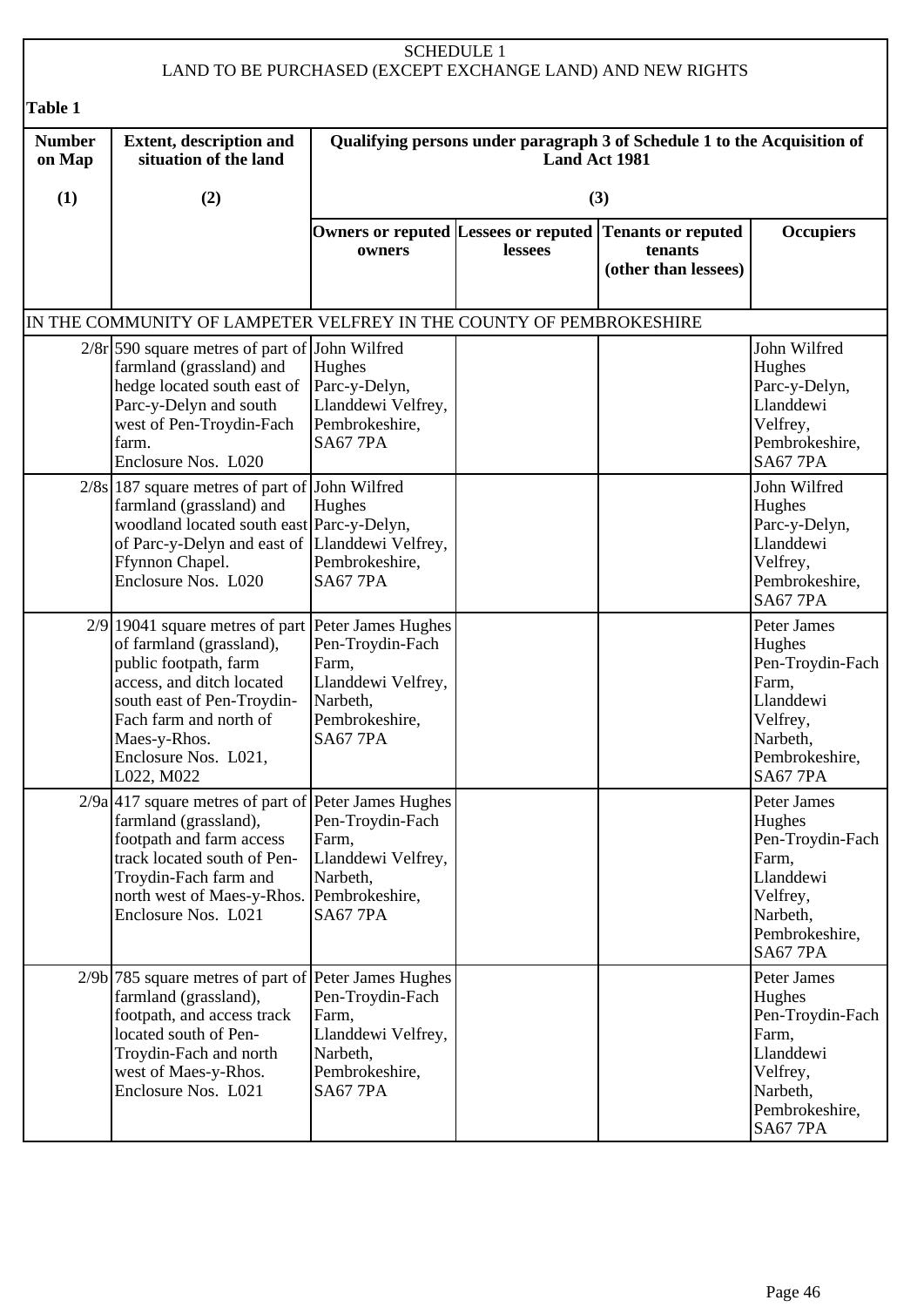|                         |                                                                                                                                                                                                                                                                                                                                                                                                                                               | <b>SCHEDULE 1</b>                                                                                                      |               | LAND TO BE PURCHASED (EXCEPT EXCHANGE LAND) AND NEW RIGHTS               |                                                                                                                              |
|-------------------------|-----------------------------------------------------------------------------------------------------------------------------------------------------------------------------------------------------------------------------------------------------------------------------------------------------------------------------------------------------------------------------------------------------------------------------------------------|------------------------------------------------------------------------------------------------------------------------|---------------|--------------------------------------------------------------------------|------------------------------------------------------------------------------------------------------------------------------|
| Table 1                 |                                                                                                                                                                                                                                                                                                                                                                                                                                               |                                                                                                                        |               |                                                                          |                                                                                                                              |
| <b>Number</b><br>on Map | <b>Extent, description and</b><br>situation of the land                                                                                                                                                                                                                                                                                                                                                                                       |                                                                                                                        | Land Act 1981 | Qualifying persons under paragraph 3 of Schedule 1 to the Acquisition of |                                                                                                                              |
| (1)                     | (2)                                                                                                                                                                                                                                                                                                                                                                                                                                           |                                                                                                                        |               | (3)                                                                      |                                                                                                                              |
|                         |                                                                                                                                                                                                                                                                                                                                                                                                                                               | Owners or reputed Lessees or reputed<br>owners                                                                         | lessees       | <b>Tenants or reputed</b><br>tenants<br>(other than lessees)             | <b>Occupiers</b>                                                                                                             |
|                         | IN THE COMMUNITY OF LAMPETER VELFREY IN THE COUNTY OF PEMBROKESHIRE                                                                                                                                                                                                                                                                                                                                                                           |                                                                                                                        |               |                                                                          |                                                                                                                              |
|                         | $2/9c$ The right to enter and re-<br>enter upon 351 square<br>metres of part of farmland<br>(grassland), footpath and<br>access track located south<br>of Pen-Troydin-Fach and<br>east of Maes-y-Rhos for all<br>purposes connected with<br>the construction and<br>maintenance of<br>environmental fencing.<br>Enclosure Nos. L021                                                                                                           | Peter James Hughes<br>Pen-Troydin-Fach<br>Farm,<br>Llanddewi Velfrey,<br>Narbeth,<br>Pembrokeshire,<br><b>SA67 7PA</b> |               |                                                                          | Peter James<br>Hughes<br>Pen-Troydin-Fach<br>Farm,<br>Llanddewi<br>Velfrey,<br>Narbeth,<br>Pembrokeshire,<br><b>SA67 7PA</b> |
|                         | $2/9d$ 92 square metres of part of<br>access track and footpath<br>located south east of Pen-<br>Troydin-Fach farm and<br>north west of Maes-y-Rhos. Narbeth,<br>Enclosure Nos. L021                                                                                                                                                                                                                                                          | Peter James Hughes<br>Pen-Troydin-Fach<br>Farm,<br>Llanddewi Velfrey,<br>Pembrokeshire,<br><b>SA67 7PA</b>             |               |                                                                          | Peter James<br>Hughes<br>Pen-Troydin-Fach<br>Farm,<br>Llanddewi<br>Velfrey,<br>Narbeth,<br>Pembrokeshire,<br><b>SA67 7PA</b> |
|                         | $2/9e$ 627 square metres of part of Peter James Hughes<br>farmland (grassland) and<br>hedge located east of Pen-<br>Troydin-Fach farm and<br>north east of Maes-y-Rhos.<br>Enclosure Nos. L021,<br>L022, M022                                                                                                                                                                                                                                 | Pen-Troydin-Fach<br>Farm,<br>Llanddewi Velfrey,<br>Narbeth,<br>Pembrokeshire,<br>SA677PA                               |               |                                                                          | Peter James<br>Hughes<br>Pen-Troydin-Fach<br>Farm,<br>Llanddewi<br>Velfrey,<br>Narbeth,<br>Pembrokeshire,<br>SA677PA         |
|                         | $2/9f$ The right to enter and re-<br>enter upon 1171 square<br>metres of part of farmland<br>(grassland) located east of<br>Pen-Troydin-Fach farm and Narbeth,<br>north east of Maes-y-Rhos<br>for all purposes connected<br>with the construction and<br>maintenance of<br>environmental fencing and<br>for the cleansing, widening,<br>deepening and maintenance<br>of an existing drainage<br>ditch.<br>Enclosure Nos. L021,<br>L022, M022 | Peter James Hughes<br>Pen-Troydin-Fach<br>Farm,<br>Llanddewi Velfrey,<br>Pembrokeshire,<br>SA677PA                     |               |                                                                          | Peter James<br>Hughes<br>Pen-Troydin-Fach<br>Farm,<br>Llanddewi<br>Velfrey,<br>Narbeth,<br>Pembrokeshire,<br>SA677PA         |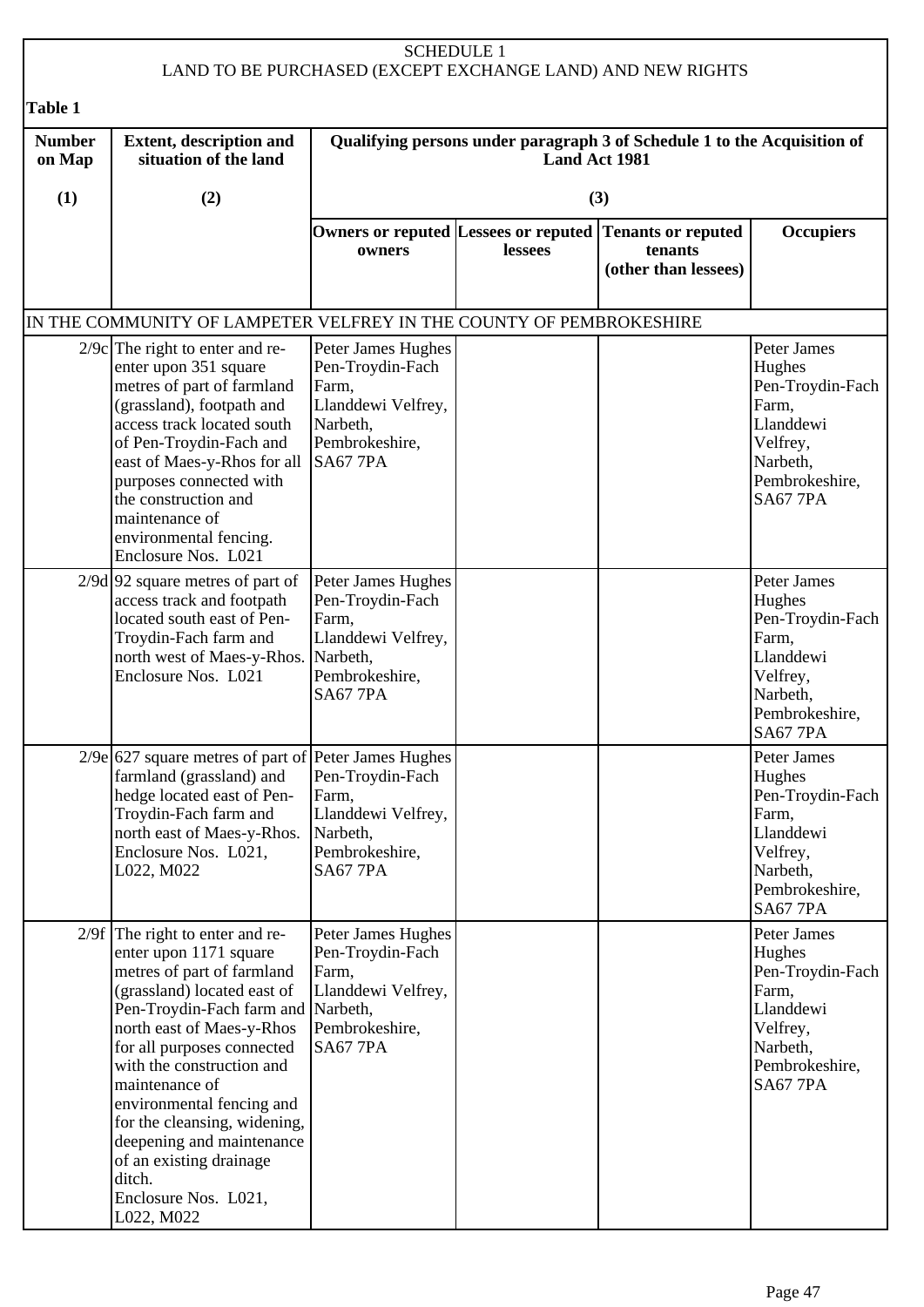|                         |                                                                                                                                                                                                                                                                                                                                                                                                       | <b>SCHEDULE 1</b>                                                                                                      |         | LAND TO BE PURCHASED (EXCEPT EXCHANGE LAND) AND NEW RIGHTS                                 |                                                                                                                              |  |
|-------------------------|-------------------------------------------------------------------------------------------------------------------------------------------------------------------------------------------------------------------------------------------------------------------------------------------------------------------------------------------------------------------------------------------------------|------------------------------------------------------------------------------------------------------------------------|---------|--------------------------------------------------------------------------------------------|------------------------------------------------------------------------------------------------------------------------------|--|
| Table 1                 |                                                                                                                                                                                                                                                                                                                                                                                                       |                                                                                                                        |         |                                                                                            |                                                                                                                              |  |
| <b>Number</b><br>on Map | <b>Extent, description and</b><br>situation of the land                                                                                                                                                                                                                                                                                                                                               | Qualifying persons under paragraph 3 of Schedule 1 to the Acquisition of<br><b>Land Act 1981</b>                       |         |                                                                                            |                                                                                                                              |  |
| (1)                     | (2)                                                                                                                                                                                                                                                                                                                                                                                                   |                                                                                                                        |         | (3)                                                                                        |                                                                                                                              |  |
|                         |                                                                                                                                                                                                                                                                                                                                                                                                       | owners                                                                                                                 | lessees | Owners or reputed Lessees or reputed Tenants or reputed<br>tenants<br>(other than lessees) | <b>Occupiers</b>                                                                                                             |  |
|                         | IN THE COMMUNITY OF LAMPETER VELFREY IN THE COUNTY OF PEMBROKESHIRE                                                                                                                                                                                                                                                                                                                                   |                                                                                                                        |         |                                                                                            |                                                                                                                              |  |
|                         | $2/9g$ The right to enter and re-<br>enter upon 414 square<br>metres of part of farmland<br>(grassland) and<br>ditch/watercourse located<br>south east of Pen-Troydin-<br>Fach farm and north east of<br>Maes-y-Rhos for all<br>purposes connected with<br>the cleansing, widening,<br>deepening and maintenance<br>of an existing drainage<br>ditch.<br>Enclosure Nos. L022                          | Peter James Hughes<br>Pen-Troydin-Fach<br>Farm,<br>Llanddewi Velfrey,<br>Narbeth,<br>Pembrokeshire,<br><b>SA67 7PA</b> |         |                                                                                            | Peter James<br>Hughes<br>Pen-Troydin-Fach<br>Farm,<br>Llanddewi<br>Velfrey,<br>Narbeth,<br>Pembrokeshire,<br><b>SA67 7PA</b> |  |
|                         | $2/9h$ The right to enter and re-<br>enter upon 46 square metres Pen-Troydin-Fach<br>of part of farmland<br>(grassland) and<br>ditch/watercourse located<br>north east of Pen-Troydin-<br>Fach farm and north east of SA67 7PA<br>Maes-y-Rhos for all<br>purposes connected with<br>the cleansing, widening,<br>deepening and maintenance<br>of an existing drainage<br>ditch.<br>Enclosure Nos. M022 | Peter James Hughes<br>Farm,<br>Llanddewi Velfrey,<br>Narbeth,<br>Pembrokeshire,                                        |         |                                                                                            | Peter James<br>Hughes<br>Pen-Troydin-Fach<br>Farm,<br>Llanddewi<br>Velfrey,<br>Narbeth,<br>Pembrokeshire,<br><b>SA67 7PA</b> |  |
|                         | $2/9i$  Plot not used                                                                                                                                                                                                                                                                                                                                                                                 |                                                                                                                        |         |                                                                                            |                                                                                                                              |  |
|                         | $2/9$ [171 square metres of part of Peter James Hughes<br>farmland (grassland) and<br>ditch / watercourse located<br>east of Pen-Troydin-Fach<br>farm and north east of<br>Maes-y-Rhos.<br>Enclosure Nos. M022                                                                                                                                                                                        | Pen-Troydin-Fach<br>Farm,<br>Llanddewi Velfrey,<br>Narbeth,<br>Pembrokeshire,<br><b>SA67 7PA</b>                       |         |                                                                                            | Peter James<br>Hughes<br>Pen-Troydin-Fach<br>Farm,<br>Llanddewi<br>Velfrey,<br>Narbeth,<br>Pembrokeshire,<br><b>SA67 7PA</b> |  |
|                         | $2/9k$ 302 square metres of part of<br>farmland (grassland)<br>located east of Pen-<br>Troydin-Fach farm and<br>north east of Maes-y-Rhos.<br>Enclosure Nos. M022                                                                                                                                                                                                                                     | Peter James Hughes<br>Pen-Troydin-Fach<br>Farm,<br>Llanddewi Velfrey,<br>Narbeth,<br>Pembrokeshire,<br><b>SA67 7PA</b> |         |                                                                                            | Peter James<br>Hughes<br>Pen-Troydin-Fach<br>Farm,<br>Llanddewi<br>Velfrey,<br>Narbeth,<br>Pembrokeshire,<br><b>SA67 7PA</b> |  |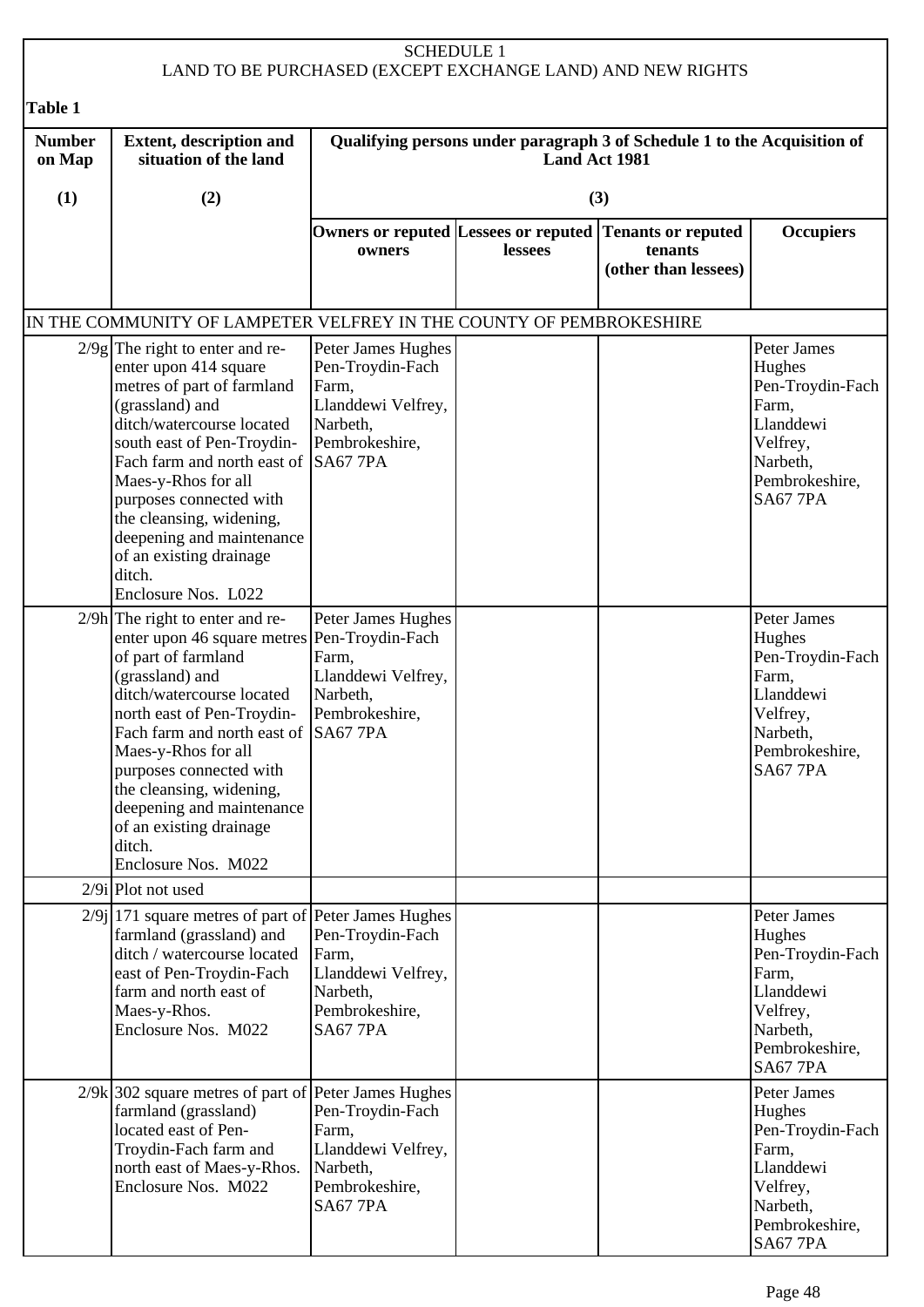| <b>SCHEDULE 1</b><br>LAND TO BE PURCHASED (EXCEPT EXCHANGE LAND) AND NEW RIGHTS |                                                                                                                                                                                                                                                                                                                                                                                |                                                                                                                        |         |                                                                                            |                                                                                                                              |  |
|---------------------------------------------------------------------------------|--------------------------------------------------------------------------------------------------------------------------------------------------------------------------------------------------------------------------------------------------------------------------------------------------------------------------------------------------------------------------------|------------------------------------------------------------------------------------------------------------------------|---------|--------------------------------------------------------------------------------------------|------------------------------------------------------------------------------------------------------------------------------|--|
| <b>Table 1</b>                                                                  |                                                                                                                                                                                                                                                                                                                                                                                |                                                                                                                        |         |                                                                                            |                                                                                                                              |  |
| <b>Number</b><br>on Map                                                         | <b>Extent, description and</b><br>Qualifying persons under paragraph 3 of Schedule 1 to the Acquisition of<br>situation of the land<br>Land Act 1981                                                                                                                                                                                                                           |                                                                                                                        |         |                                                                                            |                                                                                                                              |  |
| (1)                                                                             | (2)                                                                                                                                                                                                                                                                                                                                                                            |                                                                                                                        |         | (3)                                                                                        |                                                                                                                              |  |
|                                                                                 |                                                                                                                                                                                                                                                                                                                                                                                | owners                                                                                                                 | lessees | Owners or reputed Lessees or reputed Tenants or reputed<br>tenants<br>(other than lessees) | <b>Occupiers</b>                                                                                                             |  |
|                                                                                 | IN THE COMMUNITY OF LAMPETER VELFREY IN THE COUNTY OF PEMBROKESHIRE                                                                                                                                                                                                                                                                                                            |                                                                                                                        |         |                                                                                            |                                                                                                                              |  |
|                                                                                 | $2/9L$ Plot not used                                                                                                                                                                                                                                                                                                                                                           |                                                                                                                        |         |                                                                                            |                                                                                                                              |  |
|                                                                                 | $2/9m$ 247 square metres of part of Peter James Hughes<br>farmland (grassland) and<br>ditch located east of Pen-<br>Troydin-Fach farm and<br>north east of Maes-y-Rhos.<br>Enclosure Nos. M022                                                                                                                                                                                 | Pen-Troydin-Fach<br>Farm,<br>Llanddewi Velfrey,<br>Narbeth,<br>Pembrokeshire,<br><b>SA67 7PA</b>                       |         |                                                                                            | Peter James<br>Hughes<br>Pen-Troydin-Fach<br>Farm,<br>Llanddewi<br>Velfrey,<br>Narbeth,<br>Pembrokeshire,<br><b>SA67 7PA</b> |  |
|                                                                                 | $2/9n$   182 square metres of part of Peter James Hughes<br>farmland (grassland) and<br>watercourse located east of Farm,<br>Pen-Troydin-Fach farm and Llanddewi Velfrey,<br>north east of Maes-y-Rhos.<br>Enclosure Nos. M022                                                                                                                                                 | Pen-Troydin-Fach<br>Narbeth,<br>Pembrokeshire,<br><b>SA67 7PA</b>                                                      |         |                                                                                            | Peter James<br>Hughes<br>Pen-Troydin-Fach<br>Farm,<br>Llanddewi<br>Velfrey,<br>Narbeth,<br>Pembrokeshire,<br><b>SA67 7PA</b> |  |
|                                                                                 | $2/9$ o Plot not used                                                                                                                                                                                                                                                                                                                                                          |                                                                                                                        |         |                                                                                            |                                                                                                                              |  |
|                                                                                 | $2/9p$ The right to enter and re-<br>enter upon 100 square<br>metres of part of farmland<br>(grassland) and<br>ditch/watercourse located<br>east of Pen-Troydin-Fach<br>farm and north east of<br>Maes-y-Rhos for all<br>purposes connected with<br>the cleansing, widening,<br>deepening and maintenance<br>of an existing drainage<br>ditch.<br>Enclosure Nos. M022,<br>M023 | Peter James Hughes<br>Pen-Troydin-Fach<br>Farm,<br>Llanddewi Velfrey,<br>Narbeth,<br>Pembrokeshire,<br><b>SA67 7PA</b> |         |                                                                                            | Peter James<br>Hughes<br>Pen-Troydin-Fach<br>Farm,<br>Llanddewi<br>Velfrey,<br>Narbeth,<br>Pembrokeshire,<br><b>SA67 7PA</b> |  |
|                                                                                 | $2/10$  11271 square metres of part  William Gilmore<br>of farmland (grassland)<br>located north west of<br>Village Hall and south west Farm,<br>of Pen-Troydin-Fawr farm.<br>Enclosure Nos. M022,<br>M023                                                                                                                                                                     | Reynolds<br>Pen-Troydin-Fawr<br>Llanddewi Velfrey,<br>Pembrokeshire,<br><b>SA67 7PE</b>                                |         |                                                                                            | William Gilmore<br>Reynolds<br>Pen-Troydin-Fawr<br>Farm,<br>Llanddewi<br>Velfrey,<br>Pembrokeshire,<br><b>SA67 7PE</b>       |  |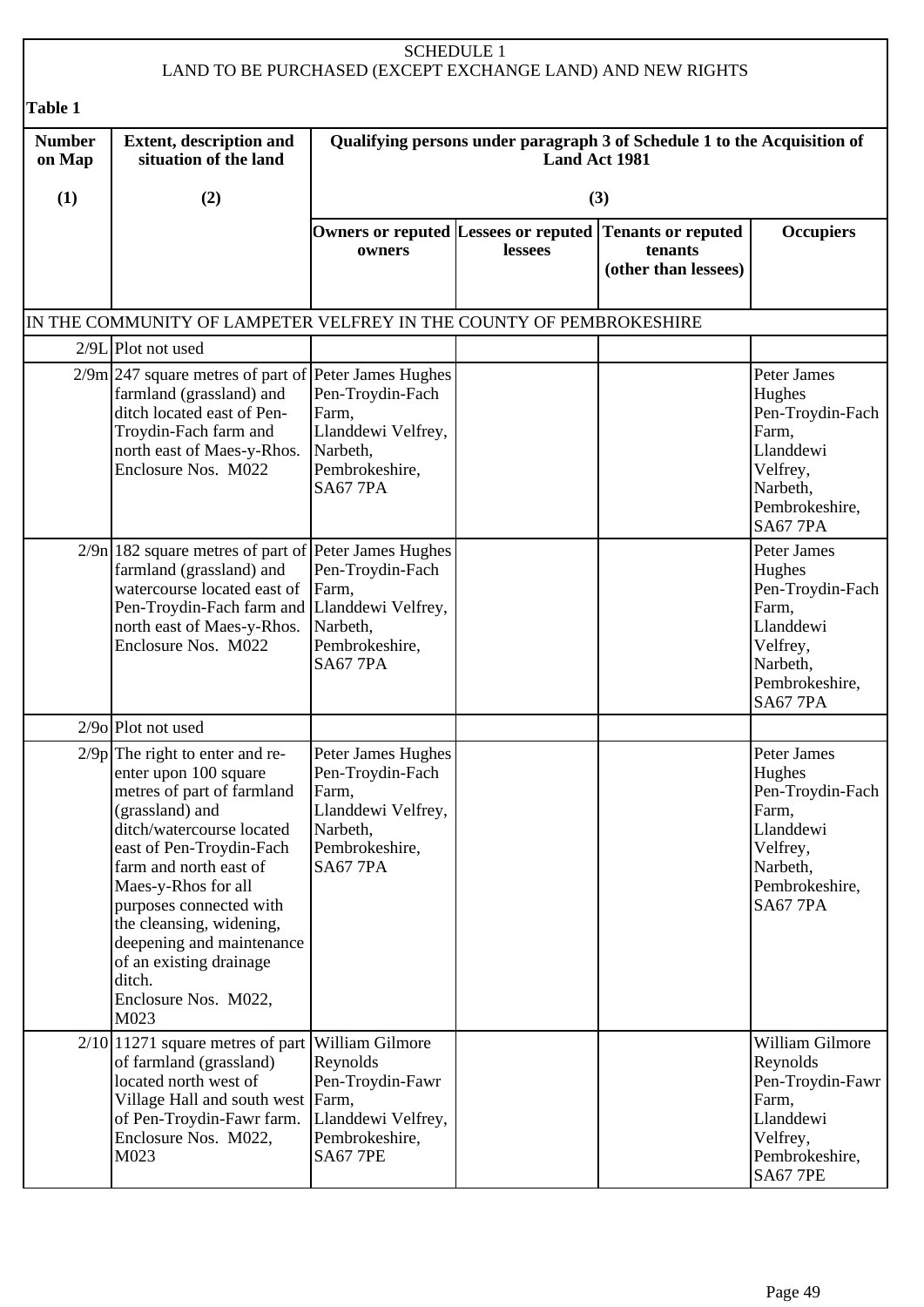|                         | <b>SCHEDULE 1</b><br>LAND TO BE PURCHASED (EXCEPT EXCHANGE LAND) AND NEW RIGHTS                                                                                                                                                                                                                                                                                                                                                                                                                 |                                                                                                                     |                      |                                                                          |                                                                                                                        |  |
|-------------------------|-------------------------------------------------------------------------------------------------------------------------------------------------------------------------------------------------------------------------------------------------------------------------------------------------------------------------------------------------------------------------------------------------------------------------------------------------------------------------------------------------|---------------------------------------------------------------------------------------------------------------------|----------------------|--------------------------------------------------------------------------|------------------------------------------------------------------------------------------------------------------------|--|
| <b>Table 1</b>          |                                                                                                                                                                                                                                                                                                                                                                                                                                                                                                 |                                                                                                                     |                      |                                                                          |                                                                                                                        |  |
| <b>Number</b><br>on Map | <b>Extent, description and</b><br>situation of the land                                                                                                                                                                                                                                                                                                                                                                                                                                         |                                                                                                                     | <b>Land Act 1981</b> | Qualifying persons under paragraph 3 of Schedule 1 to the Acquisition of |                                                                                                                        |  |
| (1)                     | (2)                                                                                                                                                                                                                                                                                                                                                                                                                                                                                             |                                                                                                                     |                      | (3)                                                                      |                                                                                                                        |  |
|                         |                                                                                                                                                                                                                                                                                                                                                                                                                                                                                                 | Owners or reputed Lessees or reputed<br>owners                                                                      | lessees              | <b>Tenants or reputed</b><br>tenants<br>(other than lessees)             | <b>Occupiers</b>                                                                                                       |  |
|                         | IN THE COMMUNITY OF LAMPETER VELFREY IN THE COUNTY OF PEMBROKESHIRE                                                                                                                                                                                                                                                                                                                                                                                                                             |                                                                                                                     |                      |                                                                          |                                                                                                                        |  |
|                         | $2/10a$ The right to enter and re-<br>enter upon 811 square<br>metres of part of farmland<br>(grassland) and ditch /<br>watercourse located north<br>west of Village Hall and<br>south west of Pen-Troydin-<br>Fawr farm for all purposes<br>connected with the<br>construction and<br>maintenance of<br>environmental fencing and<br>for all purposes connected<br>with cleansing, widening,<br>deepening and maintenance<br>of an existing drainage<br>ditch.<br>Enclosure Nos. M022,<br>M023 | William Gilmore<br>Reynolds<br>Pen-Troydin-Fawr<br>Farm,<br>Llanddewi Velfrey,<br>Pembrokeshire,<br><b>SA67 7PE</b> |                      |                                                                          | William Gilmore<br>Reynolds<br>Pen-Troydin-Fawr<br>Farm,<br>Llanddewi<br>Velfrey,<br>Pembrokeshire,<br><b>SA67 7PE</b> |  |
|                         | $2/10b$ The right to enter and re-<br>enter upon 400 square<br>metres of part of farmland<br>(grassland) and ditch /<br>watercourse located north<br>west of Village Hall and<br>south west of Pen-Troydin-<br>Fawr farm for all purposes<br>connected with cleansing,<br>widening, deepening and<br>maintenance of an existing<br>drainage ditch.<br>Enclosure Nos. M022,<br>M023                                                                                                              | William Gilmore<br>Reynolds<br>Pen-Troydin-Fawr<br>Farm,<br>Llanddewi Velfrey,<br>Pembrokeshire,<br><b>SA67 7PE</b> |                      |                                                                          | William Gilmore<br>Reynolds<br>Pen-Troydin-Fawr<br>Farm,<br>Llanddewi<br>Velfrey,<br>Pembrokeshire,<br><b>SA67 7PE</b> |  |
|                         | $2/10c$ The right to enter and re-<br>enter upon 351 square<br>metres of part of farmland<br>(grassland) and ditch /<br>watercourse located north<br>west of Village Hall and<br>south west of Pen-Troydin-<br>Fawr farm for all purposes<br>connected with the<br>cleansing, widening,<br>deepening and maintenance<br>of an existing drainage<br>ditch.<br>Enclosure Nos. M023                                                                                                                | William Gilmore<br>Reynolds<br>Pen-Troydin-Fawr<br>Farm,<br>Llanddewi Velfrey,<br>Pembrokeshire,<br><b>SA67 7PE</b> |                      |                                                                          | William Gilmore<br>Reynolds<br>Pen-Troydin-Fawr<br>Farm,<br>Llanddewi<br>Velfrey,<br>Pembrokeshire,<br><b>SA67 7PE</b> |  |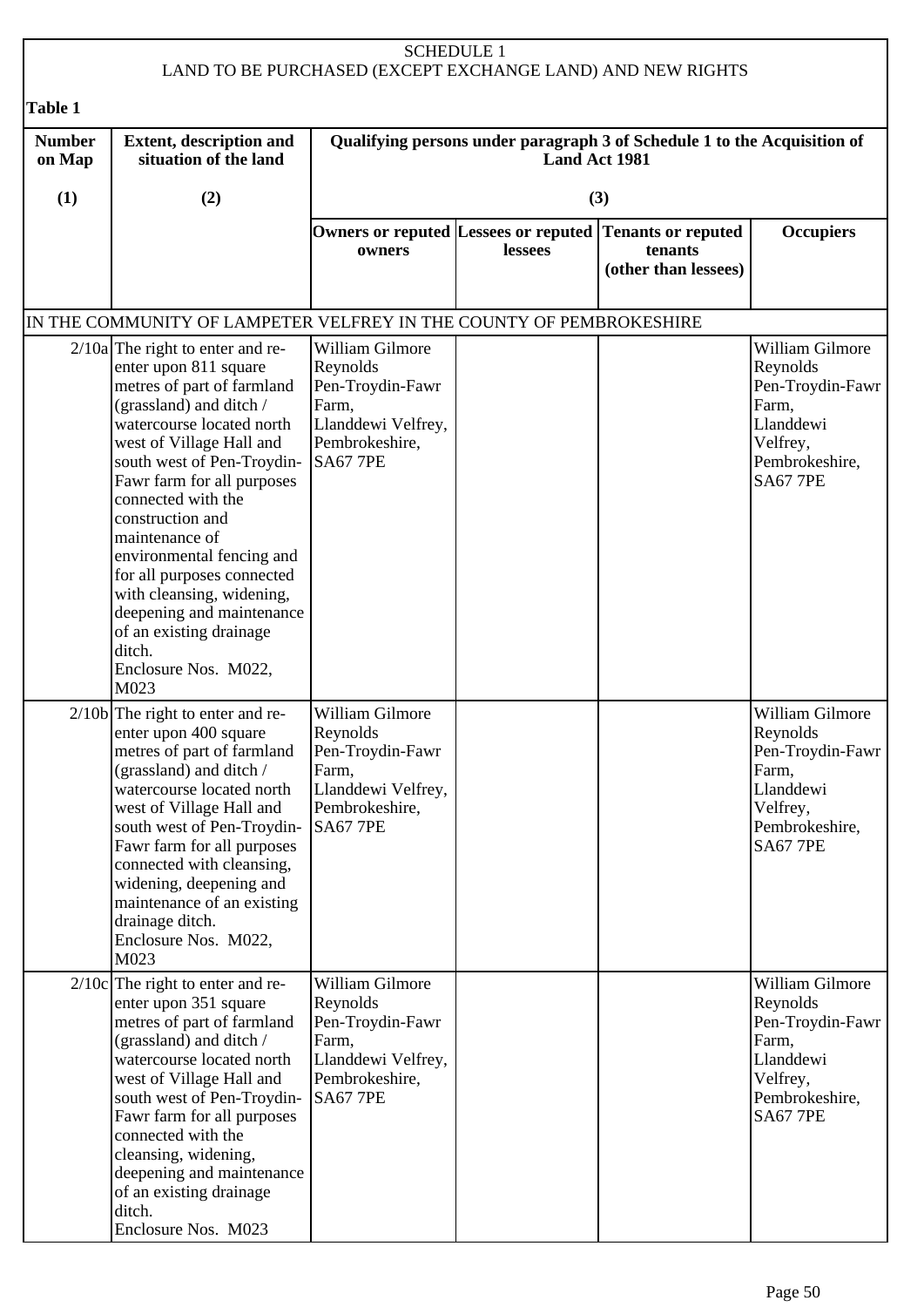|                         |                                                                                                                                                                                 |                                                                                                                     | <b>SCHEDULE 1</b> | LAND TO BE PURCHASED (EXCEPT EXCHANGE LAND) AND NEW RIGHTS               |                                                                                                                        |
|-------------------------|---------------------------------------------------------------------------------------------------------------------------------------------------------------------------------|---------------------------------------------------------------------------------------------------------------------|-------------------|--------------------------------------------------------------------------|------------------------------------------------------------------------------------------------------------------------|
| <b>Table 1</b>          |                                                                                                                                                                                 |                                                                                                                     |                   |                                                                          |                                                                                                                        |
| <b>Number</b><br>on Map | <b>Extent, description and</b><br>situation of the land                                                                                                                         |                                                                                                                     | Land Act 1981     | Qualifying persons under paragraph 3 of Schedule 1 to the Acquisition of |                                                                                                                        |
| (1)                     | (2)                                                                                                                                                                             |                                                                                                                     |                   | (3)                                                                      |                                                                                                                        |
|                         |                                                                                                                                                                                 | Owners or reputed Lessees or reputed<br>owners                                                                      | lessees           | Tenants or reputed<br>tenants<br>(other than lessees)                    | <b>Occupiers</b>                                                                                                       |
|                         | IN THE COMMUNITY OF LAMPETER VELFREY IN THE COUNTY OF PEMBROKESHIRE                                                                                                             |                                                                                                                     |                   |                                                                          |                                                                                                                        |
|                         | $2/10d$ 65 square metres of part of<br>farmland (grassland)<br>located north of Village<br>Hall and south of Pen-<br>Troydin-Fawr farm.<br>Enclosure Nos. M023                  | William Gilmore<br>Reynolds<br>Pen-Troydin-Fawr<br>Farm,<br>Llanddewi Velfrey,<br>Pembrokeshire,<br><b>SA67 7PE</b> |                   |                                                                          | William Gilmore<br>Reynolds<br>Pen-Troydin-Fawr<br>Farm,<br>Llanddewi<br>Velfrey,<br>Pembrokeshire,<br><b>SA67 7PE</b> |
|                         | $2/10e$ 179 square metres of part of William Gilmore<br>farmland (grassland)<br>located north of Village<br>Hall and south of Pen-<br>Troydin-Fawr Farm.<br>Enclosure Nos. M023 | Reynolds<br>Pen-Troydin-Fawr<br>Farm,<br>Llanddewi Velfrey,<br>Pembrokeshire,<br><b>SA67 7PE</b>                    |                   |                                                                          | William Gilmore<br>Reynolds<br>Pen-Troydin-Fawr<br>Farm,<br>Llanddewi<br>Velfrey,<br>Pembrokeshire,<br><b>SA67 7PE</b> |
|                         | 2/10f 808 square metres of part of William Gilmore<br>farmland (grassland)<br>located north of Village<br>Hall and south of Pen-<br>Troydin-Fawr Farm.<br>Enclosure Nos. M023   | Reynolds<br>Pen-Troydin-Fawr<br>Farm,<br>Llanddewi Velfrey,<br>Pembrokeshire,<br><b>SA67 7PE</b>                    |                   |                                                                          | William Gilmore<br>Reynolds<br>Pen-Troydin-Fawr<br>Farm,<br>Llanddewi<br>Velfrey,<br>Pembrokeshire,<br><b>SA67 7PE</b> |
|                         | $2/10g$ 2464 square metres of part<br>of farmland (grassland)<br>located north of Village<br>Hall and south of Pen-<br>Troydin-Fawr Farm.<br>Enclosure Nos. L023,<br>M023       | William Gilmore<br>Reynolds<br>Pen-Troydin-Fawr<br>Farm,<br>Llanddewi Velfrey,<br>Pembrokeshire,<br><b>SA67 7PE</b> |                   |                                                                          | William Gilmore<br>Reynolds<br>Pen-Troydin-Fawr<br>Farm,<br>Llanddewi<br>Velfrey,<br>Pembrokeshire,<br><b>SA67 7PE</b> |
|                         | $2/10h$ 39 square metres of part of<br>farmland (grassland)<br>located north of Village<br>Hall and south of Pen-<br>Troydin-Fawr farm.<br>Enclosure Nos. M023                  | William Gilmore<br>Reynolds<br>Pen-Troydin-Fawr<br>Farm,<br>Llanddewi Velfrey,<br>Pembrokeshire,<br><b>SA67 7PE</b> |                   |                                                                          | William Gilmore<br>Reynolds<br>Pen-Troydin-Fawr<br>Farm,<br>Llanddewi<br>Velfrey,<br>Pembrokeshire,<br><b>SA67 7PE</b> |
|                         | $2/10i$ Plot not used                                                                                                                                                           |                                                                                                                     |                   |                                                                          |                                                                                                                        |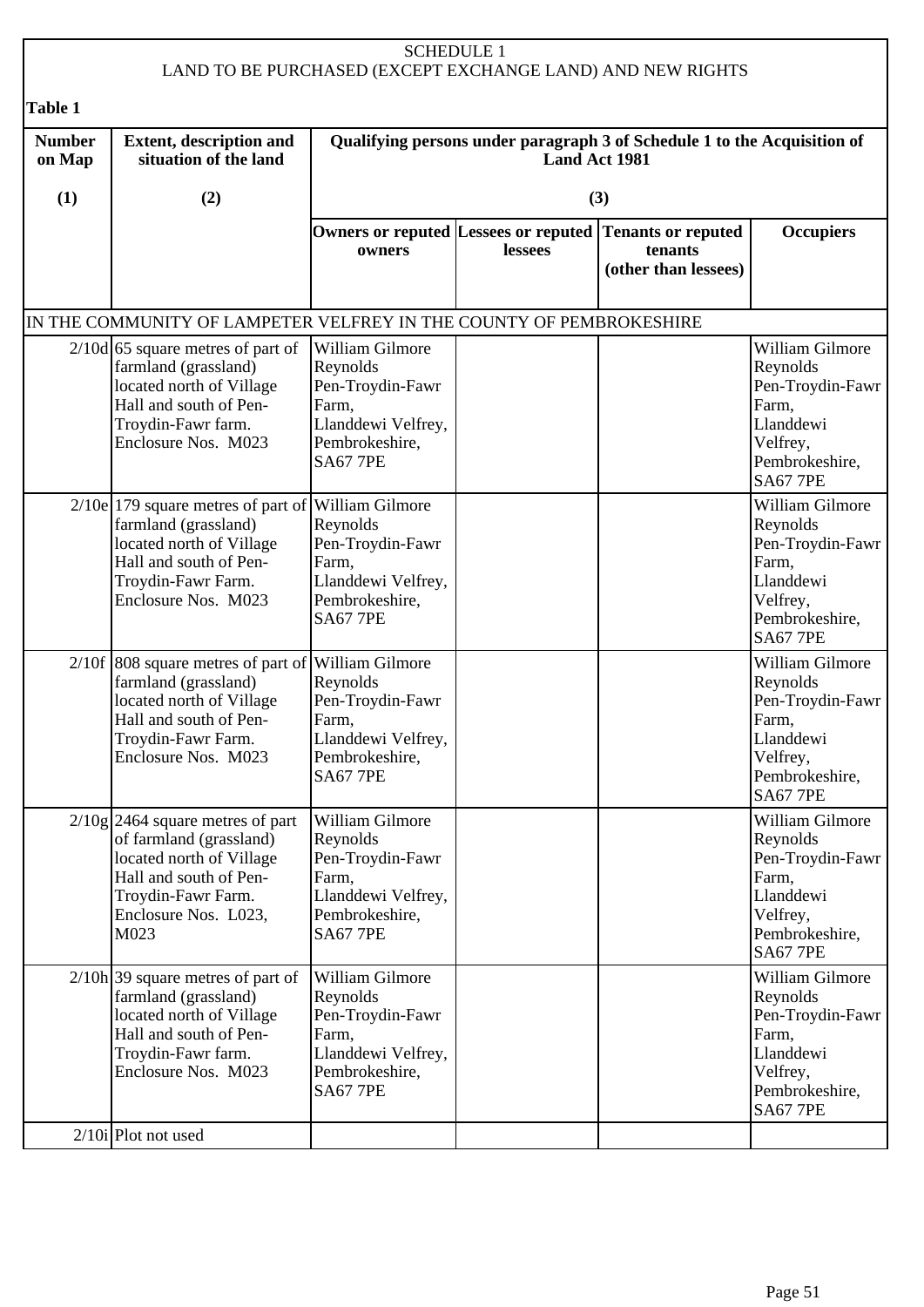|                         | <b>SCHEDULE 1</b><br>LAND TO BE PURCHASED (EXCEPT EXCHANGE LAND) AND NEW RIGHTS                                                                                                                                 |                                                                                                                     |               |                                                                          |                                                                                                                        |  |  |
|-------------------------|-----------------------------------------------------------------------------------------------------------------------------------------------------------------------------------------------------------------|---------------------------------------------------------------------------------------------------------------------|---------------|--------------------------------------------------------------------------|------------------------------------------------------------------------------------------------------------------------|--|--|
| <b>Table 1</b>          |                                                                                                                                                                                                                 |                                                                                                                     |               |                                                                          |                                                                                                                        |  |  |
| <b>Number</b><br>on Map | <b>Extent, description and</b><br>situation of the land                                                                                                                                                         |                                                                                                                     | Land Act 1981 | Qualifying persons under paragraph 3 of Schedule 1 to the Acquisition of |                                                                                                                        |  |  |
| (1)                     | (2)                                                                                                                                                                                                             |                                                                                                                     |               | (3)                                                                      |                                                                                                                        |  |  |
|                         |                                                                                                                                                                                                                 | Owners or reputed Lessees or reputed<br>owners                                                                      | lessees       | <b>Tenants or reputed</b><br>tenants<br>(other than lessees)             | <b>Occupiers</b>                                                                                                       |  |  |
|                         | IN THE COMMUNITY OF LAMPETER VELFREY IN THE COUNTY OF PEMBROKESHIRE                                                                                                                                             |                                                                                                                     |               |                                                                          |                                                                                                                        |  |  |
|                         | $2/10j$  251 square metres of half<br>width of classified road<br>known as Llanfallteg Road,<br>located north of Village<br>Hall and south east of Pen-<br>Troydin-Fawr Farm.<br>Enclosure Nos. M023            | William Gilmore<br>Reynolds<br>Pen-Troydin-Fawr<br>Farm,<br>Llanddewi Velfrey,<br>Pembrokeshire,<br><b>SA67 7PE</b> |               |                                                                          | William Gilmore<br>Reynolds<br>Pen-Troydin-Fawr<br>Farm,<br>Llanddewi<br>Velfrey,<br>Pembrokeshire,<br><b>SA67 7PE</b> |  |  |
|                         | $2/10k$ 60 square metres of part of<br>farmland (grassland)<br>located north of Village<br>Hall and south of Pen-<br>Troydin-Fawr farm.<br>Enclosure Nos. L023                                                  | William Gilmore<br>Reynolds<br>Pen-Troydin-Fawr<br>Farm,<br>Llanddewi Velfrey,<br>Pembrokeshire,<br><b>SA67 7PE</b> |               |                                                                          | William Gilmore<br>Reynolds<br>Pen-Troydin-Fawr<br>Farm,<br>Llanddewi<br>Velfrey,<br>Pembrokeshire,<br><b>SA67 7PE</b> |  |  |
|                         | $2/10L$ Plot not used                                                                                                                                                                                           |                                                                                                                     |               |                                                                          |                                                                                                                        |  |  |
|                         | $2/10m$ 454 square metres of half<br>width of classified road<br>known as Llanfallteg Road, Pen-Troydin-Fawr<br>located north of Village<br>Hall and south of Pen-<br>Troydin-Fawr Farm.<br>Enclosure Nos. M023 | William Gilmore<br>Reynolds<br>Farm,<br>Llanddewi Velfrey,<br>Pembrokeshire,<br><b>SA67 7PE</b>                     |               |                                                                          | William Gilmore<br>Reynolds<br>Pen-Troydin-Fawr<br>Farm,<br>Llanddewi<br>Velfrey,<br>Pembrokeshire,<br><b>SA67 7PE</b> |  |  |
|                         | $2/10n$ 466 square metres of half<br>width of classified road<br>known as Llanfallteg Road,<br>located north of Village<br>Hall and south of Pen-<br>Troydin-Fawr Farm.<br>Enclosure Nos. L023,<br>M023         | William Gilmore<br>Reynolds<br>Pen-Troydin-Fawr<br>Farm,<br>Llanddewi Velfrey,<br>Pembrokeshire,<br><b>SA67 7PE</b> |               |                                                                          | William Gilmore<br>Reynolds<br>Pen-Troydin-Fawr<br>Farm,<br>Llanddewi<br>Velfrey,<br>Pembrokeshire,<br><b>SA67 7PE</b> |  |  |
|                         | $3/1$ Plot not used                                                                                                                                                                                             |                                                                                                                     |               |                                                                          |                                                                                                                        |  |  |
|                         | $3/1a$ Plot not used                                                                                                                                                                                            |                                                                                                                     |               |                                                                          |                                                                                                                        |  |  |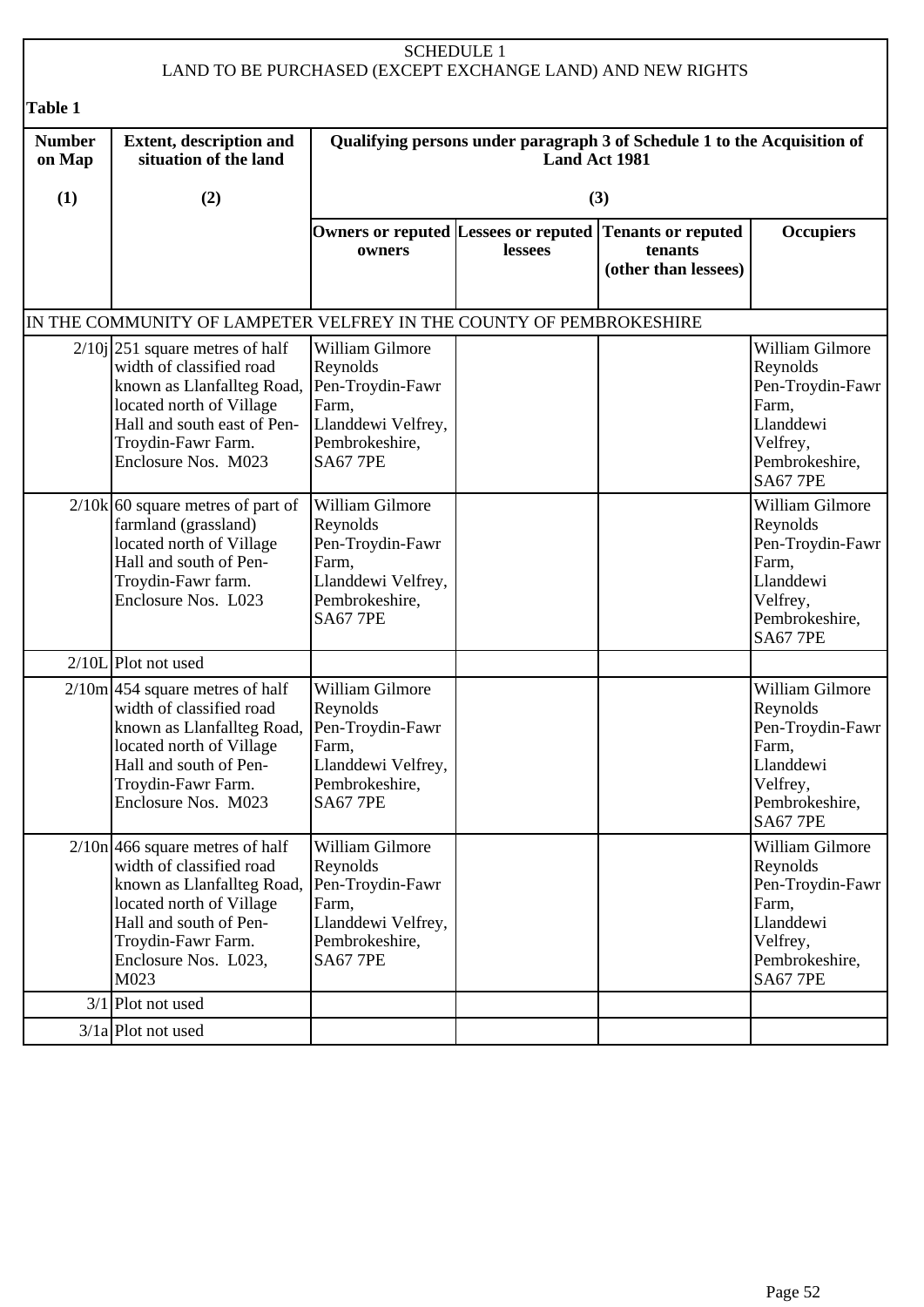| <b>SCHEDULE 1</b><br>LAND TO BE PURCHASED (EXCEPT EXCHANGE LAND) AND NEW RIGHTS |                                                                                                                                                                                                     |                                                                                                                                                                                                                                                                                                                                        |               |                                                                                            |                                                                                                                                                                                                                                                                                                                                     |  |
|---------------------------------------------------------------------------------|-----------------------------------------------------------------------------------------------------------------------------------------------------------------------------------------------------|----------------------------------------------------------------------------------------------------------------------------------------------------------------------------------------------------------------------------------------------------------------------------------------------------------------------------------------|---------------|--------------------------------------------------------------------------------------------|-------------------------------------------------------------------------------------------------------------------------------------------------------------------------------------------------------------------------------------------------------------------------------------------------------------------------------------|--|
| Table 1                                                                         |                                                                                                                                                                                                     |                                                                                                                                                                                                                                                                                                                                        |               |                                                                                            |                                                                                                                                                                                                                                                                                                                                     |  |
| <b>Number</b><br>on Map                                                         | <b>Extent, description and</b><br>situation of the land                                                                                                                                             |                                                                                                                                                                                                                                                                                                                                        | Land Act 1981 | Qualifying persons under paragraph 3 of Schedule 1 to the Acquisition of                   |                                                                                                                                                                                                                                                                                                                                     |  |
| (1)                                                                             | (2)                                                                                                                                                                                                 |                                                                                                                                                                                                                                                                                                                                        |               | (3)                                                                                        |                                                                                                                                                                                                                                                                                                                                     |  |
|                                                                                 |                                                                                                                                                                                                     | owners                                                                                                                                                                                                                                                                                                                                 | lessees       | Owners or reputed Lessees or reputed Tenants or reputed<br>tenants<br>(other than lessees) | <b>Occupiers</b>                                                                                                                                                                                                                                                                                                                    |  |
|                                                                                 | IN THE COMMUNITY OF LAMPETER VELFREY IN THE COUNTY OF PEMBROKESHIRE                                                                                                                                 |                                                                                                                                                                                                                                                                                                                                        |               |                                                                                            |                                                                                                                                                                                                                                                                                                                                     |  |
|                                                                                 | $3/1b$ 94 square metres of part of<br>A40 Trunk Road, verge,<br>sloped verge and hedge<br>located south west of Bethel Acquisition<br>Chapel and north east of<br>Glenfield.<br>Enclosure Nos. L027 | The Welsh<br><b>Ministers</b><br>C/o Head Of Land<br>Transport,<br>Welsh Government,<br>Crown Buildings,<br>Cathays Park,<br>Cardiff,<br><b>CF10 3NQ</b><br>The Welsh<br><b>Ministers</b><br>C/o The Director Of<br>Legal Services,<br>Welsh Government,<br>Crown Buildings,<br>Cathays Park,<br>Cardiff,<br><b>CF10 3NO</b>           |               |                                                                                            | The Welsh<br><b>Ministers</b><br>C/o Head Of Land<br>Acquisition<br>Transport,<br>Welsh<br>Government,<br>Crown Buildings,<br>Cathays Park,<br>Cardiff,<br><b>CF10 3NQ</b><br>The Welsh<br>Ministers<br>C/o The Director<br>Of Legal Services,<br>Welsh<br>Government,<br>Crown Buildings,<br>Cathays Park,<br>Cardiff,<br>CF10 3NQ |  |
|                                                                                 | $3/1c$ 617 square metres of<br>farmland (grassland)<br>located west of Bethel<br>Chapel and north east of<br>Glenfield Farm.<br>Enclosure Nos. L027                                                 | The Welsh<br><b>Ministers</b><br>C/o Head Of Land<br>Acquisition<br>Transport,<br>Welsh Government,<br>Crown Buildings,<br>Cathays Park,<br>Cardiff,<br><b>CF10 3NQ</b><br>The Welsh<br>Ministers<br>$C/O$ The Director Of<br>Legal Services,<br>Welsh Government,<br>Crown Buildings,<br>Cathays Park,<br>Cardiff,<br><b>CF10 3NQ</b> |               |                                                                                            | The Welsh<br>Ministers<br>C/o Head Of Land<br>Acquisition<br>Transport,<br>Welsh<br>Government,<br>Crown Buildings,<br>Cathays Park,<br>Cardiff,<br>CF10 3NQ<br>The Welsh<br>Ministers<br>C/o The Director<br>Of Legal Services,<br>Welsh<br>Government,<br>Crown Buildings,<br>Cathays Park,<br>Cardiff,<br><b>CF10 3NQ</b>        |  |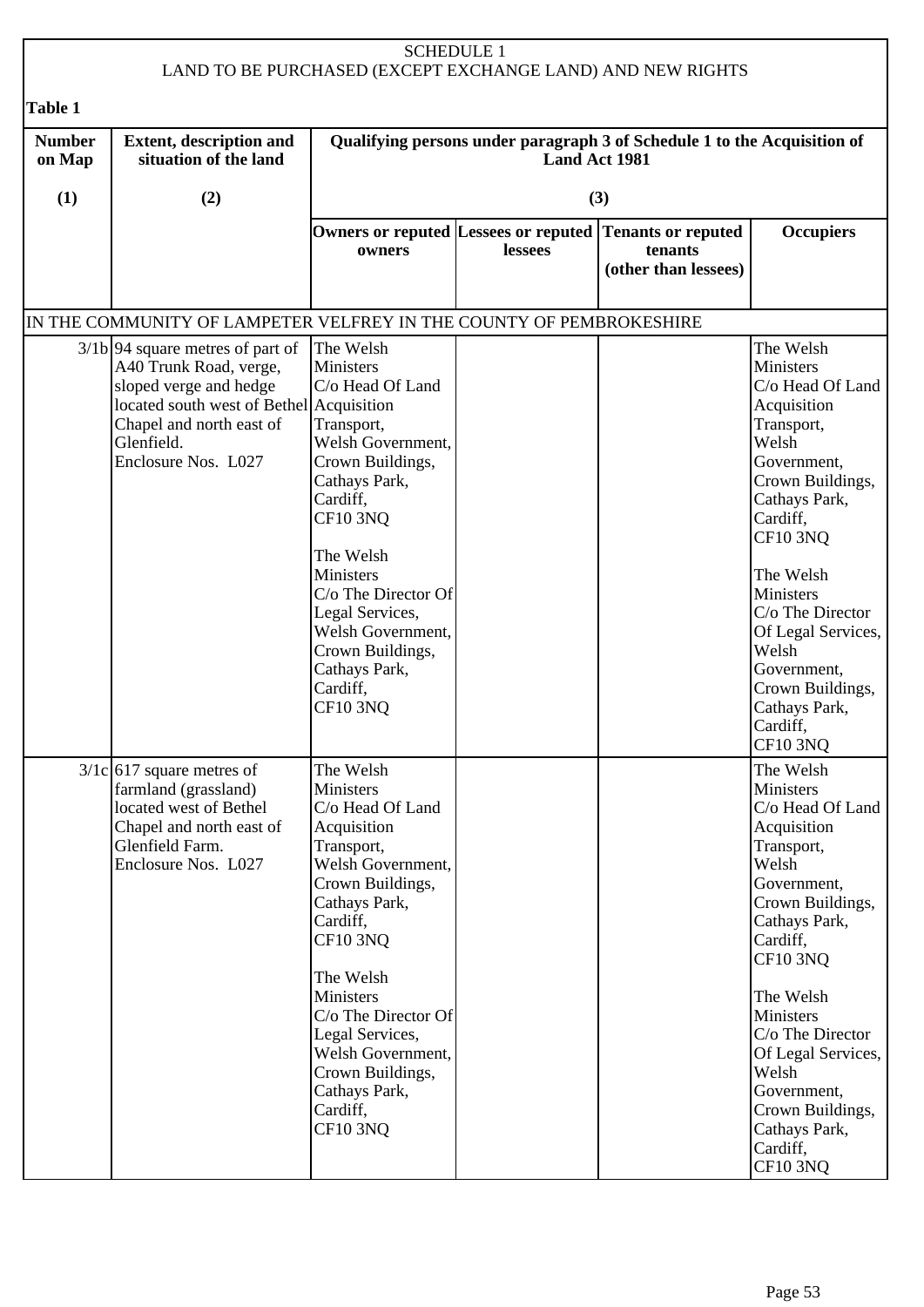|                         |                                                                                                                                                                                                                  | <b>SCHEDULE 1</b>                                                                                                                                                                                                                                                                                                         |                      | LAND TO BE PURCHASED (EXCEPT EXCHANGE LAND) AND NEW RIGHTS               |                                                                                                                                                                                                                                                                                                                              |
|-------------------------|------------------------------------------------------------------------------------------------------------------------------------------------------------------------------------------------------------------|---------------------------------------------------------------------------------------------------------------------------------------------------------------------------------------------------------------------------------------------------------------------------------------------------------------------------|----------------------|--------------------------------------------------------------------------|------------------------------------------------------------------------------------------------------------------------------------------------------------------------------------------------------------------------------------------------------------------------------------------------------------------------------|
| Table 1                 |                                                                                                                                                                                                                  |                                                                                                                                                                                                                                                                                                                           |                      |                                                                          |                                                                                                                                                                                                                                                                                                                              |
| <b>Number</b><br>on Map | <b>Extent, description and</b><br>situation of the land                                                                                                                                                          |                                                                                                                                                                                                                                                                                                                           | <b>Land Act 1981</b> | Qualifying persons under paragraph 3 of Schedule 1 to the Acquisition of |                                                                                                                                                                                                                                                                                                                              |
| (1)                     | (2)                                                                                                                                                                                                              |                                                                                                                                                                                                                                                                                                                           |                      | (3)                                                                      |                                                                                                                                                                                                                                                                                                                              |
|                         |                                                                                                                                                                                                                  | Owners or reputed Lessees or reputed<br>owners                                                                                                                                                                                                                                                                            | lessees              | <b>Tenants or reputed</b><br>tenants<br>(other than lessees)             | <b>Occupiers</b>                                                                                                                                                                                                                                                                                                             |
|                         | IN THE COMMUNITY OF LAMPETER VELFREY IN THE COUNTY OF PEMBROKESHIRE                                                                                                                                              |                                                                                                                                                                                                                                                                                                                           |                      |                                                                          |                                                                                                                                                                                                                                                                                                                              |
|                         | $3/1d$ 593 square metres of part of The Welsh<br>half width of A40 Trunk<br>Road, verge, sloped verge<br>and hedge located south<br>west of Bethel Chapel and<br>north east of Glenfield.<br>Enclosure Nos. L027 | <b>Ministers</b><br>C/o Head Of Land<br>Acquisition<br>Transport,<br>Welsh Government,<br>Crown Buildings,<br>Cathays Park,<br>Cardiff,<br><b>CF10 3NQ</b><br>The Welsh<br>Ministers<br>$C/O$ The Director Of<br>Legal Services,<br>Welsh Government,<br>Crown Buildings,<br>Cathays Park,<br>Cardiff,<br><b>CF10 3NO</b> |                      |                                                                          | The Welsh<br>Ministers<br>C/o Head Of Land<br>Acquisition<br>Transport,<br>Welsh<br>Government,<br>Crown Buildings,<br>Cathays Park,<br>Cardiff,<br><b>CF10 3NQ</b><br>The Welsh<br>Ministers<br>C/o The Director<br>Of Legal Services,<br>Welsh<br>Government,<br>Crown Buildings,<br>Cathays Park,<br>Cardiff,<br>CF10 3NQ |
|                         | $3/1e$   194 square metres of part of The Welsh<br>A40 Trunk Road, verge,<br>sloped verge and hedge<br>located south west of Bethel Acquisition<br>Chapel and north east of<br>Glenfield.<br>Enclosure Nos. L027 | <b>Ministers</b><br>C/o Head Of Land<br>Transport,<br>Welsh Government,<br>Crown Buildings,<br>Cathays Park,<br>Cardiff,<br><b>CF10 3NQ</b><br>The Welsh<br>Ministers<br>C/o The Director Of<br>Legal Services,<br>Welsh Government,<br>Crown Buildings,<br>Cathays Park,<br>Cardiff,<br><b>CF10 3NQ</b>                  |                      |                                                                          | The Welsh<br>Ministers<br>C/o Head Of Land<br>Acquisition<br>Transport,<br>Welsh<br>Government,<br>Crown Buildings,<br>Cathays Park,<br>Cardiff,<br><b>CF10 3NQ</b><br>The Welsh<br>Ministers<br>C/o The Director<br>Of Legal Services,<br>Welsh<br>Government,<br>Crown Buildings,<br>Cathays Park,<br>Cardiff,<br>CF10 3NQ |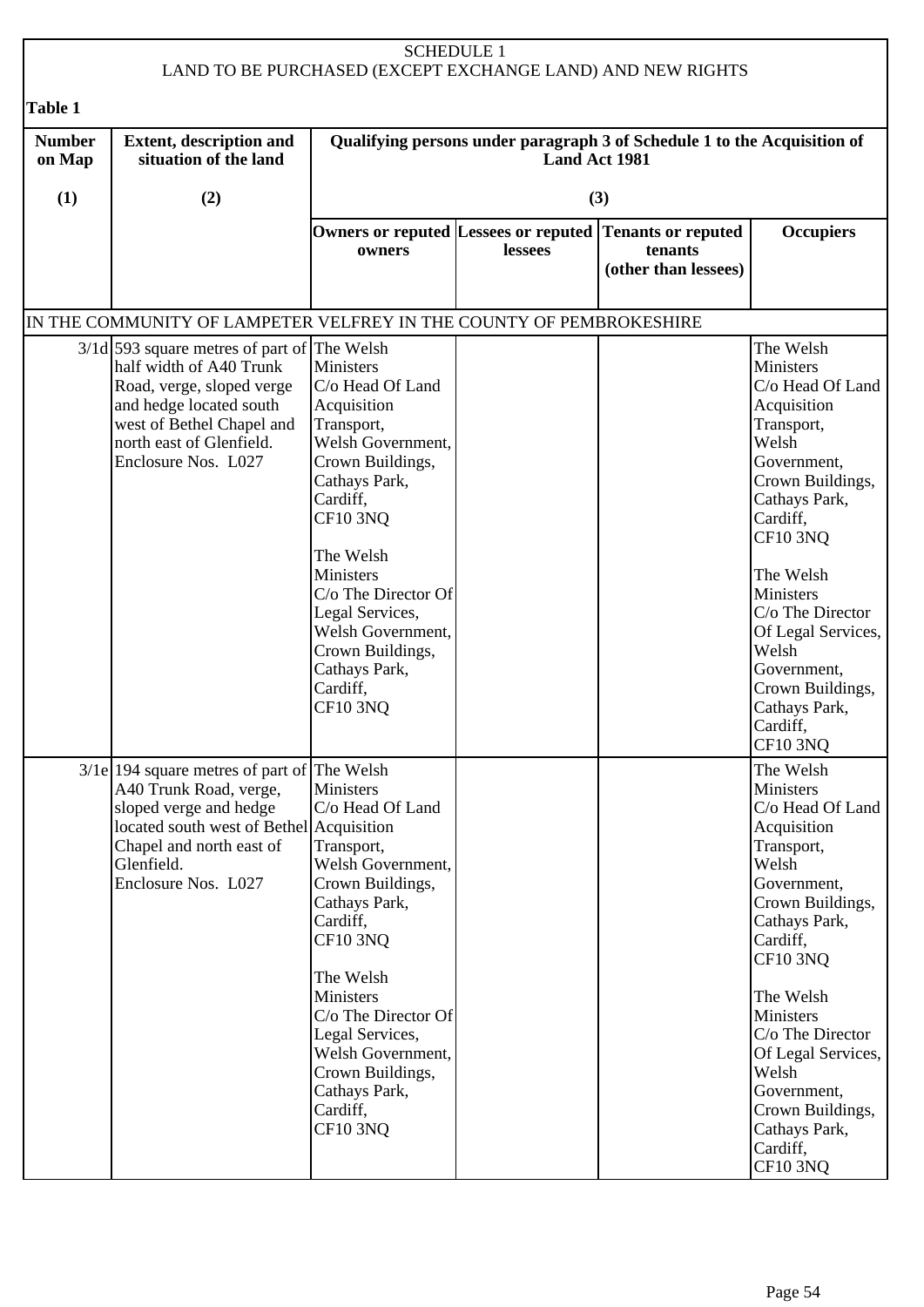| <b>SCHEDULE 1</b><br>LAND TO BE PURCHASED (EXCEPT EXCHANGE LAND) AND NEW RIGHTS |                                                                                                                                                                                                                |                                                                                                                                                                                                                                                                                                                       |                      |                                                                          |                                                                                                                                                                                                                                                                                                                              |  |
|---------------------------------------------------------------------------------|----------------------------------------------------------------------------------------------------------------------------------------------------------------------------------------------------------------|-----------------------------------------------------------------------------------------------------------------------------------------------------------------------------------------------------------------------------------------------------------------------------------------------------------------------|----------------------|--------------------------------------------------------------------------|------------------------------------------------------------------------------------------------------------------------------------------------------------------------------------------------------------------------------------------------------------------------------------------------------------------------------|--|
| <b>Table 1</b>                                                                  |                                                                                                                                                                                                                |                                                                                                                                                                                                                                                                                                                       |                      |                                                                          |                                                                                                                                                                                                                                                                                                                              |  |
| <b>Number</b><br>on Map                                                         | <b>Extent, description and</b><br>situation of the land                                                                                                                                                        |                                                                                                                                                                                                                                                                                                                       | <b>Land Act 1981</b> | Qualifying persons under paragraph 3 of Schedule 1 to the Acquisition of |                                                                                                                                                                                                                                                                                                                              |  |
| (1)                                                                             | (2)                                                                                                                                                                                                            |                                                                                                                                                                                                                                                                                                                       |                      | (3)                                                                      |                                                                                                                                                                                                                                                                                                                              |  |
|                                                                                 |                                                                                                                                                                                                                | Owners or reputed Lessees or reputed<br>owners                                                                                                                                                                                                                                                                        | lessees              | <b>Tenants or reputed</b><br>tenants<br>(other than lessees)             | <b>Occupiers</b>                                                                                                                                                                                                                                                                                                             |  |
|                                                                                 | IN THE COMMUNITY OF LAMPETER VELFREY IN THE COUNTY OF PEMBROKESHIRE                                                                                                                                            |                                                                                                                                                                                                                                                                                                                       |                      |                                                                          |                                                                                                                                                                                                                                                                                                                              |  |
|                                                                                 | $3/1f$ 565 square metres of part of The Welsh<br>A40 Trunk Road, verge,<br>sloped verge and hedge<br>located south west of Bethel Acquisition<br>Chapel and north east of<br>Glenfield.<br>Enclosure Nos. L027 | <b>Ministers</b><br>C/o Head Of Land<br>Transport,<br>Welsh Government,<br>Crown Buildings,<br>Cathays Park,<br>Cardiff,<br><b>CF10 3NQ</b><br>The Welsh<br>Ministers<br>$C/O$ The Director Of<br>Legal Services,<br>Welsh Government,<br>Crown Buildings,<br>Cathays Park,<br>Cardiff,<br><b>CF10 3NO</b>            |                      |                                                                          | The Welsh<br>Ministers<br>C/o Head Of Land<br>Acquisition<br>Transport,<br>Welsh<br>Government,<br>Crown Buildings,<br>Cathays Park,<br>Cardiff,<br><b>CF10 3NQ</b><br>The Welsh<br>Ministers<br>C/o The Director<br>Of Legal Services,<br>Welsh<br>Government,<br>Crown Buildings,<br>Cathays Park,<br>Cardiff,<br>CF10 3NQ |  |
|                                                                                 | $3/1g$ 438 square metres of half<br>width of A40 Trunk Road,<br>verge, sloped verge and<br>hedge located south west of Acquisition<br>Bethel Chapel and north<br>east of Glenfield.<br>Enclosure Nos. L027     | The Welsh<br><b>Ministers</b><br>C/o Head Of Land<br>Transport,<br>Welsh Government,<br>Crown Buildings,<br>Cathays Park,<br>Cardiff,<br><b>CF10 3NQ</b><br>The Welsh<br>Ministers<br>C/o The Director Of<br>Legal Services,<br>Welsh Government,<br>Crown Buildings,<br>Cathays Park,<br>Cardiff,<br><b>CF10 3NQ</b> |                      |                                                                          | The Welsh<br>Ministers<br>C/o Head Of Land<br>Acquisition<br>Transport,<br>Welsh<br>Government,<br>Crown Buildings,<br>Cathays Park,<br>Cardiff,<br>CF10 3NQ<br>The Welsh<br>Ministers<br>C/o The Director<br>Of Legal Services,<br>Welsh<br>Government,<br>Crown Buildings,<br>Cathays Park,<br>Cardiff,<br><b>CF10 3NQ</b> |  |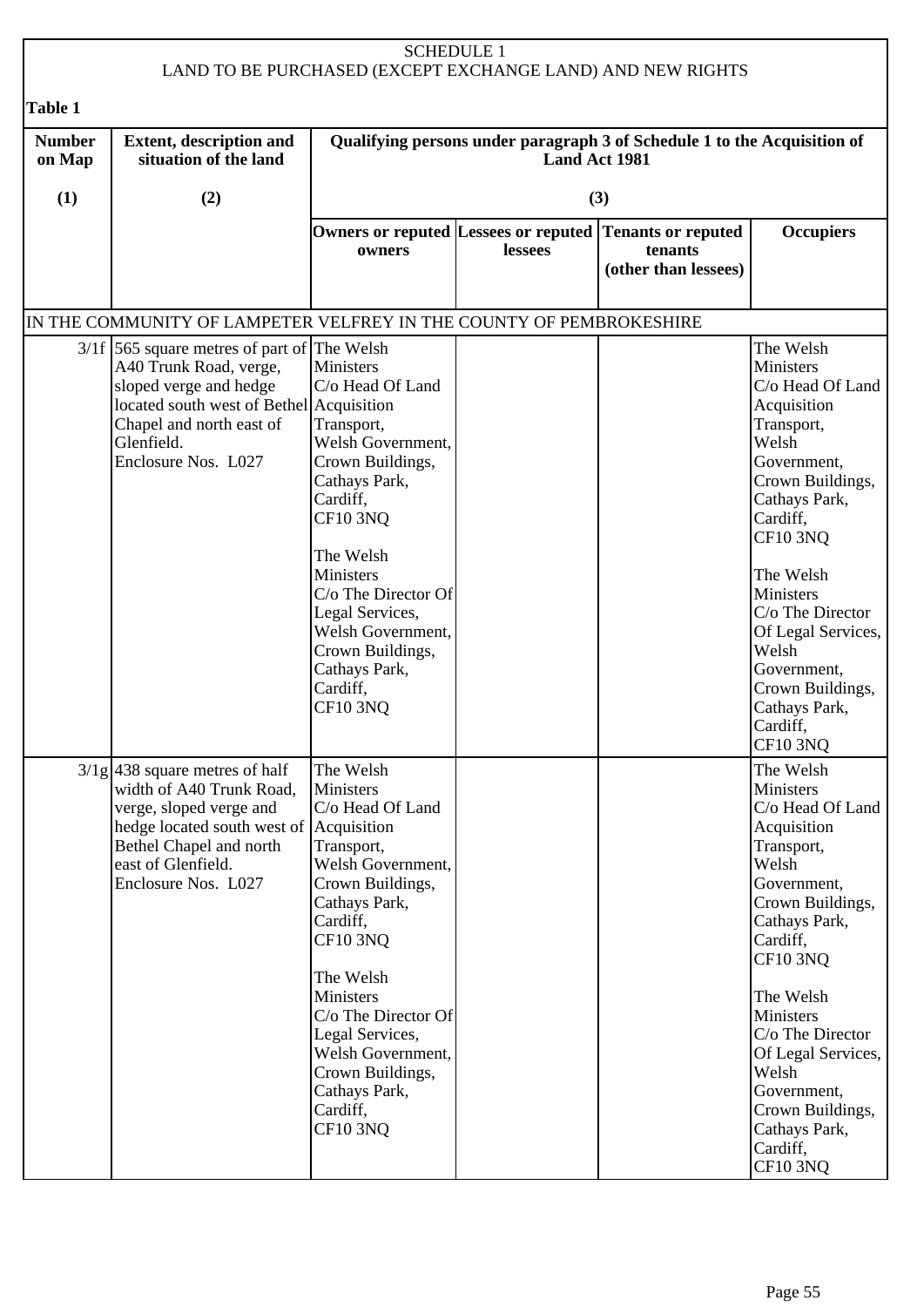|                         |                                                                                                                                                                                                     | <b>SCHEDULE 1</b>                                                                                                                                                                                                                                                                                                                    |               | LAND TO BE PURCHASED (EXCEPT EXCHANGE LAND) AND NEW RIGHTS               |                                                                                                                                                                                                                                                                                                                                |
|-------------------------|-----------------------------------------------------------------------------------------------------------------------------------------------------------------------------------------------------|--------------------------------------------------------------------------------------------------------------------------------------------------------------------------------------------------------------------------------------------------------------------------------------------------------------------------------------|---------------|--------------------------------------------------------------------------|--------------------------------------------------------------------------------------------------------------------------------------------------------------------------------------------------------------------------------------------------------------------------------------------------------------------------------|
| Table 1                 |                                                                                                                                                                                                     |                                                                                                                                                                                                                                                                                                                                      |               |                                                                          |                                                                                                                                                                                                                                                                                                                                |
| <b>Number</b><br>on Map | <b>Extent, description and</b><br>situation of the land                                                                                                                                             |                                                                                                                                                                                                                                                                                                                                      | Land Act 1981 | Qualifying persons under paragraph 3 of Schedule 1 to the Acquisition of |                                                                                                                                                                                                                                                                                                                                |
| (1)                     | (2)                                                                                                                                                                                                 |                                                                                                                                                                                                                                                                                                                                      |               | (3)                                                                      |                                                                                                                                                                                                                                                                                                                                |
|                         |                                                                                                                                                                                                     | Owners or reputed Lessees or reputed<br>owners                                                                                                                                                                                                                                                                                       | lessees       | <b>Tenants or reputed</b><br>tenants<br>(other than lessees)             | <b>Occupiers</b>                                                                                                                                                                                                                                                                                                               |
|                         | IN THE COMMUNITY OF LAMPETER VELFREY IN THE COUNTY OF PEMBROKESHIRE                                                                                                                                 |                                                                                                                                                                                                                                                                                                                                      |               |                                                                          |                                                                                                                                                                                                                                                                                                                                |
|                         | $3/1h$ 26 square metres of part of<br>half width of access track<br>and hedge located north of<br>Bethel Chapel and north<br>east of Glenfield.<br>Enclosure Nos. L027                              | The Welsh<br><b>Ministers</b><br>C/o Head Of Land<br>Acquisition<br>Transport,<br>Welsh Government,<br>Crown Buildings,<br>Cathays Park,<br>Cardiff,<br><b>CF10 3NQ</b><br>The Welsh<br>Ministers<br>C/o The Director Of<br>Legal Services,<br>Welsh Government,<br>Crown Buildings,<br>Cathays Park,<br>Cardiff,<br><b>CF10 3NQ</b> |               |                                                                          | The Welsh<br>Ministers<br>C/o Head Of Land<br>Acquisition<br>Transport,<br>Welsh<br>Government,<br>Crown Buildings,<br>Cathays Park,<br>Cardiff,<br><b>CF10 3NQ</b><br>The Welsh<br>Ministers<br>C/o The Director<br>Of Legal Services,<br>Welsh<br>Government,<br>Crown Buildings,<br>Cathays Park,<br>Cardiff,<br>$CF10$ 3NQ |
|                         | $3/1i$ Plot not used                                                                                                                                                                                |                                                                                                                                                                                                                                                                                                                                      |               |                                                                          |                                                                                                                                                                                                                                                                                                                                |
|                         | $3/1j$ 22 square metres of part of<br>A40 Trunk Road, verge,<br>sloped verge and hedge<br>located south west of Bethel Acquisition<br>Chapel and north east of<br>Glenfield.<br>Enclosure Nos. L027 | The Welsh<br>Ministers<br>C/o Head Of Land<br>Transport,<br>Welsh Government,<br>Crown Buildings,<br>Cathays Park,<br>Cardiff,<br><b>CF10 3NQ</b><br>The Welsh<br>Ministers<br>C/o The Director Of<br>Legal Services,<br>Welsh Government,<br>Crown Buildings,<br>Cathays Park,                                                      |               |                                                                          | The Welsh<br>Ministers<br>C/o Head Of Land<br>Acquisition<br>Transport,<br>Welsh<br>Government,<br>Crown Buildings,<br>Cathays Park,<br>Cardiff,<br><b>CF10 3NQ</b><br>The Welsh<br>Ministers<br>C/o The Director<br>Of Legal Services,<br>Welsh<br>Government,                                                                |
|                         |                                                                                                                                                                                                     | Cardiff,<br><b>CF10 3NQ</b>                                                                                                                                                                                                                                                                                                          |               |                                                                          | Crown Buildings,<br>Cathays Park,<br>Cardiff,<br>CF10 3NQ                                                                                                                                                                                                                                                                      |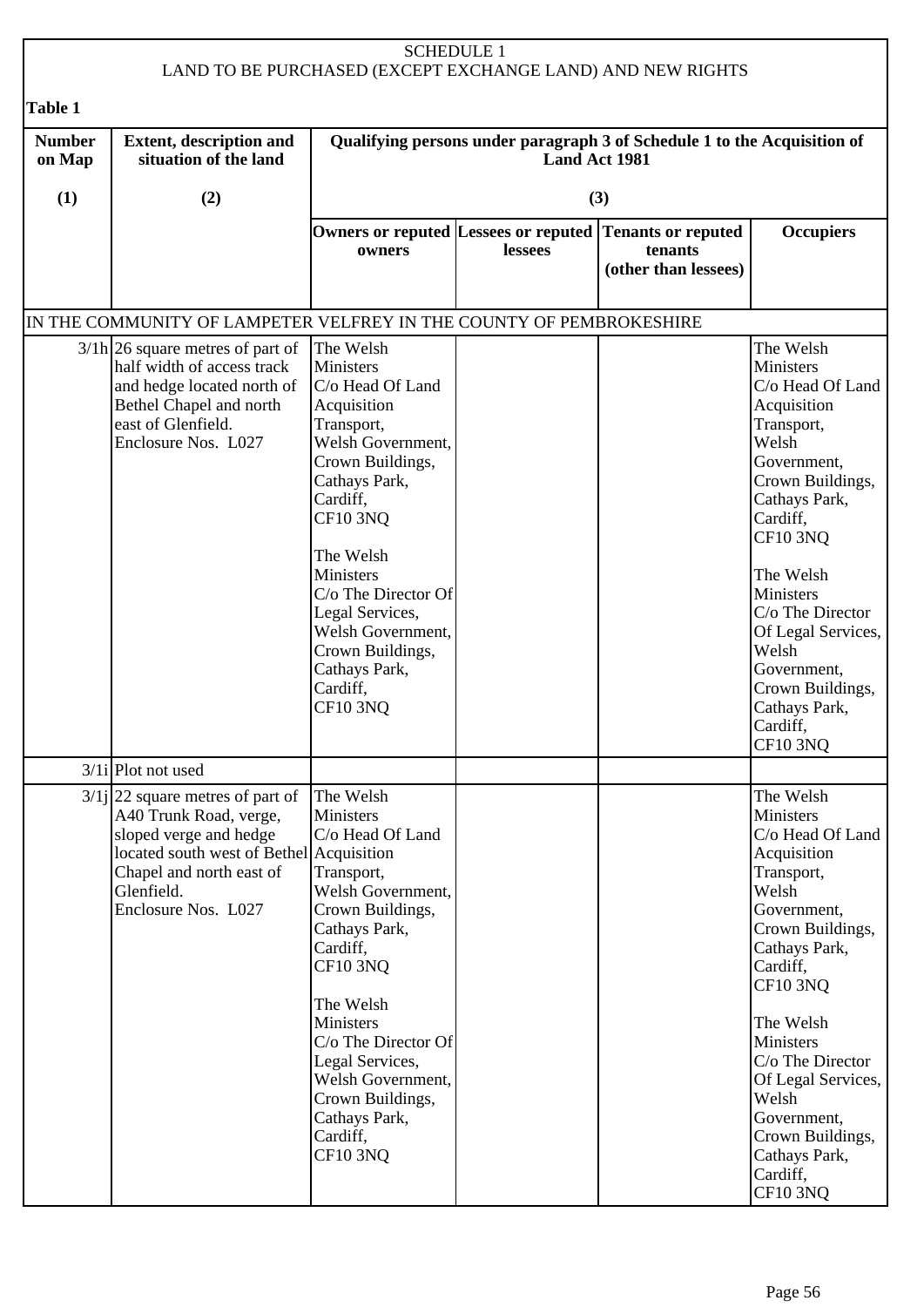|                         |                                                                                                                                                                                                           | <b>SCHEDULE 1</b>                                                                                                                                                                                                                                                                                                     |               | LAND TO BE PURCHASED (EXCEPT EXCHANGE LAND) AND NEW RIGHTS               |                                                                                                                                                                                                                                                                                                                                |
|-------------------------|-----------------------------------------------------------------------------------------------------------------------------------------------------------------------------------------------------------|-----------------------------------------------------------------------------------------------------------------------------------------------------------------------------------------------------------------------------------------------------------------------------------------------------------------------|---------------|--------------------------------------------------------------------------|--------------------------------------------------------------------------------------------------------------------------------------------------------------------------------------------------------------------------------------------------------------------------------------------------------------------------------|
| Table 1                 |                                                                                                                                                                                                           |                                                                                                                                                                                                                                                                                                                       |               |                                                                          |                                                                                                                                                                                                                                                                                                                                |
| <b>Number</b><br>on Map | <b>Extent, description and</b><br>situation of the land                                                                                                                                                   |                                                                                                                                                                                                                                                                                                                       | Land Act 1981 | Qualifying persons under paragraph 3 of Schedule 1 to the Acquisition of |                                                                                                                                                                                                                                                                                                                                |
| (1)                     | (2)                                                                                                                                                                                                       |                                                                                                                                                                                                                                                                                                                       |               | (3)                                                                      |                                                                                                                                                                                                                                                                                                                                |
|                         |                                                                                                                                                                                                           | Owners or reputed Lessees or reputed<br>owners                                                                                                                                                                                                                                                                        | lessees       | <b>Tenants or reputed</b><br>tenants<br>(other than lessees)             | <b>Occupiers</b>                                                                                                                                                                                                                                                                                                               |
|                         | IN THE COMMUNITY OF LAMPETER VELFREY IN THE COUNTY OF PEMBROKESHIRE                                                                                                                                       |                                                                                                                                                                                                                                                                                                                       |               |                                                                          |                                                                                                                                                                                                                                                                                                                                |
|                         | $3/1k$ 21 square metres of part of<br>A40 Trunk road, verge,<br>sloped verge and hedge<br>located south west of Bethel Acquisition<br>Chapel and north east of<br>Glenfield.<br>Enclosure Nos. L027       | The Welsh<br>Ministers<br>C/o Head Of Land<br>Transport,<br>Welsh Government,<br>Crown Buildings,<br>Cathays Park,<br>Cardiff,<br><b>CF10 3NQ</b><br>The Welsh<br><b>Ministers</b><br>C/o The Director Of<br>Legal Services,<br>Welsh Government,<br>Crown Buildings,<br>Cathays Park,<br>Cardiff,<br><b>CF10 3NQ</b> |               |                                                                          | The Welsh<br>Ministers<br>C/o Head Of Land<br>Acquisition<br>Transport,<br>Welsh<br>Government,<br>Crown Buildings,<br>Cathays Park,<br>Cardiff,<br><b>CF10 3NQ</b><br>The Welsh<br>Ministers<br>C/o The Director<br>Of Legal Services,<br>Welsh<br>Government,<br>Crown Buildings,<br>Cathays Park,<br>Cardiff,<br>$CF10$ 3NQ |
|                         | $3/1L$ Plot not used                                                                                                                                                                                      |                                                                                                                                                                                                                                                                                                                       |               |                                                                          |                                                                                                                                                                                                                                                                                                                                |
|                         | $3/\text{1m}$ 5 square metres of part of<br>A40 Trunk road, verge,<br>sloped verge and hedge<br>located south west of Bethel Acquisition<br>Chapel and north east of<br>Glenfield.<br>Enclosure Nos. L027 | The Welsh<br>Ministers<br>C/o Head Of Land<br>Transport,<br>Welsh Government,<br>Crown Buildings,<br>Cathays Park,<br>Cardiff,<br><b>CF10 3NQ</b><br>The Welsh<br><b>Ministers</b><br>C/o The Director Of<br>Legal Services,<br>Welsh Government,<br>Crown Buildings,<br>Cathays Park,<br>Cardiff,<br><b>CF10 3NQ</b> |               |                                                                          | The Welsh<br>Ministers<br>C/o Head Of Land<br>Acquisition<br>Transport,<br>Welsh<br>Government,<br>Crown Buildings,<br>Cathays Park,<br>Cardiff,<br><b>CF10 3NQ</b><br>The Welsh<br>Ministers<br>C/o The Director<br>Of Legal Services,<br>Welsh<br>Government,<br>Crown Buildings,<br>Cathays Park,<br>Cardiff,<br>CF10 3NQ   |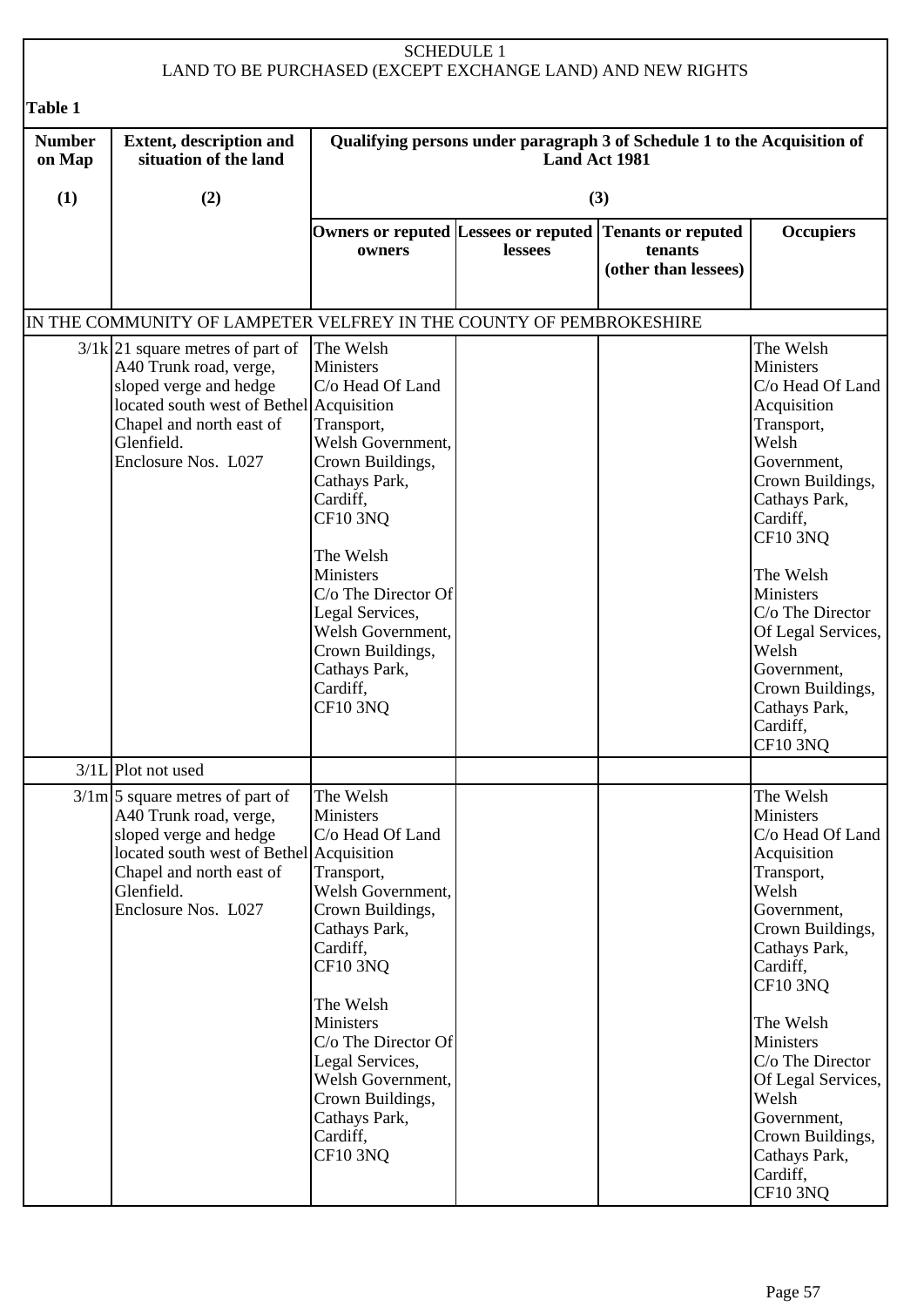|                         |                                                                                                                                                                                                                 | <b>SCHEDULE 1</b>                                                                                                                                                                                                                                                                                        |                      | LAND TO BE PURCHASED (EXCEPT EXCHANGE LAND) AND NEW RIGHTS                                 |                                                                                                                                                                                                                                                                                                                              |
|-------------------------|-----------------------------------------------------------------------------------------------------------------------------------------------------------------------------------------------------------------|----------------------------------------------------------------------------------------------------------------------------------------------------------------------------------------------------------------------------------------------------------------------------------------------------------|----------------------|--------------------------------------------------------------------------------------------|------------------------------------------------------------------------------------------------------------------------------------------------------------------------------------------------------------------------------------------------------------------------------------------------------------------------------|
| Table 1                 |                                                                                                                                                                                                                 |                                                                                                                                                                                                                                                                                                          |                      |                                                                                            |                                                                                                                                                                                                                                                                                                                              |
| <b>Number</b><br>on Map | <b>Extent, description and</b><br>situation of the land                                                                                                                                                         |                                                                                                                                                                                                                                                                                                          | <b>Land Act 1981</b> | Qualifying persons under paragraph 3 of Schedule 1 to the Acquisition of                   |                                                                                                                                                                                                                                                                                                                              |
| (1)                     | (2)                                                                                                                                                                                                             |                                                                                                                                                                                                                                                                                                          |                      | (3)                                                                                        |                                                                                                                                                                                                                                                                                                                              |
|                         |                                                                                                                                                                                                                 | owners                                                                                                                                                                                                                                                                                                   | lessees              | Owners or reputed Lessees or reputed Tenants or reputed<br>tenants<br>(other than lessees) | <b>Occupiers</b>                                                                                                                                                                                                                                                                                                             |
|                         | IN THE COMMUNITY OF LAMPETER VELFREY IN THE COUNTY OF PEMBROKESHIRE                                                                                                                                             |                                                                                                                                                                                                                                                                                                          |                      |                                                                                            |                                                                                                                                                                                                                                                                                                                              |
|                         | $3/\ln 144$ square metres of part of The Welsh<br>A40 Trunk Road, verge,<br>sloped verge and hedge<br>located south west of Bethel Acquisition<br>Chapel and north east of<br>Glenfield.<br>Enclosure Nos. L027 | Ministers<br>C/o Head Of Land<br>Transport,<br>Welsh Government,<br>Crown Buildings,<br>Cathays Park,<br>Cardiff,<br><b>CF10 3NQ</b><br>The Welsh<br><b>Ministers</b><br>C/o The Director Of<br>Legal Services,<br>Welsh Government,<br>Crown Buildings,<br>Cathays Park,<br>Cardiff,<br><b>CF10 3NO</b> |                      |                                                                                            | The Welsh<br>Ministers<br>C/o Head Of Land<br>Acquisition<br>Transport,<br>Welsh<br>Government,<br>Crown Buildings,<br>Cathays Park,<br>Cardiff,<br><b>CF10 3NQ</b><br>The Welsh<br>Ministers<br>C/o The Director<br>Of Legal Services,<br>Welsh<br>Government,<br>Crown Buildings,<br>Cathays Park,<br>Cardiff,<br>CF10 3NQ |
|                         | $3/10$ Plot not used                                                                                                                                                                                            |                                                                                                                                                                                                                                                                                                          |                      |                                                                                            |                                                                                                                                                                                                                                                                                                                              |
|                         | $3/1p$  149 square metres of part of The Welsh<br>A40 Trunk Road, verge,<br>sloped verge and hedge<br>located south west of Bethel Acquisition<br>Chapel and north east of<br>Glenfield.<br>Enclosure Nos. L027 | Ministers<br>C/o Head Of Land<br>Transport,<br>Welsh Government,<br>Crown Buildings,<br>Cathays Park,<br>Cardiff,<br><b>CF10 3NQ</b><br>The Welsh<br>Ministers<br>C/o The Director Of<br>Legal Services,<br>Welsh Government,<br>Crown Buildings,<br>Cathays Park,<br>Cardiff,<br><b>CF10 3NQ</b>        |                      |                                                                                            | The Welsh<br>Ministers<br>C/o Head Of Land<br>Acquisition<br>Transport,<br>Welsh<br>Government,<br>Crown Buildings,<br>Cathays Park,<br>Cardiff,<br><b>CF10 3NQ</b><br>The Welsh<br>Ministers<br>C/o The Director<br>Of Legal Services,<br>Welsh<br>Government,<br>Crown Buildings,<br>Cathays Park,<br>Cardiff,<br>CF10 3NQ |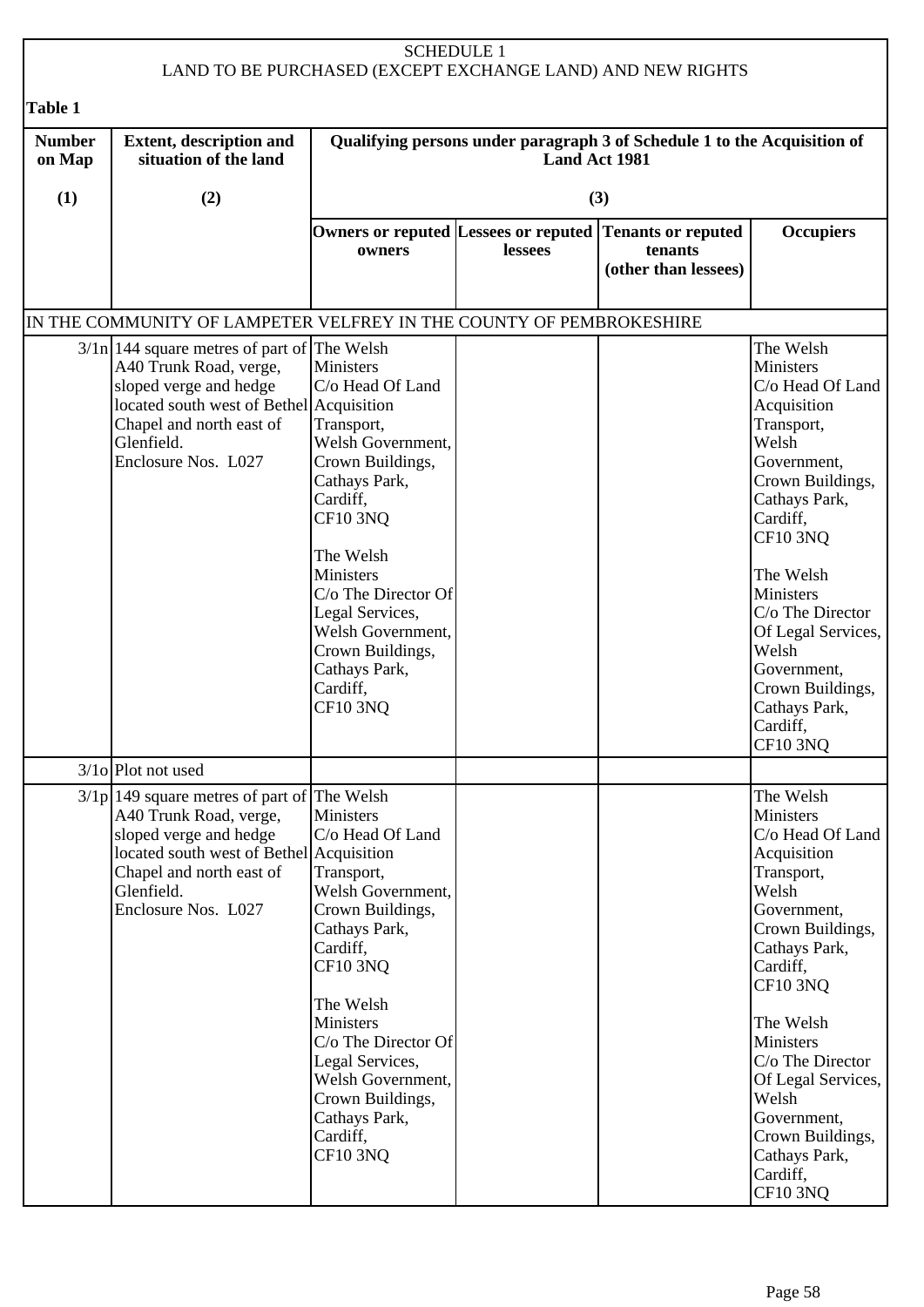|                         |                                                                                                                                                                                                     | <b>SCHEDULE 1</b>                                                                                                                                                                                                                                                                                              |                      | LAND TO BE PURCHASED (EXCEPT EXCHANGE LAND) AND NEW RIGHTS                                 |                                                                                                                                                                                                                                                                                                                                     |
|-------------------------|-----------------------------------------------------------------------------------------------------------------------------------------------------------------------------------------------------|----------------------------------------------------------------------------------------------------------------------------------------------------------------------------------------------------------------------------------------------------------------------------------------------------------------|----------------------|--------------------------------------------------------------------------------------------|-------------------------------------------------------------------------------------------------------------------------------------------------------------------------------------------------------------------------------------------------------------------------------------------------------------------------------------|
| <b>Table 1</b>          |                                                                                                                                                                                                     |                                                                                                                                                                                                                                                                                                                |                      |                                                                                            |                                                                                                                                                                                                                                                                                                                                     |
| <b>Number</b><br>on Map | <b>Extent, description and</b><br>situation of the land                                                                                                                                             |                                                                                                                                                                                                                                                                                                                | <b>Land Act 1981</b> | Qualifying persons under paragraph 3 of Schedule 1 to the Acquisition of                   |                                                                                                                                                                                                                                                                                                                                     |
| (1)                     | (2)                                                                                                                                                                                                 |                                                                                                                                                                                                                                                                                                                |                      | (3)                                                                                        |                                                                                                                                                                                                                                                                                                                                     |
|                         |                                                                                                                                                                                                     | owners                                                                                                                                                                                                                                                                                                         | lessees              | Owners or reputed Lessees or reputed Tenants or reputed<br>tenants<br>(other than lessees) | <b>Occupiers</b>                                                                                                                                                                                                                                                                                                                    |
|                         | IN THE COMMUNITY OF LAMPETER VELFREY IN THE COUNTY OF PEMBROKESHIRE                                                                                                                                 |                                                                                                                                                                                                                                                                                                                |                      |                                                                                            |                                                                                                                                                                                                                                                                                                                                     |
|                         | $3/1q$ 30 square metres of part of<br>A40 Trunk Road, verge,<br>sloped verge and hedge<br>located south west of Bethel Acquisition<br>Chapel and north east of<br>Glenfield.<br>Enclosure Nos. L027 | The Welsh<br>Ministers<br>C/o Head Of Land<br>Transport,<br>Welsh Government,<br>Crown Buildings,<br>Cathays Park,<br>Cardiff,<br><b>CF10 3NQ</b><br>The Welsh<br>Ministers<br>C/o The Director Of<br>Legal Services,<br>Welsh Government,<br>Crown Buildings,<br>Cathays Park,<br>Cardiff,<br><b>CF10 3NQ</b> |                      |                                                                                            | The Welsh<br>Ministers<br>C/o Head Of Land<br>Acquisition<br>Transport,<br>Welsh<br>Government,<br>Crown Buildings,<br>Cathays Park,<br>Cardiff,<br><b>CF10 3NQ</b><br>The Welsh<br>Ministers<br>C/o The Director<br>Of Legal Services,<br>Welsh<br>Government,<br>Crown Buildings,<br>Cathays Park,<br>Cardiff,<br><b>CF10 3NQ</b> |
|                         | $3/1r$ 369 square metres of part of The Welsh<br>hard standing located south<br>of Bethel Chapel and north<br>east of Glenfield Farm.<br>Enclosure Nos. L028                                        | Ministers<br>C/o Head Of Land<br>Acquisition<br>Transport,<br>Welsh Government,<br>Crown Buildings,<br>Cathays Park,<br>Cardiff,<br>CF10 3NQ<br>The Welsh<br>Ministers<br>C/o The Director Of<br>Legal Services,<br>Welsh Government,<br>Crown Buildings,<br>Cathays Park,<br>Cardiff,<br><b>CF10 3NQ</b>      |                      |                                                                                            | The Welsh<br>Ministers<br>C/o Head Of Land<br>Acquisition<br>Transport,<br>Welsh<br>Government,<br>Crown Buildings,<br>Cathays Park,<br>Cardiff,<br><b>CF10 3NQ</b><br>The Welsh<br>Ministers<br>C/o The Director<br>Of Legal Services,<br>Welsh<br>Government,<br>Crown Buildings,<br>Cathays Park,<br>Cardiff,<br><b>CF10 3NQ</b> |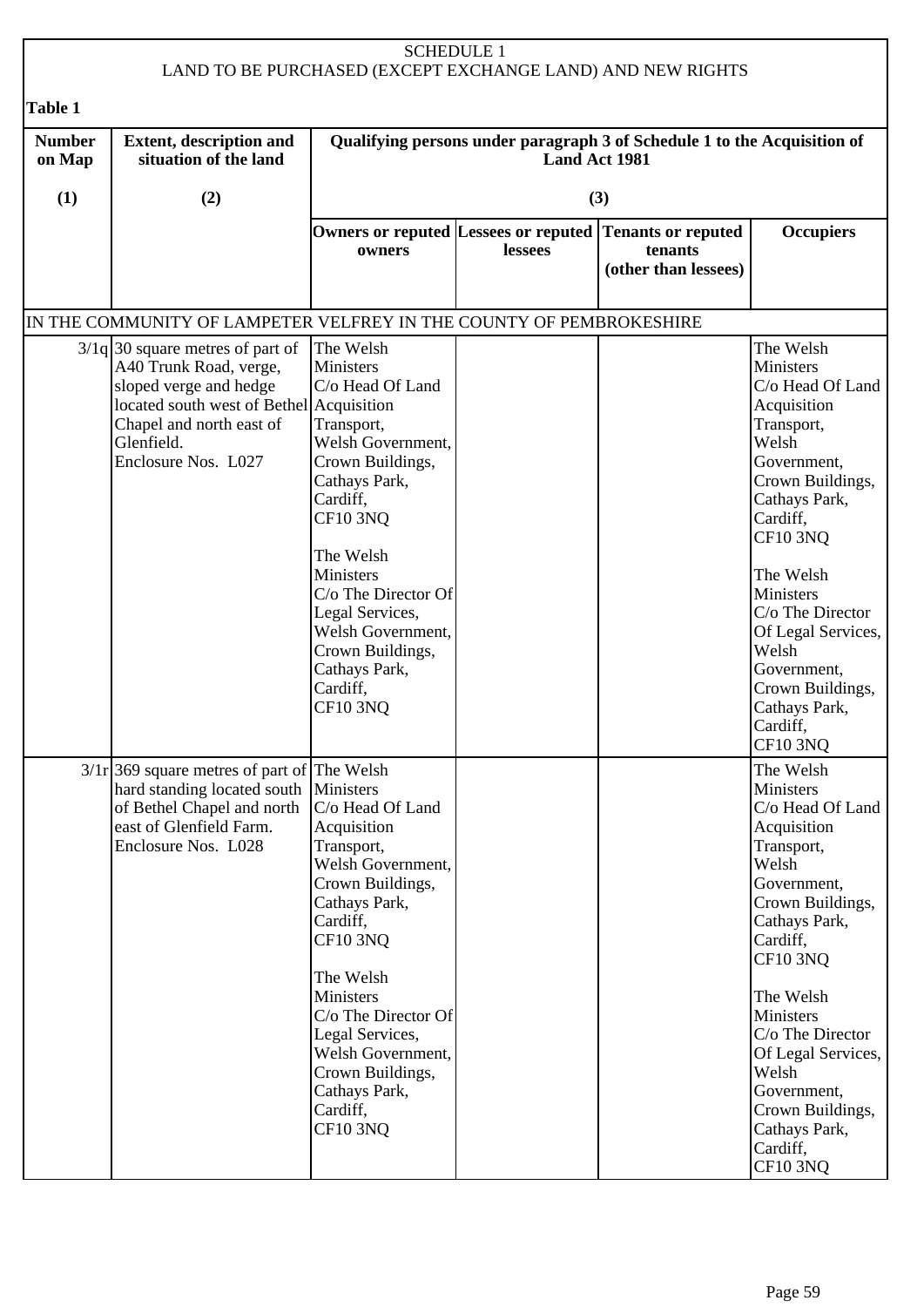|                         |                                                                                                                                                                                                                                                                                                 | <b>SCHEDULE 1</b>                                                                                                                                                                                                                                                                                                             |                      | LAND TO BE PURCHASED (EXCEPT EXCHANGE LAND) AND NEW RIGHTS                                 |                                                                                                                                                                                                                                                                                                                                     |
|-------------------------|-------------------------------------------------------------------------------------------------------------------------------------------------------------------------------------------------------------------------------------------------------------------------------------------------|-------------------------------------------------------------------------------------------------------------------------------------------------------------------------------------------------------------------------------------------------------------------------------------------------------------------------------|----------------------|--------------------------------------------------------------------------------------------|-------------------------------------------------------------------------------------------------------------------------------------------------------------------------------------------------------------------------------------------------------------------------------------------------------------------------------------|
| <b>Table 1</b>          |                                                                                                                                                                                                                                                                                                 |                                                                                                                                                                                                                                                                                                                               |                      |                                                                                            |                                                                                                                                                                                                                                                                                                                                     |
| <b>Number</b><br>on Map | <b>Extent, description and</b><br>situation of the land                                                                                                                                                                                                                                         |                                                                                                                                                                                                                                                                                                                               | <b>Land Act 1981</b> | Qualifying persons under paragraph 3 of Schedule 1 to the Acquisition of                   |                                                                                                                                                                                                                                                                                                                                     |
| (1)                     | (2)                                                                                                                                                                                                                                                                                             |                                                                                                                                                                                                                                                                                                                               |                      | (3)                                                                                        |                                                                                                                                                                                                                                                                                                                                     |
|                         |                                                                                                                                                                                                                                                                                                 | owners                                                                                                                                                                                                                                                                                                                        | lessees              | Owners or reputed Lessees or reputed Tenants or reputed<br>tenants<br>(other than lessees) | <b>Occupiers</b>                                                                                                                                                                                                                                                                                                                    |
|                         | IN THE COMMUNITY OF LAMPETER VELFREY IN THE COUNTY OF PEMBROKESHIRE                                                                                                                                                                                                                             |                                                                                                                                                                                                                                                                                                                               |                      |                                                                                            |                                                                                                                                                                                                                                                                                                                                     |
|                         | $3/1s$ 8381 square metres of part<br>of A40 Trunk Road, verge,<br>earthworks and woodland<br>located south of Bethel<br>Chapel and north east of<br>Glenfield Farm.<br>Enclosure Nos. L027,<br>L028, L029                                                                                       | The Welsh<br>Ministers<br>C/o Head Of Land<br>Acquisition<br>Transport,<br>Welsh Government,<br>Crown Buildings,<br>Cathays Park,<br>Cardiff,<br><b>CF10 3NQ</b><br>The Welsh<br>Ministers<br>C/o The Director Of<br>Legal Services,<br>Welsh Government,<br>Crown Buildings,<br>Cathays Park,<br>Cardiff,<br><b>CF10 3NQ</b> |                      |                                                                                            | The Welsh<br>Ministers<br>C/o Head Of Land<br>Acquisition<br>Transport,<br>Welsh<br>Government,<br>Crown Buildings,<br>Cathays Park,<br>Cardiff,<br><b>CF10 3NQ</b><br>The Welsh<br>Ministers<br>C/o The Director<br>Of Legal Services,<br>Welsh<br>Government,<br>Crown Buildings,<br>Cathays Park,<br>Cardiff,<br><b>CF10 3NQ</b> |
|                         | $3/1t$ 786 square metres of half<br>width of A40 Trunk Road,<br>verge and earthworks<br>located east of Bethel<br>Chapel and north east of<br>Glenfield for all purposes<br>connected with construction Crown Buildings,<br>and maintenance of<br>environmental fencing.<br>Enclosure Nos. L028 | The Welsh<br>Ministers<br>C/o Head Of Land<br>Acquisition<br>Transport,<br>Welsh Government,<br>Cathays Park,<br>Cardiff,<br>CF10 3NQ<br>The Welsh<br>Ministers<br>C/o The Director Of<br>Legal Services,<br>Welsh Government,<br>Crown Buildings,<br>Cathays Park,<br>Cardiff,<br><b>CF10 3NQ</b>                            |                      |                                                                                            | The Welsh<br>Ministers<br>C/o Head Of Land<br>Acquisition<br>Transport,<br>Welsh<br>Government,<br>Crown Buildings,<br>Cathays Park,<br>Cardiff,<br><b>CF10 3NQ</b><br>The Welsh<br>Ministers<br>C/o The Director<br>Of Legal Services,<br>Welsh<br>Government,<br>Crown Buildings,<br>Cathays Park,<br>Cardiff,<br><b>CF10 3NQ</b> |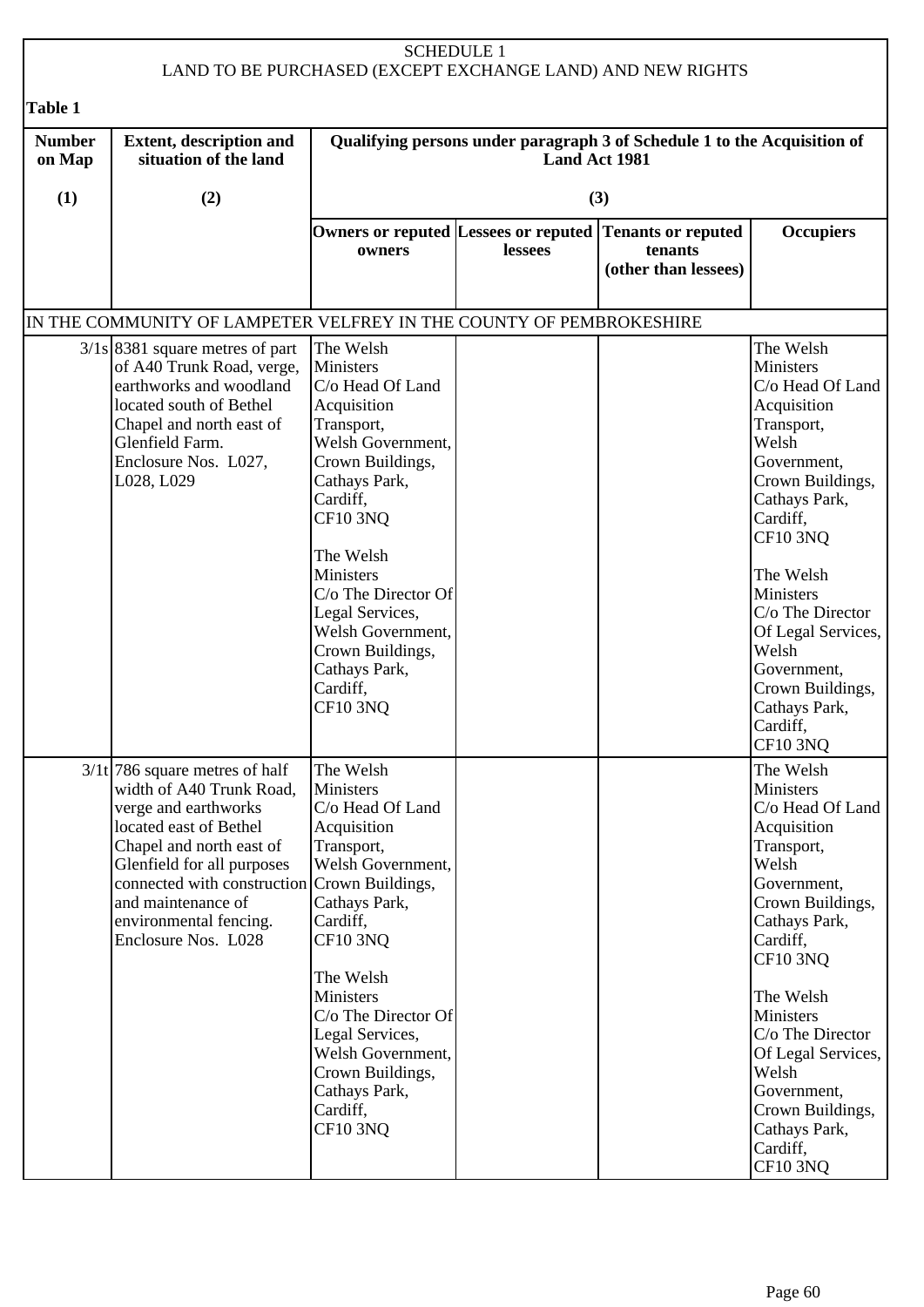| <b>SCHEDULE 1</b><br>LAND TO BE PURCHASED (EXCEPT EXCHANGE LAND) AND NEW RIGHTS |                                                                                                                                                                                                                        |                                                                                                                                                                                                                                                                                                                                      |               |                                                                          |                                                                                                                                                                                                                                                                                                                                     |  |
|---------------------------------------------------------------------------------|------------------------------------------------------------------------------------------------------------------------------------------------------------------------------------------------------------------------|--------------------------------------------------------------------------------------------------------------------------------------------------------------------------------------------------------------------------------------------------------------------------------------------------------------------------------------|---------------|--------------------------------------------------------------------------|-------------------------------------------------------------------------------------------------------------------------------------------------------------------------------------------------------------------------------------------------------------------------------------------------------------------------------------|--|
| Table 1                                                                         |                                                                                                                                                                                                                        |                                                                                                                                                                                                                                                                                                                                      |               |                                                                          |                                                                                                                                                                                                                                                                                                                                     |  |
| <b>Number</b><br>on Map                                                         | <b>Extent, description and</b><br>situation of the land                                                                                                                                                                |                                                                                                                                                                                                                                                                                                                                      | Land Act 1981 | Qualifying persons under paragraph 3 of Schedule 1 to the Acquisition of |                                                                                                                                                                                                                                                                                                                                     |  |
| (1)                                                                             | (2)                                                                                                                                                                                                                    |                                                                                                                                                                                                                                                                                                                                      |               | (3)                                                                      |                                                                                                                                                                                                                                                                                                                                     |  |
|                                                                                 |                                                                                                                                                                                                                        | Owners or reputed Lessees or reputed<br>owners                                                                                                                                                                                                                                                                                       | lessees       | <b>Tenants or reputed</b><br>tenants<br>(other than lessees)             | <b>Occupiers</b>                                                                                                                                                                                                                                                                                                                    |  |
|                                                                                 | IN THE COMMUNITY OF LAMPETER VELFREY IN THE COUNTY OF PEMBROKESHIRE                                                                                                                                                    |                                                                                                                                                                                                                                                                                                                                      |               |                                                                          |                                                                                                                                                                                                                                                                                                                                     |  |
|                                                                                 | $3/1u$ 2621 square metres of half<br>width of A40 Trunk Road,<br>verge, sloped verge and<br>hedge located south of<br>Bethel Chapel and north<br>east of Glenfield.<br>Enclosure Nos. L027,<br>L028, L029              | The Welsh<br>Ministers<br>C/o Head Of Land<br>Acquisition<br>Transport,<br>Welsh Government,<br>Crown Buildings,<br>Cathays Park,<br>Cardiff,<br><b>CF10 3NQ</b><br>The Welsh<br><b>Ministers</b><br>C/o The Director Of<br>Legal Services,<br>Welsh Government,<br>Crown Buildings,<br>Cathays Park,<br>Cardiff,<br><b>CF10 3NO</b> |               |                                                                          | The Welsh<br>Ministers<br>C/o Head Of Land<br>Acquisition<br>Transport,<br>Welsh<br>Government,<br>Crown Buildings,<br>Cathays Park,<br>Cardiff,<br><b>CF10 3NQ</b><br>The Welsh<br>Ministers<br>C/o The Director<br>Of Legal Services,<br>Welsh<br>Government,<br>Crown Buildings,<br>Cathays Park,<br>Cardiff,<br>CF10 3NQ        |  |
|                                                                                 | $3/1v$ 693 square metres of part of The Welsh<br>earthworks and half width<br>of trunk road located east of $ C/O $ Head Of Land<br>Bethel Chapel and north<br>east of Glenfield Farm.<br>Enclosure Nos. L028,<br>L029 | Ministers<br>Acquisition<br>Transport,<br>Welsh Government,<br>Crown Buildings,<br>Cathays Park,<br>Cardiff,<br>CF10 3NQ<br>The Welsh<br><b>Ministers</b><br>C/o The Director Of<br>Legal Services,<br>Welsh Government,<br>Crown Buildings,<br>Cathays Park,<br>Cardiff,<br><b>CF10 3NQ</b>                                         |               |                                                                          | The Welsh<br>Ministers<br>C/o Head Of Land<br>Acquisition<br>Transport,<br>Welsh<br>Government,<br>Crown Buildings,<br>Cathays Park,<br>Cardiff,<br><b>CF10 3NQ</b><br>The Welsh<br>Ministers<br>C/o The Director<br>Of Legal Services,<br>Welsh<br>Government,<br>Crown Buildings,<br>Cathays Park,<br>Cardiff,<br><b>CF10 3NQ</b> |  |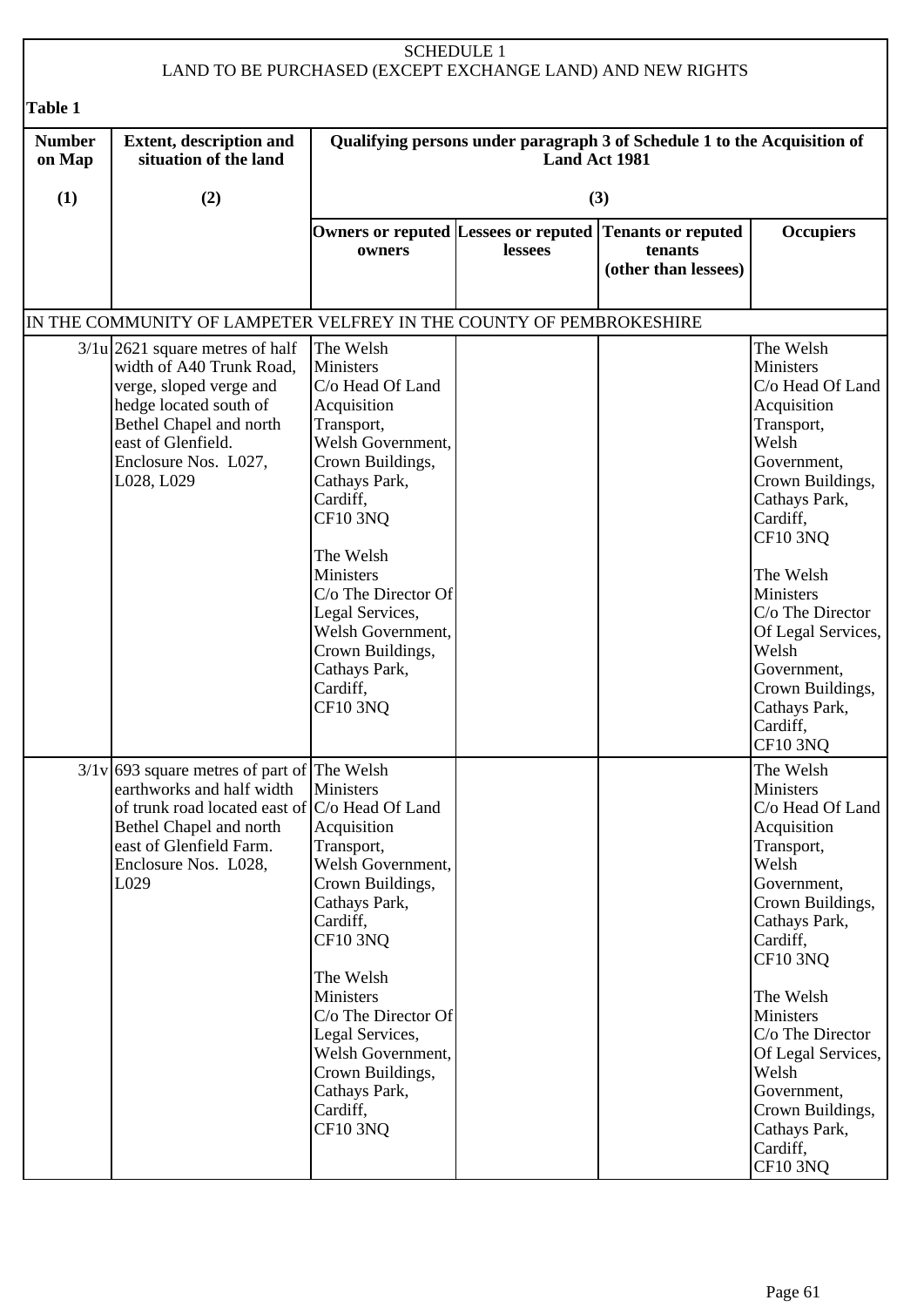|                         |                                                                                                                                                                                                                                                                                                                      |                                                                                                                                                                                                                                                                                                                  | <b>SCHEDULE 1</b> | LAND TO BE PURCHASED (EXCEPT EXCHANGE LAND) AND NEW RIGHTS   |                                                                                                                                                                                                                                                                                                                                     |  |
|-------------------------|----------------------------------------------------------------------------------------------------------------------------------------------------------------------------------------------------------------------------------------------------------------------------------------------------------------------|------------------------------------------------------------------------------------------------------------------------------------------------------------------------------------------------------------------------------------------------------------------------------------------------------------------|-------------------|--------------------------------------------------------------|-------------------------------------------------------------------------------------------------------------------------------------------------------------------------------------------------------------------------------------------------------------------------------------------------------------------------------------|--|
| Table 1                 |                                                                                                                                                                                                                                                                                                                      |                                                                                                                                                                                                                                                                                                                  |                   |                                                              |                                                                                                                                                                                                                                                                                                                                     |  |
| <b>Number</b><br>on Map | <b>Extent, description and</b><br>Qualifying persons under paragraph 3 of Schedule 1 to the Acquisition of<br>situation of the land<br><b>Land Act 1981</b>                                                                                                                                                          |                                                                                                                                                                                                                                                                                                                  |                   |                                                              |                                                                                                                                                                                                                                                                                                                                     |  |
| (1)                     | (2)                                                                                                                                                                                                                                                                                                                  |                                                                                                                                                                                                                                                                                                                  |                   | (3)                                                          |                                                                                                                                                                                                                                                                                                                                     |  |
|                         |                                                                                                                                                                                                                                                                                                                      | Owners or reputed Lessees or reputed<br>owners                                                                                                                                                                                                                                                                   | lessees           | <b>Tenants or reputed</b><br>tenants<br>(other than lessees) | <b>Occupiers</b>                                                                                                                                                                                                                                                                                                                    |  |
|                         | IN THE COMMUNITY OF LAMPETER VELFREY IN THE COUNTY OF PEMBROKESHIRE                                                                                                                                                                                                                                                  |                                                                                                                                                                                                                                                                                                                  |                   |                                                              |                                                                                                                                                                                                                                                                                                                                     |  |
|                         | $3/1 w$   121 square metres of part of The Welsh<br>A40 Trunk Road, verge and Ministers<br>earthworks located east of<br>Bethel Chapel and north of Acquisition<br>Bryncoed for all purposes<br>connected with construction Welsh Government,<br>and maintenance of<br>environmental fencing.<br>Enclosure Nos. L029 | C/o Head Of Land<br>Transport,<br>Crown Buildings,<br>Cathays Park,<br>Cardiff,<br><b>CF10 3NQ</b><br>The Welsh<br><b>Ministers</b><br>C/o The Director Of<br>Legal Services,<br>Welsh Government,<br>Crown Buildings,<br>Cathays Park,<br>Cardiff,<br><b>CF10 3NO</b>                                           |                   |                                                              | The Welsh<br>Ministers<br>C/o Head Of Land<br>Acquisition<br>Transport,<br>Welsh<br>Government,<br>Crown Buildings,<br>Cathays Park,<br>Cardiff,<br><b>CF10 3NQ</b><br>The Welsh<br>Ministers<br>C/o The Director<br>Of Legal Services,<br>Welsh<br>Government,<br>Crown Buildings,<br>Cathays Park,<br>Cardiff,<br>CF10 3NQ        |  |
|                         | $3/1x$ 190 square metres of part of The Welsh<br>farmland (grassland) and<br>woodland located west of<br>Bethel Chapel and north<br>east of Glenfield.<br>Enclosure Nos. L028                                                                                                                                        | Ministers<br>C/o Head Of Land<br>Acquisition<br>Transport,<br>Welsh Government,<br>Crown Buildings,<br>Cathays Park,<br>Cardiff,<br><b>CF10 3NQ</b><br>The Welsh<br>Ministers<br>C/o The Director Of<br>Legal Services,<br>Welsh Government,<br>Crown Buildings,<br>Cathays Park,<br>Cardiff,<br><b>CF10 3NQ</b> |                   |                                                              | The Welsh<br>Ministers<br>C/o Head Of Land<br>Acquisition<br>Transport,<br>Welsh<br>Government,<br>Crown Buildings,<br>Cathays Park,<br>Cardiff,<br><b>CF10 3NQ</b><br>The Welsh<br>Ministers<br>C/o The Director<br>Of Legal Services,<br>Welsh<br>Government,<br>Crown Buildings,<br>Cathays Park,<br>Cardiff,<br><b>CF10 3NQ</b> |  |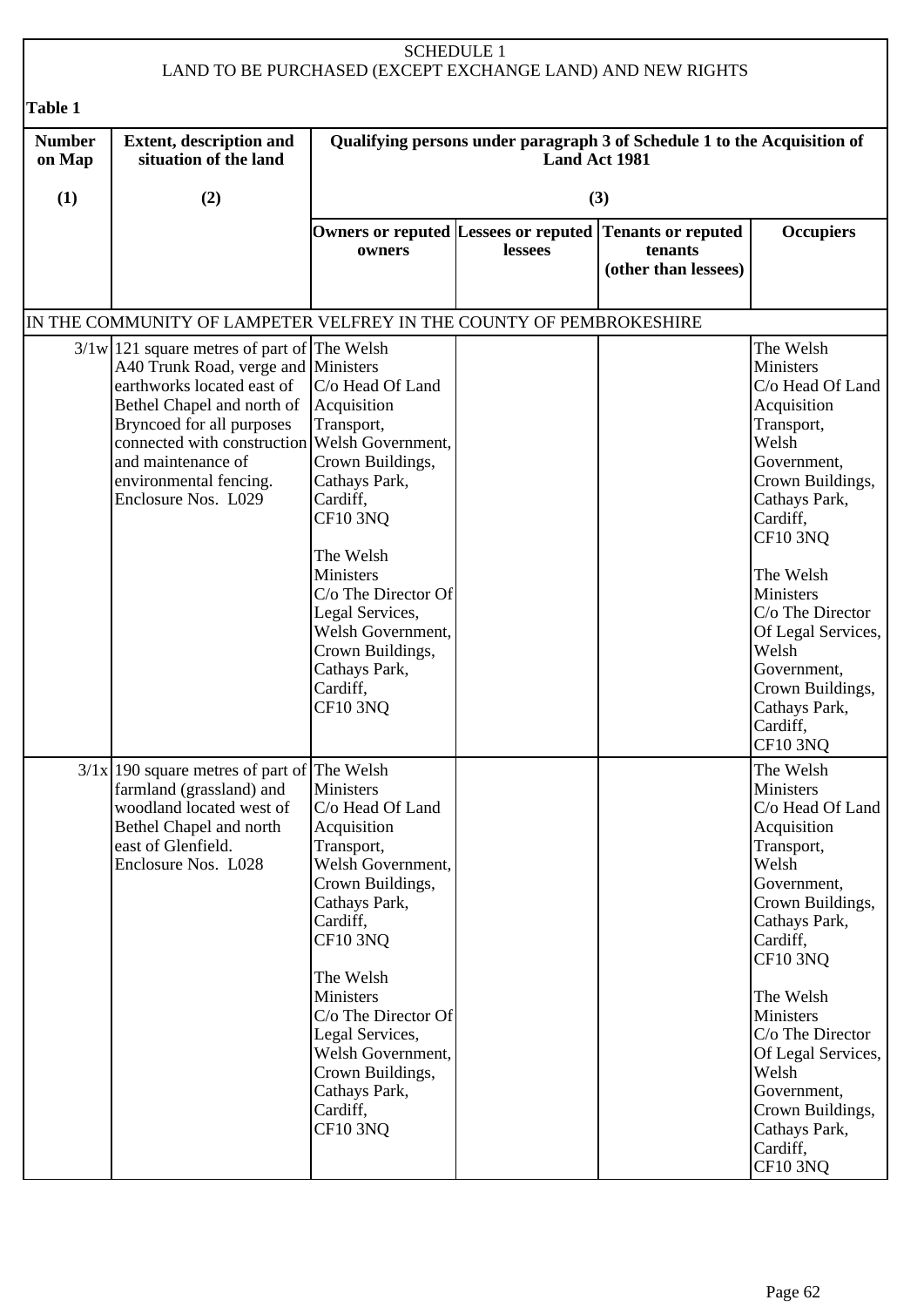| <b>SCHEDULE 1</b><br>LAND TO BE PURCHASED (EXCEPT EXCHANGE LAND) AND NEW RIGHTS |                                                                                                                                                                                                                |                                                                                                                                                                                                                                                                                                                |         |                                                                                            |                                                                                                                                                                                                                                                                                                                                     |  |
|---------------------------------------------------------------------------------|----------------------------------------------------------------------------------------------------------------------------------------------------------------------------------------------------------------|----------------------------------------------------------------------------------------------------------------------------------------------------------------------------------------------------------------------------------------------------------------------------------------------------------------|---------|--------------------------------------------------------------------------------------------|-------------------------------------------------------------------------------------------------------------------------------------------------------------------------------------------------------------------------------------------------------------------------------------------------------------------------------------|--|
| <b>Table 1</b>                                                                  |                                                                                                                                                                                                                |                                                                                                                                                                                                                                                                                                                |         |                                                                                            |                                                                                                                                                                                                                                                                                                                                     |  |
| <b>Number</b><br>on Map                                                         | <b>Extent, description and</b><br>Qualifying persons under paragraph 3 of Schedule 1 to the Acquisition of<br>situation of the land<br><b>Land Act 1981</b>                                                    |                                                                                                                                                                                                                                                                                                                |         |                                                                                            |                                                                                                                                                                                                                                                                                                                                     |  |
| (1)                                                                             | (2)                                                                                                                                                                                                            |                                                                                                                                                                                                                                                                                                                |         | (3)                                                                                        |                                                                                                                                                                                                                                                                                                                                     |  |
|                                                                                 |                                                                                                                                                                                                                | owners                                                                                                                                                                                                                                                                                                         | lessees | Owners or reputed Lessees or reputed Tenants or reputed<br>tenants<br>(other than lessees) | <b>Occupiers</b>                                                                                                                                                                                                                                                                                                                    |  |
|                                                                                 | IN THE COMMUNITY OF LAMPETER VELFREY IN THE COUNTY OF PEMBROKESHIRE                                                                                                                                            |                                                                                                                                                                                                                                                                                                                |         |                                                                                            |                                                                                                                                                                                                                                                                                                                                     |  |
|                                                                                 | $3/1y$ 46 square metres of part of<br>A40 Trunk Road, verge,<br>sloped verge and hedge<br>located south west of Bethel Acquisition<br>Chapel and north east of<br>Glenfield.<br>Enclosure Nos. L027            | The Welsh<br>Ministers<br>C/o Head Of Land<br>Transport,<br>Welsh Government,<br>Crown Buildings,<br>Cathays Park,<br>Cardiff,<br><b>CF10 3NQ</b><br>The Welsh<br>Ministers<br>C/o The Director Of<br>Legal Services,<br>Welsh Government,<br>Crown Buildings,<br>Cathays Park,<br>Cardiff,<br><b>CF10 3NQ</b> |         |                                                                                            | The Welsh<br>Ministers<br>C/o Head Of Land<br>Acquisition<br>Transport,<br>Welsh<br>Government,<br>Crown Buildings,<br>Cathays Park,<br>Cardiff,<br><b>CF10 3NQ</b><br>The Welsh<br>Ministers<br>C/o The Director<br>Of Legal Services,<br>Welsh<br>Government,<br>Crown Buildings,<br>Cathays Park,<br>Cardiff,<br>CF10 3NQ        |  |
|                                                                                 | $3/1z$ 373 square metres of part of The Welsh<br>A40 Trunk Road, verge,<br>sloped verge and hedge<br>located south west of Bethel Acquisition<br>Chapel and north east of<br>Glenfield.<br>Enclosure Nos. L027 | Ministers<br>C/o Head Of Land<br>Transport,<br>Welsh Government,<br>Crown Buildings,<br>Cathays Park,<br>Cardiff,<br>CF10 3NQ<br>The Welsh<br>Ministers<br>C/o The Director Of<br>Legal Services,<br>Welsh Government,<br>Crown Buildings,<br>Cathays Park,<br>Cardiff,<br><b>CF10 3NQ</b>                     |         |                                                                                            | The Welsh<br>Ministers<br>C/o Head Of Land<br>Acquisition<br>Transport,<br>Welsh<br>Government,<br>Crown Buildings,<br>Cathays Park,<br>Cardiff,<br><b>CF10 3NQ</b><br>The Welsh<br>Ministers<br>C/o The Director<br>Of Legal Services,<br>Welsh<br>Government,<br>Crown Buildings,<br>Cathays Park,<br>Cardiff,<br><b>CF10 3NQ</b> |  |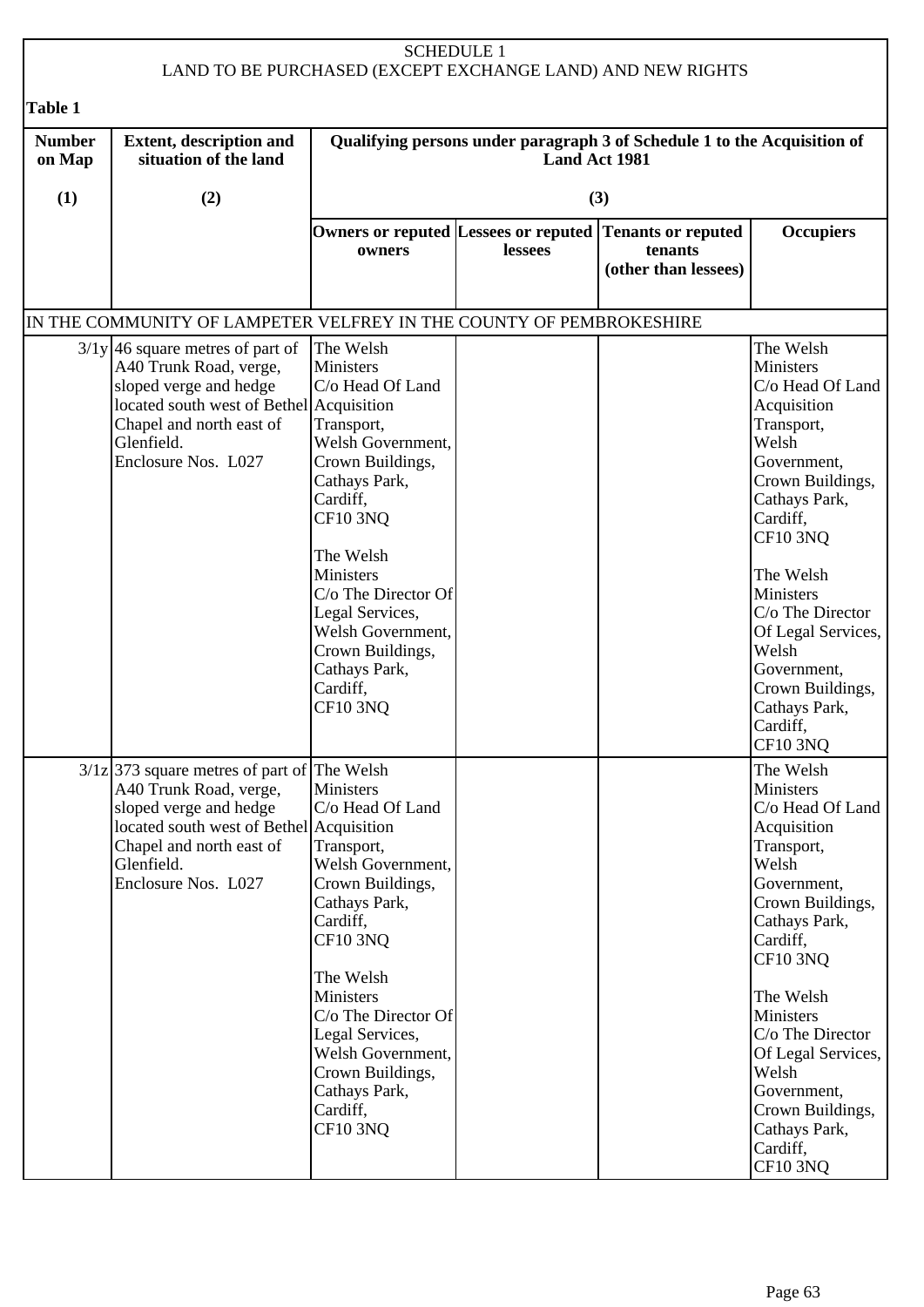| <b>SCHEDULE 1</b><br>LAND TO BE PURCHASED (EXCEPT EXCHANGE LAND) AND NEW RIGHTS |                                                                                                                                                                                                                                                                                                                                                                            |                                                                                                                     |               |                                                                          |                                                                                                                        |
|---------------------------------------------------------------------------------|----------------------------------------------------------------------------------------------------------------------------------------------------------------------------------------------------------------------------------------------------------------------------------------------------------------------------------------------------------------------------|---------------------------------------------------------------------------------------------------------------------|---------------|--------------------------------------------------------------------------|------------------------------------------------------------------------------------------------------------------------|
| <b>Table 1</b>                                                                  |                                                                                                                                                                                                                                                                                                                                                                            |                                                                                                                     |               |                                                                          |                                                                                                                        |
| <b>Number</b><br>on Map                                                         | <b>Extent, description and</b><br>situation of the land                                                                                                                                                                                                                                                                                                                    |                                                                                                                     | Land Act 1981 | Qualifying persons under paragraph 3 of Schedule 1 to the Acquisition of |                                                                                                                        |
| (1)                                                                             | (2)                                                                                                                                                                                                                                                                                                                                                                        |                                                                                                                     |               | (3)                                                                      |                                                                                                                        |
|                                                                                 |                                                                                                                                                                                                                                                                                                                                                                            | Owners or reputed Lessees or reputed<br>owners                                                                      | lessees       | <b>Tenants or reputed</b><br>tenants<br>(other than lessees)             | <b>Occupiers</b>                                                                                                       |
|                                                                                 | IN THE COMMUNITY OF LAMPETER VELFREY IN THE COUNTY OF PEMBROKESHIRE                                                                                                                                                                                                                                                                                                        |                                                                                                                     |               |                                                                          |                                                                                                                        |
|                                                                                 | $3/2$ 270 square metres of half<br>width of road known as<br><b>Llanfallteg Road located</b><br>south east of Pen-Troydin-<br>Fawr farm and north of<br>Village Hall.<br>Enclosure Nos. M023                                                                                                                                                                               | William Gilmore<br>Reynolds<br>Pen-Troydin-Fawr<br>Farm,<br>Llanddewi Velfrey,<br>Pembrokeshire,<br><b>SA67 7PE</b> |               |                                                                          | William Gilmore<br>Reynolds<br>Pen-Troydin-Fawr<br>Farm,<br>Llanddewi<br>Velfrey,<br>Pembrokeshire,<br><b>SA67 7PE</b> |
|                                                                                 | $3/2a$ 65 square metres of half<br>width of road known as<br>Llanfallteg Road, located<br>south east of Pen-Troydin-<br>Fawr farm and north of<br>Village Hall.<br>Enclosure Nos. M023                                                                                                                                                                                     | William Gilmore<br>Reynolds<br>Pen-Troydin-Fawr<br>Farm,<br>Llanddewi Velfrey,<br>Pembrokeshire,<br><b>SA67 7PE</b> |               |                                                                          | William Gilmore<br>Reynolds<br>Pen-Troydin-Fawr<br>Farm,<br>Llanddewi<br>Velfrey,<br>Pembrokeshire,<br><b>SA67 7PE</b> |
|                                                                                 | $3/2b$  158 square metres of part of<br>farmland (grassland)<br>located south east of Pen-<br>Troydin-Fawr farm and<br>north of Village Hall.<br>Enclosure Nos. M023                                                                                                                                                                                                       | William Gilmore<br>Reynolds<br>Pen-Troydin-Fawr<br>Farm,<br>Llanddewi Velfrey,<br>Pembrokeshire,<br><b>SA67 7PE</b> |               |                                                                          | William Gilmore<br>Reynolds<br>Pen-Troydin-Fawr<br>Farm,<br>Llanddewi<br>Velfrey,<br>Pembrokeshire,<br><b>SA67 7PE</b> |
|                                                                                 | $3/2c$ 107 square metres of part of<br>farmland (grassland)<br>located south east of Pen-<br>Troydin-Fawr farm and<br>north of Village Hall.<br>Enclosure Nos. M023                                                                                                                                                                                                        | William Gilmore<br>Reynolds<br>Pen-Troydin-Fawr<br>Farm,<br>Llanddewi Velfrey,<br>Pembrokeshire,<br><b>SA67 7PE</b> |               |                                                                          | William Gilmore<br>Reynolds<br>Pen-Troydin-Fawr<br>Farm,<br>Llanddewi<br>Velfrey,<br>Pembrokeshire,<br><b>SA67 7PE</b> |
|                                                                                 | $3/2d$ The right to enter and re-<br>enter upon 2748 square<br>metres of part of existing<br>track, farmland (grassland)<br>and ditch / watercourse<br>located south east of Pen-<br>Troydin-Fawr farm and<br>north of Village Hall for all<br>purposes connected with<br>construction and<br>maintenance of an<br>attenuation pond.<br>Enclosure Nos. M023,<br>N023, N024 | William Gilmore<br>Reynolds<br>Pen-Troydin-Fawr<br>Farm,<br>Llanddewi Velfrey,<br>Pembrokeshire,<br><b>SA67 7PE</b> |               |                                                                          | William Gilmore<br>Reynolds<br>Pen-Troydin-Fawr<br>Farm,<br>Llanddewi<br>Velfrey,<br>Pembrokeshire,<br><b>SA67 7PE</b> |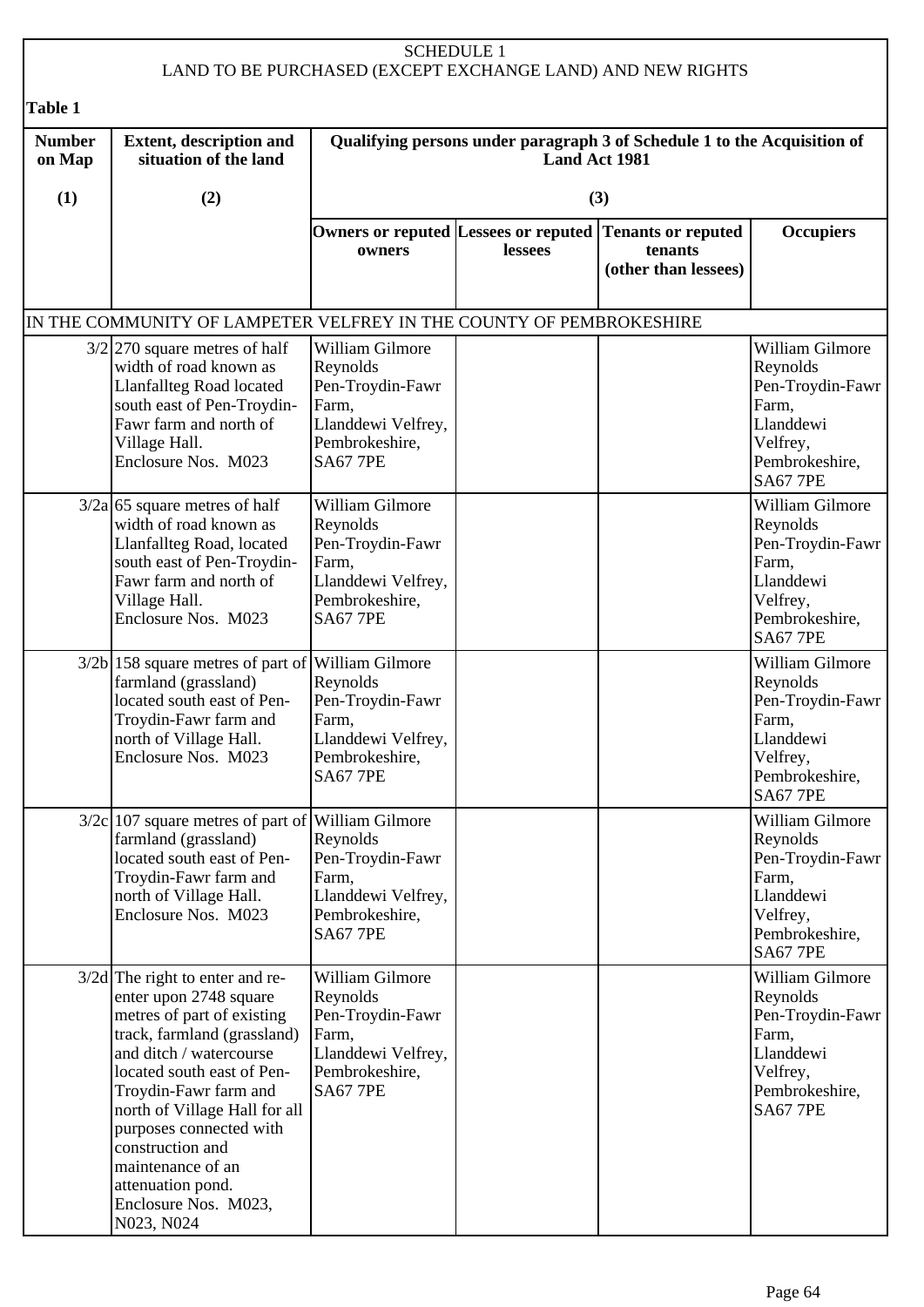| <b>SCHEDULE 1</b><br>LAND TO BE PURCHASED (EXCEPT EXCHANGE LAND) AND NEW RIGHTS |                                                                                                                                                                                                                                                                                                                                                                                                     |                                                                                                                     |               |                                                                                            |                                                                                                                        |  |
|---------------------------------------------------------------------------------|-----------------------------------------------------------------------------------------------------------------------------------------------------------------------------------------------------------------------------------------------------------------------------------------------------------------------------------------------------------------------------------------------------|---------------------------------------------------------------------------------------------------------------------|---------------|--------------------------------------------------------------------------------------------|------------------------------------------------------------------------------------------------------------------------|--|
| Table 1                                                                         |                                                                                                                                                                                                                                                                                                                                                                                                     |                                                                                                                     |               |                                                                                            |                                                                                                                        |  |
| <b>Number</b><br>on Map                                                         | <b>Extent, description and</b><br>situation of the land                                                                                                                                                                                                                                                                                                                                             |                                                                                                                     | Land Act 1981 | Qualifying persons under paragraph 3 of Schedule 1 to the Acquisition of                   |                                                                                                                        |  |
| (1)                                                                             | (2)                                                                                                                                                                                                                                                                                                                                                                                                 |                                                                                                                     |               | (3)                                                                                        |                                                                                                                        |  |
|                                                                                 |                                                                                                                                                                                                                                                                                                                                                                                                     | owners                                                                                                              | lessees       | Owners or reputed Lessees or reputed Tenants or reputed<br>tenants<br>(other than lessees) | <b>Occupiers</b>                                                                                                       |  |
|                                                                                 | IN THE COMMUNITY OF LAMPETER VELFREY IN THE COUNTY OF PEMBROKESHIRE                                                                                                                                                                                                                                                                                                                                 |                                                                                                                     |               |                                                                                            |                                                                                                                        |  |
|                                                                                 | $3/2e$ The right to enter and re-<br>enter upon 142 square<br>metres of part of farmland<br>(grassland) located south<br>east of Pen-Troydin-Fawr<br>farm and north west of<br>Blaen-Pen-Troydin for all<br>purposes connected with<br>construction and<br>maintenance of<br>environmental fencing.<br>Enclosure Nos. M024                                                                          | William Gilmore<br>Reynolds<br>Pen-Troydin-Fawr<br>Farm,<br>Llanddewi Velfrey,<br>Pembrokeshire,<br><b>SA67 7PE</b> |               |                                                                                            | William Gilmore<br>Reynolds<br>Pen-Troydin-Fawr<br>Farm,<br>Llanddewi<br>Velfrey,<br>Pembrokeshire,<br><b>SA67 7PE</b> |  |
|                                                                                 | $3/2f$ The right to enter and re-<br>enter upon 668 square<br>metres of part of farmland<br>(grassland) and ditch /<br>watercourse located south<br>east of Pen-Troydin-Fawr<br>farm and north east of<br>Village Hall for all<br>purposes connected with<br>the cleansing, widening,<br>deepening and maintenance<br>of an existing drainage<br>ditch.<br>Enclosure Nos. M024,<br>N <sub>024</sub> | William Gilmore<br>Reynolds<br>Pen-Troydin-Fawr<br>Farm,<br>Llanddewi Velfrey,<br>Pembrokeshire,<br><b>SA67 7PE</b> |               |                                                                                            | William Gilmore<br>Reynolds<br>Pen-Troydin-Fawr<br>Farm,<br>Llanddewi<br>Velfrey,<br>Pembrokeshire,<br><b>SA67 7PE</b> |  |
|                                                                                 | $3/2g$ 5987 square metres of part<br>of farmland (grassland) and Reynolds<br>woodland located east of<br>Pen-Troydin-Fawr farm and Farm,<br>north west of Blaen-Pen-<br>Troydin.<br>Enclosure Nos. M024,<br>N024                                                                                                                                                                                    | William Gilmore<br>Pen-Troydin-Fawr<br>Llanddewi Velfrey,<br>Pembrokeshire,<br><b>SA67 7PE</b>                      |               |                                                                                            | William Gilmore<br>Reynolds<br>Pen-Troydin-Fawr<br>Farm,<br>Llanddewi<br>Velfrey,<br>Pembrokeshire,<br><b>SA67 7PE</b> |  |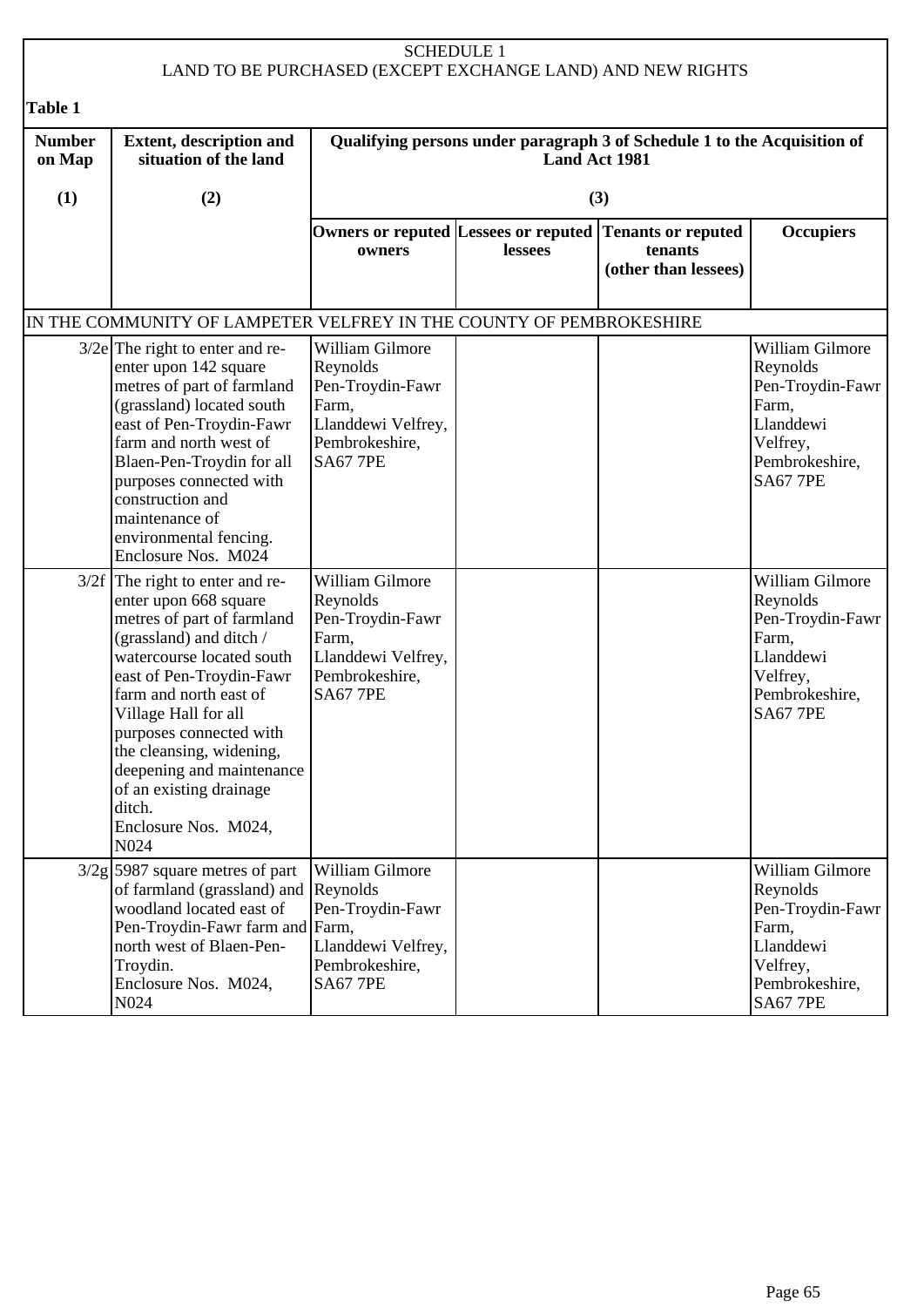| <b>SCHEDULE 1</b><br>LAND TO BE PURCHASED (EXCEPT EXCHANGE LAND) AND NEW RIGHTS |                                                                                                                                                                                                                                                                                                                                                                                                                                                                       |                                                                                                                     |                |                                                                                               |                                                                                                                               |
|---------------------------------------------------------------------------------|-----------------------------------------------------------------------------------------------------------------------------------------------------------------------------------------------------------------------------------------------------------------------------------------------------------------------------------------------------------------------------------------------------------------------------------------------------------------------|---------------------------------------------------------------------------------------------------------------------|----------------|-----------------------------------------------------------------------------------------------|-------------------------------------------------------------------------------------------------------------------------------|
| <b>Table 1</b>                                                                  |                                                                                                                                                                                                                                                                                                                                                                                                                                                                       |                                                                                                                     |                |                                                                                               |                                                                                                                               |
| <b>Number</b><br>on Map                                                         | <b>Extent, description and</b><br>situation of the land                                                                                                                                                                                                                                                                                                                                                                                                               |                                                                                                                     | Land Act 1981  | Qualifying persons under paragraph 3 of Schedule 1 to the Acquisition of                      |                                                                                                                               |
| (1)                                                                             | (2)                                                                                                                                                                                                                                                                                                                                                                                                                                                                   |                                                                                                                     |                | (3)                                                                                           |                                                                                                                               |
|                                                                                 |                                                                                                                                                                                                                                                                                                                                                                                                                                                                       | owners                                                                                                              | <b>lessees</b> | Owners or reputed  Lessees or reputed   Tenants or reputed<br>tenants<br>(other than lessees) | <b>Occupiers</b>                                                                                                              |
|                                                                                 | IN THE COMMUNITY OF LAMPETER VELFREY IN THE COUNTY OF PEMBROKESHIRE                                                                                                                                                                                                                                                                                                                                                                                                   |                                                                                                                     |                |                                                                                               |                                                                                                                               |
|                                                                                 | $3/2h$ The right to enter and re-<br>enter upon 393 square<br>metres of part of<br>ditch/watercourse,<br>woodland and farmland<br>(grassland) located south<br>east of Pen-Troydin-Fawr<br>farm and north west of<br>Blaen-Pen-Troydin for all<br>purposes connected with<br>cleansing, widening,<br>deepening and maintenance<br>of an existing drainage<br>ditch and for the<br>construction and<br>maintenance of<br>environmental fencing.<br>Enclosure Nos. M024 | William Gilmore<br>Reynolds<br>Pen-Troydin-Fawr<br>Farm,<br>Llanddewi Velfrey,<br>Pembrokeshire,<br><b>SA67 7PE</b> |                |                                                                                               | <b>William Gilmore</b><br>Reynolds<br>Pen-Troydin-Fawr<br>Farm,<br>Llanddewi<br>Velfrey,<br>Pembrokeshire,<br><b>SA67 7PE</b> |
|                                                                                 | $3/2i$ Plot not used                                                                                                                                                                                                                                                                                                                                                                                                                                                  |                                                                                                                     |                |                                                                                               |                                                                                                                               |
|                                                                                 | $3/2j$   1878 square metres of part<br>of farmland (grassland) and Reynolds<br>woodland located south east Pen-Troydin-Fawr<br>of Pen-Troydin-Fawr farm<br>and north of Blaen-Pen-<br>Troydin.<br>Enclosure Nos. M024,<br>M025                                                                                                                                                                                                                                        | William Gilmore<br>Farm,<br>Llanddewi Velfrey,<br>Pembrokeshire,<br><b>SA67 7PE</b>                                 |                |                                                                                               | William Gilmore<br> Reynolds<br>Pen-Troydin-Fawr<br>Farm,<br>Llanddewi<br>Velfrey,<br>Pembrokeshire,<br><b>SA67 7PE</b>       |
|                                                                                 | $3/2k$ 22998 square metres of part<br>of farmland (grassland),<br>public footpath,<br>ditch/watercourse and<br>woodland located south east Llanddewi Velfrey,<br>of Pen-Troydin-Fawr farm<br>and north of Blaen-Pen-<br>Troydin.<br>Enclosure Nos. M024,<br>M025<br>$3/2L$ Plot not used                                                                                                                                                                              | William Gilmore<br>Reynolds<br>Pen-Troydin-Fawr<br>Farm,<br>Pembrokeshire,<br><b>SA67 7PE</b>                       |                |                                                                                               | William Gilmore<br>Reynolds<br>Pen-Troydin-Fawr<br>Farm,<br>Llanddewi<br>Velfrey,<br>Pembrokeshire,<br><b>SA67 7PE</b>        |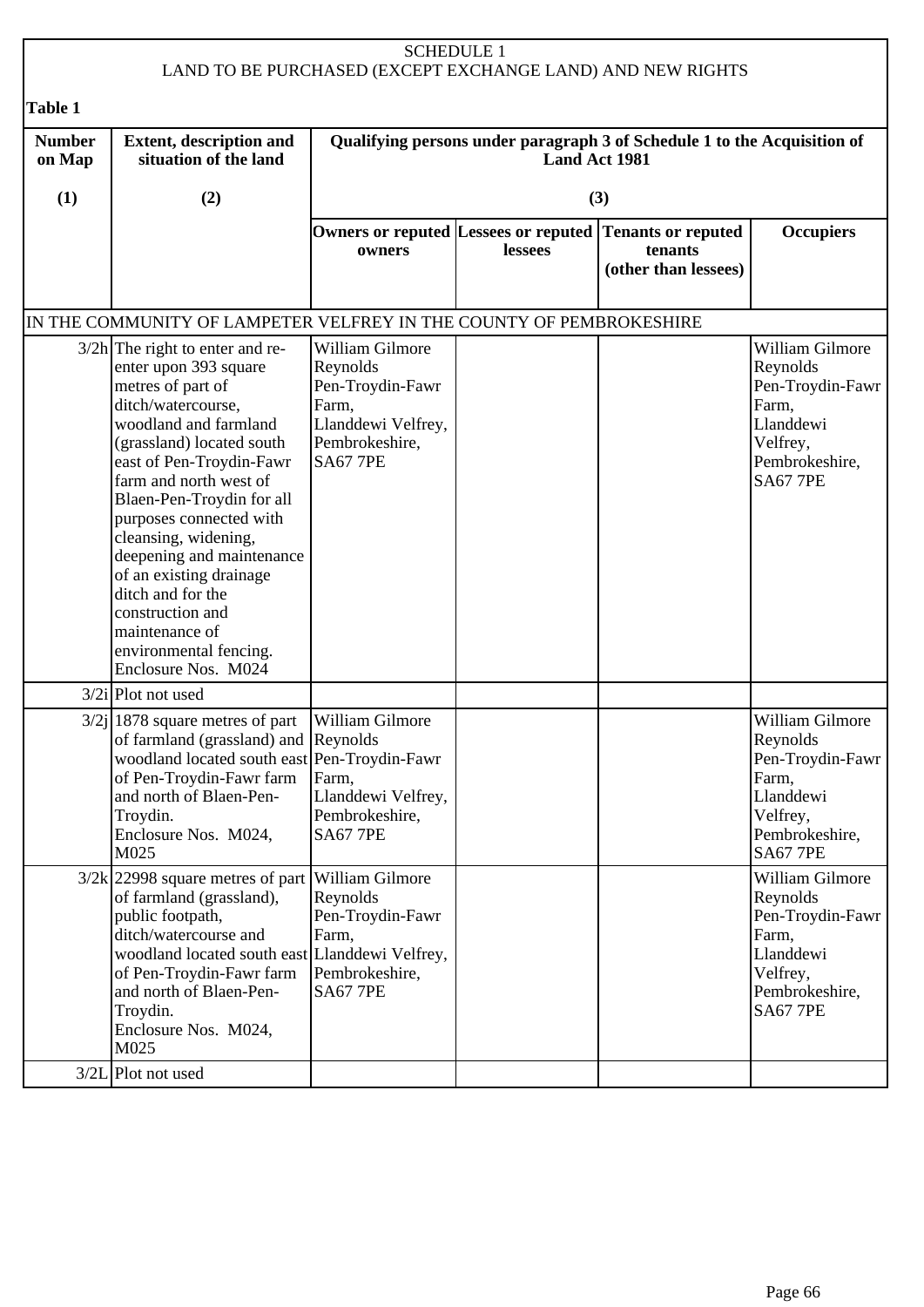| <b>SCHEDULE 1</b><br>LAND TO BE PURCHASED (EXCEPT EXCHANGE LAND) AND NEW RIGHTS |                                                                                                                                                                                                                                                                                                                                                                                                                                                                                                   |                                                                                                                     |                                                                                           |                                                              |                                                                                                                        |  |
|---------------------------------------------------------------------------------|---------------------------------------------------------------------------------------------------------------------------------------------------------------------------------------------------------------------------------------------------------------------------------------------------------------------------------------------------------------------------------------------------------------------------------------------------------------------------------------------------|---------------------------------------------------------------------------------------------------------------------|-------------------------------------------------------------------------------------------|--------------------------------------------------------------|------------------------------------------------------------------------------------------------------------------------|--|
| <b>Table 1</b>                                                                  |                                                                                                                                                                                                                                                                                                                                                                                                                                                                                                   |                                                                                                                     |                                                                                           |                                                              |                                                                                                                        |  |
| <b>Number</b><br>on Map                                                         | <b>Extent, description and</b><br>situation of the land                                                                                                                                                                                                                                                                                                                                                                                                                                           |                                                                                                                     | Qualifying persons under paragraph 3 of Schedule 1 to the Acquisition of<br>Land Act 1981 |                                                              |                                                                                                                        |  |
| (1)                                                                             | (2)                                                                                                                                                                                                                                                                                                                                                                                                                                                                                               |                                                                                                                     |                                                                                           | (3)                                                          |                                                                                                                        |  |
|                                                                                 |                                                                                                                                                                                                                                                                                                                                                                                                                                                                                                   | Owners or reputed Lessees or reputed<br>owners                                                                      | lessees                                                                                   | <b>Tenants or reputed</b><br>tenants<br>(other than lessees) | <b>Occupiers</b>                                                                                                       |  |
|                                                                                 | IN THE COMMUNITY OF LAMPETER VELFREY IN THE COUNTY OF PEMBROKESHIRE                                                                                                                                                                                                                                                                                                                                                                                                                               |                                                                                                                     |                                                                                           |                                                              |                                                                                                                        |  |
|                                                                                 | $3/2m$ The right to enter and re-<br>enter upon 1910 square<br>metres of part of farmland<br>(grassland), public footpath, Farm,<br>ditch/watercourse and<br>woodland located east of<br>Pen-Troydin-Fawr farm and SA67 7PE<br>north of Blaen-Pen-Troydin<br>for all purposes connected<br>with cleansing, widening,<br>deepening and maintenance<br>of an existing drainage<br>ditch and for the<br>construction and<br>maintenance of<br>environmental fencing.<br>Enclosure Nos. M024,<br>M025 | William Gilmore<br>Reynolds<br>Pen-Troydin-Fawr<br>Llanddewi Velfrey,<br>Pembrokeshire,                             |                                                                                           |                                                              | William Gilmore<br>Reynolds<br>Pen-Troydin-Fawr<br>Farm,<br>Llanddewi<br>Velfrey,<br>Pembrokeshire,<br><b>SA67 7PE</b> |  |
|                                                                                 | $3/2n$ 234 square metres of part of William Gilmore<br>farmland and woodland<br>located south east of Pen-<br>Troydin-Fawr farm and<br>north east of Blaen-Pen-<br>Troydin for all purposes<br>connected with construction SA67 7PE<br>and maintenance of<br>environmental fencing.<br>Enclosure Nos. M025                                                                                                                                                                                        | Reynolds<br>Pen-Troydin-Fawr<br>Farm,<br>Llanddewi Velfrey,<br>Pembrokeshire,                                       |                                                                                           |                                                              | William Gilmore<br>Reynolds<br>Pen-Troydin-Fawr<br>Farm,<br>Llanddewi<br>Velfrey,<br>Pembrokeshire,<br><b>SA67 7PE</b> |  |
|                                                                                 | $3/2$ o Plot not used                                                                                                                                                                                                                                                                                                                                                                                                                                                                             |                                                                                                                     |                                                                                           |                                                              |                                                                                                                        |  |
|                                                                                 | $3/2p$  286 square metres of part of William Gilmore<br>farmland and woodland<br>located south east of Pen-<br>Troydin-Fawr farm and<br>north east of Blaen-Pen-<br>Troydin for all purposes<br>connected with construction SA67 7PE<br>and maintenance of<br>environmental fencing.<br>Enclosure Nos. M025                                                                                                                                                                                       | Reynolds<br>Pen-Troydin-Fawr<br>Farm,<br>Llanddewi Velfrey,<br>Pembrokeshire,                                       |                                                                                           |                                                              | William Gilmore<br>Reynolds<br>Pen-Troydin-Fawr<br>Farm,<br>Llanddewi<br>Velfrey,<br>Pembrokeshire,<br><b>SA67 7PE</b> |  |
|                                                                                 | $3/2q$ 742 square metres of part of<br>farmland and woodland<br>located south east of Pen-<br>Troydin-Fawr farm and<br>north east of Blaen-Pen-<br>Troydin.<br>Enclosure Nos. M025                                                                                                                                                                                                                                                                                                                | William Gilmore<br>Reynolds<br>Pen-Troydin-Fawr<br>Farm,<br>Llanddewi Velfrey,<br>Pembrokeshire,<br><b>SA67 7PE</b> |                                                                                           |                                                              | William Gilmore<br>Reynolds<br>Pen-Troydin-Fawr<br>Farm,<br>Llanddewi<br>Velfrey,<br>Pembrokeshire,<br><b>SA67 7PE</b> |  |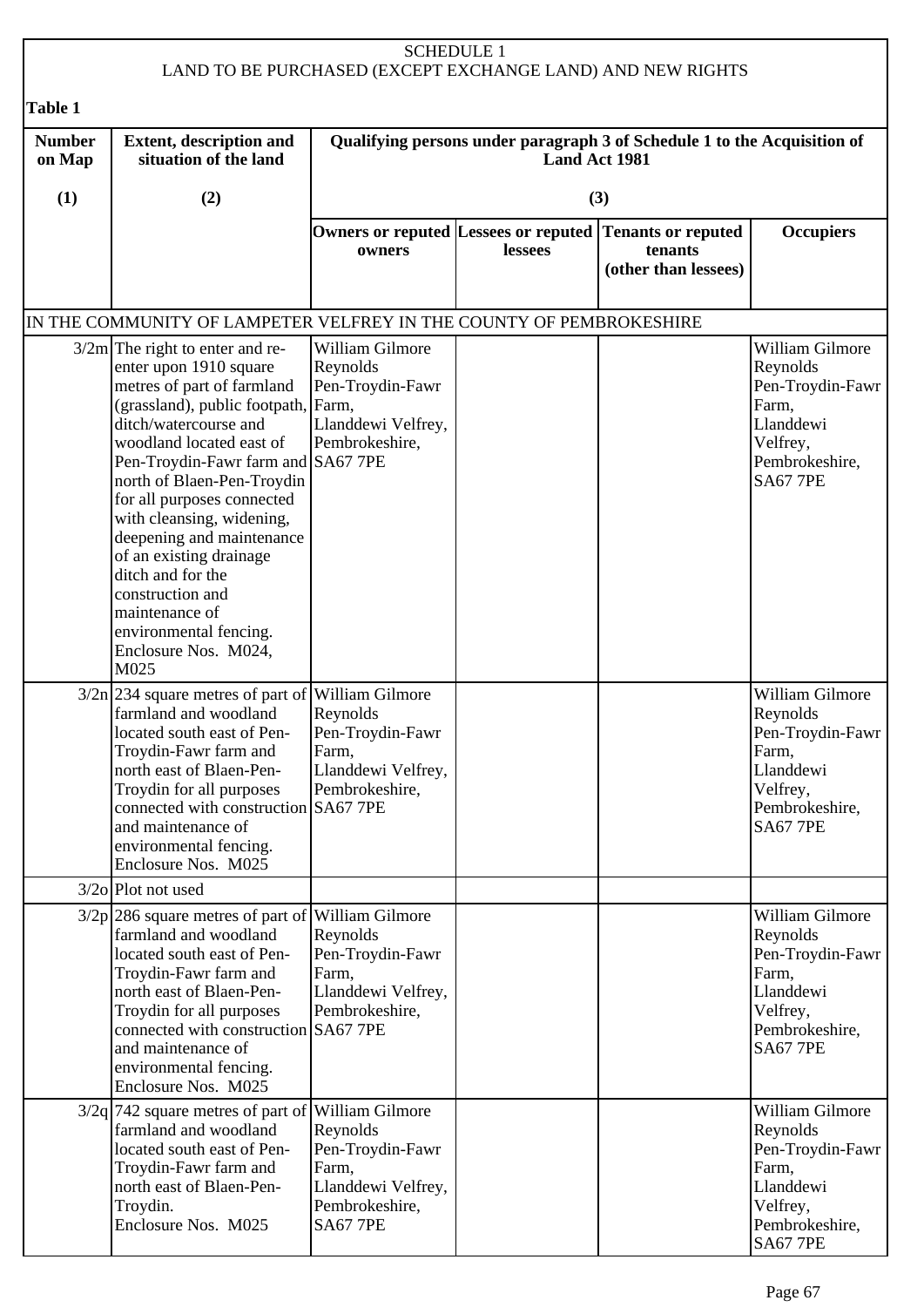| <b>SCHEDULE 1</b><br>LAND TO BE PURCHASED (EXCEPT EXCHANGE LAND) AND NEW RIGHTS |                                                                                                                                                                                                                                          |                                                                                                                             |               |                                                                                            |                                                                                                                                |  |
|---------------------------------------------------------------------------------|------------------------------------------------------------------------------------------------------------------------------------------------------------------------------------------------------------------------------------------|-----------------------------------------------------------------------------------------------------------------------------|---------------|--------------------------------------------------------------------------------------------|--------------------------------------------------------------------------------------------------------------------------------|--|
| <b>Table 1</b>                                                                  |                                                                                                                                                                                                                                          |                                                                                                                             |               |                                                                                            |                                                                                                                                |  |
| <b>Number</b><br>on Map                                                         | <b>Extent, description and</b><br>situation of the land                                                                                                                                                                                  |                                                                                                                             | Land Act 1981 | Qualifying persons under paragraph 3 of Schedule 1 to the Acquisition of                   |                                                                                                                                |  |
| (1)                                                                             | (2)                                                                                                                                                                                                                                      |                                                                                                                             |               | (3)                                                                                        |                                                                                                                                |  |
|                                                                                 |                                                                                                                                                                                                                                          | owners                                                                                                                      | lessees       | Owners or reputed Lessees or reputed Tenants or reputed<br>tenants<br>(other than lessees) | <b>Occupiers</b>                                                                                                               |  |
|                                                                                 | IN THE COMMUNITY OF LAMPETER VELFREY IN THE COUNTY OF PEMBROKESHIRE                                                                                                                                                                      |                                                                                                                             |               |                                                                                            |                                                                                                                                |  |
|                                                                                 | $3/2r$  2178 square metres of part<br>of farmland and woodland<br>located south east of Pen-<br>Troydin-Fawr farm and<br>north east of Blaen-Pen-<br>Troydin.<br>Enclosure Nos. M025                                                     | William Gilmore<br>Reynolds<br>Pen-Troydin-Fawr<br>Farm,<br>Llanddewi Velfrey,<br>Pembrokeshire,<br><b>SA67 7PE</b>         |               |                                                                                            | William Gilmore<br>Reynolds<br>Pen-Troydin-Fawr<br>Farm,<br>Llanddewi<br>Velfrey,<br>Pembrokeshire,<br><b>SA67 7PE</b>         |  |
|                                                                                 | $3/2s$ 325 square metres of part of William Gilmore<br>farmland (grassland) and<br>woodland located south east Pen-Troydin-Fawr<br>of Pen-Troydin-Fawr farm<br>and north east of Blaen-<br>Pen-Troydin.<br>Enclosure Nos. M025,<br>M026  | Reynolds<br>Farm,<br>Llanddewi Velfrey,<br>Pembrokeshire,<br><b>SA67 7PE</b>                                                |               |                                                                                            | William Gilmore<br>Reynolds<br>Pen-Troydin-Fawr<br>Farm,<br>Llanddewi<br>Velfrey,<br>Pembrokeshire,<br><b>SA67 7PE</b>         |  |
|                                                                                 | $3/2t$  111 square metres of part of William Gilmore<br>farmland (grassland) and<br>woodland located south east Pen-Troydin-Fawr<br>of Pen-Troydin-Fawr farm<br>and north east of Blaen-<br>Pen-Troydin.<br>Enclosure Nos. M025,<br>M026 | Reynolds<br>Farm,<br>Llanddewi Velfrey,<br>Pembrokeshire,<br><b>SA67 7PE</b>                                                |               |                                                                                            | William Gilmore<br>Reynolds<br>Pen-Troydin-Fawr<br>Farm,<br>Llanddewi<br>Velfrey,<br>Pembrokeshire,<br><b>SA67 7PE</b>         |  |
|                                                                                 | $3/2u$ 2602 square metres of part<br>of farmland (grassland) and Reynolds<br>woodland located east of<br>Pen-Troydin-Fawr farm and Farm,<br>north of Village Hall.<br>Enclosure Nos. M024                                                | William Gilmore<br>Pen-Troydin-Fawr<br>Llanddewi Velfrey,<br>Pembrokeshire,<br><b>SA67 7PE</b>                              |               |                                                                                            | William Gilmore<br>Reynolds<br>Pen-Troydin-Fawr<br>Farm,<br>Llanddewi<br>Velfrey,<br>Pembrokeshire,<br><b>SA67 7PE</b>         |  |
|                                                                                 | $3/3$ 387 square metres of half<br>width of road known as<br>Llanfallteg Road located<br>south of Pen-Troydin-Fawr<br>farm and north of Village<br>Hall<br>Enclosure Nos. M023                                                           | <b>Alexander George</b><br>Poyer Lewis<br>Pen Gaer,<br>Llanddewi Velfrey,<br>Narberth,<br>Pembrokeshire,<br><b>SA67 8UR</b> |               |                                                                                            | <b>Alexander George</b><br>Poyer Lewis<br>Pen Gaer,<br>Llanddewi<br>Velfrey,<br>Narberth,<br>Pembrokeshire,<br><b>SA67 8UR</b> |  |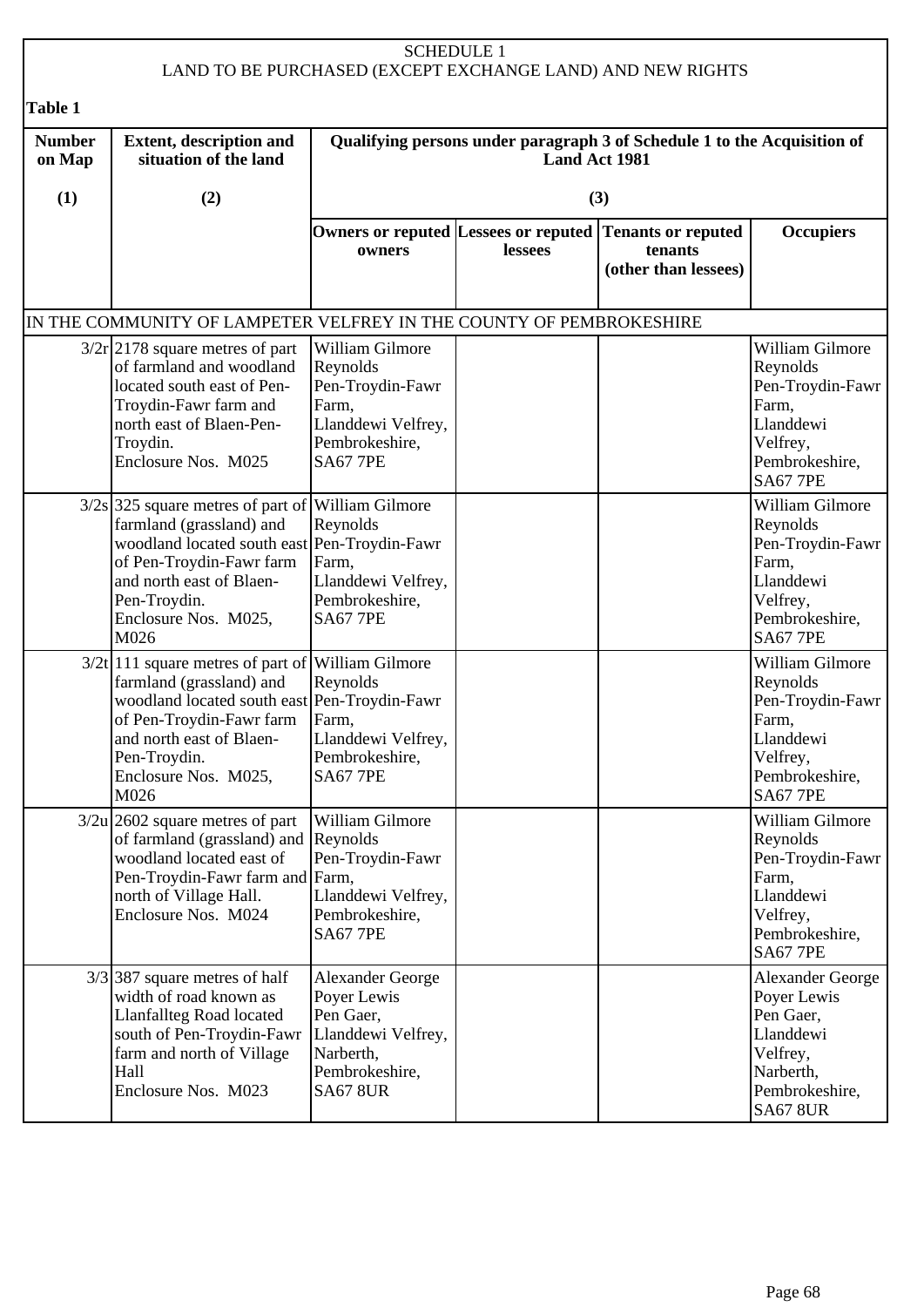|                         |                                                                                                                                                                                                                                                                                                                                         | <b>SCHEDULE 1</b>                                                                                                           |                      | LAND TO BE PURCHASED (EXCEPT EXCHANGE LAND) AND NEW RIGHTS                                 |                                                                                                                                |
|-------------------------|-----------------------------------------------------------------------------------------------------------------------------------------------------------------------------------------------------------------------------------------------------------------------------------------------------------------------------------------|-----------------------------------------------------------------------------------------------------------------------------|----------------------|--------------------------------------------------------------------------------------------|--------------------------------------------------------------------------------------------------------------------------------|
| Table 1                 |                                                                                                                                                                                                                                                                                                                                         |                                                                                                                             |                      |                                                                                            |                                                                                                                                |
| <b>Number</b><br>on Map | <b>Extent, description and</b><br>situation of the land                                                                                                                                                                                                                                                                                 |                                                                                                                             | <b>Land Act 1981</b> | Qualifying persons under paragraph 3 of Schedule 1 to the Acquisition of                   |                                                                                                                                |
| (1)                     | (2)                                                                                                                                                                                                                                                                                                                                     |                                                                                                                             |                      | (3)                                                                                        |                                                                                                                                |
|                         |                                                                                                                                                                                                                                                                                                                                         | owners                                                                                                                      | lessees              | Owners or reputed Lessees or reputed Tenants or reputed<br>tenants<br>(other than lessees) | <b>Occupiers</b>                                                                                                               |
|                         | IN THE COMMUNITY OF LAMPETER VELFREY IN THE COUNTY OF PEMBROKESHIRE                                                                                                                                                                                                                                                                     |                                                                                                                             |                      |                                                                                            |                                                                                                                                |
|                         | $3/3a$ 465 square metres of half<br>width of road known as<br>Llanfallteg Road located<br>south of Pen-Troydin-Fawr<br>farm and north of Village<br>Hall<br>Enclosure Nos. L023,<br>M023                                                                                                                                                | Alexander George<br>Poyer Lewis<br>Pen Gaer,<br>Llanddewi Velfrey,<br>Narberth,<br>Pembrokeshire,<br><b>SA67 8UR</b>        |                      |                                                                                            | <b>Alexander George</b><br>Poyer Lewis<br>Pen Gaer,<br>Llanddewi<br>Velfrey,<br>Narberth,<br>Pembrokeshire,<br><b>SA67 8UR</b> |
|                         | $3/3b$ 7885 square metres of part<br>of farmland (grassland) and Poyer Lewis<br>woodland located south east Pen Gaer,<br>of Pen-Troydin-Fawr farm<br>and north of Village Hall.<br>Enclosure Nos. M023,<br>M024                                                                                                                         | <b>Alexander George</b><br>Llanddewi Velfrey,<br>Narberth,<br>Pembrokeshire,<br><b>SA67 8UR</b>                             |                      |                                                                                            | William Gilmore<br>Reynolds<br>Pen-Troydin-Fawr<br>Farm,<br>Llanddewi<br>Velfrey,<br>Pembrokeshire,<br><b>SA67 7PE</b>         |
|                         | $3/3c$ The right to enter and re-<br>enter upon 463 square<br>metres of part of farmland<br>(grassland) and woodland<br>located south east of Pen-<br>Troydin-Fawr farm and<br>north of Village Hall for all<br>purposes connected with<br>construction and<br>maintenance of<br>environmental fencing.<br>Enclosure Nos. M023,<br>M024 | <b>Alexander George</b><br>Poyer Lewis<br>Pen Gaer,<br>Llanddewi Velfrey,<br>Narberth,<br>Pembrokeshire,<br><b>SA67 8UR</b> |                      |                                                                                            | William Gilmore<br>Reynolds<br>Pen-Troydin-Fawr<br>Farm,<br>Llanddewi<br>Velfrey,<br>Pembrokeshire,<br><b>SA67 7PE</b>         |
|                         | $3/3d$ 2528 square metres of part<br>of farmland (grassland) and Poyer Lewis<br>woodland located east of<br>Pen-Troydin-Fawr farm and Llanddewi Velfrey,<br>north of Village Hall.<br>Enclosure Nos. M023,<br>M024                                                                                                                      | Alexander George<br>Pen Gaer,<br>Narberth,<br>Pembrokeshire,<br><b>SA67 8UR</b>                                             |                      |                                                                                            | Alexander George<br>Poyer Lewis<br>Pen Gaer,<br>Llanddewi<br>Velfrey,<br>Narberth,<br>Pembrokeshire,<br><b>SA67 8UR</b>        |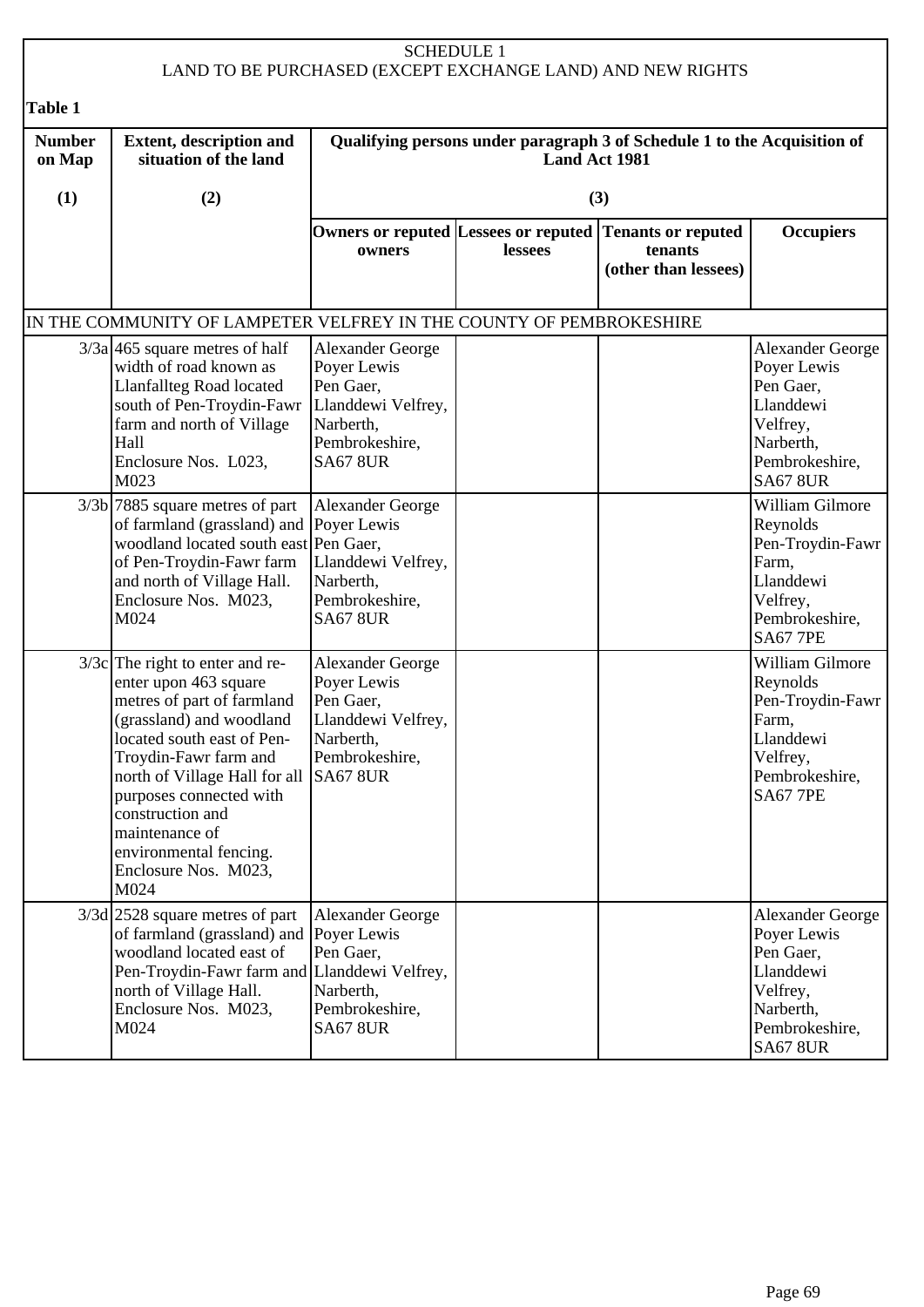| <b>SCHEDULE 1</b><br>LAND TO BE PURCHASED (EXCEPT EXCHANGE LAND) AND NEW RIGHTS |                                                                                                                                                                                                                                                                                                                                                                    |                                                                                                                             |                                                                                                  |                                                                                            |                                                                                                                                |  |  |
|---------------------------------------------------------------------------------|--------------------------------------------------------------------------------------------------------------------------------------------------------------------------------------------------------------------------------------------------------------------------------------------------------------------------------------------------------------------|-----------------------------------------------------------------------------------------------------------------------------|--------------------------------------------------------------------------------------------------|--------------------------------------------------------------------------------------------|--------------------------------------------------------------------------------------------------------------------------------|--|--|
| <b>Table 1</b>                                                                  |                                                                                                                                                                                                                                                                                                                                                                    |                                                                                                                             |                                                                                                  |                                                                                            |                                                                                                                                |  |  |
| <b>Number</b><br>on Map                                                         | <b>Extent, description and</b><br>situation of the land                                                                                                                                                                                                                                                                                                            |                                                                                                                             | Qualifying persons under paragraph 3 of Schedule 1 to the Acquisition of<br><b>Land Act 1981</b> |                                                                                            |                                                                                                                                |  |  |
| (1)                                                                             | (2)                                                                                                                                                                                                                                                                                                                                                                |                                                                                                                             |                                                                                                  | (3)                                                                                        |                                                                                                                                |  |  |
|                                                                                 |                                                                                                                                                                                                                                                                                                                                                                    | owners                                                                                                                      | lessees                                                                                          | Owners or reputed Lessees or reputed Tenants or reputed<br>tenants<br>(other than lessees) | <b>Occupiers</b>                                                                                                               |  |  |
|                                                                                 | IN THE COMMUNITY OF LAMPETER VELFREY IN THE COUNTY OF PEMBROKESHIRE                                                                                                                                                                                                                                                                                                |                                                                                                                             |                                                                                                  |                                                                                            |                                                                                                                                |  |  |
|                                                                                 | $3/3e$ The right to enter and re-<br>enter upon 313 square<br>metres of part of farmland<br>(grassland) and woodland<br>located south east of Pen-<br>Troydin-Fawr farm and<br>north east of Blaen-Pen-<br>Troydin for all purposes<br>connected with cleansing,<br>widening, deepening and<br>maintenance of an existing<br>drainage ditch<br>Enclosure Nos. M024 | <b>Alexander George</b><br>Poyer Lewis<br>Pen Gaer,<br>Llanddewi Velfrey,<br>Narberth,<br>Pembrokeshire,<br><b>SA67 8UR</b> |                                                                                                  |                                                                                            | <b>Alexander George</b><br>Poyer Lewis<br>Pen Gaer,<br>Llanddewi<br>Velfrey,<br>Narberth,<br>Pembrokeshire,<br><b>SA67 8UR</b> |  |  |
|                                                                                 | 3/3f [610 square metres of part of Alexander George<br>existing access track<br>located south east of Pen-<br>Troydin-Fawr farm and<br>south of Blaen-Pen-<br>Troydin.<br>Enclosure Nos. K024,<br>K025                                                                                                                                                             | Poyer Lewis<br>Pen Gaer,<br>Llanddewi Velfrey,<br>Narberth,<br>Pembrokeshire,<br><b>SA67 8UR</b>                            |                                                                                                  |                                                                                            | <b>Alexander George</b><br>Poyer Lewis<br>Pen Gaer,<br>Llanddewi<br>Velfrey,<br>Narberth,<br>Pembrokeshire,<br><b>SA67 8UR</b> |  |  |
|                                                                                 | $3/3g$ 245 square metres of part of Alexander George<br>farmland (grassland) and<br>hedge located north east of<br>Blaen-Pen-Troydin and east Llanddewi Velfrey,<br>of Village Hall.<br>Enclosure Nos. L025,<br>M025                                                                                                                                               | Poyer Lewis<br>Pen Gaer,<br>Narberth,<br>Pembrokeshire,<br><b>SA67 8UR</b>                                                  |                                                                                                  |                                                                                            | <b>Alexander George</b><br>Poyer Lewis<br>Pen Gaer,<br>Llanddewi<br>Velfrey,<br>Narberth,<br>Pembrokeshire,<br><b>SA67 8UR</b> |  |  |
|                                                                                 | $3/3h$ 372 square metres of part of Alexander George<br>existing access track and<br>footpath located south east<br>of Pen-Troydin-Fawr and<br>south east of Blaen-Pen-<br>Troydin.<br>Enclosure Nos. K025,<br>L025                                                                                                                                                | Poyer Lewis<br>Pen Gaer,<br>Llanddewi Velfrey,<br>Narberth,<br>Pembrokeshire,<br><b>SA67 8UR</b>                            |                                                                                                  |                                                                                            | <b>Alexander George</b><br>Poyer Lewis<br>Pen Gaer,<br>Llanddewi<br>Velfrey,<br>Narberth,<br>Pembrokeshire,<br><b>SA67 8UR</b> |  |  |
|                                                                                 | $3/3i$ Plot not used                                                                                                                                                                                                                                                                                                                                               |                                                                                                                             |                                                                                                  |                                                                                            |                                                                                                                                |  |  |
|                                                                                 | $3/3$ ] 347 square metres of part of Alexander George<br>farmland (grassland) and<br>hedge located north east of Pen Gaer,<br>Blaen-Pen-Troydin and east Llanddewi Velfrey,<br>of Village Hall.<br>Enclosure Nos. L025,<br>M025                                                                                                                                    | Poyer Lewis<br>Narberth,<br>Pembrokeshire,<br><b>SA67 8UR</b>                                                               |                                                                                                  |                                                                                            | <b>Alexander George</b><br>Poyer Lewis<br>Pen Gaer,<br>Llanddewi<br>Velfrey,<br>Narberth,<br>Pembrokeshire,<br><b>SA67 8UR</b> |  |  |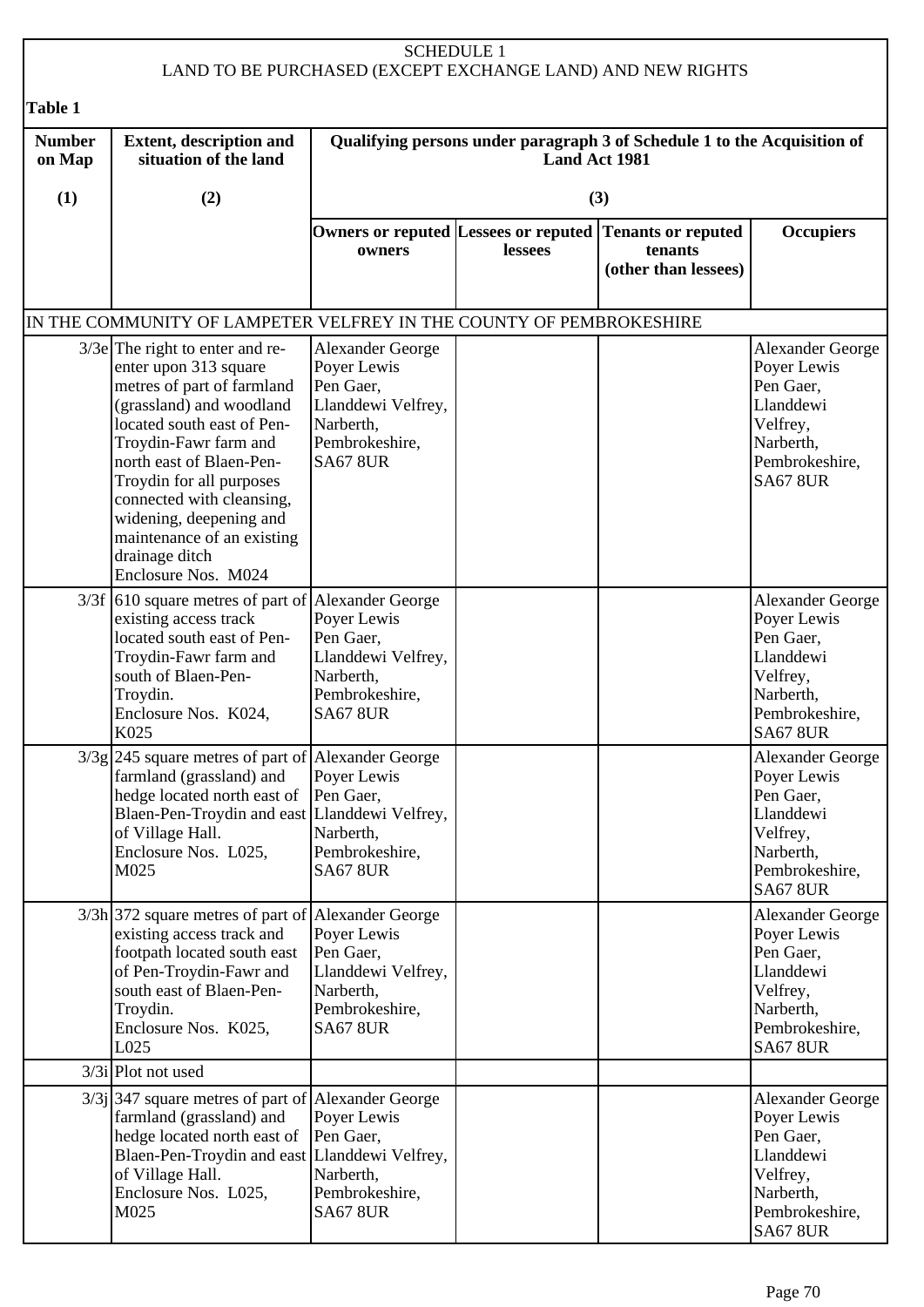|                         |                                                                                                                                                                                                                       | <b>SCHEDULE 1</b>                                                                                                           |         | LAND TO BE PURCHASED (EXCEPT EXCHANGE LAND) AND NEW RIGHTS                                 |                                                                                                                                |  |
|-------------------------|-----------------------------------------------------------------------------------------------------------------------------------------------------------------------------------------------------------------------|-----------------------------------------------------------------------------------------------------------------------------|---------|--------------------------------------------------------------------------------------------|--------------------------------------------------------------------------------------------------------------------------------|--|
| <b>Table 1</b>          |                                                                                                                                                                                                                       |                                                                                                                             |         |                                                                                            |                                                                                                                                |  |
| <b>Number</b><br>on Map | <b>Extent, description and</b><br>situation of the land                                                                                                                                                               | Qualifying persons under paragraph 3 of Schedule 1 to the Acquisition of<br>Land Act 1981                                   |         |                                                                                            |                                                                                                                                |  |
| (1)                     | (2)                                                                                                                                                                                                                   |                                                                                                                             |         | (3)                                                                                        |                                                                                                                                |  |
|                         |                                                                                                                                                                                                                       | owners                                                                                                                      | lessees | Owners or reputed Lessees or reputed Tenants or reputed<br>tenants<br>(other than lessees) | <b>Occupiers</b>                                                                                                               |  |
|                         | IN THE COMMUNITY OF LAMPETER VELFREY IN THE COUNTY OF PEMBROKESHIRE                                                                                                                                                   |                                                                                                                             |         |                                                                                            |                                                                                                                                |  |
|                         | 3/3k 389 square metres of part of Alexander George<br>half width of existing<br>access track located south<br>east of Pen-Troydin-Fawr<br>and south east of Blaen-<br>Pen-Troydin.<br>Enclosure Nos. K025,<br>L025    | Poyer Lewis<br>Pen Gaer,<br>Llanddewi Velfrey,<br>Narberth,<br>Pembrokeshire,<br><b>SA67 8UR</b>                            |         |                                                                                            | <b>Alexander George</b><br>Poyer Lewis<br>Pen Gaer,<br>Llanddewi<br>Velfrey,<br>Narberth,<br>Pembrokeshire,<br><b>SA67 8UR</b> |  |
|                         | 3/3L Plot not used                                                                                                                                                                                                    |                                                                                                                             |         |                                                                                            |                                                                                                                                |  |
|                         | $3/3m$  220 square metres of part of Alexander George<br>farmland (grassland) and<br>hedge located north east of<br>Blaen-Pen-Troydin and east Llanddewi Velfrey,<br>of Village Hall.<br>Enclosure Nos. L025,<br>M025 | Poyer Lewis<br>Pen Gaer,<br>Narberth,<br>Pembrokeshire,<br><b>SA67 8UR</b>                                                  |         |                                                                                            | <b>Alexander George</b><br>Poyer Lewis<br>Pen Gaer,<br>Llanddewi<br>Velfrey,<br>Narberth,<br>Pembrokeshire,<br><b>SA67 8UR</b> |  |
|                         | $3/3n$  287 square metres of part of Alexander George<br>farmland (grassland) and<br>hedge located east of Blaen-Pen Gaer,<br>Pen-Troydin and east of<br>Village Hall.<br>Enclosure Nos. L025                         | Poyer Lewis<br>Llanddewi Velfrey,<br>Narberth,<br>Pembrokeshire,<br><b>SA67 8UR</b>                                         |         |                                                                                            | <b>Alexander George</b><br>Poyer Lewis<br>Pen Gaer,<br>Llanddewi<br>Velfrey,<br>Narberth,<br>Pembrokeshire,<br><b>SA67 8UR</b> |  |
|                         | $3/3$ o Plot not used                                                                                                                                                                                                 |                                                                                                                             |         |                                                                                            |                                                                                                                                |  |
|                         | $3/3p$ 211 square metres of half<br>width of existing access<br>track located south east of<br>Pen-Troydin-Fawr and<br>south east of Blaen-Pen-<br>Troydin.<br>Enclosure Nos. L025                                    | <b>Alexander George</b><br>Poyer Lewis<br>Pen Gaer,<br>Llanddewi Velfrey,<br>Narberth,<br>Pembrokeshire,<br><b>SA67 8UR</b> |         |                                                                                            | <b>Alexander George</b><br>Poyer Lewis<br>Pen Gaer,<br>Llanddewi<br>Velfrey,<br>Narberth,<br>Pembrokeshire,<br><b>SA67 8UR</b> |  |
|                         | $3/3q$ 219 square metres of half<br>width of existing access<br>track located south east of<br>Pen-Troydin-Fawr and<br>south east of Blaen-Pen-<br>Troydin.<br>Enclosure Nos. L025                                    | <b>Alexander George</b><br>Poyer Lewis<br>Pen Gaer,<br>Llanddewi Velfrey,<br>Narberth,<br>Pembrokeshire,<br><b>SA67 8UR</b> |         |                                                                                            | <b>Alexander George</b><br>Poyer Lewis<br>Pen Gaer,<br>Llanddewi<br>Velfrey,<br>Narberth,<br>Pembrokeshire,<br><b>SA67 8UR</b> |  |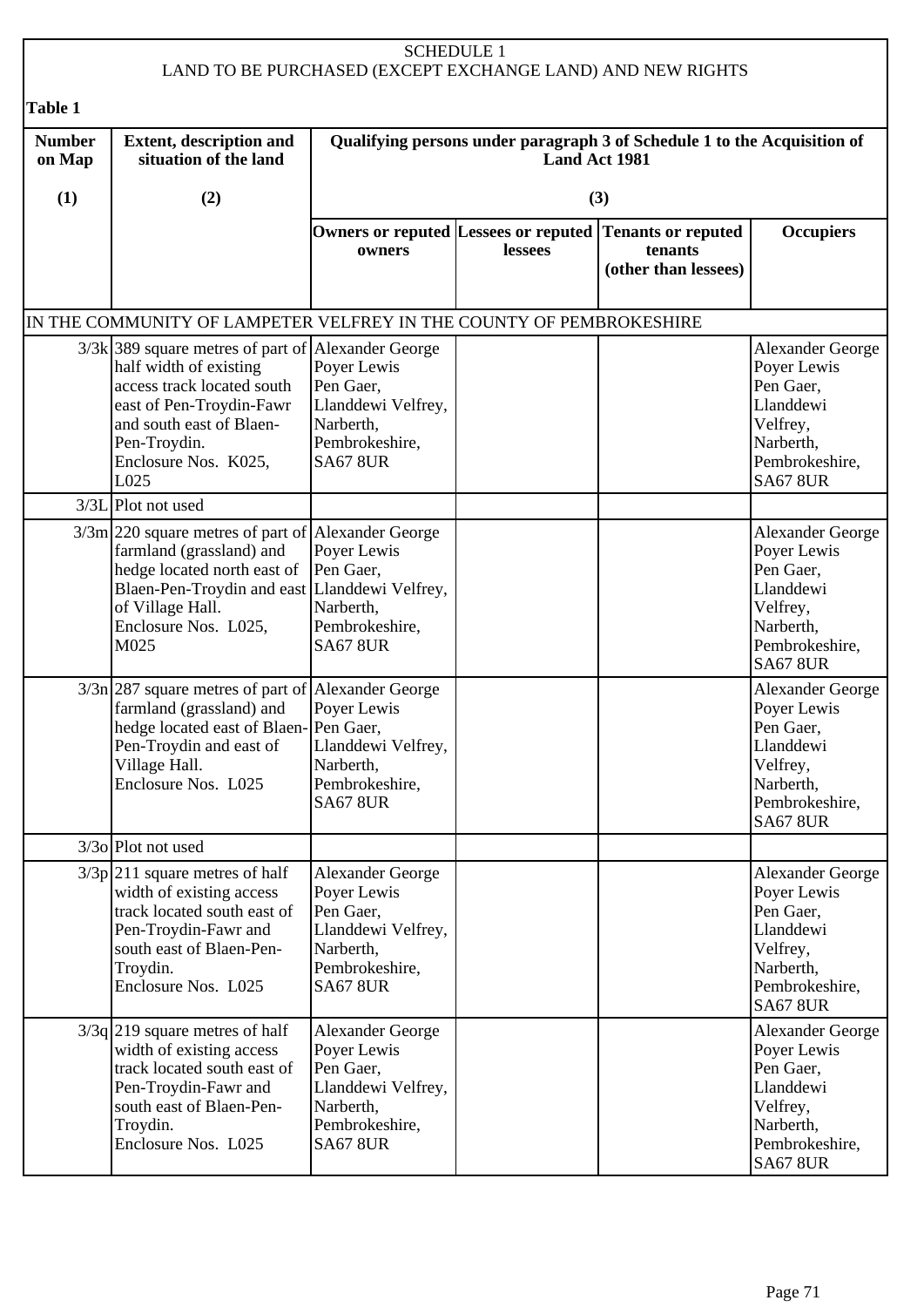| <b>SCHEDULE 1</b><br>LAND TO BE PURCHASED (EXCEPT EXCHANGE LAND) AND NEW RIGHTS |                                                                                                                                                                                      |                                                                                                                             |               |                                                                          |                                                                                                                                |  |
|---------------------------------------------------------------------------------|--------------------------------------------------------------------------------------------------------------------------------------------------------------------------------------|-----------------------------------------------------------------------------------------------------------------------------|---------------|--------------------------------------------------------------------------|--------------------------------------------------------------------------------------------------------------------------------|--|
| <b>Table 1</b>                                                                  |                                                                                                                                                                                      |                                                                                                                             |               |                                                                          |                                                                                                                                |  |
| <b>Number</b><br>on Map                                                         | <b>Extent, description and</b><br>situation of the land                                                                                                                              |                                                                                                                             | Land Act 1981 | Qualifying persons under paragraph 3 of Schedule 1 to the Acquisition of |                                                                                                                                |  |
| (1)                                                                             | (2)                                                                                                                                                                                  |                                                                                                                             |               | (3)                                                                      |                                                                                                                                |  |
|                                                                                 |                                                                                                                                                                                      | Owners or reputed Lessees or reputed<br>owners                                                                              | lessees       | Tenants or reputed<br>tenants<br>(other than lessees)                    | <b>Occupiers</b>                                                                                                               |  |
|                                                                                 | IN THE COMMUNITY OF LAMPETER VELFREY IN THE COUNTY OF PEMBROKESHIRE                                                                                                                  |                                                                                                                             |               |                                                                          |                                                                                                                                |  |
|                                                                                 | $3/3r$ 51 square metres of part of<br>existing access track<br>located south east of Pen-<br>Troydin-Fawr and east of<br>Blaen-Pen-Troydin.<br>Enclosure Nos. L025                   | Alexander George<br>Poyer Lewis<br>Pen Gaer,<br>Llanddewi Velfrey,<br>Narberth,<br>Pembrokeshire,<br><b>SA67 8UR</b>        |               |                                                                          | <b>Alexander George</b><br>Poyer Lewis<br>Pen Gaer,<br>Llanddewi<br>Velfrey,<br>Narberth,<br>Pembrokeshire,<br><b>SA67 8UR</b> |  |
|                                                                                 | $3/3s$ 29 square metres of part of<br>existing access track<br>located south east of Pen-<br>Troydin-Fawr and east of<br>Blaen-Pen-Troydin.<br>Enclosure Nos. L025                   | <b>Alexander George</b><br>Poyer Lewis<br>Pen Gaer,<br>Llanddewi Velfrey,<br>Narberth,<br>Pembrokeshire,<br><b>SA67 8UR</b> |               |                                                                          | <b>Alexander George</b><br>Poyer Lewis<br>Pen Gaer,<br>Llanddewi<br>Velfrey,<br>Narberth,<br>Pembrokeshire,<br><b>SA67 8UR</b> |  |
|                                                                                 | $3/3t$ 78 square metres of part of<br>existing access track<br>located south east of Pen-<br>Troydin-Fawr and east of<br>Blaen-Pen-Troydin.<br>Enclosure Nos. L025                   | Alexander George<br>Poyer Lewis<br>Pen Gaer,<br>Llanddewi Velfrey,<br>Narberth,<br>Pembrokeshire,<br><b>SA67 8UR</b>        |               |                                                                          | <b>Alexander George</b><br>Poyer Lewis<br>Pen Gaer,<br>Llanddewi<br>Velfrey,<br>Narberth,<br>Pembrokeshire,<br><b>SA67 8UR</b> |  |
|                                                                                 | $3/3u$ 120 square metres of part of Alexander George<br>existing access track<br>located south east of Pen-<br>Troydin-Fawr and east of<br>Blaen-Pen-Troydin.<br>Enclosure Nos. L025 | Poyer Lewis<br>Pen Gaer,<br>Llanddewi Velfrey,<br>Narberth,<br>Pembrokeshire,<br><b>SA67 8UR</b>                            |               |                                                                          | <b>Alexander George</b><br>Poyer Lewis<br>Pen Gaer,<br>Llanddewi<br>Velfrey,<br>Narberth,<br>Pembrokeshire,<br><b>SA67 8UR</b> |  |
|                                                                                 | $3/3v$ 128 square metres of part of Alexander George<br>existing access track<br>located south east of Pen-<br>Troydin-Fawr and east of<br>Blaen-Pen-Troydin.<br>Enclosure Nos. L025 | Poyer Lewis<br>Pen Gaer,<br>Llanddewi Velfrey,<br>Narberth,<br>Pembrokeshire,<br><b>SA67 8UR</b>                            |               |                                                                          | <b>Alexander George</b><br>Poyer Lewis<br>Pen Gaer,<br>Llanddewi<br>Velfrey,<br>Narberth,<br>Pembrokeshire,<br><b>SA67 8UR</b> |  |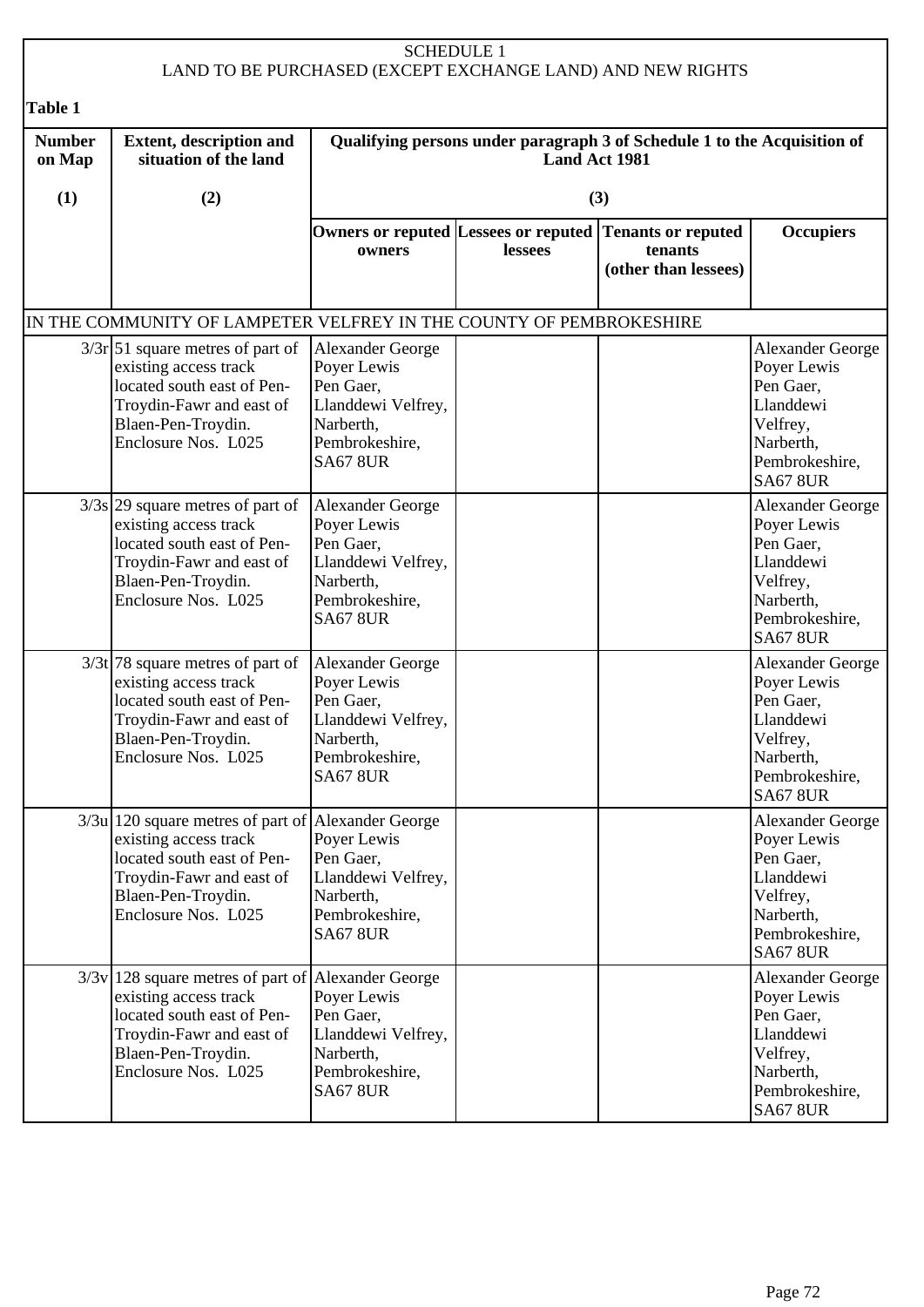| <b>SCHEDULE 1</b><br>LAND TO BE PURCHASED (EXCEPT EXCHANGE LAND) AND NEW RIGHTS |                                                                                                                                                                                                                     |                                                                                                                      |                |                                                                          |                                                                                                                                |  |
|---------------------------------------------------------------------------------|---------------------------------------------------------------------------------------------------------------------------------------------------------------------------------------------------------------------|----------------------------------------------------------------------------------------------------------------------|----------------|--------------------------------------------------------------------------|--------------------------------------------------------------------------------------------------------------------------------|--|
| Table 1                                                                         |                                                                                                                                                                                                                     |                                                                                                                      |                |                                                                          |                                                                                                                                |  |
| <b>Number</b><br>on Map                                                         | <b>Extent, description and</b><br>situation of the land                                                                                                                                                             |                                                                                                                      | Land Act 1981  | Qualifying persons under paragraph 3 of Schedule 1 to the Acquisition of |                                                                                                                                |  |
| (1)                                                                             | (2)                                                                                                                                                                                                                 |                                                                                                                      |                | (3)                                                                      |                                                                                                                                |  |
|                                                                                 |                                                                                                                                                                                                                     | Owners or reputed Lessees or reputed<br>owners                                                                       | <b>lessees</b> | Tenants or reputed<br>tenants<br>(other than lessees)                    | <b>Occupiers</b>                                                                                                               |  |
|                                                                                 | IN THE COMMUNITY OF LAMPETER VELFREY IN THE COUNTY OF PEMBROKESHIRE                                                                                                                                                 |                                                                                                                      |                |                                                                          |                                                                                                                                |  |
|                                                                                 | $3/3w$ 27 square metres of part of<br>existing access track<br>located south east of Pen-<br>Troydin-Fawr and east of<br>Blaen-Pen-Troydin.<br>Enclosure Nos. L025                                                  | Alexander George<br>Poyer Lewis<br>Pen Gaer,<br>Llanddewi Velfrey,<br>Narberth,<br>Pembrokeshire,<br><b>SA67 8UR</b> |                |                                                                          | <b>Alexander George</b><br>Poyer Lewis<br>Pen Gaer.<br>Llanddewi<br>Velfrey,<br>Narberth,<br>Pembrokeshire,<br><b>SA67 8UR</b> |  |
|                                                                                 | $3/3x$ 449 square metres of part of Alexander George<br>existing access track<br>located south east of Pen-<br>Troydin-Fawr and north<br>east of Blaen-Pen-Troydin.<br>Enclosure Nos. L025,<br>M025, M026           | Poyer Lewis<br>Pen Gaer,<br>Llanddewi Velfrey,<br>Narberth,<br>Pembrokeshire,<br><b>SA67 8UR</b>                     |                |                                                                          | <b>Alexander George</b><br>Poyer Lewis<br>Pen Gaer,<br>Llanddewi<br>Velfrey,<br>Narberth,<br>Pembrokeshire,<br><b>SA67 8UR</b> |  |
|                                                                                 | $3/3y$ 180 square metres of part of Alexander George<br>farmland (grassland) and<br>woodland located north east Pen Gaer,<br>of Blaen-Pen-Troydin and<br>north west of Glenfield.<br>Enclosure Nos. M025,<br>M026   | Poyer Lewis<br>Llanddewi Velfrey,<br>Narberth,<br>Pembrokeshire,<br><b>SA67 8UR</b>                                  |                |                                                                          | <b>Alexander George</b><br>Poyer Lewis<br>Pen Gaer,<br>Llanddewi<br>Velfrey,<br>Narberth,<br>Pembrokeshire,<br><b>SA67 8UR</b> |  |
|                                                                                 | $3/3z$   182 square metres of part of Alexander George<br>farmland (grassland) and<br>woodland located north east Pen Gaer,<br>of Blaen-Pen-Troydin and<br>north west of Glenfield.<br>Enclosure Nos. M025,<br>M026 | Poyer Lewis<br>Llanddewi Velfrey,<br>Narberth,<br>Pembrokeshire,<br><b>SA67 8UR</b>                                  |                |                                                                          | <b>Alexander George</b><br>Poyer Lewis<br>Pen Gaer,<br>Llanddewi<br>Velfrey,<br>Narberth,<br>Pembrokeshire,<br><b>SA67 8UR</b> |  |
|                                                                                 | $3/3$ aa 2516 square metres of part<br>of farmland (grassland) and<br>woodland located north east Pen Gaer,<br>of Blaen-Pen-Troydin and<br>north west of Glenfield.<br>Enclosure Nos. M025,<br>M026                 | <b>Alexander George</b><br>Poyer Lewis<br>Llanddewi Velfrey,<br>Narberth,<br>Pembrokeshire,<br><b>SA67 8UR</b>       |                |                                                                          | <b>Alexander George</b><br>Poyer Lewis<br>Pen Gaer,<br>Llanddewi<br>Velfrey,<br>Narberth,<br>Pembrokeshire,<br><b>SA67 8UR</b> |  |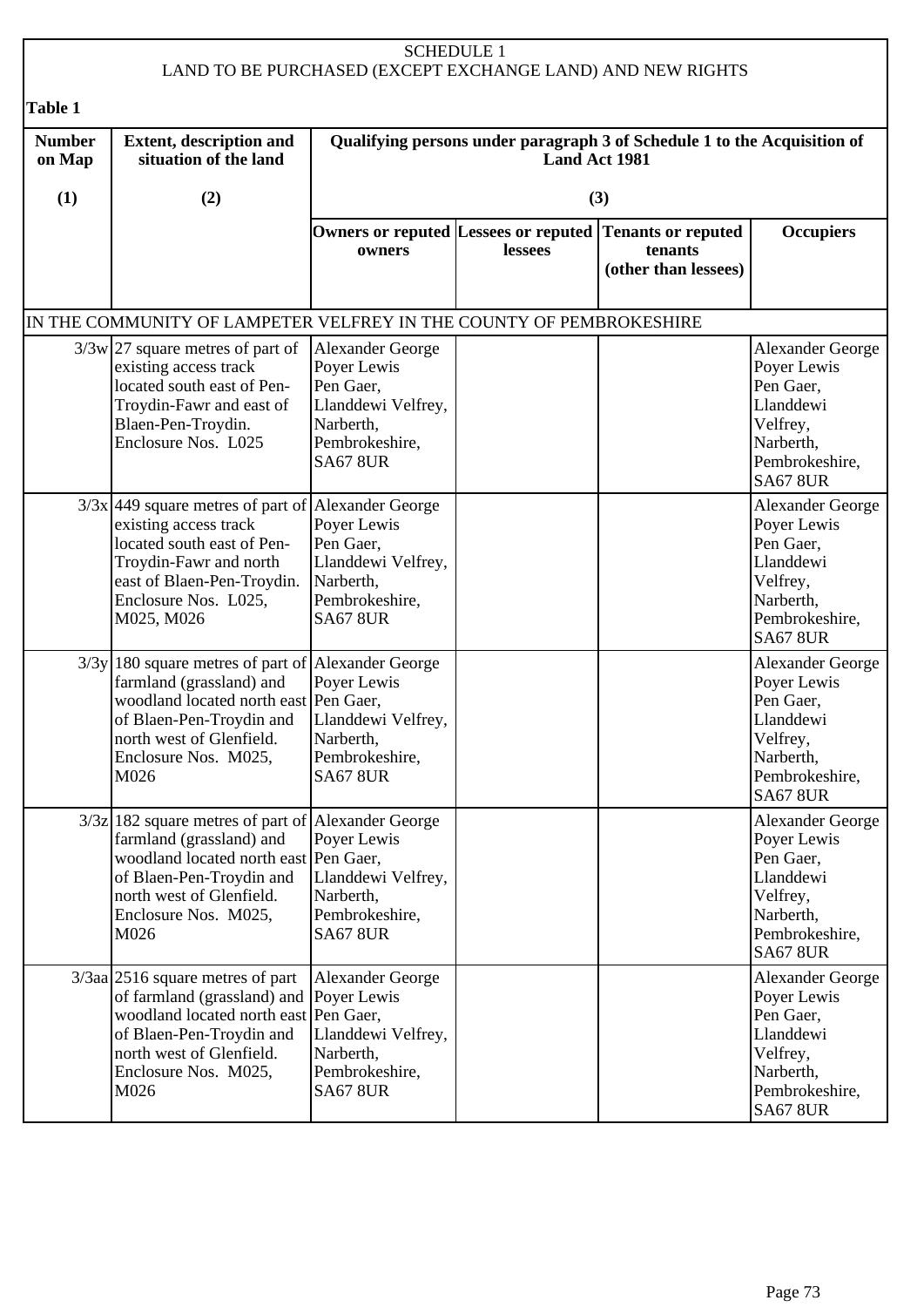| <b>SCHEDULE 1</b><br>LAND TO BE PURCHASED (EXCEPT EXCHANGE LAND) AND NEW RIGHTS |                                                                                                                                                                                                   |                                                                                                                             |                                                                                           |                                                              |                                                                                                                                |  |
|---------------------------------------------------------------------------------|---------------------------------------------------------------------------------------------------------------------------------------------------------------------------------------------------|-----------------------------------------------------------------------------------------------------------------------------|-------------------------------------------------------------------------------------------|--------------------------------------------------------------|--------------------------------------------------------------------------------------------------------------------------------|--|
| Table 1                                                                         |                                                                                                                                                                                                   |                                                                                                                             |                                                                                           |                                                              |                                                                                                                                |  |
| <b>Number</b><br>on Map                                                         | <b>Extent, description and</b><br>situation of the land                                                                                                                                           |                                                                                                                             | Qualifying persons under paragraph 3 of Schedule 1 to the Acquisition of<br>Land Act 1981 |                                                              |                                                                                                                                |  |
| (1)                                                                             | (2)                                                                                                                                                                                               |                                                                                                                             |                                                                                           | (3)                                                          |                                                                                                                                |  |
|                                                                                 |                                                                                                                                                                                                   | owners                                                                                                                      | Owners or reputed Lessees or reputed<br>lessees                                           | <b>Tenants or reputed</b><br>tenants<br>(other than lessees) | <b>Occupiers</b>                                                                                                               |  |
|                                                                                 | IN THE COMMUNITY OF LAMPETER VELFREY IN THE COUNTY OF PEMBROKESHIRE                                                                                                                               |                                                                                                                             |                                                                                           |                                                              |                                                                                                                                |  |
|                                                                                 | $3/3ab$ 11 square metres of half<br>width of unclassified track<br>and footpath located north<br>east of Blaen-Pen-Troydin<br>and north west of Glenfield.<br>Enclosure Nos. M025,<br>M026        | Alexander George<br>Poyer Lewis<br>Pen Gaer,<br>Llanddewi Velfrey,<br>Narberth,<br>Pembrokeshire,<br><b>SA67 8UR</b>        |                                                                                           |                                                              | Alexander George<br>Poyer Lewis<br>Pen Gaer,<br>Llanddewi<br>Velfrey,<br>Narberth,<br>Pembrokeshire,<br><b>SA67 8UR</b>        |  |
|                                                                                 | $3/3ac$ 10 square metres of half<br>width of unclassified track<br>and footpath located north<br>east of Blaen-Pen-Troydin<br>and north west of Glenfield.<br>Enclosure Nos. M026                 | <b>Alexander George</b><br>Poyer Lewis<br>Pen Gaer,<br>Llanddewi Velfrey,<br>Narberth,<br>Pembrokeshire,<br><b>SA67 8UR</b> |                                                                                           |                                                              | Alexander George<br>Poyer Lewis<br>Pen Gaer,<br>Llanddewi<br>Velfrey,<br>Narberth,<br>Pembrokeshire,<br><b>SA67 8UR</b>        |  |
|                                                                                 | $3/3$ ad 170 square metres of half<br>width of unclassified track<br>and footpath located north<br>east of Blaen-Pen-Troydin<br>and north west of Glenfield. Narberth,<br>Enclosure Nos. M026     | <b>Alexander George</b><br>Poyer Lewis<br>Pen Gaer,<br>Llanddewi Velfrey,<br>Pembrokeshire,<br><b>SA67 8UR</b>              |                                                                                           |                                                              | Alexander George<br>Poyer Lewis<br>Pen Gaer,<br>Llanddewi<br>Velfrey,<br>Narberth,<br>Pembrokeshire,<br><b>SA67 8UR</b>        |  |
|                                                                                 | $3/3$ ae 1276 square metres of part<br>of farmland (grassland) and Poyer Lewis<br>woodland located north east Pen Gaer,<br>of Blaen-Pen-Troydin and<br>north of Glenfield.<br>Enclosure Nos. M026 | Alexander George<br>Llanddewi Velfrey,<br>Narberth,<br>Pembrokeshire,<br><b>SA67 8UR</b>                                    |                                                                                           |                                                              | <b>Alexander George</b><br>Poyer Lewis<br>Pen Gaer,<br>Llanddewi<br>Velfrey,<br>Narberth,<br>Pembrokeshire,<br><b>SA67 8UR</b> |  |
|                                                                                 | $3/3af$ 71 square metres of half<br>width of unclassified track<br>and public footpath located<br>north east of Blaen-Pen-<br>Troydin and north of<br>Glenfield.<br>Enclosure Nos. M026           | <b>Alexander George</b><br>Poyer Lewis<br>Pen Gaer,<br>Llanddewi Velfrey,<br>Narberth,<br>Pembrokeshire,<br><b>SA67 8UR</b> |                                                                                           |                                                              | Alexander George<br>Poyer Lewis<br>Pen Gaer,<br>Llanddewi<br>Velfrey,<br>Narberth,<br>Pembrokeshire,<br><b>SA67 8UR</b>        |  |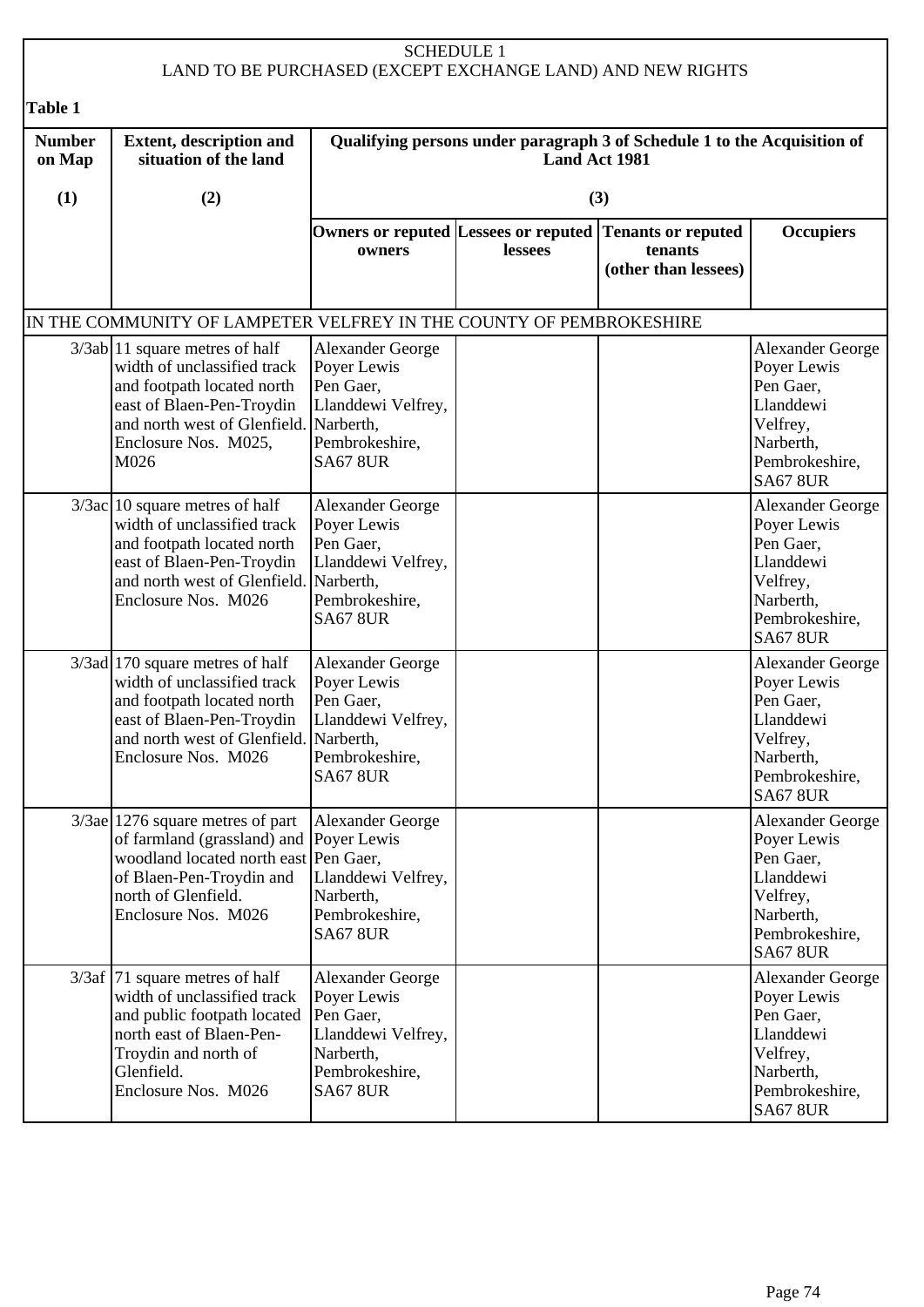|                         |                                                                                                                                                                                                                                                                                                                               |                                                                                                                             | <b>SCHEDULE 1</b> | LAND TO BE PURCHASED (EXCEPT EXCHANGE LAND) AND NEW RIGHTS               |                                                                                                                                |
|-------------------------|-------------------------------------------------------------------------------------------------------------------------------------------------------------------------------------------------------------------------------------------------------------------------------------------------------------------------------|-----------------------------------------------------------------------------------------------------------------------------|-------------------|--------------------------------------------------------------------------|--------------------------------------------------------------------------------------------------------------------------------|
| Table 1                 |                                                                                                                                                                                                                                                                                                                               |                                                                                                                             |                   |                                                                          |                                                                                                                                |
| <b>Number</b><br>on Map | <b>Extent, description and</b><br>situation of the land                                                                                                                                                                                                                                                                       |                                                                                                                             | Land Act 1981     | Qualifying persons under paragraph 3 of Schedule 1 to the Acquisition of |                                                                                                                                |
| (1)                     | (2)                                                                                                                                                                                                                                                                                                                           |                                                                                                                             |                   | (3)                                                                      |                                                                                                                                |
|                         |                                                                                                                                                                                                                                                                                                                               | Owners or reputed Lessees or reputed<br>owners                                                                              | lessees           | <b>Tenants or reputed</b><br>tenants<br>(other than lessees)             | <b>Occupiers</b>                                                                                                               |
|                         | IN THE COMMUNITY OF LAMPETER VELFREY IN THE COUNTY OF PEMBROKESHIRE                                                                                                                                                                                                                                                           |                                                                                                                             |                   |                                                                          |                                                                                                                                |
|                         | $3/3$ ag The right to enter and re-<br>enter upon 32 square metres Poyer Lewis<br>of part of farmland<br>(grassland) located north<br>east of Glenfield and south<br>west of Bethel Chapel for<br>all purposes connected with SA67 8UR<br>construction and<br>maintenance of<br>environmental fencing.<br>Enclosure Nos. L026 | Alexander George<br>Pen Gaer,<br>Llanddewi Velfrey,<br>Narberth,<br>Pembrokeshire,                                          |                   |                                                                          | Alexander George<br>Poyer Lewis<br>Pen Gaer,<br>Llanddewi<br>Velfrey,<br>Narberth,<br>Pembrokeshire,<br><b>SA67 8UR</b>        |
|                         | $3/3ah$ 29 square metres of part of<br>farmland (grassland)<br>located north east of<br>Glenfield and south west of Llanddewi Velfrey,<br>Bethel Chapel.<br>Enclosure Nos. L026                                                                                                                                               | <b>Alexander George</b><br>Poyer Lewis<br>Pen Gaer,<br>Narberth,<br>Pembrokeshire,<br><b>SA67 8UR</b>                       |                   |                                                                          | <b>Alexander George</b><br>Poyer Lewis<br>Pen Gaer,<br>Llanddewi<br>Velfrey,<br>Narberth,<br>Pembrokeshire,<br><b>SA67 8UR</b> |
|                         | 3/3ai Plot not used                                                                                                                                                                                                                                                                                                           |                                                                                                                             |                   |                                                                          |                                                                                                                                |
|                         | $3/3$ aj The right to enter and re-<br>enter upon 836 square<br>metres of part of farmland<br>(grassland) and woodland<br>located north east of<br>Glenfield and west of<br>Bethel Chapel for all<br>purposes connected with<br>construction and<br>maintenance of<br>environmental fencing.<br>Enclosure Nos. L026,<br>L027  | <b>Alexander George</b><br>Poyer Lewis<br>Pen Gaer,<br>Llanddewi Velfrey,<br>Narberth,<br>Pembrokeshire,<br><b>SA67 8UR</b> |                   |                                                                          | Alexander George<br>Poyer Lewis<br>Pen Gaer,<br>Llanddewi<br>Velfrey,<br>Narberth,<br>Pembrokeshire,<br><b>SA67 8UR</b>        |
|                         | $3/3ak$  9864 square metres of part<br>of farmland (grassland) and Poyer Lewis<br>woodland located north east Pen Gaer,<br>of Glenfield and west of<br>Bethel Chapel.<br>Enclosure Nos. L026,<br>L027                                                                                                                         | <b>Alexander George</b><br>Llanddewi Velfrey,<br>Narberth,<br>Pembrokeshire,<br><b>SA67 8UR</b>                             |                   |                                                                          | <b>Alexander George</b><br>Poyer Lewis<br>Pen Gaer,<br>Llanddewi<br>Velfrey,<br>Narberth,<br>Pembrokeshire,<br><b>SA67 8UR</b> |
|                         | $3/3aL$ Plot not used                                                                                                                                                                                                                                                                                                         |                                                                                                                             |                   |                                                                          |                                                                                                                                |
|                         | 3/3am Plot not used                                                                                                                                                                                                                                                                                                           |                                                                                                                             |                   |                                                                          |                                                                                                                                |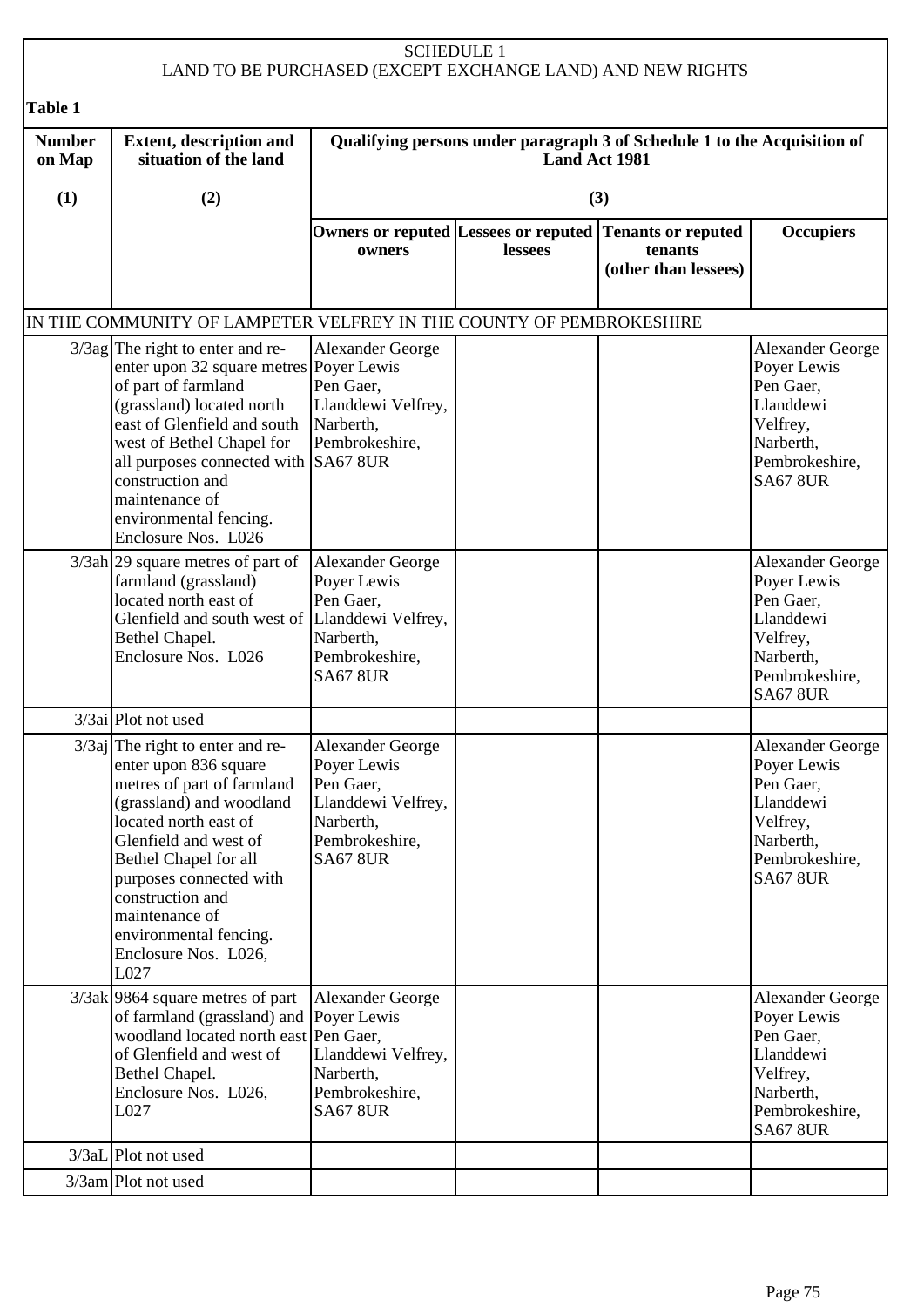|                         |                                                                                                                                                                                                                                                                                                                                  |                                                                                                                             | <b>SCHEDULE 1</b>    | LAND TO BE PURCHASED (EXCEPT EXCHANGE LAND) AND NEW RIGHTS                                 |                                                                                                                                |
|-------------------------|----------------------------------------------------------------------------------------------------------------------------------------------------------------------------------------------------------------------------------------------------------------------------------------------------------------------------------|-----------------------------------------------------------------------------------------------------------------------------|----------------------|--------------------------------------------------------------------------------------------|--------------------------------------------------------------------------------------------------------------------------------|
| Table 1                 |                                                                                                                                                                                                                                                                                                                                  |                                                                                                                             |                      |                                                                                            |                                                                                                                                |
| <b>Number</b><br>on Map | <b>Extent, description and</b><br>situation of the land                                                                                                                                                                                                                                                                          |                                                                                                                             | <b>Land Act 1981</b> | Qualifying persons under paragraph 3 of Schedule 1 to the Acquisition of                   |                                                                                                                                |
| (1)                     | (2)                                                                                                                                                                                                                                                                                                                              |                                                                                                                             |                      | (3)                                                                                        |                                                                                                                                |
|                         |                                                                                                                                                                                                                                                                                                                                  | owners                                                                                                                      | lessees              | Owners or reputed Lessees or reputed Tenants or reputed<br>tenants<br>(other than lessees) | <b>Occupiers</b>                                                                                                               |
|                         | IN THE COMMUNITY OF LAMPETER VELFREY IN THE COUNTY OF PEMBROKESHIRE                                                                                                                                                                                                                                                              |                                                                                                                             |                      |                                                                                            |                                                                                                                                |
|                         | $3/3$ an 267 square metres of half<br>width of A40 Trunk Road<br>located north east of<br>Glenfield and south west of Llanddewi Velfrey,<br>Bethel Chapel.<br>Enclosure Nos. L027                                                                                                                                                | <b>Alexander George</b><br>Poyer Lewis<br>Pen Gaer,<br>Narberth,<br>Pembrokeshire,<br><b>SA67 8UR</b>                       |                      |                                                                                            | <b>Alexander George</b><br>Poyer Lewis<br>Pen Gaer,<br>Llanddewi<br>Velfrey,<br>Narberth,<br>Pembrokeshire,<br><b>SA67 8UR</b> |
|                         | 3/3ao Plot not used                                                                                                                                                                                                                                                                                                              |                                                                                                                             |                      |                                                                                            |                                                                                                                                |
|                         | 3/3ap 395 square metres of part of<br>farmland (grassland) and<br>woodland located south east Pen Gaer,<br>of Pen-Troydin-Fawr farm<br>and north of Village Hall.<br>Enclosure Nos. M023,<br>M024                                                                                                                                | <b>Alexander George</b><br>Poyer Lewis<br>Llanddewi Velfrey,<br>Narberth,<br>Pembrokeshire,<br><b>SA67 8UR</b>              |                      |                                                                                            | <b>Alexander George</b><br>Poyer Lewis<br>Pen Gaer,<br>Llanddewi<br>Velfrey,<br>Narberth,<br>Pembrokeshire,<br><b>SA67 8UR</b> |
|                         | $3/3$ aq 2724 square metres of part<br>of farmland (grassland) and Poyer Lewis<br>woodland located south east Pen Gaer,<br>of Pen-Troydin-Fawr farm<br>and north of Village Hall.<br>Enclosure Nos. M024                                                                                                                         | <b>Alexander George</b><br>Llanddewi Velfrey,<br>Narberth,<br>Pembrokeshire,<br><b>SA67 8UR</b>                             |                      |                                                                                            | <b>Alexander George</b><br>Poyer Lewis<br>Pen Gaer,<br>Llanddewi<br>Velfrey,<br>Narberth,<br>Pembrokeshire,<br><b>SA67 8UR</b> |
|                         | $3/3ar$ 51 square metres of part of<br>farmland (grassland) and<br>woodland located east of<br>Pen-Troydin-Fawr farm and<br>north of Village Hall.<br>Enclosure Nos. M024                                                                                                                                                        | <b>Alexander George</b><br>Poyer Lewis<br>Pen Gaer,<br>Llanddewi Velfrey,<br>Narberth,<br>Pembrokeshire,<br><b>SA67 8UR</b> |                      |                                                                                            | William Gilmore<br>Reynolds<br>Pen-Troydin-Fawr<br>Farm,<br>Llanddewi<br>Velfrey,<br>Pembrokeshire,<br><b>SA67 7PE</b>         |
|                         | $3/3$ as The right to enter and re-<br>enter upon 128 square<br>metres of part of farmland<br>(grassland) and woodland<br>located south east of Pen-<br>Troydin-Fawr farm and<br>north of Village Hall for all<br>purposes connected with<br>construction and<br>maintenance of<br>environmental fencing.<br>Enclosure Nos. M024 | <b>Alexander George</b><br>Poyer Lewis<br>Pen Gaer,<br>Llanddewi Velfrey,<br>Narberth,<br>Pembrokeshire,<br><b>SA67 8UR</b> |                      |                                                                                            | Alexander George<br>Poyer Lewis<br>Pen Gaer,<br>Llanddewi<br>Velfrey,<br>Narberth,<br>Pembrokeshire,<br><b>SA67 8UR</b>        |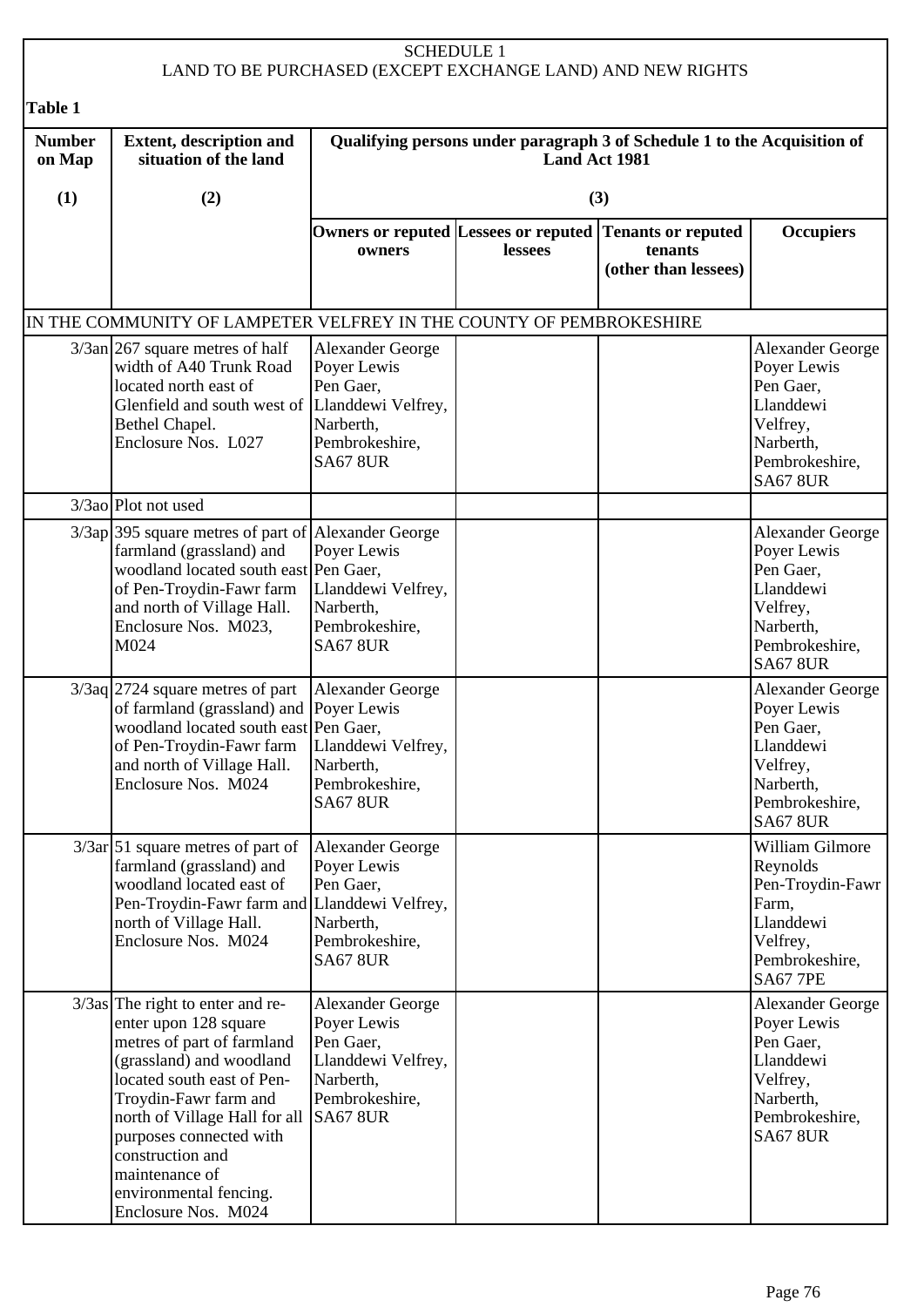|                         |                                                                                                                                                                                                                                                           |                                                                                                                                   | <b>SCHEDULE 1</b>                                                                                                                                                                                                                                                                                                         | LAND TO BE PURCHASED (EXCEPT EXCHANGE LAND) AND NEW RIGHTS   |                                                                                                                                                                                                                                                                                                             |  |  |
|-------------------------|-----------------------------------------------------------------------------------------------------------------------------------------------------------------------------------------------------------------------------------------------------------|-----------------------------------------------------------------------------------------------------------------------------------|---------------------------------------------------------------------------------------------------------------------------------------------------------------------------------------------------------------------------------------------------------------------------------------------------------------------------|--------------------------------------------------------------|-------------------------------------------------------------------------------------------------------------------------------------------------------------------------------------------------------------------------------------------------------------------------------------------------------------|--|--|
| Table 1                 |                                                                                                                                                                                                                                                           |                                                                                                                                   |                                                                                                                                                                                                                                                                                                                           |                                                              |                                                                                                                                                                                                                                                                                                             |  |  |
| <b>Number</b><br>on Map | <b>Extent, description and</b><br>situation of the land                                                                                                                                                                                                   |                                                                                                                                   | Qualifying persons under paragraph 3 of Schedule 1 to the Acquisition of<br>Land Act 1981                                                                                                                                                                                                                                 |                                                              |                                                                                                                                                                                                                                                                                                             |  |  |
| (1)                     | (2)                                                                                                                                                                                                                                                       |                                                                                                                                   |                                                                                                                                                                                                                                                                                                                           | (3)                                                          |                                                                                                                                                                                                                                                                                                             |  |  |
|                         |                                                                                                                                                                                                                                                           | owners                                                                                                                            | Owners or reputed Lessees or reputed<br>lessees                                                                                                                                                                                                                                                                           | <b>Tenants or reputed</b><br>tenants<br>(other than lessees) | <b>Occupiers</b>                                                                                                                                                                                                                                                                                            |  |  |
|                         | IN THE COMMUNITY OF LAMPETER VELFREY IN THE COUNTY OF PEMBROKESHIRE                                                                                                                                                                                       |                                                                                                                                   |                                                                                                                                                                                                                                                                                                                           |                                                              |                                                                                                                                                                                                                                                                                                             |  |  |
|                         | $3/3$ at 23 square metres of part of<br>farmland (grassland) and<br>telecommunications mast,<br>east of Glenfield and west<br>of Bethel Chapel<br>Enclosure Nos. L027                                                                                     | Alexander George<br>Poyer Lewis<br>Pen Gaer,<br>Llanddewi Velfrey,<br>Narberth,<br>Pembrokeshire,<br><b>SA67 8UR</b>              | Mobile Broadband<br>Network Limited<br>(mbn)<br>Sixth Floor,<br>Thames Tower,<br><b>Station Road,</b><br>Reading,<br>RG1 1LX<br>Hutchinson 3g Uk<br>Limited<br>Star House,<br>Grenfell Road,<br>Maidenhead,<br>SL6 1EH<br>Ee Limited<br>Trident Place,<br>Mosquito Way,<br>Hatfield,<br>Hertfordshire,<br><b>AL10 9BW</b> |                                                              | Mobile Broadband<br>Network Limited<br>(mbn)<br>Sixth Floor,<br>Thames Tower,<br>Station Road,<br>Reading,<br>RG1 1LX<br>Hutchinson 3g Uk<br>Limited<br>Star House,<br>Grenfell Road,<br>Maidenhead,<br>SL6 1EH<br>Ee Limited<br>Trident Place,<br>Mosquito Way,<br>Hatfield,<br>Hertfordshire,<br>AL10 9BW |  |  |
|                         | $3/4$ 30 square metres of part of<br>farmland (grassland) and<br>woodland located north east Jayne Evans<br>of Blaen-Pen-Troydin and<br>north west of Glenfield.<br>Enclosure Nos. M025<br>$3/4a$ 34 square metres of part of<br>farmland (grassland) and | Talfan Evans and<br>Vera Elizabeth<br>Henglos,<br>Whitland,<br>Carmarthenshire,<br>SA34 0ST<br>Talfan Evans and<br>Vera Elizabeth |                                                                                                                                                                                                                                                                                                                           |                                                              | Talfan Evans and<br>Vera Elizabeth<br>Jayne Evans<br>Henglos,<br>Whitland,<br>Carmarthenshire,<br><b>SA34 0ST</b><br>Talfan Evans and<br>Vera Elizabeth                                                                                                                                                     |  |  |
|                         | woodland located north east Jayne Evans<br>of Blaen-Pen-Troydin and<br>north west of Glenfield.<br>Enclosure Nos. M025                                                                                                                                    | Henglos,<br>Whitland,<br>Carmarthenshire,<br>SA34 0ST                                                                             |                                                                                                                                                                                                                                                                                                                           |                                                              | Jayne Evans<br>Henglos,<br>Whitland,<br>Carmarthenshire,<br><b>SA34 0ST</b>                                                                                                                                                                                                                                 |  |  |
|                         | 3/4b 454 square metres of part of Talfan Evans and<br>farmland (grassland) and<br>woodland located north east Jayne Evans<br>of Blaen-Pen-Troydin and<br>north west of Glenfield.<br>Enclosure Nos. M025                                                  | Vera Elizabeth<br>Henglos,<br>Whitland,<br>Carmarthenshire,<br>SA34 0ST                                                           |                                                                                                                                                                                                                                                                                                                           |                                                              | Talfan Evans and<br>Vera Elizabeth<br>Jayne Evans<br>Henglos,<br>Whitland,<br>Carmarthenshire,<br>SA34 0ST                                                                                                                                                                                                  |  |  |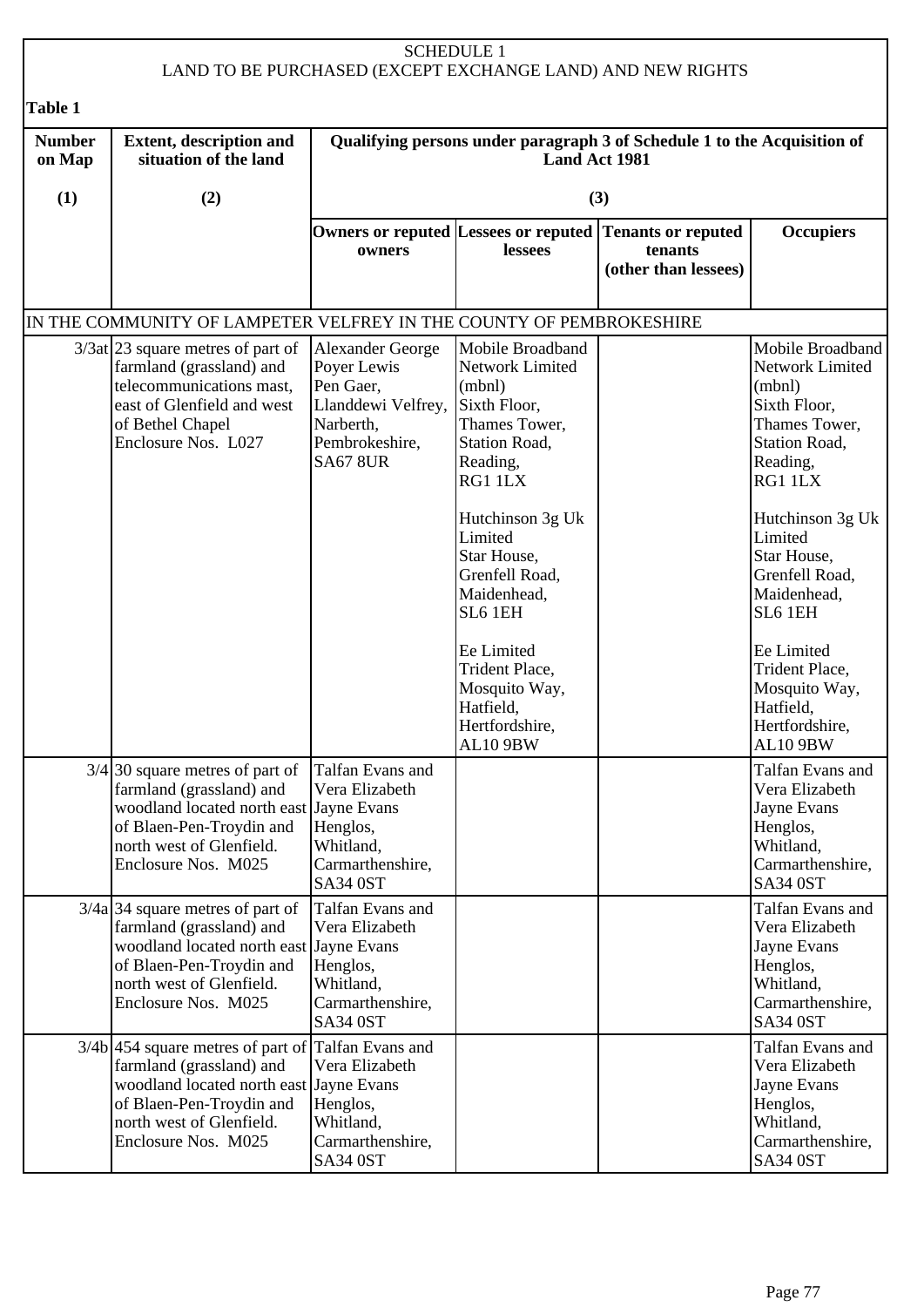## SCHEDULE 1 LAND TO BE PURCHASED (EXCEPT EXCHANGE LAND) AND NEW RIGHTS **Table 1 Number on Map (1) Extent, description and situation of the land (2) Qualifying persons under paragraph 3 of Schedule 1 to the Acquisition of Land Act 1981 (3) Owners or reputed Lessees or reputed Tenants or reputed owners lessees tenants (other than lessees) Occupiers** IN THE COMMUNITY OF LAMPETER VELFREY IN THE COUNTY OF PEMBROKESHIRE 3/4c 169 square metres of part of Talfan Evans and farmland (grassland) and woodland located north east Jayne Evans of Blaen-Pen-Troydin and north west of Glenfield. Enclosure Nos. M025 Vera Elizabeth Henglos, Whitland, Carmarthenshire, SA34 0ST Talfan Evans and Vera Elizabeth Jayne Evans Henglos, Whitland, Carmarthenshire, SA34 0ST 3/4d 96 square metres of part of farmland (grassland) and woodland located north east Jayne Evans of Blaen-Pen-Troydin and north west of Glenfield. Enclosure Nos. M025 Talfan Evans and Vera Elizabeth Henglos, Whitland, Carmarthenshire, SA34 0ST Talfan Evans and Vera Elizabeth Jayne Evans Henglos, Whitland, Carmarthenshire, SA34 0ST  $3/4e$  1980 square metres of part of farmland (grassland) and woodland located north east Jayne Evans of Blaen-Pen-Troydin and north west of Glenfield Enclosure Nos. M025 Talfan Evans and Vera Elizabeth Henglos, Whitland, Carmarthenshire, SA34 0ST Talfan Evans and Vera Elizabeth Jayne Evans Henglos, Whitland, Carmarthenshire, SA34 0ST 3/4f 233 square metres of part of Talfan Evans and farmland (grassland) and woodland located north east Jayne Evans of Blaen-Pen-Troydin and north west of Glenfield. Enclosure Nos. M025 Vera Elizabeth Henglos, Whitland, Carmarthenshire, SA34 0ST Talfan Evans and Vera Elizabeth Jayne Evans Henglos, Whitland, Carmarthenshire, SA34 0ST  $3/4g$  7404 square metres of part of farmland (grassland) and Vera Elizabeth woodland located north east Jayne Evans of Blaen-Pen-Troydin and north west of Glenfield. Enclosure Nos. M025, M026 Talfan Evans and Henglos, Whitland, Carmarthenshire, SA34 0ST Talfan Evans and Vera Elizabeth Jayne Evans Henglos, Whitland, Carmarthenshire, SA34 0ST 3/4h Plot not used 3/4i Plot not used 3/4*j* Plot not used 3/4k 225 square metres of part of Talfan Evans and farmland (grassland) and woodland located north east Jayne Evans of Blaen-Pen-Troydin and north west of Glenfield. Enclosure Nos. M025 Vera Elizabeth Henglos, Whitland, Carmarthenshire, SA34 0ST Talfan Evans and Vera Elizabeth Jayne Evans Henglos, Whitland, Carmarthenshire, SA34 0ST 3/4L Plot not used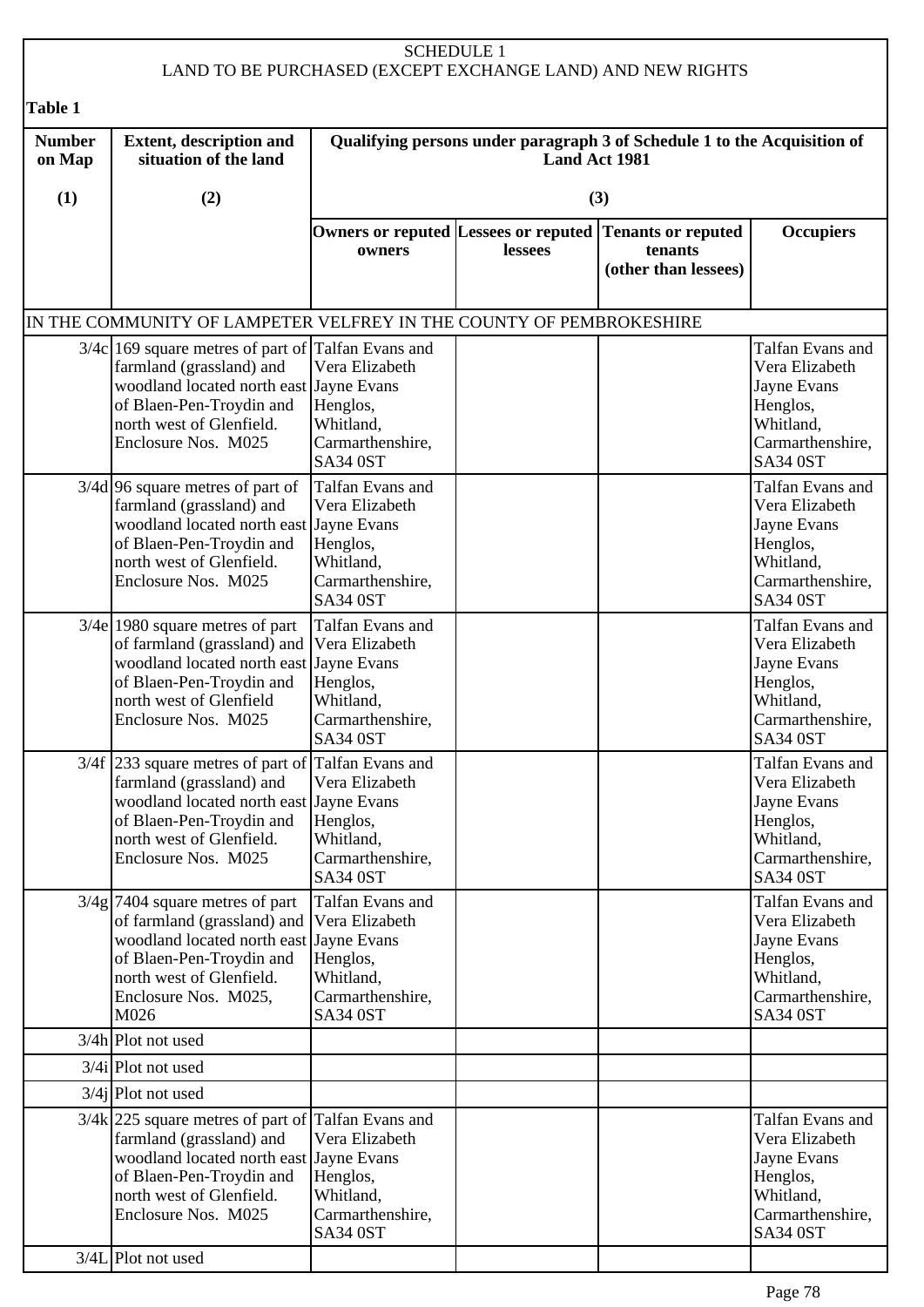## SCHEDULE 1 LAND TO BE PURCHASED (EXCEPT EXCHANGE LAND) AND NEW RIGHTS **Table 1 Number on Map (1) Extent, description and situation of the land (2) Qualifying persons under paragraph 3 of Schedule 1 to the Acquisition of Land Act 1981 (3) Owners or reputed Lessees or reputed Tenants or reputed owners lessees tenants (other than lessees) Occupiers** IN THE COMMUNITY OF LAMPETER VELFREY IN THE COUNTY OF PEMBROKESHIRE 3/4m 534 square metres of part of Talfan Evans and existing access track and woodland located north east Jayne Evans of Blaen-Pen-Troydin and north west of Glenfield. Enclosure Nos. M026 Vera Elizabeth Henglos, Whitland, Carmarthenshire, SA34 0ST Talfan Evans and Vera Elizabeth Jayne Evans Henglos, Whitland, Carmarthenshire, SA34 0ST  $3/4n$  6793 square metres of part of farmland (grassland) and woodland located east of Blaen-Pen-Troydin and north east of Glenfield Enclosure Nos. L026, L027, M026 Talfan Evans and Vera Elizabeth Jayne Evans Henglos, Whitland, Carmarthenshire, SA34 0ST Talfan Evans and Vera Elizabeth Jayne Evans Henglos, Whitland, Carmarthenshire, SA34 0ST 3/4o Plot not used  $3/4p$  The right to enter and reenter upon 531 square metres of part of farmland (grassland) and woodland located east of Blaen-Pen-Troydin and north east of Glenfield for all purposes connected with construction and maintenance of environmental fencing. Enclosure Nos. L026, L027, M026 Talfan Evans and Vera Elizabeth Jayne Evans Henglos, Whitland, Carmarthenshire, SA34 0ST Talfan Evans and Vera Elizabeth Jayne Evans Henglos, Whitland, Carmarthenshire, SA34 0ST  $\overline{3}/4a$  184 square metres of verge of A40 Trunk Road located south east of Blaen-Pen-Troydin and north east of Glenfield. Enclosure Nos. L027 Talfan Evans and Vera Elizabeth Jayne Evans Henglos, Whitland, Carmarthenshire, SA34 0ST Talfan Evans and Vera Elizabeth Jayne Evans Henglos, Whitland, Carmarthenshire, SA34 0ST  $3/4r$  466 square metres of part of Talfan Evans and farmland (grassland) located east of Blaen Pen Troydin and north east of Glenfield. Enclosure Nos. L027 Vera Elizabeth Jayne Evans Henglos, Whitland, Carmarthenshire, SA34 0ST Talfan Evans and Vera Elizabeth Jayne Evans Henglos, Whitland, Carmarthenshire, SA34 0ST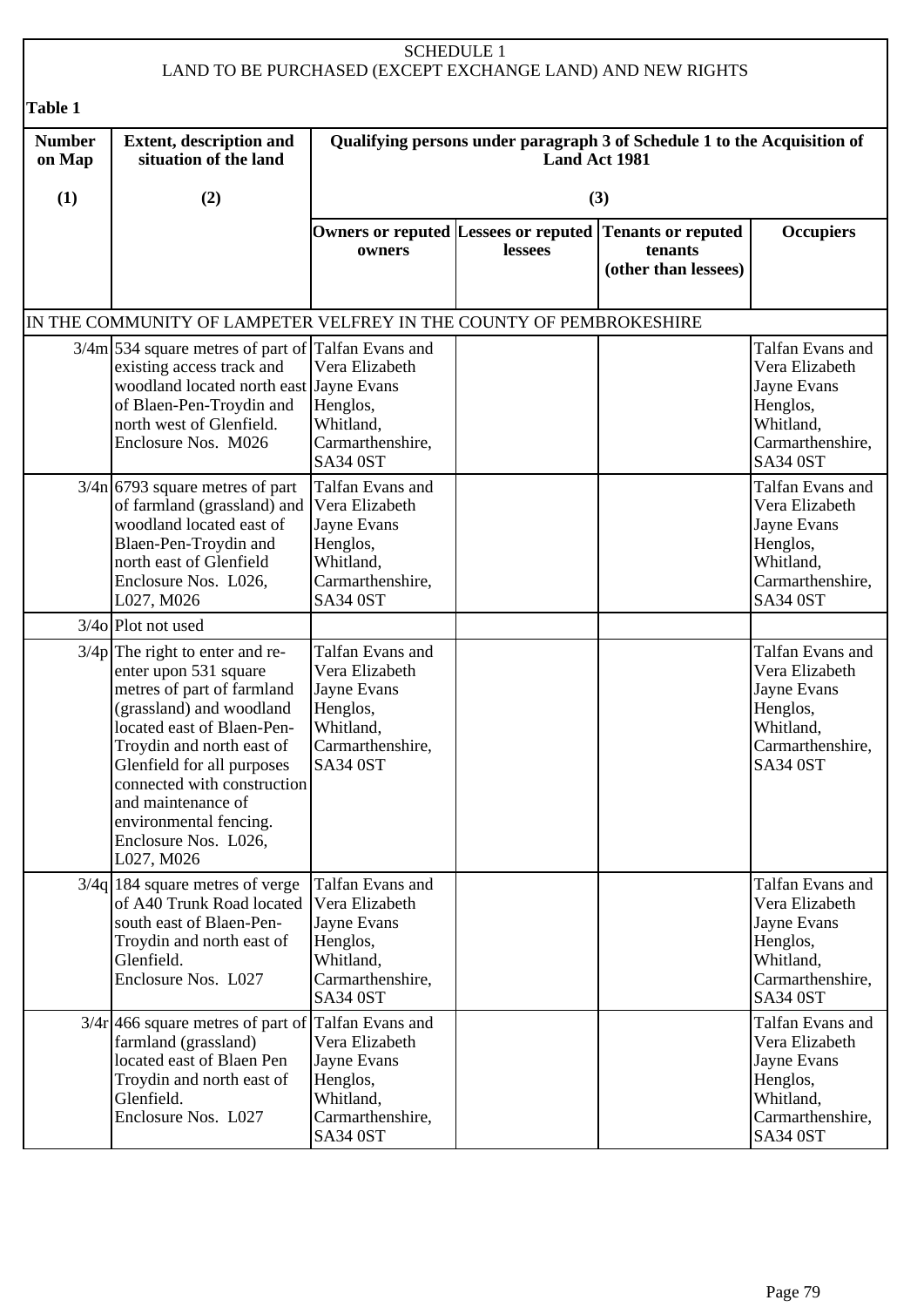|                         |                                                                                                                                                                                                                                                                                                                                         |                                                                                                                   | <b>SCHEDULE 1</b> | LAND TO BE PURCHASED (EXCEPT EXCHANGE LAND) AND NEW RIGHTS                                 |                                                                                                                   |
|-------------------------|-----------------------------------------------------------------------------------------------------------------------------------------------------------------------------------------------------------------------------------------------------------------------------------------------------------------------------------------|-------------------------------------------------------------------------------------------------------------------|-------------------|--------------------------------------------------------------------------------------------|-------------------------------------------------------------------------------------------------------------------|
| <b>Table 1</b>          |                                                                                                                                                                                                                                                                                                                                         |                                                                                                                   |                   |                                                                                            |                                                                                                                   |
| <b>Number</b><br>on Map | <b>Extent, description and</b><br>situation of the land                                                                                                                                                                                                                                                                                 |                                                                                                                   | Land Act 1981     | Qualifying persons under paragraph 3 of Schedule 1 to the Acquisition of                   |                                                                                                                   |
| (1)                     | (2)                                                                                                                                                                                                                                                                                                                                     |                                                                                                                   |                   | (3)                                                                                        |                                                                                                                   |
|                         |                                                                                                                                                                                                                                                                                                                                         | owners                                                                                                            | lessees           | Owners or reputed Lessees or reputed Tenants or reputed<br>tenants<br>(other than lessees) | <b>Occupiers</b>                                                                                                  |
|                         | IN THE COMMUNITY OF LAMPETER VELFREY IN THE COUNTY OF PEMBROKESHIRE                                                                                                                                                                                                                                                                     |                                                                                                                   |                   |                                                                                            |                                                                                                                   |
|                         | $3/4s$ 211 square metres of part of Talfan Evans and<br>farmland (grassland) and<br>woodland located west of<br>Bethel Chapel and north<br>east of Glenfield.<br>Enclosure Nos. L027                                                                                                                                                    | Vera Elizabeth<br>Jayne Evans<br>Henglos,<br>Whitland,<br>Carmarthenshire,<br><b>SA34 0ST</b>                     |                   |                                                                                            | Talfan Evans and<br>Vera Elizabeth<br>Jayne Evans<br>Henglos,<br>Whitland,<br>Carmarthenshire,<br><b>SA34 0ST</b> |
|                         | $3/4t$ 5732 square metres of part<br>of farmland (grassland) and<br>woodland located west of<br>Bethel Chapel and north<br>east of Glenfield.<br>Enclosure Nos. L027,<br>L028                                                                                                                                                           | Talfan Evans and<br>Vera Elizabeth<br>Jayne Evans<br>Henglos,<br>Whitland,<br>Carmarthenshire,<br><b>SA34 0ST</b> |                   |                                                                                            | Talfan Evans and<br>Vera Elizabeth<br>Jayne Evans<br>Henglos,<br>Whitland,<br>Carmarthenshire,<br><b>SA34 0ST</b> |
|                         | $3/4u$  2 square metres of part of<br>farmland (grassland) and<br>woodland located south<br>west of Bethel Chapel and<br>north east of Glenfield.<br>Enclosure Nos. L027                                                                                                                                                                | Talfan Evans and<br>Vera Elizabeth<br>Jayne Evans<br>Henglos,<br>Whitland,<br>Carmarthenshire,<br><b>SA34 0ST</b> |                   |                                                                                            | Talfan Evans and<br>Vera Elizabeth<br>Jayne Evans<br>Henglos,<br>Whitland,<br>Carmarthenshire,<br>SA34 0ST        |
|                         | $3/4v$ The right to enter and re-<br>enter upon 629 square<br>metres of part of farmland<br>(grassland) and woodland<br>located north west of Bethel Whitland,<br>Chapel and north east of<br>Glenfield for all purposes<br>connected with construction<br>and maintenance of<br>environmental fencing.<br>Enclosure Nos. L027,<br>L028 | Talfan Evans and<br>Vera Elizabeth<br>Jayne Evans<br>Henglos,<br>Carmarthenshire,<br><b>SA34 0ST</b>              |                   |                                                                                            | Talfan Evans and<br>Vera Elizabeth<br>Jayne Evans<br>Henglos,<br>Whitland,<br>Carmarthenshire,<br><b>SA34 0ST</b> |
|                         | $3/4w$ 751 square metres of part of Talfan Evans and<br>farmland (grassland) and<br>woodland located north<br>west of Bethel Chapel and<br>north east of Glenfield.<br>Enclosure Nos. L027,<br>L028                                                                                                                                     | Vera Elizabeth<br>Jayne Evans<br>Henglos,<br>Whitland,<br>Carmarthenshire,<br>SA34 0ST                            |                   |                                                                                            | Talfan Evans and<br>Vera Elizabeth<br>Jayne Evans<br>Henglos,<br>Whitland,<br>Carmarthenshire,<br>SA34 0ST        |
|                         | $3/4x$ 361 square metres of half<br>width of A40 Trunk Road<br>located south west of Bethel Jayne Evans<br>Chapel and north east of<br>Glenfield.<br>Enclosure Nos. L027                                                                                                                                                                | Talfan Evans and<br>Vera Elizabeth<br>Henglos,<br>Whitland,<br>Carmarthenshire,<br>SA34 0ST                       |                   |                                                                                            | Talfan Evans and<br>Vera Elizabeth<br>Jayne Evans<br>Henglos,<br>Whitland,<br>Carmarthenshire,<br>SA34 0ST        |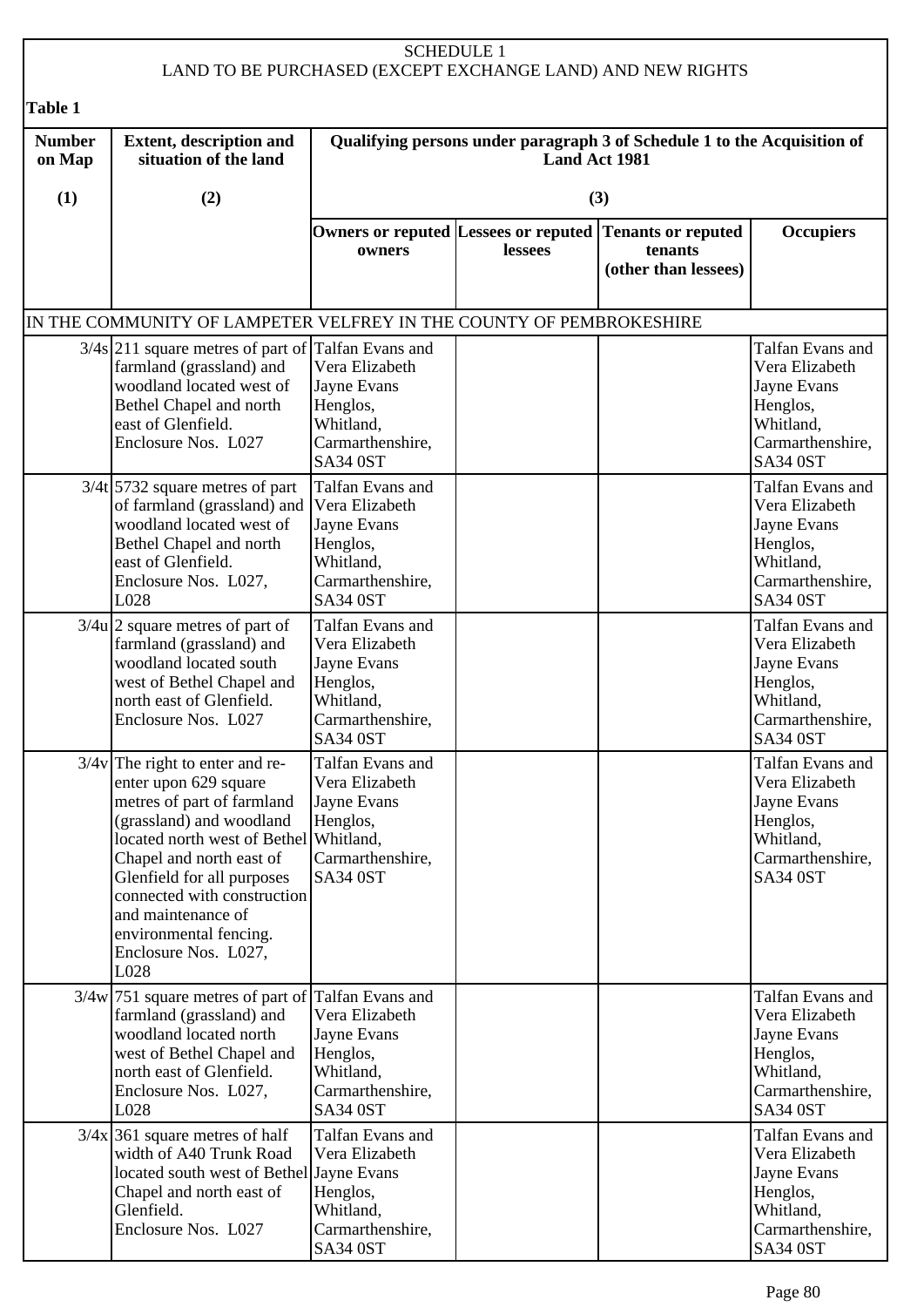## SCHEDULE 1 LAND TO BE PURCHASED (EXCEPT EXCHANGE LAND) AND NEW RIGHTS **Table 1 Number on Map (1) Extent, description and situation of the land (2) Qualifying persons under paragraph 3 of Schedule 1 to the Acquisition of Land Act 1981 (3) Owners or reputed Lessees or reputed Tenants or reputed owners lessees tenants (other than lessees) Occupiers** IN THE COMMUNITY OF LAMPETER VELFREY IN THE COUNTY OF PEMBROKESHIRE  $3/4y$  87 square metres of half width of unclassified road located north of Bethel Chapel and north east of Glenfield. Enclosure Nos. L028 Talfan Evans and Vera Elizabeth Jayne Evans Henglos, Whitland, Carmarthenshire, SA34 0ST Talfan Evans and Vera Elizabeth Jayne Evans Henglos, Whitland, Carmarthenshire, SA34 0ST  $3/4z$  8433 square metres of part of farmland (grassland) and woodland located west of Bethel Chapel and north east of Glenfield. Enclosure Nos. L027, L028 Talfan Evans and Vera Elizabeth Jayne Evans Henglos, Whitland, Carmarthenshire, SA34 0ST Talfan Evans and Vera Elizabeth Jayne Evans Henglos, Whitland, Carmarthenshire, SA34 0ST 3/4aa 1396 square metres of part of farmland (grassland) and woodland located north east Jayne Evans of Blaen-Pen-Troydin and north west of Glenfield. Enclosure Nos. M025 Talfan Evans and Vera Elizabeth Henglos, Whitland, Carmarthenshire, SA34 0ST Talfan Evans and Vera Elizabeth Jayne Evans Henglos, Whitland, Carmarthenshire, SA34 0ST 3/5 257 square metres of part of Eileen Augusta track and public footpath, located south east of Blaen-Pen-Troydin. Enclosure Nos. K025 Lewis Tegfan, Llanddewi Velfrey, Pembrokeshire, SA67 7EL Eileen Augusta Lewis Tegfan, Llanddewi Velfrey, Pembrokeshire, SA67 7EL  $3/6$  193 square metres of half width of access track and public footpath located north east of Blaen-Pen-Troydin and north of Glenfield. Enclosure Nos. M026 Leslie Beaumont Rowlands Glenfield, Llanddewi Velfrey, Narberth, Pembrokeshire, SA67 7EG Leslie Beaumont Rowlands Glenfield, Llanddewi Velfrey, Narberth, Pembrokeshire, SA67 7EG  $3/6a$  31 square metres of half width of existing access track and public footpath located east of Blaen-Pen-Troydin and north west of Glenfield. Enclosure Nos. L025 Leslie Beaumont Rowlands Glenfield, Llanddewi Velfrey, Narberth, Pembrokeshire, SA67 7EG Leslie Beaumont Rowlands Glenfield, Llanddewi Velfrey, Narberth, Pembrokeshire, SA67 7EG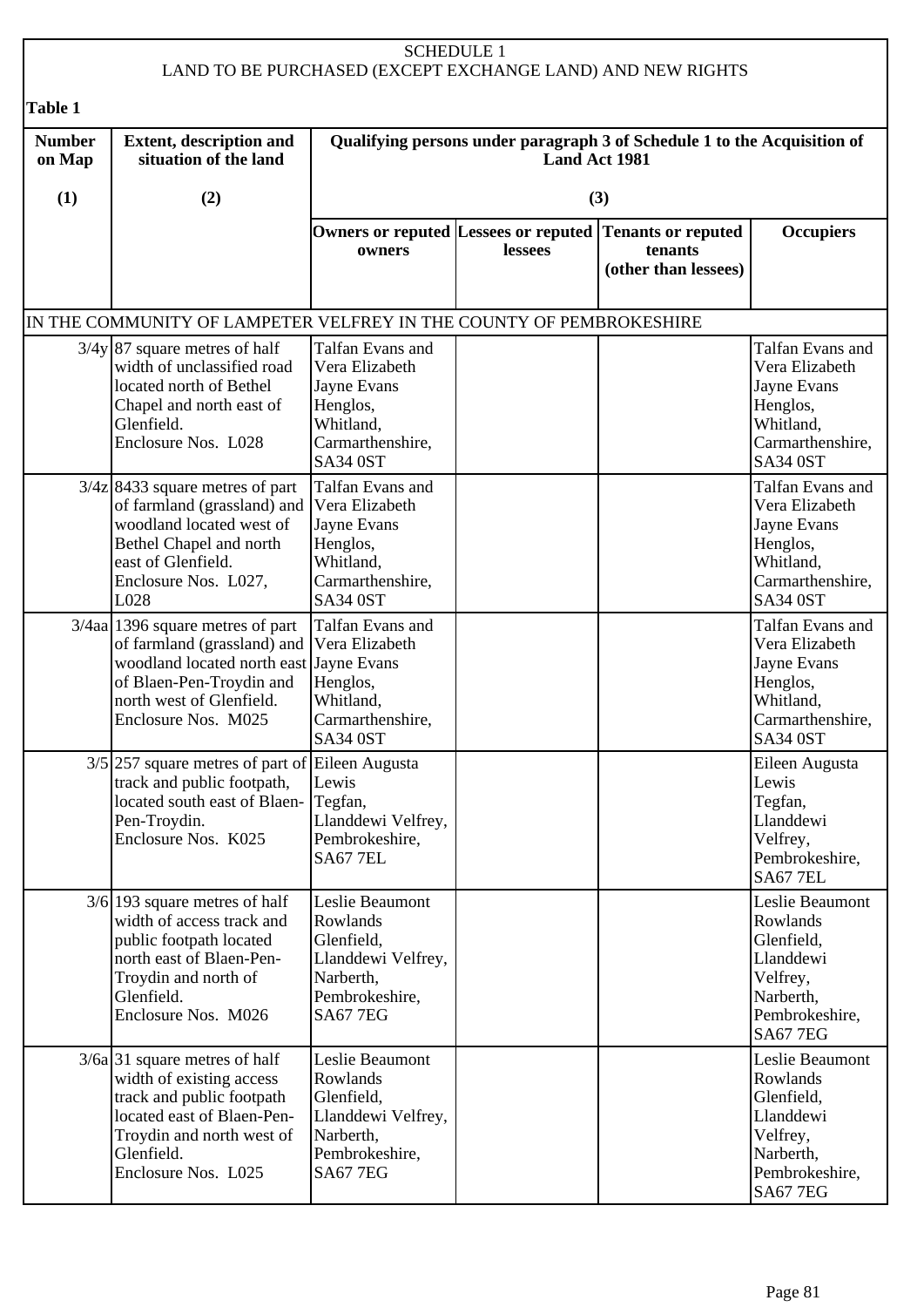| <b>SCHEDULE 1</b><br>LAND TO BE PURCHASED (EXCEPT EXCHANGE LAND) AND NEW RIGHTS |                                                                                                                                                                                                                                 |                                                                                                                   |         |                                                                                            |                                                                                                                      |  |
|---------------------------------------------------------------------------------|---------------------------------------------------------------------------------------------------------------------------------------------------------------------------------------------------------------------------------|-------------------------------------------------------------------------------------------------------------------|---------|--------------------------------------------------------------------------------------------|----------------------------------------------------------------------------------------------------------------------|--|
| Table 1                                                                         |                                                                                                                                                                                                                                 |                                                                                                                   |         |                                                                                            |                                                                                                                      |  |
| <b>Number</b><br>on Map                                                         | <b>Extent, description and</b><br>situation of the land                                                                                                                                                                         | Qualifying persons under paragraph 3 of Schedule 1 to the Acquisition of<br><b>Land Act 1981</b>                  |         |                                                                                            |                                                                                                                      |  |
| (1)                                                                             | (2)                                                                                                                                                                                                                             |                                                                                                                   |         | (3)                                                                                        |                                                                                                                      |  |
|                                                                                 |                                                                                                                                                                                                                                 | owners                                                                                                            | lessees | Owners or reputed Lessees or reputed Tenants or reputed<br>tenants<br>(other than lessees) | <b>Occupiers</b>                                                                                                     |  |
|                                                                                 | IN THE COMMUNITY OF LAMPETER VELFREY IN THE COUNTY OF PEMBROKESHIRE                                                                                                                                                             |                                                                                                                   |         |                                                                                            |                                                                                                                      |  |
|                                                                                 | $3/6b$ 69 square metres of part of<br>farmland (grassland) and<br>hedge located east of Blaen-Glenfield,<br>Pen-Troydin and north west Llanddewi Velfrey,<br>of Glenfield.<br>Enclosure Nos. L025                               | Leslie Beaumont<br>Rowlands<br>Narberth,<br>Pembrokeshire,<br><b>SA67 7EG</b>                                     |         |                                                                                            | Leslie Beaumont<br>Rowlands<br>Glenfield,<br>Llanddewi<br>Velfrey,<br>Narberth,<br>Pembrokeshire,<br><b>SA67 7EG</b> |  |
|                                                                                 | $3/6c$ 381 square metres of part of Leslie Beaumont<br>existing access track<br>located south east of Blaen- Glenfield,<br>Pen-Troydin and north west Llanddewi Velfrey,<br>of Glenfield.<br>Enclosure Nos. L025,<br>M025, M026 | Rowlands<br>Narberth,<br>Pembrokeshire,<br><b>SA67 7EG</b>                                                        |         |                                                                                            | Leslie Beaumont<br>Rowlands<br>Glenfield,<br>Llanddewi<br>Velfrey,<br>Narberth,<br>Pembrokeshire,<br><b>SA67 7EG</b> |  |
|                                                                                 | $3/6d$ 9 square metres of half<br>width of existing access<br>track located north east of<br>Blaen-Pen-Troydin and<br>north west of Glenfield.<br>Enclosure Nos. M026                                                           | Leslie Beaumont<br>Rowlands<br>Glenfield,<br>Llanddewi Velfrey,<br>Narberth,<br>Pembrokeshire,<br><b>SA67 7EG</b> |         |                                                                                            | Leslie Beaumont<br>Rowlands<br>Glenfield,<br>Llanddewi<br>Velfrey,<br>Narberth,<br>Pembrokeshire,<br><b>SA67 7EG</b> |  |
|                                                                                 | $3/6e$ 3 square metres of part of<br>farmland (grassland) and<br>hedge located north east of<br>Blaen-Pen-Troydin and<br>north west of Glenfield.<br>Enclosure Nos. M026                                                        | Leslie Beaumont<br>Rowlands<br>Glenfield,<br>Llanddewi Velfrey,<br>Narberth,<br>Pembrokeshire,<br><b>SA67 7EG</b> |         |                                                                                            | Leslie Beaumont<br>Rowlands<br>Glenfield,<br>Llanddewi<br>Velfrey,<br>Narberth,<br>Pembrokeshire,<br><b>SA67 7EG</b> |  |
|                                                                                 | $3/6f$ 9 square metres of half<br>width of existing access<br>track located north east of<br>Blaen-Pen-Troydin and<br>north west of Glenfield.<br>Enclosure Nos. M026                                                           | Leslie Beaumont<br>Rowlands<br>Glenfield,<br>Llanddewi Velfrey,<br>Narberth,<br>Pembrokeshire,<br><b>SA67 7EG</b> |         |                                                                                            | Leslie Beaumont<br>Rowlands<br>Glenfield,<br>Llanddewi<br>Velfrey,<br>Narberth,<br>Pembrokeshire,<br><b>SA67 7EG</b> |  |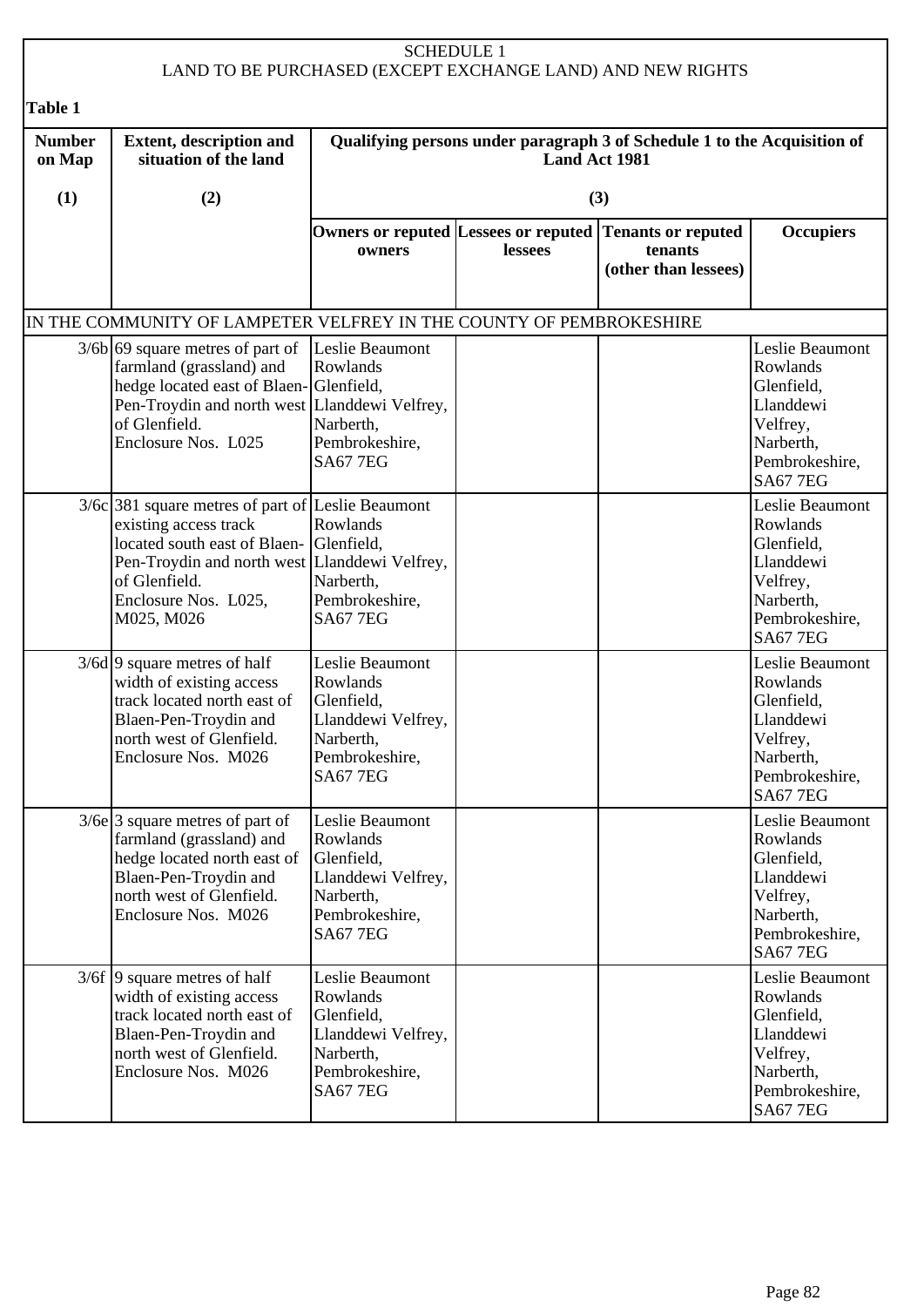| <b>SCHEDULE 1</b><br>LAND TO BE PURCHASED (EXCEPT EXCHANGE LAND) AND NEW RIGHTS |                                                                                                                                                                                                              |                                                                                                                   |                      |                                                                                            |                                                                                                                      |  |  |
|---------------------------------------------------------------------------------|--------------------------------------------------------------------------------------------------------------------------------------------------------------------------------------------------------------|-------------------------------------------------------------------------------------------------------------------|----------------------|--------------------------------------------------------------------------------------------|----------------------------------------------------------------------------------------------------------------------|--|--|
| Table 1                                                                         |                                                                                                                                                                                                              |                                                                                                                   |                      |                                                                                            |                                                                                                                      |  |  |
| <b>Number</b><br>on Map                                                         | <b>Extent, description and</b><br>situation of the land                                                                                                                                                      |                                                                                                                   | <b>Land Act 1981</b> | Qualifying persons under paragraph 3 of Schedule 1 to the Acquisition of                   |                                                                                                                      |  |  |
| (1)                                                                             | (2)                                                                                                                                                                                                          |                                                                                                                   |                      | (3)                                                                                        |                                                                                                                      |  |  |
|                                                                                 |                                                                                                                                                                                                              | owners                                                                                                            | lessees              | Owners or reputed Lessees or reputed Tenants or reputed<br>tenants<br>(other than lessees) | <b>Occupiers</b>                                                                                                     |  |  |
|                                                                                 | IN THE COMMUNITY OF LAMPETER VELFREY IN THE COUNTY OF PEMBROKESHIRE                                                                                                                                          |                                                                                                                   |                      |                                                                                            |                                                                                                                      |  |  |
|                                                                                 | $3/6g$ 22 square metres of part of<br>farmland (grassland) and<br>hedge located north east of<br>Blaen-Pen-Troydin and<br>north west of Glenfield.<br>Enclosure Nos. M026                                    | Leslie Beaumont<br>Rowlands<br>Glenfield,<br>Llanddewi Velfrey,<br>Narberth,<br>Pembrokeshire,<br><b>SA67 7EG</b> |                      |                                                                                            | Leslie Beaumont<br>Rowlands<br>Glenfield,<br>Llanddewi<br>Velfrey,<br>Narberth,<br>Pembrokeshire,<br><b>SA67 7EG</b> |  |  |
|                                                                                 | $3/6h$ 372 square metres of part of Leslie Beaumont<br>farmland (grassland)<br>located east of Blaen-Pen-<br>Troydin and north of<br>Glenfield.<br>Enclosure Nos. L026,<br>M026                              | Rowlands<br>Glenfield,<br>Llanddewi Velfrey,<br>Narberth,<br>Pembrokeshire,<br><b>SA67 7EG</b>                    |                      |                                                                                            | Leslie Beaumont<br>Rowlands<br>Glenfield,<br>Llanddewi<br>Velfrey,<br>Narberth,<br>Pembrokeshire,<br><b>SA67 7EG</b> |  |  |
|                                                                                 | 3/6ilPlot not used                                                                                                                                                                                           |                                                                                                                   |                      |                                                                                            |                                                                                                                      |  |  |
|                                                                                 | $3/6j$ 78 square metres of half<br>width of existing access<br>track and public footpath<br>located north east of Blaen- Llanddewi Velfrey,<br>Pen-Troydin and north of<br>Glenfield.<br>Enclosure Nos. M026 | Leslie Beaumont<br>Rowlands<br>Glenfield,<br>Narberth,<br>Pembrokeshire,<br><b>SA67 7EG</b>                       |                      |                                                                                            | Leslie Beaumont<br>Rowlands<br>Glenfield,<br>Llanddewi<br>Velfrey,<br>Narberth,<br>Pembrokeshire,<br><b>SA67 7EG</b> |  |  |
|                                                                                 | $3/6k$ 1857 square metres of part<br>of farmland (grassland) and<br>public footpath located<br>north east of Blaen-Pen-<br>Troydin and north of<br>Glenfield.<br>Enclosure Nos. M026                         | Leslie Beaumont<br>Rowlands<br>Glenfield,<br>Llanddewi Velfrey,<br>Narberth,<br>Pembrokeshire,<br><b>SA67 7EG</b> |                      |                                                                                            | Leslie Beaumont<br>Rowlands<br>Glenfield,<br>Llanddewi<br>Velfrey,<br>Narberth,<br>Pembrokeshire,<br><b>SA67 7EG</b> |  |  |
|                                                                                 | 3/6L Plot not used                                                                                                                                                                                           |                                                                                                                   |                      |                                                                                            |                                                                                                                      |  |  |
|                                                                                 | $3/6m$ 134 square metres of half<br>width of A40 Trunk Road<br>located immediately south<br>east of Glenfield and south<br>west of Bethel Chapel<br>Enclosure Nos. K026                                      | Leslie Beaumont<br>Rowlands<br>Glenfield,<br>Llanddewi Velfrey,<br>Narberth,<br>Pembrokeshire,<br><b>SA67 7EG</b> |                      |                                                                                            | Leslie Beaumont<br>Rowlands<br>Glenfield,<br>Llanddewi<br>Velfrey,<br>Narberth,<br>Pembrokeshire,<br><b>SA67 7EG</b> |  |  |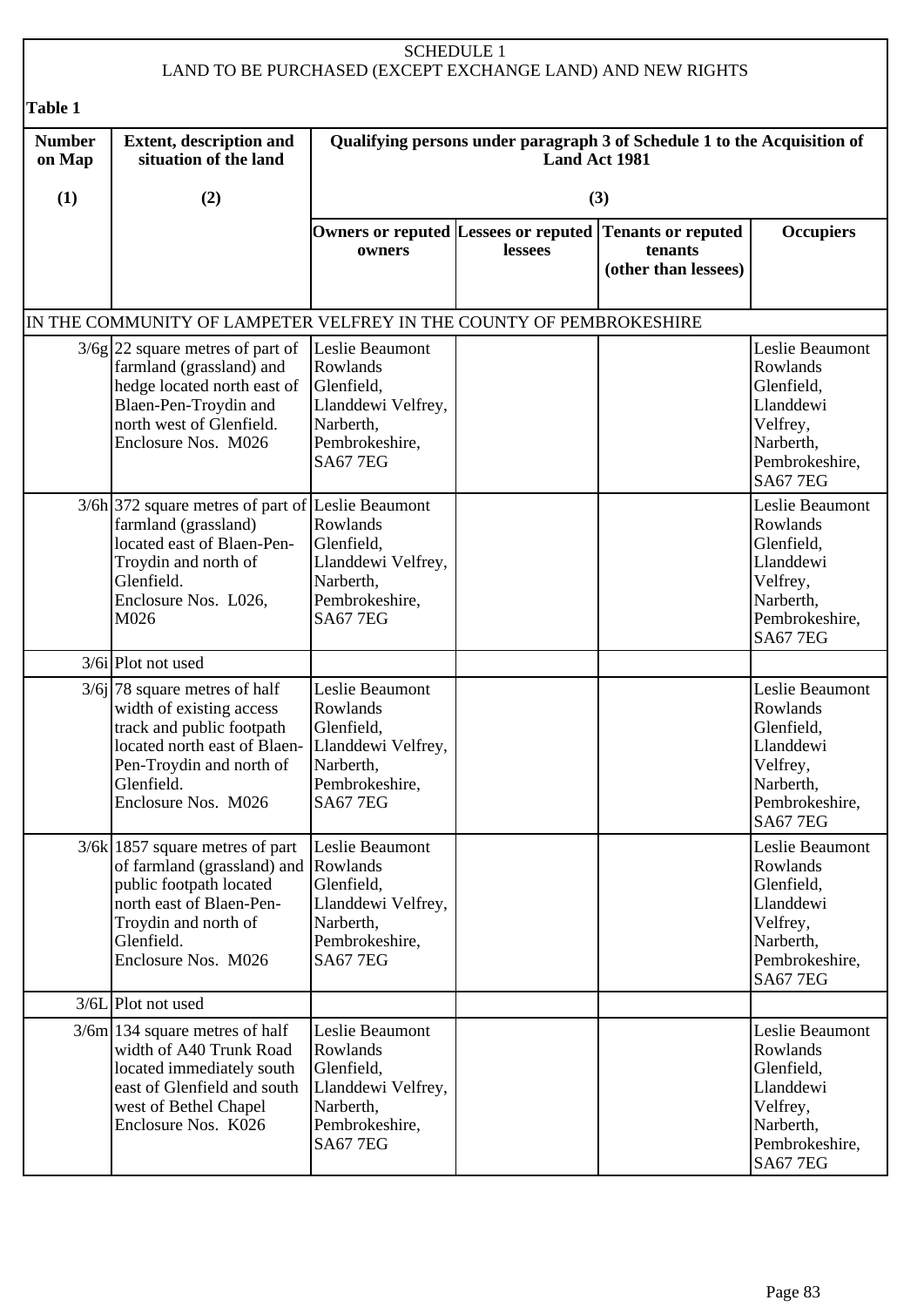| <b>SCHEDULE 1</b><br>LAND TO BE PURCHASED (EXCEPT EXCHANGE LAND) AND NEW RIGHTS |                                                                                                                                                                                                                                                                                                                                 |                                                                                                                   |               |                                                                                            |                                                                                                                      |  |  |
|---------------------------------------------------------------------------------|---------------------------------------------------------------------------------------------------------------------------------------------------------------------------------------------------------------------------------------------------------------------------------------------------------------------------------|-------------------------------------------------------------------------------------------------------------------|---------------|--------------------------------------------------------------------------------------------|----------------------------------------------------------------------------------------------------------------------|--|--|
| <b>Table 1</b>                                                                  |                                                                                                                                                                                                                                                                                                                                 |                                                                                                                   |               |                                                                                            |                                                                                                                      |  |  |
| <b>Number</b><br>on Map                                                         | <b>Extent, description and</b><br>situation of the land                                                                                                                                                                                                                                                                         |                                                                                                                   | Land Act 1981 | Qualifying persons under paragraph 3 of Schedule 1 to the Acquisition of                   |                                                                                                                      |  |  |
| (1)                                                                             | (2)                                                                                                                                                                                                                                                                                                                             |                                                                                                                   |               | (3)                                                                                        |                                                                                                                      |  |  |
|                                                                                 |                                                                                                                                                                                                                                                                                                                                 | owners                                                                                                            | lessees       | Owners or reputed Lessees or reputed Tenants or reputed<br>tenants<br>(other than lessees) | <b>Occupiers</b>                                                                                                     |  |  |
|                                                                                 | IN THE COMMUNITY OF LAMPETER VELFREY IN THE COUNTY OF PEMBROKESHIRE                                                                                                                                                                                                                                                             |                                                                                                                   |               |                                                                                            |                                                                                                                      |  |  |
|                                                                                 | $3/6n$ The right to enter and re-<br>enter upon 51 square metres Rowlands<br>of part of farmland<br>(grassland) and public<br>footpath located east of<br>Blaen-Pen-Troydin and<br>north of Glenfield for all<br>purposes connected with<br>construction and<br>maintenance of<br>environmental fencing.<br>Enclosure Nos. L026 | Leslie Beaumont<br>Glenfield,<br>Llanddewi Velfrey,<br>Narberth,<br>Pembrokeshire,<br><b>SA67 7EG</b>             |               |                                                                                            | Leslie Beaumont<br>Rowlands<br>Glenfield,<br>Llanddewi<br>Velfrey,<br>Narberth,<br>Pembrokeshire,<br><b>SA67 7EG</b> |  |  |
|                                                                                 | $3/60$ Plot not used                                                                                                                                                                                                                                                                                                            |                                                                                                                   |               |                                                                                            |                                                                                                                      |  |  |
|                                                                                 | $3/6p$ 474 square metres of half<br>width of A40 Trunk Road<br>located east of Glenfield<br>and south west of Bethel<br>Chapel<br>Enclosure Nos. K026                                                                                                                                                                           | Leslie Beaumont<br>Rowlands<br>Glenfield,<br>Llanddewi Velfrey,<br>Narberth,<br>Pembrokeshire,<br><b>SA67 7EG</b> |               |                                                                                            | Leslie Beaumont<br>Rowlands<br>Glenfield,<br>Llanddewi<br>Velfrey,<br>Narberth,<br>Pembrokeshire,<br><b>SA67 7EG</b> |  |  |
|                                                                                 | $3/6q$ The right to enter and re-<br>enter upon 283 square<br>metres of part of farmland<br>(grassland) located north<br>east of Glenfield and south<br>west of Bethel Chapel for<br>all purposes connected with SA67 7EG<br>construction and<br>maintenance of<br>environmental fencing.<br>Enclosure Nos. K026,<br>L026       | Leslie Beaumont<br>Rowlands<br>Glenfield,<br>Llanddewi Velfrey,<br>Narberth,<br>Pembrokeshire,                    |               |                                                                                            | Leslie Beaumont<br>Rowlands<br>Glenfield,<br>Llanddewi<br>Velfrey,<br>Narberth,<br>Pembrokeshire,<br><b>SA67 7EG</b> |  |  |
|                                                                                 | 3/6r 15163 square metres of part Leslie Beaumont<br>of farmland (grassland) and Rowlands<br>public footpath located east Glenfield,<br>of Blaen-Pen-Troydin and<br>north of Glenfield.<br>Enclosure Nos. L026,<br>L027, M026                                                                                                    | Llanddewi Velfrey,<br>Narberth,<br>Pembrokeshire,<br><b>SA67 7EG</b>                                              |               |                                                                                            | Leslie Beaumont<br>Rowlands<br>Glenfield,<br>Llanddewi<br>Velfrey,<br>Narberth,<br>Pembrokeshire,<br><b>SA67 7EG</b> |  |  |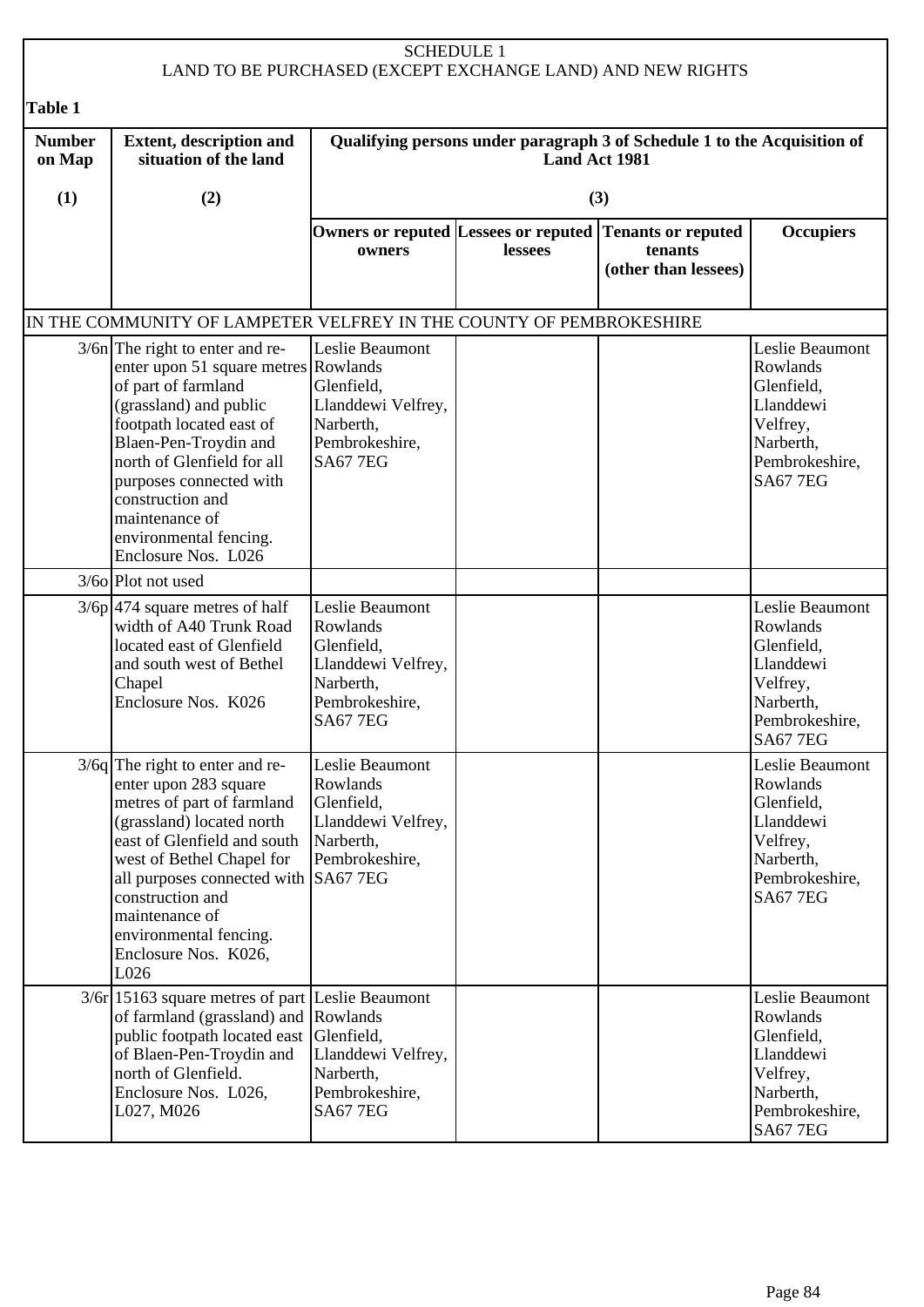| <b>SCHEDULE 1</b><br>LAND TO BE PURCHASED (EXCEPT EXCHANGE LAND) AND NEW RIGHTS |                                                                                                                                                                                                                                                                                                                      |                                                                                                                   |               |                                                                                            |                                                                                                                      |  |
|---------------------------------------------------------------------------------|----------------------------------------------------------------------------------------------------------------------------------------------------------------------------------------------------------------------------------------------------------------------------------------------------------------------|-------------------------------------------------------------------------------------------------------------------|---------------|--------------------------------------------------------------------------------------------|----------------------------------------------------------------------------------------------------------------------|--|
| <b>Table 1</b>                                                                  |                                                                                                                                                                                                                                                                                                                      |                                                                                                                   |               |                                                                                            |                                                                                                                      |  |
| <b>Number</b><br>on Map                                                         | <b>Extent, description and</b><br>situation of the land                                                                                                                                                                                                                                                              |                                                                                                                   | Land Act 1981 | Qualifying persons under paragraph 3 of Schedule 1 to the Acquisition of                   |                                                                                                                      |  |
| (1)                                                                             | (2)                                                                                                                                                                                                                                                                                                                  |                                                                                                                   |               | (3)                                                                                        |                                                                                                                      |  |
|                                                                                 |                                                                                                                                                                                                                                                                                                                      | owners                                                                                                            | lessees       | Owners or reputed Lessees or reputed Tenants or reputed<br>tenants<br>(other than lessees) | <b>Occupiers</b>                                                                                                     |  |
|                                                                                 | IN THE COMMUNITY OF LAMPETER VELFREY IN THE COUNTY OF PEMBROKESHIRE                                                                                                                                                                                                                                                  |                                                                                                                   |               |                                                                                            |                                                                                                                      |  |
|                                                                                 | $3/6s$ 3237 square metres of part<br>of farmland (grassland)<br>located north east of<br>Glenfield and south west of Llanddewi Velfrey,<br>Bethel Chapel.<br>Enclosure Nos. K026,<br>L026, L027                                                                                                                      | Leslie Beaumont<br>Rowlands<br>Glenfield,<br>Narberth,<br>Pembrokeshire,<br><b>SA67 7EG</b>                       |               |                                                                                            | Leslie Beaumont<br>Rowlands<br>Glenfield,<br>Llanddewi<br>Velfrey,<br>Narberth,<br>Pembrokeshire,<br><b>SA67 7EG</b> |  |
|                                                                                 | $3/6t$ 498 square metres of half<br>width of A40 Trunk Road<br>located north east of<br>Glenfield and south west of Llanddewi Velfrey,<br>Bethel Chapel.<br>Enclosure Nos. K026,<br>L026, L027                                                                                                                       | Leslie Beaumont<br>Rowlands<br>Glenfield,<br>Narberth,<br>Pembrokeshire,<br><b>SA67 7EG</b>                       |               |                                                                                            | Leslie Beaumont<br>Rowlands<br>Glenfield,<br>Llanddewi<br>Velfrey,<br>Narberth,<br>Pembrokeshire,<br><b>SA67 7EG</b> |  |
|                                                                                 | 3/6u Plot not used                                                                                                                                                                                                                                                                                                   |                                                                                                                   |               |                                                                                            |                                                                                                                      |  |
|                                                                                 | 3/6v Plot not used                                                                                                                                                                                                                                                                                                   |                                                                                                                   |               |                                                                                            |                                                                                                                      |  |
|                                                                                 | $3/6w$ The right to enter and re-<br>enter upon 164 square<br>metres or part of farmland<br>(grassland) and hedge<br>located north east of<br>Glenfield and north west of<br>Bethel Chapel for all<br>purposes connected with<br>construction and<br>maintenance of<br>environmental fencing.<br>Enclosure Nos. L027 | Leslie Beaumont<br>Rowlands<br>Glenfield,<br>Llanddewi Velfrey,<br>Narberth,<br>Pembrokeshire,<br><b>SA67 7EG</b> |               |                                                                                            | Leslie Beaumont<br>Rowlands<br>Glenfield,<br>Llanddewi<br>Velfrey,<br>Narberth,<br>Pembrokeshire,<br><b>SA67 7EG</b> |  |
|                                                                                 | $3/6x$ The right to enter and re-<br>enter upon 514 square<br>metres of part of farmland<br>(grassland) and woodland<br>located north east of<br>Glenfield and south of<br>Bethel Chapel.<br>Enclosure Nos. L027,<br>L028                                                                                            | Leslie Beaumont<br>Rowlands<br>Glenfield,<br>Llanddewi Velfrey,<br>Narberth,<br>Pembrokeshire,<br><b>SA67 7EG</b> |               |                                                                                            | Leslie Beaumont<br>Rowlands<br>Glenfield,<br>Llanddewi<br>Velfrey,<br>Narberth,<br>Pembrokeshire,<br><b>SA67 7EG</b> |  |
|                                                                                 | $3/6y$ 87 square metres of half<br>width of unclassified track<br>and footpath located north<br>of Bethel Chapel and north<br>east of Glenfield.<br>Enclosure Nos. L028                                                                                                                                              | Leslie Beaumont<br>Rowlands<br>Glenfield,<br>Llanddewi Velfrey,<br>Narberth,<br>Pembrokeshire,<br><b>SA67 7EG</b> |               |                                                                                            | Leslie Beaumont<br>Rowlands<br>Glenfield,<br>Llanddewi<br>Velfrey,<br>Narberth,<br>Pembrokeshire,<br><b>SA67 7EG</b> |  |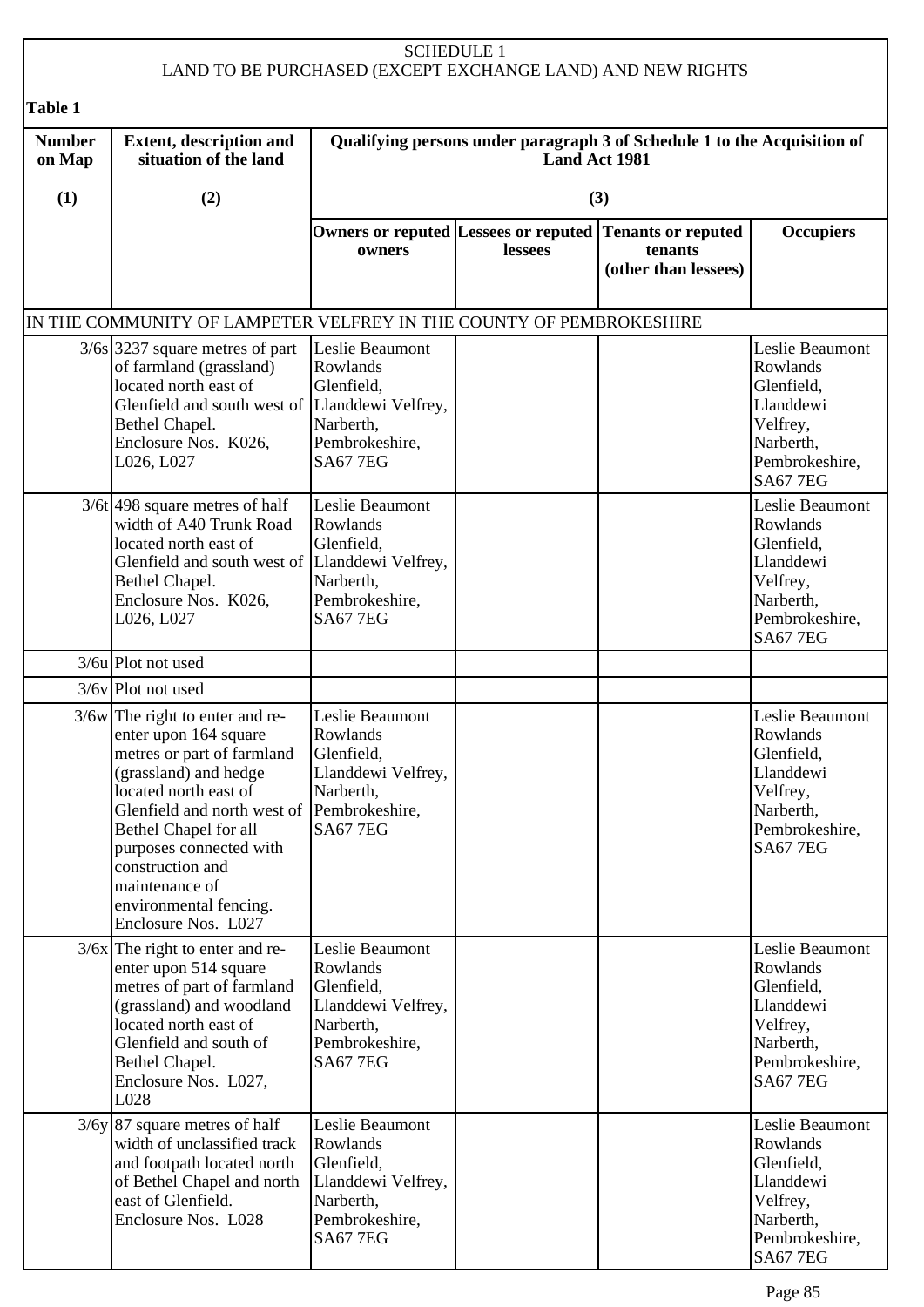| <b>SCHEDULE 1</b><br>LAND TO BE PURCHASED (EXCEPT EXCHANGE LAND) AND NEW RIGHTS |                                                                                                                                                                                                            |                                                                                                                   |               |                                                                          |                                                                                                                      |  |
|---------------------------------------------------------------------------------|------------------------------------------------------------------------------------------------------------------------------------------------------------------------------------------------------------|-------------------------------------------------------------------------------------------------------------------|---------------|--------------------------------------------------------------------------|----------------------------------------------------------------------------------------------------------------------|--|
| <b>Table 1</b>                                                                  |                                                                                                                                                                                                            |                                                                                                                   |               |                                                                          |                                                                                                                      |  |
| <b>Number</b><br>on Map                                                         | <b>Extent, description and</b><br>situation of the land                                                                                                                                                    |                                                                                                                   | Land Act 1981 | Qualifying persons under paragraph 3 of Schedule 1 to the Acquisition of |                                                                                                                      |  |
| (1)                                                                             | (2)                                                                                                                                                                                                        |                                                                                                                   |               | (3)                                                                      |                                                                                                                      |  |
|                                                                                 |                                                                                                                                                                                                            | Owners or reputed Lessees or reputed<br>owners                                                                    | lessees       | <b>Tenants or reputed</b><br>tenants<br>(other than lessees)             | <b>Occupiers</b>                                                                                                     |  |
|                                                                                 | IN THE COMMUNITY OF LAMPETER VELFREY IN THE COUNTY OF PEMBROKESHIRE                                                                                                                                        |                                                                                                                   |               |                                                                          |                                                                                                                      |  |
|                                                                                 | $3/6z$   130 square metres of part of Leslie Beaumont<br>half width of access track<br>and hedge located north of<br>Bethel Chapel and north<br>east of Glenfield.<br>Enclosure Nos. L028                  | Rowlands<br>Glenfield,<br>Llanddewi Velfrey,<br>Narberth,<br>Pembrokeshire,<br><b>SA67 7EG</b>                    |               |                                                                          | Leslie Beaumont<br>Rowlands<br>Glenfield,<br>Llanddewi<br>Velfrey,<br>Narberth,<br>Pembrokeshire,<br><b>SA67 7EG</b> |  |
|                                                                                 | $3/6$ aa 2603 square metres of part<br>of farmland (grassland) and Rowlands<br>woodland located north east Glenfield,<br>of Glenfield and south of<br>Bethel Chapel.<br>Enclosure Nos. L027,<br>L028, L029 | Leslie Beaumont<br>Llanddewi Velfrey,<br>Narberth,<br>Pembrokeshire,<br><b>SA67 7EG</b>                           |               |                                                                          | Leslie Beaumont<br>Rowlands<br>Glenfield,<br>Llanddewi<br>Velfrey,<br>Narberth,<br>Pembrokeshire,<br><b>SA67 7EG</b> |  |
|                                                                                 | 3/6ab 485 square metres of part of Leslie Beaumont<br>farmland (grassland)<br>located south east of Bethel Glenfield,<br>Chapel and east of<br>Glenfield.<br>Enclosure Nos. L028                           | Rowlands<br>Llanddewi Velfrey,<br>Narberth,<br>Pembrokeshire,<br><b>SA67 7EG</b>                                  |               |                                                                          | Leslie Beaumont<br>Rowlands<br>Glenfield,<br>Llanddewi<br>Velfrey,<br>Narberth,<br>Pembrokeshire,<br><b>SA67 7EG</b> |  |
|                                                                                 | $3/6ac$ 3599 square metres of part<br>of farmland (grassland) and Rowlands<br>woodland located north east Glenfield,<br>of Glenfield and south of<br>Bethel Chapel.<br>Enclosure Nos. L028                 | Leslie Beaumont<br>Llanddewi Velfrey,<br>Narberth,<br>Pembrokeshire,<br><b>SA67 7EG</b>                           |               |                                                                          | Leslie Beaumont<br>Rowlands<br>Glenfield,<br>Llanddewi<br>Velfrey,<br>Narberth,<br>Pembrokeshire,<br><b>SA67 7EG</b> |  |
|                                                                                 | 3/6ad The right to enter and re-<br>enter upon 2067 square<br>metres of part of farmland<br>(grassland) located south<br>east of Bethel Chapel and<br>east of Glenfield.<br>Enclosure Nos. L028,<br>L029   | Leslie Beaumont<br>Rowlands<br>Glenfield,<br>Llanddewi Velfrey,<br>Narberth,<br>Pembrokeshire,<br><b>SA67 7EG</b> |               |                                                                          | Leslie Beaumont<br>Rowlands<br>Glenfield,<br>Llanddewi<br>Velfrey,<br>Narberth,<br>Pembrokeshire,<br><b>SA67 7EG</b> |  |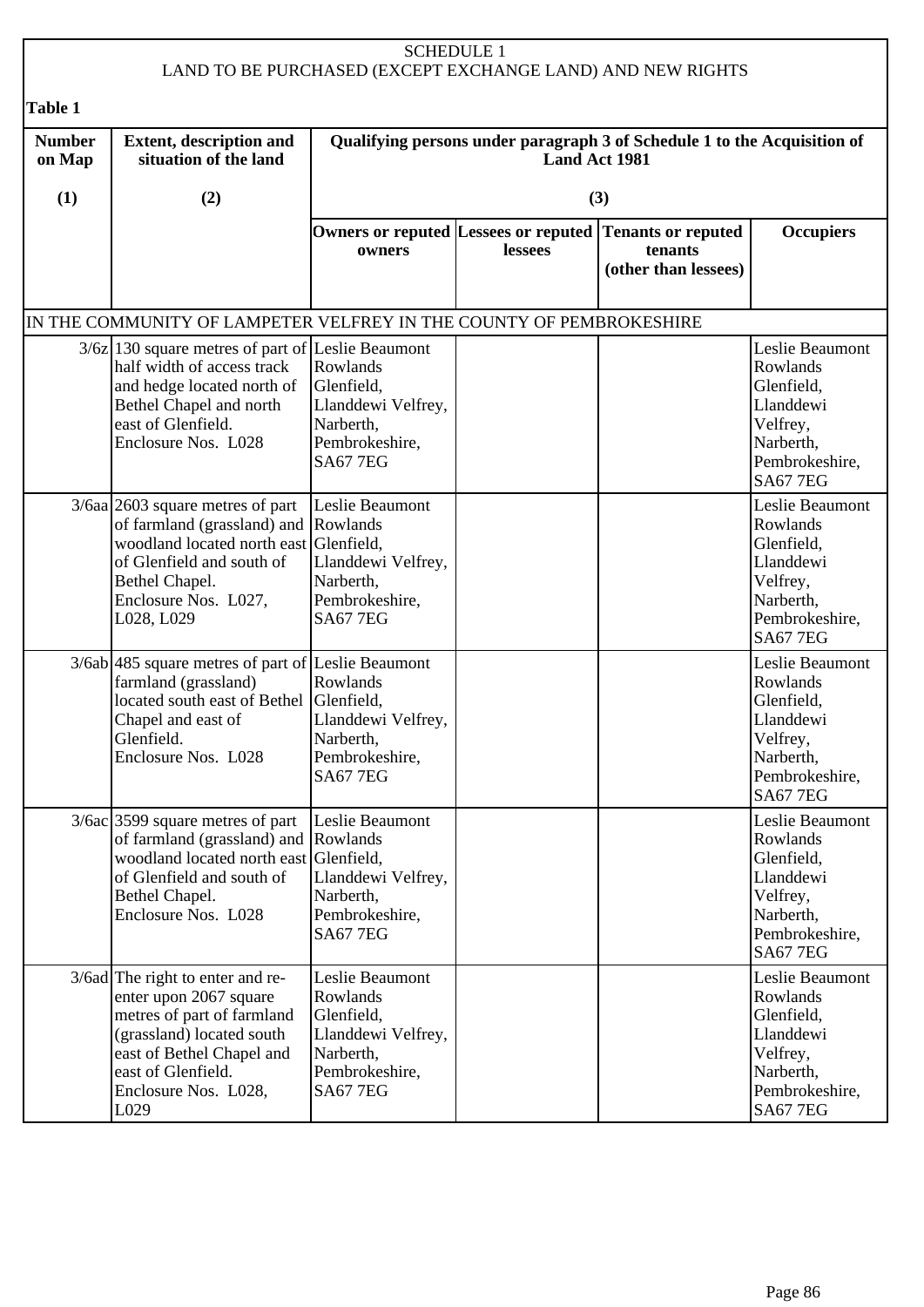|                         | <b>SCHEDULE 1</b><br>LAND TO BE PURCHASED (EXCEPT EXCHANGE LAND) AND NEW RIGHTS                                                                                                                                                |                                                                                                                   |                                                                                           |                                                              |                                                                                                                      |  |  |  |
|-------------------------|--------------------------------------------------------------------------------------------------------------------------------------------------------------------------------------------------------------------------------|-------------------------------------------------------------------------------------------------------------------|-------------------------------------------------------------------------------------------|--------------------------------------------------------------|----------------------------------------------------------------------------------------------------------------------|--|--|--|
| Table 1                 |                                                                                                                                                                                                                                |                                                                                                                   |                                                                                           |                                                              |                                                                                                                      |  |  |  |
| <b>Number</b><br>on Map | <b>Extent, description and</b><br>situation of the land                                                                                                                                                                        |                                                                                                                   | Qualifying persons under paragraph 3 of Schedule 1 to the Acquisition of<br>Land Act 1981 |                                                              |                                                                                                                      |  |  |  |
| (1)                     | (2)                                                                                                                                                                                                                            |                                                                                                                   |                                                                                           | (3)                                                          |                                                                                                                      |  |  |  |
|                         |                                                                                                                                                                                                                                | Owners or reputed Lessees or reputed<br>owners                                                                    | lessees                                                                                   | <b>Tenants or reputed</b><br>tenants<br>(other than lessees) | <b>Occupiers</b>                                                                                                     |  |  |  |
|                         | IN THE COMMUNITY OF LAMPETER VELFREY IN THE COUNTY OF PEMBROKESHIRE                                                                                                                                                            |                                                                                                                   |                                                                                           |                                                              |                                                                                                                      |  |  |  |
|                         | $3/6$ ae 79 square metres of part of<br>farmland (grassland) and<br>woodland located east of<br>Glenfield and south east of<br>Bethel Chapel.<br>Enclosure Nos. L029                                                           | Leslie Beaumont<br>Rowlands<br>Glenfield,<br>Llanddewi Velfrey,<br>Narberth,<br>Pembrokeshire,<br><b>SA67 7EG</b> |                                                                                           |                                                              | Leslie Beaumont<br>Rowlands<br>Glenfield,<br>Llanddewi<br>Velfrey,<br>Narberth,<br>Pembrokeshire,<br><b>SA67 7EG</b> |  |  |  |
|                         | 3/6af 801 square metres of part of Leslie Beaumont<br>farmland (grassland), public Rowlands<br>footpath and woodland<br>located north east of<br>Glenfield and south east of<br>Bethel Chapel.<br>Enclosure Nos. L028,<br>L029 | Glenfield,<br>Llanddewi Velfrey,<br>Narberth,<br>Pembrokeshire,<br><b>SA67 7EG</b>                                |                                                                                           |                                                              | Leslie Beaumont<br>Rowlands<br>Glenfield,<br>Llanddewi<br>Velfrey,<br>Narberth,<br>Pembrokeshire,<br><b>SA677EG</b>  |  |  |  |
|                         | $3/6$ ag 68 square metres of part of<br>farmland (grassland) and<br>hedge row located north of<br>Bethel Chapel and north<br>east of Glenfield.<br>Enclosure Nos. L028                                                         | Leslie Beaumont<br>Rowlands<br>Glenfield,<br>Llanddewi Velfrey,<br>Narberth,<br>Pembrokeshire,<br><b>SA67 7EG</b> |                                                                                           |                                                              | Leslie Beaumont<br>Rowlands<br>Glenfield,<br>Llanddewi<br>Velfrey,<br>Narberth,<br>Pembrokeshire,<br><b>SA67 7EG</b> |  |  |  |
|                         | $3/6ah$ 44 square metres of part of<br>farmland (grassland), field<br>access and hedge row north Glenfield,<br>of Bethel Chapel and north   Llanddewi Velfrey,<br>east of Glenfield.<br>Enclosure Nos. L028                    | Leslie Beaumont<br>Rowlands<br>Narberth,<br>Pembrokeshire,<br><b>SA67 7EG</b>                                     |                                                                                           |                                                              | Leslie Beaumont<br>Rowlands<br>Glenfield,<br>Llanddewi<br>Velfrey,<br>Narberth,<br>Pembrokeshire,<br><b>SA67 7EG</b> |  |  |  |
|                         | 3/6ai Plot not used                                                                                                                                                                                                            |                                                                                                                   |                                                                                           |                                                              |                                                                                                                      |  |  |  |
|                         | $3/6aj$ 34 square metres of part of<br>half width of access track<br>and hedge located north of<br>Bethel Chapel and north<br>east of Glenfield.<br>Enclosure Nos. L028                                                        | Leslie Beaumont<br>Rowlands<br>Glenfield,<br>Llanddewi Velfrey,<br>Narberth,<br>Pembrokeshire,<br><b>SA67 7EG</b> |                                                                                           |                                                              | Leslie Beaumont<br>Rowlands<br>Glenfield,<br>Llanddewi<br>Velfrey,<br>Narberth,<br>Pembrokeshire,<br><b>SA67 7EG</b> |  |  |  |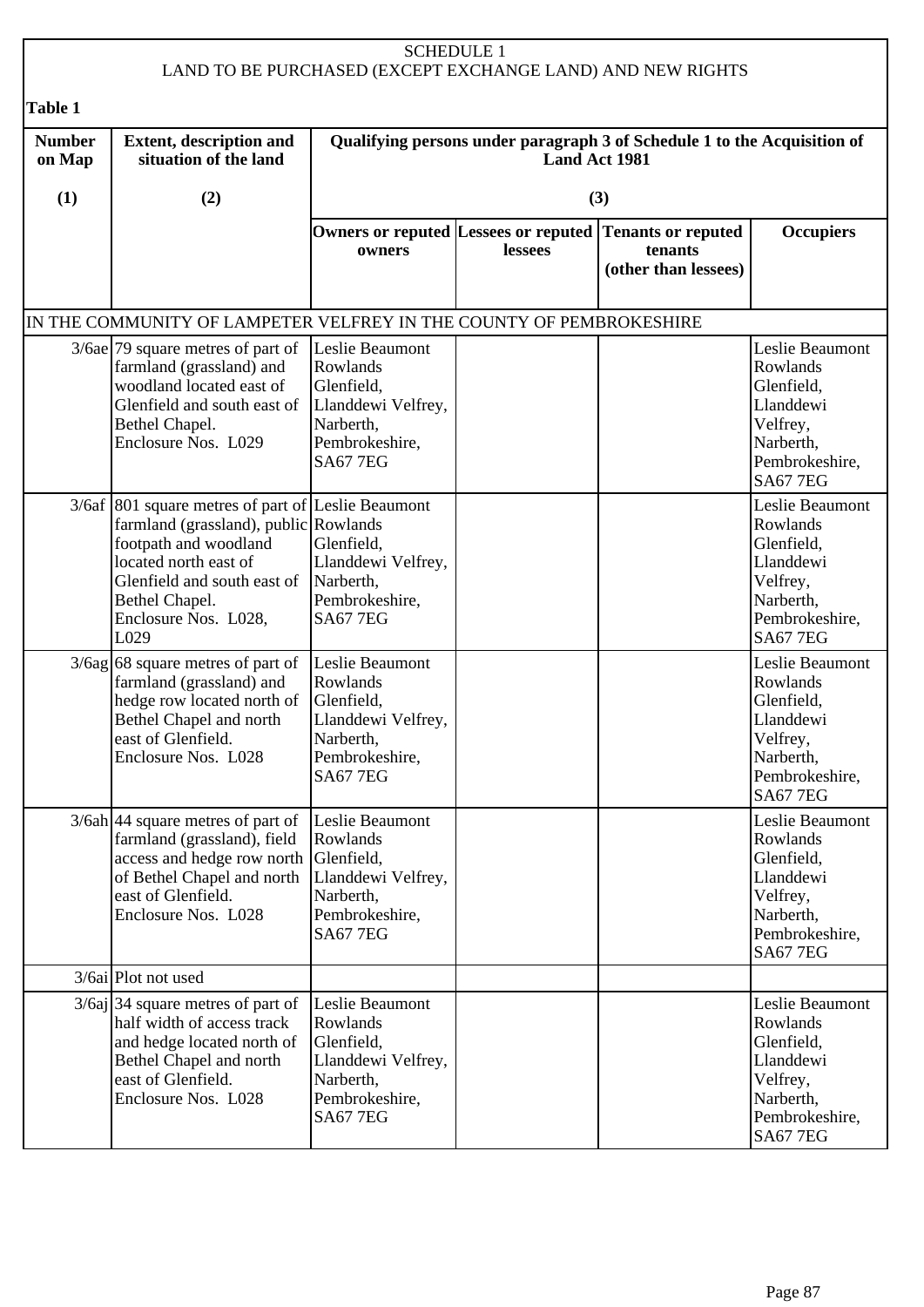| <b>SCHEDULE 1</b><br>LAND TO BE PURCHASED (EXCEPT EXCHANGE LAND) AND NEW RIGHTS |                                                                                                                                                                                                                                                                                                       |                                                                                                     |                      |                                                                                            |                                                                                                                      |  |
|---------------------------------------------------------------------------------|-------------------------------------------------------------------------------------------------------------------------------------------------------------------------------------------------------------------------------------------------------------------------------------------------------|-----------------------------------------------------------------------------------------------------|----------------------|--------------------------------------------------------------------------------------------|----------------------------------------------------------------------------------------------------------------------|--|
| Table 1                                                                         |                                                                                                                                                                                                                                                                                                       |                                                                                                     |                      |                                                                                            |                                                                                                                      |  |
| <b>Number</b><br>on Map                                                         | <b>Extent, description and</b><br>situation of the land                                                                                                                                                                                                                                               |                                                                                                     | <b>Land Act 1981</b> | Qualifying persons under paragraph 3 of Schedule 1 to the Acquisition of                   |                                                                                                                      |  |
| (1)                                                                             | (2)                                                                                                                                                                                                                                                                                                   |                                                                                                     |                      | (3)                                                                                        |                                                                                                                      |  |
|                                                                                 |                                                                                                                                                                                                                                                                                                       | owners                                                                                              | lessees              | Owners or reputed Lessees or reputed Tenants or reputed<br>tenants<br>(other than lessees) | <b>Occupiers</b>                                                                                                     |  |
|                                                                                 | IN THE COMMUNITY OF LAMPETER VELFREY IN THE COUNTY OF PEMBROKESHIRE                                                                                                                                                                                                                                   |                                                                                                     |                      |                                                                                            |                                                                                                                      |  |
|                                                                                 | 3/6ak 366 square metres of part of Leslie Beaumont<br>footpath and farmland<br>(grassland) located north<br>east of Glenfield and south<br>of Bethel Chapel.<br>Enclosure Nos. L028                                                                                                                   | Rowlands<br>Glenfield,<br>Llanddewi Velfrey,<br>Narberth,<br>Pembrokeshire,<br><b>SA67 7EG</b>      |                      |                                                                                            | Leslie Beaumont<br>Rowlands<br>Glenfield,<br>Llanddewi<br>Velfrey,<br>Narberth,<br>Pembrokeshire,<br><b>SA67 7EG</b> |  |
|                                                                                 | 3/6aL Plot not used                                                                                                                                                                                                                                                                                   |                                                                                                     |                      |                                                                                            |                                                                                                                      |  |
|                                                                                 | $3/6$ am 15 square metres of part of<br>farmland (grassland)<br>located south east of Bethel Glenfield,<br>Chapel and east of<br>Glenfield.<br>Enclosure Nos. L028                                                                                                                                    | Leslie Beaumont<br>Rowlands<br>Llanddewi Velfrey,<br>Narberth,<br>Pembrokeshire,<br><b>SA67 7EG</b> |                      |                                                                                            | Leslie Beaumont<br>Rowlands<br>Glenfield,<br>Llanddewi<br>Velfrey,<br>Narberth,<br>Pembrokeshire,<br><b>SA67 7EG</b> |  |
|                                                                                 | $3/6$ an 14 square metres of part of<br>farmland (grassland)<br>located south east of Bethel Glenfield,<br>Chapel and east of<br>Glenfield.<br>Enclosure Nos. L028                                                                                                                                    | Leslie Beaumont<br>Rowlands<br>Llanddewi Velfrey,<br>Narberth,<br>Pembrokeshire,<br><b>SA67 7EG</b> |                      |                                                                                            | Leslie Beaumont<br>Rowlands<br>Glenfield,<br>Llanddewi<br>Velfrey,<br>Narberth,<br>Pembrokeshire,<br><b>SA67 7EG</b> |  |
|                                                                                 | 3/6ao Plot not used                                                                                                                                                                                                                                                                                   |                                                                                                     |                      |                                                                                            |                                                                                                                      |  |
|                                                                                 | $3/6$ ap 61 square metres or part of<br>farmland (grassland) and<br>hedge located north east of<br>Glenfield and north west of Llanddewi Velfrey,<br>Bethel Chapel for all<br>purposes connected with<br>construction and<br>maintenance of<br>environmental fencing.<br>Enclosure Nos. L027,<br>M027 | Leslie Beaumont<br>Rowlands<br>Glenfield,<br>Narberth,<br>Pembrokeshire,<br><b>SA677EG</b>          |                      |                                                                                            | Leslie Beaumont<br>Rowlands<br>Glenfield,<br>Llanddewi<br>Velfrey,<br>Narberth,<br>Pembrokeshire,<br><b>SA67 7EG</b> |  |
|                                                                                 | 3/6aq 510 square metres of part of Leslie Beaumont<br>farmland (grassland) and<br>woodland located north east Glenfield,<br>of Glenfield and south of<br>Bethel Chapel.<br>Enclosure Nos. L027,<br>L028                                                                                               | Rowlands<br>Llanddewi Velfrey,<br>Narberth,<br>Pembrokeshire,<br><b>SA67 7EG</b>                    |                      |                                                                                            | Leslie Beaumont<br>Rowlands<br>Glenfield,<br>Llanddewi<br>Velfrey,<br>Narberth,<br>Pembrokeshire,<br><b>SA67 7EG</b> |  |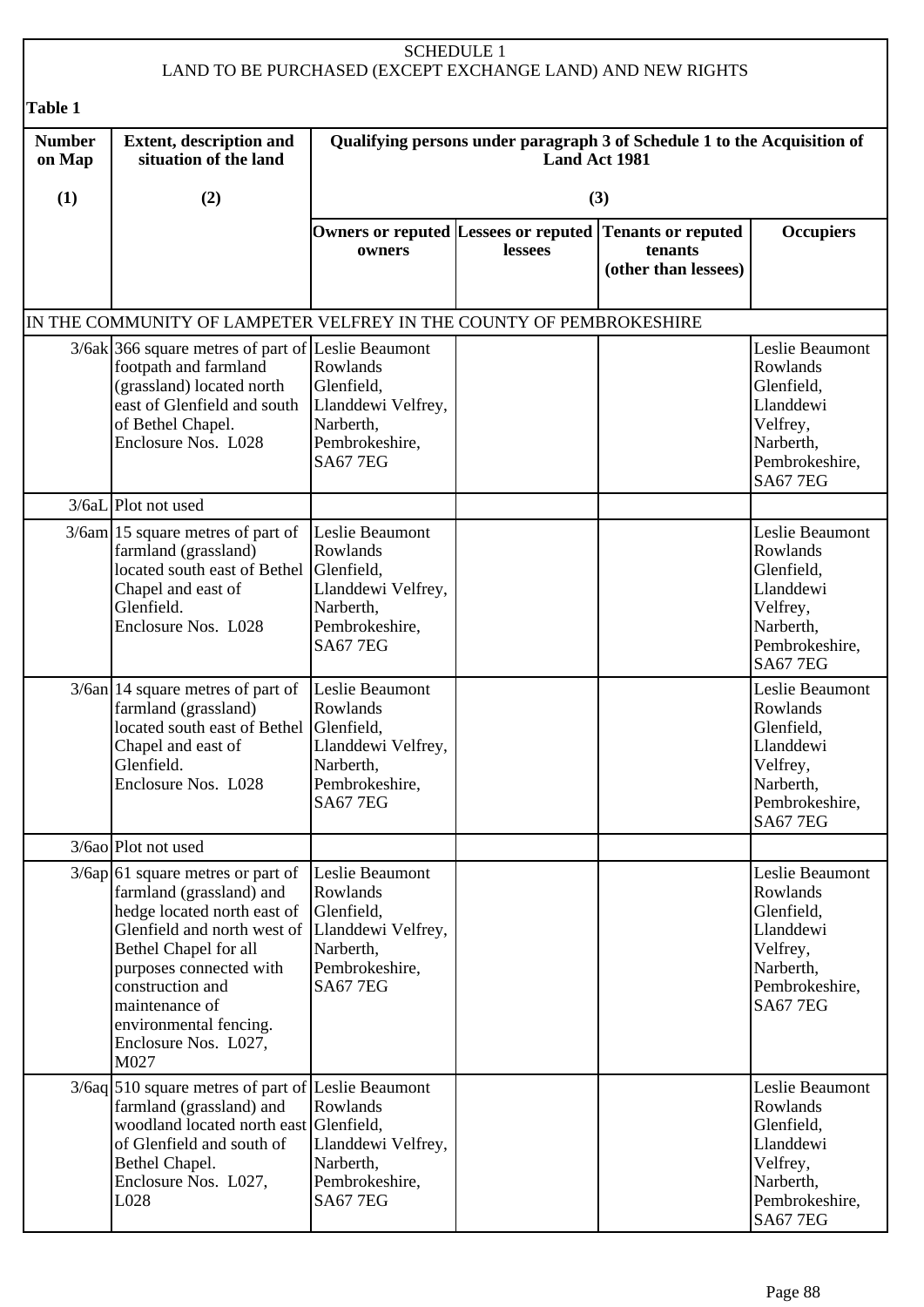|                                                                                                                                                                                        |                                                                                                                                                                                  |                                                                                                                                                | <b>SCHEDULE 1</b> | LAND TO BE PURCHASED (EXCEPT EXCHANGE LAND) AND NEW RIGHTS                                 |                                                                                                                                                   |
|----------------------------------------------------------------------------------------------------------------------------------------------------------------------------------------|----------------------------------------------------------------------------------------------------------------------------------------------------------------------------------|------------------------------------------------------------------------------------------------------------------------------------------------|-------------------|--------------------------------------------------------------------------------------------|---------------------------------------------------------------------------------------------------------------------------------------------------|
| Table 1                                                                                                                                                                                |                                                                                                                                                                                  |                                                                                                                                                |                   |                                                                                            |                                                                                                                                                   |
| <b>Number</b><br><b>Extent, description and</b><br>Qualifying persons under paragraph 3 of Schedule 1 to the Acquisition of<br>situation of the land<br><b>Land Act 1981</b><br>on Map |                                                                                                                                                                                  |                                                                                                                                                |                   |                                                                                            |                                                                                                                                                   |
| (1)                                                                                                                                                                                    | (2)                                                                                                                                                                              |                                                                                                                                                |                   | (3)                                                                                        |                                                                                                                                                   |
|                                                                                                                                                                                        |                                                                                                                                                                                  | owners                                                                                                                                         | lessees           | Owners or reputed Lessees or reputed Tenants or reputed<br>tenants<br>(other than lessees) | <b>Occupiers</b>                                                                                                                                  |
|                                                                                                                                                                                        | IN THE COMMUNITY OF LAMPETER VELFREY IN THE COUNTY OF PEMBROKESHIRE                                                                                                              |                                                                                                                                                |                   |                                                                                            |                                                                                                                                                   |
|                                                                                                                                                                                        | $3/6ar$ 11 square metres of part of<br>farmland (grassland) and<br>woodland located north east Glenfield,<br>of Glenfield and south of<br>Bethel Chapel.<br>Enclosure Nos. L028  | Leslie Beaumont<br>Rowlands<br>Llanddewi Velfrey,<br>Narberth,<br>Pembrokeshire,<br><b>SA67 7EG</b>                                            |                   |                                                                                            | Leslie Beaumont<br>Rowlands<br>Glenfield,<br>Llanddewi<br>Velfrey,<br>Narberth,<br>Pembrokeshire,<br><b>SA67 7EG</b>                              |
|                                                                                                                                                                                        | $3/6$ as 23 square metres of part of<br>farmland (grassland) and<br>woodland located north east Glenfield,<br>of Glenfield and south of<br>Bethel Chapel.<br>Enclosure Nos. L028 | Leslie Beaumont<br>Rowlands<br>Llanddewi Velfrey,<br>Narberth,<br>Pembrokeshire,<br><b>SA67 7EG</b>                                            |                   |                                                                                            | Leslie Beaumont<br>Rowlands<br>Glenfield,<br>Llanddewi<br>Velfrey,<br>Narberth,<br>Pembrokeshire,<br><b>SA67 7EG</b>                              |
|                                                                                                                                                                                        | $3/7$   132 square metres of half<br>width of A40 Trunk Road<br>located east of Glenfield<br>and south west of Bethel<br>Chapel.<br>Enclosure Nos. K026                          | Maureen Ann<br>Tinson and<br>Paul Vivian<br>Richardson<br>Croft House,<br>Llanddewi Velfrey,<br>Narberth,<br>Pembrokeshire,<br><b>SA67 7EG</b> |                   |                                                                                            | Maureen Ann<br>Tinson and<br>Paul Vivian<br>Richardson<br>Croft House,<br>Llanddewi<br>Velfrey,<br>Narberth,<br>Pembrokeshire,<br><b>SA67 7EG</b> |
|                                                                                                                                                                                        | $3/8$ 46 square metres of half<br>width of A40 Trunk Road<br>located east of Glenfield<br>and south west of Bethel<br>Chapel.<br>Enclosure Nos. K026                             | Wynn Evans<br>Griffiths<br>Penllain,<br>Llanddewi Velfrey,<br>Narberth,<br>Pembrokeshire,<br><b>SA67 7EG</b>                                   |                   |                                                                                            | Wynn Evans<br>Griffiths<br>Penllain,<br>Llanddewi<br>Velfrey,<br>Narberth,<br>Pembrokeshire,<br><b>SA67 7EG</b>                                   |
|                                                                                                                                                                                        | $3/8a$ 78 square metres of half<br>width of A40 Trunk Road<br>located east of Glenfield<br>and south west of Bethel<br>Chapel.<br>Enclosure Nos. K026                            | Wynn Evans<br>Griffiths<br>Penllain,<br>Llanddewi Velfrey,<br>Narberth,<br>Pembrokeshire,<br><b>SA67 7EG</b>                                   |                   |                                                                                            | Wynn Evans<br>Griffiths<br>Penllain,<br>Llanddewi<br>Velfrey,<br>Narberth,<br>Pembrokeshire,<br><b>SA67 7EG</b>                                   |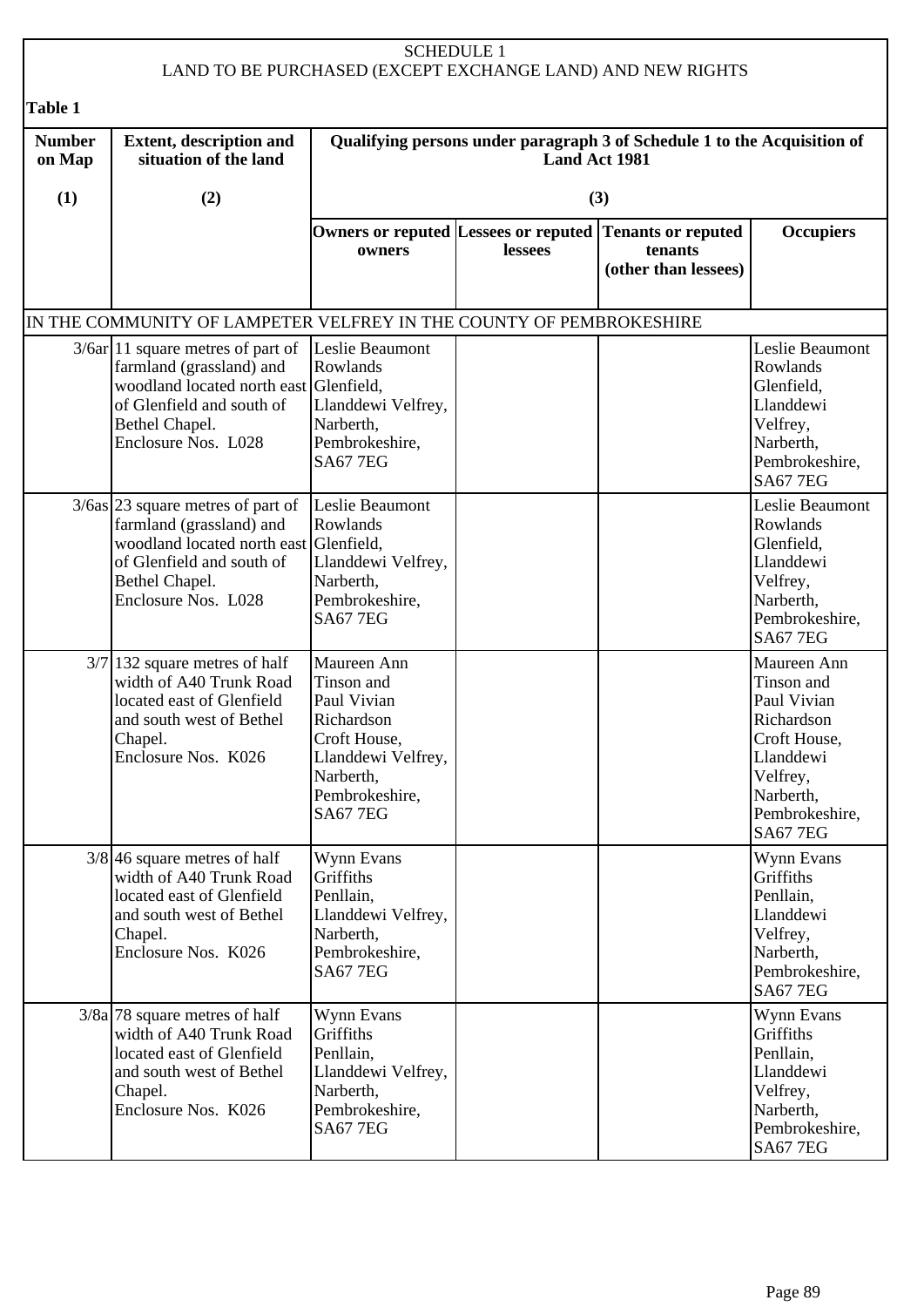| <b>SCHEDULE 1</b><br>LAND TO BE PURCHASED (EXCEPT EXCHANGE LAND) AND NEW RIGHTS |                                                                                                                                                                                     |                                                                                                                           |                      |                                                                          |                                                                                                                                                    |  |
|---------------------------------------------------------------------------------|-------------------------------------------------------------------------------------------------------------------------------------------------------------------------------------|---------------------------------------------------------------------------------------------------------------------------|----------------------|--------------------------------------------------------------------------|----------------------------------------------------------------------------------------------------------------------------------------------------|--|
| <b>Table 1</b>                                                                  |                                                                                                                                                                                     |                                                                                                                           |                      |                                                                          |                                                                                                                                                    |  |
| <b>Number</b><br>on Map                                                         | <b>Extent, description and</b><br>situation of the land                                                                                                                             |                                                                                                                           | <b>Land Act 1981</b> | Qualifying persons under paragraph 3 of Schedule 1 to the Acquisition of |                                                                                                                                                    |  |
| (1)                                                                             | (2)                                                                                                                                                                                 |                                                                                                                           |                      | (3)                                                                      |                                                                                                                                                    |  |
|                                                                                 |                                                                                                                                                                                     | Owners or reputed Lessees or reputed<br>owners                                                                            | lessees              | <b>Tenants or reputed</b><br>tenants<br>(other than lessees)             | <b>Occupiers</b>                                                                                                                                   |  |
|                                                                                 | IN THE COMMUNITY OF LAMPETER VELFREY IN THE COUNTY OF PEMBROKESHIRE                                                                                                                 |                                                                                                                           |                      |                                                                          |                                                                                                                                                    |  |
|                                                                                 | $3/9$ [81 square metres of half<br>width of A40 Trunk Road<br>located north east of<br>Glenfield and south west of Arfryn,<br>Bethel Chapel.<br>Enclosure Nos. K026                 | <b>Bernard Lewis Bill</b><br>and<br>Pearl Bill<br>Llanddewi Velfrey,<br>Narberth,<br>Pembrokeshire,<br><b>SA67 7EG</b>    |                      |                                                                          | <b>Bernard Lewis</b><br>Bill and<br>Pearl Bill<br>Arfryn,<br>Llanddewi<br>Velfrey,<br>Narberth,<br>Pembrokeshire,<br><b>SA67 7EG</b>               |  |
|                                                                                 | $3/10$ 91 square metres of half<br>width of A40 Trunk Road<br>located north east of<br>Glenfield and south west of County Council<br>Bethel Chapel.<br>Enclosure Nos. K026,<br>L026 | Barry Cooke, Head<br>Of Property,<br>Pembrokeshire<br>County Hall,<br>Haverfordwest,<br>Pembrokeshire,<br><b>SA61 1TP</b> |                      |                                                                          | Barry Cooke,<br>Head Of Property,<br>Pembrokeshire<br><b>County Council</b><br>County Hall,<br>Haverfordwest,<br>Pembrokeshire,<br><b>SA61 1TP</b> |  |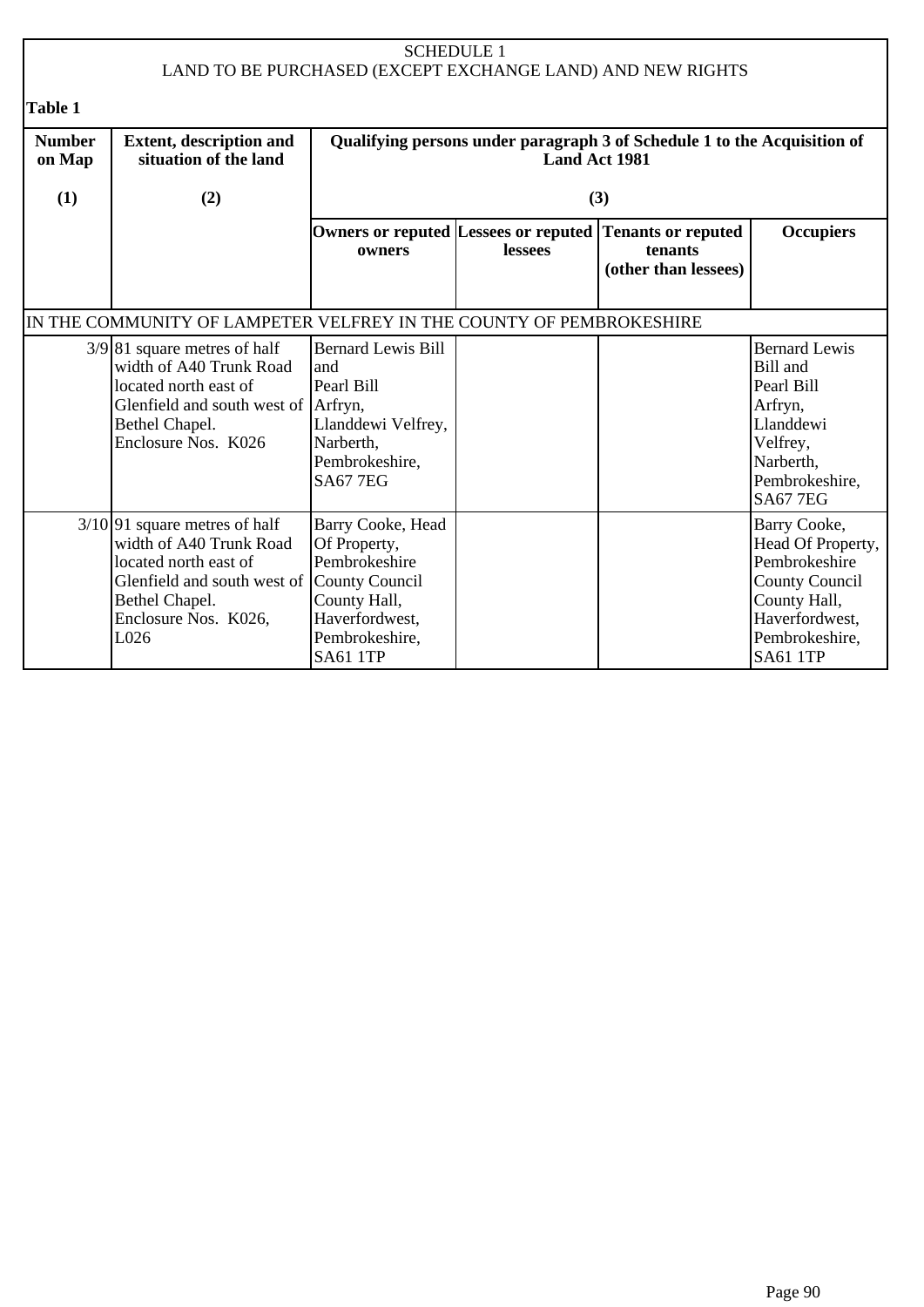| <b>Number</b><br>on Map | <b>Extent, description and</b><br>situation of the land                                                                                                             | Qualifying persons under paragraph 3 of Schedule 1 to the Acquisition of<br>Land Act 1981                                                                                                                                                                                                                                                                                                                                                                                                                                                                                                                                                                                                             |         |                                                                                                                                        |                                                                                                                                              |  |
|-------------------------|---------------------------------------------------------------------------------------------------------------------------------------------------------------------|-------------------------------------------------------------------------------------------------------------------------------------------------------------------------------------------------------------------------------------------------------------------------------------------------------------------------------------------------------------------------------------------------------------------------------------------------------------------------------------------------------------------------------------------------------------------------------------------------------------------------------------------------------------------------------------------------------|---------|----------------------------------------------------------------------------------------------------------------------------------------|----------------------------------------------------------------------------------------------------------------------------------------------|--|
| (1)                     | (2)                                                                                                                                                                 |                                                                                                                                                                                                                                                                                                                                                                                                                                                                                                                                                                                                                                                                                                       | (3)     |                                                                                                                                        |                                                                                                                                              |  |
|                         |                                                                                                                                                                     | owners                                                                                                                                                                                                                                                                                                                                                                                                                                                                                                                                                                                                                                                                                                | lessees | Owners or reputed Lessees or reputed Tenants or reputed<br>tenants<br>(other than lessees)                                             | <b>Occupiers</b>                                                                                                                             |  |
|                         | IN THE COMMUNITY OF LAMPETER VELFREY IN THE COUNTY OF PEMBROKESHIRE                                                                                                 |                                                                                                                                                                                                                                                                                                                                                                                                                                                                                                                                                                                                                                                                                                       |         |                                                                                                                                        |                                                                                                                                              |  |
|                         | $3/11$  139 square metres of part of Annie Doreen<br>hard standing located west<br>of Bethel Chapel and north<br>east of Glenfield.<br>Enclosure Nos. L027,<br>L028 | Eynon and<br>Tudor Eynon,<br>Trustees Of Bethel<br>Chapel<br>1 Llandaff Row,<br>Llanddewi Velfrey,<br>Narberth,<br>Pembrokeshire,<br><b>SA67 7PB</b><br><b>Howard Eynon</b><br>2 Larchwood,<br>Robeston Wathen,<br>Narberth<br><b>Janet Phillips</b><br>Ael Y Bryn,<br>Llanddewi Velfrey,<br><b>SA67 7PA</b><br>Pamela Merle<br>Lewis<br>Awelfa,<br>Llanddewi Velfrey,<br>Narberth,<br>Pembrokeshire,<br><b>SA67 7EG</b><br><b>Talfan Evans</b><br>Henglos,<br>Whitland,<br>Carmarthenshire,<br>SA34 0ST<br>Eric Waldo<br><b>Benjamin Howells</b><br>Meadow View,<br>Llanddewi Velfrey,<br>Narberth,<br>Pembrokeshire,<br><b>SA67 7EJ</b><br><b>Margaret Rhian</b><br>Thomas<br>Pencaerminau<br>Farm, |         | <b>Annette Prosser and</b><br>Deryk Prosser<br>Bethel Cottage,<br>Llanddewi Velfrey,<br>Narberth,<br>Pembrokeshire,<br><b>SA67 7EG</b> | <b>Annette Prosser</b><br>and<br>Deryk Prosser<br>Bethel Cottage,<br>Llanddewi<br>Velfrey,<br>Narberth,<br>Pembrokeshire,<br><b>SA67 7EG</b> |  |
|                         |                                                                                                                                                                     | Llanddewi Velfrey,<br>Narberth,<br>Pembrokeshire,<br><b>SA67 7NY</b>                                                                                                                                                                                                                                                                                                                                                                                                                                                                                                                                                                                                                                  |         |                                                                                                                                        |                                                                                                                                              |  |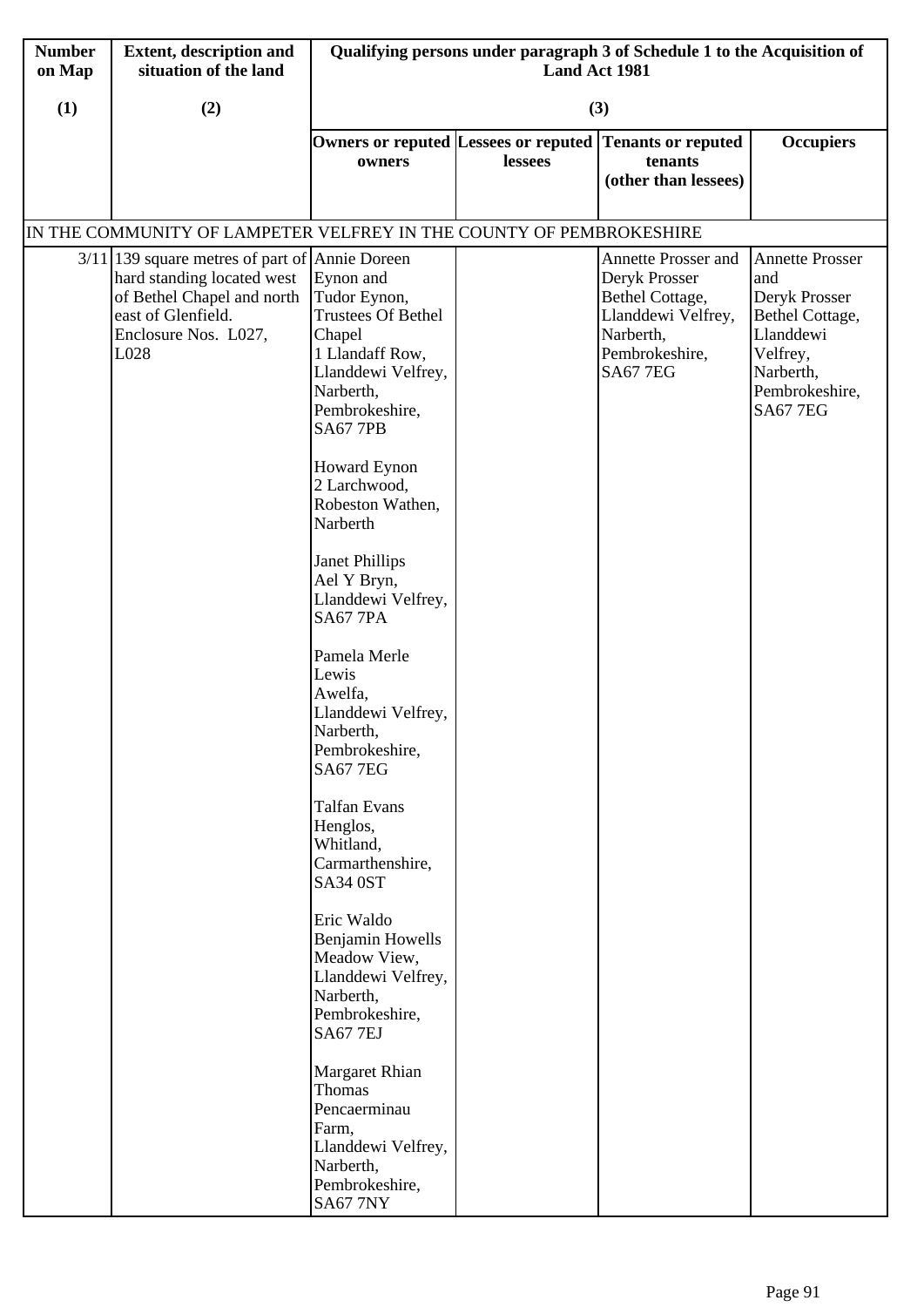| <b>Number</b><br>on Map | <b>Extent, description and</b><br>situation of the land                                                                                                                | Qualifying persons under paragraph 3 of Schedule 1 to the Acquisition of<br>Land Act 1981                                                                                                                                                                                                                                                                                                                                                                                                                                                                                                                                                                                                                                                                |         |                                                                                                                                 |                                                                                                                                              |  |
|-------------------------|------------------------------------------------------------------------------------------------------------------------------------------------------------------------|----------------------------------------------------------------------------------------------------------------------------------------------------------------------------------------------------------------------------------------------------------------------------------------------------------------------------------------------------------------------------------------------------------------------------------------------------------------------------------------------------------------------------------------------------------------------------------------------------------------------------------------------------------------------------------------------------------------------------------------------------------|---------|---------------------------------------------------------------------------------------------------------------------------------|----------------------------------------------------------------------------------------------------------------------------------------------|--|
| (1)                     | (2)                                                                                                                                                                    |                                                                                                                                                                                                                                                                                                                                                                                                                                                                                                                                                                                                                                                                                                                                                          | (3)     |                                                                                                                                 |                                                                                                                                              |  |
|                         |                                                                                                                                                                        | owners                                                                                                                                                                                                                                                                                                                                                                                                                                                                                                                                                                                                                                                                                                                                                   | lessees | Owners or reputed Lessees or reputed Tenants or reputed<br>tenants<br>(other than lessees)                                      | <b>Occupiers</b>                                                                                                                             |  |
|                         | IN THE COMMUNITY OF LAMPETER VELFREY IN THE COUNTY OF PEMBROKESHIRE                                                                                                    |                                                                                                                                                                                                                                                                                                                                                                                                                                                                                                                                                                                                                                                                                                                                                          |         |                                                                                                                                 |                                                                                                                                              |  |
|                         | $3/11a$ 32 square metres of part of<br>half width of access track<br>and hedge located west of<br>Bethel Chapel and north<br>east of Glenfield.<br>Enclosure Nos. L028 | Annie Doreen<br>Eynon and<br>Tudor Eynon,<br><b>Trustees Of Bethel</b><br>Chapel<br>1 Llandaff Row,<br>Llanddewi Velfrey,<br>Narberth,<br>Pembrokeshire,<br><b>SA67 7PB</b><br><b>Howard Eynon</b><br>2 Larchwood,<br>Robeston Wathen,<br>Narberth<br><b>Janet Phillips</b><br>Ael Y Bryn,<br>Llanddewi Velfrey,<br><b>SA67 7PA</b><br>Pamela Merle<br>Lewis<br>Awelfa,<br>Llanddewi Velfrey,<br>Narberth,<br>Pembrokeshire,<br><b>SA67 7EG</b><br><b>Talfan Evans</b><br>Henglos,<br>Whitland,<br>Carmarthenshire,<br>SA34 0ST<br>Eric Waldo<br><b>Benjamin Howells</b><br>Meadow View,<br>Llanddewi Velfrey,<br>Narberth,<br>Pembrokeshire,<br><b>SA67 7EJ</b><br>Margaret Rhian<br>Thomas<br>Pencaerminau<br>Farm,<br>Llanddewi Velfrey,<br>Narberth, |         | Annette Prosser and<br>Deryk Prosser<br>Bethel Cottage,<br>Llanddewi Velfrey,<br>Narberth,<br>Pembrokeshire,<br><b>SA67 7EG</b> | <b>Annette Prosser</b><br>and<br>Deryk Prosser<br>Bethel Cottage,<br>Llanddewi<br>Velfrey,<br>Narberth,<br>Pembrokeshire,<br><b>SA67 7EG</b> |  |
|                         |                                                                                                                                                                        | Pembrokeshire,<br><b>SA67 7NY</b>                                                                                                                                                                                                                                                                                                                                                                                                                                                                                                                                                                                                                                                                                                                        |         |                                                                                                                                 |                                                                                                                                              |  |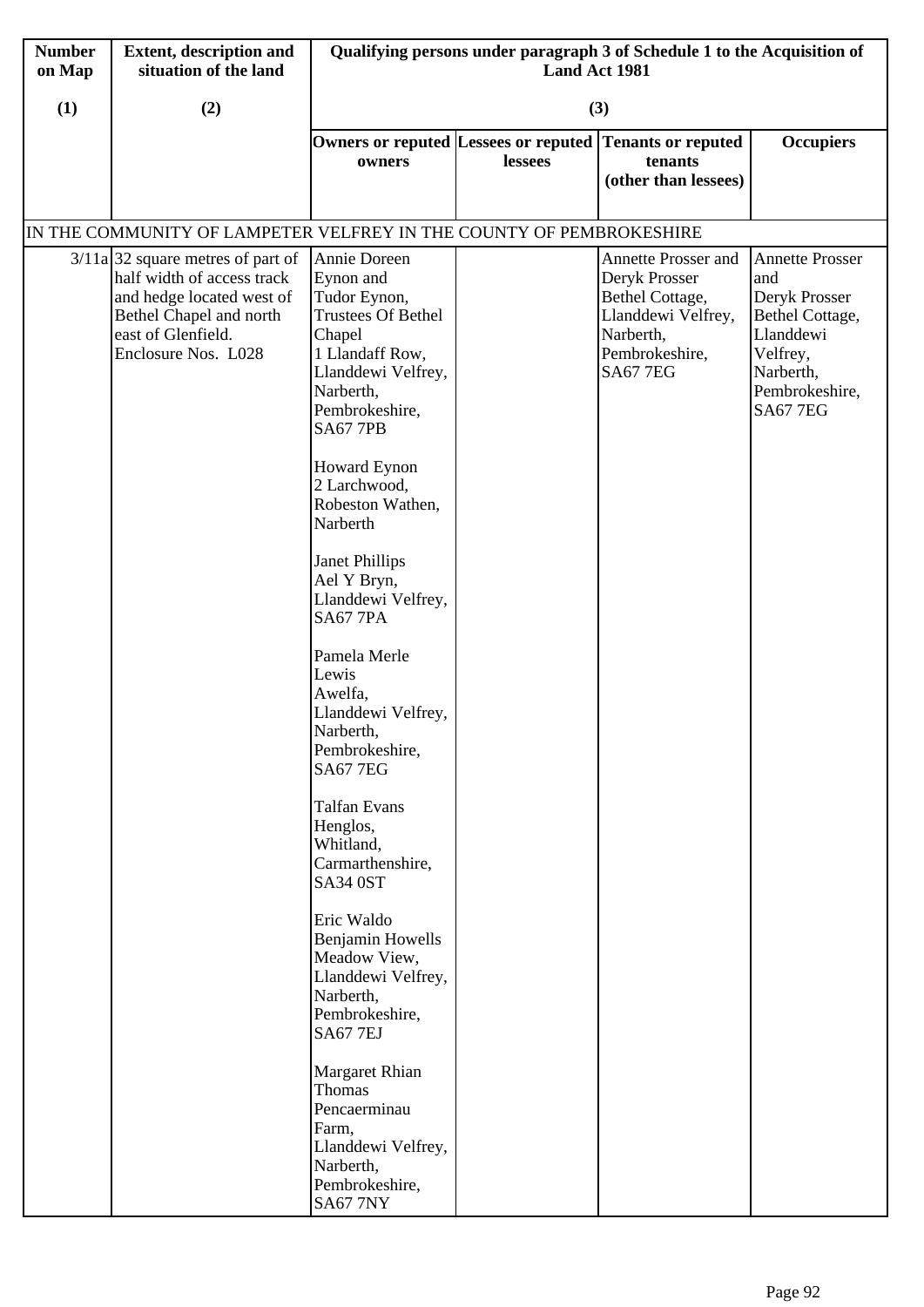|                                                                                                                                                                                                    | owners                                                                                                                                                                                                                                                                                                                                                                                                                                                                                                                                                                                                                                                                                                                                                            | lessees | Owners or reputed Lessees or reputed Tenants or reputed<br>tenants<br>(other than lessees) | <b>Occupiers</b>                                                                                                                                                                                                                                                                                                                                                                                                                                                                                                                                                                                                                                                                                                                                                                       |  |  |  |  |  |
|----------------------------------------------------------------------------------------------------------------------------------------------------------------------------------------------------|-------------------------------------------------------------------------------------------------------------------------------------------------------------------------------------------------------------------------------------------------------------------------------------------------------------------------------------------------------------------------------------------------------------------------------------------------------------------------------------------------------------------------------------------------------------------------------------------------------------------------------------------------------------------------------------------------------------------------------------------------------------------|---------|--------------------------------------------------------------------------------------------|----------------------------------------------------------------------------------------------------------------------------------------------------------------------------------------------------------------------------------------------------------------------------------------------------------------------------------------------------------------------------------------------------------------------------------------------------------------------------------------------------------------------------------------------------------------------------------------------------------------------------------------------------------------------------------------------------------------------------------------------------------------------------------------|--|--|--|--|--|
|                                                                                                                                                                                                    | IN THE COMMUNITY OF LAMPETER VELFREY IN THE COUNTY OF PEMBROKESHIRE                                                                                                                                                                                                                                                                                                                                                                                                                                                                                                                                                                                                                                                                                               |         |                                                                                            |                                                                                                                                                                                                                                                                                                                                                                                                                                                                                                                                                                                                                                                                                                                                                                                        |  |  |  |  |  |
| $3/11b$ 26 square metres of part of<br>half width of access track<br>and hedge located west of<br>Bethel Chapel and north<br>east of Glenfield.<br>Chapel<br>Enclosure Nos. L028<br>Lewis<br>Farm, | Annie Doreen<br>Eynon and<br>Tudor Eynon,<br><b>Trustees Of Bethel</b><br>1 Llandaff Row,<br>Llanddewi Velfrey,<br>Narberth,<br>Pembrokeshire,<br><b>SA67 7PB</b><br><b>Howard Eynon</b><br>2 Larchwood,<br>Robeston Wathen,<br>Narberth<br><b>Janet Phillips</b><br>Ael Y Bryn,<br>Llanddewi Velfrey,<br><b>SA67 7PA</b><br>Pamela Merle<br>Awelfa,<br>Llanddewi Velfrey,<br>Narberth,<br>Pembrokeshire,<br><b>SA67 7EG</b><br><b>Talfan Evans</b><br>Henglos,<br>Whitland,<br>Carmarthenshire,<br>SA34 0ST<br>Eric Waldo<br>Benjamin Howells<br>Meadow View,<br>Llanddewi Velfrey,<br>Narberth,<br>Pembrokeshire,<br><b>SA67 7EJ</b><br><b>Margaret Rhian</b><br>Thomas<br>Pencaerminau<br>Llanddewi Velfrey,<br>Narberth,<br>Pembrokeshire,<br><b>SA67 7NY</b> |         |                                                                                            | Annie Doreen<br>Eynon and<br>Tudor Eynon,<br>Trustees Of Bethel<br>Chapel<br>1 Llandaff Row,<br>Llanddewi<br>Velfrey,<br>Narberth,<br>Pembrokeshire,<br><b>SA67 7PB</b><br>Howard Eynon<br>2 Larchwood,<br>Robeston Wathen,<br>Narberth<br>Janet Phillips<br>Ael Y Bryn,<br>Llanddewi<br>Velfrey,<br><b>SA67 7PA</b><br>Pamela Merle<br>Lewis<br>Awelfa,<br>Llanddewi<br>Velfrey,<br>Narberth,<br>Pembrokeshire,<br>SA677EG<br><b>Talfan Evans</b><br>Henglos,<br>Whitland,<br>Carmarthenshire,<br><b>SA34 0ST</b><br>Eric Waldo<br>Benjamin Howells<br>Meadow View,<br>Llanddewi<br>Velfrey,<br>Narberth,<br>Pembrokeshire,<br><b>SA67 7EJ</b><br><b>Margaret Rhian</b><br>Thomas<br>Pencaerminau<br>Farm,<br>Llanddewi<br>Velfrey,<br>Narberth,<br>Pembrokeshire,<br><b>SA67 7NY</b> |  |  |  |  |  |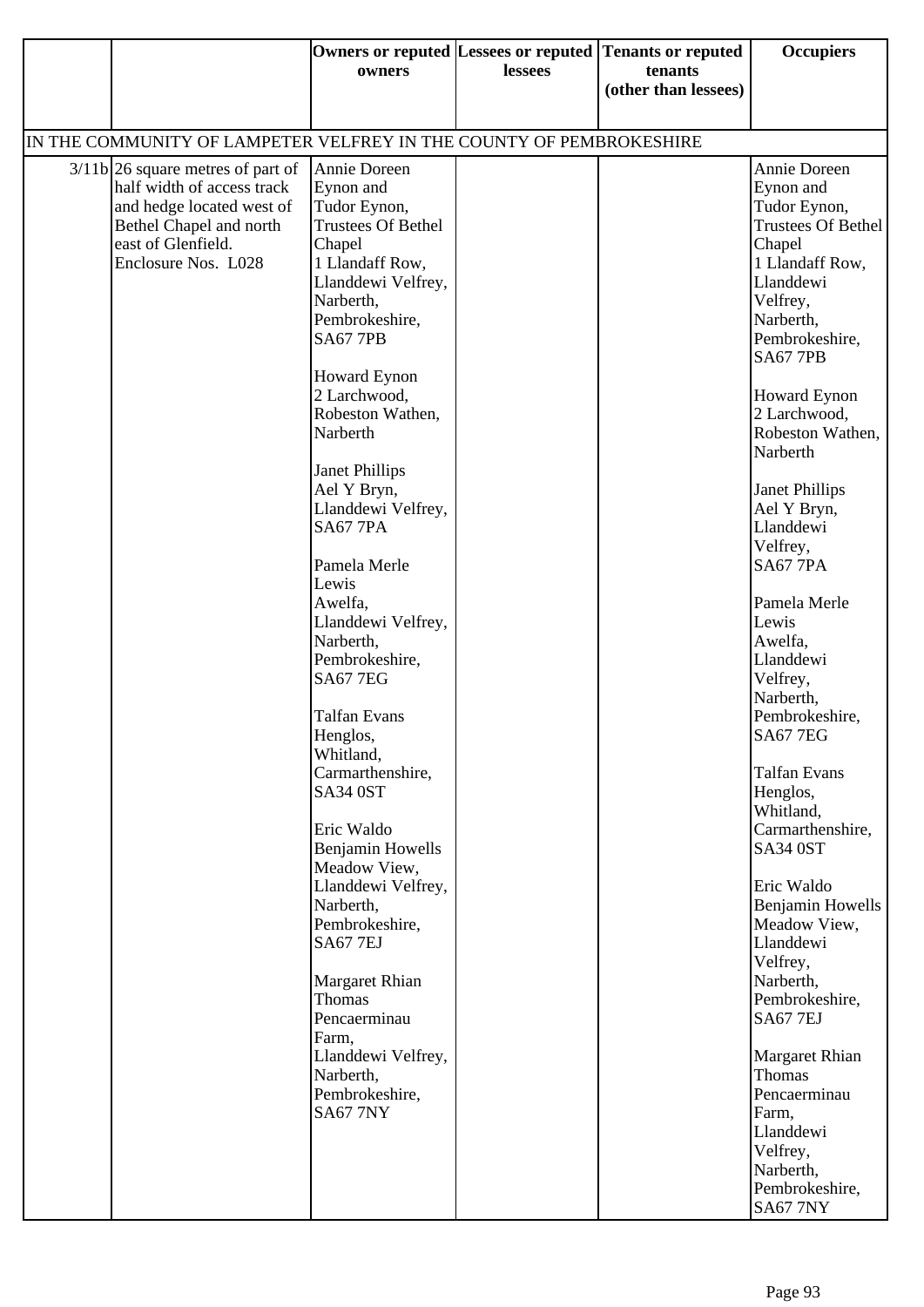|                                                                                                                                                                         | owners                                                                                                                                                                                                                                                                                                                                                                                                                                                                                                                                                                                                                                                                                                                                                                                        | lessees | Owners or reputed Lessees or reputed Tenants or reputed<br>tenants<br>(other than lessees) | <b>Occupiers</b>                                                                                                                                                                                                                                                                                                                                                                                                                                                                                                                                                                                                                                                                                                                                           |
|-------------------------------------------------------------------------------------------------------------------------------------------------------------------------|-----------------------------------------------------------------------------------------------------------------------------------------------------------------------------------------------------------------------------------------------------------------------------------------------------------------------------------------------------------------------------------------------------------------------------------------------------------------------------------------------------------------------------------------------------------------------------------------------------------------------------------------------------------------------------------------------------------------------------------------------------------------------------------------------|---------|--------------------------------------------------------------------------------------------|------------------------------------------------------------------------------------------------------------------------------------------------------------------------------------------------------------------------------------------------------------------------------------------------------------------------------------------------------------------------------------------------------------------------------------------------------------------------------------------------------------------------------------------------------------------------------------------------------------------------------------------------------------------------------------------------------------------------------------------------------------|
| IN THE COMMUNITY OF LAMPETER VELFREY IN THE COUNTY OF PEMBROKESHIRE                                                                                                     |                                                                                                                                                                                                                                                                                                                                                                                                                                                                                                                                                                                                                                                                                                                                                                                               |         |                                                                                            |                                                                                                                                                                                                                                                                                                                                                                                                                                                                                                                                                                                                                                                                                                                                                            |
|                                                                                                                                                                         |                                                                                                                                                                                                                                                                                                                                                                                                                                                                                                                                                                                                                                                                                                                                                                                               |         |                                                                                            |                                                                                                                                                                                                                                                                                                                                                                                                                                                                                                                                                                                                                                                                                                                                                            |
| $3/11c$ 35 square metres of part of<br>half width of access track<br>and hedge located north of<br>Bethel Chapel and north<br>east of Glenfield.<br>Enclosure Nos. L028 | Annie Doreen<br>Eynon and<br>Tudor Eynon,<br><b>Trustees Of Bethel</b><br>Chapel<br>1 Llandaff Row,<br>Llanddewi Velfrey,<br>Narberth,<br>Pembrokeshire,<br><b>SA67 7PB</b><br><b>Howard Eynon</b><br>2 Larchwood,<br>Robeston Wathen,<br>Narberth<br><b>Janet Phillips</b><br>Ael Y Bryn,<br>Llanddewi Velfrey,<br><b>SA67 7PA</b><br>Pamela Merle<br>Lewis<br>Awelfa,<br>Llanddewi Velfrey,<br>Narberth,<br>Pembrokeshire,<br><b>SA67 7EG</b><br><b>Talfan Evans</b><br>Henglos,<br>Whitland,<br>Carmarthenshire,<br><b>SA34 0ST</b><br>Eric Waldo<br>Benjamin Howells<br>Meadow View,<br>Llanddewi Velfrey,<br>Narberth,<br>Pembrokeshire,<br><b>SA67 7EJ</b><br>Margaret Rhian<br>Thomas<br>Pencaerminau<br>Farm,<br>Llanddewi Velfrey,<br>Narberth,<br>Pembrokeshire,<br><b>SA67 7NY</b> |         |                                                                                            | Annie Doreen<br>Eynon and<br>Tudor Eynon,<br>Trustees Of Bethel<br>Chapel<br>1 Llandaff Row,<br>Llanddewi<br>Velfrey,<br>Narberth,<br>Pembrokeshire,<br><b>SA67 7PB</b><br><b>Howard Eynon</b><br>2 Larchwood,<br>Robeston Wathen,<br>Narberth<br>Janet Phillips<br>Ael Y Bryn,<br>Llanddewi<br>Velfrey,<br><b>SA67 7PA</b><br>Pamela Merle<br>Lewis<br>Awelfa,<br>Llanddewi<br>Velfrey,<br>Narberth,<br>Pembrokeshire,<br> SA67 7EG<br><b>Talfan Evans</b><br>Henglos,<br>Whitland,<br>Carmarthenshire,<br><b>SA34 0ST</b><br>Eric Waldo<br><b>Benjamin Howells</b><br>Meadow View,<br>Llanddewi<br>Velfrey,<br>Narberth,<br>Pembrokeshire,<br><b>SA67 7EJ</b><br>Margaret Rhian<br>Thomas<br>Pencaerminau<br>Farm,<br>Llanddewi<br>Velfrey,<br>Narberth, |
|                                                                                                                                                                         |                                                                                                                                                                                                                                                                                                                                                                                                                                                                                                                                                                                                                                                                                                                                                                                               |         |                                                                                            | Pembrokeshire,<br><b>SA67 7NY</b>                                                                                                                                                                                                                                                                                                                                                                                                                                                                                                                                                                                                                                                                                                                          |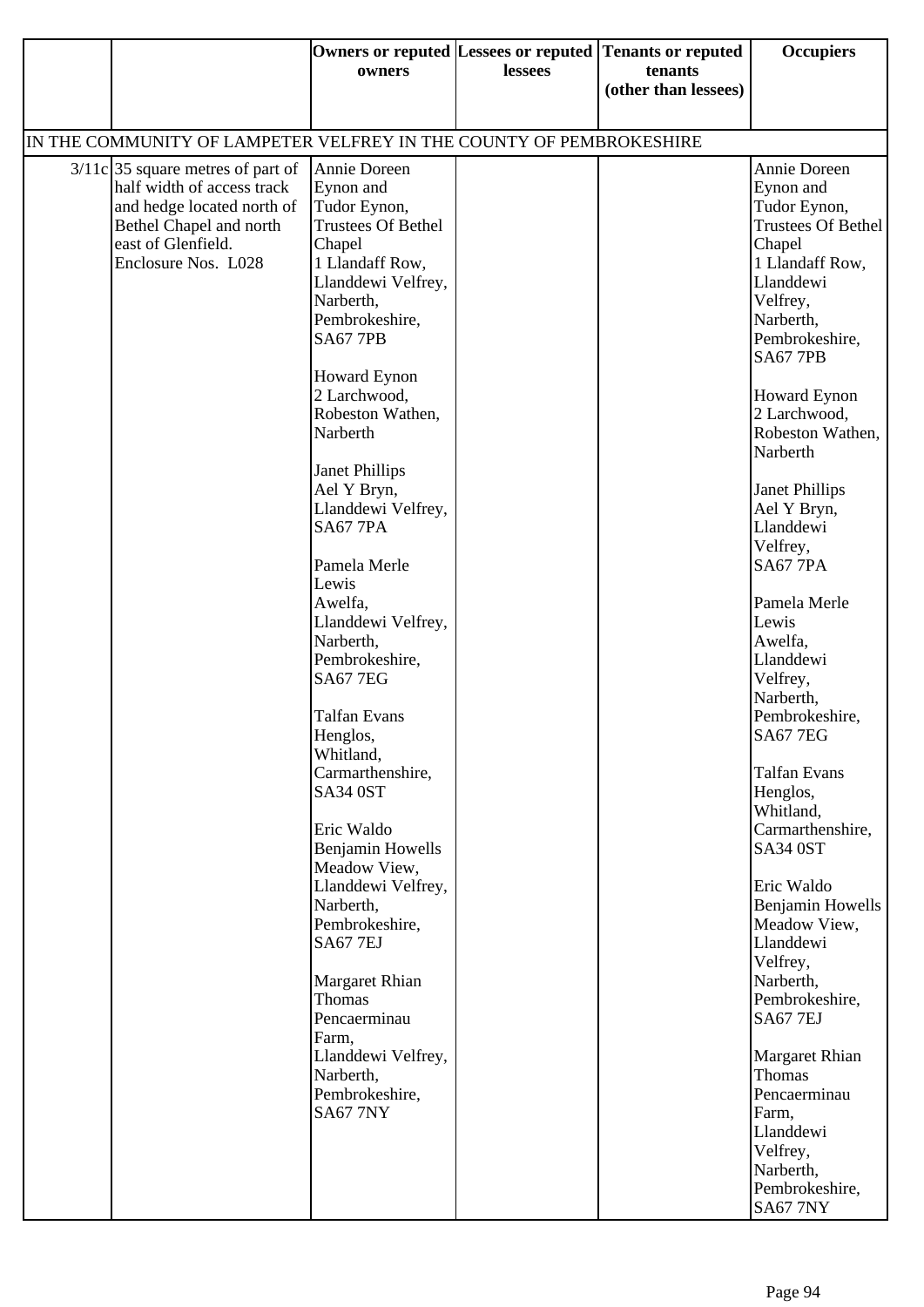| <b>Number</b><br>on Map | <b>Extent, description and</b><br>situation of the land                                                                                            | Qualifying persons under paragraph 3 of Schedule 1 to the Acquisition of<br>Land Act 1981                                                                                                                                                                                                                                                                                                                                                                                                                                                                                                                                                                                                                             |         |                                                                                                                                 |                                                                                                                                              |  |
|-------------------------|----------------------------------------------------------------------------------------------------------------------------------------------------|-----------------------------------------------------------------------------------------------------------------------------------------------------------------------------------------------------------------------------------------------------------------------------------------------------------------------------------------------------------------------------------------------------------------------------------------------------------------------------------------------------------------------------------------------------------------------------------------------------------------------------------------------------------------------------------------------------------------------|---------|---------------------------------------------------------------------------------------------------------------------------------|----------------------------------------------------------------------------------------------------------------------------------------------|--|
| (1)                     | (2)                                                                                                                                                |                                                                                                                                                                                                                                                                                                                                                                                                                                                                                                                                                                                                                                                                                                                       | (3)     |                                                                                                                                 |                                                                                                                                              |  |
|                         |                                                                                                                                                    | Owners or reputed Lessees or reputed<br>owners                                                                                                                                                                                                                                                                                                                                                                                                                                                                                                                                                                                                                                                                        | lessees | <b>Tenants or reputed</b><br>tenants<br>(other than lessees)                                                                    | <b>Occupiers</b>                                                                                                                             |  |
|                         | IN THE COMMUNITY OF LAMPETER VELFREY IN THE COUNTY OF PEMBROKESHIRE                                                                                |                                                                                                                                                                                                                                                                                                                                                                                                                                                                                                                                                                                                                                                                                                                       |         |                                                                                                                                 |                                                                                                                                              |  |
|                         | $3/11d$ 41 square metres of part of<br>hard standing, verge and<br>access track, located west<br>of Bethel Chapel.<br>Enclosure Nos. L027,<br>L028 | Annie Doreen<br>Eynon and<br>Tudor Eynon,<br><b>Trustees Of Bethel</b><br>Chapel<br>1 Llandaff Row,<br>Llanddewi Velfrey,<br>Narberth,<br>Pembrokeshire,<br><b>SA67 7PB</b><br><b>Howard Eynon</b><br>2 Larchwood,<br>Robeston Wathen,<br>Narberth<br><b>Janet Phillips</b><br>Ael Y Bryn,<br>Llanddewi Velfrey,<br><b>SA67 7PA</b><br>Pamela Merle<br>Lewis<br>Awelfa,<br>Llanddewi Velfrey,<br>Narberth,<br>Pembrokeshire,<br><b>SA67 7EG</b><br><b>Talfan Evans</b><br>Henglos,<br>Whitland,<br>Carmarthenshire,<br>SA34 0ST<br>Eric Waldo<br><b>Benjamin Howells</b><br>Meadow View,<br>Llanddewi Velfrey,<br>Narberth,<br>Pembrokeshire,<br><b>SA67 7EJ</b><br>Margaret Rhian<br>Thomas<br>Pencaerminau<br>Farm, |         | Annette Prosser and<br>Deryk Prosser<br>Bethel Cottage,<br>Llanddewi Velfrey,<br>Narberth,<br>Pembrokeshire,<br><b>SA67 7EG</b> | <b>Annette Prosser</b><br>and<br>Deryk Prosser<br>Bethel Cottage,<br>Llanddewi<br>Velfrey,<br>Narberth,<br>Pembrokeshire,<br><b>SA67 7EG</b> |  |
|                         |                                                                                                                                                    | Llanddewi Velfrey,<br>Narberth,<br>Pembrokeshire,<br><b>SA67 7NY</b>                                                                                                                                                                                                                                                                                                                                                                                                                                                                                                                                                                                                                                                  |         |                                                                                                                                 |                                                                                                                                              |  |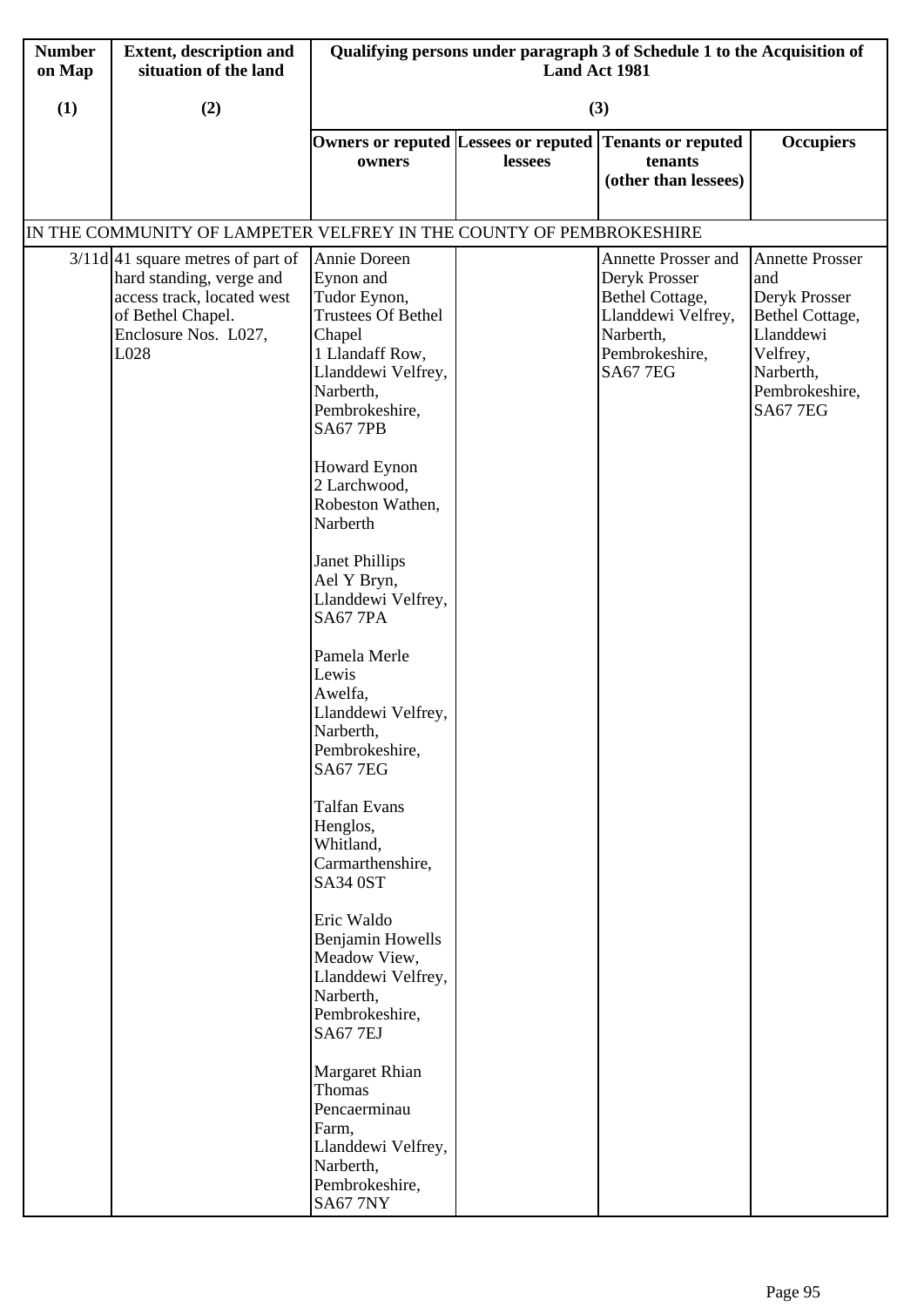| (1)<br>(3)<br>(2)<br>Owners or reputed Lessees or reputed Tenants or reputed<br><b>Occupiers</b><br>tenants<br>lessees<br>owners                                                                                                                                                                                                                                                                                                                                                                                                                                                                                                                                                                                                                                                                                                                                                                                                                                                                                                                                                                                                                                                                                                        |  |
|-----------------------------------------------------------------------------------------------------------------------------------------------------------------------------------------------------------------------------------------------------------------------------------------------------------------------------------------------------------------------------------------------------------------------------------------------------------------------------------------------------------------------------------------------------------------------------------------------------------------------------------------------------------------------------------------------------------------------------------------------------------------------------------------------------------------------------------------------------------------------------------------------------------------------------------------------------------------------------------------------------------------------------------------------------------------------------------------------------------------------------------------------------------------------------------------------------------------------------------------|--|
|                                                                                                                                                                                                                                                                                                                                                                                                                                                                                                                                                                                                                                                                                                                                                                                                                                                                                                                                                                                                                                                                                                                                                                                                                                         |  |
| (other than lessees)                                                                                                                                                                                                                                                                                                                                                                                                                                                                                                                                                                                                                                                                                                                                                                                                                                                                                                                                                                                                                                                                                                                                                                                                                    |  |
| IN THE COMMUNITY OF LAMPETER VELFREY IN THE COUNTY OF PEMBROKESHIRE                                                                                                                                                                                                                                                                                                                                                                                                                                                                                                                                                                                                                                                                                                                                                                                                                                                                                                                                                                                                                                                                                                                                                                     |  |
| $3/11e$ 9 square metres of part of<br>Annie Doreen<br>Annette Prosser<br>Annette Prosser and<br>half width of access track<br>Eynon and<br>Deryk Prosser<br>and<br>and hedge located north of<br>Tudor Eynon,<br>Bethel Cottage,<br>Deryk Prosser<br><b>Trustees Of Bethel</b><br>Llanddewi Velfrey,<br>Bethel Chapel and north<br>Bethel Cottage,<br>east of Glenfield.<br>Chapel<br>Narberth,<br>Llanddewi<br>1 Llandaff Row,<br>Enclosure Nos. L028<br>Pembrokeshire,<br>Velfrey,<br>Narberth,<br>Llanddewi Velfrey,<br><b>SA67 7EG</b><br>Narberth,<br>Pembrokeshire,<br>Pembrokeshire,<br><b>SA67 7EG</b><br><b>SA67 7PB</b><br><b>Howard Eynon</b><br>2 Larchwood,<br>Robeston Wathen,<br>Narberth<br><b>Janet Phillips</b><br>Ael Y Bryn,<br>Llanddewi Velfrey,<br><b>SA67 7PA</b><br>Pamela Merle<br>Lewis<br>Awelfa,<br>Llanddewi Velfrey,<br>Narberth,<br>Pembrokeshire,<br><b>SA67 7EG</b><br><b>Talfan Evans</b><br>Henglos,<br>Whitland,<br>Carmarthenshire,<br>SA34 0ST<br>Eric Waldo<br><b>Benjamin Howells</b><br>Meadow View,<br>Llanddewi Velfrey,<br>Narberth,<br>Pembrokeshire,<br><b>SA67 7EJ</b><br><b>Margaret Rhian</b><br>Thomas<br>Pencaerminau<br>Farm,<br>Llanddewi Velfrey,<br>Narberth,<br>Pembrokeshire, |  |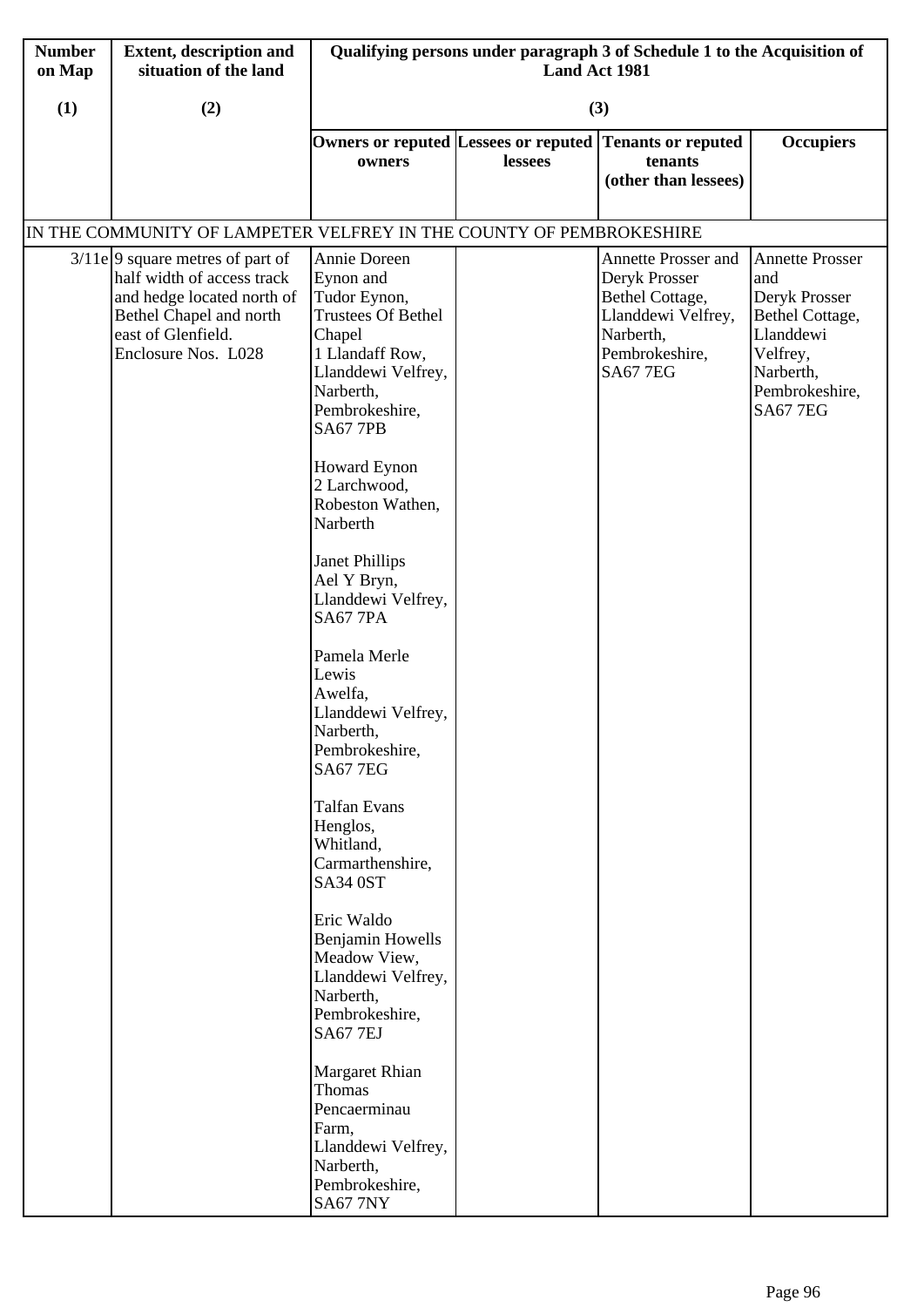|                         |                                                                                                                                                                                         |                                                                                                                                                             | <b>SCHEDULE 1</b> | LAND TO BE PURCHASED (EXCEPT EXCHANGE LAND) AND NEW RIGHTS   |                                                                                                                                                                        |  |
|-------------------------|-----------------------------------------------------------------------------------------------------------------------------------------------------------------------------------------|-------------------------------------------------------------------------------------------------------------------------------------------------------------|-------------------|--------------------------------------------------------------|------------------------------------------------------------------------------------------------------------------------------------------------------------------------|--|
| <b>Table 1</b>          |                                                                                                                                                                                         |                                                                                                                                                             |                   |                                                              |                                                                                                                                                                        |  |
| <b>Number</b><br>on Map | <b>Extent, description and</b><br>situation of the land                                                                                                                                 | Qualifying persons under paragraph 3 of Schedule 1 to the Acquisition of<br><b>Land Act 1981</b>                                                            |                   |                                                              |                                                                                                                                                                        |  |
| (1)                     | (2)                                                                                                                                                                                     |                                                                                                                                                             |                   | (3)                                                          |                                                                                                                                                                        |  |
|                         |                                                                                                                                                                                         | Owners or reputed Lessees or reputed<br>owners                                                                                                              | lessees           | <b>Tenants or reputed</b><br>tenants<br>(other than lessees) | <b>Occupiers</b>                                                                                                                                                       |  |
|                         | IN THE COMMUNITY OF LAMPETER VELFREY IN THE COUNTY OF PEMBROKESHIRE                                                                                                                     |                                                                                                                                                             |                   |                                                              |                                                                                                                                                                        |  |
|                         | $3/12$ 95 square metres of part of<br>half width of private access<br>track located north of<br>Bethel Chapel and north<br>east of Glenfield.<br>Enclosure Nos. L028                    | Alison Vaughan<br>Harries and<br><b>Matthew Patrick</b><br>Vaughan Harries<br>8 Eastbrook Close,<br>Dinas Powys,<br>The Vale Of<br>Glamorgan,<br>CF64 4DB   |                   |                                                              | Alison Vaughan<br>Harries and<br><b>Matthew Patrick</b><br>Vaughan Harries<br>8 Eastbrook Close,<br>Dinas Powys,<br>The Vale Of<br>Glamorgan,<br>CF64 4DB              |  |
|                         | $3/12a$ 57 square metres of part of<br>half width of private access  Harries and<br>track located north west of<br>Bethel Chapel and north<br>east of Glenfield.<br>Enclosure Nos. L028 | Alison Vaughan<br><b>Matthew Patrick</b><br>Vaughan Harries<br>8 Eastbrook Close,<br>Dinas Powys,<br>The Vale Of<br>Glamorgan,<br>CF64 4DB                  |                   |                                                              | Alison Vaughan<br>Harries and<br><b>Matthew Patrick</b><br>Vaughan Harries<br>8 Eastbrook Close,<br>Dinas Powys,<br>The Vale Of<br>Glamorgan,<br>CF64 4DB              |  |
|                         | $3/13$ 95 square metres of part of<br>footpath and woodland<br>located east of Bethel<br>Chapel and north east of<br>Glenfield.<br>Enclosure Nos. L029                                  | <b>Edward Rhys</b><br>Howells and<br><b>Heather Lorraine</b><br>Howells<br>Upper Fron Farm,<br>Llanddewi Velfrey,<br>Narberth,<br>Pembrokeshire,<br>SA677EJ |                   |                                                              | <b>Edward Rhys</b><br>Howells and<br><b>Heather Lorraine</b><br>Howells<br>Upper Fron Farm,<br>Llanddewi<br>Velfrey,<br>Narberth,<br>Pembrokeshire,<br><b>SA67 7EJ</b> |  |
|                         | $3/14$ 220 square metres of half<br>width of A40 Trunk Road<br>located immediately south<br>east of Glenfield and south<br>west of Bethel Chapel<br>Enclosure Nos. K026                 | Tessa Plowden<br>Abystree Crych,<br>Roberston Wathen,<br>Narberth,<br>United Kingdom,<br><b>SA67 8ET</b>                                                    |                   |                                                              | Tessa Plowden<br>Abystree Crych,<br>Roberston<br>Wathen,<br>Narberth,<br>United Kingdom,<br><b>SA67 8ET</b>                                                            |  |
|                         | $3/14a$ 88 square metres of part of<br>farmland (pastureland)<br>located immediately south<br>east of Glenfield and south<br>west of Bethel Chapel<br>Enclosure Nos. K026               | Tessa Plowden<br>Abystree Crych,<br>Roberston Wathen,<br>Narberth,<br>United Kingdom,<br><b>SA67 8ET</b>                                                    |                   |                                                              | Tessa Plowden<br>Abystree Crych,<br>Roberston<br>Wathen,<br>Narberth,<br>United Kingdom,<br>SA67 8ET                                                                   |  |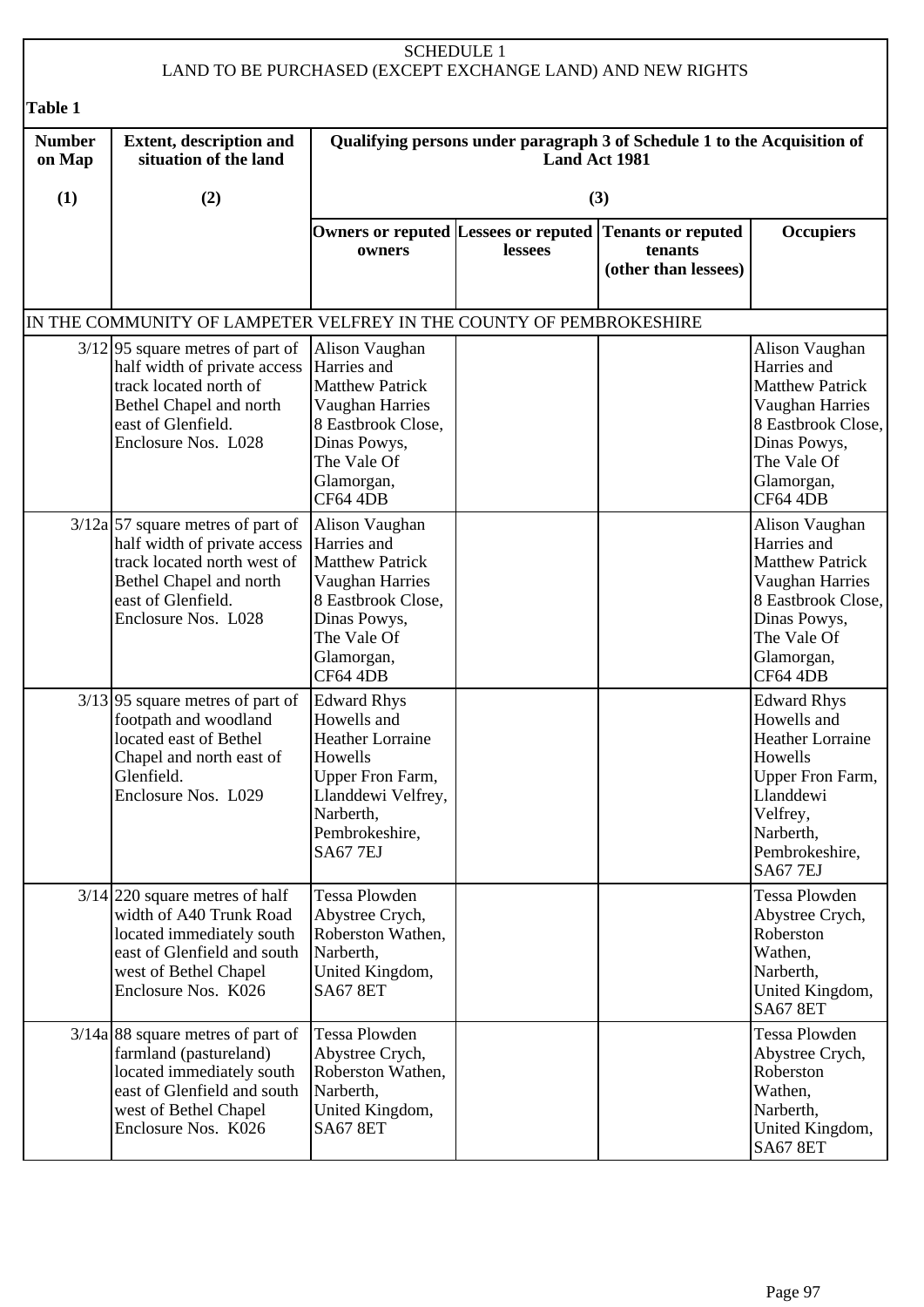| <b>SCHEDULE 1</b><br>LAND TO BE PURCHASED (EXCEPT EXCHANGE LAND) AND NEW RIGHTS |                                                                                                                                                                                                                                          |                                                                                                                                                                                                                     |               |                                                                                            |                                                                                                                                                                                                                     |
|---------------------------------------------------------------------------------|------------------------------------------------------------------------------------------------------------------------------------------------------------------------------------------------------------------------------------------|---------------------------------------------------------------------------------------------------------------------------------------------------------------------------------------------------------------------|---------------|--------------------------------------------------------------------------------------------|---------------------------------------------------------------------------------------------------------------------------------------------------------------------------------------------------------------------|
| Table 1                                                                         |                                                                                                                                                                                                                                          |                                                                                                                                                                                                                     |               |                                                                                            |                                                                                                                                                                                                                     |
| <b>Number</b><br>on Map                                                         | <b>Extent, description and</b><br>situation of the land                                                                                                                                                                                  |                                                                                                                                                                                                                     | Land Act 1981 | Qualifying persons under paragraph 3 of Schedule 1 to the Acquisition of                   |                                                                                                                                                                                                                     |
| (1)                                                                             | (2)                                                                                                                                                                                                                                      |                                                                                                                                                                                                                     |               | (3)                                                                                        |                                                                                                                                                                                                                     |
|                                                                                 |                                                                                                                                                                                                                                          | owners                                                                                                                                                                                                              | lessees       | Owners or reputed Lessees or reputed Tenants or reputed<br>tenants<br>(other than lessees) | <b>Occupiers</b>                                                                                                                                                                                                    |
|                                                                                 | IN THE COMMUNITY OF LAMPETER VELFREY IN THE COUNTY OF PEMBROKESHIRE                                                                                                                                                                      |                                                                                                                                                                                                                     |               |                                                                                            |                                                                                                                                                                                                                     |
|                                                                                 | $3/15$ 50 square metres of part of<br>farmland (pastureland)<br>located immediately south<br>east of Glenfield and south<br>west of Bethel Chapel<br>Enclosure Nos. K026<br>$3/15a$ 114 square metres of half<br>width of A40 Trunk Road | Huw Thomas and<br>Linda Bolton and<br>Mai Johns and<br>Peter Thomas and<br><b>Ruth Thomas</b><br>C/o Hafod,<br>Llandissilio,<br>Narberth,<br>Pembrokeshire,<br><b>SA667JJ</b><br>Huw Thomas and<br>Linda Bolton and |               |                                                                                            | Huw Thomas and<br>Linda Bolton and<br>Mai Johns and<br>Peter Thomas and<br><b>Ruth Thomas</b><br>C/o Hafod,<br>Llandissilio,<br>Narberth,<br>Pembrokeshire,<br><b>SA667JJ</b><br>Huw Thomas and<br>Linda Bolton and |
|                                                                                 | located immediately south<br>east of Glenfield and south<br>west of Bethel Chapel<br>Enclosure Nos. K026                                                                                                                                 | Mai Johns and<br>Peter Thomas and<br><b>Ruth Thomas</b><br>C/o Hafod,<br>Llandissilio,<br>Narberth,<br>Pembrokeshire,<br><b>SA667JJ</b>                                                                             |               |                                                                                            | Mai Johns and<br>Peter Thomas and<br><b>Ruth Thomas</b><br>C/o Hafod,<br>Llandissilio,<br>Narberth,<br>Pembrokeshire,<br><b>SA667JJ</b>                                                                             |
|                                                                                 | $3/16$ 152 square metres of half<br>width of A40 Trunk Road<br>located north east of<br>Glenfield and south west of Llanddewi Velfrey,<br>Bethel Chapel.<br>Enclosure Nos. L026,<br>L027                                                 | Pamela Merle<br>Lewis<br>Awelfa,<br>Narberth,<br>Pembrokeshire,<br><b>SA67 7EG</b>                                                                                                                                  |               |                                                                                            | Pamela Merle<br>Lewis<br>Awelfa,<br>Llanddewi<br>Velfrey,<br>Narberth,<br>Pembrokeshire,<br><b>SA67 7EG</b>                                                                                                         |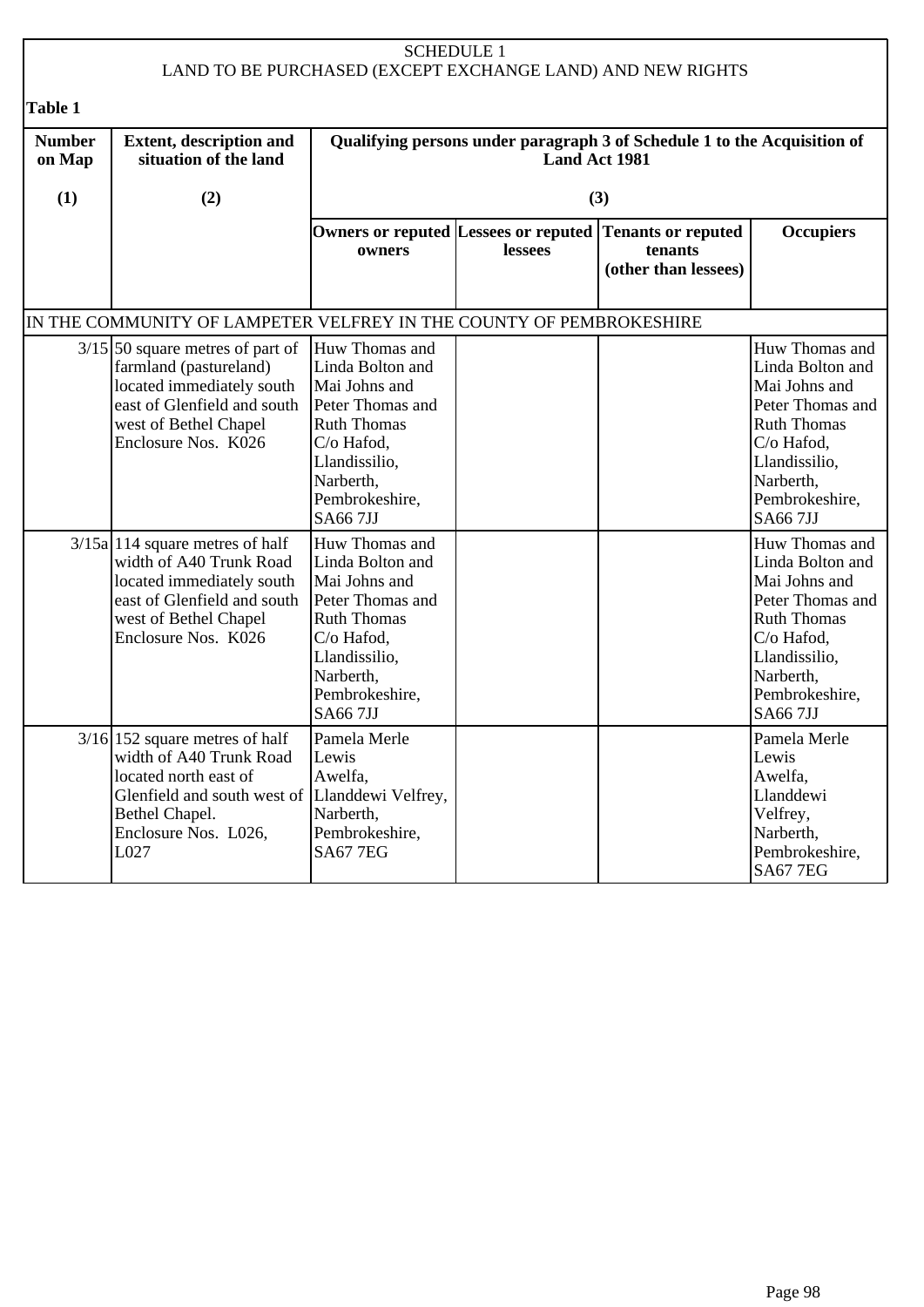| <b>SCHEDULE 1</b><br>LAND TO BE PURCHASED (EXCEPT EXCHANGE LAND) AND NEW RIGHTS |                                                                                                                    |                                                                   |                                                                                                                                                                                                                                                                                            |                                                                                                                                                                                    |  |
|---------------------------------------------------------------------------------|--------------------------------------------------------------------------------------------------------------------|-------------------------------------------------------------------|--------------------------------------------------------------------------------------------------------------------------------------------------------------------------------------------------------------------------------------------------------------------------------------------|------------------------------------------------------------------------------------------------------------------------------------------------------------------------------------|--|
|                                                                                 |                                                                                                                    |                                                                   |                                                                                                                                                                                                                                                                                            |                                                                                                                                                                                    |  |
| <b>Table 2</b><br><b>Number</b><br>on Map<br>(4)                                | Other qualifying persons under<br>paragraph 3 (2A) (a) of Schedule 1 to<br>the Acquisition of Land Act 1981<br>(5) |                                                                   | Other qualifying persons under paragraph 3 (2A (b) of Schedule 1<br>to the Acquisition of Land Act 1981<br>(6)                                                                                                                                                                             |                                                                                                                                                                                    |  |
|                                                                                 | Name and address                                                                                                   | <b>Description of</b><br>interest to be<br>acquired               |                                                                                                                                                                                                                                                                                            | Name and address Description of the land for which the person in<br>the adjoining column is likely to make a claim                                                                 |  |
|                                                                                 |                                                                                                                    | IN THE COMMUNITY OF NARBERTH RURAL IN THE COUNTY OF PEMBROKESHIRE |                                                                                                                                                                                                                                                                                            |                                                                                                                                                                                    |  |
| 1/1                                                                             |                                                                                                                    |                                                                   | <b>DCWW</b><br>Developer<br>Services,<br>PO Box 3146,<br>Cardiff,<br>CF30 0EH<br><b>BT</b><br>Room 18,<br>2nd Floor,<br>Padleys Yard,<br>The Strand,<br>Swansea,<br>SA12AB<br><b>Western Power</b><br>Distribution<br>Withybush<br><b>Business Park</b><br>Haverfordwest,<br>Pembrokeshire | 5489 square metres of part of A40 trunk road,<br>A478 Principal Road and verge located west of<br>Rest Area and south west of Caermaenau-Fawr.<br>Enclosure Nos. J012, K012, L012  |  |
|                                                                                 |                                                                                                                    |                                                                   | SA62 4EQ                                                                                                                                                                                                                                                                                   | IN THE COMMUNITY OF LAMPETER VELFREY IN THE COUNTY OF PEMBROKESHIRE                                                                                                                |  |
| 1/1a                                                                            |                                                                                                                    |                                                                   | <b>DCWW</b><br>Developer<br>Services,<br>PO Box 3146,<br>Cardiff,<br>CF30 0EH<br>BT<br>Room 18,<br>2nd Floor,                                                                                                                                                                              | 5512 square metres of part of A40 trunk road,<br>A487 Principal Road, and verge located west of<br>Rest Area and south west of Caermaenau-Fawr.<br>Enclosure Nos. J012, K012, L012 |  |
|                                                                                 |                                                                                                                    |                                                                   | Padleys Yard,<br>The Strand,<br>Swansea,<br>SA12AB<br><b>Western Power</b><br>Distribution<br>Withybush<br><b>Business Park</b><br>Haverfordwest,<br>Pembrokeshire<br>SA62 4EQ                                                                                                             |                                                                                                                                                                                    |  |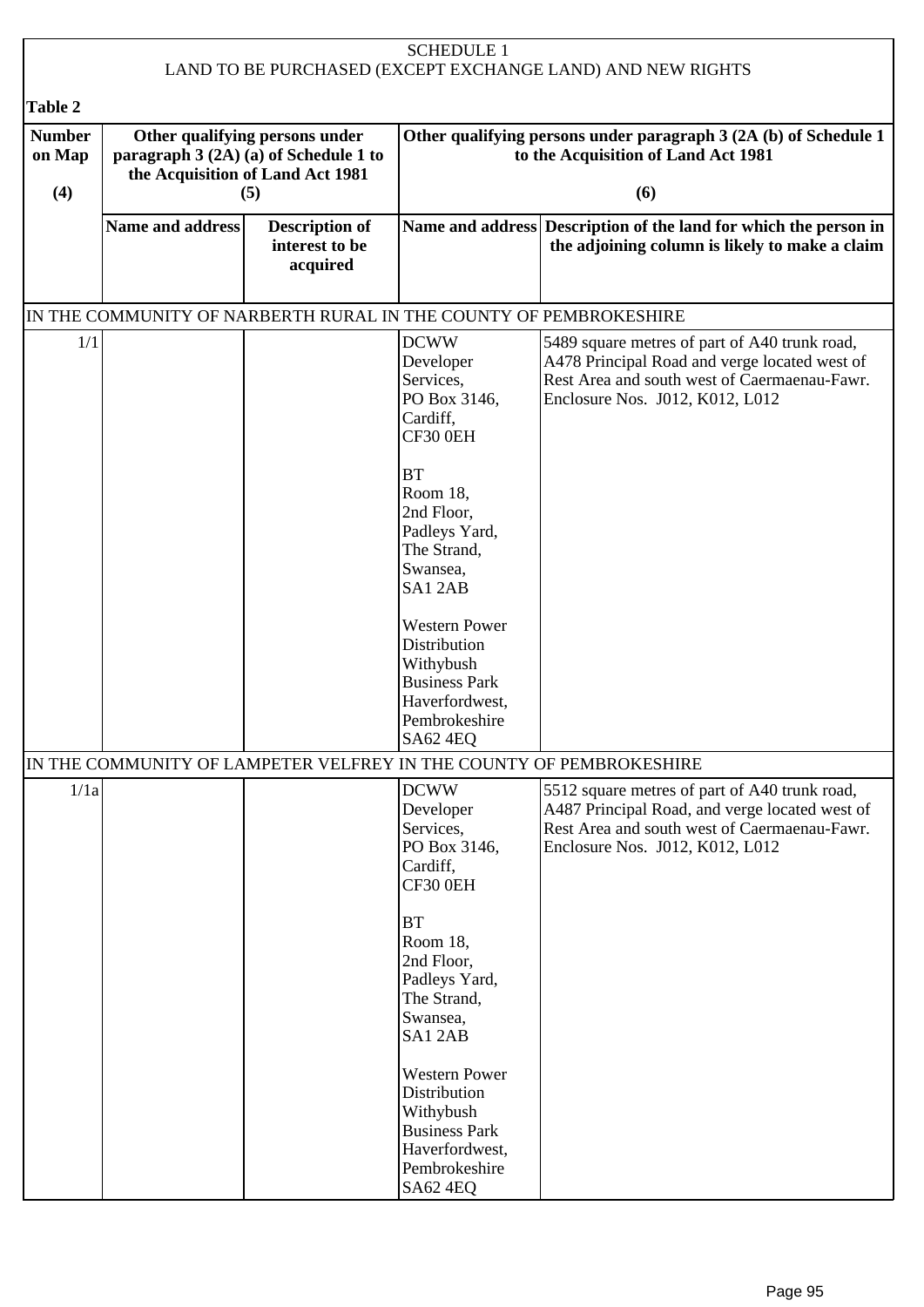| <b>SCHEDULE 1</b><br>LAND TO BE PURCHASED (EXCEPT EXCHANGE LAND) AND NEW RIGHTS |                         |                                                                                                                    |                                                                                                                                 |                                                                                                                                                                                                                                                           |  |
|---------------------------------------------------------------------------------|-------------------------|--------------------------------------------------------------------------------------------------------------------|---------------------------------------------------------------------------------------------------------------------------------|-----------------------------------------------------------------------------------------------------------------------------------------------------------------------------------------------------------------------------------------------------------|--|
| <b>Table 2</b>                                                                  |                         |                                                                                                                    |                                                                                                                                 |                                                                                                                                                                                                                                                           |  |
| <b>Number</b><br>on Map<br>(4)                                                  |                         | Other qualifying persons under<br>paragraph 3 (2A) (a) of Schedule 1 to<br>the Acquisition of Land Act 1981<br>(5) | Other qualifying persons under paragraph 3 (2A (b) of Schedule 1<br>to the Acquisition of Land Act 1981<br>(6)                  |                                                                                                                                                                                                                                                           |  |
|                                                                                 |                         |                                                                                                                    |                                                                                                                                 |                                                                                                                                                                                                                                                           |  |
|                                                                                 | <b>Name and address</b> | <b>Description of</b><br>interest to be<br>acquired                                                                |                                                                                                                                 | Name and address Description of the land for which the person in<br>the adjoining column is likely to make a claim                                                                                                                                        |  |
|                                                                                 |                         |                                                                                                                    |                                                                                                                                 | IN THE COMMUNITY OF LAMPETER VELFREY IN THE COUNTY OF PEMBROKESHIRE                                                                                                                                                                                       |  |
| 1/1 <sub>b</sub>                                                                |                         |                                                                                                                    | <b>DCWW</b><br>Developer<br>Services,<br>PO Box 3146,<br>Cardiff,<br>CF30 0EH                                                   | 15 square metres of part of verge and embankment<br>located south east of Caermaenau-Fawr and north<br>west of Rest Area.<br>Enclosure Nos. K013                                                                                                          |  |
|                                                                                 |                         |                                                                                                                    | <b>Western Power</b><br>Distribution<br>Withybush<br><b>Business Park</b><br>Haverfordwest,<br>Pembrokeshire<br>SA62 4EQ        |                                                                                                                                                                                                                                                           |  |
| 1/1c                                                                            |                         |                                                                                                                    | <b>BT</b><br>Room 18,<br>2nd Floor,<br>Padleys Yard,<br>The Strand,<br>Swansea,<br>SA12AB                                       | 90 square metres of part of A40 Trunk Road,<br>verge and grassland located south east of<br>Caermaenau-Fawr and north west of Rest Area for<br>all purposes connected with the construction and<br>maintenance of a drainage pipe.<br>Enclosure Nos. K013 |  |
|                                                                                 |                         |                                                                                                                    | <b>DCWW</b><br>Developer<br>Services,<br>PO Box 3146,<br>Cardiff,<br>CF30 0EH                                                   |                                                                                                                                                                                                                                                           |  |
|                                                                                 |                         |                                                                                                                    | <b>Western Power</b><br>Distribution<br>Withybush<br><b>Business Park</b><br>Haverfordwest,<br>Pembrokeshire<br>SA62 4EQ        |                                                                                                                                                                                                                                                           |  |
| 1/1d                                                                            |                         |                                                                                                                    | <b>Western Power</b><br>Distribution<br>Withybush<br><b>Business Park</b><br>Haverfordwest,<br>Pembrokeshire<br><b>SA62 4EQ</b> | 31 square metres of part of verge, grassland,<br>woodland and ditch located south east of<br>Caermaenau-Fawr and north west of Rest Area.<br>Enclosure Nos. K013                                                                                          |  |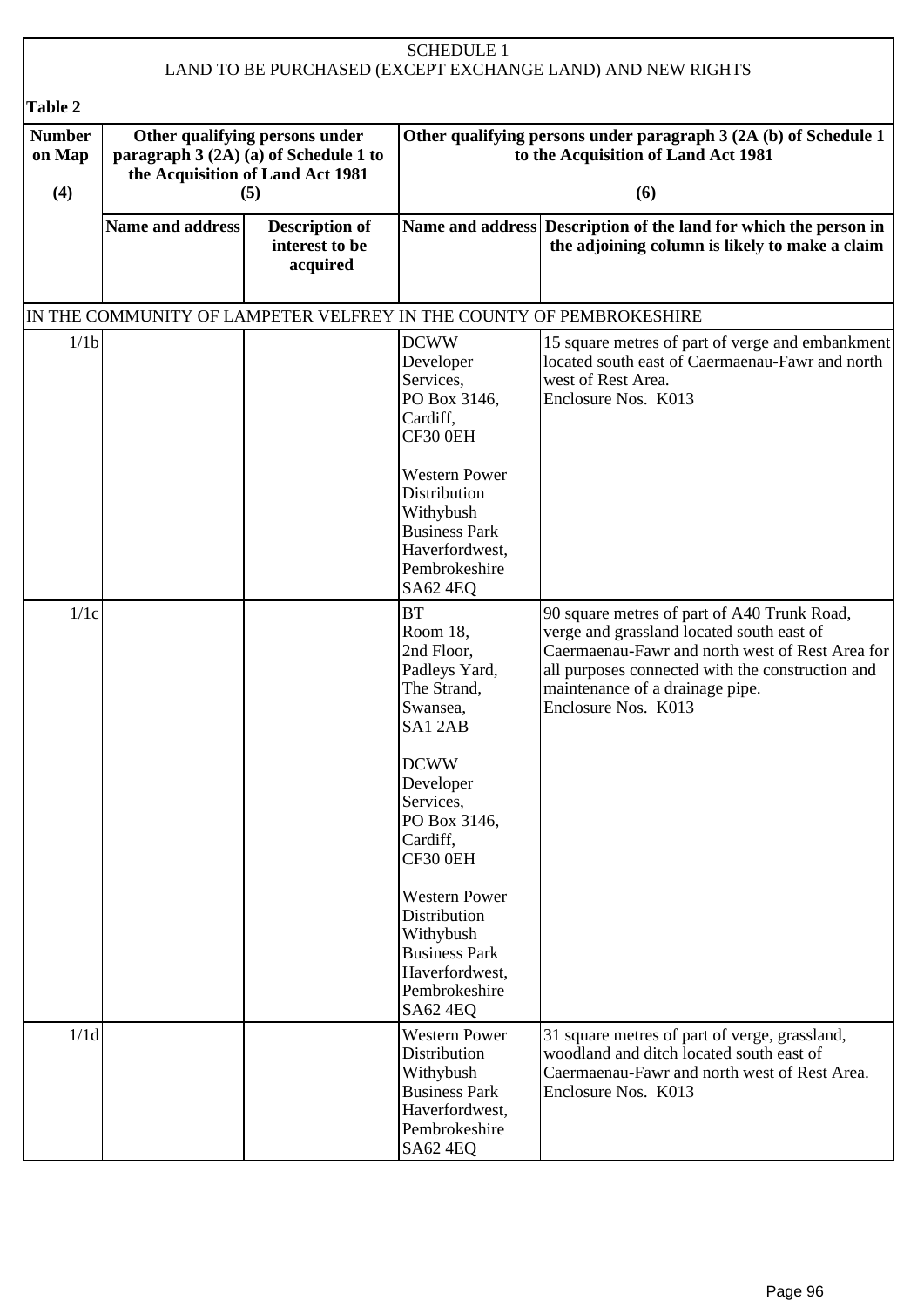| <b>SCHEDULE 1</b><br>LAND TO BE PURCHASED (EXCEPT EXCHANGE LAND) AND NEW RIGHTS |                                                                                                                    |                                                     |                                                                                                                                                                            |                                                                                                                                                                                                                                                                                                  |  |
|---------------------------------------------------------------------------------|--------------------------------------------------------------------------------------------------------------------|-----------------------------------------------------|----------------------------------------------------------------------------------------------------------------------------------------------------------------------------|--------------------------------------------------------------------------------------------------------------------------------------------------------------------------------------------------------------------------------------------------------------------------------------------------|--|
|                                                                                 |                                                                                                                    |                                                     |                                                                                                                                                                            |                                                                                                                                                                                                                                                                                                  |  |
| <b>Table 2</b><br><b>Number</b><br>on Map<br>(4)                                | Other qualifying persons under<br>paragraph 3 (2A) (a) of Schedule 1 to<br>the Acquisition of Land Act 1981<br>(5) |                                                     | Other qualifying persons under paragraph 3 (2A (b) of Schedule 1<br>to the Acquisition of Land Act 1981<br>(6)                                                             |                                                                                                                                                                                                                                                                                                  |  |
|                                                                                 | <b>Name and address</b>                                                                                            | <b>Description of</b><br>interest to be<br>acquired |                                                                                                                                                                            | Name and address Description of the land for which the person in<br>the adjoining column is likely to make a claim                                                                                                                                                                               |  |
|                                                                                 |                                                                                                                    |                                                     |                                                                                                                                                                            | IN THE COMMUNITY OF LAMPETER VELFREY IN THE COUNTY OF PEMBROKESHIRE                                                                                                                                                                                                                              |  |
| 1/1e                                                                            |                                                                                                                    |                                                     | <b>Western Power</b><br>Distribution<br>Withybush<br><b>Business Park</b><br>Haverfordwest,<br>Pembrokeshire<br><b>SA62 4EQ</b>                                            | 452 square metres of part of ditch, embankment,<br>woodland and grassland located south east of<br>Caermaenau-Fawr and west of Rest Area for all<br>purposes connected with the cleansing, widening,<br>deepening and maintenance of an existing<br>drainage ditch.<br>Enclosure Nos. J013, K013 |  |
| 1/1f                                                                            |                                                                                                                    |                                                     | <b>BT</b><br>Room 18,<br>2nd Floor,<br>Padleys Yard,<br>The Strand,<br>Swansea,<br>SA12AB                                                                                  | 1201 square metres of part of verge and grassland<br>located west of Henllan Lodge and south west of<br><b>Brominau</b><br>Enclosure Nos. K017                                                                                                                                                   |  |
| 1/1g                                                                            |                                                                                                                    |                                                     | <b>BT</b><br>Room 18,<br>2nd Floor,<br>Padleys Yard,<br>The Strand,<br>Swansea,<br>SA12AB<br><b>DCWW</b><br>Developer<br>Services,<br>PO Box 3146,<br>Cardiff,<br>CF30 0EH | 866 square metres of part of half width of A40<br>Trunk Road and verge located south of Brominau<br>and north of Henllan Lodge.<br>Enclosure Nos. K017                                                                                                                                           |  |
| 1/1h                                                                            |                                                                                                                    |                                                     | <b>BT</b><br>Room 18,<br>2nd Floor,<br>Padleys Yard,<br>The Strand,<br>Swansea,<br>SA12AB<br><b>DCWW</b><br>Developer<br>Services,<br>PO Box 3146,<br>Cardiff,<br>CF30 0EH | 1209 square metres of part of half width of A40<br>Trunk Road and verge located south of Brominau<br>and north of Henllan Lodge.<br>Enclosure Nos. K017                                                                                                                                          |  |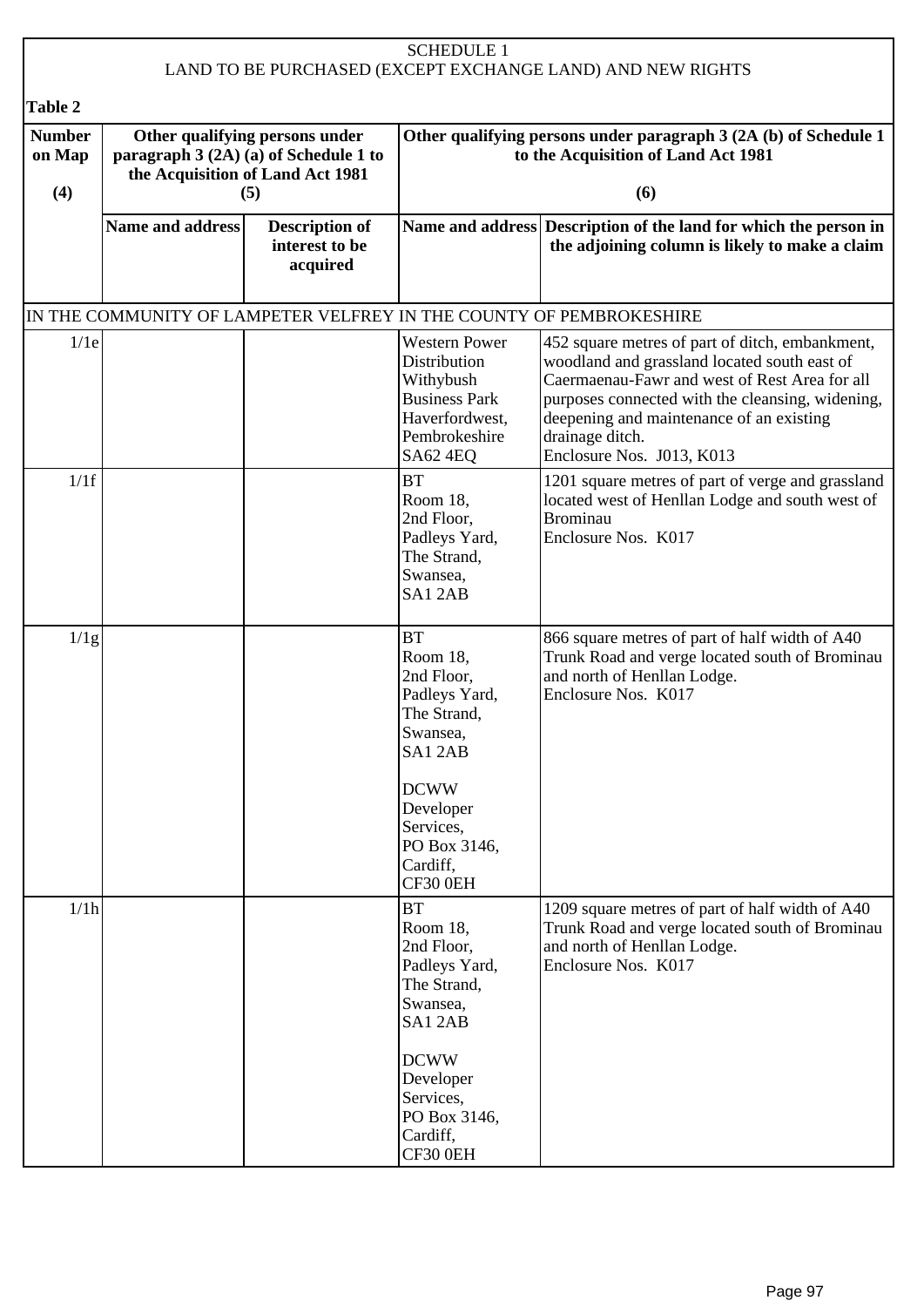| <b>SCHEDULE 1</b><br>LAND TO BE PURCHASED (EXCEPT EXCHANGE LAND) AND NEW RIGHTS |                                                                         |                                                                   |                                                                                                                                 |                                                                                                                                                                                                                                                                                                 |  |
|---------------------------------------------------------------------------------|-------------------------------------------------------------------------|-------------------------------------------------------------------|---------------------------------------------------------------------------------------------------------------------------------|-------------------------------------------------------------------------------------------------------------------------------------------------------------------------------------------------------------------------------------------------------------------------------------------------|--|
|                                                                                 |                                                                         |                                                                   |                                                                                                                                 |                                                                                                                                                                                                                                                                                                 |  |
| <b>Table 2</b>                                                                  |                                                                         |                                                                   |                                                                                                                                 |                                                                                                                                                                                                                                                                                                 |  |
| <b>Number</b><br>on Map                                                         | Other qualifying persons under<br>paragraph 3 (2A) (a) of Schedule 1 to |                                                                   |                                                                                                                                 | Other qualifying persons under paragraph 3 (2A (b) of Schedule 1<br>to the Acquisition of Land Act 1981                                                                                                                                                                                         |  |
| (4)                                                                             | the Acquisition of Land Act 1981<br>(5)                                 |                                                                   | (6)                                                                                                                             |                                                                                                                                                                                                                                                                                                 |  |
|                                                                                 | <b>Name and address</b>                                                 | <b>Description of</b><br>interest to be<br>acquired               |                                                                                                                                 | Name and address Description of the land for which the person in<br>the adjoining column is likely to make a claim                                                                                                                                                                              |  |
|                                                                                 |                                                                         |                                                                   |                                                                                                                                 | IN THE COMMUNITY OF LAMPETER VELFREY IN THE COUNTY OF PEMBROKESHIRE                                                                                                                                                                                                                             |  |
| 1/1j                                                                            |                                                                         |                                                                   | <b>Western Power</b><br>Distribution<br>Withybush<br><b>Business Park</b><br>Haverfordwest,<br>Pembrokeshire<br>SA62 4EQ        | 750 square metres of part of the property known<br>as Trefangor Cottage, garden, outbuildings,<br>woodland and hard standing area located west of<br>Henllan Lodge and north east of Trefangor Farm<br>Enclosure Nos. K016                                                                      |  |
| 1/1k                                                                            |                                                                         |                                                                   | <b>BT</b><br>Room 18,<br>2nd Floor,<br>Padleys Yard,<br>The Strand,<br>Swansea,<br>SA12AB                                       | 92 square metres of hard standing area and half<br>width of A40 trunk road located west of Henllan<br>Lodge and north east of Trefangor Farm.<br>Enclosure Nos. K016                                                                                                                            |  |
|                                                                                 |                                                                         | IN THE COMMUNITY OF NARBERTH RURAL IN THE COUNTY OF PEMBROKESHIRE |                                                                                                                                 |                                                                                                                                                                                                                                                                                                 |  |
| 1/2 <sub>b</sub>                                                                |                                                                         |                                                                   | <b>Western Power</b><br>Distribution<br>Withybush<br><b>Business Park</b><br>Haverfordwest,<br>Pembrokeshire<br><b>SA62 4EQ</b> | The right to enter and re-enter upon 534 square<br>metres of part of pastureland and grassland located<br>west of Rest Area and south west of Caermaenau-<br>Fawr for all purposes connected with the<br>construction and maintenance of environmental<br>fencing.<br>Enclosure Nos. J012, K012 |  |
| 1/2c                                                                            |                                                                         |                                                                   | <b>Western Power</b><br>Distribution<br>Withybush<br><b>Business Park</b><br>Haverfordwest,<br>Pembrokeshire<br>SA62 4EQ        | 484 square metres of part of pastureland and<br>grassland located west of Rest Area and south<br>west of Caermaenau-Fawr.<br>Enclosure Nos. J012, K012                                                                                                                                          |  |
|                                                                                 |                                                                         |                                                                   |                                                                                                                                 | IN THE COMMUNITY OF LAMPETER VELFREY IN THE COUNTY OF PEMBROKESHIRE                                                                                                                                                                                                                             |  |
| 1/2d                                                                            |                                                                         |                                                                   | Grazier:<br><b>Charles Hartt</b><br>Penblewin Farm<br>Narberth<br><b>SA67 7NX</b>                                               | 3061 square metres of part of woodland and<br>farmland (grassland) located north west of Rest<br>Area and south west of Caermaenau-Fawr.<br>Enclosure Nos. K012                                                                                                                                 |  |
| 1/2f                                                                            |                                                                         |                                                                   | Grazier:<br><b>Charles Hartt</b><br>Penblewin Farm<br>Narberth<br><b>SA67 7NX</b>                                               | 44 square metres of part of farmland (grassland)<br>located north west of Rest Area and south west of<br>Caermaenau-Fawr.<br>Enclosure Nos. K012                                                                                                                                                |  |
| 1/2g                                                                            |                                                                         |                                                                   | Grazier:<br><b>Charles Hartt</b><br>Penblewin Farm<br>Narberth<br><b>SA67 7NX</b>                                               | 3278 square metres of part of farmland (grassland)<br>located north west of Rest Area and south of<br>Caermaenau-Fawr<br>Enclosure Nos. K012, K013                                                                                                                                              |  |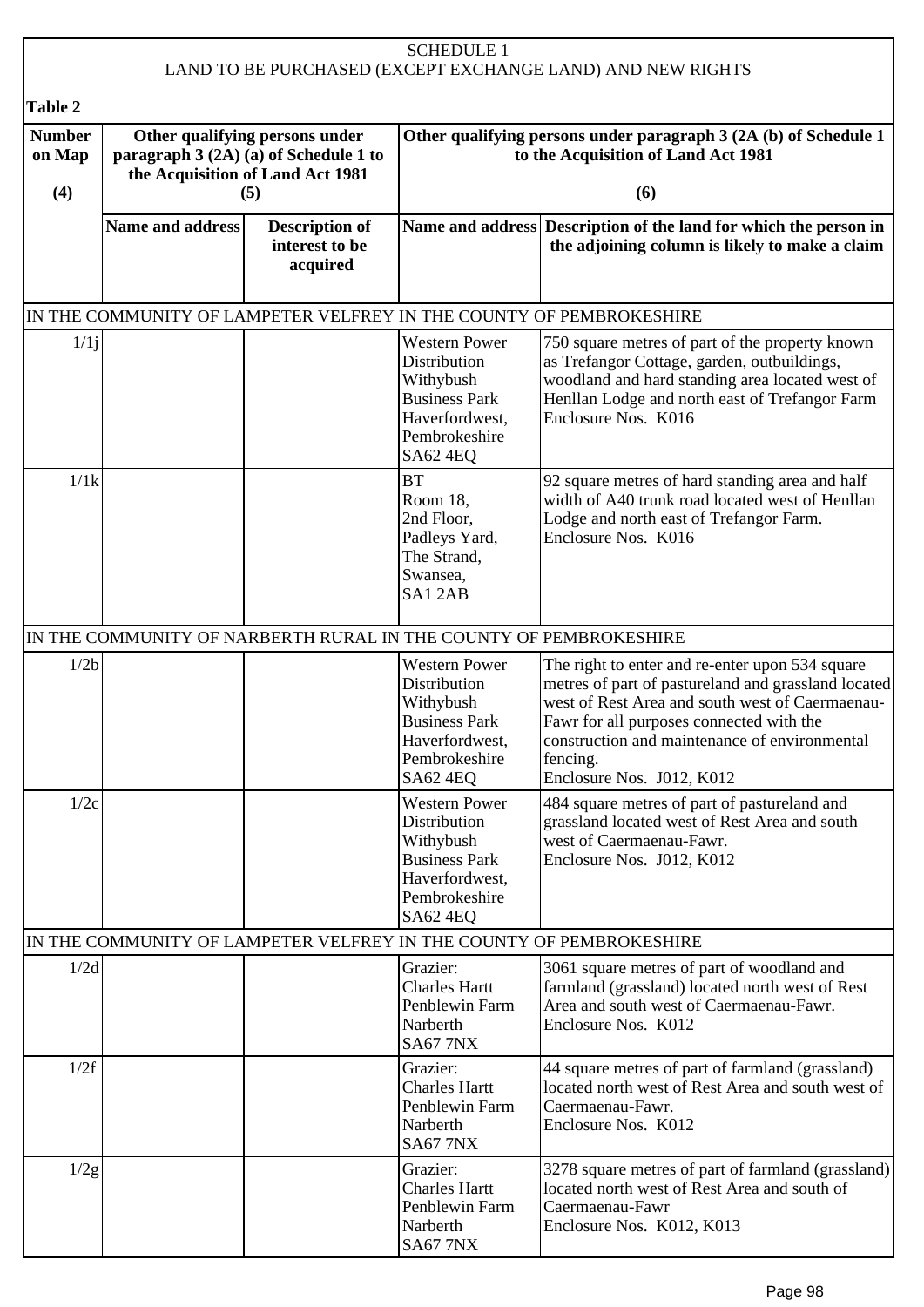| <b>SCHEDULE 1</b><br>LAND TO BE PURCHASED (EXCEPT EXCHANGE LAND) AND NEW RIGHTS |                                                                                                                    |                                                     |                                                                                                                                                        |                                                                                                                                                                                                                                                                                              |  |
|---------------------------------------------------------------------------------|--------------------------------------------------------------------------------------------------------------------|-----------------------------------------------------|--------------------------------------------------------------------------------------------------------------------------------------------------------|----------------------------------------------------------------------------------------------------------------------------------------------------------------------------------------------------------------------------------------------------------------------------------------------|--|
| <b>Table 2</b>                                                                  |                                                                                                                    |                                                     |                                                                                                                                                        |                                                                                                                                                                                                                                                                                              |  |
| <b>Number</b><br>on Map<br>(4)                                                  | Other qualifying persons under<br>paragraph 3 (2A) (a) of Schedule 1 to<br>the Acquisition of Land Act 1981<br>(5) |                                                     | Other qualifying persons under paragraph 3 (2A (b) of Schedule 1<br>to the Acquisition of Land Act 1981<br>(6)                                         |                                                                                                                                                                                                                                                                                              |  |
|                                                                                 | <b>Name and address</b>                                                                                            | <b>Description of</b><br>interest to be<br>acquired |                                                                                                                                                        | Name and address Description of the land for which the person in<br>the adjoining column is likely to make a claim                                                                                                                                                                           |  |
|                                                                                 |                                                                                                                    |                                                     | IN THE COMMUNITY OF LAMPETER VELFREY IN THE COUNTY OF PEMBROKESHIRE                                                                                    |                                                                                                                                                                                                                                                                                              |  |
| 1/2h                                                                            |                                                                                                                    |                                                     | Grazier:<br><b>Charles Hartt</b><br>Penblewin Farm<br>Narberth<br><b>SA67 7NX</b><br><b>DCWW</b><br>Developer<br>Services,<br>PO Box 3146,<br>Cardiff, | 6724 square metres of part of farmland<br>(grassland), field access and woodland located<br>north west of Rest Area and south of Caermaenau-<br>Fawr<br>Enclosure Nos. K012, K013                                                                                                            |  |
|                                                                                 |                                                                                                                    |                                                     | CF30 0EH                                                                                                                                               |                                                                                                                                                                                                                                                                                              |  |
| 1/2j                                                                            |                                                                                                                    |                                                     | Grazier:<br><b>Charles Hartt</b><br>Penblewin Farm<br>Narberth<br><b>SA67 7NX</b>                                                                      | 2489 square metres of part of farmland (grassland)<br>and existing field access located north west of<br>Rest Area and south of Caermaenau-Fawr<br>Enclosure Nos. K012, K013                                                                                                                 |  |
|                                                                                 |                                                                                                                    |                                                     | <b>Western Power</b><br>Distribution<br>Withybush<br><b>Business Park</b><br>Haverfordwest,<br>Pembrokeshire<br>SA62 4EQ                               |                                                                                                                                                                                                                                                                                              |  |
| 1/2k                                                                            |                                                                                                                    |                                                     | Grazier:<br><b>Charles Hartt</b><br>Penblewin Farm<br>Narberth<br><b>SA67 7NX</b>                                                                      | 195 square metres of part of farmland (grassland)<br>located north west of Rest Area and south of<br>Caermaenau-Fawr.<br>Enclosure Nos. K013                                                                                                                                                 |  |
|                                                                                 |                                                                                                                    |                                                     | <b>Western Power</b><br>Distribution<br>Withybush<br><b>Business Park</b><br>Haverfordwest,<br>Pembrokeshire<br>SA62 4EQ                               |                                                                                                                                                                                                                                                                                              |  |
| 1/2m                                                                            |                                                                                                                    |                                                     | Grazier:<br><b>Charles Hartt</b><br>Penblewin Farm<br>Narberth<br><b>SA67 7NX</b>                                                                      | The right to enter and re-enter upon 333 square<br>metres of part of ditch located north of Rest Area<br>and south east of Caermaenau-Fawr for all<br>purposes connected with the cleansing, widening,<br>deepening and maintenance of an existing<br>drainage ditch.<br>Enclosure Nos. K013 |  |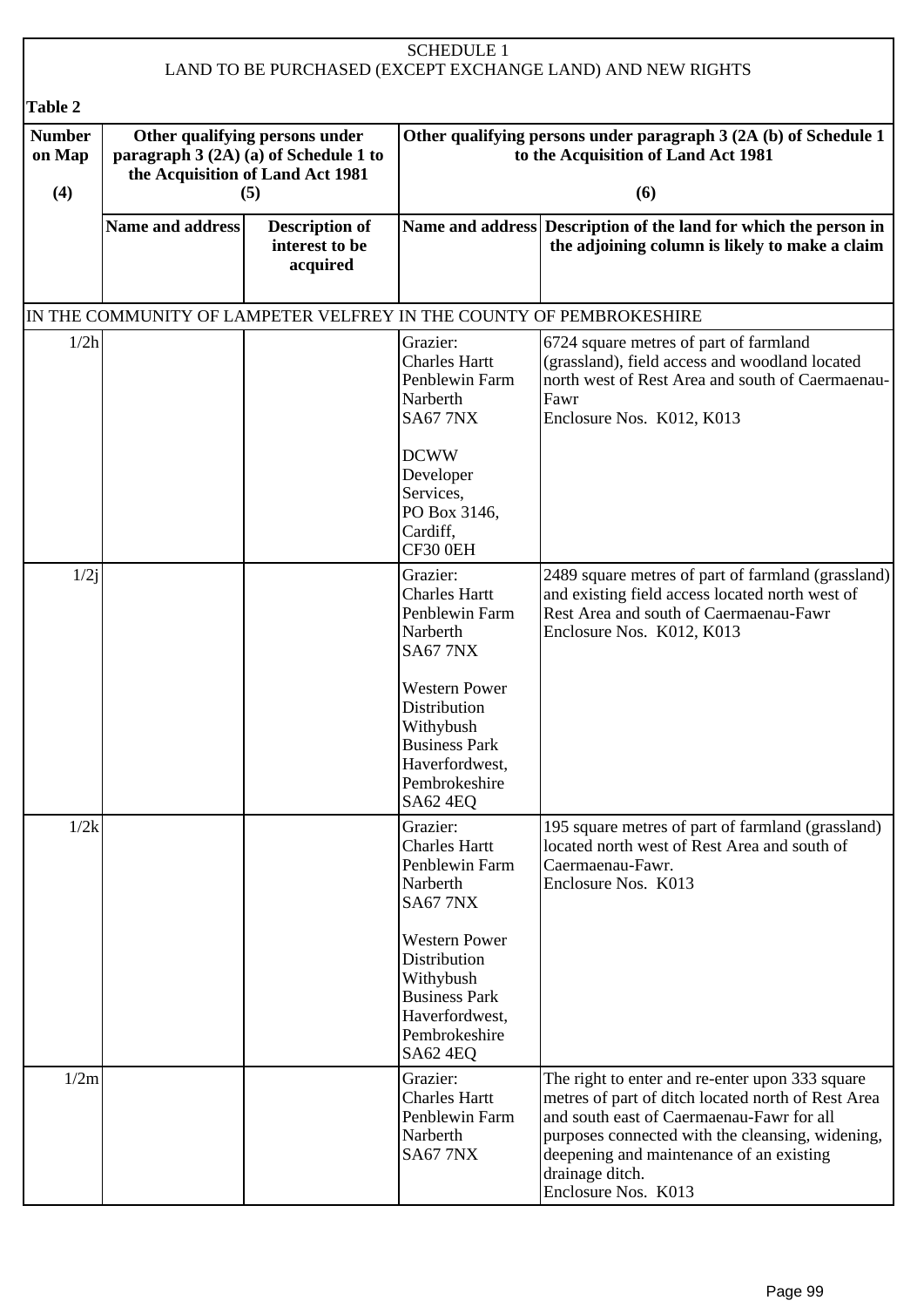| <b>SCHEDULE 1</b><br>LAND TO BE PURCHASED (EXCEPT EXCHANGE LAND) AND NEW RIGHTS |                                                                                                                    |                                                     |                                                                                                                                                                                                                                                                                                |                                                                                                                                                                                                                                                                                                           |  |
|---------------------------------------------------------------------------------|--------------------------------------------------------------------------------------------------------------------|-----------------------------------------------------|------------------------------------------------------------------------------------------------------------------------------------------------------------------------------------------------------------------------------------------------------------------------------------------------|-----------------------------------------------------------------------------------------------------------------------------------------------------------------------------------------------------------------------------------------------------------------------------------------------------------|--|
|                                                                                 |                                                                                                                    |                                                     |                                                                                                                                                                                                                                                                                                |                                                                                                                                                                                                                                                                                                           |  |
| <b>Table 2</b><br><b>Number</b><br>on Map<br>(4)                                | Other qualifying persons under<br>paragraph 3 (2A) (a) of Schedule 1 to<br>the Acquisition of Land Act 1981<br>(5) |                                                     | Other qualifying persons under paragraph 3 (2A (b) of Schedule 1<br>to the Acquisition of Land Act 1981<br>(6)                                                                                                                                                                                 |                                                                                                                                                                                                                                                                                                           |  |
|                                                                                 | <b>Name and address</b>                                                                                            | <b>Description of</b><br>interest to be<br>acquired |                                                                                                                                                                                                                                                                                                | Name and address Description of the land for which the person in<br>the adjoining column is likely to make a claim                                                                                                                                                                                        |  |
|                                                                                 |                                                                                                                    |                                                     |                                                                                                                                                                                                                                                                                                | IN THE COMMUNITY OF LAMPETER VELFREY IN THE COUNTY OF PEMBROKESHIRE                                                                                                                                                                                                                                       |  |
| 1/2r                                                                            |                                                                                                                    |                                                     | Grazier:<br><b>Charles Hartt</b><br>Penblewin Farm<br>Narberth<br><b>SA67 7NX</b><br><b>Western Power</b><br>Distribution<br>Withybush<br><b>Business Park</b><br>Haverfordwest,<br>Pembrokeshire<br>SA62 4EQ                                                                                  | The right to enter and re-enter upon 23 square<br>metres of part of farmland (grassland) and half<br>width of road located north west of Rest Area and<br>south east of Caermaenau-Fawr for all purposes<br>connected with the construction and maintenance<br>of a drainage pipe.<br>Enclosure Nos. K013 |  |
| 1/2s                                                                            |                                                                                                                    |                                                     | Grazier:<br><b>Charles Hartt</b><br>Penblewin Farm<br>Narberth<br><b>SA67 7NX</b><br><b>DCWW</b><br>Developer<br>Services,<br>PO Box 3146,<br>Cardiff,<br>CF30 0EH<br><b>Western Power</b><br>Distribution<br>Withybush<br><b>Business Park</b><br>Haverfordwest,<br>Pembrokeshire<br>SA62 4EQ | 25 square metres of part of farmland (grassland)<br>and half width of road located north west of the<br>Rest Area and south east of Caermaenau-Fawr.<br>Enclosure Nos. K013                                                                                                                               |  |
| 1/2t                                                                            |                                                                                                                    |                                                     | Grazier:<br><b>Charles Hartt</b><br>Penblewin Farm<br>Narberth<br><b>SA67 7NX</b>                                                                                                                                                                                                              | 4508 square metres of part of farmland (grassland)<br>located north of the Rest Area and south east of<br>Caermaenau-Fawr.<br>Enclosure Nos. K013, K014                                                                                                                                                   |  |
| 1/2u                                                                            |                                                                                                                    |                                                     | Grazier:<br><b>Charles Hartt</b><br>Penblewin Farm<br>Narberth<br><b>SA67 7NX</b>                                                                                                                                                                                                              | 44 square metres of part of farmland (grassland)<br>located north east of Rest Area and south east of<br>Caermaenau-Fawr<br>Enclosure Nos. K014                                                                                                                                                           |  |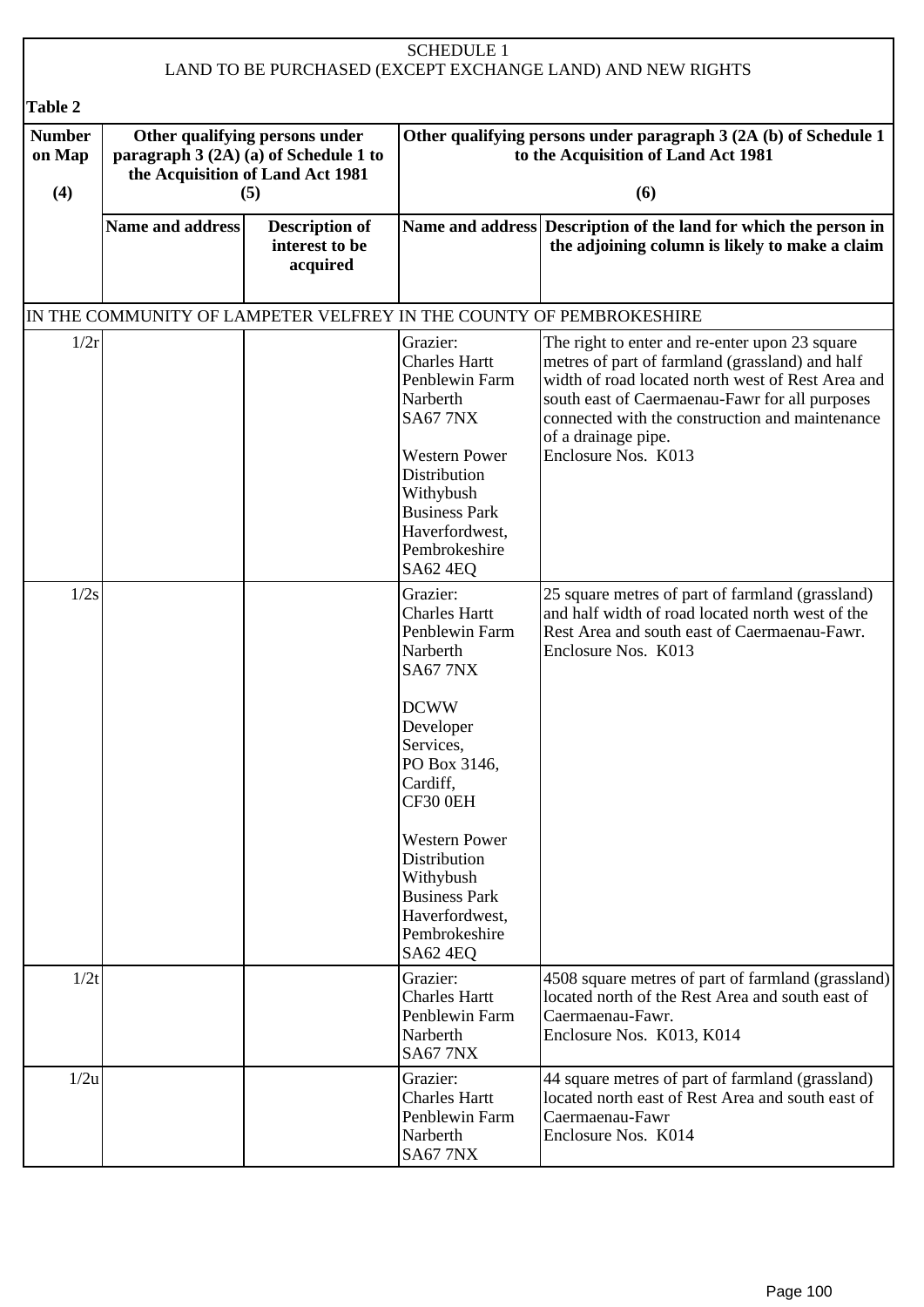| <b>SCHEDULE 1</b><br>LAND TO BE PURCHASED (EXCEPT EXCHANGE LAND) AND NEW RIGHTS |                  |                                                                                                             |                                                                                                                                                                         |                                                                                                                                                                                                        |  |
|---------------------------------------------------------------------------------|------------------|-------------------------------------------------------------------------------------------------------------|-------------------------------------------------------------------------------------------------------------------------------------------------------------------------|--------------------------------------------------------------------------------------------------------------------------------------------------------------------------------------------------------|--|
| Table 2                                                                         |                  |                                                                                                             |                                                                                                                                                                         |                                                                                                                                                                                                        |  |
| <b>Number</b><br>on Map                                                         |                  | Other qualifying persons under<br>paragraph 3 (2A) (a) of Schedule 1 to<br>the Acquisition of Land Act 1981 | Other qualifying persons under paragraph 3 (2A (b) of Schedule 1<br>to the Acquisition of Land Act 1981                                                                 |                                                                                                                                                                                                        |  |
| (4)                                                                             |                  | (5)                                                                                                         | (6)                                                                                                                                                                     |                                                                                                                                                                                                        |  |
|                                                                                 | Name and address | <b>Description of</b><br>interest to be<br>acquired                                                         |                                                                                                                                                                         | Name and address Description of the land for which the person in<br>the adjoining column is likely to make a claim                                                                                     |  |
|                                                                                 |                  |                                                                                                             |                                                                                                                                                                         | IN THE COMMUNITY OF LAMPETER VELFREY IN THE COUNTY OF PEMBROKESHIRE                                                                                                                                    |  |
| 1/2v                                                                            |                  |                                                                                                             | Grazier:<br><b>Charles Hartt</b><br>Penblewin Farm<br>Narberth<br><b>SA67 7NX</b>                                                                                       | 18260 square metres of part of farmland<br>(grassland), access track and public footpath<br>located north of the Rest Area and south east of<br>Caermaenau-Fawr<br>Enclosure Nos. K013, K014, K015     |  |
|                                                                                 |                  |                                                                                                             | BT<br>Room 18,<br>2nd Floor,<br>Padleys Yard,<br>The Strand,<br>Swansea,<br>SA12AB                                                                                      |                                                                                                                                                                                                        |  |
|                                                                                 |                  |                                                                                                             | <b>Western Power</b><br>Distribution<br>Withybush<br><b>Business Park</b><br>Haverfordwest,<br>Pembrokeshire<br><b>SA62 4EQ</b>                                         |                                                                                                                                                                                                        |  |
| 1/2w                                                                            |                  |                                                                                                             | Grazier:<br><b>Charles Hartt</b><br>Penblewin Farm<br>Narberth<br><b>SA67 7NX</b><br>BT<br>Room 18,<br>2nd Floor,<br>Padleys Yard,<br>The Strand,<br>Swansea,<br>SA12AB | 5723 square metres of part of farmland<br>(grassland), access track and public footpath<br>located north east of the Rest Area and south east<br>of Caermaenau-Fawr<br>Enclosure Nos. K013, K014, K015 |  |
|                                                                                 |                  |                                                                                                             | <b>Western Power</b><br>Distribution<br>Withybush<br><b>Business Park</b><br>Haverfordwest,<br>Pembrokeshire<br><b>SA62 4EQ</b>                                         |                                                                                                                                                                                                        |  |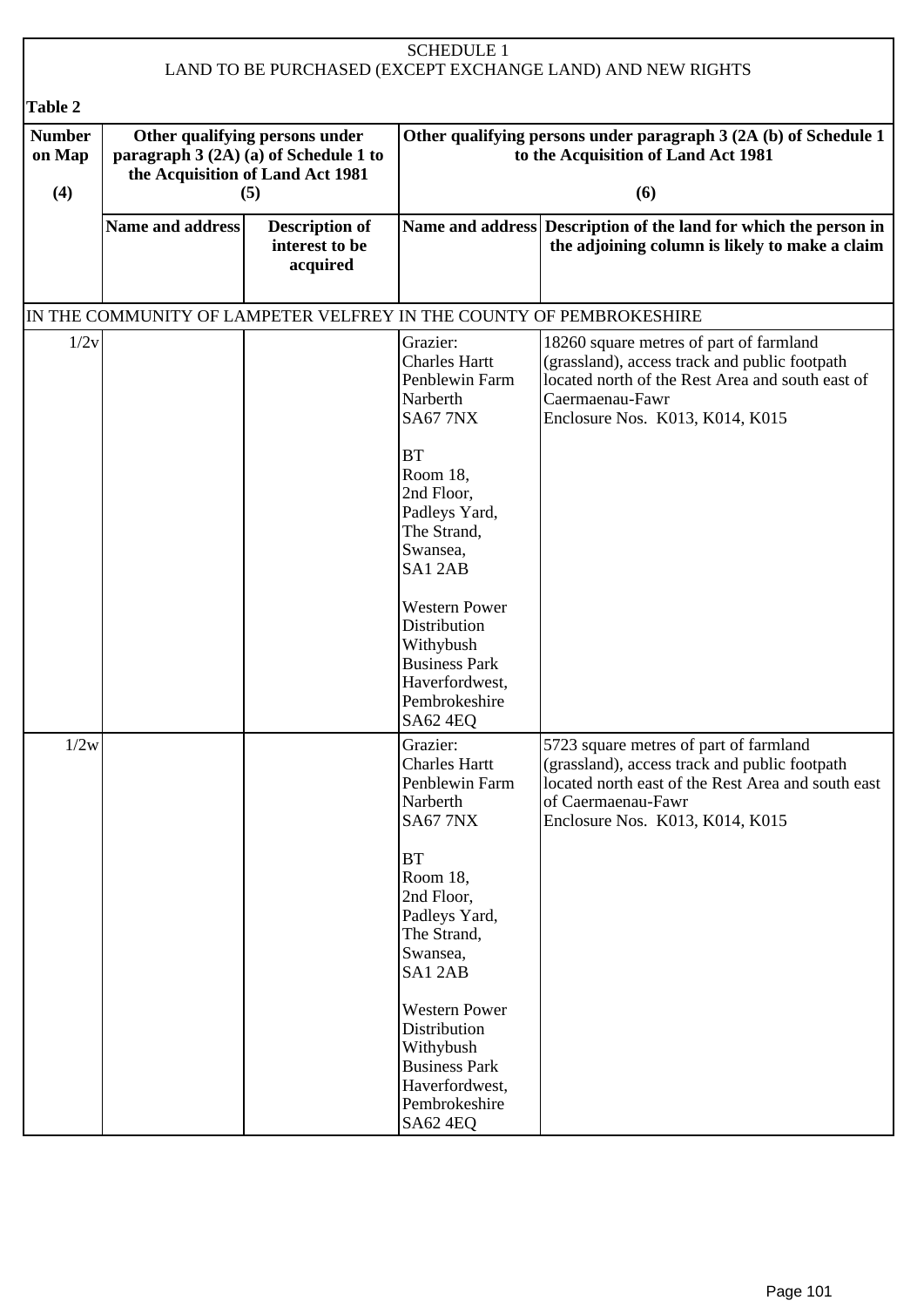| <b>SCHEDULE 1</b><br>LAND TO BE PURCHASED (EXCEPT EXCHANGE LAND) AND NEW RIGHTS |                                                                                                                    |                                                     |                                                                                                                                                                                                                                                                   |                                                                                                                                                                                                             |  |
|---------------------------------------------------------------------------------|--------------------------------------------------------------------------------------------------------------------|-----------------------------------------------------|-------------------------------------------------------------------------------------------------------------------------------------------------------------------------------------------------------------------------------------------------------------------|-------------------------------------------------------------------------------------------------------------------------------------------------------------------------------------------------------------|--|
| <b>Table 2</b>                                                                  |                                                                                                                    |                                                     |                                                                                                                                                                                                                                                                   |                                                                                                                                                                                                             |  |
| <b>Number</b><br>on Map<br>(4)                                                  | Other qualifying persons under<br>paragraph 3 (2A) (a) of Schedule 1 to<br>the Acquisition of Land Act 1981<br>(5) |                                                     | Other qualifying persons under paragraph 3 (2A (b) of Schedule 1<br>to the Acquisition of Land Act 1981<br>(6)                                                                                                                                                    |                                                                                                                                                                                                             |  |
|                                                                                 | Name and address                                                                                                   | <b>Description of</b><br>interest to be<br>acquired |                                                                                                                                                                                                                                                                   | Name and address Description of the land for which the person in<br>the adjoining column is likely to make a claim                                                                                          |  |
|                                                                                 |                                                                                                                    |                                                     | IN THE COMMUNITY OF LAMPETER VELFREY IN THE COUNTY OF PEMBROKESHIRE                                                                                                                                                                                               |                                                                                                                                                                                                             |  |
| 1/2x                                                                            |                                                                                                                    |                                                     | Grazier:<br><b>Charles Hartt</b><br>Penblewin Farm<br>Narberth<br><b>SA67 7NX</b><br><b>BT</b><br>Room 18.<br>2nd Floor,<br>Padleys Yard,<br>The Strand,<br>Swansea,<br>SA12AB                                                                                    | 9506 square metres of part of farmland<br>(grassland), field accesses, public footpath and<br>hedge located north east of Rest Area and south<br>east of Caermaenau-Fawr<br>Enclosure Nos. K013, K014, K015 |  |
|                                                                                 |                                                                                                                    |                                                     | <b>DCWW</b><br>Developer<br>Services,<br>PO Box 3146,<br>Cardiff,<br>CF30 0EH                                                                                                                                                                                     |                                                                                                                                                                                                             |  |
| 1/2y                                                                            |                                                                                                                    |                                                     | Grazier:<br><b>Charles Hartt</b><br>Penblewin Farm<br>Narberth<br><b>SA67 7NX</b><br>Existing Rights of<br>Access:<br>Barry Hurley,<br>The Lodge,<br>Bounty Farm,<br>Narberth,<br><b>SA67 7NX</b><br>BT<br>Room 18,<br>2nd Floor,<br>Padleys Yard,<br>The Strand, | 39 square metres of part of access track and public<br>footpath located south east of Caermaenau-Fawr<br>and north of Caermaenau-Fach<br>Enclosure Nos. K015                                                |  |
|                                                                                 |                                                                                                                    |                                                     | Swansea,<br>SA12AB<br><b>Western Power</b><br>Distribution<br>Withybush<br><b>Business Park</b><br>Haverfordwest,<br>Pembrokeshire<br><b>SA62 4EQ</b>                                                                                                             |                                                                                                                                                                                                             |  |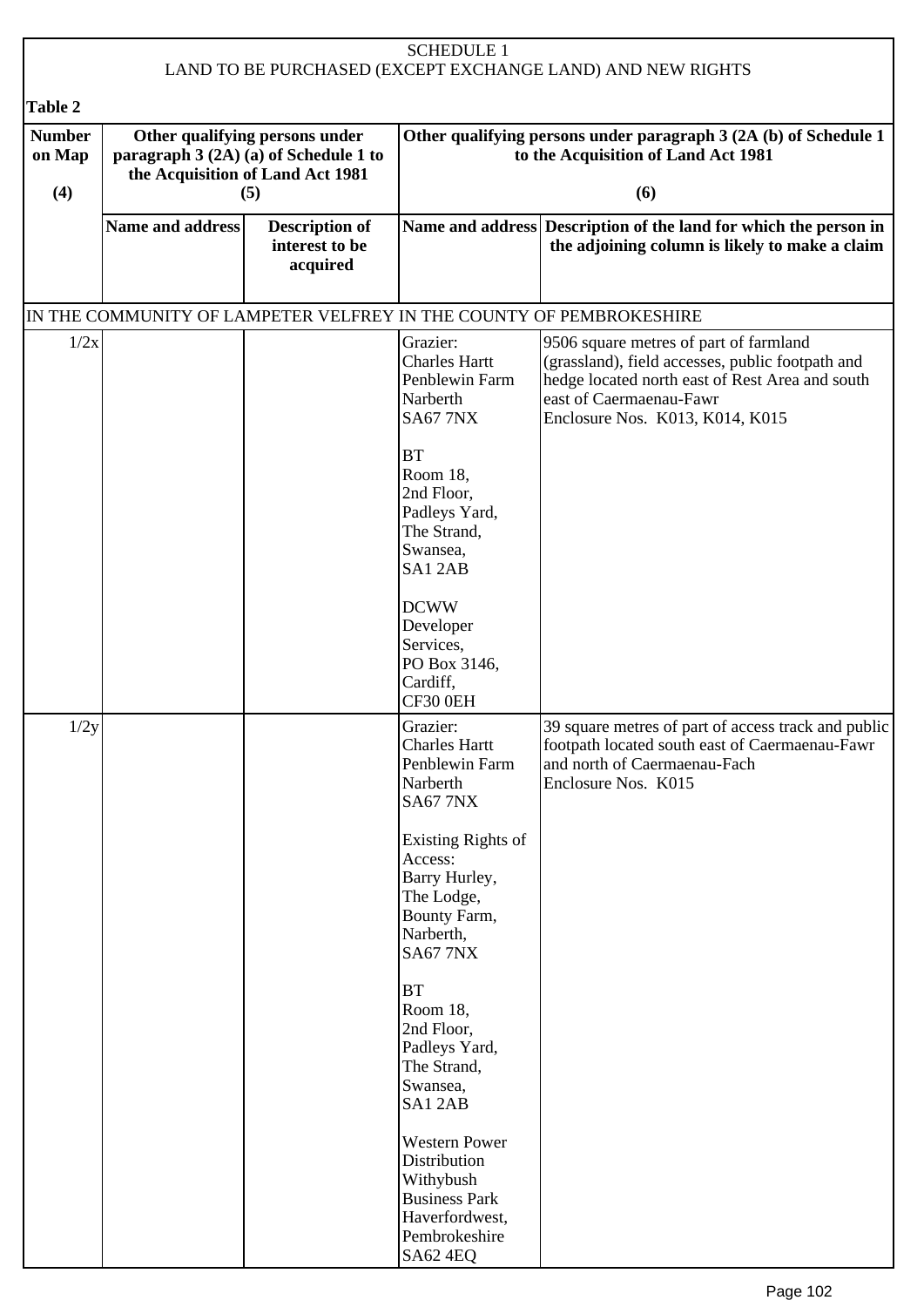|                         |                         |                                                                                                             | <b>SCHEDULE 1</b>                                                                                                        | LAND TO BE PURCHASED (EXCEPT EXCHANGE LAND) AND NEW RIGHTS                                                                                                              |  |
|-------------------------|-------------------------|-------------------------------------------------------------------------------------------------------------|--------------------------------------------------------------------------------------------------------------------------|-------------------------------------------------------------------------------------------------------------------------------------------------------------------------|--|
| Table 2                 |                         |                                                                                                             |                                                                                                                          |                                                                                                                                                                         |  |
| <b>Number</b><br>on Map |                         | Other qualifying persons under<br>paragraph 3 (2A) (a) of Schedule 1 to<br>the Acquisition of Land Act 1981 | Other qualifying persons under paragraph 3 (2A (b) of Schedule 1<br>to the Acquisition of Land Act 1981<br>(6)           |                                                                                                                                                                         |  |
| (4)                     |                         | (5)                                                                                                         |                                                                                                                          |                                                                                                                                                                         |  |
|                         | <b>Name and address</b> | <b>Description of</b><br>interest to be<br>acquired                                                         |                                                                                                                          | Name and address Description of the land for which the person in<br>the adjoining column is likely to make a claim                                                      |  |
|                         |                         |                                                                                                             |                                                                                                                          | IN THE COMMUNITY OF LAMPETER VELFREY IN THE COUNTY OF PEMBROKESHIRE                                                                                                     |  |
| 1/2z                    |                         |                                                                                                             | Grazier:<br><b>Charles Hartt</b><br>Penblewin Farm<br>Narberth<br><b>SA67 7NX</b>                                        | 43 square metres of part of farmland (grassland)<br>located south east of Caermaenau-Fawr and north<br>of Caermaenau-Fach<br>Enclosure Nos. K015                        |  |
| 1/3                     |                         |                                                                                                             | Grazier:<br>Brian Ratcliffe,<br>Colby Farm,<br>Llawhaden,<br>Narberth,<br>Pembrokeshire,<br><b>SA67 8DZ</b>              | 1355 square metres of part of farmland (grassland)<br>located north of Trefangor Farm and south west of<br><b>Trefangor Burial Ground.</b><br>Enclosure Nos. K015, K016 |  |
| 1/3a                    |                         |                                                                                                             | Grazier:<br>Brian Ratcliffe,<br>Colby Farm,<br>Llawhaden,<br>Narberth,<br>Pembrokeshire,<br><b>SA67 8DZ</b>              | 1103 square metres of part of farmland (grassland)<br>located north of Trefangor Farm and south west of<br><b>Trefangor Burial Ground.</b><br>Enclosure Nos. K015, K016 |  |
|                         |                         |                                                                                                             | <b>Western Power</b><br>Distribution<br>Withybush<br><b>Business Park</b><br>Haverfordwest,<br>Pembrokeshire<br>SA62 4EQ |                                                                                                                                                                         |  |
| 1/3 <sub>b</sub>        |                         |                                                                                                             | Grazier:<br>Brian Ratcliffe,<br>Colby Farm,<br>Llawhaden,<br>Narberth,<br>Pembrokeshire,<br><b>SA67 8DZ</b>              | 3569 square metres of part of farmland (grassland)<br>located north of Trefangor Farm and south west of<br><b>Trefangor Burial Ground.</b><br>Enclosure Nos. K015, K016 |  |
|                         |                         |                                                                                                             | <b>Western Power</b><br>Distribution<br>Withybush<br><b>Business Park</b><br>Haverfordwest,<br>Pembrokeshire<br>SA62 4EQ |                                                                                                                                                                         |  |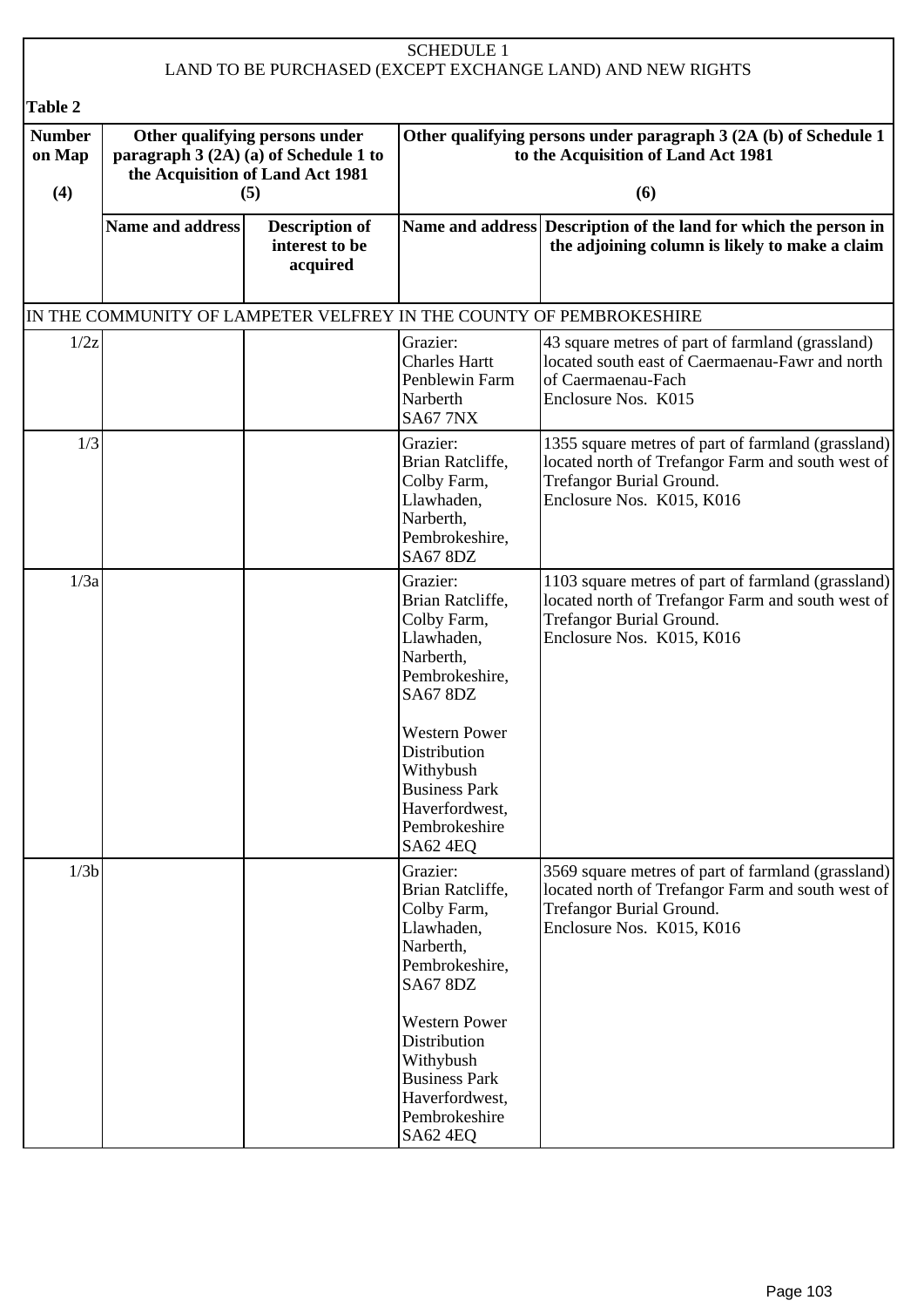|                                           |                                                                                                                    |                                                     | <b>SCHEDULE 1</b>                                                                                                               |                                                                                                                                                                                                   |
|-------------------------------------------|--------------------------------------------------------------------------------------------------------------------|-----------------------------------------------------|---------------------------------------------------------------------------------------------------------------------------------|---------------------------------------------------------------------------------------------------------------------------------------------------------------------------------------------------|
|                                           |                                                                                                                    |                                                     |                                                                                                                                 | LAND TO BE PURCHASED (EXCEPT EXCHANGE LAND) AND NEW RIGHTS                                                                                                                                        |
| Table 2<br><b>Number</b><br>on Map<br>(4) | Other qualifying persons under<br>paragraph 3 (2A) (a) of Schedule 1 to<br>the Acquisition of Land Act 1981<br>(5) |                                                     | Other qualifying persons under paragraph 3 (2A (b) of Schedule 1<br>to the Acquisition of Land Act 1981<br>(6)                  |                                                                                                                                                                                                   |
|                                           | <b>Name and address</b>                                                                                            | <b>Description of</b><br>interest to be<br>acquired |                                                                                                                                 | Name and address Description of the land for which the person in<br>the adjoining column is likely to make a claim                                                                                |
|                                           |                                                                                                                    |                                                     |                                                                                                                                 | IN THE COMMUNITY OF LAMPETER VELFREY IN THE COUNTY OF PEMBROKESHIRE                                                                                                                               |
| 1/3c                                      |                                                                                                                    |                                                     | Grazier:<br>Brian Ratcliffe,<br>Colby Farm,<br>Llawhaden,<br>Narberth,<br>Pembrokeshire,<br><b>SA67 8DZ</b>                     | 38 square metres of part of farmland (grassland)<br>located north east of Trefangor Farm and south<br>west of Trefangor Burial Ground.<br>Enclosure Nos. K016                                     |
| 1/3d                                      |                                                                                                                    |                                                     | Grazier:<br>Brian Ratcliffe,<br>Colby Farm,<br>Llawhaden,<br>Narberth,<br>Pembrokeshire,<br><b>SA67 8DZ</b>                     | 590 square metres of part of farmland (grassland)<br>and existing farm access located north east of<br>Trefangor Farm and south west of Trefangor<br><b>Burial Ground.</b><br>Enclosure Nos. K016 |
| 1/3e                                      |                                                                                                                    |                                                     | Grazier:<br>Brian Ratcliffe,<br>Colby Farm,<br>Llawhaden,<br>Narberth,<br>Pembrokeshire,<br><b>SA67 8DZ</b>                     | 6949 square metres of part of farmland (grassland)<br>and field accesses located north east of Trefangor<br>Farm and south of Trefangor Burial Ground.<br>Enclosure Nos. K016, K017               |
|                                           |                                                                                                                    |                                                     | <b>BT</b><br>Room 18,<br>2nd Floor,<br>Padleys Yard,<br>The Strand,<br>Swansea,<br>SA12AB                                       |                                                                                                                                                                                                   |
|                                           |                                                                                                                    |                                                     | <b>Western Power</b><br>Distribution<br>Withybush<br><b>Business Park</b><br>Haverfordwest,<br>Pembrokeshire<br>SA62 4EQ        |                                                                                                                                                                                                   |
| 1/3f                                      |                                                                                                                    |                                                     | <b>Western Power</b><br>Distribution<br>Withybush<br><b>Business Park</b><br>Haverfordwest,<br>Pembrokeshire<br><b>SA62 4EQ</b> | 3173 square metres of part of farmland (grassland)<br>located north east of Trefangor Farm and south of<br>Trefangor Burial Ground.<br>Enclosure Nos. K016, K017                                  |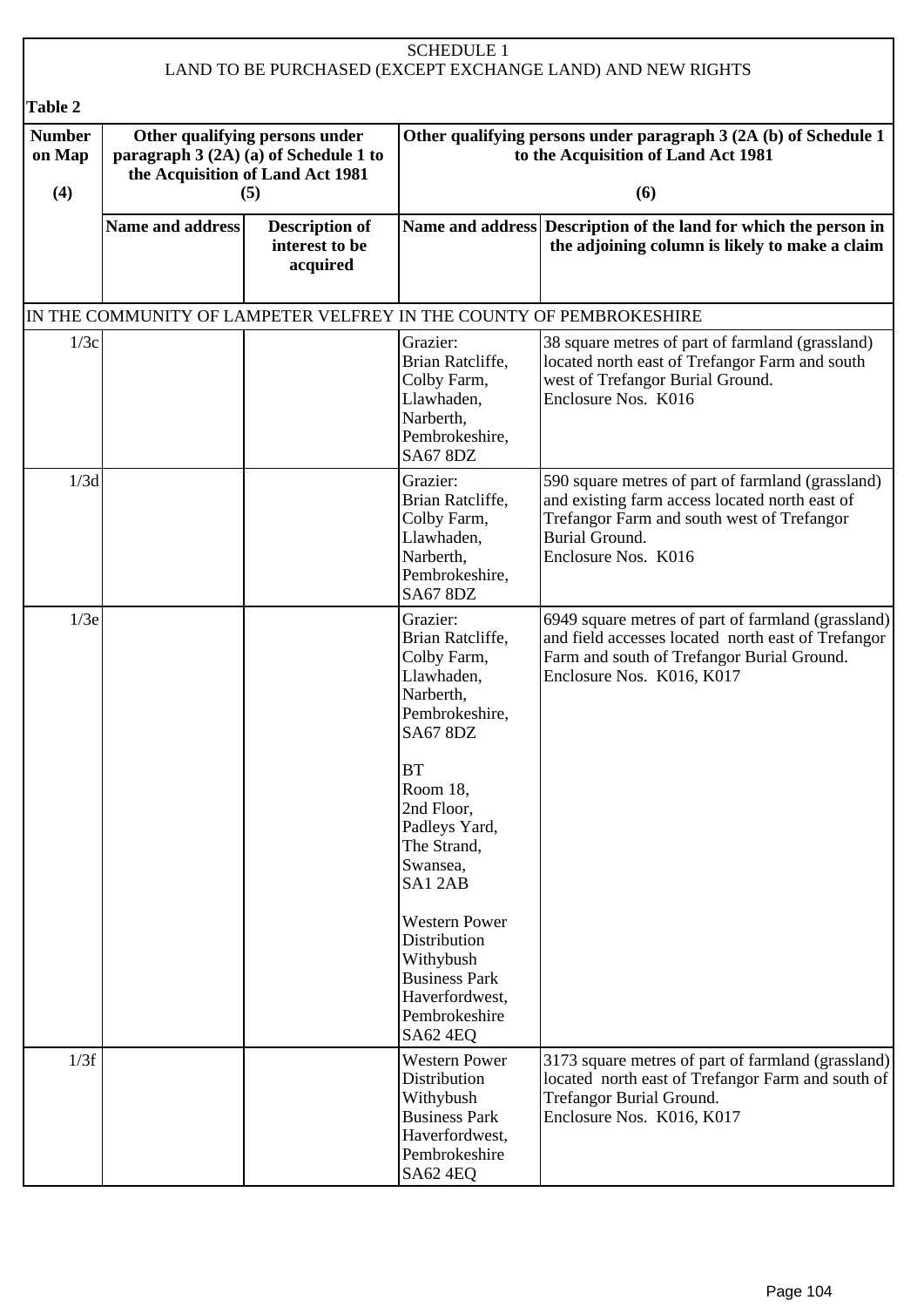| <b>SCHEDULE 1</b><br>LAND TO BE PURCHASED (EXCEPT EXCHANGE LAND) AND NEW RIGHTS |                                                                                                                    |                                                     |                                                                                                                                                                                                                         |                                                                                                                                                                         |
|---------------------------------------------------------------------------------|--------------------------------------------------------------------------------------------------------------------|-----------------------------------------------------|-------------------------------------------------------------------------------------------------------------------------------------------------------------------------------------------------------------------------|-------------------------------------------------------------------------------------------------------------------------------------------------------------------------|
| Table 2                                                                         |                                                                                                                    |                                                     |                                                                                                                                                                                                                         |                                                                                                                                                                         |
| <b>Number</b><br>on Map<br>(4)                                                  | Other qualifying persons under<br>paragraph 3 (2A) (a) of Schedule 1 to<br>the Acquisition of Land Act 1981<br>(5) |                                                     | Other qualifying persons under paragraph 3 (2A (b) of Schedule 1<br>to the Acquisition of Land Act 1981<br>(6)                                                                                                          |                                                                                                                                                                         |
|                                                                                 | Name and address                                                                                                   | <b>Description of</b><br>interest to be<br>acquired |                                                                                                                                                                                                                         | Name and address Description of the land for which the person in<br>the adjoining column is likely to make a claim                                                      |
|                                                                                 |                                                                                                                    |                                                     |                                                                                                                                                                                                                         | IN THE COMMUNITY OF LAMPETER VELFREY IN THE COUNTY OF PEMBROKESHIRE                                                                                                     |
| 1/3g                                                                            |                                                                                                                    |                                                     | <b>Western Power</b><br>Distribution<br>Withybush<br><b>Business Park</b><br>Haverfordwest,<br>Pembrokeshire<br>SA62 4EQ                                                                                                | 43 square metres of part of farmland (grassland)<br>located north east of Trefangor Farm and south of<br>Trefangor Burial Ground.<br>Enclosure Nos. K016                |
| 1/3h                                                                            |                                                                                                                    |                                                     | Grazier:<br>Brian Ratcliffe,<br>Colby Farm,<br>Llawhaden,<br>Narberth,<br>Pembrokeshire,<br><b>SA67 8DZ</b><br><b>BT</b><br>Room 18,<br>2nd Floor,<br>Padleys Yard,<br>The Strand,<br>Swansea,<br>SA12AB<br><b>DCWW</b> | 378 square metres of part of half width of A40<br>trunk road located north east of Trefangor Farm<br>and south of Trefangor Burial Ground.<br>Enclosure Nos. K016, K017 |
|                                                                                 |                                                                                                                    |                                                     | Developer<br>Services,<br>PO Box 3146,<br>Cardiff,<br>CF30 0EH                                                                                                                                                          |                                                                                                                                                                         |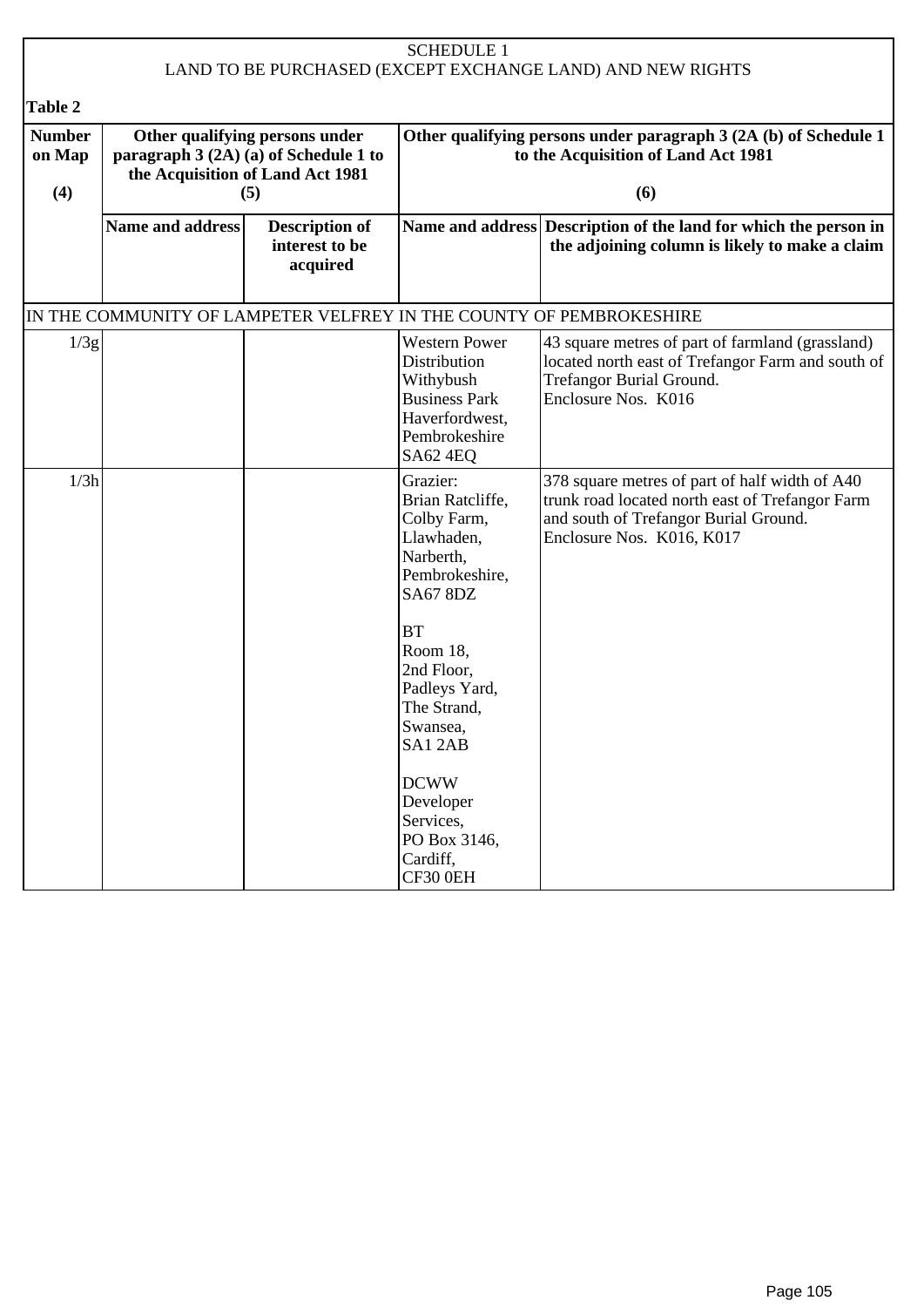| <b>SCHEDULE 1</b><br>LAND TO BE PURCHASED (EXCEPT EXCHANGE LAND) AND NEW RIGHTS |                  |                                                                                                             |                                                                                                                                 |                                                                                                                                                                                          |
|---------------------------------------------------------------------------------|------------------|-------------------------------------------------------------------------------------------------------------|---------------------------------------------------------------------------------------------------------------------------------|------------------------------------------------------------------------------------------------------------------------------------------------------------------------------------------|
|                                                                                 |                  |                                                                                                             |                                                                                                                                 |                                                                                                                                                                                          |
| Table 2                                                                         |                  |                                                                                                             |                                                                                                                                 |                                                                                                                                                                                          |
| <b>Number</b><br>on Map                                                         |                  | Other qualifying persons under<br>paragraph 3 (2A) (a) of Schedule 1 to<br>the Acquisition of Land Act 1981 |                                                                                                                                 | Other qualifying persons under paragraph 3 (2A (b) of Schedule 1<br>to the Acquisition of Land Act 1981                                                                                  |
| (4)                                                                             |                  | (5)                                                                                                         |                                                                                                                                 | (6)                                                                                                                                                                                      |
|                                                                                 | Name and address | <b>Description of</b><br>interest to be<br>acquired                                                         |                                                                                                                                 | Name and address Description of the land for which the person in<br>the adjoining column is likely to make a claim                                                                       |
|                                                                                 |                  |                                                                                                             |                                                                                                                                 | IN THE COMMUNITY OF LAMPETER VELFREY IN THE COUNTY OF PEMBROKESHIRE                                                                                                                      |
| 2/1                                                                             |                  |                                                                                                             | <b>DCWW</b><br>Developer<br>Services,<br>PO Box 3146,<br>Cardiff,<br>CF30 0EH                                                   | 1169 square metres of part of A40 Trunk Road,<br>verge and woodland located east of Henllan Lodge<br>and west of Ffynnon Chapel<br>Enclosure Nos. K017, K018                             |
|                                                                                 |                  |                                                                                                             | <b>BT</b><br>Room 18,<br>2nd Floor,<br>Padleys Yard,<br>The Strand,<br>Swansea,<br>SA12AB                                       |                                                                                                                                                                                          |
|                                                                                 |                  |                                                                                                             | <b>Western Power</b><br>Distribution<br>Withybush<br><b>Business Park</b><br>Haverfordwest,<br>Pembrokeshire<br>SA62 4EQ        |                                                                                                                                                                                          |
| 2/1a                                                                            |                  |                                                                                                             | <b>BT</b><br>Room 18,<br>2nd Floor,<br>Padleys Yard,<br>The Strand,<br>Swansea,<br>SA12AB                                       | 2372 square metres of part of A40 Trunk Road,<br>layby, verge, weighbridge, woodland and<br>grassland located east of Henllan Lodge and west<br>of Ffynnon Chapel<br>Enclosure Nos. K018 |
|                                                                                 |                  |                                                                                                             | <b>Western Power</b><br>Distribution<br>Withybush<br><b>Business Park</b><br>Haverfordwest,<br>Pembrokeshire<br><b>SA62 4EQ</b> |                                                                                                                                                                                          |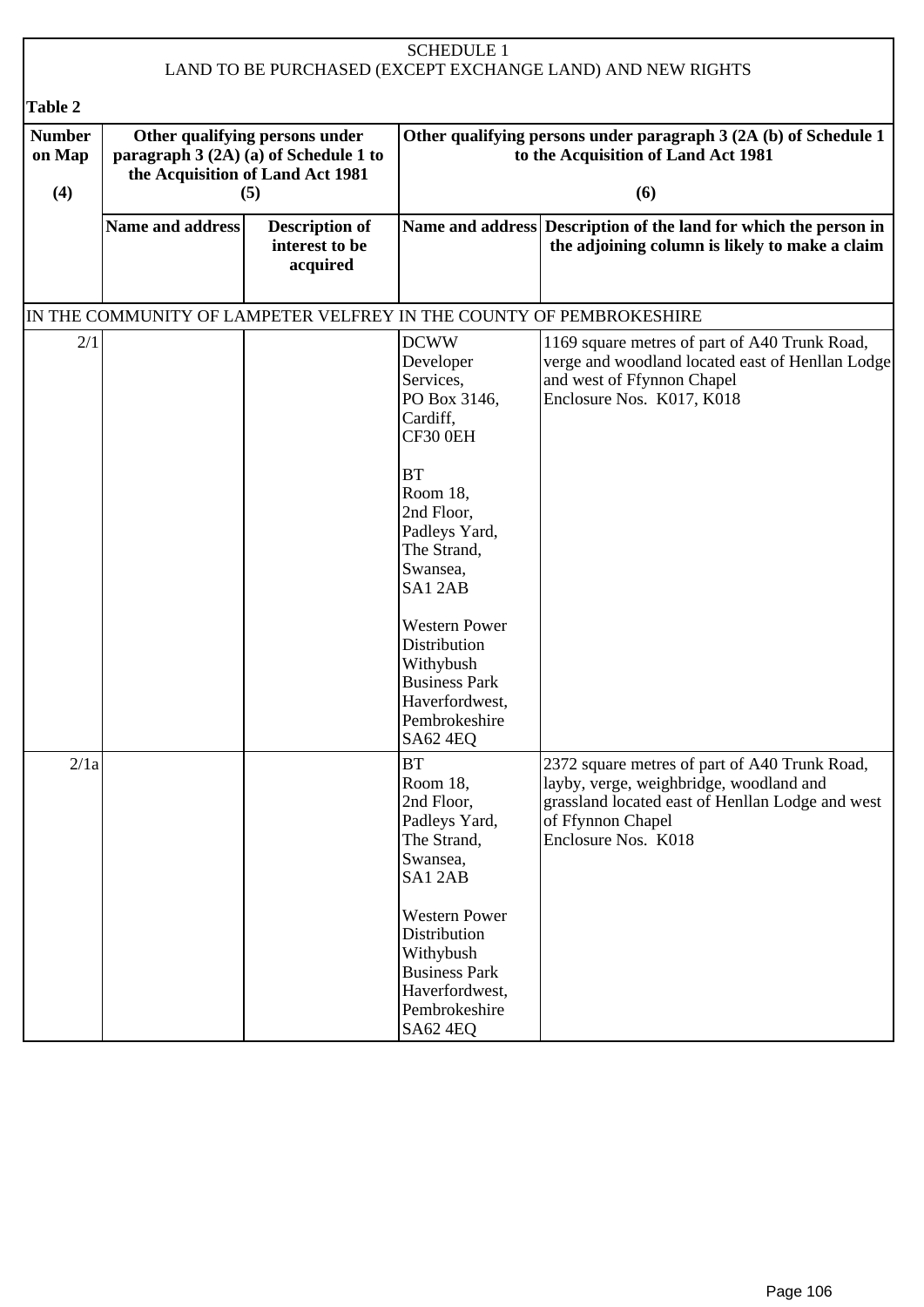| <b>SCHEDULE 1</b><br>LAND TO BE PURCHASED (EXCEPT EXCHANGE LAND) AND NEW RIGHTS |                  |                                                                                                             |                                                                                                                                                                                          |                                                                                                                                                                                       |
|---------------------------------------------------------------------------------|------------------|-------------------------------------------------------------------------------------------------------------|------------------------------------------------------------------------------------------------------------------------------------------------------------------------------------------|---------------------------------------------------------------------------------------------------------------------------------------------------------------------------------------|
| Table 2                                                                         |                  |                                                                                                             |                                                                                                                                                                                          |                                                                                                                                                                                       |
| <b>Number</b><br>on Map                                                         |                  | Other qualifying persons under<br>paragraph $3(2A)(a)$ of Schedule 1 to<br>the Acquisition of Land Act 1981 |                                                                                                                                                                                          | Other qualifying persons under paragraph 3 (2A (b) of Schedule 1<br>to the Acquisition of Land Act 1981                                                                               |
| (4)                                                                             |                  | (5)                                                                                                         |                                                                                                                                                                                          | (6)                                                                                                                                                                                   |
|                                                                                 | Name and address | <b>Description of</b><br>interest to be<br>acquired                                                         |                                                                                                                                                                                          | Name and address Description of the land for which the person in<br>the adjoining column is likely to make a claim                                                                    |
|                                                                                 |                  |                                                                                                             |                                                                                                                                                                                          | IN THE COMMUNITY OF LAMPETER VELFREY IN THE COUNTY OF PEMBROKESHIRE                                                                                                                   |
| 2/1 <sub>b</sub>                                                                |                  |                                                                                                             | <b>DCWW</b><br>Developer<br>Services,<br>PO Box 3146,<br>Cardiff,<br>CF30 0EH                                                                                                            | 9104 square metres of part of A40 trunk road,<br>verge, embankment and woodland located east of<br>Henllan Lodge and south west of Ffynnon Chapel.<br>Enclosure Nos. K017, K018, K019 |
|                                                                                 |                  |                                                                                                             | <b>BT</b><br>Room 18,<br>2nd Floor,<br>Padleys Yard,<br>The Strand,<br>Swansea,<br>SA12AB<br><b>Western Power</b><br>Distribution<br>Withybush<br><b>Business Park</b><br>Haverfordwest, |                                                                                                                                                                                       |
|                                                                                 |                  |                                                                                                             | Pembrokeshire<br>SA62 4EQ                                                                                                                                                                |                                                                                                                                                                                       |
| 2/1c                                                                            |                  |                                                                                                             | <b>BT</b><br>Room 18,<br>2nd Floor,<br>Padleys Yard,<br>The Strand,<br>Swansea,<br>SA12AB                                                                                                | 67 square metres of part of road and verge located<br>east of Henllan Lodge and south west of Ffynnon<br>Chapel<br>Enclosure Nos. K018                                                |
| 2/1d                                                                            |                  |                                                                                                             | BT<br>Room 18,<br>2nd Floor,<br>Padleys Yard,<br>The Strand,<br>Swansea,<br>SA12AB                                                                                                       | 101 square metres of part of half width of road<br>located east of Henllan Lodge and south west of<br>Ffynnon Chapel.<br>Enclosure Nos. K018                                          |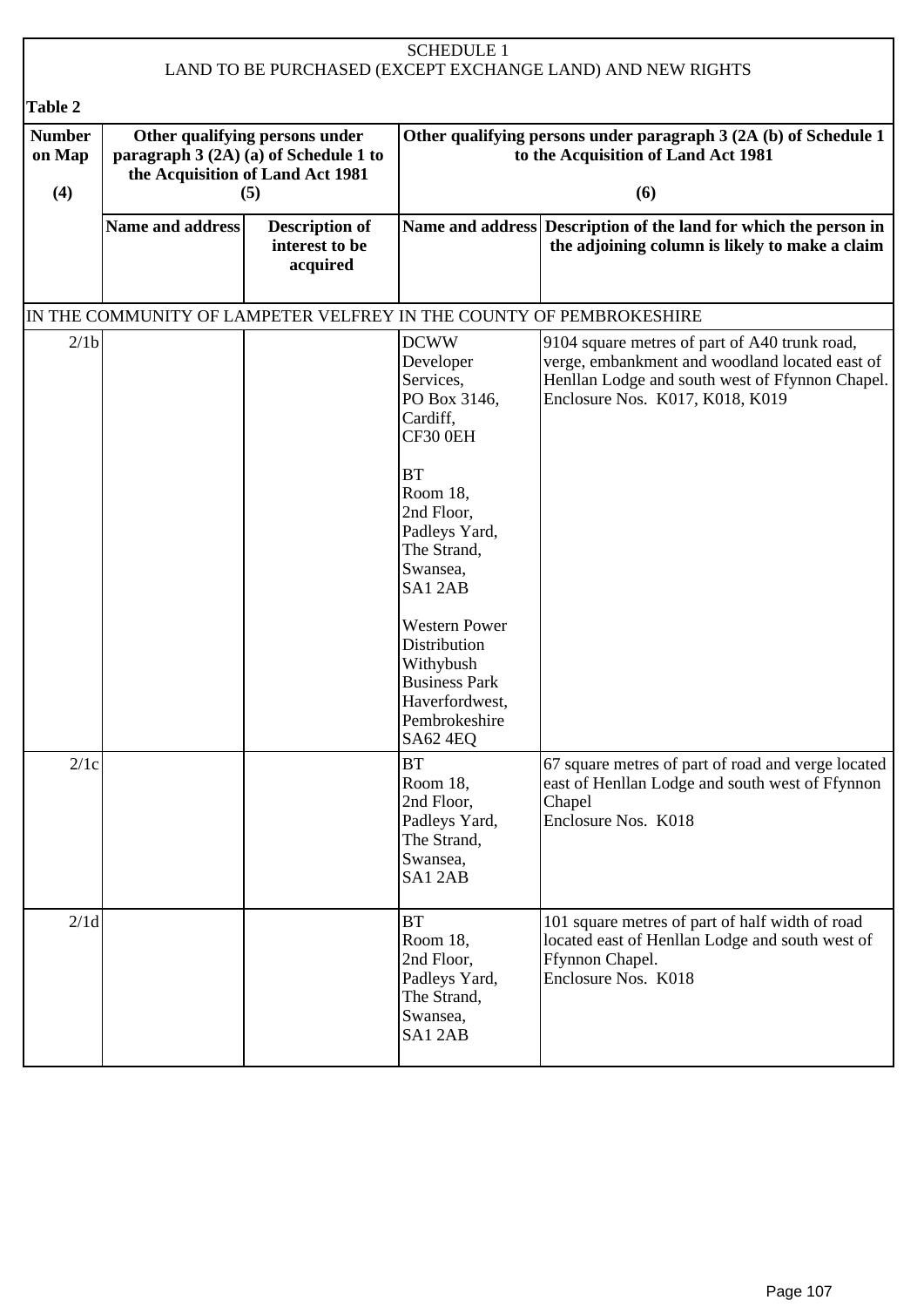| <b>SCHEDULE 1</b><br>LAND TO BE PURCHASED (EXCEPT EXCHANGE LAND) AND NEW RIGHTS |                                                                                                             |                                                     |                                                                                                                                                                                                                                                                           |                                                                                                                                                                    |  |
|---------------------------------------------------------------------------------|-------------------------------------------------------------------------------------------------------------|-----------------------------------------------------|---------------------------------------------------------------------------------------------------------------------------------------------------------------------------------------------------------------------------------------------------------------------------|--------------------------------------------------------------------------------------------------------------------------------------------------------------------|--|
| Table 2                                                                         |                                                                                                             |                                                     |                                                                                                                                                                                                                                                                           |                                                                                                                                                                    |  |
| <b>Number</b><br>on Map                                                         | Other qualifying persons under<br>paragraph 3 (2A) (a) of Schedule 1 to<br>the Acquisition of Land Act 1981 |                                                     | Other qualifying persons under paragraph 3 (2A (b) of Schedule 1<br>to the Acquisition of Land Act 1981                                                                                                                                                                   |                                                                                                                                                                    |  |
| (4)                                                                             |                                                                                                             | (5)                                                 |                                                                                                                                                                                                                                                                           | (6)                                                                                                                                                                |  |
|                                                                                 | <b>Name and address</b>                                                                                     | <b>Description of</b><br>interest to be<br>acquired |                                                                                                                                                                                                                                                                           | Name and address Description of the land for which the person in<br>the adjoining column is likely to make a claim                                                 |  |
|                                                                                 |                                                                                                             |                                                     |                                                                                                                                                                                                                                                                           | IN THE COMMUNITY OF LAMPETER VELFREY IN THE COUNTY OF PEMBROKESHIRE                                                                                                |  |
| 2/1f                                                                            |                                                                                                             |                                                     | <b>BT</b><br>Room 18,<br>2nd Floor,<br>Padleys Yard,<br>The Strand,<br>Swansea,<br>SA12AB<br><b>DCWW</b><br>Developer<br>Services,<br>PO Box 3146,<br>Cardiff,<br>CF30 0EH<br><b>Western Power</b><br>Distribution<br>Withybush<br><b>Business Park</b><br>Haverfordwest, | 315 square metres of part of half width of track<br>and verge located south east of Ffynnon Chapel<br>and south west of Parc-y-Delyn.<br>Enclosure Nos. K019, L019 |  |
|                                                                                 |                                                                                                             |                                                     | Pembrokeshire<br>SA62 4EQ                                                                                                                                                                                                                                                 |                                                                                                                                                                    |  |
| 2/1h                                                                            |                                                                                                             |                                                     | <b>BT</b><br>Room 18,<br>2nd Floor,<br>Padleys Yard,<br>The Strand,<br>Swansea,<br>SA12AB                                                                                                                                                                                 | 17 square metres of part of half width of track and<br>verge located south east of Ffynnon Chapel and<br>south west of Parc-y-Delyn.<br>Enclosure Nos. L019        |  |
|                                                                                 |                                                                                                             |                                                     | <b>DCWW</b><br>Developer<br>Services,<br>PO Box 3146,<br>Cardiff,<br>CF30 0EH                                                                                                                                                                                             |                                                                                                                                                                    |  |
|                                                                                 |                                                                                                             |                                                     | <b>Western Power</b><br>Distribution<br>Withybush<br><b>Business Park</b><br>Haverfordwest,<br>Pembrokeshire<br>SA62 4EQ                                                                                                                                                  |                                                                                                                                                                    |  |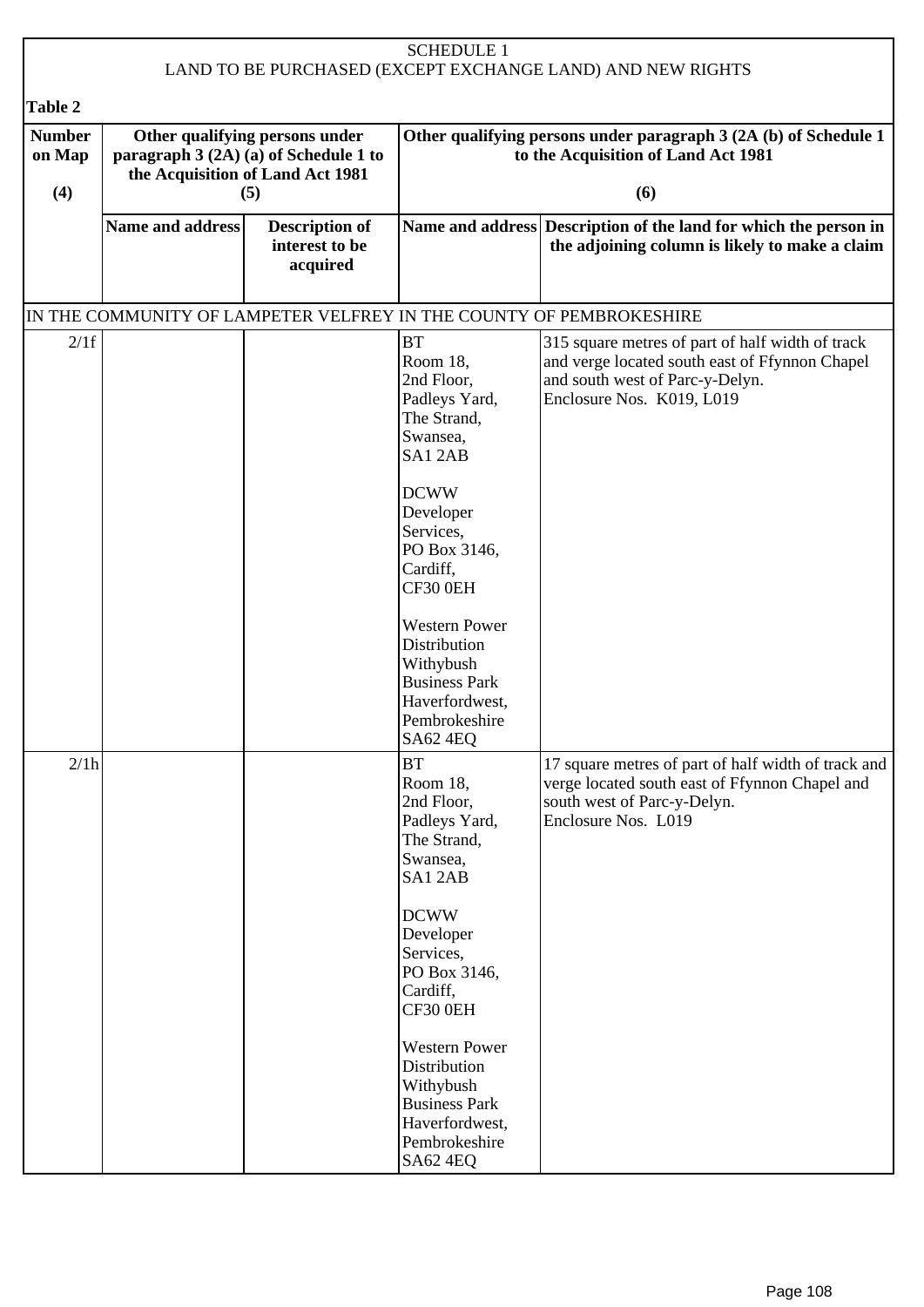| <b>SCHEDULE 1</b><br>LAND TO BE PURCHASED (EXCEPT EXCHANGE LAND) AND NEW RIGHTS |                                                                                                                    |                                                     |                                                                                                                                                                                                                                                                                                                |                                                                                                                                                                            |  |  |
|---------------------------------------------------------------------------------|--------------------------------------------------------------------------------------------------------------------|-----------------------------------------------------|----------------------------------------------------------------------------------------------------------------------------------------------------------------------------------------------------------------------------------------------------------------------------------------------------------------|----------------------------------------------------------------------------------------------------------------------------------------------------------------------------|--|--|
| Table 2                                                                         |                                                                                                                    |                                                     |                                                                                                                                                                                                                                                                                                                |                                                                                                                                                                            |  |  |
| <b>Number</b><br>on Map<br>(4)                                                  | Other qualifying persons under<br>paragraph 3 (2A) (a) of Schedule 1 to<br>the Acquisition of Land Act 1981<br>(5) |                                                     |                                                                                                                                                                                                                                                                                                                | Other qualifying persons under paragraph 3 (2A (b) of Schedule 1<br>to the Acquisition of Land Act 1981<br>(6)                                                             |  |  |
|                                                                                 | <b>Name and address</b>                                                                                            | <b>Description of</b><br>interest to be<br>acquired |                                                                                                                                                                                                                                                                                                                | Name and address Description of the land for which the person in<br>the adjoining column is likely to make a claim                                                         |  |  |
|                                                                                 |                                                                                                                    |                                                     |                                                                                                                                                                                                                                                                                                                | IN THE COMMUNITY OF LAMPETER VELFREY IN THE COUNTY OF PEMBROKESHIRE                                                                                                        |  |  |
| 2/1k                                                                            |                                                                                                                    |                                                     | <b>BT</b><br>Room 18,<br>2nd Floor,<br>Padleys Yard,<br>The Strand,<br>Swansea,<br>SA12AB                                                                                                                                                                                                                      | 91 square metres of part of A40 trunk road, verge<br>and highway embankment located south east of<br>Ffynnon Chapel and south west of Parc-y-Delyn.<br>Enclosure Nos. K019 |  |  |
| 2/1m                                                                            |                                                                                                                    |                                                     | <b>DCWW</b><br>Developer<br>Services,<br>PO Box 3146,<br>Cardiff,<br>CF30 0EH<br><b>Western Power</b><br>Distribution<br>Withybush<br><b>Business Park</b><br>Haverfordwest,<br>Pembrokeshire<br><b>SA62 4EQ</b>                                                                                               | 3093 square metres of part of verge, woodland<br>and embankment located east of Ffynnon Chapel<br>and south of Parc-y-Delyn.<br>Enclosure Nos. K019, L019, L020            |  |  |
| 2/1n                                                                            |                                                                                                                    |                                                     | <b>BT</b><br>Room 18.<br>2nd Floor,<br>Padleys Yard,<br>The Strand,<br>Swansea,<br>SA1 2AB<br><b>DCWW</b><br>Developer<br>Services,<br>PO Box 3146,<br>Cardiff,<br>CF30 0EH<br><b>Western Power</b><br>Distribution<br>Withybush<br><b>Business Park</b><br>Haverfordwest,<br>Pembrokeshire<br><b>SA62 4EQ</b> | 1090 square metres of part of half width of access<br>track and verge located east of Ffynnon Chapel<br>and south of Parc-y-Delyn.<br>Enclosure Nos. L019, L020            |  |  |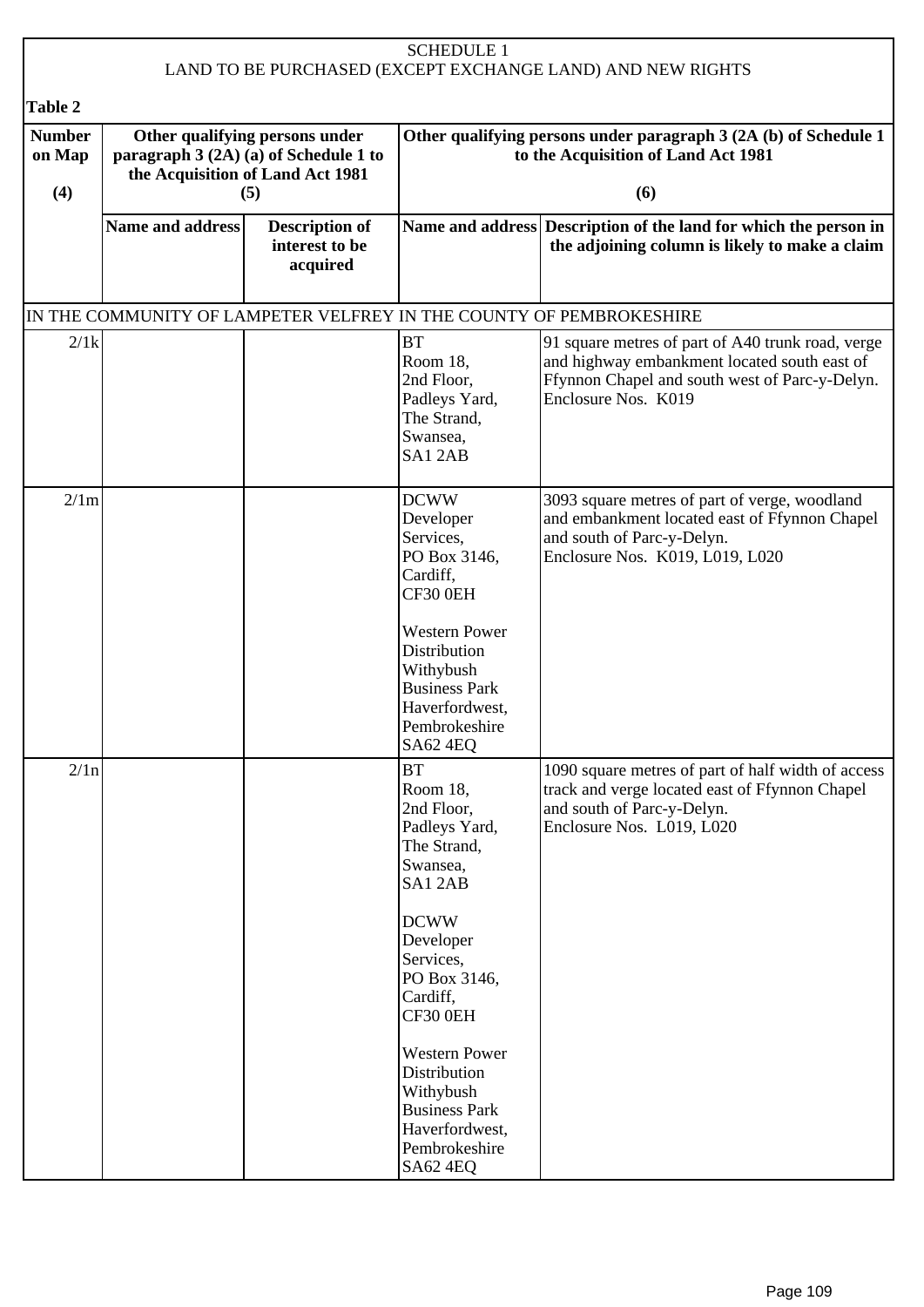| <b>SCHEDULE 1</b><br>LAND TO BE PURCHASED (EXCEPT EXCHANGE LAND) AND NEW RIGHTS |                                                                                                                    |                                                     |                                                                                            |                                                                                                                                                                                                                     |  |  |
|---------------------------------------------------------------------------------|--------------------------------------------------------------------------------------------------------------------|-----------------------------------------------------|--------------------------------------------------------------------------------------------|---------------------------------------------------------------------------------------------------------------------------------------------------------------------------------------------------------------------|--|--|
|                                                                                 |                                                                                                                    |                                                     |                                                                                            |                                                                                                                                                                                                                     |  |  |
| <b>Table 2</b><br><b>Number</b><br>on Map<br>(4)                                | Other qualifying persons under<br>paragraph 3 (2A) (a) of Schedule 1 to<br>the Acquisition of Land Act 1981<br>(5) |                                                     |                                                                                            | Other qualifying persons under paragraph 3 (2A (b) of Schedule 1<br>to the Acquisition of Land Act 1981<br>(6)                                                                                                      |  |  |
|                                                                                 | <b>Name and address</b>                                                                                            | <b>Description of</b><br>interest to be<br>acquired |                                                                                            | Name and address Description of the land for which the person in<br>the adjoining column is likely to make a claim                                                                                                  |  |  |
|                                                                                 |                                                                                                                    |                                                     |                                                                                            | IN THE COMMUNITY OF LAMPETER VELFREY IN THE COUNTY OF PEMBROKESHIRE                                                                                                                                                 |  |  |
| 2/1q                                                                            |                                                                                                                    |                                                     | <b>BT</b><br>Room 18.<br>2nd Floor,<br>Padleys Yard,<br>The Strand,<br>Swansea,<br>SA12AB  | 9111 square metres of part of A40 Trunk Road,<br>verge, embankment, woodland and half width of<br>unclasified road, located east of Ffynnon Chapel<br>and south of Parc-y-Delyn.<br>Enclosure Nos. K019, L019, L020 |  |  |
|                                                                                 |                                                                                                                    |                                                     | <b>DCWW</b><br>Developer<br>Services,<br>PO Box 3146,<br>Cardiff,<br>CF30 0EH              |                                                                                                                                                                                                                     |  |  |
| 2/1t                                                                            |                                                                                                                    |                                                     | <b>BT</b><br>Room 18,<br>2nd Floor,<br>Padleys Yard,<br>The Strand,<br>Swansea,<br>SA1 2AB | 799 square metres of part of A40 Trunk Road,<br>verge, woodland and embankment located east of<br>Ffynnon Chapel and south-east of Parc-y-Delyn.<br>Enclosure Nos. K019, L019, L020                                 |  |  |
| 2/1u                                                                            |                                                                                                                    |                                                     | <b>BT</b><br>Room 18,<br>2nd Floor,<br>Padleys Yard,<br>The Strand,<br>Swansea,<br>SA12AB  | 143 square metres of part of A40 Trunk Road,<br>verge, woodland and embankment located east of<br>Ffynnon Chapel and south east of Parc-y-Delyn.<br>Enclosure Nos. L019, L020                                       |  |  |
| 2/1v                                                                            |                                                                                                                    |                                                     | <b>DCWW</b><br>Developer<br>Services,<br>PO Box 3146,<br>Cardiff,<br>CF30 0EH              | 2194 square metres of part of A40 Trunk Road,<br>verge, woodland and embankment located east of<br>Ffynnon Chapel and south east of Parc-y-Delyn.<br>Enclosure Nos. L020                                            |  |  |
|                                                                                 |                                                                                                                    |                                                     | <b>BT</b><br>Room 18,<br>2nd Floor,<br>Padleys Yard,<br>The Strand,<br>Swansea,<br>SA12AB  |                                                                                                                                                                                                                     |  |  |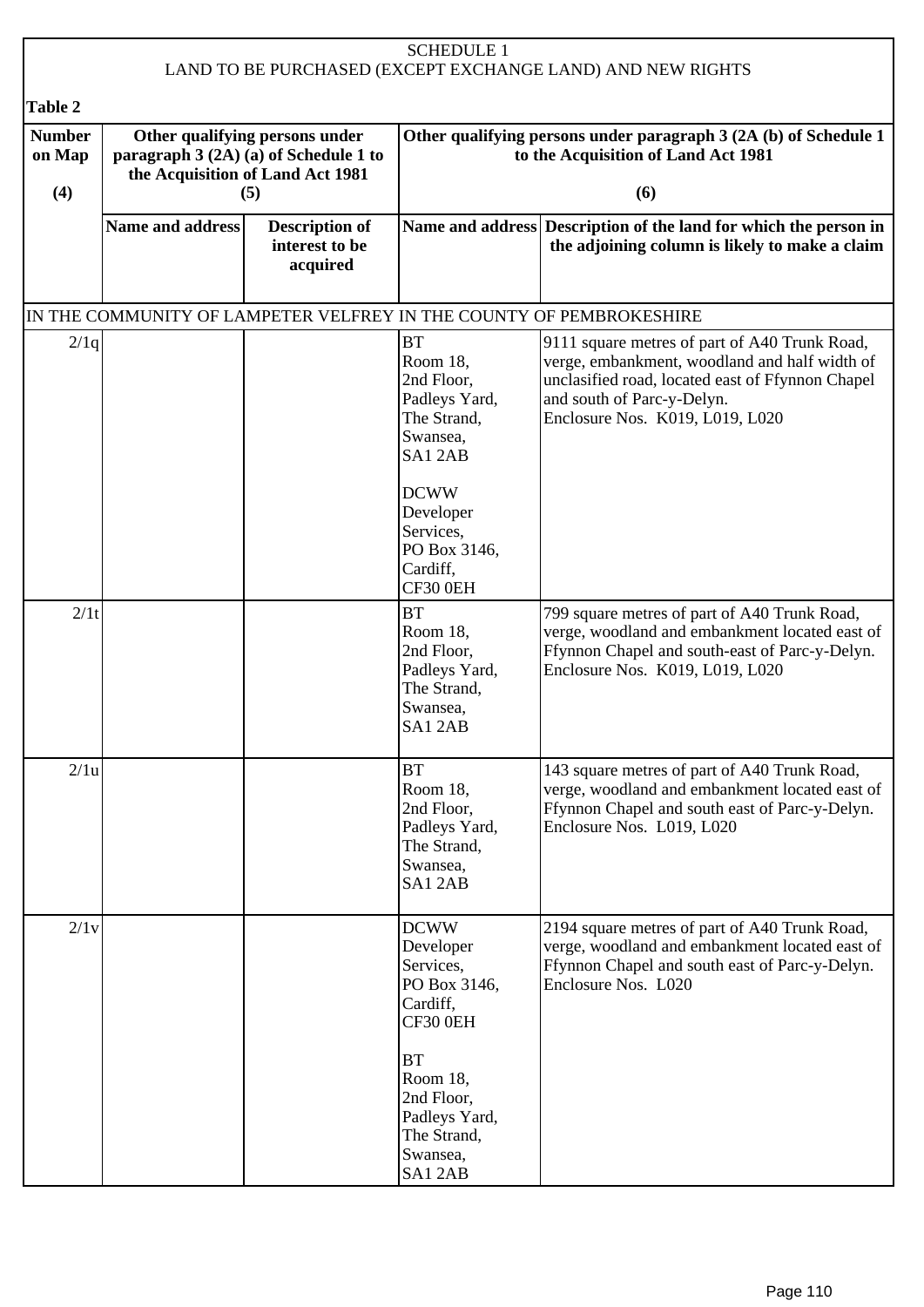| <b>SCHEDULE 1</b><br>LAND TO BE PURCHASED (EXCEPT EXCHANGE LAND) AND NEW RIGHTS |                                                                                                                    |                                                     |                                                                                                                                                                            |                                                                                                                                                                       |  |  |
|---------------------------------------------------------------------------------|--------------------------------------------------------------------------------------------------------------------|-----------------------------------------------------|----------------------------------------------------------------------------------------------------------------------------------------------------------------------------|-----------------------------------------------------------------------------------------------------------------------------------------------------------------------|--|--|
| <b>Table 2</b>                                                                  |                                                                                                                    |                                                     |                                                                                                                                                                            |                                                                                                                                                                       |  |  |
| <b>Number</b><br>on Map<br>(4)                                                  | Other qualifying persons under<br>paragraph 3 (2A) (a) of Schedule 1 to<br>the Acquisition of Land Act 1981<br>(5) |                                                     |                                                                                                                                                                            | Other qualifying persons under paragraph 3 (2A (b) of Schedule 1<br>to the Acquisition of Land Act 1981<br>(6)                                                        |  |  |
|                                                                                 | <b>Name and address</b>                                                                                            | <b>Description of</b><br>interest to be<br>acquired |                                                                                                                                                                            | Name and address Description of the land for which the person in<br>the adjoining column is likely to make a claim                                                    |  |  |
|                                                                                 |                                                                                                                    |                                                     |                                                                                                                                                                            | IN THE COMMUNITY OF LAMPETER VELFREY IN THE COUNTY OF PEMBROKESHIRE                                                                                                   |  |  |
| 2/1w                                                                            |                                                                                                                    |                                                     | <b>BT</b><br>Room 18,<br>2nd Floor,<br>Padleys Yard,<br>The Strand,<br>Swansea,<br>SA12AB                                                                                  | 237 square metres of part of A40 Trunk Road and<br>verge located south west of Pen-Troydin-Fach<br>farm and north west of Sewage Works<br>Enclosure Nos. L020, L021   |  |  |
| 2/1x                                                                            |                                                                                                                    |                                                     | <b>BT</b><br>Room 18,<br>2nd Floor,<br>Padleys Yard,<br>The Strand,<br>Swansea,<br>SA12AB                                                                                  | 66 square metres of part of A40 Trunk Road and<br>verge located south west of Pen-Troydin-Fach<br>farm and north west of Sewage Works<br>Enclosure Nos. L020, L021    |  |  |
| 2/1z                                                                            |                                                                                                                    |                                                     | <b>BT</b><br>Room 18,<br>2nd Floor,<br>Padleys Yard,<br>The Strand,<br>Swansea,<br>SA12AB<br><b>DCWW</b><br>Developer<br>Services,<br>PO Box 3146,<br>Cardiff,<br>CF30 0EH | 2278 square metres of part of A40 Trunk Road<br>and verge located south west of Pen-Troydin-Fach<br>farm and north west of Sewage Works.<br>Enclosure Nos. L020, L021 |  |  |
| 2/2a                                                                            |                                                                                                                    |                                                     | <b>BT</b><br>Room 18,<br>2nd Floor,<br>Padleys Yard,<br>The Strand,<br>Swansea,<br>SA12AB                                                                                  | 136 square metres of part of access track,<br>farmland (grassland) and hedge located south east<br>of Brominau and west of Ffynnon Chapel<br>Enclosure Nos. L017      |  |  |
| 2/2b                                                                            |                                                                                                                    |                                                     | <b>BT</b><br>Room 18,<br>2nd Floor,<br>Padleys Yard,<br>The Strand,<br>Swansea,<br>SA12AB                                                                                  | 56 square metres of part of farmland (grassland)<br>and hedge located south east of Brominau and<br>west of Ffynnon Chapel<br>Enclosure Nos. L017                     |  |  |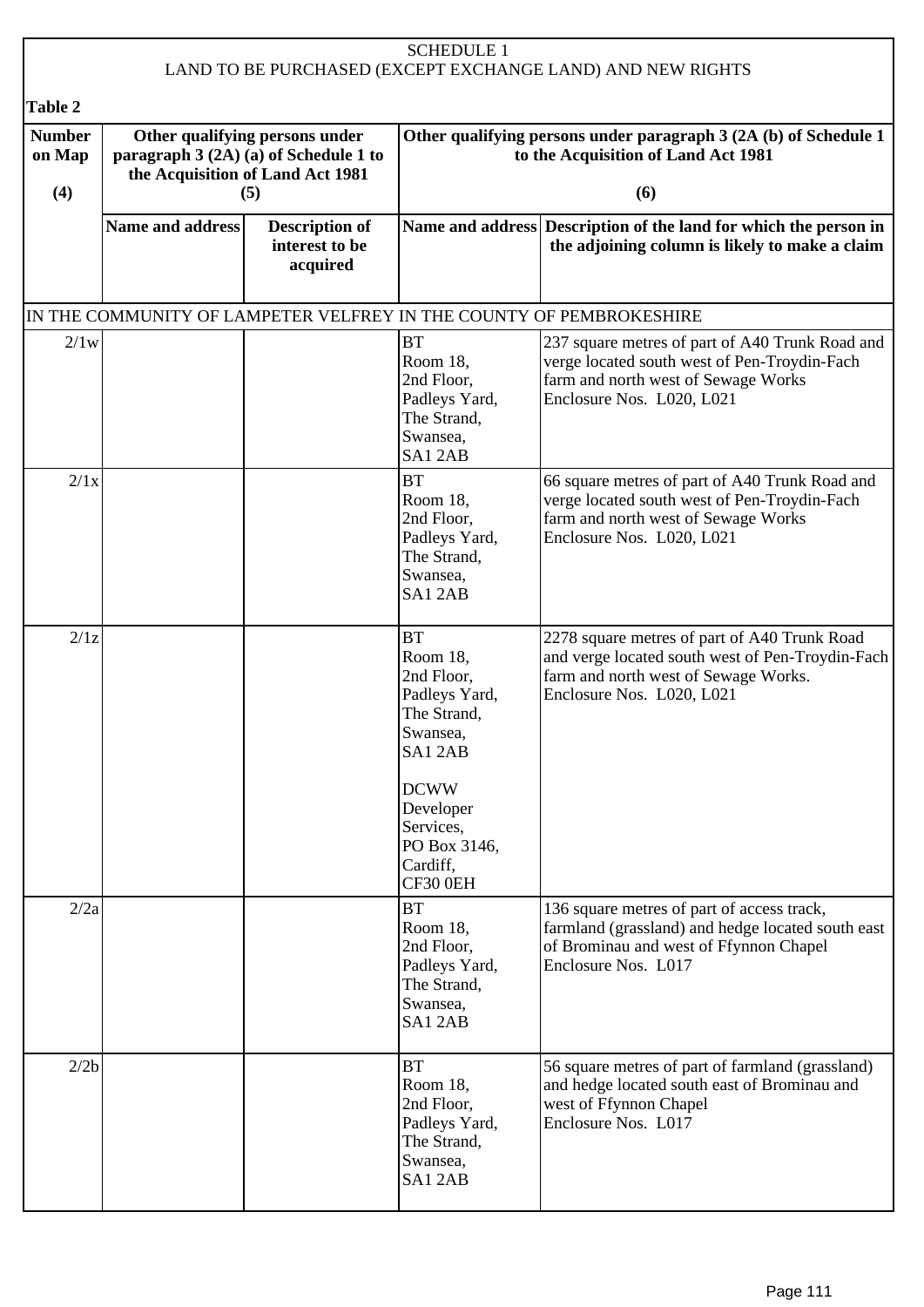| <b>SCHEDULE 1</b><br>LAND TO BE PURCHASED (EXCEPT EXCHANGE LAND) AND NEW RIGHTS |                                                                                                                    |                                                     |                                                                                                                                                                                                                              |                                                                                                                                                                                          |  |  |
|---------------------------------------------------------------------------------|--------------------------------------------------------------------------------------------------------------------|-----------------------------------------------------|------------------------------------------------------------------------------------------------------------------------------------------------------------------------------------------------------------------------------|------------------------------------------------------------------------------------------------------------------------------------------------------------------------------------------|--|--|
| Table 2                                                                         |                                                                                                                    |                                                     |                                                                                                                                                                                                                              |                                                                                                                                                                                          |  |  |
| <b>Number</b><br>on Map<br>(4)                                                  | Other qualifying persons under<br>paragraph 3 (2A) (a) of Schedule 1 to<br>the Acquisition of Land Act 1981<br>(5) |                                                     |                                                                                                                                                                                                                              | Other qualifying persons under paragraph 3 (2A (b) of Schedule 1<br>to the Acquisition of Land Act 1981<br>(6)                                                                           |  |  |
|                                                                                 | <b>Name and address</b>                                                                                            | <b>Description of</b><br>interest to be<br>acquired |                                                                                                                                                                                                                              | Name and address Description of the land for which the person in<br>the adjoining column is likely to make a claim                                                                       |  |  |
|                                                                                 |                                                                                                                    |                                                     |                                                                                                                                                                                                                              | IN THE COMMUNITY OF LAMPETER VELFREY IN THE COUNTY OF PEMBROKESHIRE                                                                                                                      |  |  |
| 2/2c                                                                            |                                                                                                                    |                                                     | <b>BT</b><br>Room 18.<br>2nd Floor,<br>Padleys Yard,<br>The Strand,<br>Swansea,<br>SA12AB                                                                                                                                    | 318 square metres of part of track, farmland<br>(grassland) and hedge located south east of<br>Brominau and west of Ffynnon Chapel<br>Enclosure Nos. K017                                |  |  |
| 2/2d                                                                            |                                                                                                                    |                                                     | <b>BT</b><br>Room 18,<br>2nd Floor,<br>Padleys Yard,<br>The Strand,<br>Swansea,<br>SA12AB                                                                                                                                    | 488 square metres of part of track, farmland<br>(grassland), hedge, verge and half width of road<br>located south east of Brominau and west of<br>Ffynnon Chapel.<br>Enclosure Nos. K017 |  |  |
| 2/2e                                                                            |                                                                                                                    |                                                     | <b>BT</b><br>Room 18,<br>2nd Floor,<br>Padleys Yard,<br>The Strand.<br>Swansea,<br>SA12AB                                                                                                                                    | 2480 square metres of part of farmland (grassland)<br>located south east of Brominau and west of<br><b>Ffynnon Chapel</b><br>Enclosure Nos. K017, K018, L017                             |  |  |
| 2/2f                                                                            |                                                                                                                    |                                                     | <b>Western Power</b><br>Distribution<br>Withybush<br><b>Business Park</b><br>Haverfordwest,<br>Pembrokeshire<br><b>SA62 4EQ</b><br><b>BT</b><br>Room 18,<br>2nd Floor,<br>Padleys Yard,<br>The Strand,<br>Swansea,<br>SA12AB | 801 square metres of part of farmland (grassland)<br>and hedge located south east of Brominau and<br>west of Ffynnon Chapel.<br>Enclosure Nos. K017, K018, L017, L018                    |  |  |
| 2/2g                                                                            |                                                                                                                    |                                                     | <b>Western Power</b><br>Distribution<br>Withybush<br><b>Business Park</b><br>Haverfordwest,<br>Pembrokeshire<br><b>SA62 4EQ</b>                                                                                              | 673 square metres of part of farmland (grassland)<br>and hedge located east of Brominau and west of<br><b>Ffynnon Chapel</b><br>Enclosure Nos. K018, L018                                |  |  |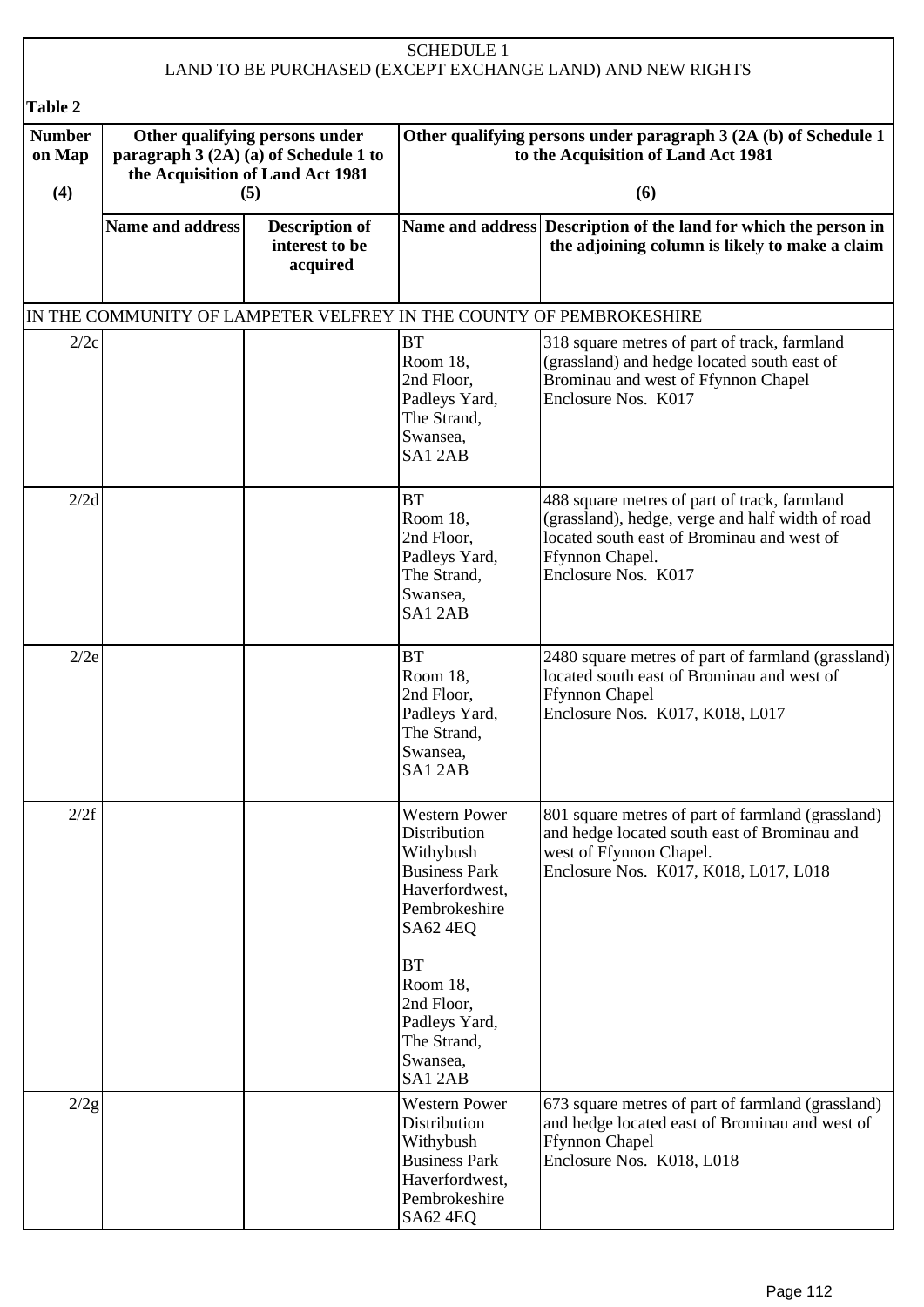| <b>SCHEDULE 1</b><br>LAND TO BE PURCHASED (EXCEPT EXCHANGE LAND) AND NEW RIGHTS |                                                                                                                    |                                                     |                                                                                                                                 |                                                                                                                                                                                                         |  |  |
|---------------------------------------------------------------------------------|--------------------------------------------------------------------------------------------------------------------|-----------------------------------------------------|---------------------------------------------------------------------------------------------------------------------------------|---------------------------------------------------------------------------------------------------------------------------------------------------------------------------------------------------------|--|--|
|                                                                                 |                                                                                                                    |                                                     |                                                                                                                                 |                                                                                                                                                                                                         |  |  |
| Table 2<br><b>Number</b><br>on Map<br>(4)                                       | Other qualifying persons under<br>paragraph 3 (2A) (a) of Schedule 1 to<br>the Acquisition of Land Act 1981<br>(5) |                                                     |                                                                                                                                 | Other qualifying persons under paragraph 3 (2A (b) of Schedule 1<br>to the Acquisition of Land Act 1981<br>(6)                                                                                          |  |  |
|                                                                                 | <b>Name and address</b>                                                                                            | <b>Description of</b><br>interest to be<br>acquired |                                                                                                                                 | Name and address Description of the land for which the person in<br>the adjoining column is likely to make a claim                                                                                      |  |  |
|                                                                                 |                                                                                                                    |                                                     |                                                                                                                                 | IN THE COMMUNITY OF LAMPETER VELFREY IN THE COUNTY OF PEMBROKESHIRE                                                                                                                                     |  |  |
| 2/3d                                                                            |                                                                                                                    |                                                     | <b>Western Power</b><br>Distribution<br>Withybush<br><b>Business Park</b><br>Haverfordwest,<br>Pembrokeshire<br>SA62 4EQ        | 3031 square metres of part of woodland located<br>south east of Brominau and east of Henllan Lodge.<br>Enclosure Nos. K017, K018                                                                        |  |  |
| 2/3e                                                                            |                                                                                                                    |                                                     | <b>Western Power</b><br>Distribution<br>Withybush<br><b>Business Park</b><br>Haverfordwest,<br>Pembrokeshire<br>SA62 4EQ        | 780 square metres of part of woodland located<br>south east of Brominau and east of Henllan Lodge.<br>Enclosure Nos. K017, K018                                                                         |  |  |
| 2/3f                                                                            |                                                                                                                    |                                                     | <b>Western Power</b><br>Distribution<br>Withybush<br><b>Business Park</b><br>Haverfordwest,<br>Pembrokeshire<br>SA62 4EQ        | 3053 square metres part of woodland located<br>south east of Brominau and east of Henllan Lodge.<br>Enclosure Nos. K017, K018                                                                           |  |  |
| 2/3g                                                                            |                                                                                                                    |                                                     | <b>Western Power</b><br>Distribution<br>Withybush<br><b>Business Park</b><br>Haverfordwest,<br>Pembrokeshire<br><b>SA62 4EQ</b> | 710 square metres of part of woodland located<br>south east of Brominau and east of Henllan Lodge<br>Enclosure Nos. K018                                                                                |  |  |
| 2/4                                                                             |                                                                                                                    |                                                     | <b>Western Power</b><br>Distribution<br>Withybush<br><b>Business Park</b><br>Haverfordwest,<br>Pembrokeshire<br>SA62 4EQ        | 34 square metres of part of A40 Trunk Road,<br>layby, verge, grassland, woodland and half width<br>of track located south west of Ffynnon Chapel and<br>east of Henllan Lodge.<br>Enclosure Nos. K018   |  |  |
| 2/4a                                                                            |                                                                                                                    |                                                     | <b>Western Power</b><br>Distribution<br>Withybush<br><b>Business Park</b><br>Haverfordwest,<br>Pembrokeshire<br><b>SA62 4EQ</b> | 41 square metres of part of A40 Trunk Road,<br>layby, verge, grassland, woodland and half width<br>of highway located south west of Ffynnon Chapel<br>and east of Henllan Lodge.<br>Enclosure Nos. K018 |  |  |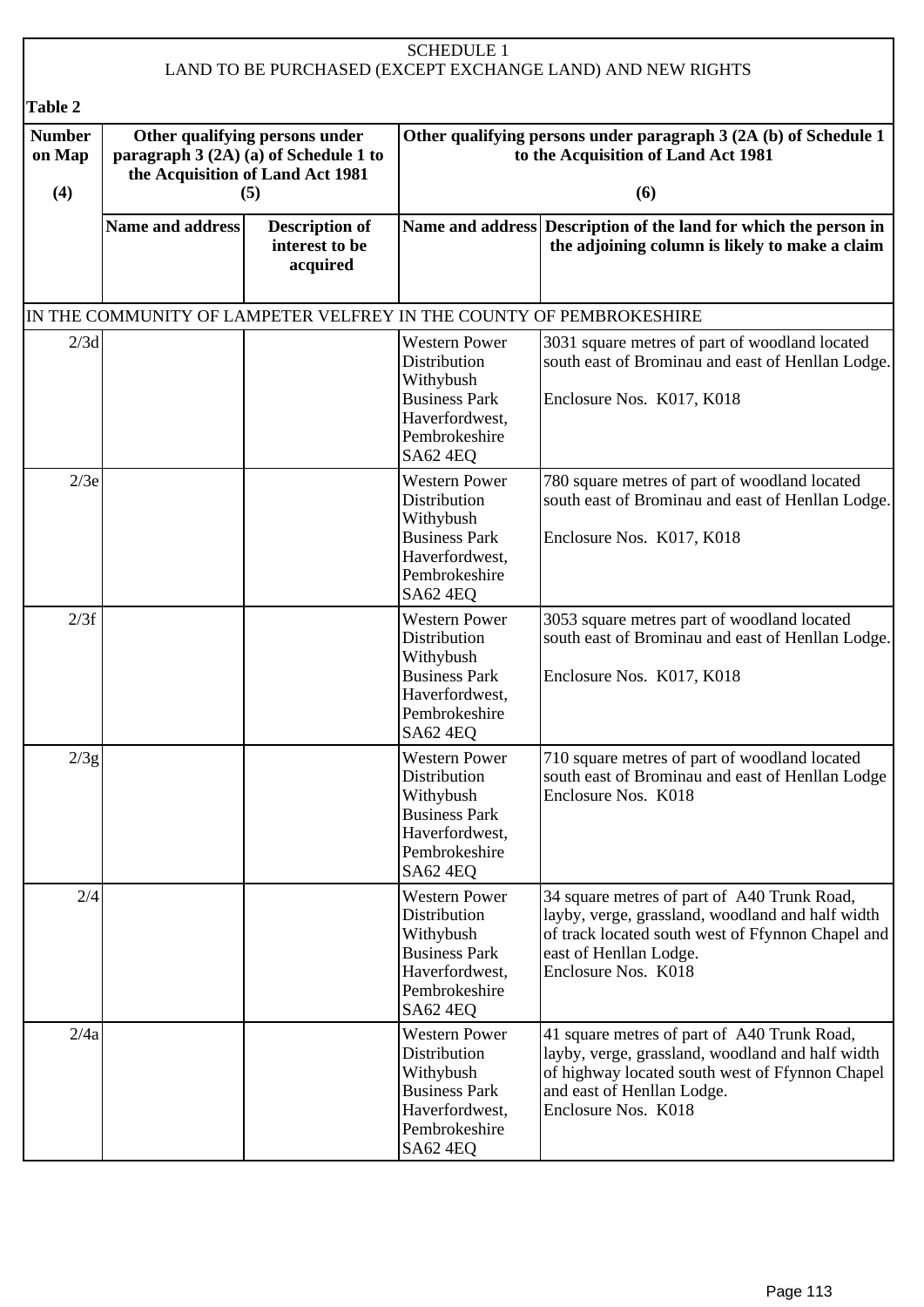| <b>SCHEDULE 1</b><br>LAND TO BE PURCHASED (EXCEPT EXCHANGE LAND) AND NEW RIGHTS |                  |                                                                                                             |                                                                                                                                                                                                                              |                                                                                                                                                                                                        |
|---------------------------------------------------------------------------------|------------------|-------------------------------------------------------------------------------------------------------------|------------------------------------------------------------------------------------------------------------------------------------------------------------------------------------------------------------------------------|--------------------------------------------------------------------------------------------------------------------------------------------------------------------------------------------------------|
|                                                                                 |                  |                                                                                                             |                                                                                                                                                                                                                              |                                                                                                                                                                                                        |
| Table 2                                                                         |                  |                                                                                                             |                                                                                                                                                                                                                              |                                                                                                                                                                                                        |
| <b>Number</b><br>on Map                                                         |                  | Other qualifying persons under<br>paragraph 3 (2A) (a) of Schedule 1 to<br>the Acquisition of Land Act 1981 |                                                                                                                                                                                                                              | Other qualifying persons under paragraph 3 (2A (b) of Schedule 1<br>to the Acquisition of Land Act 1981                                                                                                |
| (4)                                                                             |                  | (5)                                                                                                         |                                                                                                                                                                                                                              | (6)                                                                                                                                                                                                    |
|                                                                                 | Name and address | <b>Description of</b><br>interest to be<br>acquired                                                         |                                                                                                                                                                                                                              | Name and address Description of the land for which the person in<br>the adjoining column is likely to make a claim                                                                                     |
|                                                                                 |                  |                                                                                                             |                                                                                                                                                                                                                              | IN THE COMMUNITY OF LAMPETER VELFREY IN THE COUNTY OF PEMBROKESHIRE                                                                                                                                    |
| 2/4b                                                                            |                  |                                                                                                             | <b>BT</b><br>Room 18.<br>2nd Floor,<br>Padleys Yard,<br>The Strand,<br>Swansea,<br>SA12AB<br><b>Western Power</b><br>Distribution<br>Withybush                                                                               | 47 square metres of part of A40 Trunk Road,<br>verge and woodland located south west of<br>Ffynnon Chapel and east of Henllan Lodge.<br>Enclosure Nos. K018                                            |
|                                                                                 |                  |                                                                                                             | <b>Business Park</b><br>Haverfordwest,<br>Pembrokeshire<br>SA62 4EQ                                                                                                                                                          |                                                                                                                                                                                                        |
| 2/4c                                                                            |                  |                                                                                                             | <b>Western Power</b><br>Distribution<br>Withybush<br><b>Business Park</b><br>Haverfordwest,<br>Pembrokeshire<br><b>SA62 4EQ</b>                                                                                              | 148 square metres of part of A40 Trunk Road,<br>layby, verge, grassland, woodland and half width<br>of track located south west of Ffynnon Chapel and<br>east of Henllan Lodge.<br>Enclosure Nos. K018 |
| 2/4d                                                                            |                  |                                                                                                             | <b>BT</b><br>Room 18,<br>2nd Floor,<br>Padleys Yard,<br>The Strand,<br>Swansea,<br>SA12AB<br><b>Western Power</b><br>Distribution<br>Withybush<br><b>Business Park</b><br>Haverfordwest,<br>Pembrokeshire<br><b>SA62 4EQ</b> | 50 square metres of part of A40 Trunk Road,<br>verge and woodland located south west of<br>Ffynnon Chapel and east of Henllan Lodge<br>Enclosure Nos. K018                                             |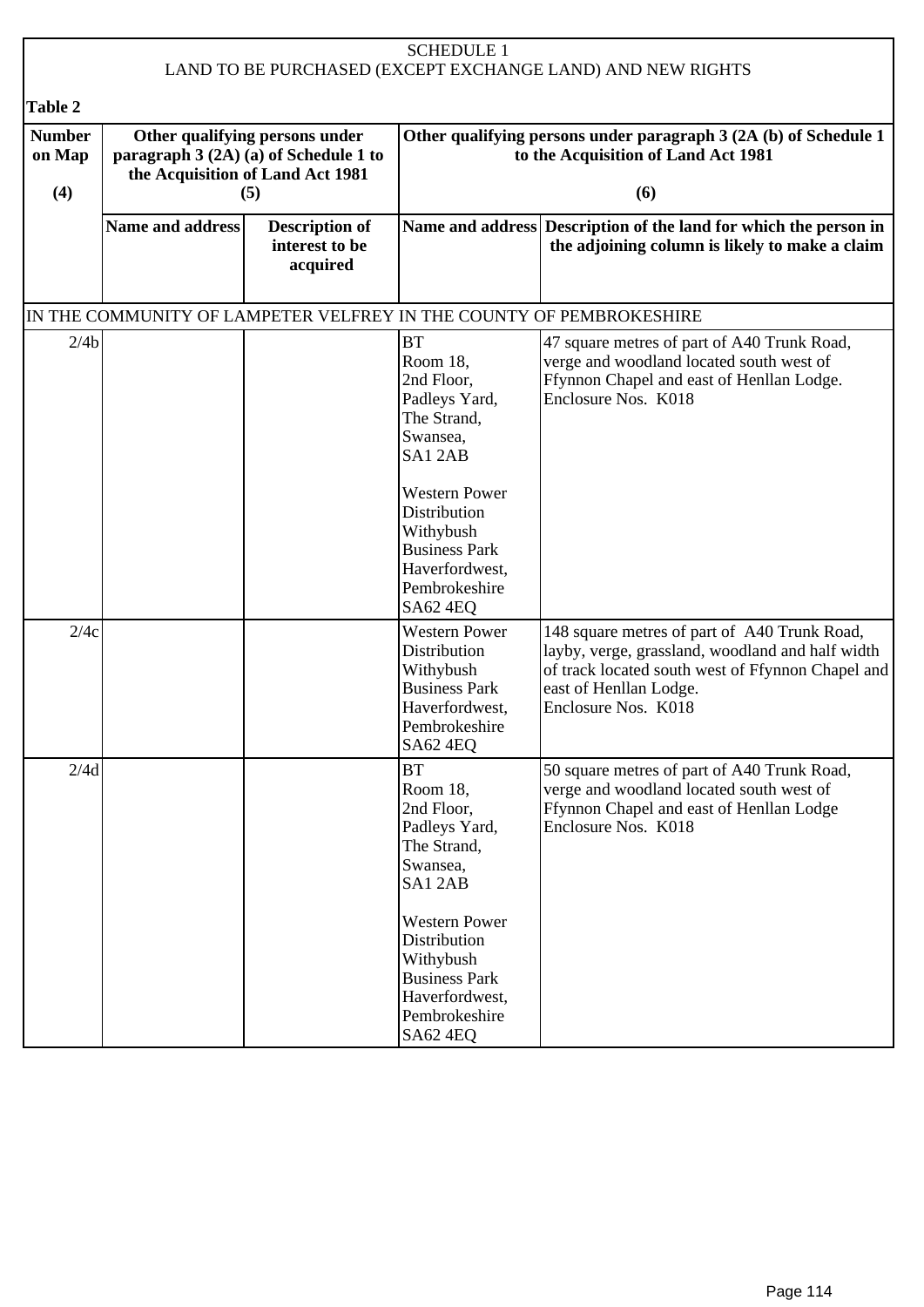| <b>SCHEDULE 1</b><br>LAND TO BE PURCHASED (EXCEPT EXCHANGE LAND) AND NEW RIGHTS |                         |                                                                                                                    |                                                                                                                                                                            |                                                                                                                                                                                       |  |  |
|---------------------------------------------------------------------------------|-------------------------|--------------------------------------------------------------------------------------------------------------------|----------------------------------------------------------------------------------------------------------------------------------------------------------------------------|---------------------------------------------------------------------------------------------------------------------------------------------------------------------------------------|--|--|
| Table 2                                                                         |                         |                                                                                                                    |                                                                                                                                                                            |                                                                                                                                                                                       |  |  |
| <b>Number</b><br>on Map<br>(4)                                                  |                         | Other qualifying persons under<br>paragraph 3 (2A) (a) of Schedule 1 to<br>the Acquisition of Land Act 1981<br>(5) |                                                                                                                                                                            | Other qualifying persons under paragraph 3 (2A (b) of Schedule 1<br>to the Acquisition of Land Act 1981<br>(6)                                                                        |  |  |
|                                                                                 | <b>Name and address</b> | <b>Description of</b><br>interest to be<br>acquired                                                                |                                                                                                                                                                            | Name and address Description of the land for which the person in<br>the adjoining column is likely to make a claim                                                                    |  |  |
|                                                                                 |                         |                                                                                                                    |                                                                                                                                                                            | IN THE COMMUNITY OF LAMPETER VELFREY IN THE COUNTY OF PEMBROKESHIRE                                                                                                                   |  |  |
| 2/5a                                                                            |                         |                                                                                                                    | <b>DCWW</b><br>Developer<br>Services,<br>PO Box 3146,<br>Cardiff,<br>CF30 0EH<br><b>BT</b><br>Room 18,<br>2nd Floor,<br>Padleys Yard,<br>The Strand,<br>Swansea,<br>SA12AB | 73 square metres of part of A40 Trunk Road,<br>woodland and verge and half width of road<br>located south west of Ffynnon Chapel and east of<br>Henllan Lodge.<br>Enclosure Nos. K018 |  |  |
|                                                                                 |                         |                                                                                                                    | <b>Western Power</b><br>Distribution<br>Withybush<br><b>Business Park</b><br>Haverfordwest,<br>Pembrokeshire<br>SA62 4EQ                                                   |                                                                                                                                                                                       |  |  |
| 2/5c                                                                            |                         |                                                                                                                    | <b>BT</b><br>Room 18,<br>2nd Floor,<br>Padleys Yard,<br>The Strand,<br>Swansea,<br>SA12AB<br><b>DCWW</b><br>Developer<br>Services,                                         | 263 square metres of part of half width of track,<br>woodland & verge located east of Ffynnon Chapel<br>and east of Henllan Lodge.<br>Enclosure Nos. K019, L019                       |  |  |
|                                                                                 |                         |                                                                                                                    | PO Box 3146,<br>Cardiff,<br>CF30 0EH                                                                                                                                       |                                                                                                                                                                                       |  |  |
| 2/5d                                                                            |                         |                                                                                                                    | BT<br>Room 18,<br>2nd Floor,<br>Padleys Yard,<br>The Strand,<br>Swansea,<br>SA12AB                                                                                         | 220 square metres of part of half width of track,<br>woodland & verge located east of Ffynnon Chapel<br>and east of Henllan Lodge.<br>Enclosure Nos. L019                             |  |  |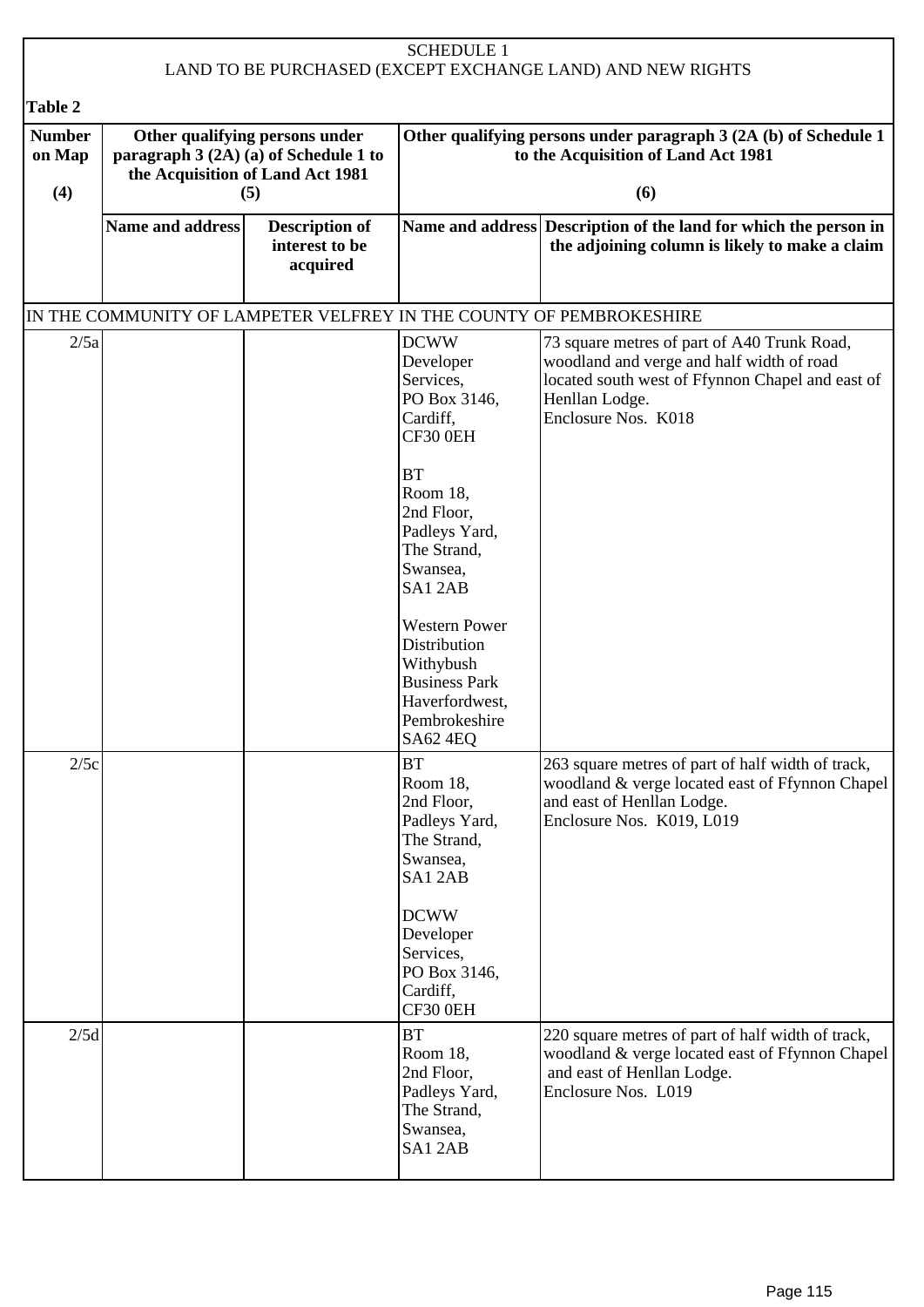| <b>SCHEDULE 1</b><br>LAND TO BE PURCHASED (EXCEPT EXCHANGE LAND) AND NEW RIGHTS |                                                                                                                    |                                                     |                                                                                                                                                                                                                                                                                                               |                                                                                                                                                                  |  |
|---------------------------------------------------------------------------------|--------------------------------------------------------------------------------------------------------------------|-----------------------------------------------------|---------------------------------------------------------------------------------------------------------------------------------------------------------------------------------------------------------------------------------------------------------------------------------------------------------------|------------------------------------------------------------------------------------------------------------------------------------------------------------------|--|
| Table 2                                                                         |                                                                                                                    |                                                     |                                                                                                                                                                                                                                                                                                               |                                                                                                                                                                  |  |
| <b>Number</b><br>on Map<br>(4)                                                  | Other qualifying persons under<br>paragraph 3 (2A) (a) of Schedule 1 to<br>the Acquisition of Land Act 1981<br>(5) |                                                     | Other qualifying persons under paragraph 3 (2A (b) of Schedule 1<br>to the Acquisition of Land Act 1981<br>(6)                                                                                                                                                                                                |                                                                                                                                                                  |  |
|                                                                                 | <b>Name and address</b>                                                                                            | <b>Description of</b><br>interest to be<br>acquired |                                                                                                                                                                                                                                                                                                               | Name and address Description of the land for which the person in<br>the adjoining column is likely to make a claim                                               |  |
|                                                                                 | IN THE COMMUNITY OF LAMPETER VELFREY IN THE COUNTY OF PEMBROKESHIRE                                                |                                                     |                                                                                                                                                                                                                                                                                                               |                                                                                                                                                                  |  |
|                                                                                 | $2/6$ Halifax Plc<br>PO Box 548,<br>Leeds,<br>1WU                                                                  | Mortgage                                            | <b>Western Power</b><br>Distribution<br>Withybush<br><b>Business Park</b><br>Haverfordwest,<br>Pembrokeshire<br><b>SA62 4EQ</b>                                                                                                                                                                               | 30 square metres of part of half width of A40<br>Trunk Road and verge located south of Ffynnon<br>Chapel and east of Henllan Lodge.<br>Enclosure Nos. K018, K019 |  |
|                                                                                 | $2/6a$ Halifax Plc<br>PO Box 548,<br>Leeds,<br>1WU                                                                 | Mortgage                                            | <b>DCWW</b><br>Developer<br>Services,<br>PO Box 3146,<br>Cardiff,<br>CF30 0EH<br><b>BT</b><br>Room 18,<br>2nd Floor,<br>Padleys Yard,<br>The Strand,<br>Swansea,<br>SA12AB<br><b>Western Power</b><br>Distribution<br>Withybush<br><b>Business Park</b><br>Haverfordwest,<br>Pembrokeshire<br><b>SA62 4EQ</b> | 79 square metres of part of A40 Trunk Road and<br>verge located south of Ffynnon Chapel and east of<br>Henllan Lodge.<br>Enclosure Nos. K018, K019               |  |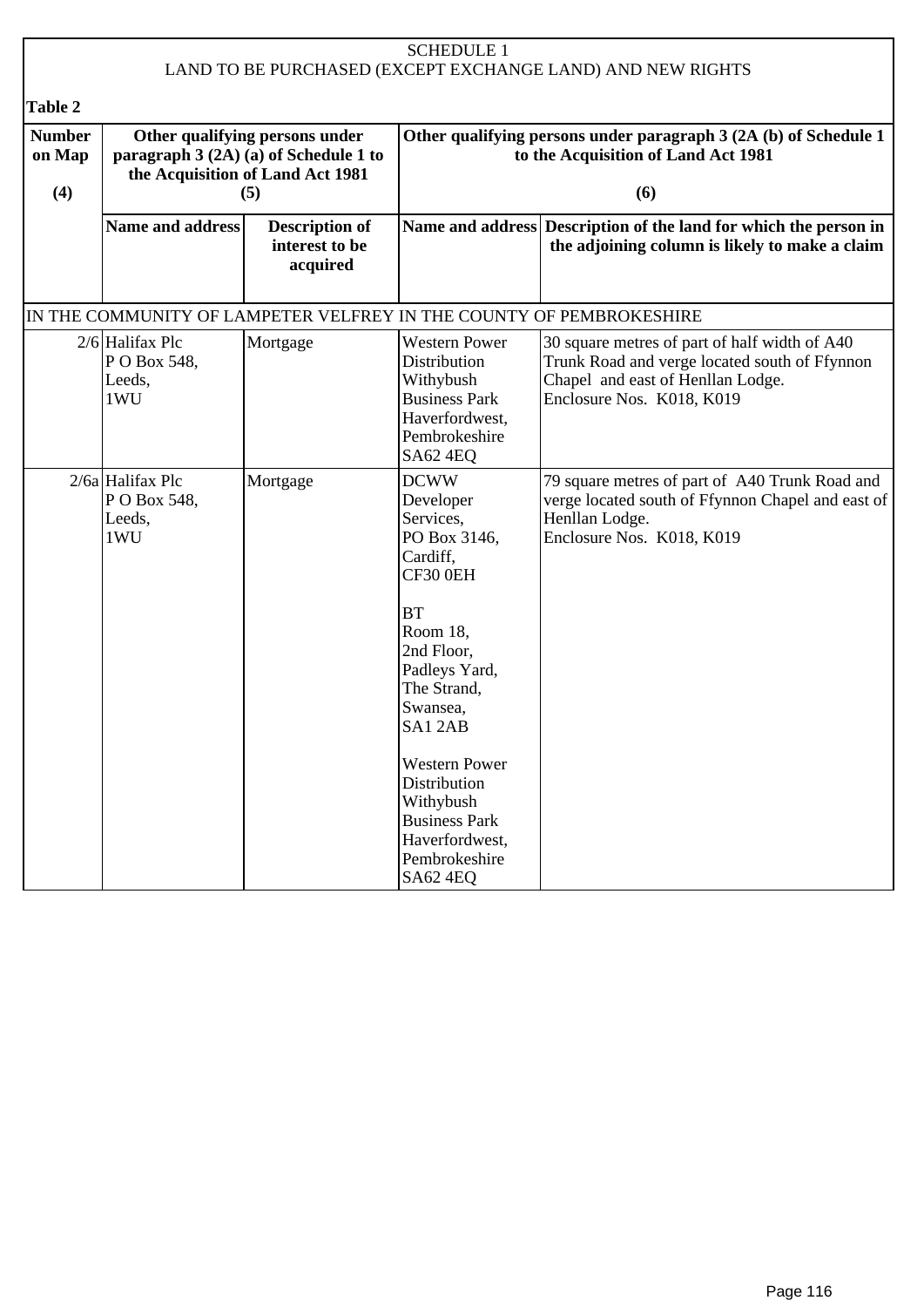| <b>SCHEDULE 1</b><br>LAND TO BE PURCHASED (EXCEPT EXCHANGE LAND) AND NEW RIGHTS |                                                                                                                    |                                                     |                                                                                                                                                                                                                                                                                                        |                                                                                                                                                        |  |
|---------------------------------------------------------------------------------|--------------------------------------------------------------------------------------------------------------------|-----------------------------------------------------|--------------------------------------------------------------------------------------------------------------------------------------------------------------------------------------------------------------------------------------------------------------------------------------------------------|--------------------------------------------------------------------------------------------------------------------------------------------------------|--|
| Table 2                                                                         |                                                                                                                    |                                                     |                                                                                                                                                                                                                                                                                                        |                                                                                                                                                        |  |
| <b>Number</b><br>on Map<br>(4)                                                  | Other qualifying persons under<br>paragraph 3 (2A) (a) of Schedule 1 to<br>the Acquisition of Land Act 1981<br>(5) |                                                     |                                                                                                                                                                                                                                                                                                        | Other qualifying persons under paragraph 3 (2A (b) of Schedule 1<br>to the Acquisition of Land Act 1981<br>(6)                                         |  |
|                                                                                 | Name and address                                                                                                   | <b>Description of</b><br>interest to be<br>acquired |                                                                                                                                                                                                                                                                                                        | Name and address Description of the land for which the person in<br>the adjoining column is likely to make a claim                                     |  |
|                                                                                 |                                                                                                                    |                                                     |                                                                                                                                                                                                                                                                                                        | IN THE COMMUNITY OF LAMPETER VELFREY IN THE COUNTY OF PEMBROKESHIRE                                                                                    |  |
| 2/7a                                                                            |                                                                                                                    |                                                     | <b>BT</b><br>Room 18.<br>2nd Floor,<br>Padleys Yard,<br>The Strand,<br>Swansea,<br>SA12AB<br><b>DCWW</b><br>Developer<br>Services,<br>PO Box 3146,<br>Cardiff,<br>CF30 0EH<br><b>Western Power</b><br>Distribution<br>Withybush<br><b>Business Park</b><br>Haverfordwest,<br>Pembrokeshire<br>SA62 4EQ | 166 square metres of part of A40 Trunk Road and<br>footpath located south of Ffynnon Chapel and east<br>of Henllan Lodge.<br>Enclosure Nos. K019, L019 |  |
| 2/7c                                                                            |                                                                                                                    |                                                     | <b>BT</b><br>Room 18,<br>2nd Floor,<br>Padleys Yard,<br>The Strand,<br>Swansea,<br>SA12AB                                                                                                                                                                                                              | 633 square metres of part of half width of<br>unclassified road located east of Ffynnon Chapel<br>and east of Henllan Lodge.<br>Enclosure Nos. L019    |  |
| 2/8                                                                             |                                                                                                                    |                                                     | <b>BT</b><br>Room 18,<br>2nd Floor,<br>Padleys Yard,<br>The Strand,<br>Swansea,<br>SA12AB                                                                                                                                                                                                              | 434 square metres of half width of unclassified<br>road located south east of Parc-y-Delyn and east<br>of Ffynnon Chapel.<br>Enclosure Nos. L020       |  |
| 2/8a                                                                            |                                                                                                                    |                                                     | <b>BT</b><br>Room 18,<br>2nd Floor,<br>Padleys Yard,<br>The Strand,<br>Swansea,<br>SA12AB                                                                                                                                                                                                              | 292 square metres of half width of unclassified<br>road located south east of Parc-y-Delyn and east<br>of Ffynnon Chapel.<br>Enclosure Nos. L019, L020 |  |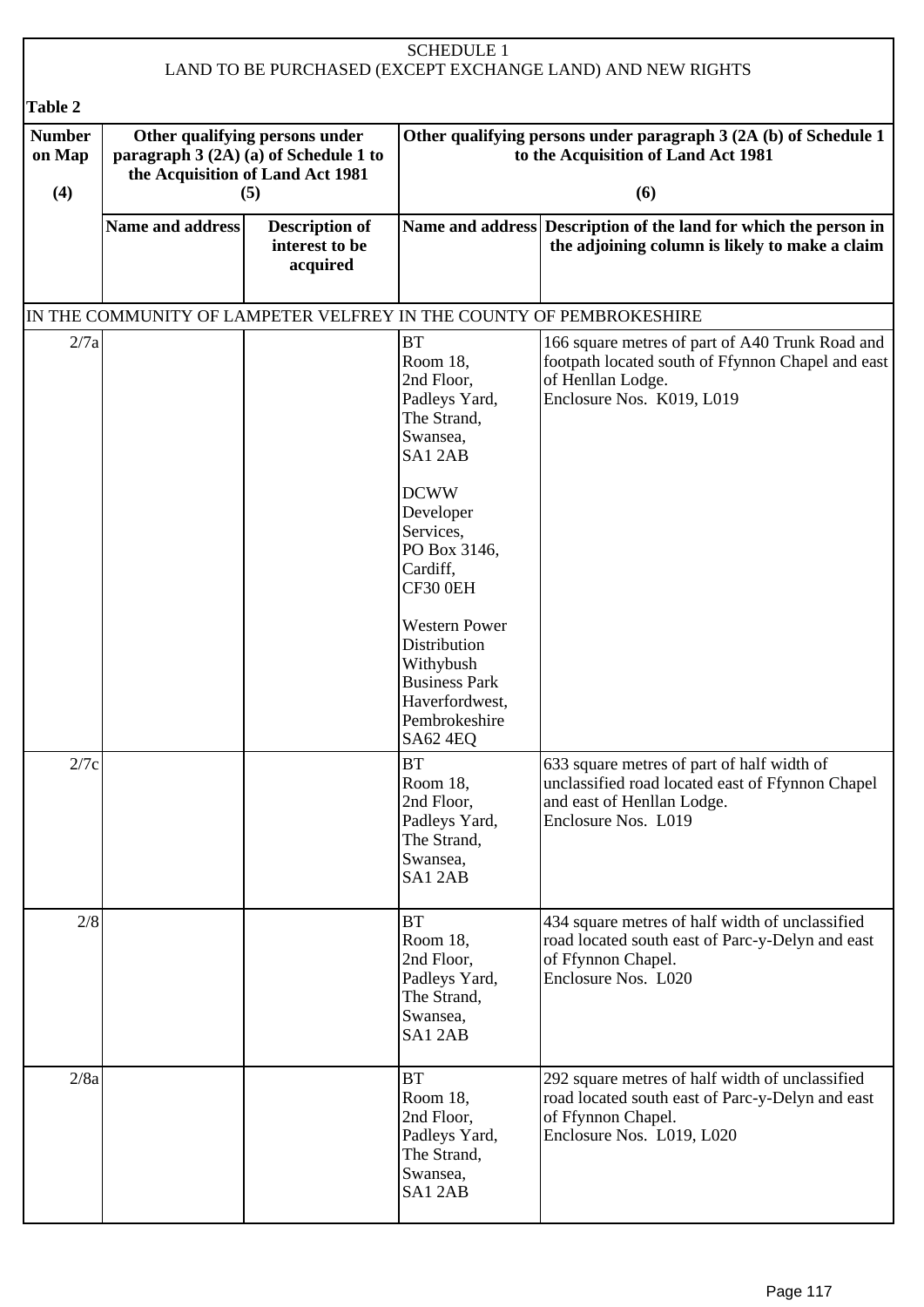| <b>SCHEDULE 1</b><br>LAND TO BE PURCHASED (EXCEPT EXCHANGE LAND) AND NEW RIGHTS |                                                                                                             |                            |                                                                                                                                                                                                                       |                                                                                                                                                                   |
|---------------------------------------------------------------------------------|-------------------------------------------------------------------------------------------------------------|----------------------------|-----------------------------------------------------------------------------------------------------------------------------------------------------------------------------------------------------------------------|-------------------------------------------------------------------------------------------------------------------------------------------------------------------|
|                                                                                 |                                                                                                             |                            |                                                                                                                                                                                                                       |                                                                                                                                                                   |
| Table 2<br><b>Number</b>                                                        |                                                                                                             |                            |                                                                                                                                                                                                                       | Other qualifying persons under paragraph 3 (2A (b) of Schedule 1                                                                                                  |
| on Map                                                                          | Other qualifying persons under<br>paragraph 3 (2A) (a) of Schedule 1 to<br>the Acquisition of Land Act 1981 |                            |                                                                                                                                                                                                                       | to the Acquisition of Land Act 1981                                                                                                                               |
| (4)                                                                             | (5)                                                                                                         |                            |                                                                                                                                                                                                                       | (6)                                                                                                                                                               |
|                                                                                 | <b>Name and address</b>                                                                                     | <b>Description of</b>      |                                                                                                                                                                                                                       | Name and address Description of the land for which the person in                                                                                                  |
|                                                                                 |                                                                                                             | interest to be<br>acquired |                                                                                                                                                                                                                       | the adjoining column is likely to make a claim                                                                                                                    |
|                                                                                 |                                                                                                             |                            |                                                                                                                                                                                                                       | IN THE COMMUNITY OF LAMPETER VELFREY IN THE COUNTY OF PEMBROKESHIRE                                                                                               |
| 2/8b                                                                            |                                                                                                             |                            | <b>BT</b><br>Room 18,<br>2nd Floor,<br>Padleys Yard,<br>The Strand,<br>Swansea.<br>SA12AB                                                                                                                             | 374 square metres of part of farmland (grassland)<br>and woodland located south east of Parc-y-Delyn<br>and east of Ffynnon Chapel.<br>Enclosure Nos. L019, L020  |
| 2/8c                                                                            |                                                                                                             |                            | <b>BT</b><br>Room 18,<br>2nd Floor,<br>Padleys Yard,<br>The Strand,<br>Swansea,<br>SA12AB                                                                                                                             | 1506 square metres of part of farmland (grassland)<br>and woodland located south east of Parc-y-Delyn<br>and east of Ffynnon Chapel<br>Enclosure Nos. L020        |
| 2/8d                                                                            |                                                                                                             |                            | <b>BT</b><br>Room 18,<br>2nd Floor,<br>Padleys Yard,<br>The Strand.<br>Swansea,<br>SA12AB                                                                                                                             | 474 square metres of part of farmland (grassland)<br>and woodland located south east of Parc-y-Delyn<br>and east of Ffynnon Chapel.<br>Enclosure Nos. L020        |
| 2/8h                                                                            |                                                                                                             |                            | <b>BT</b><br>Room 18,<br>2nd Floor,<br>Padleys Yard,<br>The Strand,<br>Swansea,<br>SA12AB<br><b>Western Power</b><br>Distribution<br>Withybush<br><b>Business Park</b><br>Haverfordwest,<br>Pembrokeshire<br>SA62 4EQ | 2800 square metres of part of farmland (grassland)<br>located south east of Parc-y-Delyn and south west<br>of Pen-Troydin-Fach farm.<br>Enclosure Nos. L020, L021 |
| 2/8m                                                                            |                                                                                                             |                            | <b>Western Power</b><br>Distribution<br>Withybush<br><b>Business Park</b><br>Haverfordwest,<br>Pembrokeshire<br>SA62 4EQ                                                                                              | 8226 square metres of part of farmland (grassland)<br>located south east of Parc-y-Delyn and south west<br>of Pen-Troydin-Fach farm.<br>Enclosure Nos. L020, L021 |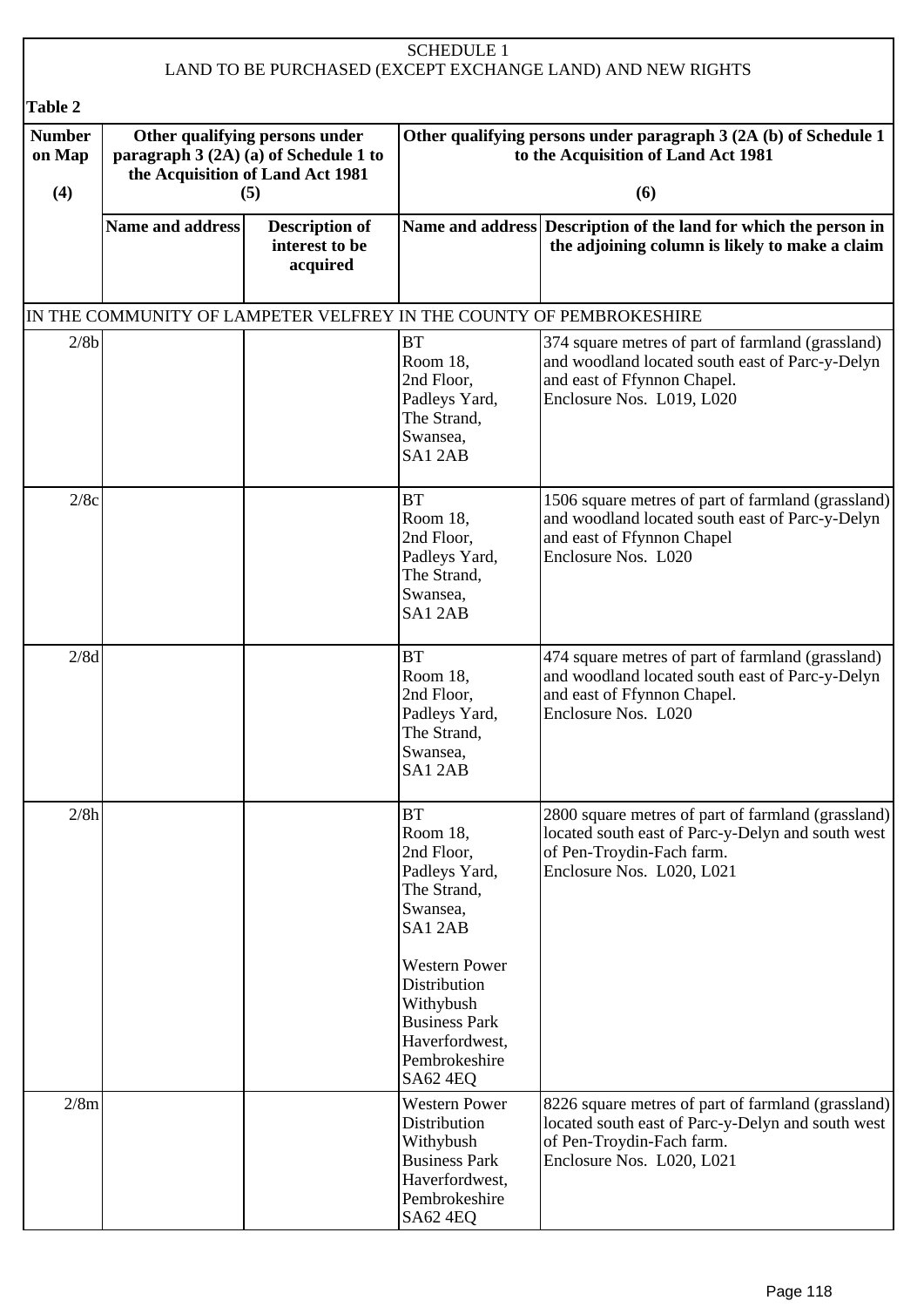| <b>SCHEDULE 1</b><br>LAND TO BE PURCHASED (EXCEPT EXCHANGE LAND) AND NEW RIGHTS |                                                                                                                    |                                                     |                                                                                                                                 |                                                                                                                                                                                                                                                                                                           |
|---------------------------------------------------------------------------------|--------------------------------------------------------------------------------------------------------------------|-----------------------------------------------------|---------------------------------------------------------------------------------------------------------------------------------|-----------------------------------------------------------------------------------------------------------------------------------------------------------------------------------------------------------------------------------------------------------------------------------------------------------|
|                                                                                 |                                                                                                                    |                                                     |                                                                                                                                 |                                                                                                                                                                                                                                                                                                           |
| Table 2<br><b>Number</b><br>on Map<br>(4)                                       | Other qualifying persons under<br>paragraph 3 (2A) (a) of Schedule 1 to<br>the Acquisition of Land Act 1981<br>(5) |                                                     | Other qualifying persons under paragraph 3 (2A (b) of Schedule 1<br>to the Acquisition of Land Act 1981<br>(6)                  |                                                                                                                                                                                                                                                                                                           |
|                                                                                 | <b>Name and address</b>                                                                                            | <b>Description of</b><br>interest to be<br>acquired |                                                                                                                                 | Name and address Description of the land for which the person in<br>the adjoining column is likely to make a claim                                                                                                                                                                                        |
|                                                                                 |                                                                                                                    |                                                     |                                                                                                                                 | IN THE COMMUNITY OF LAMPETER VELFREY IN THE COUNTY OF PEMBROKESHIRE                                                                                                                                                                                                                                       |
| 2/8n                                                                            |                                                                                                                    |                                                     | <b>Western Power</b><br><b>Distribution</b><br>Withybush<br><b>Business Park</b><br>Haverfordwest,<br>Pembrokeshire<br>SA62 4EQ | 856 square metres of part of farmland (grassland)<br>located south east of Parc-y-Delyn and south west<br>of Pen-Troydin-Fach farm.<br>Enclosure Nos. L020, L021                                                                                                                                          |
| 2/8p                                                                            |                                                                                                                    |                                                     | <b>Western Power</b><br>Distribution<br>Withybush<br><b>Business Park</b><br>Haverfordwest,<br>Pembrokeshire<br>SA62 4EQ        | The right to enter and re-enter upon 390 square<br>metres of part of farmland (grassland) located<br>south east of Parc-y-Delyn and south west of Pen-<br>Troydin-Fach farm for all purposes connected<br>with the construction and maintenance of<br>environmental fencing.<br>Enclosure Nos. L020, L021 |
| 2/8q                                                                            |                                                                                                                    |                                                     | <b>Western Power</b><br>Distribution<br>Withybush<br><b>Business Park</b><br>Haverfordwest,<br>Pembrokeshire<br>SA62 4EQ        | 28 square metres of part of farmland (grassland)<br>and hedge located south east of Parc-y-Delyn and<br>south west of Pen-Troydin-Fach farm.<br>Enclosure Nos. L021                                                                                                                                       |
|                                                                                 | $2/9$ Barclays Bank<br>5 St James Street,<br>Narberth,<br>Pembrokeshire,<br><b>SA677BY</b>                         | Mortgage                                            | BT<br>Room 18.<br>2nd Floor,<br>Padleys Yard,<br>The Strand,<br>Swansea,<br>SA12AB                                              | 19041 square metres of part of farmland<br>(grassland), public footpath, farm access, and<br>ditch located south east of Pen-Troydin-Fach farm<br>and north of Maes-y-Rhos.<br>Enclosure Nos. L021, L022, M022                                                                                            |
|                                                                                 |                                                                                                                    |                                                     | <b>Western Power</b><br>Distribution<br>Withybush<br><b>Business Park</b><br>Haverfordwest,<br>Pembrokeshire<br><b>SA62 4EQ</b> |                                                                                                                                                                                                                                                                                                           |
|                                                                                 | $2/9a$ Barclays Bank<br>5 St James Street,<br>Narberth,<br>Pembrokeshire,<br><b>SA677BY</b>                        | Mortgage                                            | <b>Western Power</b><br>Distribution<br>Withybush<br><b>Business Park</b><br>Haverfordwest,<br>Pembrokeshire<br>SA62 4EQ        | 417 square metres of part of farmland (grassland),<br>footpath and farm access track located south of<br>Pen-Troydin-Fach farm and north west of Maes-y-<br>Rhos.<br>Enclosure Nos. L021                                                                                                                  |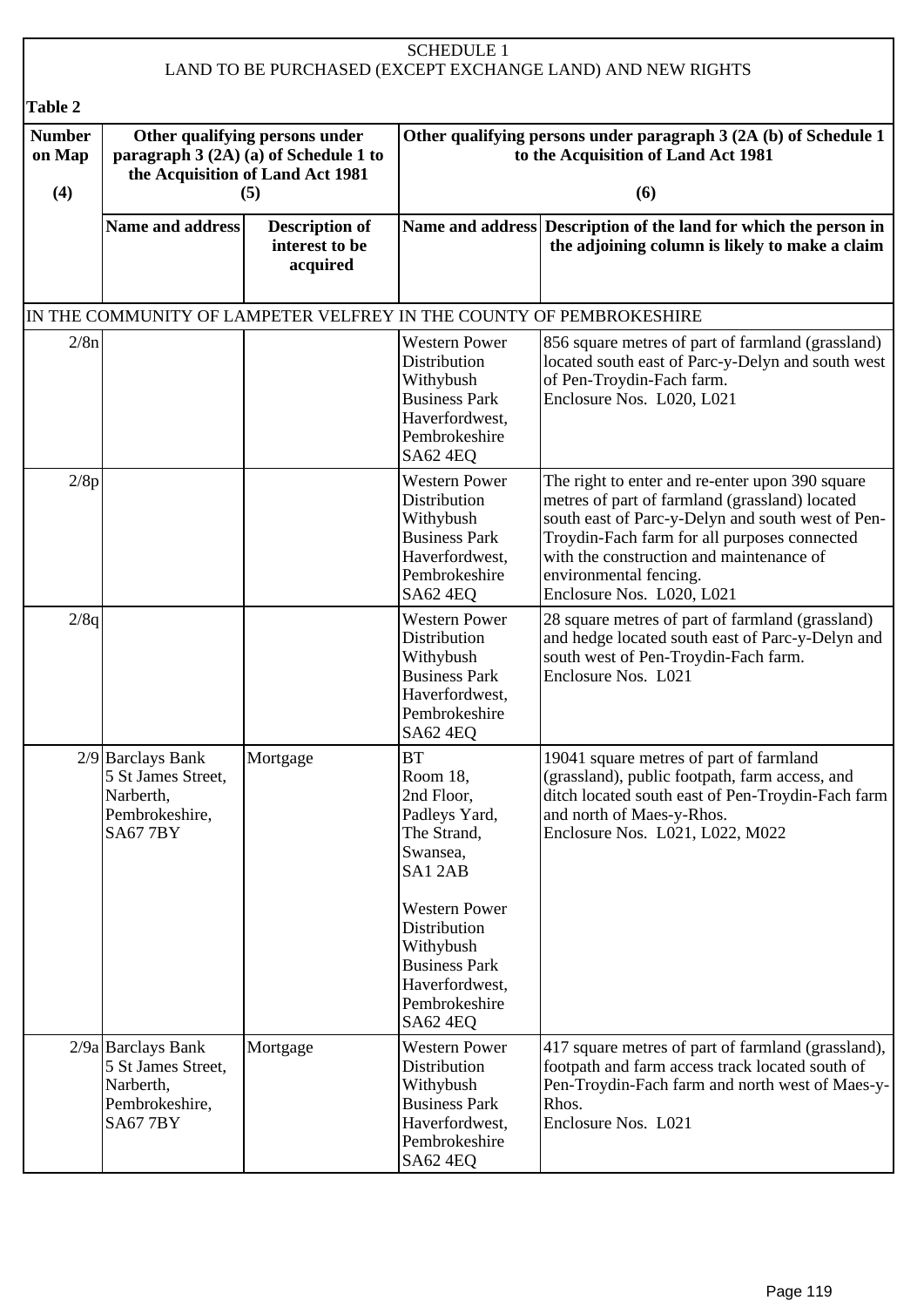| <b>SCHEDULE 1</b><br>LAND TO BE PURCHASED (EXCEPT EXCHANGE LAND) AND NEW RIGHTS |                                                                                                             |                                                     |                                                                                                                                                                                                                              |                                                                                                                                                                                                                                                                                                               |
|---------------------------------------------------------------------------------|-------------------------------------------------------------------------------------------------------------|-----------------------------------------------------|------------------------------------------------------------------------------------------------------------------------------------------------------------------------------------------------------------------------------|---------------------------------------------------------------------------------------------------------------------------------------------------------------------------------------------------------------------------------------------------------------------------------------------------------------|
| Table 2                                                                         |                                                                                                             |                                                     |                                                                                                                                                                                                                              |                                                                                                                                                                                                                                                                                                               |
| <b>Number</b><br>on Map                                                         | Other qualifying persons under<br>paragraph 3 (2A) (a) of Schedule 1 to<br>the Acquisition of Land Act 1981 |                                                     |                                                                                                                                                                                                                              | Other qualifying persons under paragraph 3 (2A (b) of Schedule 1<br>to the Acquisition of Land Act 1981                                                                                                                                                                                                       |
| (4)                                                                             | <b>Name and address</b>                                                                                     | (5)                                                 |                                                                                                                                                                                                                              | (6)                                                                                                                                                                                                                                                                                                           |
|                                                                                 |                                                                                                             | <b>Description of</b><br>interest to be<br>acquired |                                                                                                                                                                                                                              | Name and address Description of the land for which the person in<br>the adjoining column is likely to make a claim                                                                                                                                                                                            |
| IN THE COMMUNITY OF LAMPETER VELFREY IN THE COUNTY OF PEMBROKESHIRE             |                                                                                                             |                                                     |                                                                                                                                                                                                                              |                                                                                                                                                                                                                                                                                                               |
|                                                                                 | $2/9b$ Barclays Bank<br>5 St James Street,<br>Narberth,<br>Pembrokeshire,<br><b>SA677BY</b>                 | Mortgage                                            | <b>Western Power</b><br>Distribution<br>Withybush<br><b>Business Park</b><br>Haverfordwest,<br>Pembrokeshire<br><b>SA62 4EQ</b>                                                                                              | 785 square metres of part of farmland (grassland),<br>footpath, and access track located south of Pen-<br>Troydin-Fach and north west of Maes-y-Rhos.<br>Enclosure Nos. L021                                                                                                                                  |
|                                                                                 | $2/9c$ Barclays Bank<br>5 St James Street,<br>Narberth,<br>Pembrokeshire,<br><b>SA677BY</b>                 | Mortgage                                            |                                                                                                                                                                                                                              | The right to enter and re-enter upon 351 square<br>metres of part of farmland (grassland), footpath<br>and access track located south of Pen-Troydin-<br>Fach and east of Maes-y-Rhos for all purposes<br>connected with the construction and maintenance<br>of environmental fencing.<br>Enclosure Nos. L021 |
|                                                                                 | $2/9d$ Barclays Bank<br>5 St James Street,<br>Narberth,<br>Pembrokeshire,<br><b>SA677BY</b>                 | Mortgage                                            |                                                                                                                                                                                                                              | 92 square metres of part of access track and<br>footpath located south east of Pen-Troydin-Fach<br>farm and north west of Maes-y-Rhos.<br>Enclosure Nos. L021                                                                                                                                                 |
|                                                                                 | $2/9e$ Barclays Bank<br>5 St James Street,<br>Narberth,<br>Pembrokeshire,<br><b>SA677BY</b>                 | Mortgage                                            | <b>BT</b><br>Room 18,<br>2nd Floor,<br>Padleys Yard,<br>The Strand,<br>Swansea,<br>SA12AB<br><b>Western Power</b><br>Distribution<br>Withybush<br><b>Business Park</b><br>Haverfordwest,<br>Pembrokeshire<br><b>SA62 4EQ</b> | 627 square metres of part of farmland (grassland)<br>and hedge located east of Pen-Troydin-Fach farm<br>and north east of Maes-y-Rhos.<br>Enclosure Nos. L021, L022, M022                                                                                                                                     |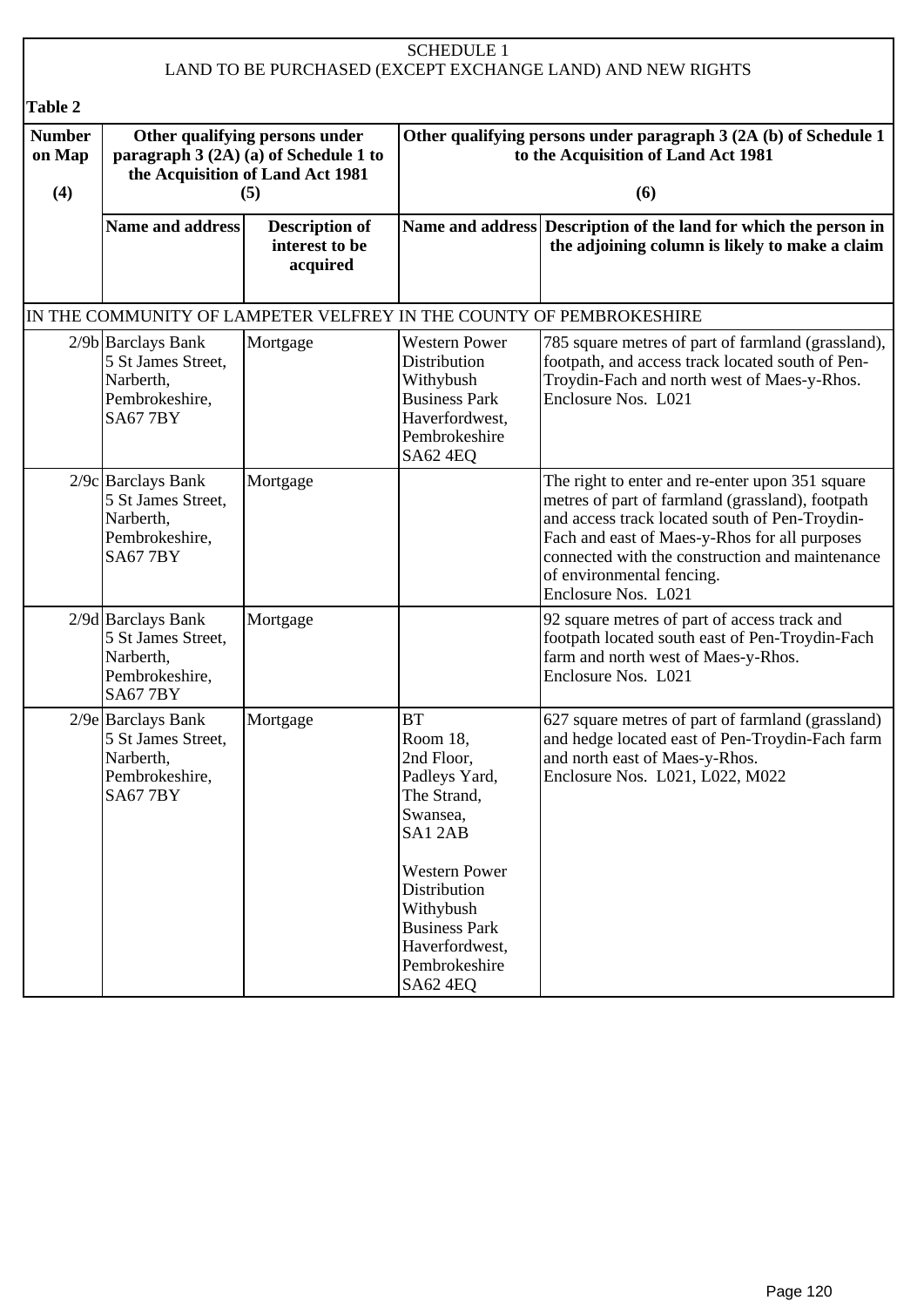| <b>SCHEDULE 1</b><br>LAND TO BE PURCHASED (EXCEPT EXCHANGE LAND) AND NEW RIGHTS |                                                                                              |                                                                                                                    |                                                                                                                                                                                                                              |                                                                                                                                                                                                                                                                                                                                                                                                          |  |  |
|---------------------------------------------------------------------------------|----------------------------------------------------------------------------------------------|--------------------------------------------------------------------------------------------------------------------|------------------------------------------------------------------------------------------------------------------------------------------------------------------------------------------------------------------------------|----------------------------------------------------------------------------------------------------------------------------------------------------------------------------------------------------------------------------------------------------------------------------------------------------------------------------------------------------------------------------------------------------------|--|--|
| Table 2                                                                         |                                                                                              |                                                                                                                    |                                                                                                                                                                                                                              |                                                                                                                                                                                                                                                                                                                                                                                                          |  |  |
| <b>Number</b><br>on Map<br>(4)                                                  |                                                                                              | Other qualifying persons under<br>paragraph 3 (2A) (a) of Schedule 1 to<br>the Acquisition of Land Act 1981<br>(5) |                                                                                                                                                                                                                              | Other qualifying persons under paragraph 3 (2A (b) of Schedule 1<br>to the Acquisition of Land Act 1981<br>(6)                                                                                                                                                                                                                                                                                           |  |  |
|                                                                                 | <b>Name and address</b>                                                                      | <b>Description of</b><br>interest to be<br>acquired                                                                |                                                                                                                                                                                                                              | Name and address Description of the land for which the person in<br>the adjoining column is likely to make a claim                                                                                                                                                                                                                                                                                       |  |  |
|                                                                                 |                                                                                              |                                                                                                                    |                                                                                                                                                                                                                              | IN THE COMMUNITY OF LAMPETER VELFREY IN THE COUNTY OF PEMBROKESHIRE                                                                                                                                                                                                                                                                                                                                      |  |  |
|                                                                                 | $2/9f$ Barclays Bank<br>5 St James Street,<br>Narberth,<br>Pembrokeshire,<br><b>SA677BY</b>  | Mortgage                                                                                                           | <b>BT</b><br>Room 18,<br>2nd Floor,<br>Padleys Yard,<br>The Strand,<br>Swansea,<br>SA12AB<br><b>Western Power</b><br>Distribution<br>Withybush<br><b>Business Park</b><br>Haverfordwest,<br>Pembrokeshire<br><b>SA62 4EQ</b> | The right to enter and re-enter upon 1171 square<br>metres of part of farmland (grassland) located east<br>of Pen-Troydin-Fach farm and north east of Maes-<br>y-Rhos for all purposes connected with the<br>construction and maintenance of environmental<br>fencing and for the cleansing, widening,<br>deepening and maintenance of an existing<br>drainage ditch.<br>Enclosure Nos. L021, L022, M022 |  |  |
|                                                                                 | 2/9g Barclays Bank<br>5 St James Street,<br>Narberth,<br>Pembrokeshire,<br><b>SA677BY</b>    | Mortgage                                                                                                           | <b>Western Power</b><br>Distribution<br>Withybush<br><b>Business Park</b><br>Haverfordwest,<br>Pembrokeshire<br>SA62 4EQ                                                                                                     | The right to enter and re-enter upon 414 square<br>metres of part of farmland (grassland) and<br>ditch/watercourse located south east of Pen-<br>Troydin-Fach farm and north east of Maes-y-Rhos<br>for all purposes connected with the cleansing,<br>widening, deepening and maintenance of an<br>existing drainage ditch.<br>Enclosure Nos. L022                                                       |  |  |
|                                                                                 | $2/9h$ Barclays Bank<br>5 St James Street,<br>Narberth,<br>Pembrokeshire,<br><b>SA677BY</b>  | Mortgage                                                                                                           |                                                                                                                                                                                                                              | The right to enter and re-enter upon 46 square<br>metres of part of farmland (grassland) and<br>ditch/watercourse located north east of Pen-<br>Troydin-Fach farm and north east of Maes-y-Rhos<br>for all purposes connected with the cleansing,<br>widening, deepening and maintenance of an<br>existing drainage ditch.<br>Enclosure Nos. M022                                                        |  |  |
|                                                                                 | $2/9j$ Barclays Bank<br>5 St James Street,<br>Narberth,<br>Pembrokeshire,<br><b>SA677BY</b>  | Mortgage                                                                                                           |                                                                                                                                                                                                                              | 171 square metres of part of farmland (grassland)<br>and ditch / watercourse located east of Pen-<br>Troydin-Fach farm and north east of Maes-y-<br>Rhos.<br>Enclosure Nos. M022                                                                                                                                                                                                                         |  |  |
|                                                                                 | $2/9k$ Barclays Bank<br>5 St James Street,<br>Narberth,<br>Pembrokeshire,<br><b>SA677BY</b>  | Mortgage                                                                                                           |                                                                                                                                                                                                                              | 302 square metres of part of farmland (grassland)<br>located east of Pen-Troydin-Fach farm and north<br>east of Maes-y-Rhos.<br>Enclosure Nos. M022                                                                                                                                                                                                                                                      |  |  |
|                                                                                 | $2/9m$ Barclays Bank<br>5 St James Street,<br>Narberth,<br>Pembrokeshire,<br><b>SA67 7BY</b> | Mortgage                                                                                                           |                                                                                                                                                                                                                              | 247 square metres of part of farmland (grassland)<br>and ditch located east of Pen-Troydin-Fach farm<br>and north east of Maes-y-Rhos.<br>Enclosure Nos. M022                                                                                                                                                                                                                                            |  |  |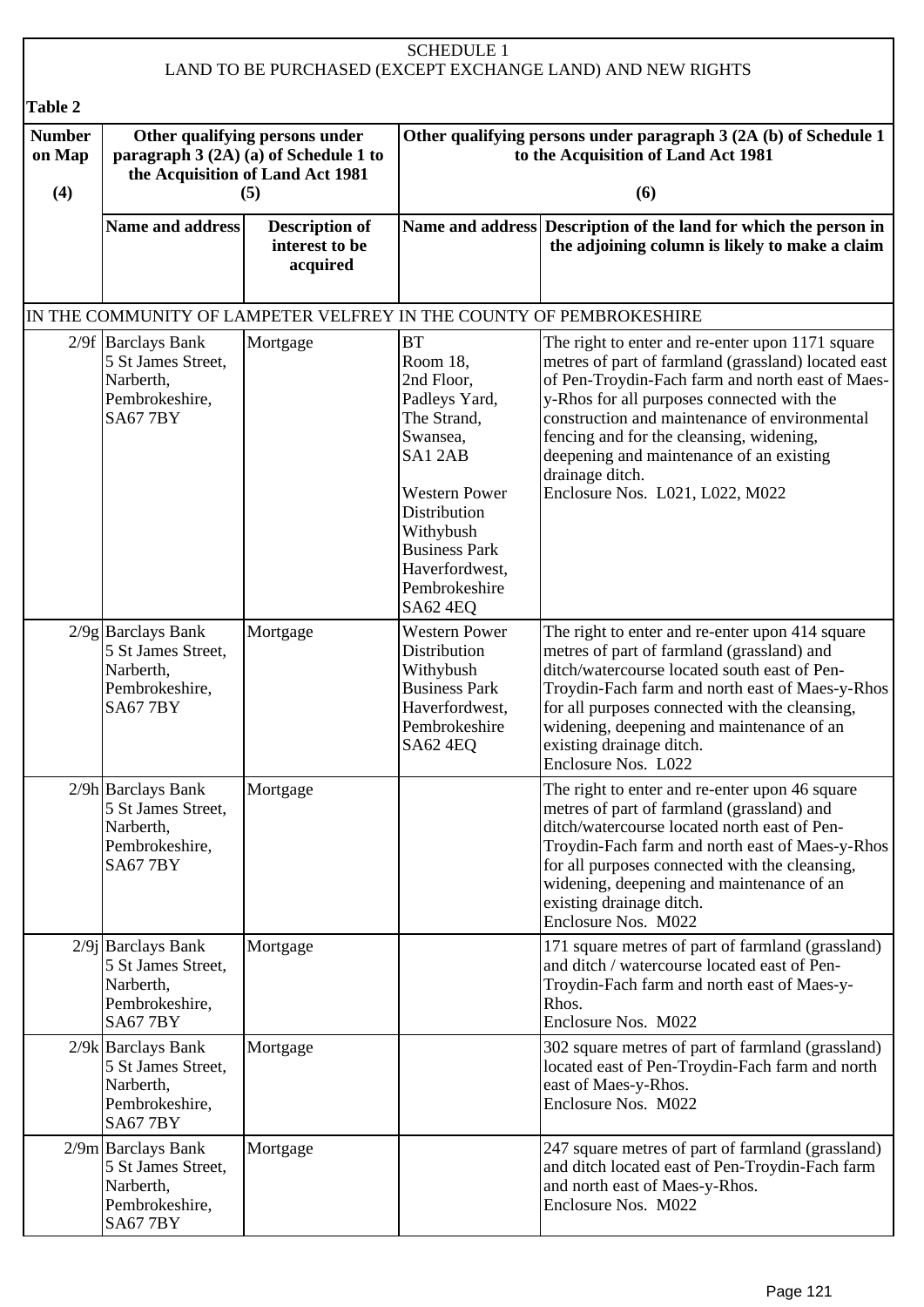|                                |                                                                                                                    |                                                     | <b>SCHEDULE 1</b>                                                                                                                                                                                                     | LAND TO BE PURCHASED (EXCEPT EXCHANGE LAND) AND NEW RIGHTS                                                                                                                                                                                                                                                                                                                                                                                                 |  |  |
|--------------------------------|--------------------------------------------------------------------------------------------------------------------|-----------------------------------------------------|-----------------------------------------------------------------------------------------------------------------------------------------------------------------------------------------------------------------------|------------------------------------------------------------------------------------------------------------------------------------------------------------------------------------------------------------------------------------------------------------------------------------------------------------------------------------------------------------------------------------------------------------------------------------------------------------|--|--|
| Table 2                        |                                                                                                                    |                                                     |                                                                                                                                                                                                                       |                                                                                                                                                                                                                                                                                                                                                                                                                                                            |  |  |
| <b>Number</b><br>on Map<br>(4) | Other qualifying persons under<br>paragraph 3 (2A) (a) of Schedule 1 to<br>the Acquisition of Land Act 1981<br>(5) |                                                     |                                                                                                                                                                                                                       | Other qualifying persons under paragraph 3 (2A (b) of Schedule 1<br>to the Acquisition of Land Act 1981<br>(6)                                                                                                                                                                                                                                                                                                                                             |  |  |
|                                | Name and address                                                                                                   | <b>Description of</b><br>interest to be<br>acquired |                                                                                                                                                                                                                       | Name and address Description of the land for which the person in<br>the adjoining column is likely to make a claim                                                                                                                                                                                                                                                                                                                                         |  |  |
|                                |                                                                                                                    |                                                     |                                                                                                                                                                                                                       | IN THE COMMUNITY OF LAMPETER VELFREY IN THE COUNTY OF PEMBROKESHIRE                                                                                                                                                                                                                                                                                                                                                                                        |  |  |
|                                | $2/9n$ Barclays Bank<br>5 St James Street,<br>Narberth,<br>Pembrokeshire,<br><b>SA677BY</b>                        | Mortgage                                            |                                                                                                                                                                                                                       | 182 square metres of part of farmland (grassland)<br>and watercourse located east of Pen-Troydin-Fach<br>farm and north east of Maes-y-Rhos.<br>Enclosure Nos. M022                                                                                                                                                                                                                                                                                        |  |  |
|                                | $2/9p$ Barclays Bank<br>5 St James Street,<br>Narberth,<br>Pembrokeshire,<br><b>SA677BY</b>                        | Mortgage                                            |                                                                                                                                                                                                                       | The right to enter and re-enter upon 100 square<br>metres of part of farmland (grassland) and<br>ditch/watercourse located east of Pen-Troydin-<br>Fach farm and north east of Maes-y-Rhos for all<br>purposes connected with the cleansing, widening,<br>deepening and maintenance of an existing<br>drainage ditch.<br>Enclosure Nos. M022, M023                                                                                                         |  |  |
| 2/10                           |                                                                                                                    |                                                     | <b>BT</b><br>Room 18,<br>2nd Floor,<br>Padleys Yard,<br>The Strand,<br>Swansea,<br>SA12AB<br><b>Western Power</b><br>Distribution<br>Withybush<br><b>Business Park</b><br>Haverfordwest,<br>Pembrokeshire<br>SA62 4EQ | 11271 square metres of part of farmland<br>(grassland) located north west of Village Hall and<br>south west of Pen-Troydin-Fawr farm.<br>Enclosure Nos. M022, M023                                                                                                                                                                                                                                                                                         |  |  |
| 2/10a                          |                                                                                                                    |                                                     | <b>Western Power</b><br>Distribution<br>Withybush<br><b>Business Park</b><br>Haverfordwest,<br>Pembrokeshire<br>SA62 4EQ                                                                                              | The right to enter and re-enter upon 811 square<br>metres of part of farmland (grassland) and ditch /<br>watercourse located north west of Village Hall and<br>south west of Pen-Troydin-Fawr farm for all<br>purposes connected with the construction and<br>maintenance of environmental fencing and for all<br>purposes connected with cleansing, widening,<br>deepening and maintenance of an existing<br>drainage ditch.<br>Enclosure Nos. M022, M023 |  |  |
| 2/10c                          |                                                                                                                    |                                                     | <b>Western Power</b><br>Distribution<br>Withybush<br><b>Business Park</b><br>Haverfordwest,<br>Pembrokeshire<br>SA62 4EQ                                                                                              | The right to enter and re-enter upon 351 square<br>metres of part of farmland (grassland) and ditch /<br>watercourse located north west of Village Hall and<br>south west of Pen-Troydin-Fawr farm for all<br>purposes connected with the cleansing, widening,<br>deepening and maintenance of an existing<br>drainage ditch.<br>Enclosure Nos. M023                                                                                                       |  |  |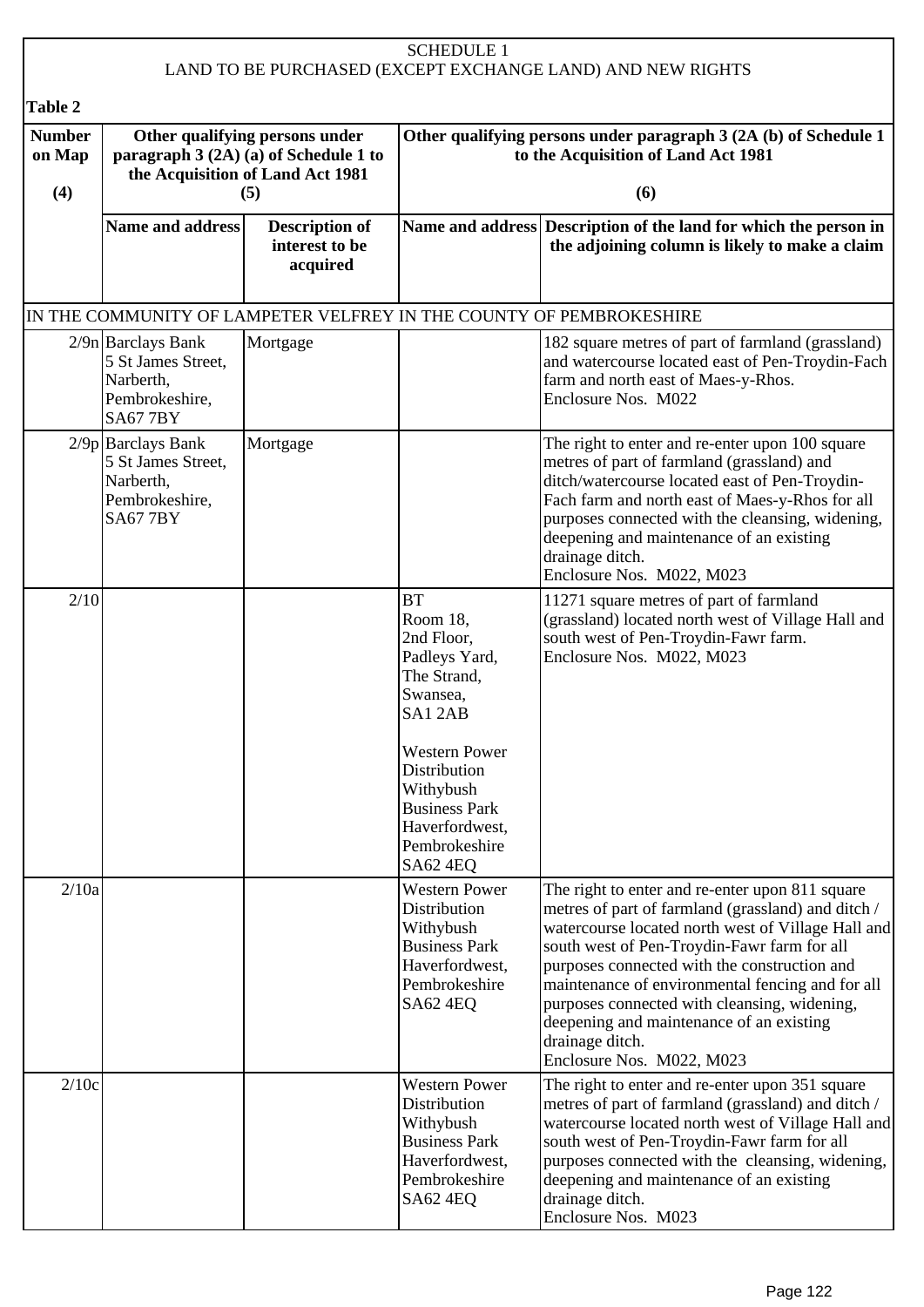| <b>SCHEDULE 1</b><br>LAND TO BE PURCHASED (EXCEPT EXCHANGE LAND) AND NEW RIGHTS |                                                                                                                    |                                                     |                                                                                                                                                                                                                              |                                                                                                                                                                                      |  |  |
|---------------------------------------------------------------------------------|--------------------------------------------------------------------------------------------------------------------|-----------------------------------------------------|------------------------------------------------------------------------------------------------------------------------------------------------------------------------------------------------------------------------------|--------------------------------------------------------------------------------------------------------------------------------------------------------------------------------------|--|--|
| Table 2                                                                         |                                                                                                                    |                                                     |                                                                                                                                                                                                                              |                                                                                                                                                                                      |  |  |
| <b>Number</b><br>on Map<br>(4)                                                  | Other qualifying persons under<br>paragraph 3 (2A) (a) of Schedule 1 to<br>the Acquisition of Land Act 1981<br>(5) |                                                     |                                                                                                                                                                                                                              | Other qualifying persons under paragraph 3 (2A (b) of Schedule 1<br>to the Acquisition of Land Act 1981<br>(6)                                                                       |  |  |
|                                                                                 | <b>Name and address</b>                                                                                            | <b>Description of</b><br>interest to be<br>acquired |                                                                                                                                                                                                                              | Name and address Description of the land for which the person in<br>the adjoining column is likely to make a claim                                                                   |  |  |
|                                                                                 |                                                                                                                    |                                                     |                                                                                                                                                                                                                              | IN THE COMMUNITY OF LAMPETER VELFREY IN THE COUNTY OF PEMBROKESHIRE                                                                                                                  |  |  |
| 2/10e                                                                           |                                                                                                                    |                                                     | <b>BT</b><br>Room 18,<br>2nd Floor,<br>Padleys Yard,<br>The Strand,<br>Swansea,<br>SA12AB                                                                                                                                    | 179 square metres of part of farmland (grassland)<br>located north of Village Hall and south of Pen-<br>Troydin-Fawr Farm.<br>Enclosure Nos. M023                                    |  |  |
| 2/10f                                                                           |                                                                                                                    |                                                     | <b>BT</b><br>Room 18,<br>2nd Floor,<br>Padleys Yard,<br>The Strand,<br>Swansea,<br>SA12AB                                                                                                                                    | 808 square metres of part of farmland (grassland)<br>located north of Village Hall and south of Pen-<br>Troydin-Fawr Farm.<br>Enclosure Nos. M023                                    |  |  |
| 2/10g                                                                           |                                                                                                                    |                                                     | <b>BT</b><br>Room 18,<br>2nd Floor,<br>Padleys Yard,<br>The Strand.<br>Swansea,<br>SA12AB<br><b>Western Power</b><br>Distribution<br>Withybush<br><b>Business Park</b><br>Haverfordwest,<br>Pembrokeshire<br><b>SA62 4EQ</b> | 2464 square metres of part of farmland (grassland)<br>located north of Village Hall and south of Pen-<br>Troydin-Fawr Farm.<br>Enclosure Nos. L023, M023                             |  |  |
| 2/10h                                                                           |                                                                                                                    |                                                     | <b>BT</b><br>Room 18,<br>2nd Floor,<br>Padleys Yard,<br>The Strand,<br>Swansea,<br>SA12AB                                                                                                                                    | 39 square metres of part of farmland (grassland)<br>located north of Village Hall and south of Pen-<br>Troydin-Fawr farm.<br>Enclosure Nos. M023                                     |  |  |
| 2/10j                                                                           |                                                                                                                    |                                                     | <b>DCWW</b><br>Developer<br>Services,<br>PO Box 3146,<br>Cardiff,<br>CF30 0EH                                                                                                                                                | 251 square metres of half width of classified road<br>known as Llanfallteg Road, located north of<br>Village Hall and south east of Pen-Troydin-Fawr<br>Farm.<br>Enclosure Nos. M023 |  |  |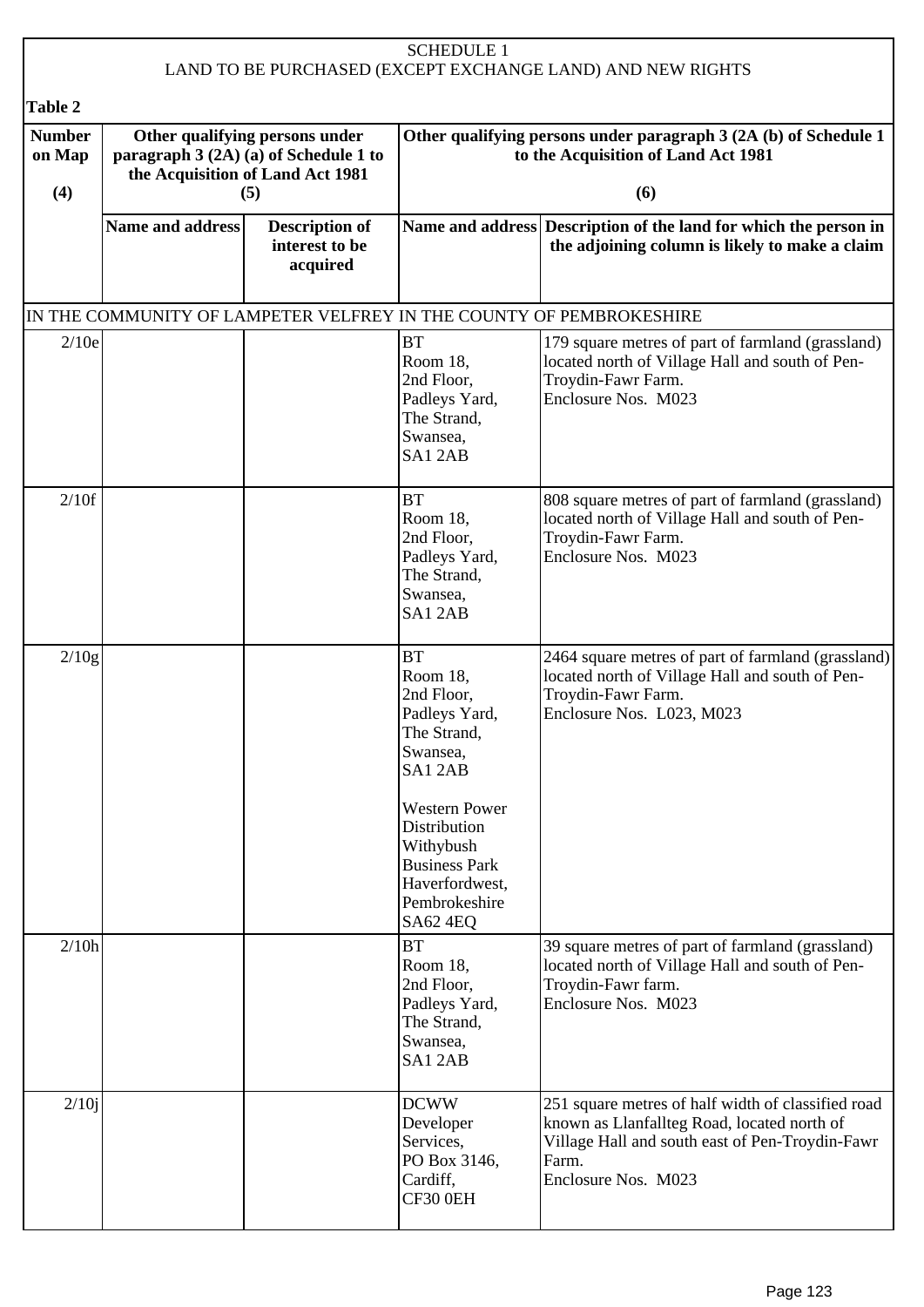| <b>SCHEDULE 1</b><br>LAND TO BE PURCHASED (EXCEPT EXCHANGE LAND) AND NEW RIGHTS |                         |                                                                                                             |                                                                                                                                                                                                                                                                                                               |                                                                                                                                                                                           |
|---------------------------------------------------------------------------------|-------------------------|-------------------------------------------------------------------------------------------------------------|---------------------------------------------------------------------------------------------------------------------------------------------------------------------------------------------------------------------------------------------------------------------------------------------------------------|-------------------------------------------------------------------------------------------------------------------------------------------------------------------------------------------|
| Table 2                                                                         |                         |                                                                                                             |                                                                                                                                                                                                                                                                                                               |                                                                                                                                                                                           |
| <b>Number</b><br>on Map                                                         |                         | Other qualifying persons under<br>paragraph 3 (2A) (a) of Schedule 1 to<br>the Acquisition of Land Act 1981 |                                                                                                                                                                                                                                                                                                               | Other qualifying persons under paragraph 3 (2A (b) of Schedule 1<br>to the Acquisition of Land Act 1981                                                                                   |
| (4)                                                                             |                         | (5)                                                                                                         |                                                                                                                                                                                                                                                                                                               | (6)                                                                                                                                                                                       |
|                                                                                 | <b>Name and address</b> | <b>Description of</b><br>interest to be<br>acquired                                                         |                                                                                                                                                                                                                                                                                                               | Name and address Description of the land for which the person in<br>the adjoining column is likely to make a claim                                                                        |
|                                                                                 |                         |                                                                                                             |                                                                                                                                                                                                                                                                                                               | IN THE COMMUNITY OF LAMPETER VELFREY IN THE COUNTY OF PEMBROKESHIRE                                                                                                                       |
| 2/10m                                                                           |                         |                                                                                                             | <b>DCWW</b><br>Developer<br>Services,<br>PO Box 3146,<br>Cardiff,<br>CF30 0EH                                                                                                                                                                                                                                 | 454 square metres of half width of classified road<br>known as Llanfallteg Road, located north of<br>Village Hall and south of Pen-Troydin-Fawr<br>Farm.<br>Enclosure Nos. M023           |
| 2/10n                                                                           |                         |                                                                                                             | <b>DCWW</b><br>Developer<br>Services,<br>PO Box 3146,<br>Cardiff,<br>CF30 0EH<br><b>BT</b><br>Room 18,<br>2nd Floor,<br>Padleys Yard,<br>The Strand,<br>Swansea,<br>SA12AB<br><b>Western Power</b><br>Distribution<br>Withybush<br><b>Business Park</b><br>Haverfordwest,<br>Pembrokeshire<br><b>SA62 4EQ</b> | 466 square metres of half width of classified road<br>known as Llanfallteg Road, located north of<br>Village Hall and south of Pen-Troydin-Fawr<br>Farm.<br>Enclosure Nos. L023, M023     |
| 3/1d                                                                            |                         |                                                                                                             | <b>DCWW</b><br>Developer<br>Services,<br>PO Box 3146,<br>Cardiff,<br>CF30 0EH                                                                                                                                                                                                                                 | 593 square metres of part of half width of A40<br>Trunk Road, verge, sloped verge and hedge<br>located south west of Bethel Chapel and north east<br>of Glenfield.<br>Enclosure Nos. L027 |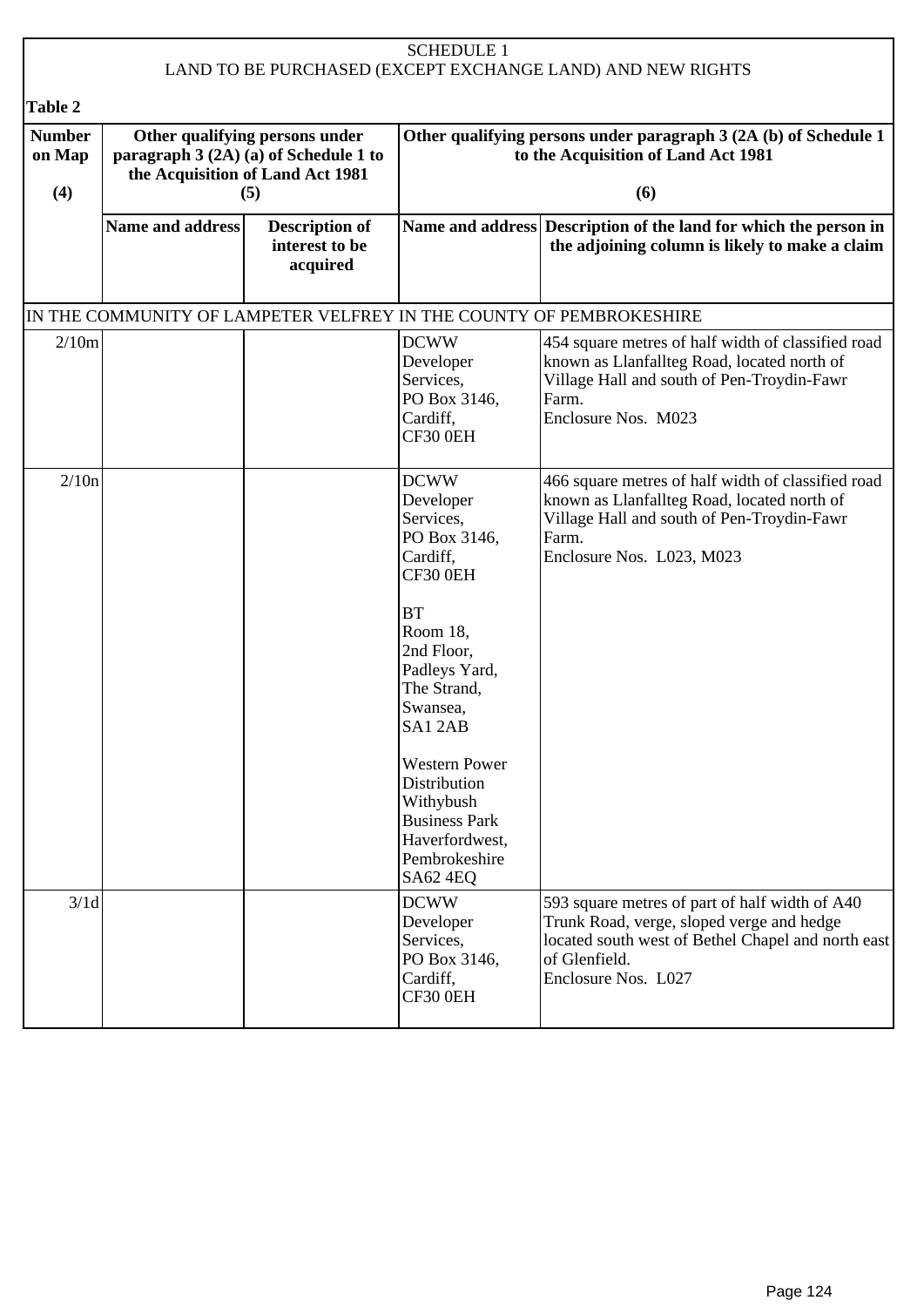| <b>SCHEDULE 1</b><br>LAND TO BE PURCHASED (EXCEPT EXCHANGE LAND) AND NEW RIGHTS |                                                                                                             |                                                     |                                                                                            |                                                                                                                                                                                |
|---------------------------------------------------------------------------------|-------------------------------------------------------------------------------------------------------------|-----------------------------------------------------|--------------------------------------------------------------------------------------------|--------------------------------------------------------------------------------------------------------------------------------------------------------------------------------|
|                                                                                 |                                                                                                             |                                                     |                                                                                            |                                                                                                                                                                                |
| Table 2<br><b>Number</b>                                                        |                                                                                                             |                                                     |                                                                                            | Other qualifying persons under paragraph 3 (2A (b) of Schedule 1                                                                                                               |
| on Map                                                                          | Other qualifying persons under<br>paragraph 3 (2A) (a) of Schedule 1 to<br>the Acquisition of Land Act 1981 |                                                     |                                                                                            | to the Acquisition of Land Act 1981                                                                                                                                            |
| (4)                                                                             |                                                                                                             | (5)                                                 |                                                                                            | (6)                                                                                                                                                                            |
|                                                                                 | <b>Name and address</b>                                                                                     | <b>Description of</b><br>interest to be<br>acquired |                                                                                            | Name and address Description of the land for which the person in<br>the adjoining column is likely to make a claim                                                             |
|                                                                                 |                                                                                                             |                                                     |                                                                                            | IN THE COMMUNITY OF LAMPETER VELFREY IN THE COUNTY OF PEMBROKESHIRE                                                                                                            |
| 3/1f                                                                            |                                                                                                             |                                                     | <b>DCWW</b><br>Developer<br>Services,<br>PO Box 3146,<br>Cardiff,<br>CF30 0EH<br><b>BT</b> | 565 square metres of part of A40 Trunk Road,<br>verge, sloped verge and hedge located south west<br>of Bethel Chapel and north east of Glenfield.<br>Enclosure Nos. L027       |
|                                                                                 |                                                                                                             |                                                     | Room 18,<br>2nd Floor,<br>Padleys Yard,<br>The Strand,<br>Swansea,<br>SA12AB               |                                                                                                                                                                                |
| 3/1g                                                                            |                                                                                                             |                                                     | <b>DCWW</b><br>Developer<br>Services,<br>PO Box 3146,<br>Cardiff,<br>CF30 0EH              | 438 square metres of half width of A40 Trunk<br>Road, verge, sloped verge and hedge located south<br>west of Bethel Chapel and north east of Glenfield.<br>Enclosure Nos. L027 |
| 3/1n                                                                            |                                                                                                             |                                                     | <b>BT</b><br>Room 18,<br>2nd Floor,<br>Padleys Yard,<br>The Strand,<br>Swansea,<br>SA12AB  | 144 square metres of part of A40 Trunk Road,<br>verge, sloped verge and hedge located south west<br>of Bethel Chapel and north east of Glenfield.<br>Enclosure Nos. L027       |
| 3/1r                                                                            |                                                                                                             |                                                     | <b>BT</b><br>Room 18,<br>2nd Floor,<br>Padleys Yard,<br>The Strand,<br>Swansea,<br>SA12AB  | 369 square metres of part of hard standing located<br>south of Bethel Chapel and north east of Glenfield<br>Farm.<br>Enclosure Nos. L028                                       |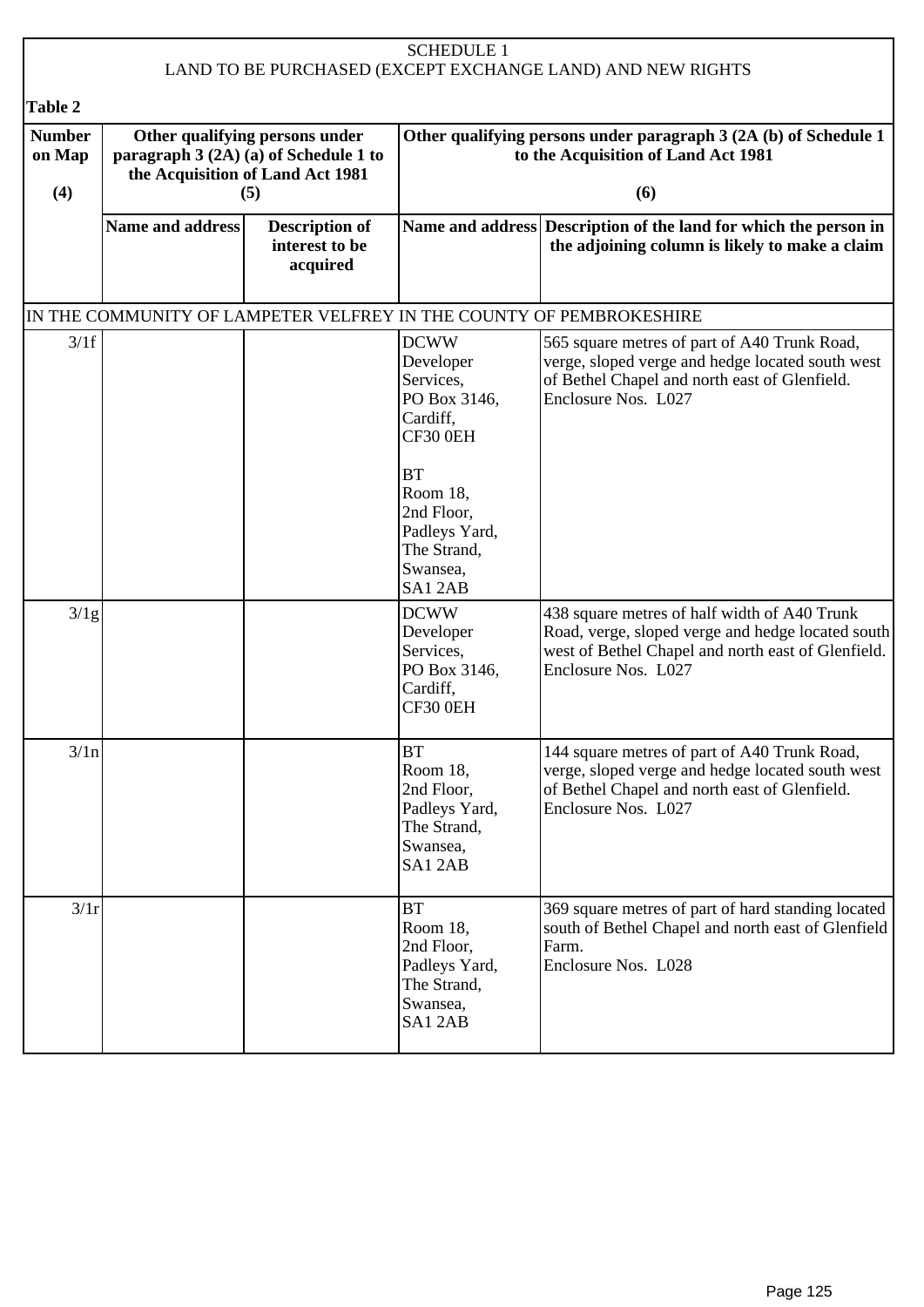| <b>SCHEDULE 1</b><br>LAND TO BE PURCHASED (EXCEPT EXCHANGE LAND) AND NEW RIGHTS |                                                                                                                    |                                                     |                                                                                                                                                                                                                                                                                                       |                                                                                                                                                                                                                                                             |  |
|---------------------------------------------------------------------------------|--------------------------------------------------------------------------------------------------------------------|-----------------------------------------------------|-------------------------------------------------------------------------------------------------------------------------------------------------------------------------------------------------------------------------------------------------------------------------------------------------------|-------------------------------------------------------------------------------------------------------------------------------------------------------------------------------------------------------------------------------------------------------------|--|
| Table 2                                                                         |                                                                                                                    |                                                     |                                                                                                                                                                                                                                                                                                       |                                                                                                                                                                                                                                                             |  |
| <b>Number</b><br>on Map<br>(4)                                                  | Other qualifying persons under<br>paragraph 3 (2A) (a) of Schedule 1 to<br>the Acquisition of Land Act 1981<br>(5) |                                                     |                                                                                                                                                                                                                                                                                                       | Other qualifying persons under paragraph 3 (2A (b) of Schedule 1<br>to the Acquisition of Land Act 1981<br>(6)                                                                                                                                              |  |
|                                                                                 | Name and address                                                                                                   | <b>Description of</b><br>interest to be<br>acquired |                                                                                                                                                                                                                                                                                                       | Name and address Description of the land for which the person in<br>the adjoining column is likely to make a claim                                                                                                                                          |  |
|                                                                                 |                                                                                                                    |                                                     |                                                                                                                                                                                                                                                                                                       | IN THE COMMUNITY OF LAMPETER VELFREY IN THE COUNTY OF PEMBROKESHIRE                                                                                                                                                                                         |  |
| 3/1s                                                                            |                                                                                                                    |                                                     | <b>DCWW</b><br>Developer<br>Services,<br>PO Box 3146,<br>Cardiff,<br>CF30 0EH<br><b>BT</b><br>Room 18,<br>2nd Floor,<br>Padleys Yard,<br>The Strand,<br>Swansea,<br>SA12AB<br><b>Western Power</b><br>Distribution<br>Withybush<br><b>Business Park</b><br>Haverfordwest,<br>Pembrokeshire<br>SA624EQ | 8381 square metres of part of A40 Trunk Road,<br>verge, earthworks and woodland located south of<br>Bethel Chapel and north east of Glenfield Farm.<br>Enclosure Nos. L027, L028, L029                                                                      |  |
| 3/1t                                                                            |                                                                                                                    |                                                     | <b>BT</b><br>Room 18,<br>2nd Floor,<br>Padleys Yard,<br>The Strand,<br>Swansea,<br>SA12AB                                                                                                                                                                                                             | 786 square metres of half width of A40 Trunk<br>Road, verge and earthworks located east of Bethel<br>Chapel and north east of Glenfield for all purposes<br>connected with construction and maintenance of<br>environmental fencing.<br>Enclosure Nos. L028 |  |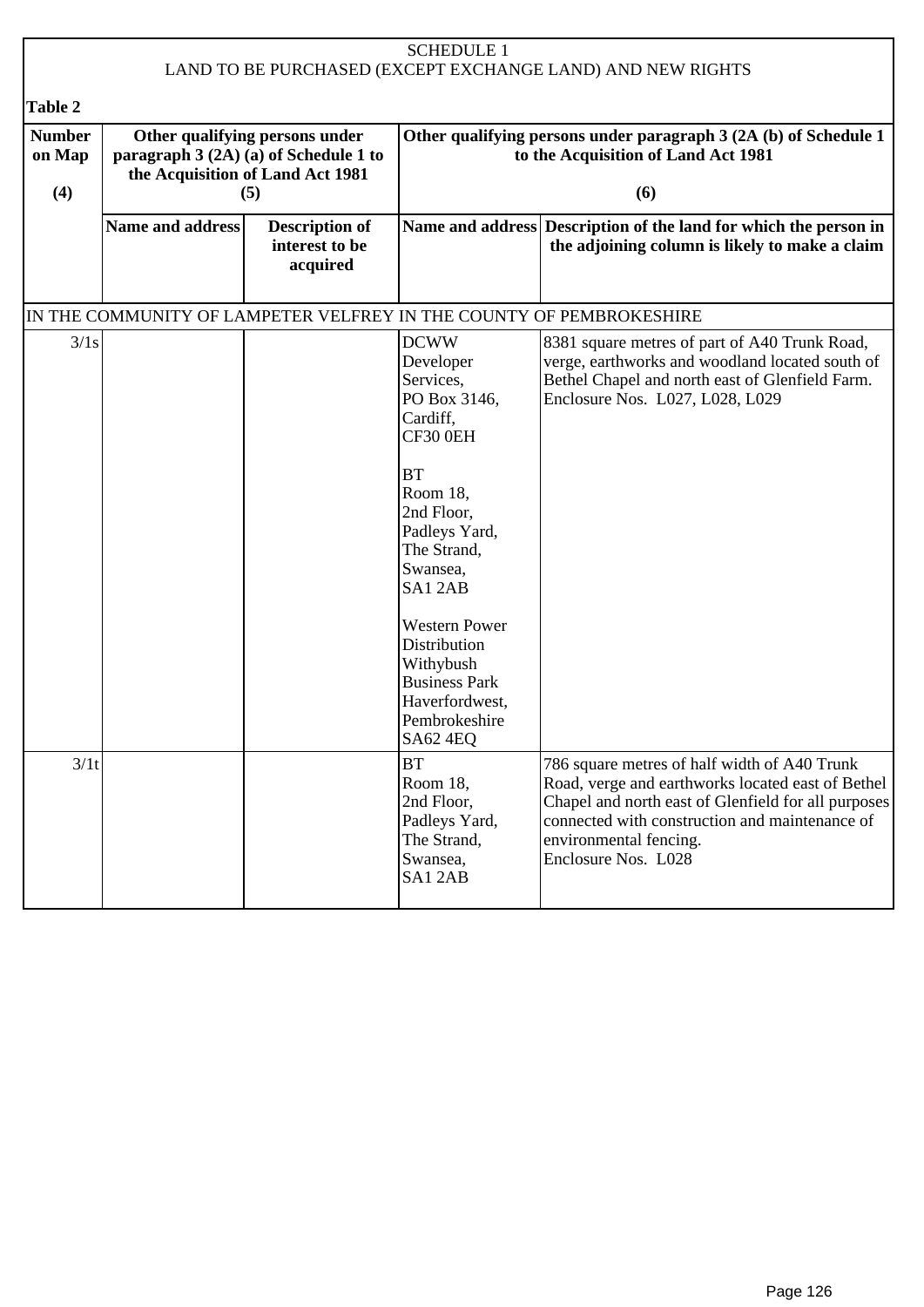|                                |                                                                                                                    |                                                     | <b>SCHEDULE 1</b>                                                                                                                                                                                                  |                                                                                                                                                                                        |  |
|--------------------------------|--------------------------------------------------------------------------------------------------------------------|-----------------------------------------------------|--------------------------------------------------------------------------------------------------------------------------------------------------------------------------------------------------------------------|----------------------------------------------------------------------------------------------------------------------------------------------------------------------------------------|--|
| Table 2                        |                                                                                                                    |                                                     |                                                                                                                                                                                                                    | LAND TO BE PURCHASED (EXCEPT EXCHANGE LAND) AND NEW RIGHTS                                                                                                                             |  |
| <b>Number</b><br>on Map<br>(4) | Other qualifying persons under<br>paragraph 3 (2A) (a) of Schedule 1 to<br>the Acquisition of Land Act 1981<br>(5) |                                                     | Other qualifying persons under paragraph 3 (2A (b) of Schedule 1<br>to the Acquisition of Land Act 1981<br>(6)                                                                                                     |                                                                                                                                                                                        |  |
|                                | Name and address                                                                                                   | <b>Description of</b><br>interest to be<br>acquired |                                                                                                                                                                                                                    | Name and address Description of the land for which the person in<br>the adjoining column is likely to make a claim                                                                     |  |
|                                |                                                                                                                    |                                                     |                                                                                                                                                                                                                    | IN THE COMMUNITY OF LAMPETER VELFREY IN THE COUNTY OF PEMBROKESHIRE                                                                                                                    |  |
| 3/1u                           |                                                                                                                    |                                                     | <b>DCWW</b><br>Developer<br>Services,<br>PO Box 3146,<br>Cardiff,<br>CF30 0EH<br><b>BT</b><br>Room 18,<br>2nd Floor,<br>Padleys Yard,<br>The Strand,<br>Swansea,<br>SA12AB<br><b>Western Power</b><br>Distribution | 2621 square metres of half width of A40 Trunk<br>Road, verge, sloped verge and hedge located south<br>of Bethel Chapel and north east of Glenfield.<br>Enclosure Nos. L027, L028, L029 |  |
|                                |                                                                                                                    |                                                     | Withybush<br><b>Business Park</b><br>Haverfordwest,<br>Pembrokeshire<br><b>SA62 4EQ</b>                                                                                                                            |                                                                                                                                                                                        |  |
| 3/1v                           |                                                                                                                    |                                                     | <b>BT</b><br>Room 18,<br>2nd Floor,<br>Padleys Yard,<br>The Strand,<br>Swansea,<br>SA12AB<br><b>Western Power</b>                                                                                                  | 693 square metres of part of earthworks and half<br>width of trunk road located east of Bethel Chapel<br>and north east of Glenfield Farm.<br>Enclosure Nos. L028, L029                |  |
|                                |                                                                                                                    |                                                     | Distribution<br>Withybush<br><b>Business Park</b><br>Haverfordwest,<br>Pembrokeshire<br>SA62 4EQ                                                                                                                   |                                                                                                                                                                                        |  |
| 3/2                            |                                                                                                                    |                                                     | <b>DCWW</b><br>Developer<br>Services,<br>PO Box 3146,<br>Cardiff,<br>CF30 0EH                                                                                                                                      | 270 square metres of half width of road known as<br>Llanfallteg Road located south east of Pen-<br>Troydin-Fawr farm and north of Village Hall.<br>Enclosure Nos. M023                 |  |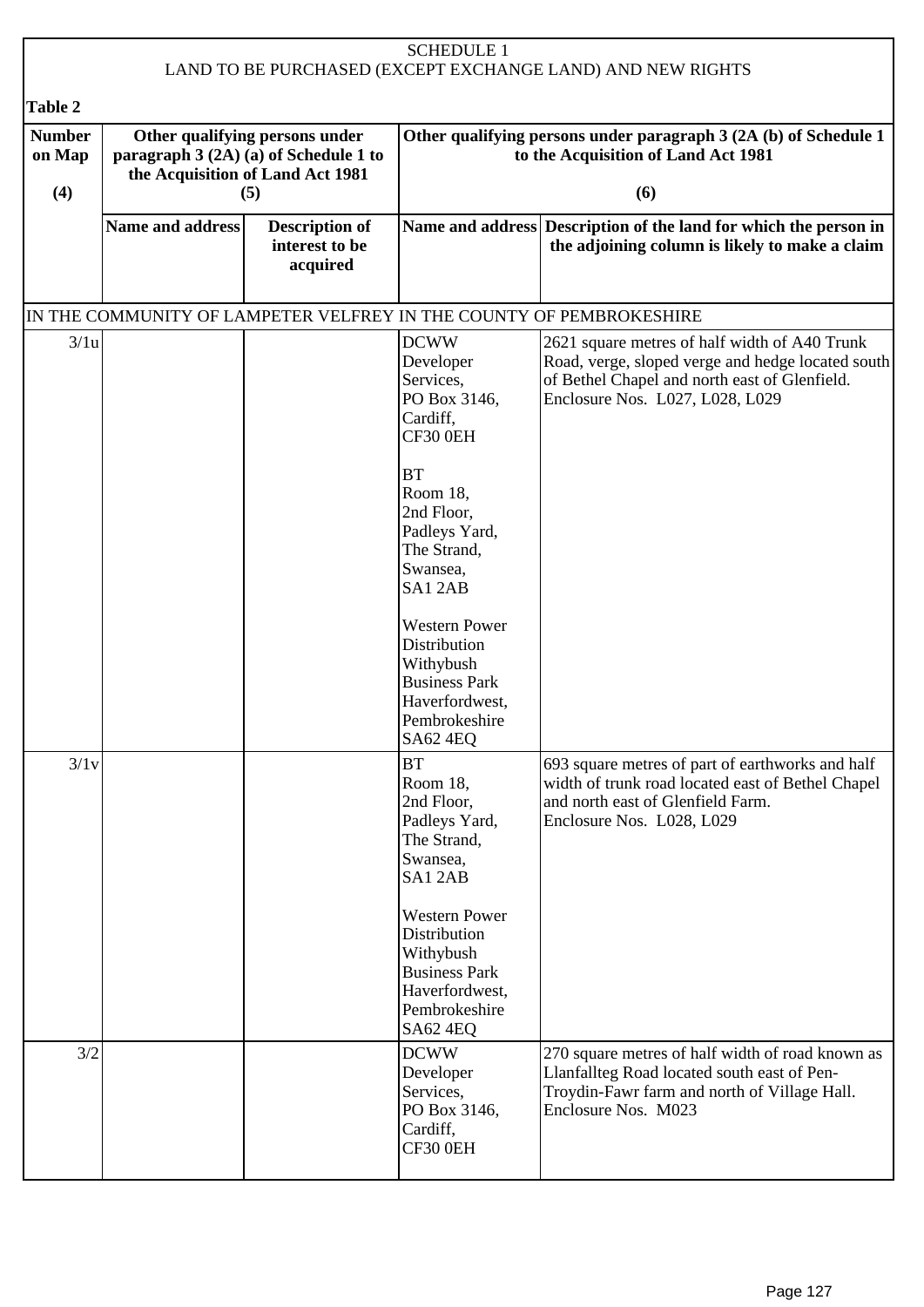|                                |                                                                                                                    |                                                     | <b>SCHEDULE 1</b>                                                                                                                                                                                                                       | LAND TO BE PURCHASED (EXCEPT EXCHANGE LAND) AND NEW RIGHTS                                                                                                                                                                                                                                                   |
|--------------------------------|--------------------------------------------------------------------------------------------------------------------|-----------------------------------------------------|-----------------------------------------------------------------------------------------------------------------------------------------------------------------------------------------------------------------------------------------|--------------------------------------------------------------------------------------------------------------------------------------------------------------------------------------------------------------------------------------------------------------------------------------------------------------|
| Table 2                        |                                                                                                                    |                                                     |                                                                                                                                                                                                                                         |                                                                                                                                                                                                                                                                                                              |
| <b>Number</b><br>on Map<br>(4) | Other qualifying persons under<br>paragraph 3 (2A) (a) of Schedule 1 to<br>the Acquisition of Land Act 1981<br>(5) |                                                     | Other qualifying persons under paragraph 3 (2A (b) of Schedule 1<br>to the Acquisition of Land Act 1981<br>(6)                                                                                                                          |                                                                                                                                                                                                                                                                                                              |
|                                | <b>Name and address</b>                                                                                            | <b>Description of</b><br>interest to be<br>acquired |                                                                                                                                                                                                                                         | Name and address Description of the land for which the person in<br>the adjoining column is likely to make a claim                                                                                                                                                                                           |
|                                |                                                                                                                    |                                                     |                                                                                                                                                                                                                                         | IN THE COMMUNITY OF LAMPETER VELFREY IN THE COUNTY OF PEMBROKESHIRE                                                                                                                                                                                                                                          |
| 3/2u                           |                                                                                                                    |                                                     | Grazier:<br>William Gilmore<br>Reynolds<br>Pen-Troydin-Fawr,<br>Llanddewi Velfrey<br><b>SA67 7PE</b>                                                                                                                                    | 2602 square metres of part of farmland (grassland)<br>and woodland located east of Pen-Troydin-Fawr<br>farm and north of Village Hall.<br>Enclosure Nos. M024                                                                                                                                                |
| 3/3                            |                                                                                                                    |                                                     | Grazier:<br>William Gilmore<br>Reynolds<br>Pen-Troydin-Fawr,<br>Llanddewi Velfrey<br><b>SA67 7PE</b>                                                                                                                                    | 387 square metres of half width of road known as<br>Llanfallteg Road located south of Pen-Troydin-<br>Fawr farm and north of Village Hall<br>Enclosure Nos. M023                                                                                                                                             |
| 3/3a                           |                                                                                                                    |                                                     | Grazier:<br>William Gilmore<br>Reynolds<br>Pen-Troydin-Fawr,<br>Llanddewi Velfrey<br><b>SA67 7PE</b><br><b>Western Power</b><br>Distribution<br>Withybush<br><b>Business Park</b><br>Haverfordwest,<br>Pembrokeshire<br><b>SA62 4EQ</b> | 465 square metres of half width of road known as<br>Llanfallteg Road located south of Pen-Troydin-<br>Fawr farm and north of Village Hall<br>Enclosure Nos. L023, M023                                                                                                                                       |
| 3/3b                           |                                                                                                                    |                                                     | Grazier:<br>William Gilmore<br>Reynolds<br>Pen-Troydin-Fawr,<br>Llanddewi Velfrey<br><b>SA67 7PE</b>                                                                                                                                    | 7885 square metres of part of farmland (grassland)<br>and woodland located south east of Pen-Troydin-<br>Fawr farm and north of Village Hall.<br>Enclosure Nos. M023, M024                                                                                                                                   |
| 3/3c                           |                                                                                                                    |                                                     | Grazier:<br>William Gilmore<br>Reynolds<br>Pen-Troydin-Fawr,<br>Llanddewi Velfrey<br><b>SA67 7PE</b>                                                                                                                                    | The right to enter and re-enter upon 463 square<br>metres of part of farmland (grassland) and<br>woodland located south east of Pen-Troydin-Fawr<br>farm and north of Village Hall for all purposes<br>connected with construction and maintenance of<br>environmental fencing.<br>Enclosure Nos. M023, M024 |
| 3/3d                           |                                                                                                                    |                                                     | Grazier:<br>William Gilmore<br>Reynolds<br>Pen-Troydin-Fawr,<br>Llanddewi Velfrey<br><b>SA67 7PE</b>                                                                                                                                    | 2528 square metres of part of farmland (grassland)<br>and woodland located east of Pen-Troydin-Fawr<br>farm and north of Village Hall.<br>Enclosure Nos. M023, M024                                                                                                                                          |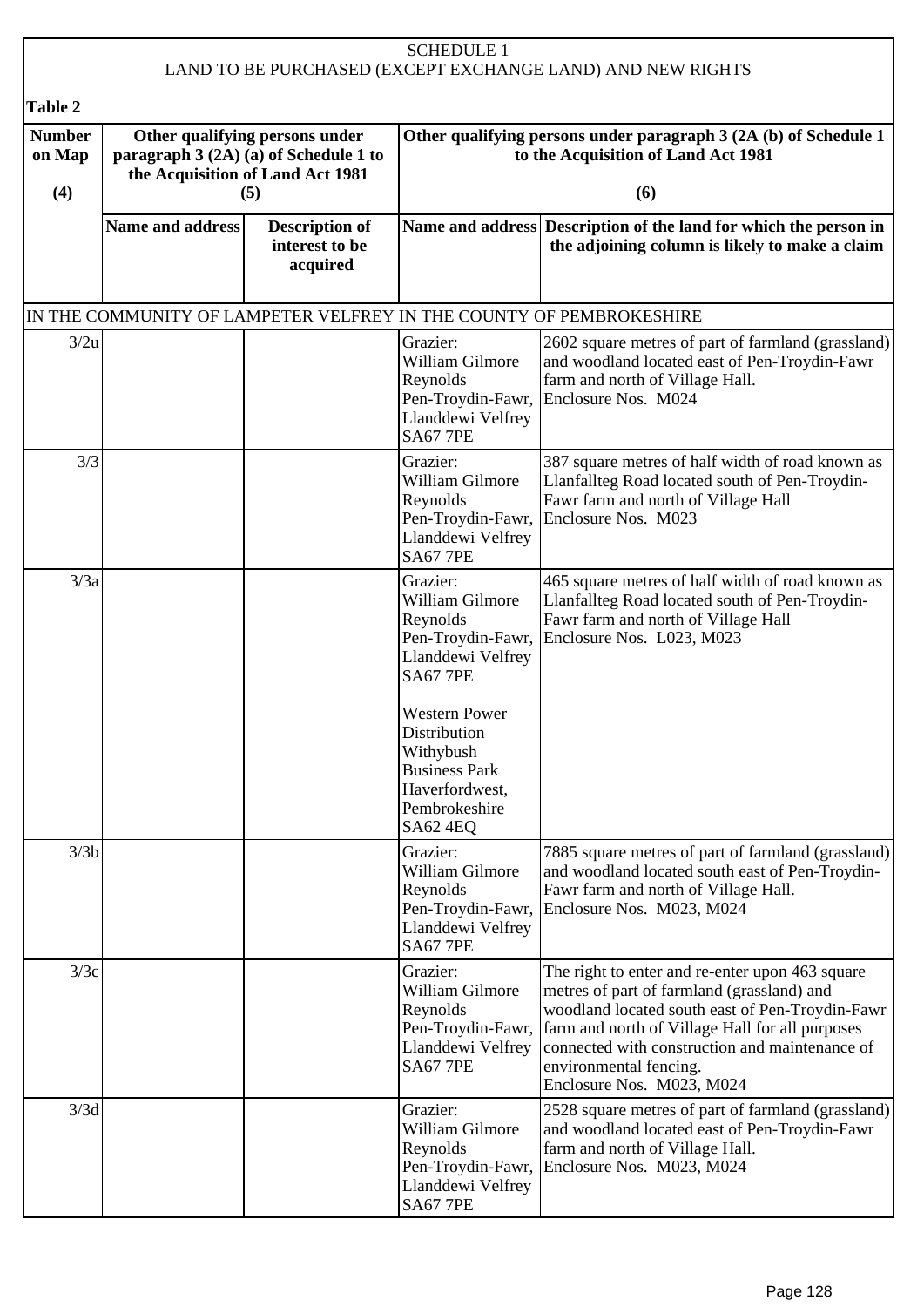| <b>SCHEDULE 1</b><br>LAND TO BE PURCHASED (EXCEPT EXCHANGE LAND) AND NEW RIGHTS |                                                                                                                    |                                                     |                                                                                                                                 |                                                                                                                                                                                  |  |  |
|---------------------------------------------------------------------------------|--------------------------------------------------------------------------------------------------------------------|-----------------------------------------------------|---------------------------------------------------------------------------------------------------------------------------------|----------------------------------------------------------------------------------------------------------------------------------------------------------------------------------|--|--|
| Table 2                                                                         |                                                                                                                    |                                                     |                                                                                                                                 |                                                                                                                                                                                  |  |  |
| <b>Number</b><br>on Map<br>(4)                                                  | Other qualifying persons under<br>paragraph 3 (2A) (a) of Schedule 1 to<br>the Acquisition of Land Act 1981<br>(5) |                                                     |                                                                                                                                 | Other qualifying persons under paragraph 3 (2A (b) of Schedule 1<br>to the Acquisition of Land Act 1981<br>(6)                                                                   |  |  |
|                                                                                 | <b>Name and address</b>                                                                                            | <b>Description of</b><br>interest to be<br>acquired |                                                                                                                                 | Name and address Description of the land for which the person in<br>the adjoining column is likely to make a claim                                                               |  |  |
|                                                                                 |                                                                                                                    |                                                     |                                                                                                                                 | IN THE COMMUNITY OF LAMPETER VELFREY IN THE COUNTY OF PEMBROKESHIRE                                                                                                              |  |  |
| 3/3g                                                                            |                                                                                                                    |                                                     | Grazier:<br>William Gilmore<br>Reynolds<br>Pen-Troydin-Fawr,<br>Llanddewi Velfrey<br><b>SA67 7PE</b>                            | 245 square metres of part of farmland (grassland)<br>and hedge located north east of Blaen-Pen-<br>Troydin and east of Village Hall.<br>Enclosure Nos. L025, M025                |  |  |
| 3/3h                                                                            |                                                                                                                    |                                                     | <b>Western Power</b><br>Distribution<br>Withybush<br><b>Business Park</b><br>Haverfordwest,<br>Pembrokeshire<br>SA62 4EQ        | 372 square metres of part of existing access track<br>and footpath located south east of Pen-Troydin-<br>Fawr and south east of Blaen-Pen-Troydin.<br>Enclosure Nos. K025, L025  |  |  |
| 3/3j                                                                            |                                                                                                                    |                                                     | Grazier:<br>William Gilmore<br>Reynolds<br>Pen-Troydin-Fawr,<br>Llanddewi Velfrey<br><b>SA67 7PE</b>                            | 347 square metres of part of farmland (grassland)<br>and hedge located north east of Blaen-Pen-<br>Troydin and east of Village Hall.<br>Enclosure Nos. L025, M025                |  |  |
| 3/3k                                                                            |                                                                                                                    |                                                     | <b>Western Power</b><br>Distribution<br>Withybush<br><b>Business Park</b><br>Haverfordwest,<br>Pembrokeshire<br><b>SA62 4EQ</b> | 389 square metres of part of half width of existing<br>access track located south east of Pen-Troydin-<br>Fawr and south east of Blaen-Pen-Troydin.<br>Enclosure Nos. K025, L025 |  |  |
| 3/3m                                                                            |                                                                                                                    |                                                     | Grazier:<br>William Gilmore<br>Reynolds<br>Pen-Troydin-Fawr,<br>Llanddewi Velfrey<br><b>SA67 7PE</b>                            | 220 square metres of part of farmland (grassland)<br>and hedge located north east of Blaen-Pen-<br>Troydin and east of Village Hall.<br>Enclosure Nos. L025, M025                |  |  |
| 3/3n                                                                            |                                                                                                                    |                                                     | Grazier:<br>William Gilmore<br>Reynolds<br>Llanddewi Velfrey<br><b>SA67 7PE</b>                                                 | 287 square metres of part of farmland (grassland)<br>and hedge located east of Blaen-Pen-Troydin and<br>east of Village Hall.<br>Pen-Troydin-Fawr, Enclosure Nos. L025           |  |  |
| 3/3p                                                                            |                                                                                                                    |                                                     | Grazier:<br>William Gilmore<br>Reynolds<br>Pen-Troydin-Fawr,<br>Llanddewi Velfrey<br><b>SA67 7PE</b>                            | 211 square metres of half width of existing access<br>track located south east of Pen-Troydin-Fawr and<br>south east of Blaen-Pen-Troydin.<br>Enclosure Nos. L025                |  |  |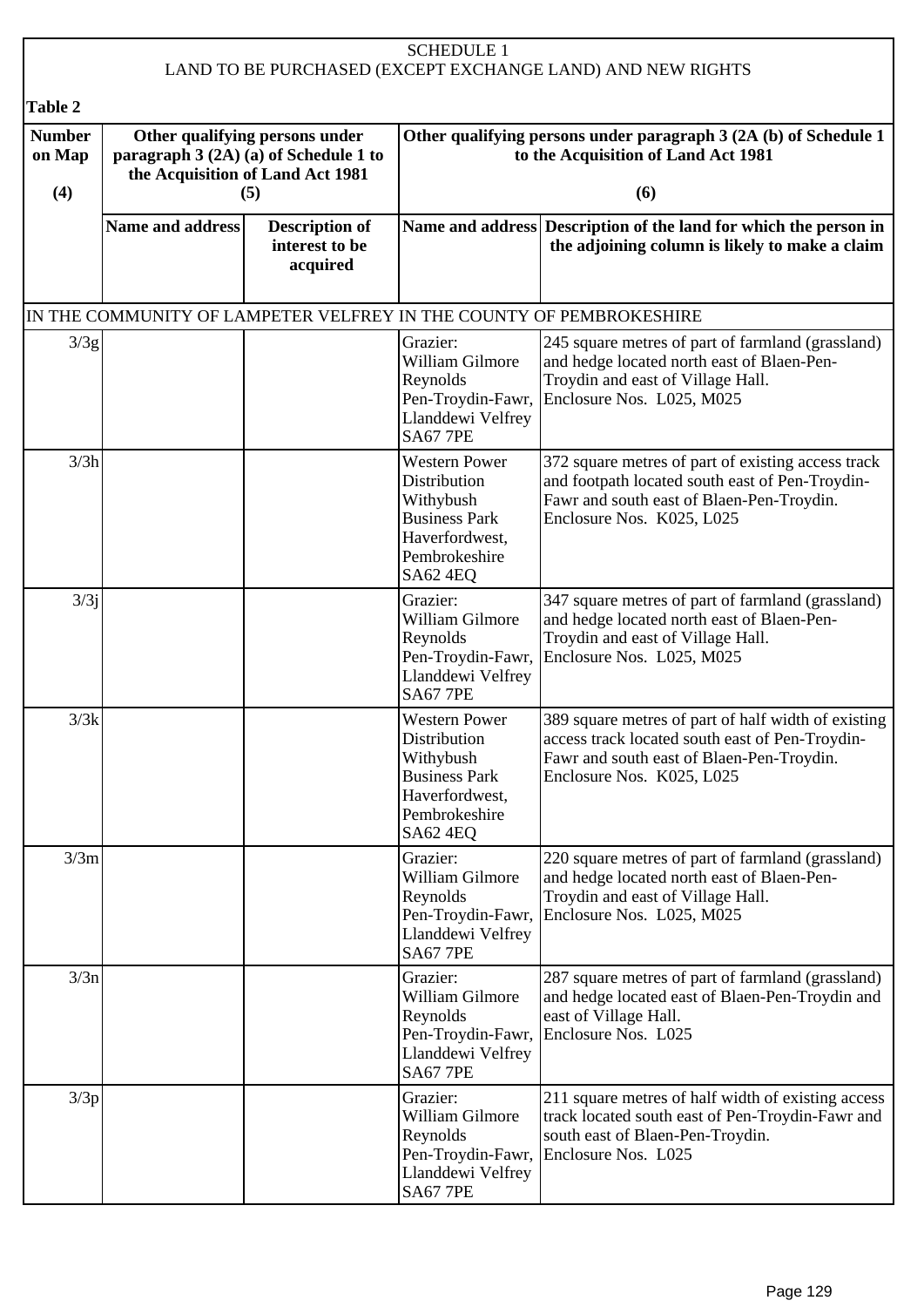|                                |                                                                                                                    |                                                     | <b>SCHEDULE 1</b>                                                                                    | LAND TO BE PURCHASED (EXCEPT EXCHANGE LAND) AND NEW RIGHTS                                                                                                                 |
|--------------------------------|--------------------------------------------------------------------------------------------------------------------|-----------------------------------------------------|------------------------------------------------------------------------------------------------------|----------------------------------------------------------------------------------------------------------------------------------------------------------------------------|
| Table 2                        |                                                                                                                    |                                                     |                                                                                                      |                                                                                                                                                                            |
| <b>Number</b><br>on Map<br>(4) | Other qualifying persons under<br>paragraph 3 (2A) (a) of Schedule 1 to<br>the Acquisition of Land Act 1981<br>(5) |                                                     |                                                                                                      | Other qualifying persons under paragraph 3 (2A (b) of Schedule 1<br>to the Acquisition of Land Act 1981<br>(6)                                                             |
|                                | <b>Name and address</b>                                                                                            | <b>Description of</b><br>interest to be<br>acquired |                                                                                                      | Name and address Description of the land for which the person in<br>the adjoining column is likely to make a claim                                                         |
|                                |                                                                                                                    |                                                     |                                                                                                      | IN THE COMMUNITY OF LAMPETER VELFREY IN THE COUNTY OF PEMBROKESHIRE                                                                                                        |
| 3/3q                           |                                                                                                                    |                                                     | Grazier:<br>William Gilmore<br>Reynolds<br>Pen-Troydin-Fawr,<br>Llanddewi Velfrey<br><b>SA67 7PE</b> | 219 square metres of half width of existing access<br>track located south east of Pen-Troydin-Fawr and<br>south east of Blaen-Pen-Troydin.<br>Enclosure Nos. L025          |
| 3/3t                           |                                                                                                                    |                                                     | Grazier:<br>William Gilmore<br>Reynolds<br>Pen-Troydin-Fawr,<br>Llanddewi Velfrey<br><b>SA67 7PE</b> | 78 square metres of part of existing access track<br>located south east of Pen-Troydin-Fawr and east<br>of Blaen-Pen-Troydin.<br>Enclosure Nos. L025                       |
| 3/3x                           |                                                                                                                    |                                                     | Grazier:<br>William Gilmore<br>Reynolds<br>Pen-Troydin-Fawr,<br>Llanddewi Velfrey<br><b>SA67 7PE</b> | 449 square metres of part of existing access track<br>located south east of Pen-Troydin-Fawr and north<br>east of Blaen-Pen-Troydin.<br>Enclosure Nos. L025, M025, M026    |
| 3/3y                           |                                                                                                                    |                                                     | Grazier:<br>William Gilmore<br>Reynolds<br>Pen-Troydin-Fawr,<br>Llanddewi Velfrey<br><b>SA67 7PE</b> | 180 square metres of part of farmland (grassland)<br>and woodland located north east of Blaen-Pen-<br>Troydin and north west of Glenfield.<br>Enclosure Nos. M025, M026    |
| 3/3z                           |                                                                                                                    |                                                     | Grazier:<br>William Gilmore<br>Reynolds<br>Pen-Troydin-Fawr,<br>Llanddewi Velfrey<br><b>SA67 7PE</b> | 182 square metres of part of farmland (grassland)<br>and woodland located north east of Blaen-Pen-<br>Troydin and north west of Glenfield.<br>Enclosure Nos. M025, M026    |
| $3/3$ aa                       |                                                                                                                    |                                                     | Grazier:<br>William Gilmore<br>Reynolds<br>Pen-Troydin-Fawr,<br>Llanddewi Velfrey<br><b>SA67 7PE</b> | 2516 square metres of part of farmland (grassland)<br>and woodland located north east of Blaen-Pen-<br>Troydin and north west of Glenfield.<br>Enclosure Nos. M025, M026   |
| 3/3ab                          |                                                                                                                    |                                                     | Grazier:<br>William Gilmore<br>Reynolds<br>Pen-Troydin-Fawr,<br>Llanddewi Velfrey<br><b>SA67 7PE</b> | 11 square metres of half width of unclassified<br>track and footpath located north east of Blaen-<br>Pen-Troydin and north west of Glenfield.<br>Enclosure Nos. M025, M026 |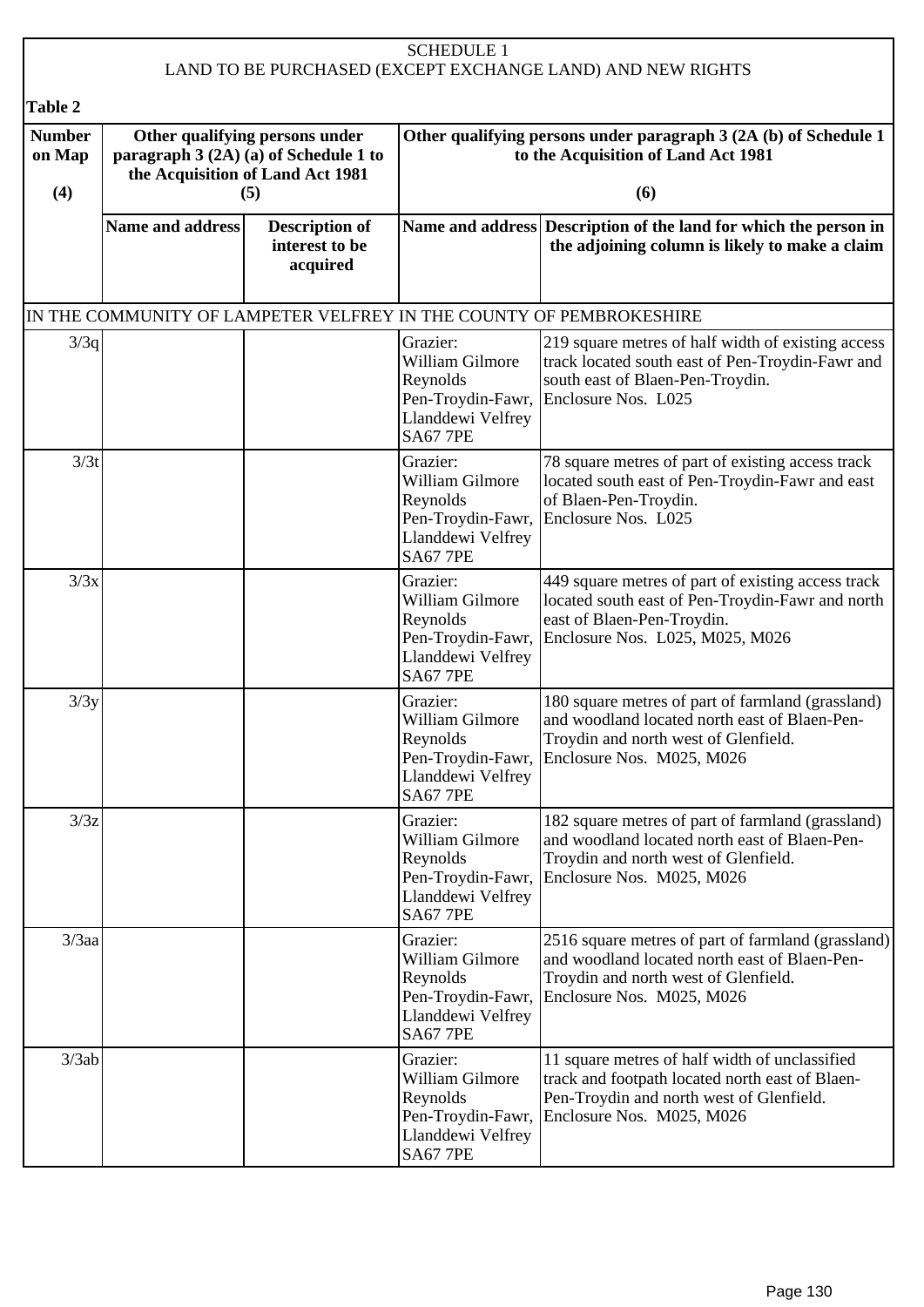| <b>SCHEDULE 1</b><br>LAND TO BE PURCHASED (EXCEPT EXCHANGE LAND) AND NEW RIGHTS |                         |                                                                                                                    |                                                                                                      |                                                                                                                                                                                                                                                                                    |
|---------------------------------------------------------------------------------|-------------------------|--------------------------------------------------------------------------------------------------------------------|------------------------------------------------------------------------------------------------------|------------------------------------------------------------------------------------------------------------------------------------------------------------------------------------------------------------------------------------------------------------------------------------|
| Table 2                                                                         |                         |                                                                                                                    |                                                                                                      |                                                                                                                                                                                                                                                                                    |
| <b>Number</b><br>on Map<br>(4)                                                  |                         | Other qualifying persons under<br>paragraph 3 (2A) (a) of Schedule 1 to<br>the Acquisition of Land Act 1981<br>(5) |                                                                                                      | Other qualifying persons under paragraph 3 (2A (b) of Schedule 1<br>to the Acquisition of Land Act 1981<br>(6)                                                                                                                                                                     |
|                                                                                 | <b>Name and address</b> | <b>Description of</b><br>interest to be<br>acquired                                                                |                                                                                                      | Name and address Description of the land for which the person in<br>the adjoining column is likely to make a claim                                                                                                                                                                 |
|                                                                                 |                         |                                                                                                                    |                                                                                                      | IN THE COMMUNITY OF LAMPETER VELFREY IN THE COUNTY OF PEMBROKESHIRE                                                                                                                                                                                                                |
| 3/3ac                                                                           |                         |                                                                                                                    | Grazier:<br>William Gilmore<br>Reynolds<br>Pen-Troydin-Fawr,<br>Llanddewi Velfrey<br><b>SA67 7PE</b> | 10 square metres of half width of unclassified<br>track and footpath located north east of Blaen-<br>Pen-Troydin and north west of Glenfield.<br>Enclosure Nos. M026                                                                                                               |
| $3/3$ ad                                                                        |                         |                                                                                                                    | Grazier:<br>William Gilmore<br>Reynolds<br>Pen-Troydin-Fawr,<br>Llanddewi Velfrey<br><b>SA67 7PE</b> | 170 square metres of half width of unclassified<br>track and footpath located north east of Blaen-<br>Pen-Troydin and north west of Glenfield.<br>Enclosure Nos. M026                                                                                                              |
| $3/3$ ae                                                                        |                         |                                                                                                                    | Grazier:<br>William Gilmore<br>Reynolds<br>Pen-Troydin-Fawr,<br>Llanddewi Velfrey<br><b>SA67 7PE</b> | 1276 square metres of part of farmland (grassland)<br>and woodland located north east of Blaen-Pen-<br>Troydin and north of Glenfield.<br>Enclosure Nos. M026                                                                                                                      |
| 3/3af                                                                           |                         |                                                                                                                    | Grazier:<br>William Gilmore<br>Reynolds<br>Pen-Troydin-Fawr,<br>Llanddewi Velfrey<br><b>SA67 7PE</b> | 71 square metres of half width of unclassified<br>track and public footpath located north east of<br>Blaen-Pen-Troydin and north of Glenfield.<br>Enclosure Nos. M026                                                                                                              |
| $3/3$ ag                                                                        |                         |                                                                                                                    | Grazier:<br>William Gilmore<br>Reynolds<br>Pen-Troydin-Fawr,<br>Llanddewi Velfrey<br><b>SA67 7PE</b> | The right to enter and re-enter upon 32 square<br>metres of part of farmland (grassland) located<br>north east of Glenfield and south west of Bethel<br>Chapel for all purposes connected with<br>construction and maintenance of environmental<br>fencing.<br>Enclosure Nos. L026 |
| 3/3ah                                                                           |                         |                                                                                                                    | Grazier:<br>William Gilmore<br>Reynolds<br>Llanddewi Velfrey<br><b>SA67 7PE</b>                      | 29 square metres of part of farmland (grassland)<br>located north east of Glenfield and south west of<br>Bethel Chapel.<br>Pen-Troydin-Fawr, Enclosure Nos. L026                                                                                                                   |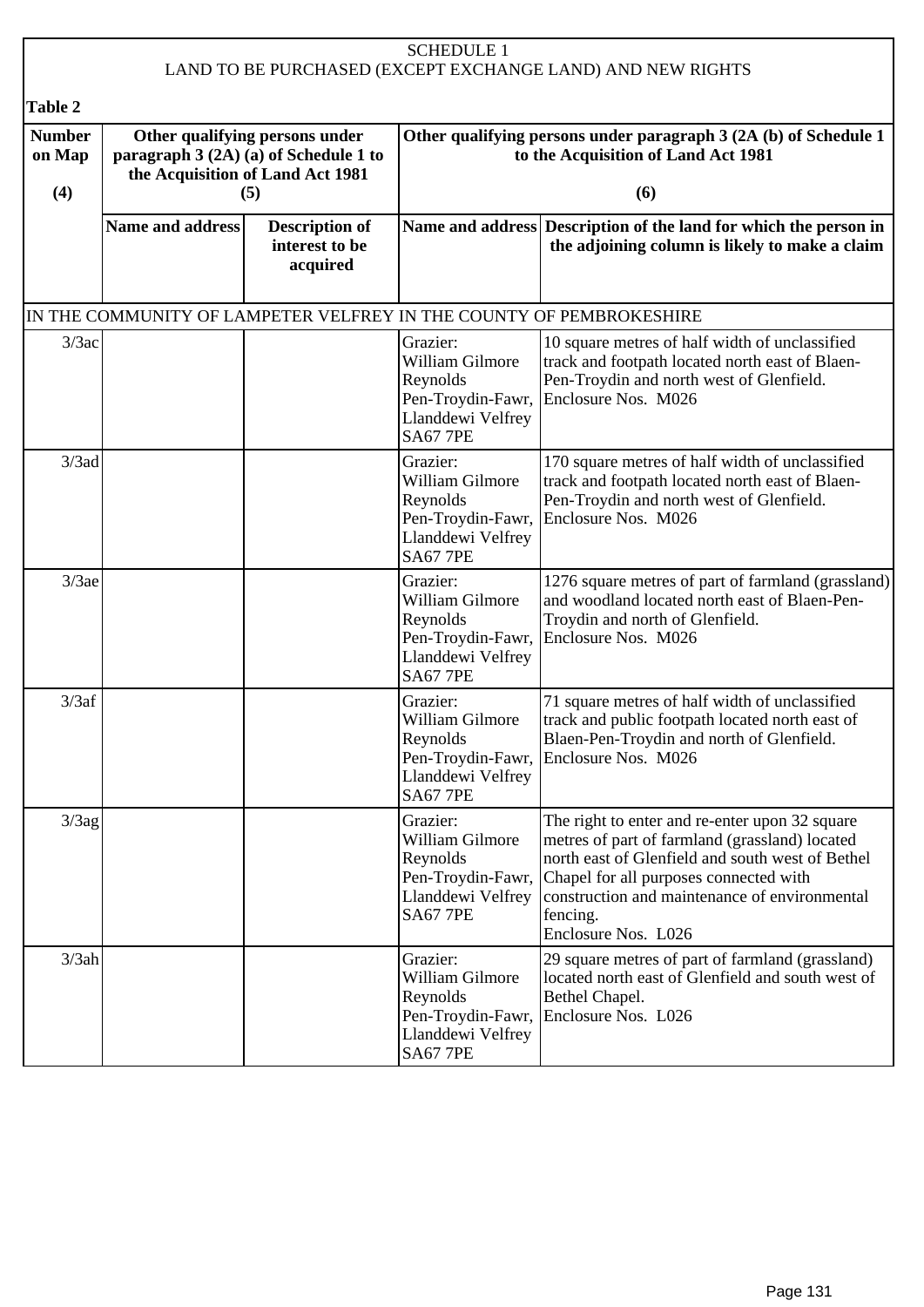|                                | <b>SCHEDULE 1</b><br>LAND TO BE PURCHASED (EXCEPT EXCHANGE LAND) AND NEW RIGHTS                                    |                                                     |                                                                                                                          |                                                                                                                                                                                                                                                                                                  |  |
|--------------------------------|--------------------------------------------------------------------------------------------------------------------|-----------------------------------------------------|--------------------------------------------------------------------------------------------------------------------------|--------------------------------------------------------------------------------------------------------------------------------------------------------------------------------------------------------------------------------------------------------------------------------------------------|--|
| <b>Table 2</b>                 |                                                                                                                    |                                                     |                                                                                                                          |                                                                                                                                                                                                                                                                                                  |  |
| <b>Number</b><br>on Map<br>(4) | Other qualifying persons under<br>paragraph 3 (2A) (a) of Schedule 1 to<br>the Acquisition of Land Act 1981<br>(5) |                                                     | Other qualifying persons under paragraph 3 (2A (b) of Schedule 1<br>to the Acquisition of Land Act 1981<br>(6)           |                                                                                                                                                                                                                                                                                                  |  |
|                                | Name and address                                                                                                   | <b>Description of</b><br>interest to be<br>acquired |                                                                                                                          | Name and address Description of the land for which the person in<br>the adjoining column is likely to make a claim                                                                                                                                                                               |  |
|                                |                                                                                                                    |                                                     |                                                                                                                          | IN THE COMMUNITY OF LAMPETER VELFREY IN THE COUNTY OF PEMBROKESHIRE                                                                                                                                                                                                                              |  |
| $3/3$ aj                       |                                                                                                                    |                                                     | Grazier:<br>William Gilmore<br>Reynolds<br>Pen-Troydin-Fawr,<br>Llanddewi Velfrey<br><b>SA67 7PE</b>                     | The right to enter and re-enter upon 836 square<br>metres of part of farmland (grassland) and<br>woodland located north east of Glenfield and west<br>of Bethel Chapel for all purposes connected with<br>construction and maintenance of environmental<br>fencing.<br>Enclosure Nos. L026, L027 |  |
|                                |                                                                                                                    |                                                     | <b>Western Power</b><br>Distribution<br>Withybush<br><b>Business Park</b><br>Haverfordwest,<br>Pembrokeshire<br>SA62 4EQ |                                                                                                                                                                                                                                                                                                  |  |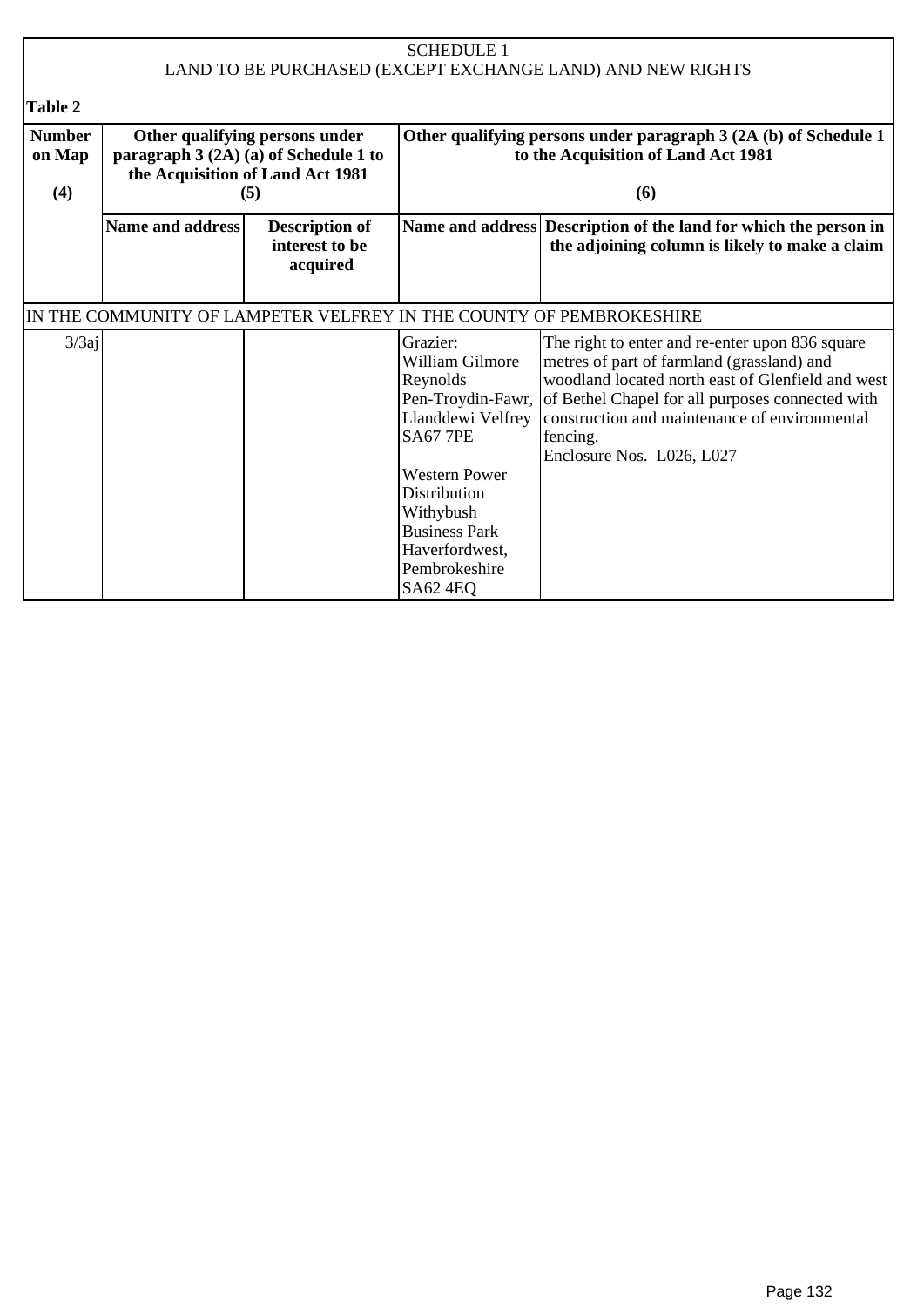| <b>SCHEDULE 1</b><br>LAND TO BE PURCHASED (EXCEPT EXCHANGE LAND) AND NEW RIGHTS |                                                                                                                    |                                                     |                                                                                                                                                                                                                                                                                                                                                                                                                                                                                                                                                                    |                                                                                                                                                               |  |
|---------------------------------------------------------------------------------|--------------------------------------------------------------------------------------------------------------------|-----------------------------------------------------|--------------------------------------------------------------------------------------------------------------------------------------------------------------------------------------------------------------------------------------------------------------------------------------------------------------------------------------------------------------------------------------------------------------------------------------------------------------------------------------------------------------------------------------------------------------------|---------------------------------------------------------------------------------------------------------------------------------------------------------------|--|
| <b>Table 2</b>                                                                  |                                                                                                                    |                                                     |                                                                                                                                                                                                                                                                                                                                                                                                                                                                                                                                                                    |                                                                                                                                                               |  |
| <b>Number</b><br>on Map<br>(4)                                                  | Other qualifying persons under<br>paragraph 3 (2A) (a) of Schedule 1 to<br>the Acquisition of Land Act 1981<br>(5) |                                                     |                                                                                                                                                                                                                                                                                                                                                                                                                                                                                                                                                                    | Other qualifying persons under paragraph 3 (2A (b) of Schedule 1<br>to the Acquisition of Land Act 1981<br>(6)                                                |  |
|                                                                                 | Name and address                                                                                                   | <b>Description of</b><br>interest to be<br>acquired |                                                                                                                                                                                                                                                                                                                                                                                                                                                                                                                                                                    | Name and address Description of the land for which the person in<br>the adjoining column is likely to make a claim                                            |  |
|                                                                                 |                                                                                                                    |                                                     |                                                                                                                                                                                                                                                                                                                                                                                                                                                                                                                                                                    | IN THE COMMUNITY OF LAMPETER VELFREY IN THE COUNTY OF PEMBROKESHIRE                                                                                           |  |
| 3/3ak                                                                           |                                                                                                                    |                                                     | Grazier:<br>William Gilmore<br>Reynolds<br>Pen-Troydin-Fawr,<br>Llanddewi Velfrey<br><b>SA67 7PE</b><br><b>BT</b><br>Room 18.<br>2nd Floor,<br>Padleys Yard,<br>The Strand,<br>Swansea,<br>SA12AB<br><b>Western Power</b><br>Distribution<br>Withybush<br><b>Business Park</b><br>Haverfordwest,<br>Pembrokeshire<br>SA62 4EQ<br>Mobile Broadband<br>Network Limited<br>(MBNL)<br><b>Sixth Floor</b><br><b>Thames Tower</b><br><b>Station Road</b><br>Reading<br>RG1 1LX<br>Hutchinson 3G UK<br>Limited<br>Star House,<br>Grenfell Road,<br>Maidenhead,<br>SL6 1EH | 9864 square metres of part of farmland (grassland)<br>and woodland located north east of Glenfield and<br>west of Bethel Chapel.<br>Enclosure Nos. L026, L027 |  |
|                                                                                 |                                                                                                                    |                                                     | <b>EE</b> Limited<br>Trident Place,<br>Mosquito Way,<br>Hatfield,<br>Hertfordshire,<br>AL10 9BW                                                                                                                                                                                                                                                                                                                                                                                                                                                                    |                                                                                                                                                               |  |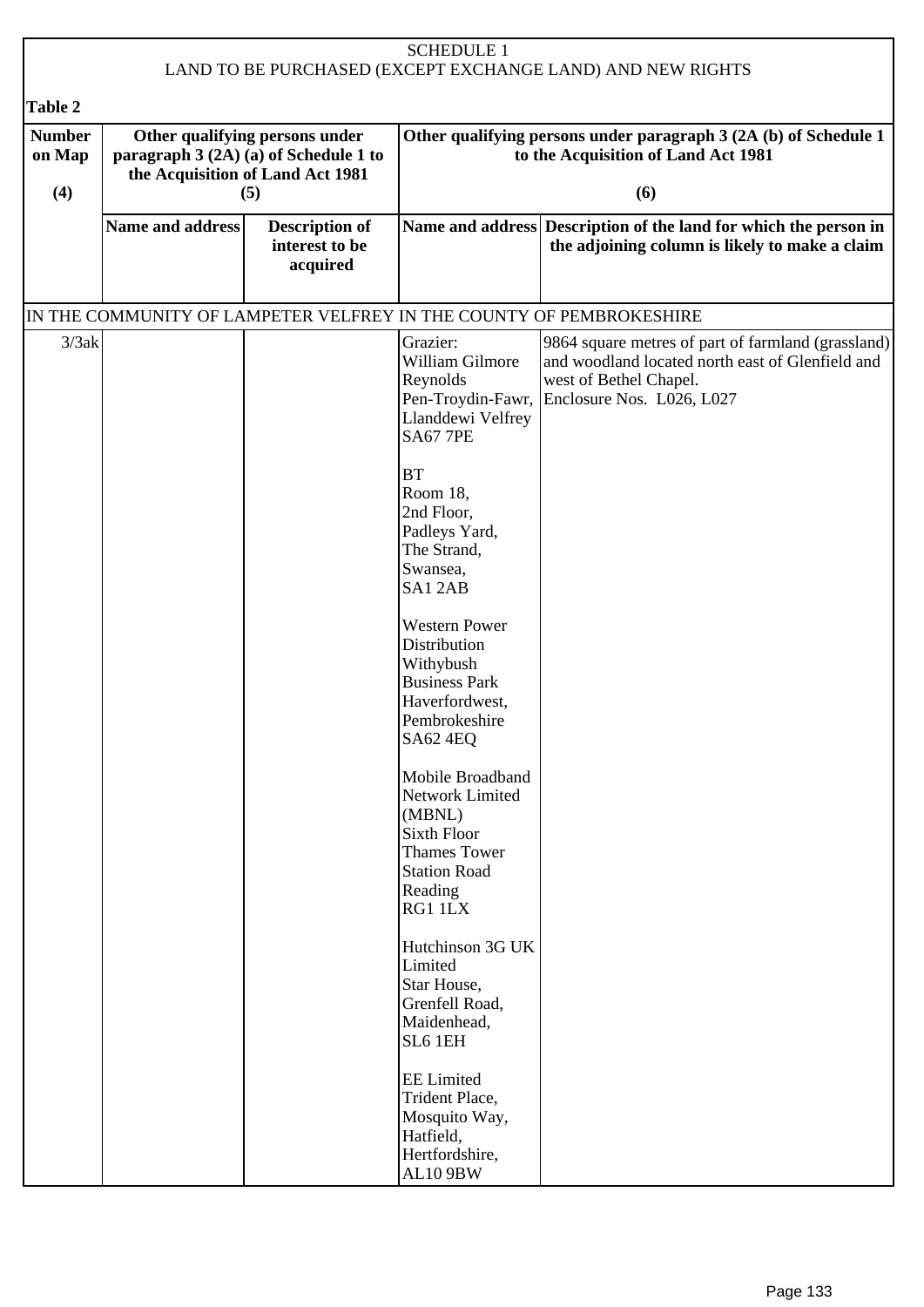| <b>SCHEDULE 1</b><br>LAND TO BE PURCHASED (EXCEPT EXCHANGE LAND) AND NEW RIGHTS |                                                                                                             |                                                     |                                                                                                                                                                                                                  |                                                                                                                                                             |  |
|---------------------------------------------------------------------------------|-------------------------------------------------------------------------------------------------------------|-----------------------------------------------------|------------------------------------------------------------------------------------------------------------------------------------------------------------------------------------------------------------------|-------------------------------------------------------------------------------------------------------------------------------------------------------------|--|
| Table 2                                                                         |                                                                                                             |                                                     |                                                                                                                                                                                                                  |                                                                                                                                                             |  |
| <b>Number</b><br>on Map                                                         | Other qualifying persons under<br>paragraph 3 (2A) (a) of Schedule 1 to<br>the Acquisition of Land Act 1981 |                                                     | Other qualifying persons under paragraph 3 (2A (b) of Schedule 1<br>to the Acquisition of Land Act 1981                                                                                                          |                                                                                                                                                             |  |
| (4)                                                                             |                                                                                                             | (5)                                                 |                                                                                                                                                                                                                  | (6)                                                                                                                                                         |  |
|                                                                                 | <b>Name and address</b>                                                                                     | <b>Description of</b><br>interest to be<br>acquired |                                                                                                                                                                                                                  | Name and address Description of the land for which the person in<br>the adjoining column is likely to make a claim                                          |  |
|                                                                                 | IN THE COMMUNITY OF LAMPETER VELFREY IN THE COUNTY OF PEMBROKESHIRE                                         |                                                     |                                                                                                                                                                                                                  |                                                                                                                                                             |  |
| 3/3an                                                                           |                                                                                                             |                                                     | Grazier:<br>William Gilmore<br>Reynolds<br>Pen-Troydin-Fawr,<br>Llanddewi Velfrey<br><b>SA67 7PE</b>                                                                                                             | 267 square metres of half width of A40 Trunk<br>Road located north east of Glenfield and south<br>west of Bethel Chapel.<br>Enclosure Nos. L027             |  |
|                                                                                 |                                                                                                             |                                                     | <b>BT</b><br>Room 18,<br>2nd Floor,<br>Padleys Yard,<br>The Strand,<br>Swansea,<br>SA12AB                                                                                                                        |                                                                                                                                                             |  |
| 3/3ar                                                                           |                                                                                                             |                                                     | Grazier:<br>William Gilmore<br>Reynolds<br>Pen-Troydin-Fawr,<br>Llanddewi Velfrey<br><b>SA67 7PE</b>                                                                                                             | 51 square metres of part of farmland (grassland)<br>and woodland located east of Pen-Troydin-Fawr<br>farm and north of Village Hall.<br>Enclosure Nos. M024 |  |
| 3/3at                                                                           |                                                                                                             |                                                     | <b>BT</b><br>Room 18, 2nd<br>Floor, Padleys<br>Yard, The Strand,<br>Swansea, SA1 2AB<br><b>Western Power</b><br>Distribution<br>Withybush<br><b>Business Park</b><br>Haverfordwest,<br>Pembrokeshire<br>SA62 4EQ | 23 square metres of part of farmland (grassland)<br>and telecommunications mast, east of Glenfield<br>and west of Bethel Chapel<br>Enclosure Nos. L027      |  |
| 3/4r                                                                            |                                                                                                             |                                                     | <b>BT</b><br>Room 18,<br>2nd Floor,<br>Padleys Yard,<br>The Strand,<br>Swansea,<br>SA12AB                                                                                                                        | 466 square metres of part of farmland (grassland)<br>located east of Blaen Pen Troydin and north east<br>of Glenfield.<br>Enclosure Nos. L027               |  |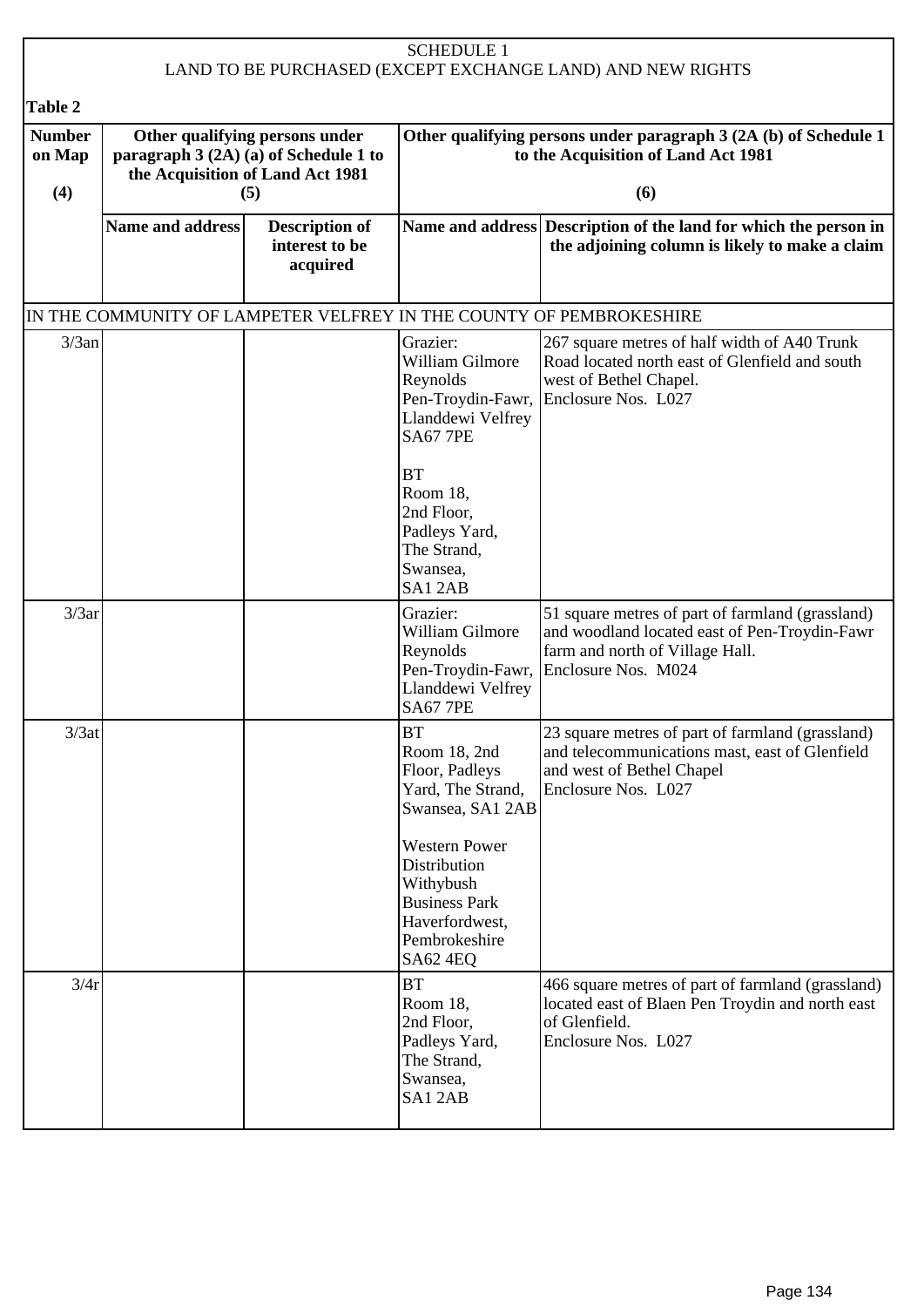| <b>SCHEDULE 1</b><br>LAND TO BE PURCHASED (EXCEPT EXCHANGE LAND) AND NEW RIGHTS |                                                                                                                    |                                                     |                                                                                                                                                                            |                                                                                                                                                                                                                                                                                                        |  |  |
|---------------------------------------------------------------------------------|--------------------------------------------------------------------------------------------------------------------|-----------------------------------------------------|----------------------------------------------------------------------------------------------------------------------------------------------------------------------------|--------------------------------------------------------------------------------------------------------------------------------------------------------------------------------------------------------------------------------------------------------------------------------------------------------|--|--|
| <b>Table 2</b>                                                                  |                                                                                                                    |                                                     |                                                                                                                                                                            |                                                                                                                                                                                                                                                                                                        |  |  |
| <b>Number</b><br>on Map<br>(4)                                                  | Other qualifying persons under<br>paragraph $3(2A)(a)$ of Schedule 1 to<br>the Acquisition of Land Act 1981<br>(5) |                                                     |                                                                                                                                                                            | Other qualifying persons under paragraph 3 (2A (b) of Schedule 1<br>to the Acquisition of Land Act 1981<br>(6)                                                                                                                                                                                         |  |  |
|                                                                                 | <b>Name and address</b>                                                                                            | <b>Description of</b><br>interest to be<br>acquired |                                                                                                                                                                            | Name and address Description of the land for which the person in<br>the adjoining column is likely to make a claim                                                                                                                                                                                     |  |  |
|                                                                                 |                                                                                                                    |                                                     |                                                                                                                                                                            | IN THE COMMUNITY OF LAMPETER VELFREY IN THE COUNTY OF PEMBROKESHIRE                                                                                                                                                                                                                                    |  |  |
| 3/4t                                                                            |                                                                                                                    |                                                     | <b>BT</b><br>Room 18,<br>2nd Floor,<br>Padleys Yard,<br>The Strand,<br>Swansea,<br>SA12AB<br><b>Western Power</b><br>Distribution<br>Withybush<br><b>Business Park</b>     | 5732 square metres of part of farmland (grassland)<br>and woodland located west of Bethel Chapel and<br>north east of Glenfield.<br>Enclosure Nos. L027, L028                                                                                                                                          |  |  |
|                                                                                 |                                                                                                                    |                                                     | Haverfordwest,<br>Pembrokeshire<br>SA62 4EQ                                                                                                                                |                                                                                                                                                                                                                                                                                                        |  |  |
| 3/4v                                                                            |                                                                                                                    |                                                     | <b>Western Power</b><br>Distribution<br>Withybush<br><b>Business Park</b><br>Haverfordwest,<br>Pembrokeshire<br>SA62 4EQ                                                   | The right to enter and re-enter upon 629 square<br>metres of part of farmland (grassland) and<br>woodland located north west of Bethel Chapel and<br>north east of Glenfield for all purposes connected<br>with construction and maintenance of<br>environmental fencing.<br>Enclosure Nos. L027, L028 |  |  |
| 3/4w                                                                            |                                                                                                                    |                                                     | <b>Western Power</b><br>Distribution<br>Withybush<br><b>Business Park</b><br>Haverfordwest,<br>Pembrokeshire<br>SA62 4EQ                                                   | 751 square metres of part of farmland (grassland)<br>and woodland located north west of Bethel Chapel<br>and north east of Glenfield.<br>Enclosure Nos. L027, L028                                                                                                                                     |  |  |
| 3/4x                                                                            |                                                                                                                    |                                                     | <b>DCWW</b><br>Developer<br>Services,<br>PO Box 3146,<br>Cardiff,<br>CF30 0EH<br><b>BT</b><br>Room 18,<br>2nd Floor,<br>Padleys Yard,<br>The Strand,<br>Swansea,<br>SA12AB | 361 square metres of half width of A40 Trunk<br>Road located south west of Bethel Chapel and<br>north east of Glenfield.<br>Enclosure Nos. L027                                                                                                                                                        |  |  |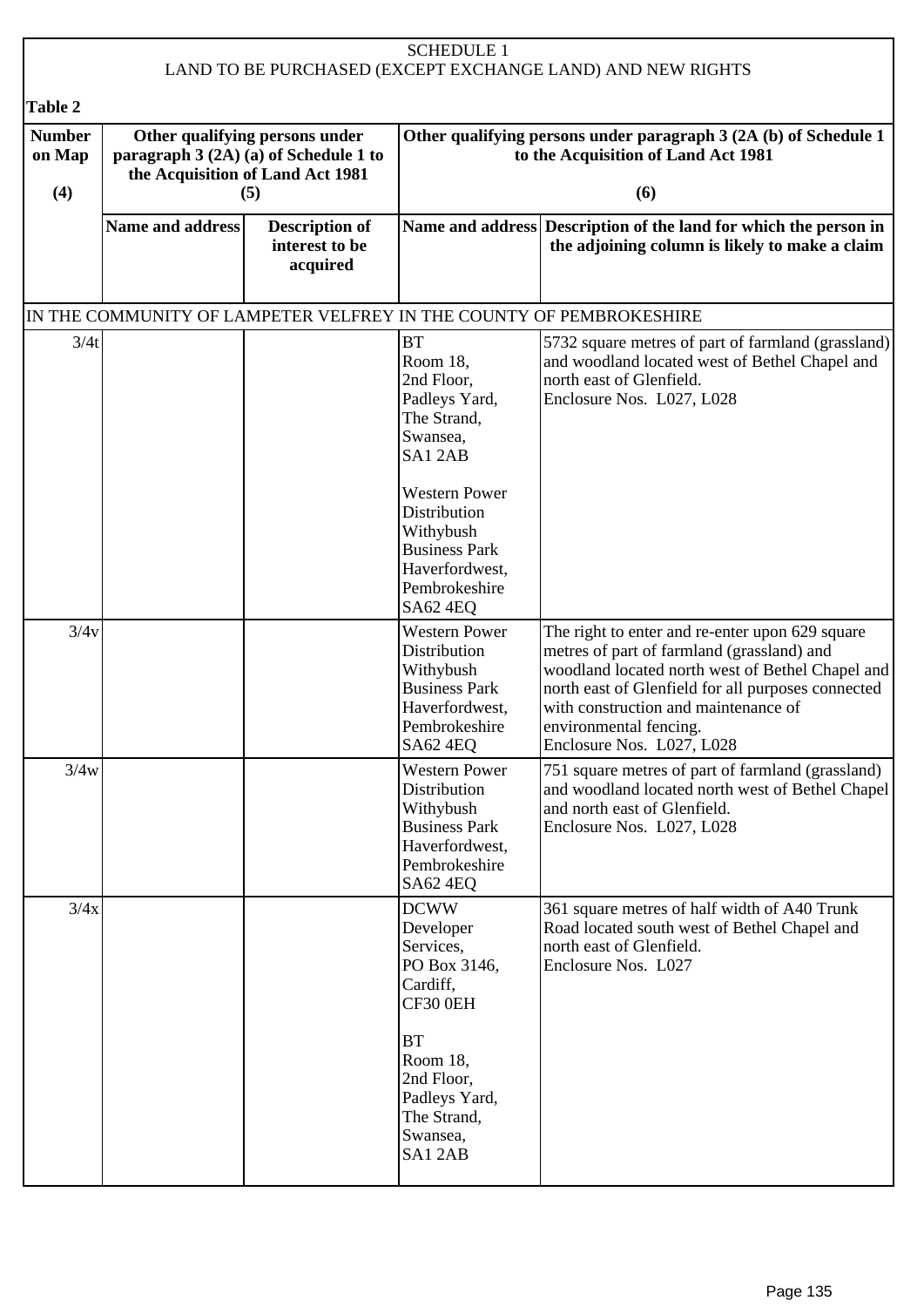| <b>SCHEDULE 1</b><br>LAND TO BE PURCHASED (EXCEPT EXCHANGE LAND) AND NEW RIGHTS |                                                                                                                    |                                                     |                                                                                                                                                                        |                                                                                                                                                               |  |
|---------------------------------------------------------------------------------|--------------------------------------------------------------------------------------------------------------------|-----------------------------------------------------|------------------------------------------------------------------------------------------------------------------------------------------------------------------------|---------------------------------------------------------------------------------------------------------------------------------------------------------------|--|
| Table 2                                                                         |                                                                                                                    |                                                     |                                                                                                                                                                        |                                                                                                                                                               |  |
| <b>Number</b><br>on Map<br>(4)                                                  | Other qualifying persons under<br>paragraph 3 (2A) (a) of Schedule 1 to<br>the Acquisition of Land Act 1981<br>(5) |                                                     | Other qualifying persons under paragraph 3 (2A (b) of Schedule 1<br>to the Acquisition of Land Act 1981<br>(6)                                                         |                                                                                                                                                               |  |
|                                                                                 | <b>Name and address</b>                                                                                            | <b>Description of</b><br>interest to be<br>acquired |                                                                                                                                                                        | Name and address Description of the land for which the person in<br>the adjoining column is likely to make a claim                                            |  |
|                                                                                 |                                                                                                                    |                                                     |                                                                                                                                                                        | IN THE COMMUNITY OF LAMPETER VELFREY IN THE COUNTY OF PEMBROKESHIRE                                                                                           |  |
| 3/4z                                                                            |                                                                                                                    |                                                     | <b>BT</b><br>Room 18,<br>2nd Floor,<br>Padleys Yard,<br>The Strand,<br>Swansea,<br>SA12AB<br><b>Western Power</b><br>Distribution<br>Withybush<br><b>Business Park</b> | 8433 square metres of part of farmland (grassland)<br>and woodland located west of Bethel Chapel and<br>north east of Glenfield.<br>Enclosure Nos. L027, L028 |  |
|                                                                                 |                                                                                                                    |                                                     | Haverfordwest,<br>Pembrokeshire<br>SA62 4EQ                                                                                                                            |                                                                                                                                                               |  |
| 3/5                                                                             |                                                                                                                    |                                                     | <b>Western Power</b><br><b>Distribution</b><br>Withybush<br><b>Business Park</b><br>Haverfordwest,<br>Pembrokeshire<br>SA62 4EQ                                        | 257 square metres of part of track and public<br>footpath, located south east of Blaen-Pen-Troydin.<br>Enclosure Nos. K025                                    |  |
| 3/6m                                                                            |                                                                                                                    |                                                     | <b>DCWW</b><br>Developer<br>Services,<br>PO Box 3146,<br>Cardiff,<br>CF30 0EH<br>BT<br>Room 18,<br>2nd Floor,<br>Padleys Yard,<br>The Strand,                          | 134 square metres of half width of A40 Trunk<br>Road located immediately south east of Glenfield<br>and south west of Bethel Chapel<br>Enclosure Nos. K026    |  |
|                                                                                 |                                                                                                                    |                                                     | Swansea,<br>SA12AB<br><b>Western Power</b><br>Distribution<br>Withybush<br><b>Business Park</b><br>Haverfordwest,<br>Pembrokeshire<br><b>SA62 4EQ</b>                  |                                                                                                                                                               |  |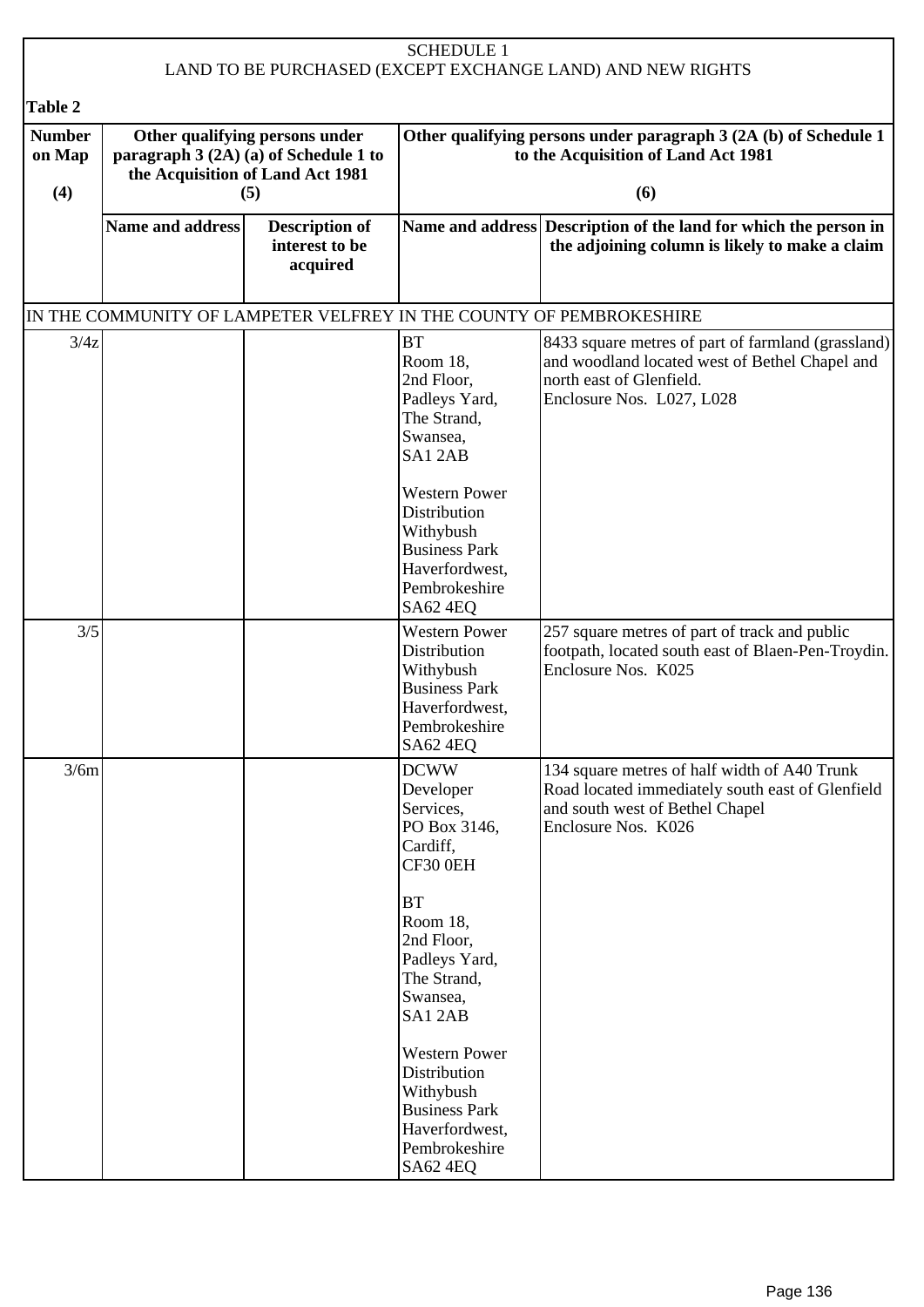| <b>SCHEDULE 1</b><br>LAND TO BE PURCHASED (EXCEPT EXCHANGE LAND) AND NEW RIGHTS |                                                                                                                    |                                                     |                                                                                                                          |                                                                                                                                                              |  |  |
|---------------------------------------------------------------------------------|--------------------------------------------------------------------------------------------------------------------|-----------------------------------------------------|--------------------------------------------------------------------------------------------------------------------------|--------------------------------------------------------------------------------------------------------------------------------------------------------------|--|--|
| Table 2                                                                         |                                                                                                                    |                                                     |                                                                                                                          |                                                                                                                                                              |  |  |
| <b>Number</b><br>on Map<br>(4)                                                  | Other qualifying persons under<br>paragraph $3(2A)(a)$ of Schedule 1 to<br>the Acquisition of Land Act 1981<br>(5) |                                                     |                                                                                                                          | Other qualifying persons under paragraph 3 (2A (b) of Schedule 1<br>to the Acquisition of Land Act 1981<br>(6)                                               |  |  |
|                                                                                 | <b>Name and address</b>                                                                                            | <b>Description of</b><br>interest to be<br>acquired |                                                                                                                          | Name and address Description of the land for which the person in<br>the adjoining column is likely to make a claim                                           |  |  |
|                                                                                 |                                                                                                                    |                                                     |                                                                                                                          | IN THE COMMUNITY OF LAMPETER VELFREY IN THE COUNTY OF PEMBROKESHIRE                                                                                          |  |  |
| 3/6p                                                                            |                                                                                                                    |                                                     | <b>DCWW</b><br>Developer<br>Services,<br>PO Box 3146,<br>Cardiff,<br>CF30 0EH<br><b>BT</b>                               | 474 square metres of half width of A40 Trunk<br>Road located east of Glenfield and south west of<br><b>Bethel Chapel</b><br>Enclosure Nos. K026              |  |  |
|                                                                                 |                                                                                                                    |                                                     | Room 18,<br>2nd Floor,<br>Padleys Yard,<br>The Strand,<br>Swansea,<br>SA12AB                                             |                                                                                                                                                              |  |  |
|                                                                                 |                                                                                                                    |                                                     | <b>Western Power</b><br>Distribution<br>Withybush<br><b>Business Park</b><br>Haverfordwest,<br>Pembrokeshire<br>SA62 4EQ |                                                                                                                                                              |  |  |
| 3/6s                                                                            |                                                                                                                    |                                                     | <b>BT</b><br>Room 18,<br>2nd Floor,<br>Padleys Yard,<br>The Strand,<br>Swansea,<br>SA12AB                                | 3237 square metres of part of farmland (grassland)<br>located north east of Glenfield and south west of<br>Bethel Chapel.<br>Enclosure Nos. K026, L026, L027 |  |  |
| 3/6t                                                                            |                                                                                                                    |                                                     | <b>DCWW</b><br>Developer<br>Services,<br>PO Box 3146,<br>Cardiff,<br>CF30 0EH                                            | 498 square metres of half width of A40 Trunk<br>Road located north east of Glenfield and south<br>west of Bethel Chapel.<br>Enclosure Nos. K026, L026, L027  |  |  |
|                                                                                 |                                                                                                                    |                                                     | <b>BT</b><br>Room 18,<br>2nd Floor,<br>Padleys Yard,<br>The Strand,<br>Swansea,<br>SA12AB                                |                                                                                                                                                              |  |  |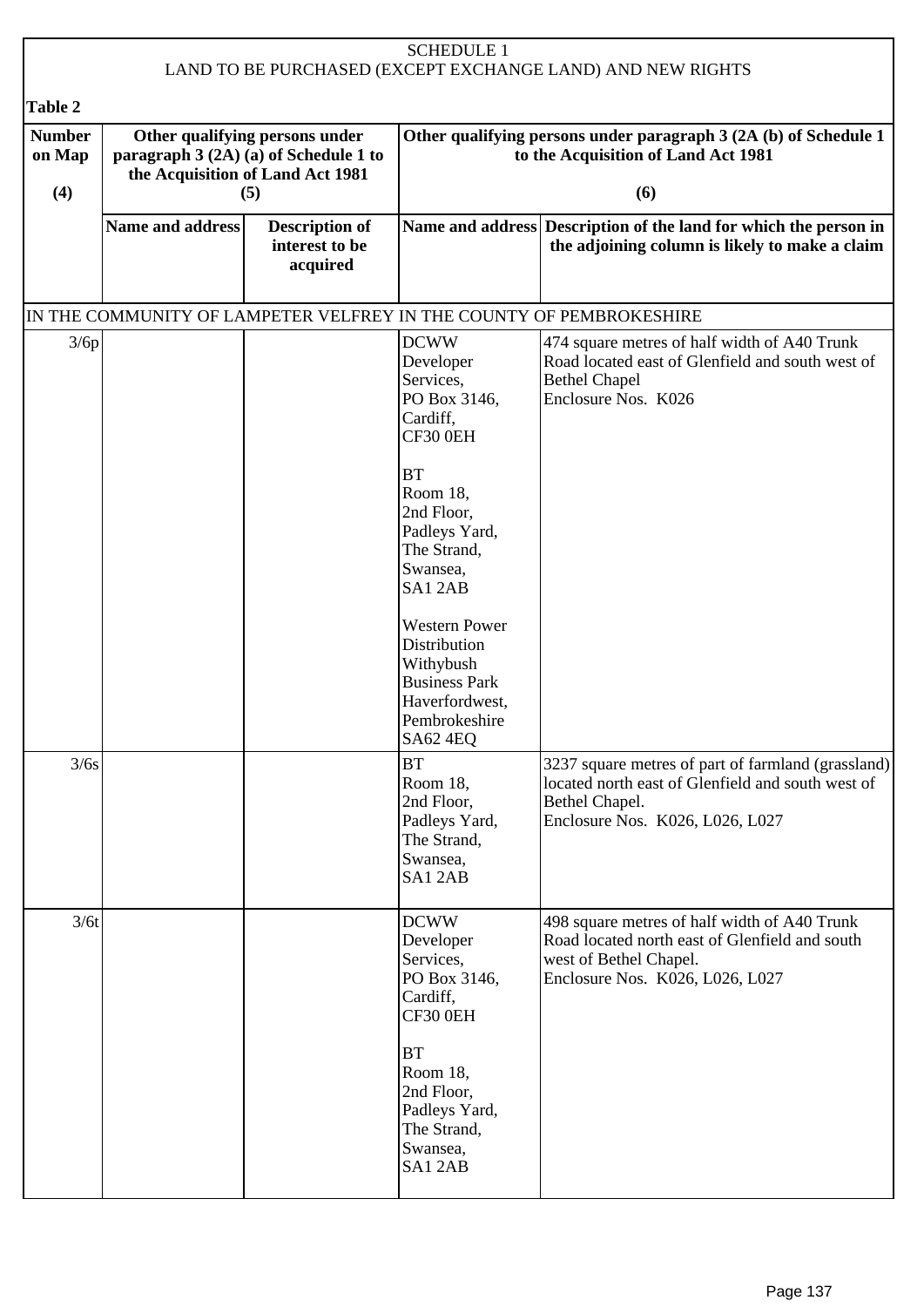| <b>SCHEDULE 1</b>                                                                                           |                                                     |                                                                                                                                                                                                                                                                           |                                                                                                                                                                                     |
|-------------------------------------------------------------------------------------------------------------|-----------------------------------------------------|---------------------------------------------------------------------------------------------------------------------------------------------------------------------------------------------------------------------------------------------------------------------------|-------------------------------------------------------------------------------------------------------------------------------------------------------------------------------------|
|                                                                                                             |                                                     |                                                                                                                                                                                                                                                                           |                                                                                                                                                                                     |
| Other qualifying persons under<br>paragraph 3 (2A) (a) of Schedule 1 to<br>the Acquisition of Land Act 1981 |                                                     |                                                                                                                                                                                                                                                                           | Other qualifying persons under paragraph 3 (2A (b) of Schedule 1<br>to the Acquisition of Land Act 1981<br>(6)                                                                      |
| <b>Name and address</b>                                                                                     | <b>Description of</b><br>interest to be<br>acquired |                                                                                                                                                                                                                                                                           | Name and address Description of the land for which the person in<br>the adjoining column is likely to make a claim                                                                  |
|                                                                                                             |                                                     |                                                                                                                                                                                                                                                                           |                                                                                                                                                                                     |
| 3/6z                                                                                                        |                                                     | <b>Western Power</b><br>Distribution<br>Withybush<br><b>Business Park</b><br>Haverfordwest,<br>Pembrokeshire<br>SA62 4EQ                                                                                                                                                  | 130 square metres of part of half width of access<br>track and hedge located north of Bethel Chapel<br>and north east of Glenfield.<br>Enclosure Nos. L028                          |
| $3/6$ aa                                                                                                    |                                                     | <b>BT</b><br>Room 18,<br>2nd Floor,<br>Padleys Yard,<br>The Strand,<br>Swansea,<br>SA12AB                                                                                                                                                                                 | 2603 square metres of part of farmland (grassland)<br>and woodland located north east of Glenfield and<br>south of Bethel Chapel.<br>Enclosure Nos. L027, L028, L029                |
|                                                                                                             |                                                     | <b>Western Power</b><br>Distribution<br>Withybush<br><b>Business Park</b><br>Haverfordwest,<br>Pembrokeshire<br><b>SA62 4EQ</b>                                                                                                                                           | 801 square metres of part of farmland (grassland),<br>public footpath and woodland located north east of<br>Glenfield and south east of Bethel Chapel.<br>Enclosure Nos. L028, L029 |
| 3/7                                                                                                         |                                                     | <b>DCWW</b><br>Developer<br>Services,<br>PO Box 3146,<br>Cardiff,<br>CF30 0EH<br><b>BT</b><br>Room 18,<br>2nd Floor,<br>Padleys Yard,<br>The Strand,<br>Swansea,<br>SA12AB<br><b>Western Power</b><br>Distribution<br>Withybush<br><b>Business Park</b><br>Haverfordwest, | 132 square metres of half width of A40 Trunk<br>Road located east of Glenfield and south west of<br>Bethel Chapel.<br>Enclosure Nos. K026                                           |
|                                                                                                             |                                                     | (5)                                                                                                                                                                                                                                                                       | LAND TO BE PURCHASED (EXCEPT EXCHANGE LAND) AND NEW RIGHTS<br>IN THE COMMUNITY OF LAMPETER VELFREY IN THE COUNTY OF PEMBROKESHIRE<br>Pembrokeshire<br><b>SA62 4EQ</b>               |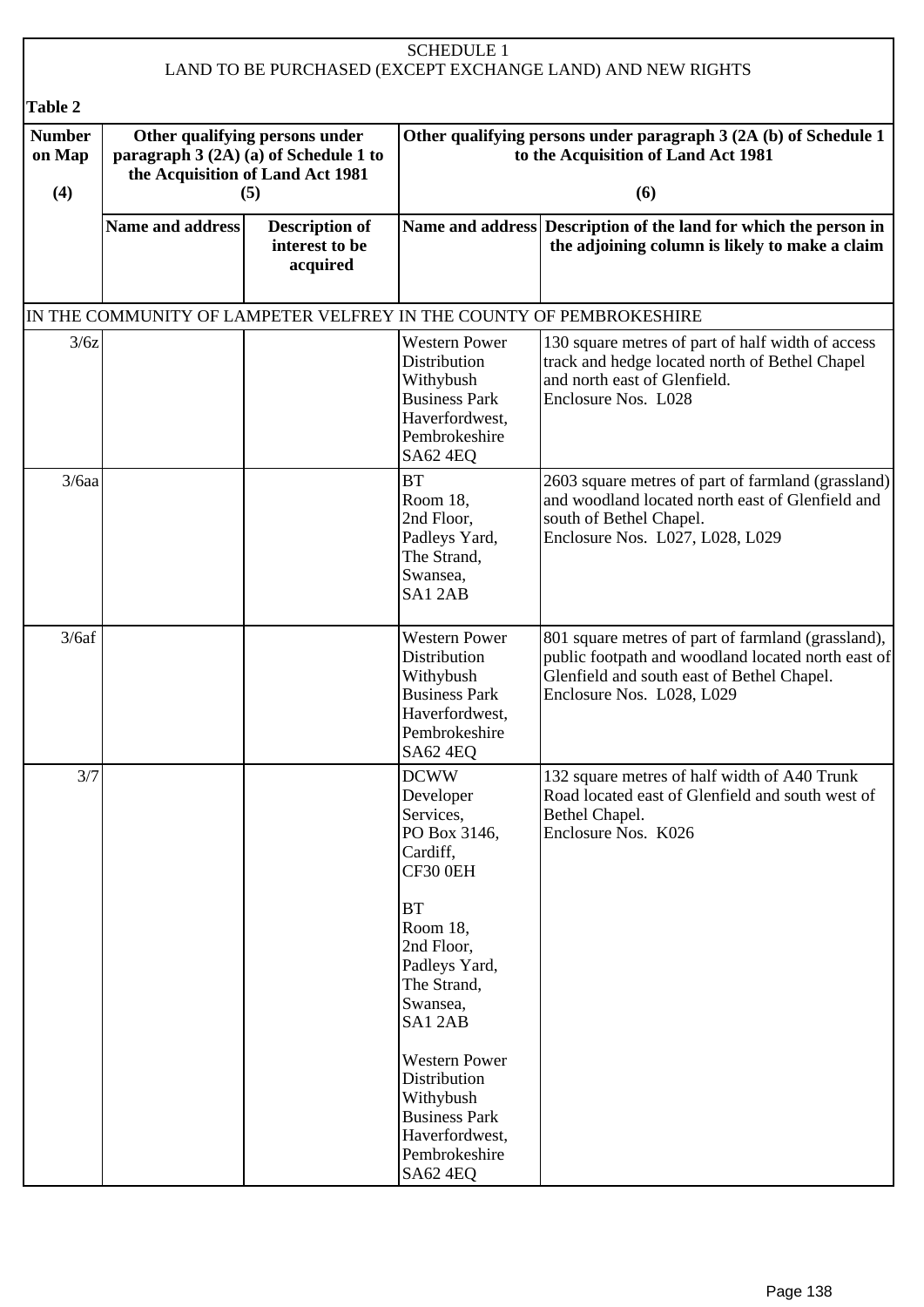| <b>SCHEDULE 1</b><br>LAND TO BE PURCHASED (EXCEPT EXCHANGE LAND) AND NEW RIGHTS |                                                                                                               |                                                     |                                                                                                                                                                                                                                                   |                                                                                                                                          |
|---------------------------------------------------------------------------------|---------------------------------------------------------------------------------------------------------------|-----------------------------------------------------|---------------------------------------------------------------------------------------------------------------------------------------------------------------------------------------------------------------------------------------------------|------------------------------------------------------------------------------------------------------------------------------------------|
|                                                                                 |                                                                                                               |                                                     |                                                                                                                                                                                                                                                   |                                                                                                                                          |
| Table 2                                                                         |                                                                                                               |                                                     |                                                                                                                                                                                                                                                   |                                                                                                                                          |
| <b>Number</b><br>on Map                                                         | Other qualifying persons under<br>paragraph 3 (2A) (a) of Schedule 1 to<br>the Acquisition of Land Act 1981   |                                                     |                                                                                                                                                                                                                                                   | Other qualifying persons under paragraph 3 (2A (b) of Schedule 1<br>to the Acquisition of Land Act 1981                                  |
| (4)                                                                             |                                                                                                               | (5)                                                 |                                                                                                                                                                                                                                                   | (6)                                                                                                                                      |
|                                                                                 | Name and address                                                                                              | <b>Description of</b><br>interest to be<br>acquired |                                                                                                                                                                                                                                                   | Name and address Description of the land for which the person in<br>the adjoining column is likely to make a claim                       |
|                                                                                 |                                                                                                               |                                                     |                                                                                                                                                                                                                                                   | IN THE COMMUNITY OF LAMPETER VELFREY IN THE COUNTY OF PEMBROKESHIRE                                                                      |
|                                                                                 | 3/8 Nationwide<br><b>Building Society</b><br>Nationwide House,<br>Pipers Way,<br>Swindon,<br><b>SN38 1NW</b>  | Mortgage                                            | <b>DCWW</b><br>Developer<br>Services,<br>PO Box 3146,<br>Cardiff,<br>CF30 0EH<br><b>BT</b><br>Room 18,<br>2nd Floor,<br>Padleys Yard,<br>The Strand,<br>Swansea,<br>SA12AB<br><b>Western Power</b><br>Distribution<br>Withybush                   | 46 square metres of half width of A40 Trunk Road<br>located east of Glenfield and south west of Bethel<br>Chapel.<br>Enclosure Nos. K026 |
|                                                                                 | 3/8a Nationwide<br><b>Building Society</b><br>Nationwide House,<br>Pipers Way,<br>Swindon,<br><b>SN38 1NW</b> | Mortgage                                            | <b>Business Park</b><br>Haverfordwest,<br>Pembrokeshire<br>SA62 4EQ<br><b>DCWW</b><br>Developer<br>Services,<br>PO Box 3146,<br>Cardiff,<br>CF30 0EH<br><b>BT</b><br>Room 18,<br>2nd Floor,<br>Padleys Yard,<br>The Strand,<br>Swansea,<br>SA12AB | 78 square metres of half width of A40 Trunk Road<br>located east of Glenfield and south west of Bethel<br>Chapel.<br>Enclosure Nos. K026 |
|                                                                                 |                                                                                                               |                                                     | <b>Western Power</b><br>Distribution<br>Withybush<br><b>Business Park</b><br>Haverfordwest,<br>Pembrokeshire<br><b>SA62 4EQ</b>                                                                                                                   |                                                                                                                                          |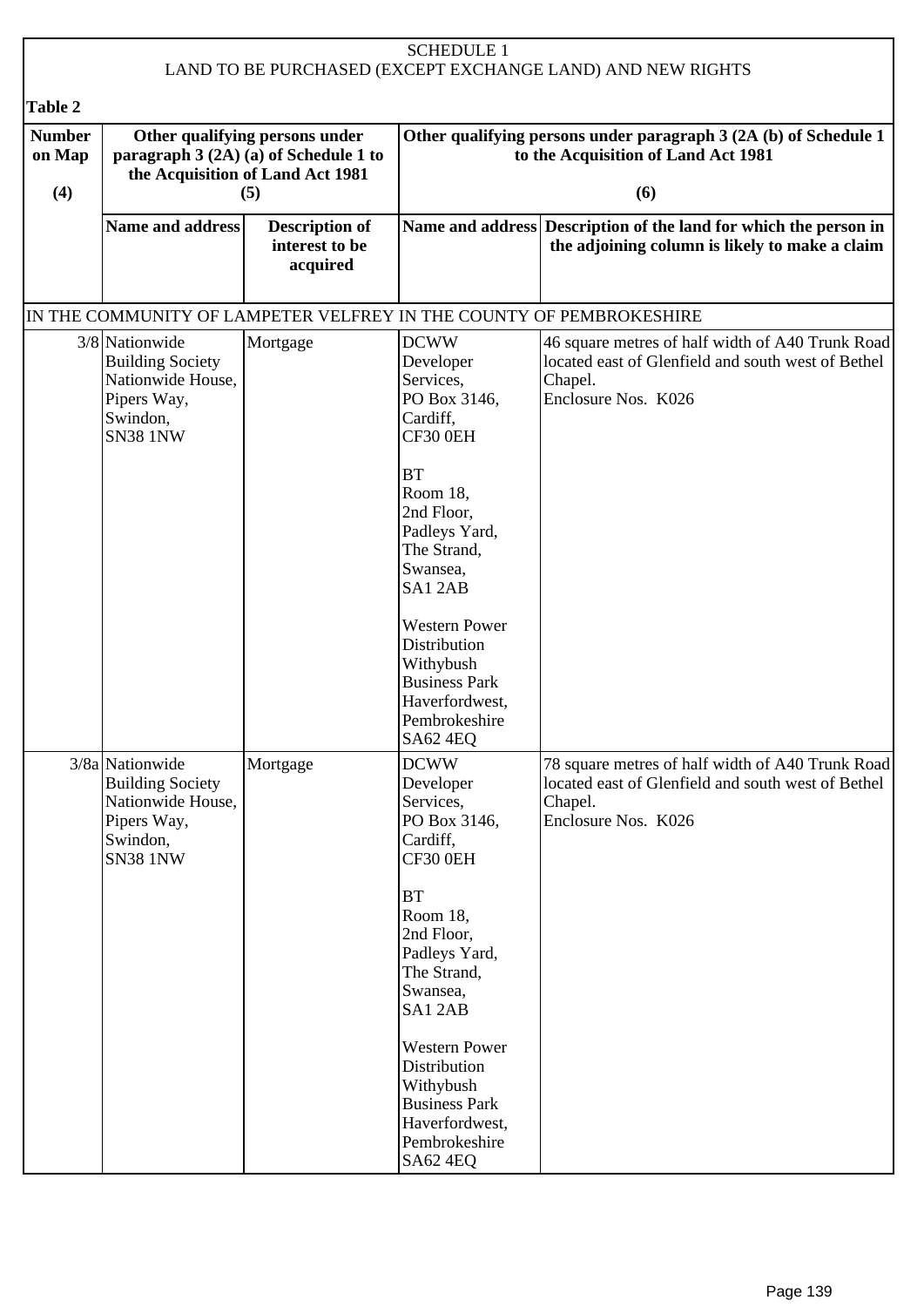| <b>SCHEDULE 1</b>                                                   |                                                                                                                    |                                                     |                                                                                                                                                                                                                                                                                                                    |                                                                                                                                                      |  |  |
|---------------------------------------------------------------------|--------------------------------------------------------------------------------------------------------------------|-----------------------------------------------------|--------------------------------------------------------------------------------------------------------------------------------------------------------------------------------------------------------------------------------------------------------------------------------------------------------------------|------------------------------------------------------------------------------------------------------------------------------------------------------|--|--|
|                                                                     |                                                                                                                    |                                                     |                                                                                                                                                                                                                                                                                                                    | LAND TO BE PURCHASED (EXCEPT EXCHANGE LAND) AND NEW RIGHTS                                                                                           |  |  |
| Table 2                                                             |                                                                                                                    |                                                     |                                                                                                                                                                                                                                                                                                                    |                                                                                                                                                      |  |  |
| <b>Number</b><br>on Map                                             | Other qualifying persons under<br>paragraph 3 (2A) (a) of Schedule 1 to<br>the Acquisition of Land Act 1981<br>(5) |                                                     | Other qualifying persons under paragraph 3 (2A (b) of Schedule 1<br>to the Acquisition of Land Act 1981                                                                                                                                                                                                            |                                                                                                                                                      |  |  |
| (4)                                                                 |                                                                                                                    |                                                     | (6)                                                                                                                                                                                                                                                                                                                |                                                                                                                                                      |  |  |
|                                                                     | Name and address                                                                                                   | <b>Description of</b><br>interest to be<br>acquired |                                                                                                                                                                                                                                                                                                                    | Name and address Description of the land for which the person in<br>the adjoining column is likely to make a claim                                   |  |  |
| IN THE COMMUNITY OF LAMPETER VELFREY IN THE COUNTY OF PEMBROKESHIRE |                                                                                                                    |                                                     |                                                                                                                                                                                                                                                                                                                    |                                                                                                                                                      |  |  |
|                                                                     | $3/9$ Aviva - Equity<br>Release<br>2 Rougier Street,<br>York,<br>Y090 1UU                                          | Mortgage                                            | <b>DCWW</b><br>Developer<br>Services,<br>PO Box 3146,<br>Cardiff,<br>CF30 0EH<br><b>BT</b><br>Room 18,<br>2nd Floor,<br>Padleys Yard,<br>The Strand,<br>Swansea,<br>SA12AB<br><b>Western Power</b><br>Distribution<br>Withybush<br><b>Business Park</b><br>Haverfordwest,<br>Pembrokeshire                         | 81 square metres of half width of A40 Trunk Road<br>located north east of Glenfield and south west of<br>Bethel Chapel.<br>Enclosure Nos. K026       |  |  |
| 3/10                                                                |                                                                                                                    |                                                     | SA62 4EQ<br><b>DCWW</b><br>Developer<br>Services,<br>PO Box 3146,<br>Cardiff,<br>CF30 0EH<br><b>BT</b><br>Room 18,<br>2nd Floor,<br>Padleys Yard,<br>The Strand,<br>Swansea,<br>SA12AB<br><b>Western Power</b><br>Distribution<br>Withybush<br><b>Business Park</b><br>Haverfordwest,<br>Pembrokeshire<br>SA62 4EQ | 91 square metres of half width of A40 Trunk Road<br>located north east of Glenfield and south west of<br>Bethel Chapel.<br>Enclosure Nos. K026, L026 |  |  |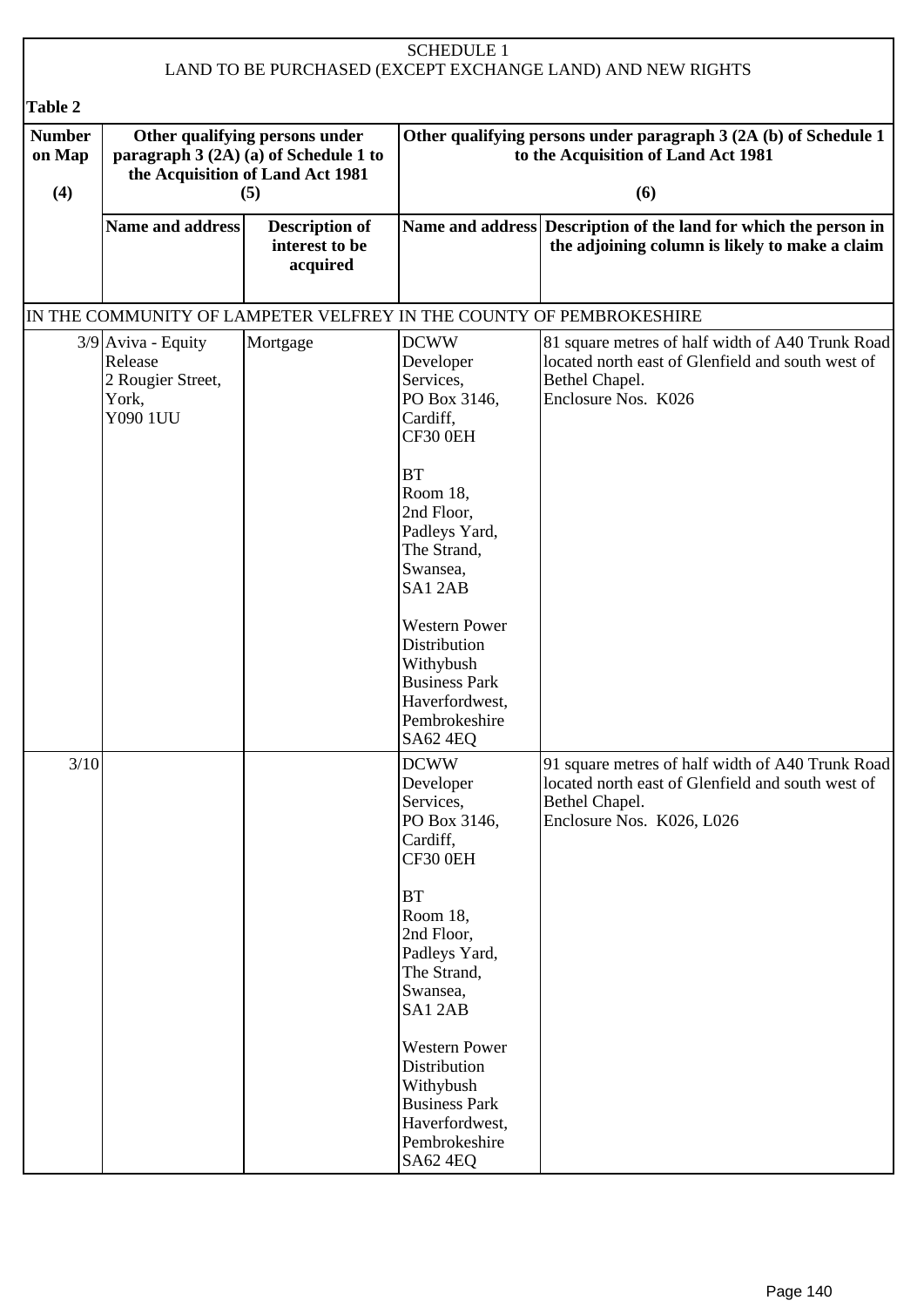| <b>SCHEDULE 1</b><br>LAND TO BE PURCHASED (EXCEPT EXCHANGE LAND) AND NEW RIGHTS |                                                                                                                           |                                                     |                                                                                                                                 |                                                                                                                                                              |  |  |  |
|---------------------------------------------------------------------------------|---------------------------------------------------------------------------------------------------------------------------|-----------------------------------------------------|---------------------------------------------------------------------------------------------------------------------------------|--------------------------------------------------------------------------------------------------------------------------------------------------------------|--|--|--|
|                                                                                 |                                                                                                                           |                                                     |                                                                                                                                 |                                                                                                                                                              |  |  |  |
| Table 2<br><b>Number</b><br>on Map                                              | Other qualifying persons under<br>paragraph 3 (2A) (a) of Schedule 1 to<br>the Acquisition of Land Act 1981<br>(4)<br>(5) |                                                     | Other qualifying persons under paragraph 3 (2A (b) of Schedule 1<br>to the Acquisition of Land Act 1981                         |                                                                                                                                                              |  |  |  |
|                                                                                 |                                                                                                                           |                                                     | (6)                                                                                                                             |                                                                                                                                                              |  |  |  |
|                                                                                 | <b>Name and address</b>                                                                                                   | <b>Description of</b><br>interest to be<br>acquired |                                                                                                                                 | Name and address Description of the land for which the person in<br>the adjoining column is likely to make a claim                                           |  |  |  |
|                                                                                 |                                                                                                                           |                                                     |                                                                                                                                 | IN THE COMMUNITY OF LAMPETER VELFREY IN THE COUNTY OF PEMBROKESHIRE                                                                                          |  |  |  |
| 3/11                                                                            |                                                                                                                           |                                                     | <b>BT</b><br>Room 18,<br>2nd Floor,<br>Padleys Yard,<br>The Strand,<br>Swansea,<br>SA12AB                                       | 139 square metres of part of hard standing located<br>west of Bethel Chapel and north east of Glenfield.<br>Enclosure Nos. L027, L028                        |  |  |  |
| 3/11a                                                                           |                                                                                                                           |                                                     | <b>Western Power</b><br>Distribution<br>Withybush<br><b>Business Park</b><br>Haverfordwest,<br>Pembrokeshire<br>SA62 4EQ        | 32 square metres of part of half width of access<br>track and hedge located west of Bethel Chapel and<br>north east of Glenfield.<br>Enclosure Nos. L028     |  |  |  |
| 3/11b                                                                           |                                                                                                                           |                                                     | <b>Western Power</b><br>Distribution<br>Withybush<br><b>Business Park</b><br>Haverfordwest,<br>Pembrokeshire<br><b>SA62 4EQ</b> | 26 square metres of part of half width of access<br>track and hedge located west of Bethel Chapel and<br>north east of Glenfield.<br>Enclosure Nos. L028     |  |  |  |
| 3/12                                                                            |                                                                                                                           |                                                     | <b>Western Power</b><br>Distribution<br>Withybush<br><b>Business Park</b><br>Haverfordwest,<br>Pembrokeshire<br>SA62 4EQ        | 95 square metres of part of half width of private<br>access track located north of Bethel Chapel and<br>north east of Glenfield.<br>Enclosure Nos. L028      |  |  |  |
| 3/12a                                                                           |                                                                                                                           |                                                     | <b>Western Power</b><br>Distribution<br>Withybush<br><b>Business Park</b><br>Haverfordwest,<br>Pembrokeshire<br><b>SA62 4EQ</b> | 57 square metres of part of half width of private<br>access track located north west of Bethel Chapel<br>and north east of Glenfield.<br>Enclosure Nos. L028 |  |  |  |